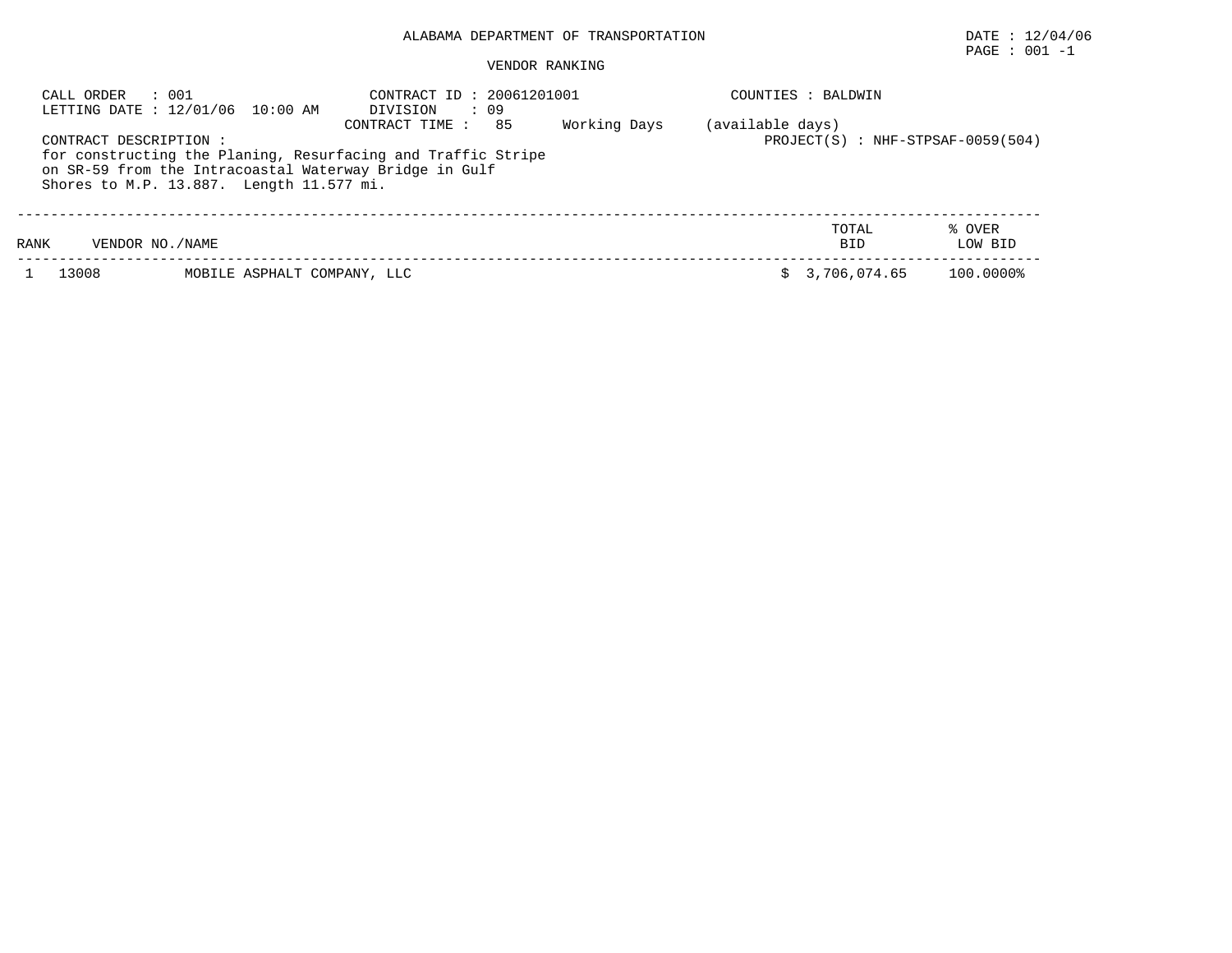| TRANSPORTATION<br>DEPARTMENT OF<br>ALABAMA | 12/04/06<br>DATE<br>ᅩᅀ       |
|--------------------------------------------|------------------------------|
|                                            | 001<br>PAGE<br>$\sim$ $\sim$ |

| CALL ORDER : 001<br>LETTING DATE : 12/01/06 10:00 AM                                                       | CONTRACT ID: 20061201001<br>DIVISION<br>$\cdot$ 09 |      | COUNTIES : BALDWIN                           |                      |  |                   |            |        |
|------------------------------------------------------------------------------------------------------------|----------------------------------------------------|------|----------------------------------------------|----------------------|--|-------------------|------------|--------|
|                                                                                                            |                                                    |      | $(1)$ 13008<br>  MOBILE ASPHALT COMPANY, LLC |                      |  |                   |            |        |
| LINE NO / ITEM CODE / ALT<br>ITEM DESCRIPTION    QUANTITY      UNIT PRICE                                  |                                                    |      |                                              | AMOUNT               |  | UNIT PRICE AMOUNT | UNIT PRICE | AMOUNT |
| SECTION 0001 Total                                                                                         |                                                    |      |                                              |                      |  |                   |            |        |
| 0010 405A000 23770.000 GAL<br>Tack Coat                                                                    |                                                    |      | 1.75000                                      | 41597.50             |  |                   |            |        |
| 0020 408A051<br>Planing Existing Pavement                                                                  | 28102.000 SQYD                                     |      | 1,50000                                      | 42153.00             |  |                   |            |        |
| (Approximately 0.00" Thru 1.0" Thick)<br>0030 424A361                                                      | 41898.000 TON                                      |      | 59.20000                                     | 2480361.60           |  |                   |            |        |
| Superpave Bituminous Concrete Wearing<br>Surface Layer, 3/4" Maximum Aggregate<br>Size Mix, ESAL Range C/D |                                                    |      |                                              |                      |  |                   |            |        |
| 0040 424A367<br>Superpave Bituminous Concrete Wearing                                                      | 534.000 TON                                        |      | 75.00000                                     | 40050.00             |  |                   |            |        |
| Surface Layer, Leveling, 3/4" Maximum<br>Aggregate Size Mix, ESAL Range C/D                                |                                                    |      |                                              |                      |  |                   |            |        |
| 0050 424B651<br>Superpave Bituminous Concrete Upper<br>Binder Layer, 1" Maximum Aggregate Size             | 2937.000 TON                                       |      | 62.75000                                     | 184296.75            |  |                   |            |        |
| Mix, ESAL Range C/D<br>0060 428D000<br>Scoring Bituminous Pavement Surface                                 | 243240.000 LF                                      |      | 0.12000                                      | 29188.80             |  |                   |            |        |
| Edge By Cutting(10 Inch Wide)<br>0070 600A000<br>Mobilization                                              |                                                    | LUMP | 334000.00000                                 | 334000.00            |  |                   |            |        |
| 0080 641S500<br>Valve Box Reset                                                                            | 5.000 EACH                                         |      | 175.00000                                    | 875.00               |  |                   |            |        |
| 0090 645K500<br>Manhole Frame And Cover Reset                                                              | 5.000 EACH                                         |      | 450.00000                                    | 2250.00              |  |                   |            |        |
| 0100 650A000<br>Topsoil                                                                                    | 3006.000 CUYD                                      |      | 16.50000                                     | 49599.00             |  |                   |            |        |
| 0110 652A100<br>Seeding                                                                                    | 5.000 ACRE                                         |      | 3300.00000                                   | 16500.00             |  |                   |            |        |
| 0120 656A010<br>Mulching                                                                                   | 5.000 ACRE                                         |      | 3300.00000                                   | 16500.00             |  |                   |            |        |
| 0130 6650001<br>20 Inch Wattle<br>0140 680A000                                                             | 500.000 LF                                         | LUMP | 55.00000<br>82000.00000                      | 27500.00<br>82000.00 |  |                   |            |        |
| Engineering Controls<br>0150 701A028                                                                       | 30.000 MILE                                        |      | 1850.00000                                   | 55500.00             |  |                   |            |        |
| Solid White, Class 2, Type A Traffic<br>Stripe (0.06" Thick) (6" Wide)                                     |                                                    |      |                                              |                      |  |                   |            |        |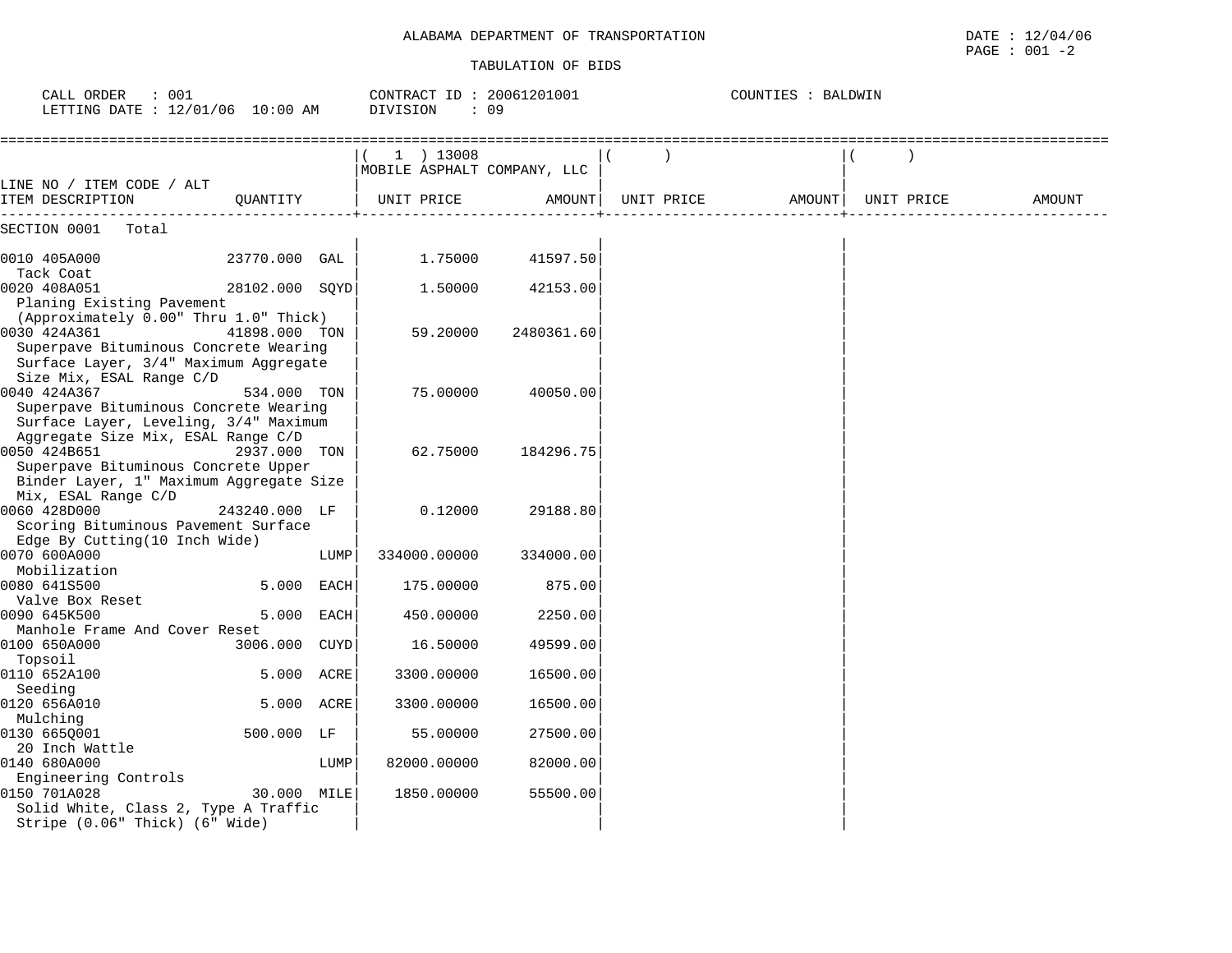$\texttt{PAGE}$  : 001 -3

| 001<br>ORDER<br>CALL .                             |            | CONTRACT ID: | 20061201001 | BALDWIN<br>COUNTIES |
|----------------------------------------------------|------------|--------------|-------------|---------------------|
| $\therefore$ 12/01/06 $\therefore$<br>LETTING DATE | $10:00$ AM | DIVISION     | 09          |                     |

|                                         |               | $(1)$ 13008                  |          |                                |        |
|-----------------------------------------|---------------|------------------------------|----------|--------------------------------|--------|
|                                         |               | MOBILE ASPHALT COMPANY, LLC  |          |                                |        |
| LINE NO / ITEM CODE / ALT               |               |                              |          |                                |        |
| ITEM DESCRIPTION                        |               | QUANTITY   UNIT PRICE AMOUNT |          | UNIT PRICE AMOUNT   UNIT PRICE | AMOUNT |
| 0160 701A041                            | 30.000 MILE   | 1035.00000                   | 31050.00 |                                |        |
| Broken White, Class 2, Type A Traffic   |               |                              |          |                                |        |
| Stripe (0.09" Thick) (6" Wide)          |               |                              |          |                                |        |
| 0170 701A046                            | $10.000$ MILE | 1035.00000                   | 10350.00 |                                |        |
| Broken Yellow, Class 2, Type A Traffic  |               |                              |          |                                |        |
| Stripe (0.09" Thick) (6" Wide)          |               |                              |          |                                |        |
| 0180 701A048                            | 26.000 MILE   | 2080.00000                   | 54080.00 |                                |        |
| Solid Yellow, Class 2, Type A Traffic   |               |                              |          |                                |        |
| Stripe (0.09" Thick) (6" Wide)          |               |                              |          |                                |        |
| 0190 701B009                            | 6278.000 LF   | 1.30000                      | 8161.40  |                                |        |
| Dotted Class 2, Type A Traffic Stripe   |               |                              |          |                                |        |
| (0.09" Thick)(6" Wide)                  |               |                              |          |                                |        |
| 0200 701C000                            | 40.000 MILE   | 710.00000                    | 28400.00 |                                |        |
| Broken Temporary Traffic Stripe         |               |                              |          |                                |        |
| 0210 701C001                            | 56.000 MILE   | 780.00000                    | 43680.00 |                                |        |
| Solid Temporary Traffic Stripe          |               |                              |          |                                |        |
| 0220 701G121                            | 272.000 LF    | 5.20000                      | 1414.40  |                                |        |
| Broken White, Class 3W, Type A Traffic  |               |                              |          |                                |        |
| Stripe (6" Wide)                        |               |                              |          |                                |        |
| 0230 701G125                            | 272.000 LF    | 5.20000                      | 1414.40  |                                |        |
| Solid White, Class 3W, Type A Traffic   |               |                              |          |                                |        |
| Stripe (6" Wide)                        |               |                              |          |                                |        |
| 0240 701G133                            | 272.000 LF    | 5.20000                      | 1414.40  |                                |        |
| Solid Yellow, Class 3W, Type A Traffic  |               |                              |          |                                |        |
| Stripe (6" Wide)                        |               |                              |          |                                |        |
| 0250 701H001                            | 544.000 LF    | 2.10000                      | 1142.40  |                                |        |
| Solid Traffic Stripe Removed (Plastic)  |               |                              |          |                                |        |
| 0260 701H006                            | 272.000 LF    | 2.10000                      | 571.20   |                                |        |
| Broken Traffic Stripe Removed (Plastic) |               |                              |          |                                |        |
| 0270 703A002                            | 9103.000 SQFT | 3.40000                      | 30950.20 |                                |        |
| Traffic Control Markings, Class 2, Type |               |                              |          |                                |        |
| A                                       |               |                              |          |                                |        |
| 0280 703B002                            | 775.000 SOFT  | 3.90000                      | 3022.50  |                                |        |
| Traffic Control Legends, Class 2, Type  |               |                              |          |                                |        |
| 0290 703D001                            | 9103.000 SQFT | 1.55000                      | 14109.65 |                                |        |
| Temporary Traffic Control Markings      |               |                              |          |                                |        |
| 0300 703E001                            | 775.000 SOFT  | 1.55000                      | 1201.25  |                                |        |
| Temporary Traffic Control Legends       |               |                              |          |                                |        |
| 0310 705A030                            | 275.000 EACH  | 5.20000                      | 1430.00  |                                |        |
| Pavement Markers, Class A-H, Type 2-C   |               |                              |          |                                |        |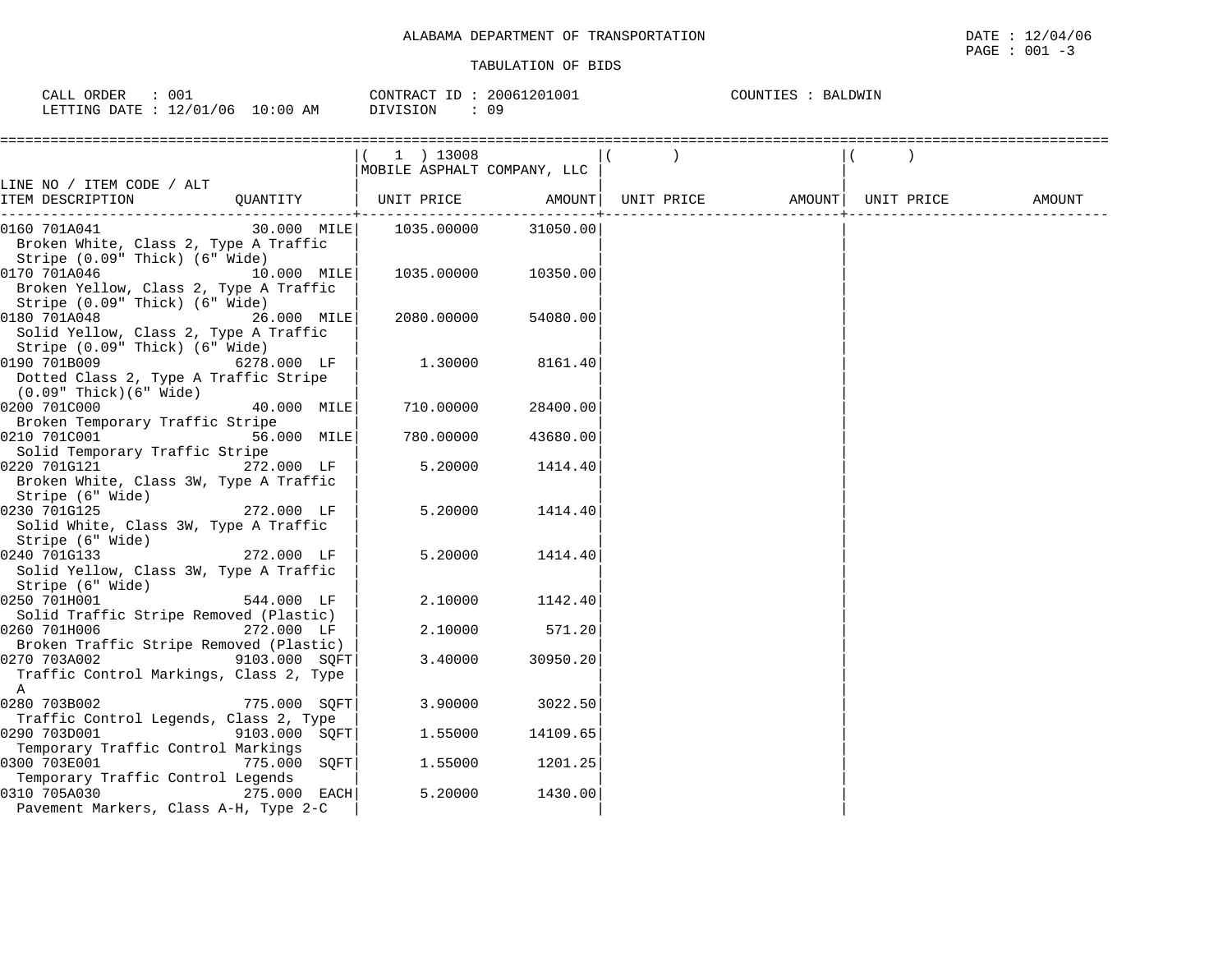| ORDER<br>CALI   | 001                     |             | CONTRACT<br>ID | 20061201001 | COUNTIES<br>$\sim$ $\sim$ $\sim$ $\sim$ $\sim$ $\sim$ $\sim$<br>'DMTV<br>$\mathsf{R}$ |
|-----------------|-------------------------|-------------|----------------|-------------|---------------------------------------------------------------------------------------|
| LETTING<br>DATE | /06<br>12/01<br>— ⊥ ∠ / | 10:00<br>ΆM | DIVISION       |             |                                                                                       |

|                                        |                |      | $(1)$ 13008                 |                 |            |        |            |        |
|----------------------------------------|----------------|------|-----------------------------|-----------------|------------|--------|------------|--------|
|                                        |                |      | MOBILE ASPHALT COMPANY, LLC |                 |            |        |            |        |
| LINE NO / ITEM CODE / ALT              |                |      |                             |                 |            |        |            |        |
| ITEM DESCRIPTION                       | QUANTITY       |      | UNIT PRICE AMOUNT           |                 | UNIT PRICE | AMOUNT | UNIT PRICE | AMOUNT |
| 0320 705A031<br>1813.000 EACH          |                |      | 5.20000                     | 9427.60         |            |        |            |        |
| Pavement Markers, Class A-H, Type 1-A  |                |      |                             |                 |            |        |            |        |
| 0330 705A037<br>$1248.000$ EACH        |                |      | 5.20000                     | 6489.60         |            |        |            |        |
| Pavement Markers, Class A-H, Type 2-D  |                |      |                             |                 |            |        |            |        |
| 0340 740B000<br>836.000 SQFT           |                |      | 16.50000                    | 13794.00        |            |        |            |        |
| Construction Signs                     |                |      |                             |                 |            |        |            |        |
| 0350 740D000                           | 25.000 EACH    |      | 80.00000                    | 2000.00         |            |        |            |        |
| Channelizing Drums                     |                |      |                             |                 |            |        |            |        |
| 0360 740E000                           | 200.000 EACH   |      | 16.50000                    | 3300.00         |            |        |            |        |
| Cones (36 Inches High)                 |                |      |                             |                 |            |        |            |        |
| 0370 740M001                           | $200.000$ EACH |      | 16.50000                    | 3300.00         |            |        |            |        |
| Ballast For Cone                       |                |      |                             |                 |            |        |            |        |
| 0380 741C010                           | $2.000$ EACH   |      | 16500.00000                 | 33000.00        |            |        |            |        |
| Portable Sequential Arrow And Chevron  |                |      |                             |                 |            |        |            |        |
| Sign Unit                              |                |      |                             |                 |            |        |            |        |
| 0390 998A000                           |                | LUMP | 0.00000                     | 0.00            |            |        |            |        |
| Construction Fuel (Maximum Bid Limited |                |      |                             |                 |            |        |            |        |
| To \$ 150,000.00)                      |                |      |                             |                 |            |        |            |        |
| SECTION TOTALS                         |                |      |                             | \$3,706,074.65] | \$         | 0.00   |            | 0.00   |
| CONTRACT TOTALS                        |                |      |                             | \$3,706,074.65] | \$         |        | \$         |        |
|                                        |                |      |                             |                 |            |        |            |        |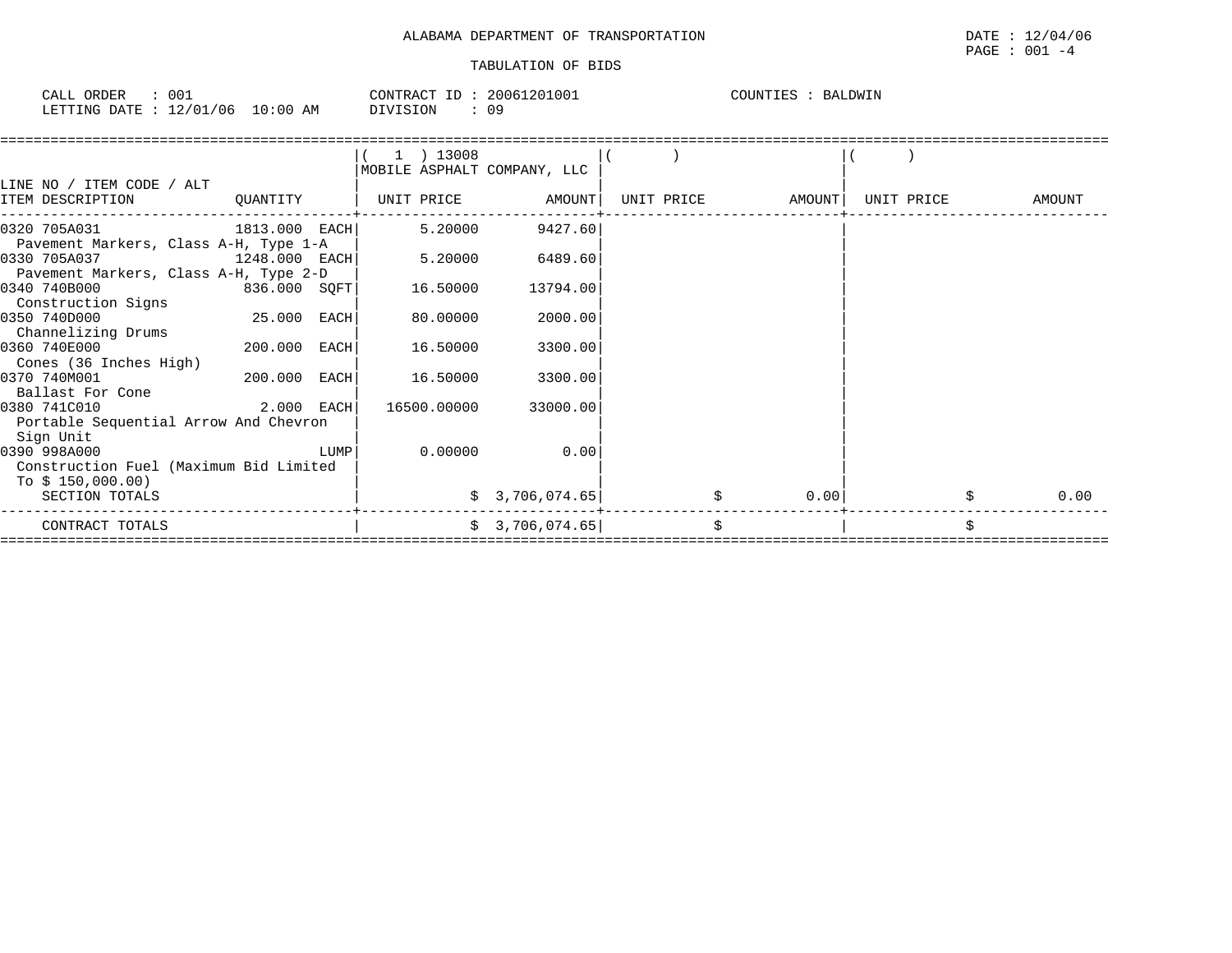## ALABAMA DEPARTMENT OF TRANSPORTATION DATE : 12/04/06

#### VENDOR RANKING

|                                                                                                                                                                                                                                                                                                    | : 002<br>CALL ORDER     | LETTING DATE : 12/01/06 10:00 AM                                                            | COUNTIES : MADISON |  |  |                                                  |                                     |
|----------------------------------------------------------------------------------------------------------------------------------------------------------------------------------------------------------------------------------------------------------------------------------------------------|-------------------------|---------------------------------------------------------------------------------------------|--------------------|--|--|--------------------------------------------------|-------------------------------------|
| DIVISION<br>$\therefore$ 01<br>75<br>Working Days<br>CONTRACT TIME:<br>CONTRACT DESCRIPTION :<br>for constructing the Planing, Resurfacing and Traffic Stripe<br>on SR-1 (US-431) from south of Big Cove Road (MP 327.100) to<br>California Street (MP 332.380) in Huntsville. Length 5.280<br>mi. |                         |                                                                                             |                    |  |  | (available days)<br>$PROJECT(S)$ : EBF-0001(524) |                                     |
| RANK                                                                                                                                                                                                                                                                                               | VENDOR NO. / NAME       |                                                                                             |                    |  |  | TOTAL<br>BID                                     | % OVER<br>LOW BID                   |
|                                                                                                                                                                                                                                                                                                    | 23009<br>18037<br>01087 | WHITAKER CONTRACTING CORPORATION<br>REED CONTRACTING SERVICES, INC.<br>APAC-SOUTHEAST, INC. |                    |  |  | 1,824,130.73<br>1,847,681.54<br>1,920,424.62     | 100.0000%<br>101.2911%<br>105.2789% |

 $\texttt{PAGE}$  : 002 -1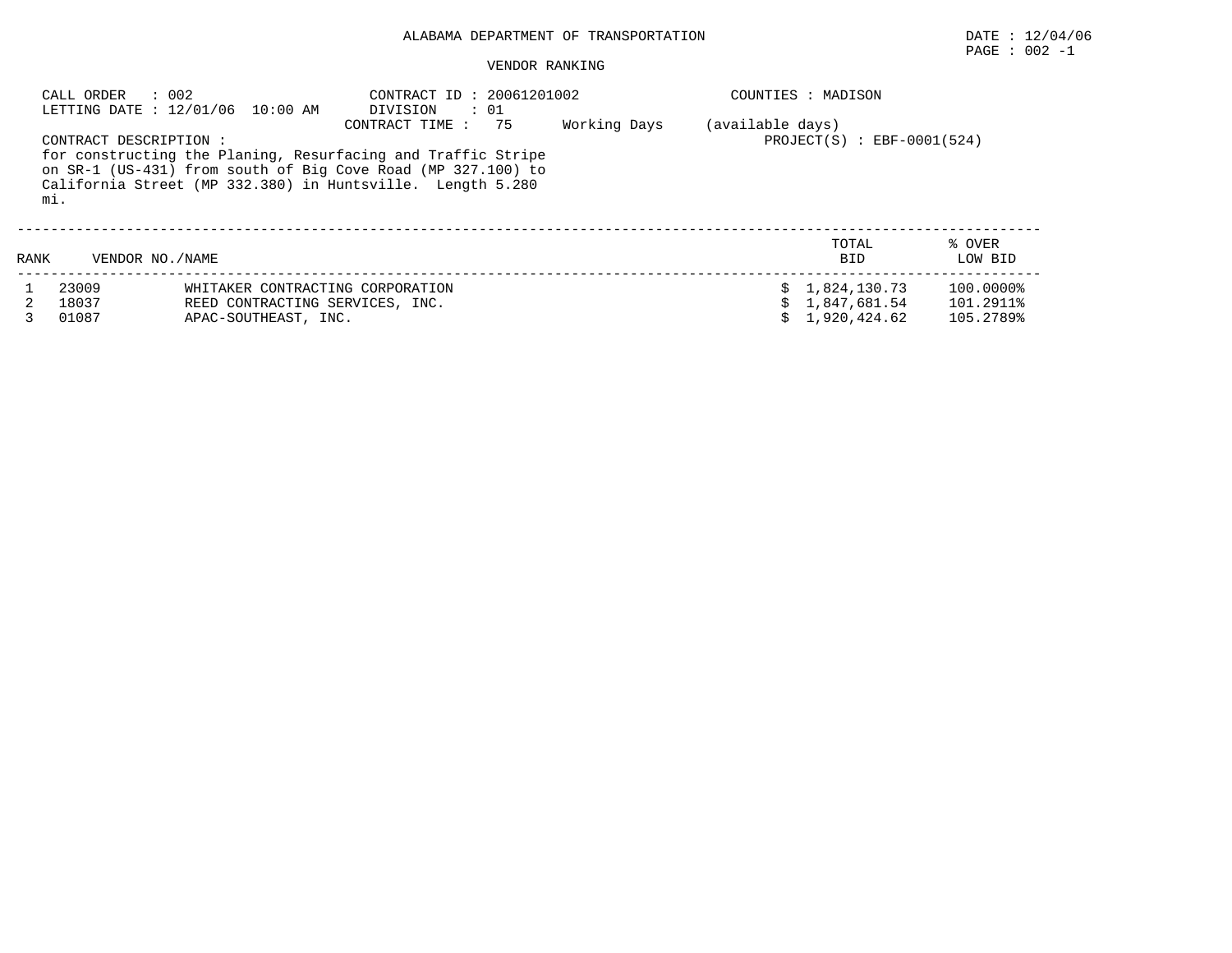| 002<br>CALL ORDER                | CONTRACT ID: 20061201002 | MADISON<br>COUNTIES : |
|----------------------------------|--------------------------|-----------------------|
| LETTING DATE : 12/01/06 10:00 AM | DIVISION                 |                       |

|                                                                                                                            |                |      | 1 ) 23009<br>WHITAKER CONTRACTING CORPOR REED CONTRACTING SERVICES, |           | 2 ) 18037   |           | 3 ) 01087<br>APAC-SOUTHEAST, INC. |           |
|----------------------------------------------------------------------------------------------------------------------------|----------------|------|---------------------------------------------------------------------|-----------|-------------|-----------|-----------------------------------|-----------|
| LINE NO / ITEM CODE / ALT                                                                                                  |                |      |                                                                     |           |             |           |                                   |           |
| ITEM DESCRIPTION                                                                                                           | OUANTITY       |      | UNIT PRICE                                                          | AMOUNT    | UNIT PRICE  | AMOUNT    | UNIT PRICE                        | AMOUNT    |
| SECTION 0001<br>Total                                                                                                      |                |      |                                                                     |           |             |           |                                   |           |
| 0010 405A000<br>Tack Coat                                                                                                  | 11649.000      | GAL  | 2.40000                                                             | 27957.60  | 1.95000     | 22715.55  | 1.36000                           | 15842.64  |
| 0020 408A051<br>148890.000 SOYD<br>Planing Existing Pavement                                                               |                |      | 0.64000                                                             | 95289.60  | 0.74000     | 110178.60 | 0.43000                           | 64022.70  |
| (Approximately 0.00" Thru 1.0" Thick)<br>0030 408A052                                                                      | 53708.000 SQYD |      | 0.64000                                                             | 34373.12  | 0.95000     | 51022.60  | 0.81000                           | 43503.48  |
| Planing Existing Pavement<br>(Approximately 1.10" Thru 2.0" Thick)                                                         |                |      |                                                                     |           |             |           |                                   |           |
| 0040 408A054<br>Planing Existing Pavement                                                                                  | 150.000 SOYD   |      | 5.25000                                                             | 787.50    | 1.56000     | 234.00    | 10.52000                          | 1578.00   |
| (Approximately 3.10" Thru 4.0" Thick)<br>0050 410H000                                                                      | $1.000$ EACH   |      | 10000.00000                                                         | 10000.00  | 62238.84000 | 62238.84  | 51472.35000                       | 51472.35  |
| Material Remixing Device<br>0060 420A015                                                                                   | 8372.000 TON   |      | 72.33000                                                            | 605546.76 | 69.50000    | 581854.00 | 78.09000                          | 653769.48 |
| Polymer Modified Open Graded Friction<br>Course                                                                            |                |      |                                                                     |           |             |           |                                   |           |
| 0070 424A361<br>Superpave Bituminous Concrete Wearing<br>Surface Layer, 3/4" Maximum Aggregate<br>Size Mix, ESAL Range C/D | 16715.000 TON  |      | 49.26000                                                            | 823380.90 | 47.25000    | 789783.75 | 52.23000                          | 873024.45 |
| 0080 424B659<br>Superpave Bituminous Concrete Upper                                                                        | 25.000 TON     |      | 60.00000                                                            | 1500.00   | 56.60000    | 1415.00   | 122.50000                         | 3062.50   |
| Binder Layer, Leveling, 1" Maximum<br>Aggregate Size Mix, ESAL Range C/D                                                   |                |      |                                                                     |           |             |           |                                   |           |
| 0090 430B040<br>Aggregate Surfacing (Crushed Aggregate                                                                     | 2505.000 TON   |      | 15,80000                                                            | 39579.00  | 19.26000    | 48246.30  | 17.91000                          | 44864.55  |
| Base, Type B)<br>0100 600A000<br>Mobilization                                                                              |                | LUMP | 35000.00000                                                         | 35000.00  | 11844.25000 | 11844.25  | 22086.39000                       | 22086.39  |
| 0110 701A028<br>Solid White, Class 2, Type A Traffic                                                                       | 9.000 MILE     |      | 2000.00000                                                          | 18000.00  | 2100.00000  | 18900.00  | 2040.00000                        | 18360.00  |
| Stripe (0.06" Thick) (6" Wide)<br>0120 701A041<br>Broken White, Class 2, Type A Traffic<br>Stripe (0.09" Thick) (6" Wide)  | 11.000 MILE    |      | 1000.00000                                                          | 11000.00  | 1050.00000  | 11550.00  | 1020.00000                        | 11220.00  |
| 0130 701A046<br>Broken Yellow, Class 2, Type A Traffic<br>Stripe (0.09" Thick) (6" Wide)                                   | 4.000 MILE     |      | 1000.00000                                                          | 4000.00   | 1050.00000  | 4200.00   | 1020.00000                        | 4080.00   |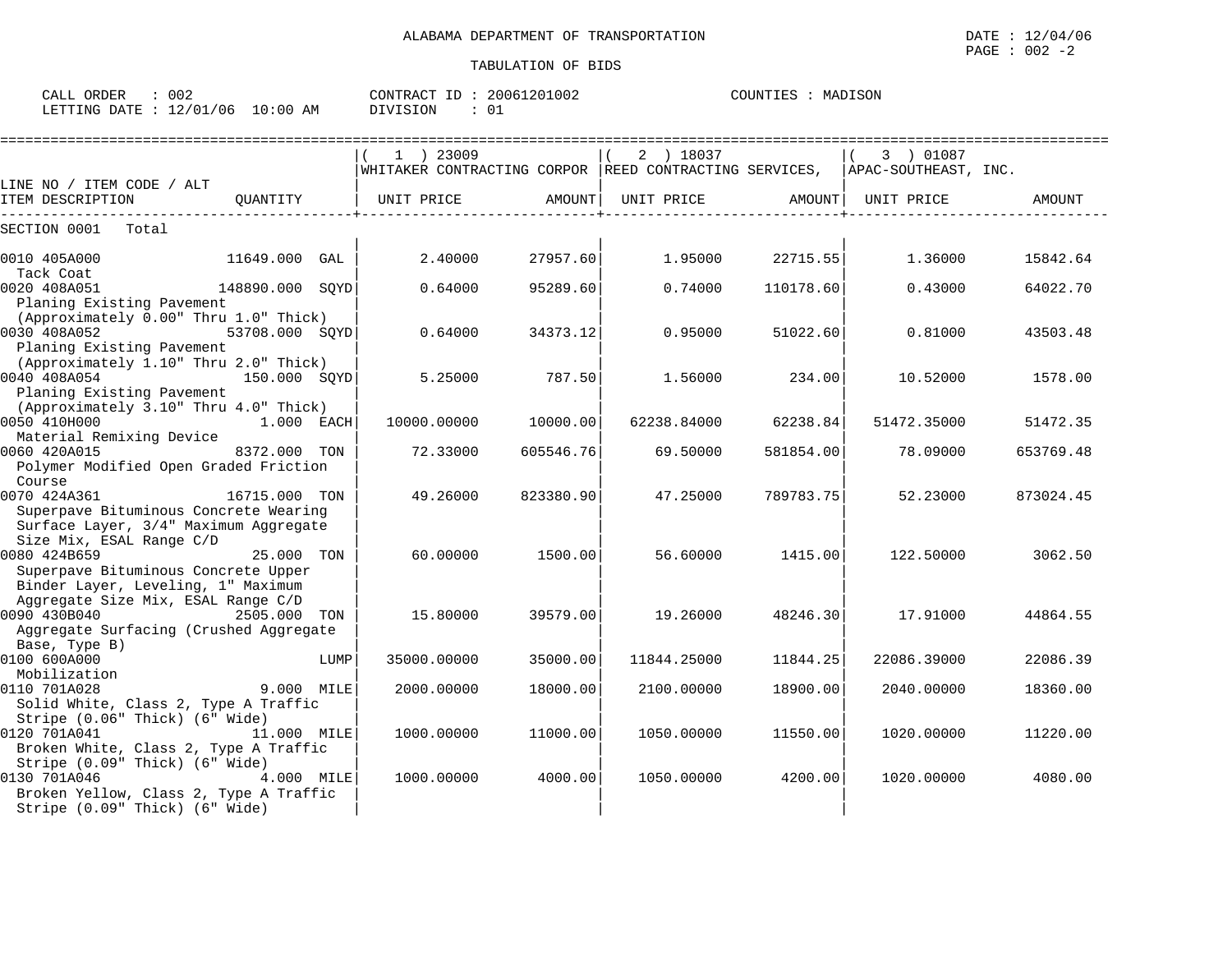| - 002<br>CALL ORDER             |          | CONTRACT ID: 20061201002 | COUNTIES : MADISON |
|---------------------------------|----------|--------------------------|--------------------|
| LETTING DATE: 12/01/06 10:00 AM | DIVISION |                          |                    |

|                                                                                                |               |             | 1 ) 23009  |                 | ) 18037<br>2 |                     | 3 ) 01087                                                                                                                                                      |                |
|------------------------------------------------------------------------------------------------|---------------|-------------|------------|-----------------|--------------|---------------------|----------------------------------------------------------------------------------------------------------------------------------------------------------------|----------------|
|                                                                                                |               |             |            |                 |              |                     | WHITAKER CONTRACTING CORPOR REED CONTRACTING SERVICES, APAC-SOUTHEAST, INC.                                                                                    |                |
| LINE NO / ITEM CODE / ALT<br>ITEM DESCRIPTION                                                  | QUANTITY      |             | UNIT PRICE | AMOUNT          | UNIT PRICE   | AMOUNT   UNIT PRICE |                                                                                                                                                                | AMOUNT         |
| 0140 701A048<br>Solid Yellow, Class 2, Type A Traffic                                          | 11.000 MILE   |             | 2200.00000 | 24200.00        | 2310.00000   | 25410.00            | 2244.00000                                                                                                                                                     | 24684.00       |
| Stripe (0.09" Thick) (6" Wide)<br>0150 701B009<br>Dotted Class 2, Type A Traffic Stripe        | 2983.000 LF   |             | 1.25000    | 3728.75         | 1.31000      | 3907.73             | 1.28000                                                                                                                                                        | 3818.24        |
| (0.09" Thick)(6" Wide)<br>0160 701C000<br>29.000 MILE<br>Broken Temporary Traffic Stripe       |               |             | 770.00000  | 22330.00        | 808.50000    | 23446.50            | 785.40000                                                                                                                                                      | 22776.60       |
| 0170 701C001<br>Solid Temporary Traffic Stripe                                                 | 37.000 MILE   |             | 800.00000  | 29600.00        | 840.00000    | 31080.00            | 816.00000                                                                                                                                                      | 30192.00       |
| 0180 703A002<br>Traffic Control Markings, Class 2, Type<br>A                                   | 1560.000 SOFT |             | 4.00000    | 6240.00         | 4.20000      | 6552.00             | 4.08000                                                                                                                                                        | 6364.80        |
| 0190 703B002<br>583.000 SOFT                                                                   |               |             | 4.50000    | 2623.50         | 4.73000      | 2757.59             | 4.59000                                                                                                                                                        | 2675.97        |
| Traffic Control Legends, Class 2, Type<br>0200 705A030                                         | 358.000 EACH  |             | 6.00000    | 2148.00         | 6.30000      | 2255.40             | 6.12000                                                                                                                                                        | 2190.96        |
| Pavement Markers, Class A-H, Type 2-C<br>0210 705A031<br>Pavement Markers, Class A-H, Type 1-A | 698.000 EACH  |             | 6.00000    | 4188.00         | 6.30000      | 4397.40             | 6.12000                                                                                                                                                        | 4271.76        |
| 0220 705A037<br>Pavement Markers, Class A-H, Type 2-D                                          | 505.000 EACH  |             | 6.00000    | 3030.00         | 6.30000      | 3181.50             | 6.12000                                                                                                                                                        | 3090.60        |
| 0230 730H001<br>1840.000 LF<br>Loop Wire                                                       |               |             | 2.50000    | 4600.00         | 2.63000      | 4839.20             | 2.55000                                                                                                                                                        | 4692.00        |
| 0240 7301001<br>Loop Detector Lead-In-Cable                                                    | 160.000 LF    |             | 1,00000    | 160.00          | 1.05000      | 168.00              | 1,02000                                                                                                                                                        | 163.20         |
| 0250 740B000<br>Construction Signs                                                             | 1171.000      | SOFT        | 8,00000    | 9368.00         | 5.41000      | 6335.11             | 7.14000                                                                                                                                                        | 8360.94        |
| 0260 740D000<br>Channelizing Drums                                                             | 200.000       | <b>EACH</b> | 20,00000   | 4000.00         | 86.96000     | 17392.00            | 0.01000                                                                                                                                                        | 2.00           |
| 0270 741C010<br>Portable Sequential Arrow And Chevron                                          | $1.000$ EACH  |             | 1500.00000 | 1500.00         | 1776.21000   | 1776.21             | 255.00000                                                                                                                                                      | 255.00         |
| Sign Unit<br>0280 998A000<br>Construction Fuel (Maximum Bid Limited                            |               | LUMP        | 0.00000    | 0.00            | 0.01000      | 0.01                | 0.01000                                                                                                                                                        | 0.01           |
| To $$116,000.00)$<br>SECTION TOTALS                                                            |               |             |            |                 |              |                     | $\begin{array}{cccc} \xi & 1,824,130.73 \end{array}$ $\begin{array}{cccc} \xi & 1,847,681.54 \end{array}$ $\begin{array}{cccc} \xi & 1,920,424.62 \end{array}$ |                |
| CONTRACT TOTALS                                                                                |               |             |            | \$1,824,130.73] |              | \$1,847,681.54]     |                                                                                                                                                                | \$1,920,424.62 |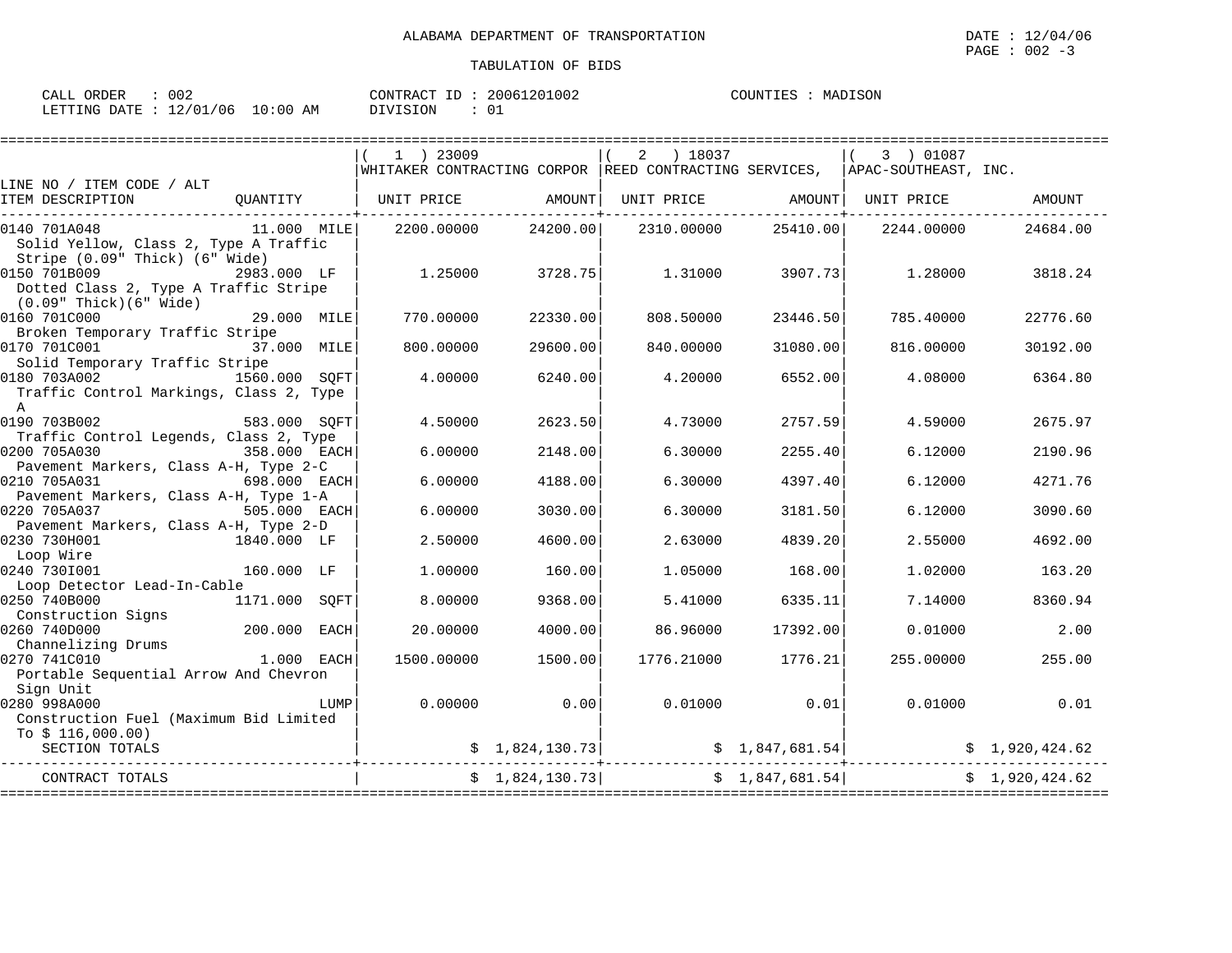## ALABAMA DEPARTMENT OF TRANSPORTATION DATE : 12/04/06

# $\texttt{PAGE}$  : 003 -1

## VENDOR RANKING

|      | CALL ORDER             | : 003<br>LETTING DATE : 12/01/06 10:00 AM | CONTRACT ID: 20061201003<br>: 01<br>DIVISION               |              |                  | COUNTIES : CHEROKEE         |           |
|------|------------------------|-------------------------------------------|------------------------------------------------------------|--------------|------------------|-----------------------------|-----------|
|      |                        |                                           | CONTRACT TIME:<br>180                                      | Working Days | (available days) |                             |           |
|      | CONTRACT DESCRIPTION : |                                           |                                                            |              |                  | $PROJECT(S) : BR-0068(500)$ |           |
|      |                        |                                           | for constructing the Bridge Replacement and Approaches on  |              |                  |                             |           |
|      |                        |                                           | SR-68 at Mill Creek north of Gaylesville. Length 0.497 mi. |              |                  |                             |           |
|      |                        |                                           |                                                            |              |                  |                             |           |
|      |                        |                                           |                                                            |              |                  | TOTAL                       | % OVER    |
| RANK | VENDOR NO./NAME        |                                           |                                                            |              |                  | BID                         | LOW BID   |
|      | 01007                  | ALABAMA BRIDGE BUILDERS, INC.             |                                                            |              |                  | \$3,130,926.26              | 100.0000% |
|      | 13036                  | THE MORRIS GROUP, INC.                    |                                                            |              |                  | 3,293,540.38                | 105.1938% |
|      | 23025                  |                                           | WRIGHT BROTHERS CONSTRUCTION COMPANY, INC.                 |              |                  | 3,362,504.97                | 107.3965% |
|      | 19037                  | SIMPSON BRIDGE COMPANY, INC.              |                                                            |              |                  | 3,397,545.64                | 108.5157% |
| 5.   | 16032                  | PRICHARD CONSTRUCTION COMPANY             |                                                            |              |                  | 3,512,225.35                | 112.1785% |
| 6    | 20058                  | TALLEY CONSTRUCTION COMPANY, INC.         |                                                            |              |                  | 3,799,689.23                | 121.3599% |
|      | 13099                  | MCINNIS, LLC                              |                                                            |              |                  | 3,986,810.16                | 127.3364% |
|      | 19007                  | SCOTT BRIDGE COMPANY, INC.                |                                                            |              |                  | 3,998,811.04                | 127.7197% |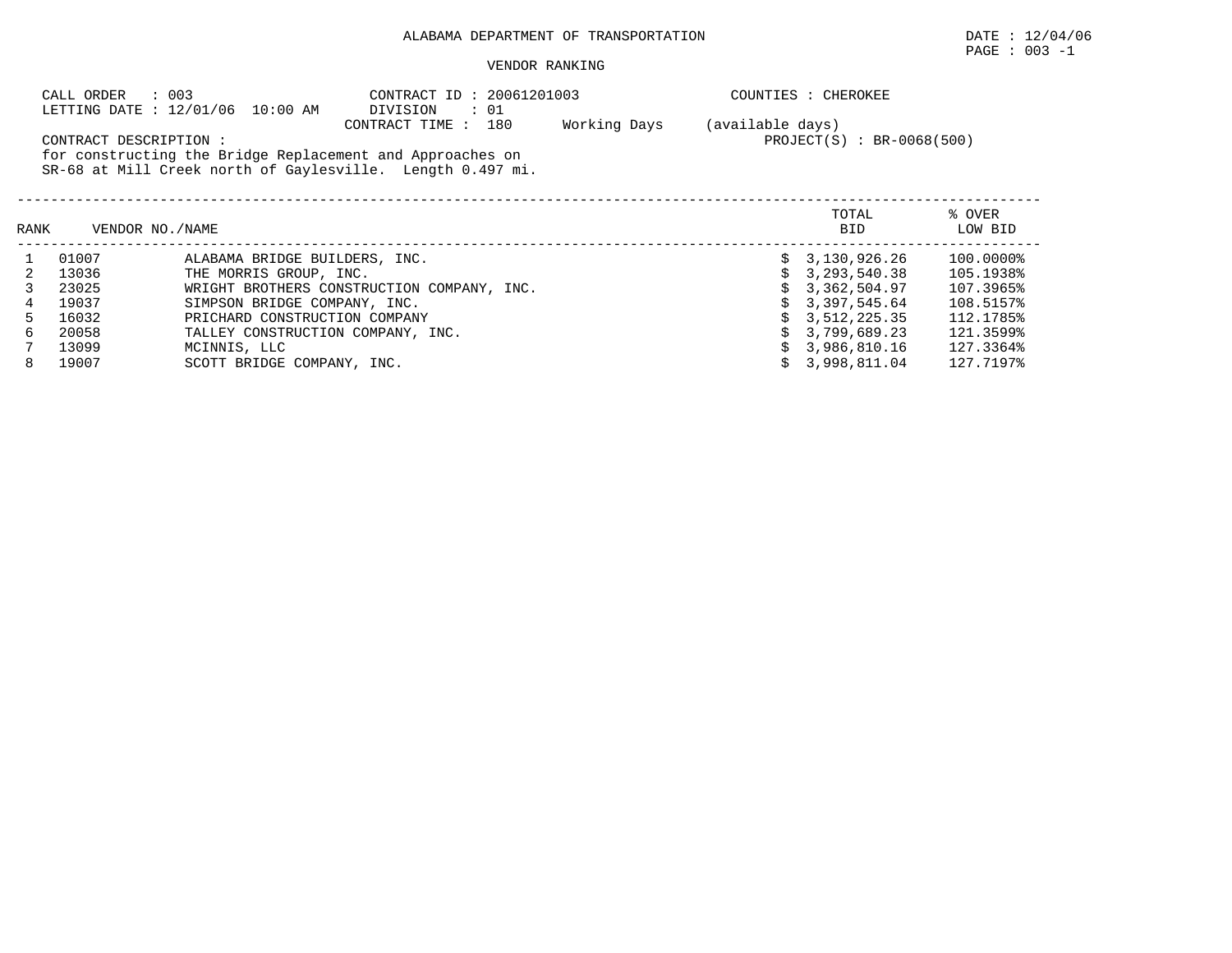| CALL<br>ORDER | 003      |             | CONTRACT<br>$-$ | 20061201003 | COUNTIES | CHEROKEE |
|---------------|----------|-------------|-----------------|-------------|----------|----------|
| LETTING DATE  | 12/01/06 | 10:00<br>AM | DIVISION        | 01          |          |          |

| :=================                                                                                                                        | =================== |           |                                                                                    | ========================== |              | ====================== |
|-------------------------------------------------------------------------------------------------------------------------------------------|---------------------|-----------|------------------------------------------------------------------------------------|----------------------------|--------------|------------------------|
|                                                                                                                                           | 1 ) 01007           |           | 2 ) 13036                                                                          |                            | 3 ) 23025    |                        |
| LINE NO / ITEM CODE / ALT                                                                                                                 |                     |           | ALABAMA BRIDGE BUILDERS, IN THE MORRIS GROUP, INC. WRIGHT BROTHERS CONSTRUCTION CO |                            |              |                        |
| QUANTITY<br>ITEM DESCRIPTION                                                                                                              | UNIT PRICE          | AMOUNT    | UNIT PRICE AMOUNT                                                                  |                            | UNIT PRICE   | AMOUNT                 |
| SECTION 0001 Total                                                                                                                        |                     |           |                                                                                    |                            |              |                        |
| 0010 201A002<br>LUMP<br>Clearing And Grubbing (Maximum<br>Allowable Bid \$ 4000 per                                                       | 27560.00000         | 27560.00  | 46000.00000                                                                        | 46000.00                   | 52000.00000  | 52000.00               |
| Acre)(Approximately 13 Acres)<br>0020 206A000<br>LUMP                                                                                     | 100000.00000        | 100000.00 | 22000.00000                                                                        | 22000.00                   | 125000.00000 | 125000.00              |
| Removal Of Old Bridge, Station 112+20                                                                                                     |                     |           |                                                                                    |                            |              |                        |
| 0030 210A000<br>15927.000 CUYD<br>Unclassified Excavation                                                                                 | 5.04000             | 80272.08  | 5.04000                                                                            | 80272.08                   | 8.50000      | 135379.50              |
| 0040 210D000<br>28945.000 CUYD<br>Borrow Excavation                                                                                       | 6.84000             | 197983.80 | 7.15000                                                                            | 206956.75                  | 6.55000      | 189589.75              |
| 0050 214A000<br>67.000 CUYD<br>Structure Excavation                                                                                       | 15,00000            | 1005.00   | 28,00000                                                                           | 1876.00                    | 20.00000     | 1340.00                |
| 68.000<br>0060 214B001<br>CUYD                                                                                                            | 30.00000            | 2040.00   | 32.00000                                                                           | 2176.00                    | 35.00000     | 2380.00                |
| Foundation Backfill, Commercial                                                                                                           |                     |           |                                                                                    |                            |              |                        |
| 0070 230A000<br>10.000 RBST<br>Roadbed Processing                                                                                         | 800,00000           | 8000.00   | 500.00000                                                                          | 5000.00                    | 550.00000    | 5500.00                |
| 0080 401A000<br>6970.000 SQYD                                                                                                             | 3.25000             | 22652.50  | 1,20000                                                                            | 8364.00                    | 1,27000      | 8851.90                |
| Bituminous Treatment A                                                                                                                    |                     |           |                                                                                    |                            |              |                        |
| 0090 405A000<br>500.000 GAL                                                                                                               | 3.75000             | 1875.00   | 3.00000                                                                            | 1500.00                    | 3.18000      | 1590.00                |
| Tack Coat                                                                                                                                 |                     |           |                                                                                    |                            |              |                        |
| 0100 424A360<br>540.000 TON<br>Superpave Bituminous Concrete Wearing<br>Surface Layer, 1/2" Maximum Aggregate<br>Size Mix, ESAL Range C/D | 84.38000            | 45565.20  | 85.00000                                                                           | 45900.00                   | 90.10000     | 48654.00               |
| 0110 424B651<br>885.000 TON<br>Superpave Bituminous Concrete Upper                                                                        | 67.91000            | 60100.35  | 70.00000                                                                           | 61950.00                   | 74.20000     | 65667.00               |
| Binder Layer, 1" Maximum Aggregate Size<br>Mix, ESAL Range C/D                                                                            |                     |           |                                                                                    |                            |              |                        |
| 0120 424B655<br>75.000 TON<br>Superpave Bituminous Concrete Upper                                                                         | 75.50000            | 5662.50   | 125,00000                                                                          | 9375.00                    | 132.50000    | 9937.50                |
| Binder Layer, Patching, 1" Maximum                                                                                                        |                     |           |                                                                                    |                            |              |                        |
| Aggregate Size Mix, ESAL Range C/D<br>0130 424B659<br>75.000<br>TON                                                                       | 75.50000            | 5662.50   | 100.00000                                                                          | 7500.00                    | 106.00000    | 7950.00                |
| Superpave Bituminous Concrete Upper<br>Binder Layer, Leveling, 1" Maximum                                                                 |                     |           |                                                                                    |                            |              |                        |
| Aggregate Size Mix, ESAL Range C/D                                                                                                        |                     |           |                                                                                    |                            |              |                        |
| 0140 424B681<br>1118.000 TON<br>Superpave Bituminous Concrete Lower<br>Binder Layer, 1" Maximum Aggregate Size<br>Mix, ESAL Range C/D     | 67.91000            | 75923.38  | 70.00000                                                                           | 78260.00                   | 74.20000     | 82955.60               |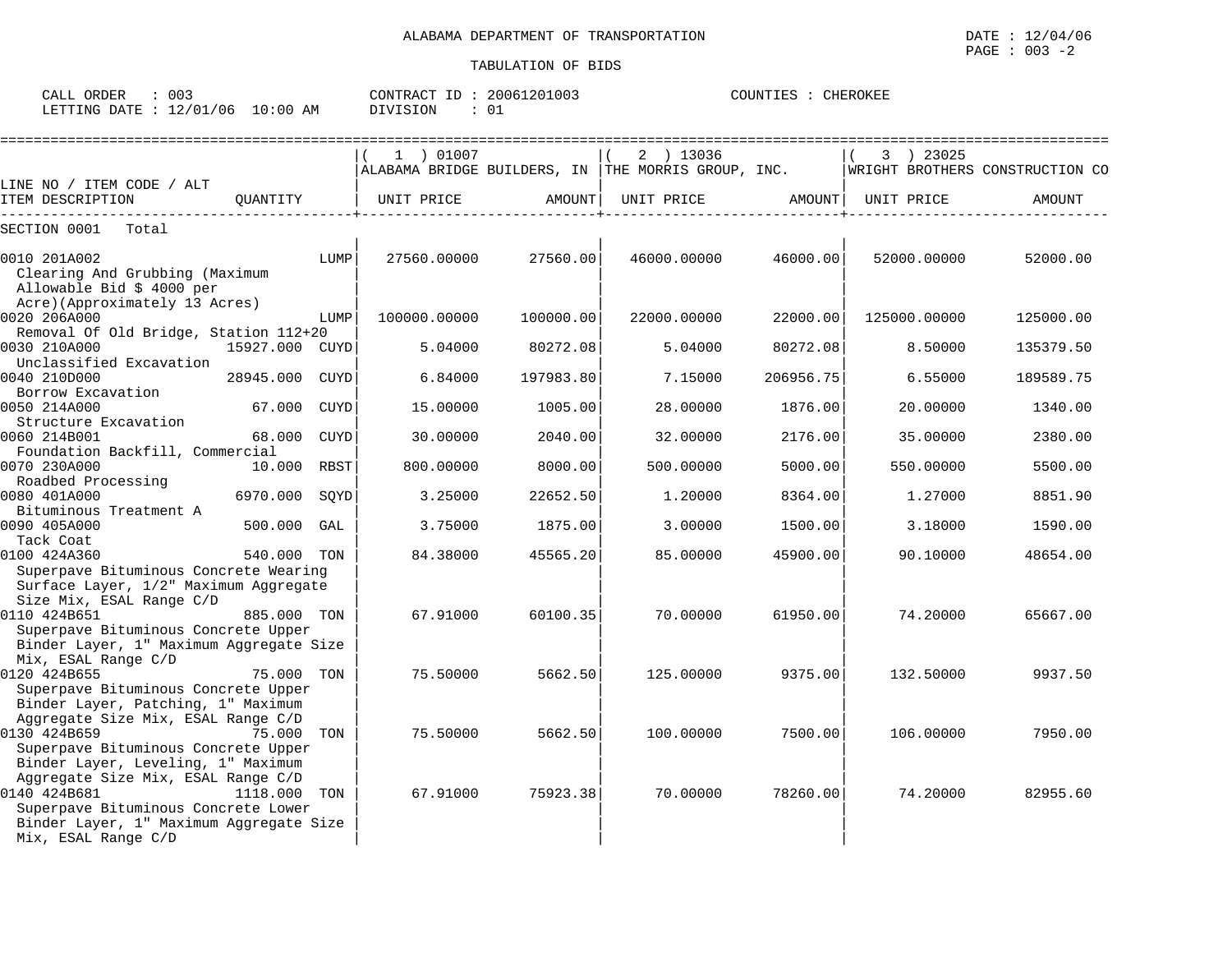| 003<br>ORDER<br>CALL     |            | 20061201003<br>CONTRACT ID: | COUNTIES<br>CHEROKEE |
|--------------------------|------------|-----------------------------|----------------------|
| 12/01/06<br>LETTING DATE | $10:00$ AM | ∟0<br>DIVISION              |                      |

|                                                                                     |               |      | 1 ) 01007    |            | 2 ) 13036<br>$\mid$ ALABAMA BRIDGE BUILDERS, IN $\mid$ THE MORRIS GROUP, INC. |           | 3 ) 23025   | WRIGHT BROTHERS CONSTRUCTION CO |
|-------------------------------------------------------------------------------------|---------------|------|--------------|------------|-------------------------------------------------------------------------------|-----------|-------------|---------------------------------|
| LINE NO / ITEM CODE / ALT<br>ITEM DESCRIPTION                                       | OUANTITY      |      | UNIT PRICE   | AMOUNT     | UNIT PRICE AMOUNT                                                             |           | UNIT PRICE  | AMOUNT                          |
| 0150 428C000                                                                        | 4315.000 LF   |      | 0.20000      | 863.00     | 0.90000                                                                       | 3883.50   | 1.00000     | 4315.00                         |
| Scoring Bituminous Pavement Surface By<br>Cutting                                   |               |      |              |            |                                                                               |           |             |                                 |
| 0160 430B026<br>Aggregate Surfacing (ALDOT #467, #57 Or<br>#810)                    | 50.000 TON    |      | 25,00000     | 1250.00    | 25.00000                                                                      | 1250.00   | 15.00000    | 750.00                          |
| 0170 450B000<br>Reinforced Cement Concrete Bridge End<br>Slab                       | 107.000 SOYD  |      | 65.00000     | 6955.00    | 80.00000                                                                      | 8560.00   | 100.00000   | 10700.00                        |
| 0180 502A000<br>Steel Reinforcement                                                 | 123842.000 LB |      | 0.65000      | 80497.30   | 0.75000                                                                       | 92881.50  | 0.82000     | 101550.44                       |
| 0190 502B000<br>Steel Reinforcement For Bridge<br>Superstructure, Sta 112+03 Approx |               | LUMP | 101000.00000 | 101000.001 | 155000.00000                                                                  | 155000.00 | 95000.00000 | 95000.00                        |
| 161100 lbs.<br>0200 505G003                                                         | 28.000 EACH   |      | 160.00000    | 4480.00    | 90.00000                                                                      | 2520.00   | 125.00000   | 3500.00                         |
| Pile Points (Type A, 12")                                                           |               |      |              |            |                                                                               |           |             |                                 |
| 0210 505M002<br>Steel Piling Furnished And Driven (HP<br>12x53                      | 1025.000 LF   |      | 50.00000     | 51250.00   | 37.00000                                                                      | 37925.00  | 45.00000    | 46125.00                        |
| 0220 506A000                                                                        | 214.000 LF    |      | 295.00000    | 63130.00   | 292.00000                                                                     | 62488.00  | 330.00000   | 70620.00                        |
| Drilled Shaft Excavation, 4'-6" Diamete                                             |               |      |              |            |                                                                               |           |             |                                 |
| 0230 506B004<br>Special Drilled Shaft Excavation, 4'-6"<br>Diameter                 | 272.000 LF    |      | 900.00000    | 244800.00  | 900,00000                                                                     | 244800.00 | 913,00000   | 248336.00                       |
| 0240 506C043<br>Drilled Shaft Construction, 4'-6"<br>Diameter, Class DS1 Concrete   | 509.000 LF    |      | 115,00000    | 58535.00   | 116.00000                                                                     | 59044.00  | 120.00000   | 61080.00                        |
| 0250 506D000<br>Exploration Below Drilled Shaft                                     | 50.000 LF     |      | 55.00000     | 2750.00    | 53.00000                                                                      | 2650.00   | 55.00000    | 2750.00                         |
| 0260 506F001<br>Permanent Drilled Shaft Casing, 4'-6"<br>Diameter                   | 509.000 LF    |      | 210,00000    | 106890.00  | 209,00000                                                                     | 106381.00 | 217.00000   | 110453.00                       |
| 0270 506G003                                                                        | 10.000 EACH   |      | 1500.00000   | 15000.00   | 1590.00000                                                                    | 15900.00  | 1650.00000  | 16500.00                        |
| Crosshole Sonic Logging, 4'-6" Diameter<br>0280 508A000<br>Structural Steel         | 12335.000 LB  |      | 4.50000      | 55507.50   | 2.00000                                                                       | 24670.00  | 4.00000     | 49340.00                        |
| 0290 510A000<br>Bridge Substructure Concrete, Class A                               | 287.000 CUYD  |      | 400.00000    | 114800.00  | 415.00000                                                                     | 119105.00 | 525,00000   | 150675.00                       |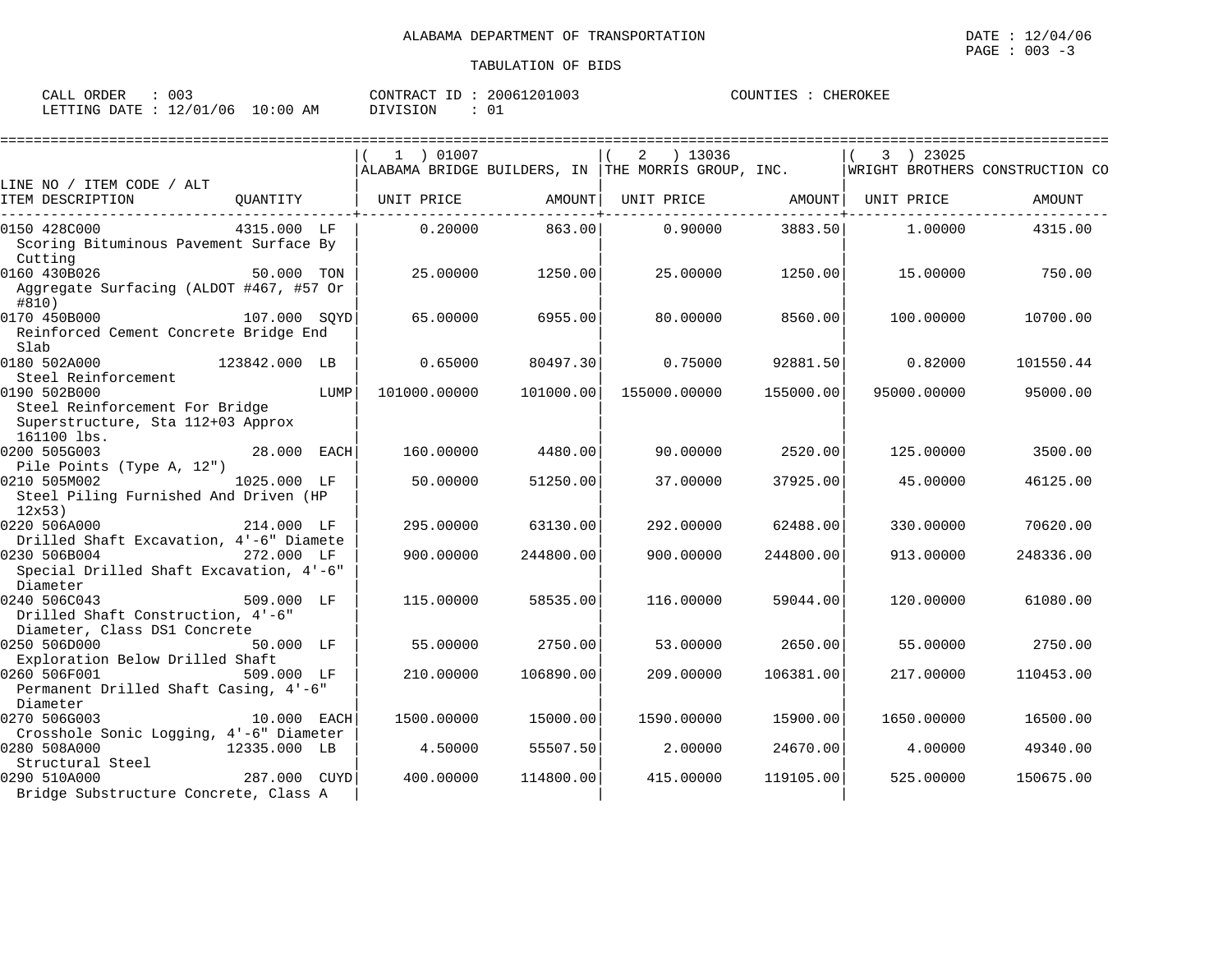| ORDER<br>CALL | 003      |             | CONTRACT | TD. | 20061201003 | COUNTIES | CHEROKEE |
|---------------|----------|-------------|----------|-----|-------------|----------|----------|
| LETTING DATE  | 12/01/06 | 10:00<br>AΜ | DIVISION |     | ັບ          |          |          |

|                                                                                          |               |      | 1 ) 01007    |           | 2 ) 13036<br>$\mid$ ALABAMA BRIDGE BUILDERS, IN $\mid$ THE MORRIS GROUP, INC. |           | 3 ) 23025    | WRIGHT BROTHERS CONSTRUCTION CO |
|------------------------------------------------------------------------------------------|---------------|------|--------------|-----------|-------------------------------------------------------------------------------|-----------|--------------|---------------------------------|
| LINE NO / ITEM CODE / ALT                                                                |               |      |              |           |                                                                               |           |              |                                 |
| ITEM DESCRIPTION                                                                         | OUANTITY      |      | UNIT PRICE   | AMOUNT    | UNIT PRICE AMOUNT                                                             |           | UNIT PRICE   | AMOUNT                          |
| 0300 510C051<br>Bridge Concrete Superstructure, Sta                                      |               | LUMP | 400000.00000 | 400000.00 | 396000.00000                                                                  | 396000.00 | 355000.00000 | 355000.00                       |
| 112+03, Approx 652 cu. yds.                                                              |               |      |              |           |                                                                               |           |              |                                 |
| 0310 510E000                                                                             | 2104.000 SQYD |      | 2.00000      | 4208.00   | 2.00000                                                                       | 4208.00   | 3.00000      | 6312.00                         |
| Grooving Concrete Bridge Decks<br>0320 511A052<br>Elastomeric Bearings, Type 2 (Mark B3) | 60.000 EACH   |      | 150.00000    | 9000.00   | 125.00000                                                                     | 7500.00   | 125.00000    | 7500.00                         |
| 0330 511A053                                                                             | 12.000 EACH   |      | 200.00000    | 2400.00   | 205.00000                                                                     | 2460.00   | 250.00000    | 3000.00                         |
| Elastomeric Bearings, Type 2 (Mark B4)                                                   |               |      |              |           |                                                                               |           |              |                                 |
| 0340 513B005                                                                             | 2220.000 LF   |      | 130.00000    | 288600.00 | 135.00000                                                                     | 299700.00 | 130.00000    | 288600.00                       |
| Pretensioned-Prestressed Concrete                                                        |               |      |              |           |                                                                               |           |              |                                 |
| Girders, Type III (Specialty Item)                                                       |               |      |              |           |                                                                               |           |              |                                 |
| 0350 513B015<br>596.000 LF                                                               |               |      | 150.00000    | 89400.00  | 175.00000                                                                     | 104300.00 | 170.00000    | 101320.00                       |
| Pretensioned-Prestressed Concrete                                                        |               |      |              |           |                                                                               |           |              |                                 |
| Girders, Type BT-54 (Specialty Item)<br>0360 524B011                                     | 59.000 CUYD   |      | 1000.00000   | 59000.00  | 375,00000                                                                     | 22125.00  | 750.00000    | 44250.00                        |
| Culvert Concrete Extension (Cast In<br>Place)                                            |               |      |              |           |                                                                               |           |              |                                 |
| 0370 530A002                                                                             |               |      | 50.00000     | 1900.00   | 50.00000                                                                      | 1900.00   | 51,00000     | 1938.00                         |
| 24" Roadway Pipe (Class 3 R.C.)                                                          |               |      |              |           |                                                                               |           |              |                                 |
| 0380 535A001                                                                             | 48.000 LF     |      | 30.00000     | 1440.00   | 30.00000                                                                      | 1440.00   | 40.00000     | 1920.00                         |
| 18" Side Drain Pipe                                                                      |               |      |              |           |                                                                               |           |              |                                 |
| 0390 600A000                                                                             |               | LUMP | 218550.00000 | 218550.00 | 394000.00000                                                                  | 394000.00 | 360000.00000 | 360000.00                       |
| Mobilization                                                                             |               |      |              |           |                                                                               |           |              |                                 |
| 1.000 EACH<br>0400 601A000                                                               |               |      | 7500.00000   | 7500.00   | 6000.00000                                                                    | 6000.00   | 12000.00000  | 12000.00                        |
| Furnishing Base, Soil And Structure                                                      |               |      |              |           |                                                                               |           |              |                                 |
| Laboratories                                                                             | 17.000 EACH   |      |              |           |                                                                               |           |              |                                 |
| 0410 602A000                                                                             |               |      | 150.00000    | 2550.00   | 200,00000                                                                     | 3400.00   | 125.00000    | 2125.00                         |
| Right Of Way Markers<br>0420 603A001                                                     | 1.000 EACH    |      | 25000.00000  | 25000.00  | 14000.00000                                                                   | 14000.00  | 30000.00000  | 30000.00                        |
| Furnishing Type 2 Field Office                                                           |               |      |              |           |                                                                               |           |              |                                 |
| 0430 606A000                                                                             | 250.000 LF    |      | 13.50000     | 3375.00   | 13.50000                                                                      | 3375.00   | 15.00000     | 3750.00                         |
| 6" Underdrain Pipe                                                                       |               |      |              |           |                                                                               |           |              |                                 |
| 0440 610C001                                                                             | 2555.000 TON  |      | 30.00000     | 76650.00  | 30.00000                                                                      | 76650.00  | 24.00000     | 61320.00                        |
| Loose Riprap, Class 2                                                                    |               |      |              |           |                                                                               |           |              |                                 |
| 0450 610D000                                                                             | 1599.000 SQYD |      | 2.50000      | 3997.50   | 2.50000                                                                       | 3997.50   | 3.00000      | 4797.00                         |
| Filter Blanket                                                                           |               |      |              |           |                                                                               |           |              |                                 |
| 0460 619A003                                                                             | 1.000 EACH    |      | 800,00000    | 800.00    | 800,00000                                                                     | 800.00    | 850.00000    | 850.00                          |
| 24" Roadway Pipe End Treatment, Class 1                                                  |               |      |              |           |                                                                               |           |              |                                 |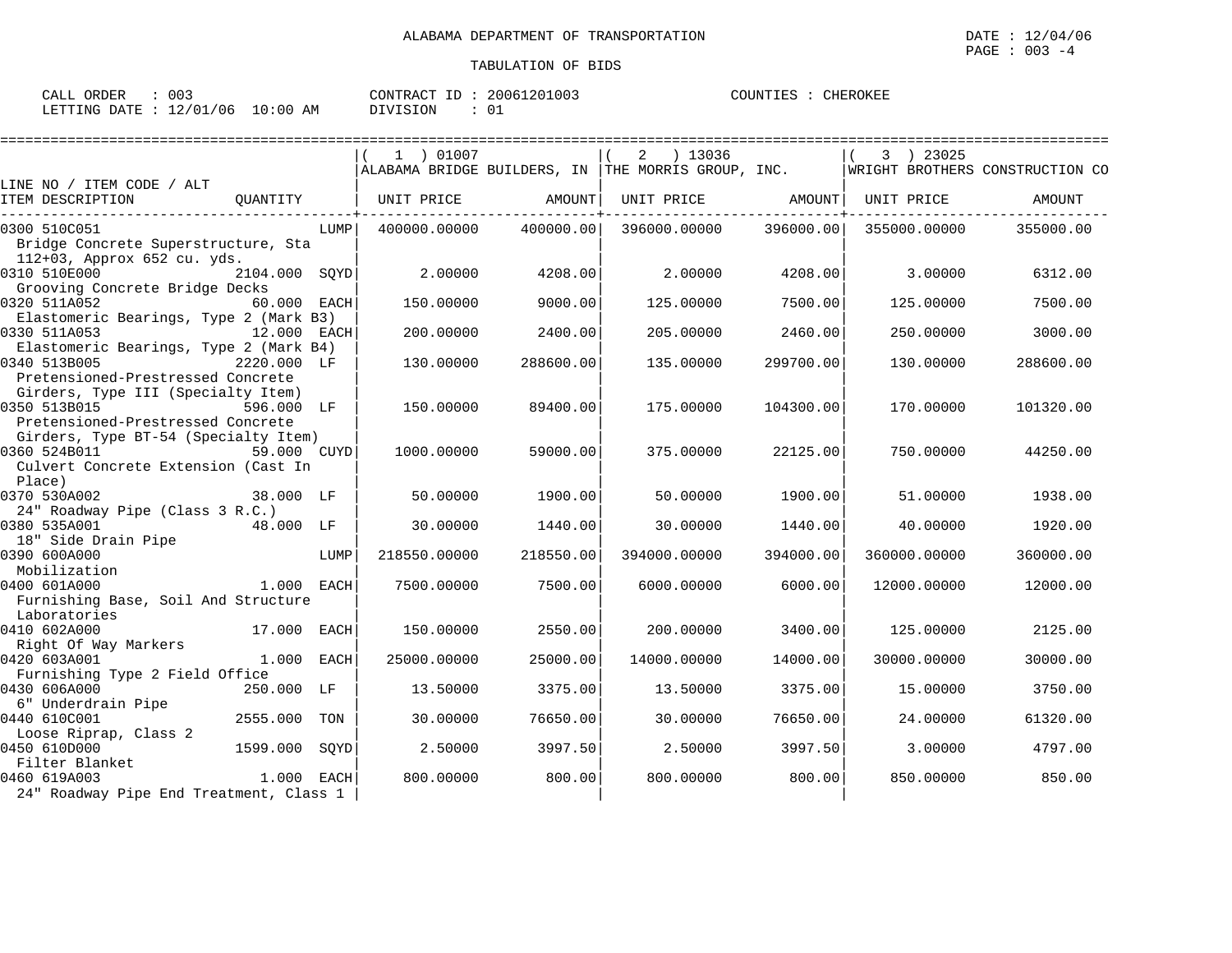| CALL ORDER                       | 003 |          | CONTRACT ID: 20061201003 | COUNTIES : | CHEROKEE |
|----------------------------------|-----|----------|--------------------------|------------|----------|
| LETTING DATE : 12/01/06 10:00 AM |     | DIVISION |                          |            |          |

|                                         |               | 1 ) 01007  |          |                                                                                    |          | 3 ) 23025  |          |
|-----------------------------------------|---------------|------------|----------|------------------------------------------------------------------------------------|----------|------------|----------|
|                                         |               |            |          | ALABAMA BRIDGE BUILDERS, IN THE MORRIS GROUP, INC. WRIGHT BROTHERS CONSTRUCTION CO |          |            |          |
| LINE NO / ITEM CODE / ALT               |               |            |          |                                                                                    |          |            |          |
| ITEM DESCRIPTION                        | OUANTITY      |            |          | UNIT PRICE AMOUNT  UNIT PRICE AMOUNT                                               |          | UNIT PRICE | AMOUNT   |
| 0470 619A101                            | $2.000$ EACH  | 700.00000  | 1400.00  | 700.00000                                                                          | 1400.00  | 750.00000  | 1500.00  |
| 18" Side Drain Pipe End Treatment,      |               |            |          |                                                                                    |          |            |          |
| Class 1                                 |               |            |          |                                                                                    |          |            |          |
| 0480 621A000                            | $2.000$ EACH  | 2500.00000 | 5000.00  | 1500.00000                                                                         | 3000.00  | 2800,00000 | 5600.00  |
| Junction Boxes, Type 1, 1P Or 5         |               |            |          |                                                                                    |          |            |          |
| 0490 6211001                            | $1.000$ EACH  | 6500.00000 | 6500.00  | 4800,00000                                                                         | 4800.00  | 5000.00000 | 5000.00  |
| Stilling Basins, Type 1                 |               |            |          |                                                                                    |          |            |          |
| 0500 630A001                            | 350.000 LF    | 24.10000   | 8435.00  | 18.50000                                                                           | 6475.00  | 20.50000   | 7175.00  |
| Steel Beam Guardrail, Class A, Type 2   |               |            |          |                                                                                    |          |            |          |
| 0510 630C003                            | 4.000 EACH    | 1390.00000 | 5560.00  | 1300.00000                                                                         | 5200.00  | 1450.00000 | 5800.00  |
| Guardrail End Anchor, Type 13           |               |            |          |                                                                                    |          |            |          |
| 0520 630C070                            | 4.000 EACH    | 1710.00000 | 6840.00  | 1700.00000                                                                         | 6800.00  | 1900.00000 | 7600.00  |
| Guardrail End Anchor, Type 10 Series    |               |            |          |                                                                                    |          |            |          |
| 0530 641A682                            | 550.000 LF    | 100,00000  | 55000.00 | 175.00000                                                                          | 96250.00 | 50.00000   | 27500.00 |
| 6 Inch Ductile Iron Water Main Laid     |               |            |          |                                                                                    |          |            |          |
| (Restrained Joint)<br>0540 641A746      |               | 17.00000   |          | 24.00000                                                                           |          | 17.00000   |          |
| 6 Inch P.V.C. Water Main Laid           | 2475.000 LF   |            | 42075.00 |                                                                                    | 59400.00 |            | 42075.00 |
| 0550 641E500                            | 1.000 EACH    | 3000.00000 | 3000.00  | 3074.00000                                                                         | 3074.00  | 2800.00000 | 2800.00  |
| Fire Hydrant Reset                      |               |            |          |                                                                                    |          |            |          |
| 0560 641J516                            | 2.000 EACH    | 1000.00000 | 2000.00  | 822,00000                                                                          | 1644.00  | 900.00000  | 1800.00  |
| 6 Inch Gate Valve With Box              |               |            |          |                                                                                    |          |            |          |
| 0570 6410514                            | $1.000$ EACH  | 3500.00000 | 3500.00  | 2120.00000                                                                         | 2120.00  | 6100.00000 | 6100.00  |
| 6 Inch x 6 Inch Tapping Valve And Sleev |               |            |          |                                                                                    |          |            |          |
| 0580 649A630                            | 40.000 LF     | 165.00000  | 6600.00  | 159.00000                                                                          | 6360.00  | 183.00000  | 7320.00  |
| 10 Inch Steel Encasement Pipe, Type 2   |               |            |          |                                                                                    |          |            |          |
| Installation                            |               |            |          |                                                                                    |          |            |          |
| 0590 650A000                            | 7966.000 CUYD | 7.95000    | 63329.70 | 7.95000                                                                            | 63329.70 | 7.75000    | 61736.50 |
| Topsoil                                 |               |            |          |                                                                                    |          |            |          |
| 0600 652A100                            | 9.000 ACRE    | 600,00000  | 5400.00  | 477.00000                                                                          | 4293.00  | 530.00000  | 4770.00  |
| Seeding                                 |               |            |          |                                                                                    |          |            |          |
| 0610 652C000                            | 18.000 ACRE   | 100.00000  | 1800.00  | 106.00000                                                                          | 1908.00  | 106.00000  | 1908.00  |
| Mowing                                  |               |            |          |                                                                                    |          |            |          |
| 0620 654A001                            | 171.000 SQYD  | 4.95000    | 846.45   | 5.55000                                                                            | 949.05   | 5.30000    | 906.30   |
| Solid Sodding (Bermuda)                 |               |            |          |                                                                                    |          |            |          |
| 0630 656A010                            | 9.000 ACRE    | 600,00000  | 5400.00  | 477.00000                                                                          | 4293.00  | 600,00000  | 5400.00  |
| Mulching                                |               |            |          |                                                                                    |          |            |          |
| 0640 659A033                            | 500.000 SOYD  | 5.50000    | 2750.00  | 1,60000                                                                            | 800.00   | 2.50000    | 1250.00  |
| Rolled Erosion Control Product, Type    |               |            |          |                                                                                    |          |            |          |
| (2A)                                    |               |            |          |                                                                                    |          |            |          |

OKEE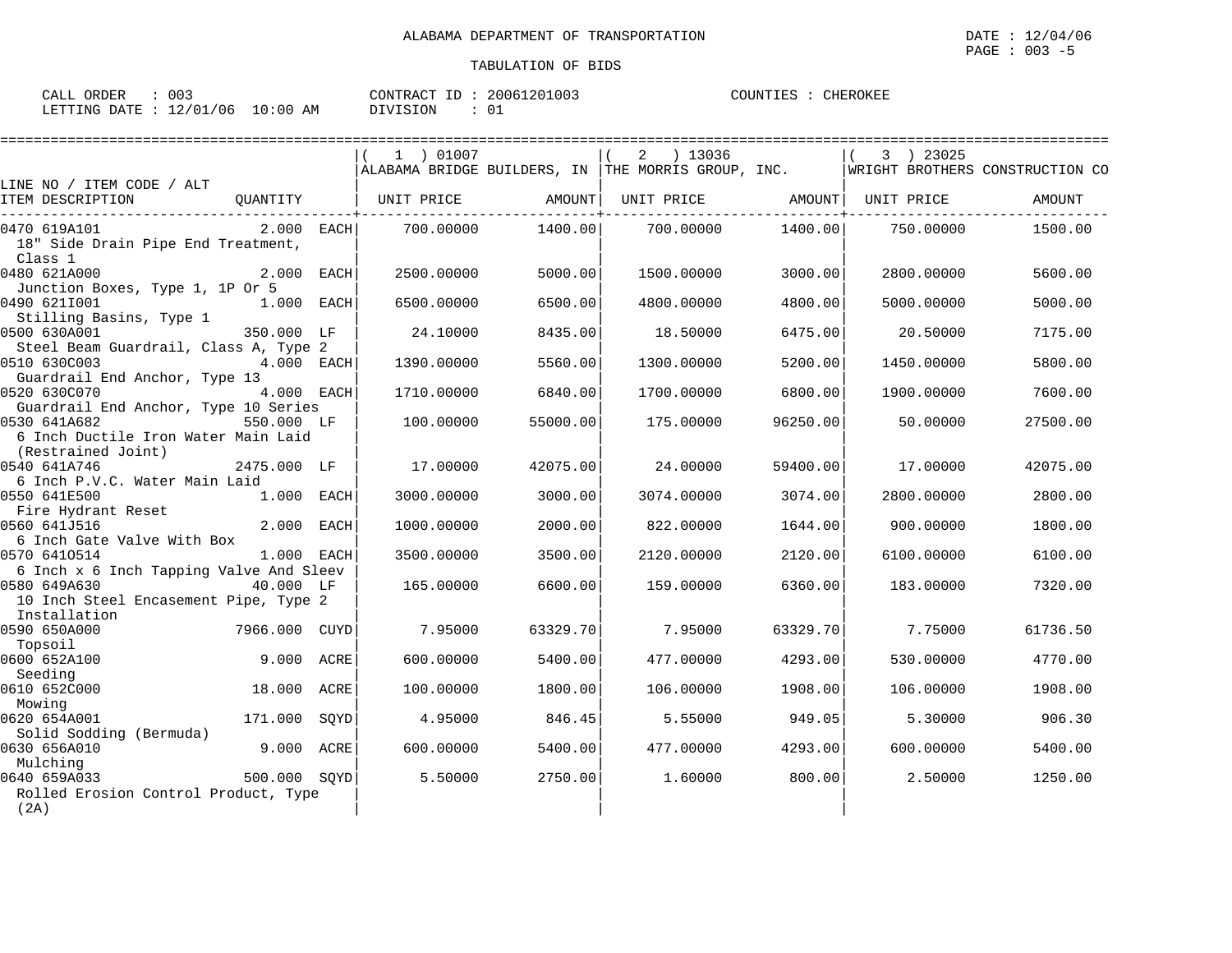| 003<br>ORDER<br>CALL     |             | 20061201003<br>CONTRACT<br>ID | COUNTIES<br>CHEROKEE |
|--------------------------|-------------|-------------------------------|----------------------|
| 12/01/06<br>LETTING DATE | 10:00<br>ΆM | <b>DIVISION</b>               |                      |

|                                                                                         |               |             | 1 ) 01007   |          | 2<br>) 13036                                       |          | 3 ) 23025   |                                 |
|-----------------------------------------------------------------------------------------|---------------|-------------|-------------|----------|----------------------------------------------------|----------|-------------|---------------------------------|
|                                                                                         |               |             |             |          | ALABAMA BRIDGE BUILDERS, IN THE MORRIS GROUP, INC. |          |             | WRIGHT BROTHERS CONSTRUCTION CO |
| LINE NO / ITEM CODE / ALT<br>ITEM DESCRIPTION                                           | QUANTITY      |             | UNIT PRICE  | AMOUNT   | UNIT PRICE                                         | AMOUNT   | UNIT PRICE  | AMOUNT                          |
| 0650 659A036                                                                            | 2376.000 SQYD |             | 5.50000     | 13068.00 | 1.75000                                            | 4158.00  | 2.50000     | 5940.00                         |
| Rolled Erosion Control Product, Type<br>(2D)                                            |               |             |             |          |                                                    |          |             |                                 |
| 0660 665A000<br>Temporary Seeding                                                       | 5.000 ACRE    |             | 495.00000   | 2475.00  | 450.00000                                          | 2250.00  | 500.00000   | 2500.00                         |
| 0670 665B000<br>Temporary Mulching                                                      | 5.000 ACRE    |             | 495.00000   | 2475.00  | 450.00000                                          | 2250.00  | 530.00000   | 2650.00                         |
| 0680 665C000                                                                            | 100.000 LF    |             | 22.00000    | 2200.00  | 23.00000                                           | 2300.00  | 25,00000    | 2500.00                         |
| 15" Temporary Pipe<br>0690 665E000                                                      | 100.000       | SOYD        | 2.00000     | 200.00   | 6.00000                                            | 600.00   | 5,00000     | 500.00                          |
| Polyethylene<br>0700 665G000                                                            | 100.000       | <b>EACH</b> | 4.00000     | 400.00   | 8,00000                                            | 800.00   | 5.00000     | 500.00                          |
| Sand Bags<br>0710 6651000                                                               | 50.000        | TON         | 40.00000    | 2000.00  | 35.00000                                           | 1750.00  | 55.00000    | 2750.00                         |
| Temporary Riprap, Class 2<br>0720 665J000                                               | 5170.000 LF   |             | 2.95000     | 15251.50 | 6.00000                                            | 31020.00 | 3.00000     | 15510.00                        |
| Silt Fence, Type A<br>0730 665K000                                                      | 550.000       | CUYD        | 4.00000     | 2200.00  | 6.00000                                            | 3300.00  | 16.00000    | 8800.00                         |
| Drainage Sump Excavation                                                                |               |             |             |          |                                                    |          |             |                                 |
| 0740 665L000<br>Floating Basin Boom                                                     | 270.000 LF    |             | 15,00000    | 4050.00  | 12.20000                                           | 3294.00  | 20,00000    | 5400.00                         |
| 0750 6650001<br>Silt Fence Removal                                                      | 5170.000 LF   |             | 1,10000     | 5687.00  | 1.05000                                            | 5428.50  | 1.50000     | 7755.00                         |
| 0760 6650001                                                                            | 100.000 LF    |             | 5.00000     | 500.00   | 6.35000                                            | 635.00   | 7.00000     | 700.00                          |
| 20 Inch Wattle<br>0770 665T000                                                          | 300.000 LF    |             | 12.45000    | 3735.00  | 6.10000                                            | 1830.00  | 1,00000     | 300.00                          |
| Temporary Earth Berms<br>0780 666A001                                                   | 9.000 ACRE    |             | 50.00000    | 450.00   | 25.00000                                           | 225.00   | 30.00000    | 270.00                          |
| Pest Control Treatment<br>0790 680A000                                                  |               | LUMP        | 17000.00000 | 17000.00 | 46000.00000                                        | 46000.00 | 55000.00000 | 55000.00                        |
| Engineering Controls<br>0800 701A028                                                    | 1.000 MILE    |             | 4000.00000  | 4000.00  | 4000.00000                                         | 4000.00  | 4240.00000  | 4240.00                         |
| Solid White, Class 2, Type A Traffic<br>Stripe (0.06" Thick) (6" Wide)                  |               |             |             |          |                                                    |          |             |                                 |
| 0810 701A046<br>Broken Yellow, Class 2, Type A Traffic                                  | 1.000 MILE    |             | 2500.00000  | 2500.00  | 2500.00000                                         | 2500.00  | 2650.00000  | 2650.00                         |
| Stripe (0.09" Thick) (6" Wide)<br>0820 701A048<br>Solid Yellow, Class 2, Type A Traffic | 1.000 MILE    |             | 4000.00000  | 4000.00  | 4000.00000                                         | 4000.001 | 4240.00000  | 4240.00                         |
| Stripe (0.09" Thick) (6" Wide)                                                          |               |             |             |          |                                                    |          |             |                                 |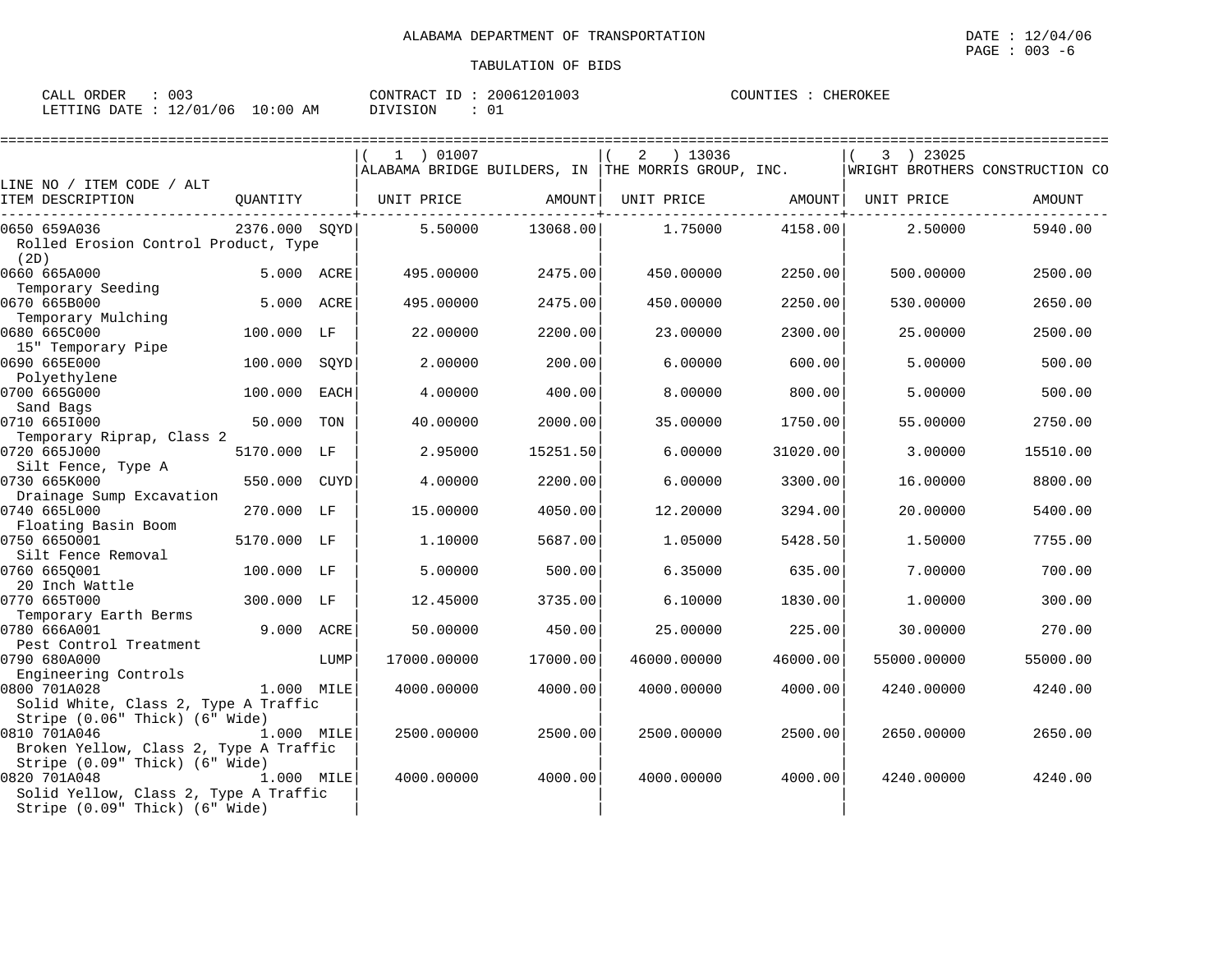| $\therefore$ 003<br>CALL ORDER  |  |          | CONTRACT ID: 20061201003 | COUNTIES : CHEROKEE |  |
|---------------------------------|--|----------|--------------------------|---------------------|--|
| LETTING DATE: 12/01/06 10:00 AM |  | DIVISION |                          |                     |  |

|                                                       |              | 1 ) 01007  |         | 2 ) 13036                                                        |         | 3 ) 23025           |                                 |
|-------------------------------------------------------|--------------|------------|---------|------------------------------------------------------------------|---------|---------------------|---------------------------------|
|                                                       |              |            |         | $\mid$ ALABAMA BRIDGE BUILDERS, IN $\mid$ THE MORRIS GROUP, INC. |         |                     | WRIGHT BROTHERS CONSTRUCTION CO |
| LINE NO / ITEM CODE / ALT<br>ITEM DESCRIPTION         | OUANTITY     | UNIT PRICE | AMOUNT  | UNIT PRICE                                                       |         | AMOUNT   UNIT PRICE | AMOUNT                          |
| 0830 701C000                                          | $1.000$ MILE | 1000.00000 | 1000.00 | 1000.00000                                                       | 1000.00 | 1060.00000          | 1060.00                         |
| Broken Temporary Traffic Stripe                       |              |            |         |                                                                  |         |                     |                                 |
| 0840 701C001                                          | 6.000 MILE   | 1000.00000 | 6000.00 | 1000.00000                                                       | 6000.00 | 1060.00000          | 6360.00                         |
| Solid Temporary Traffic Stripe                        |              |            |         |                                                                  |         |                     |                                 |
| 0850 701D007                                          | 1.000 MILE   | 2500.00000 | 2500.00 | 2500.00000                                                       | 2500.00 | 2650.00000          | 2650.00                         |
| Solid Traffic Stripe Removed (Paint)                  |              |            |         |                                                                  |         |                     |                                 |
| 0860 701D008                                          | 1.000 MILE   | 2500.00000 | 2500.00 | 2500.00000                                                       | 2500.00 | 2650.00000          | 2650.00                         |
| Solid Traffic Stripe Removed (Plastic)                |              |            |         |                                                                  |         |                     |                                 |
| 0870 701D015                                          | $1.000$ MILE | 2250.00000 | 2250.00 | 2250.00000                                                       | 2250.00 | 2385.00000          | 2385.00                         |
| Broken Traffic Stripe Removed (Plastic)               |              |            |         |                                                                  |         |                     |                                 |
| 0880 701E003                                          | 1900.000 LF  | 2.50000    | 4750.00 | 2.50000                                                          | 4750.00 | 2.65000             | 5035.00                         |
| Solid Temporary Traffic Stripe (Tape)<br>0890 701G125 | 950.000 LF   | 5.00000    | 4750.00 | 5.00000                                                          |         | 5.30000             | 5035.00                         |
|                                                       |              |            |         |                                                                  | 4750.00 |                     |                                 |
| Solid White, Class 3W, Type A Traffic                 |              |            |         |                                                                  |         |                     |                                 |
| Stripe (6" Wide)<br>0900 701G129                      |              | 5.00000    | 2375.00 | 5,00000                                                          | 2375.00 |                     | 2517.50                         |
|                                                       | 475.000 LF   |            |         |                                                                  |         | 5.30000             |                                 |
| Broken Yellow, Class 3W, Type A Traffic               |              |            |         |                                                                  |         |                     |                                 |
| Stripe (6" Wide)<br>0910 701G133                      | $475.000$ LF | 5.00000    | 2375.00 | 5.00000                                                          | 2375.00 | 5.30000             | 2517.50                         |
| Solid Yellow, Class 3W, Type A Traffic                |              |            |         |                                                                  |         |                     |                                 |
| Stripe (6" Wide)                                      |              |            |         |                                                                  |         |                     |                                 |
| 0920 701H002                                          | 1900.000 LF  | 1,00000    | 1900.00 | 1,00000                                                          | 1900.00 | 1,06000             | 2014.00                         |
| Solid Traffic Stripe Removed (Tape)                   |              |            |         |                                                                  |         |                     |                                 |
| 0930 705A023                                          | 145.000 EACH | 6.00000    | 870.00  | 6.00000                                                          | 870.00  | 6.36000             | 922.20                          |
| Pavement Markers, Class C, Type 2-D                   |              |            |         |                                                                  |         |                     |                                 |
| 0940 705A032                                          | 12.000 EACH  | 6.00000    | 72.00   | 6.00000                                                          | 72.00   | 6.36000             | 76.32                           |
| Pavement Markers, Class A-H, Type 1-B                 |              |            |         |                                                                  |         |                     |                                 |
| 0950 705A037                                          | 36.000 EACH  | 6,00000    | 216.00  | 6.00000                                                          | 216.00  | 6.36000             | 228.96                          |
| Pavement Markers, Class A-H, Type 2-D                 |              |            |         |                                                                  |         |                     |                                 |
| 0960 740B000                                          | 407.000 SOFT | 10.00000   | 4070.00 | 7.40000                                                          | 3011.80 | 8,00000             | 3256.00                         |
| Construction Signs                                    |              |            |         |                                                                  |         |                     |                                 |
| 0970 740D000                                          | 50.000 EACH  | 75.00000   | 3750.00 | 58.00000                                                         | 2900.00 | 60.00000            | 3000.00                         |
| Channelizing Drums                                    |              |            |         |                                                                  |         |                     |                                 |
| 0980 740E000                                          | 60.000 EACH  | 15.00000   | 900.00  | 20.00000                                                         | 1200.00 | 15.00000            | 900.00                          |
| Cones (36 Inches High)                                |              |            |         |                                                                  |         |                     |                                 |
| 0990 740F002                                          | 8.000 EACH   | 250.00000  | 2000.00 | 191.00000                                                        | 1528.00 | 200.00000           | 1600.00                         |
| Barricades, Type III                                  |              |            |         |                                                                  |         |                     |                                 |
| 1000 7401005                                          | 4.000 EACH   | 500.00000  | 2000.00 | 387.00000                                                        | 1548.00 | 400.00000           | 1600.00                         |
| Warning Lights, Type B (Detachable Head               |              |            |         |                                                                  |         |                     |                                 |
|                                                       |              |            |         |                                                                  |         |                     |                                 |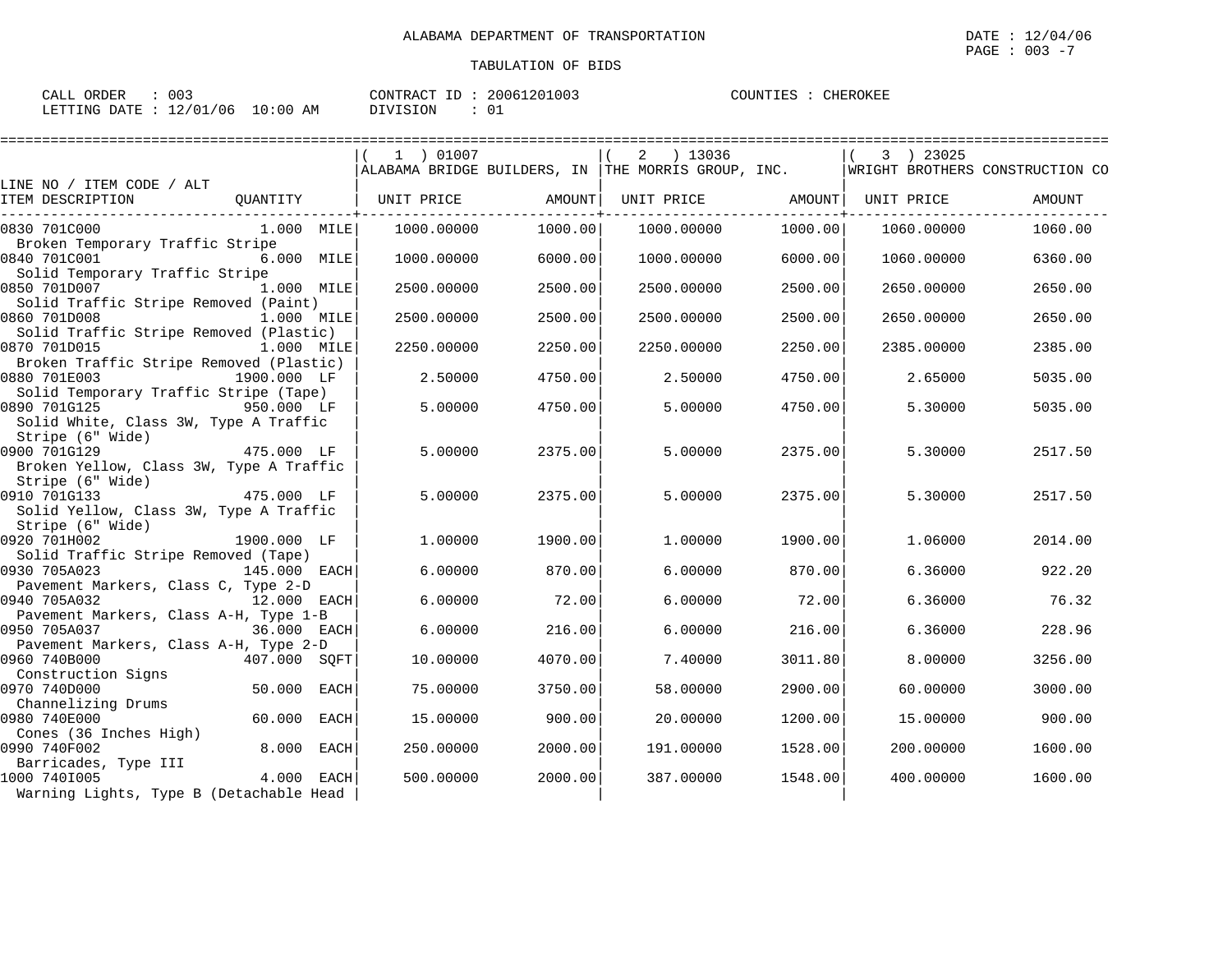| 003<br>CALL<br>ORDER     |             | CONTRACT<br>ID | 20061201003 | COUNTIES | CHEROKEE |
|--------------------------|-------------|----------------|-------------|----------|----------|
| 12/01/06<br>LETTING DATE | 10:00<br>AM | DIVISION       |             |          |          |

|                                                                           |             |      | 01007<br>$\perp$ )<br>ALABAMA BRIDGE BUILDERS, IN |                | 2<br>) 13036<br>THE MORRIS GROUP, INC. |                 | 23025<br>3 | WRIGHT BROTHERS CONSTRUCTION CO |
|---------------------------------------------------------------------------|-------------|------|---------------------------------------------------|----------------|----------------------------------------|-----------------|------------|---------------------------------|
| LINE NO / ITEM CODE / ALT<br>ITEM DESCRIPTION                             | OUANTITY    |      | UNIT PRICE                                        | AMOUNT         | UNIT PRICE                             | AMOUNT          | UNIT PRICE | AMOUNT                          |
| 1010 740L005                                                              | 90.000 EACH |      | 78.00000                                          | 7020.001       | 61.50000                               | 5535.00         | 62.00000   | 5580.00                         |
| Vertical Panel, Type I (Double-Sided)<br>1020 740M001<br>Ballast For Cone | 60.000 EACH |      | 7.00000                                           | 420.00         | 8,00000                                | 480.00          | 5.00000    | 300.00                          |
| 1030 998A000<br>Construction Fuel (Maximum Bid Limited<br>To \$ 155,000)  |             | LUMP | 34000.00000                                       | 34000.00       | 100,00000                              | 100.00          | 0.00000    | 0.00                            |
| 1040 999 000<br>Trainee Hours At 80 Cents Per Hour                        | 1500.000    | HOUR | 0.80000                                           | 1200.00        | 0.80000                                | 1200.00         | 0.80000    | 1200.00                         |
| SECTION TOTALS                                                            |             |      |                                                   | \$3,130,926.26 |                                        | \$3,293,540.38] |            | \$3,362,504.97                  |
| CONTRACT TOTALS                                                           |             |      |                                                   | \$3,130,926.26 |                                        | \$3,293,540.38] |            | \$3,362,504.97                  |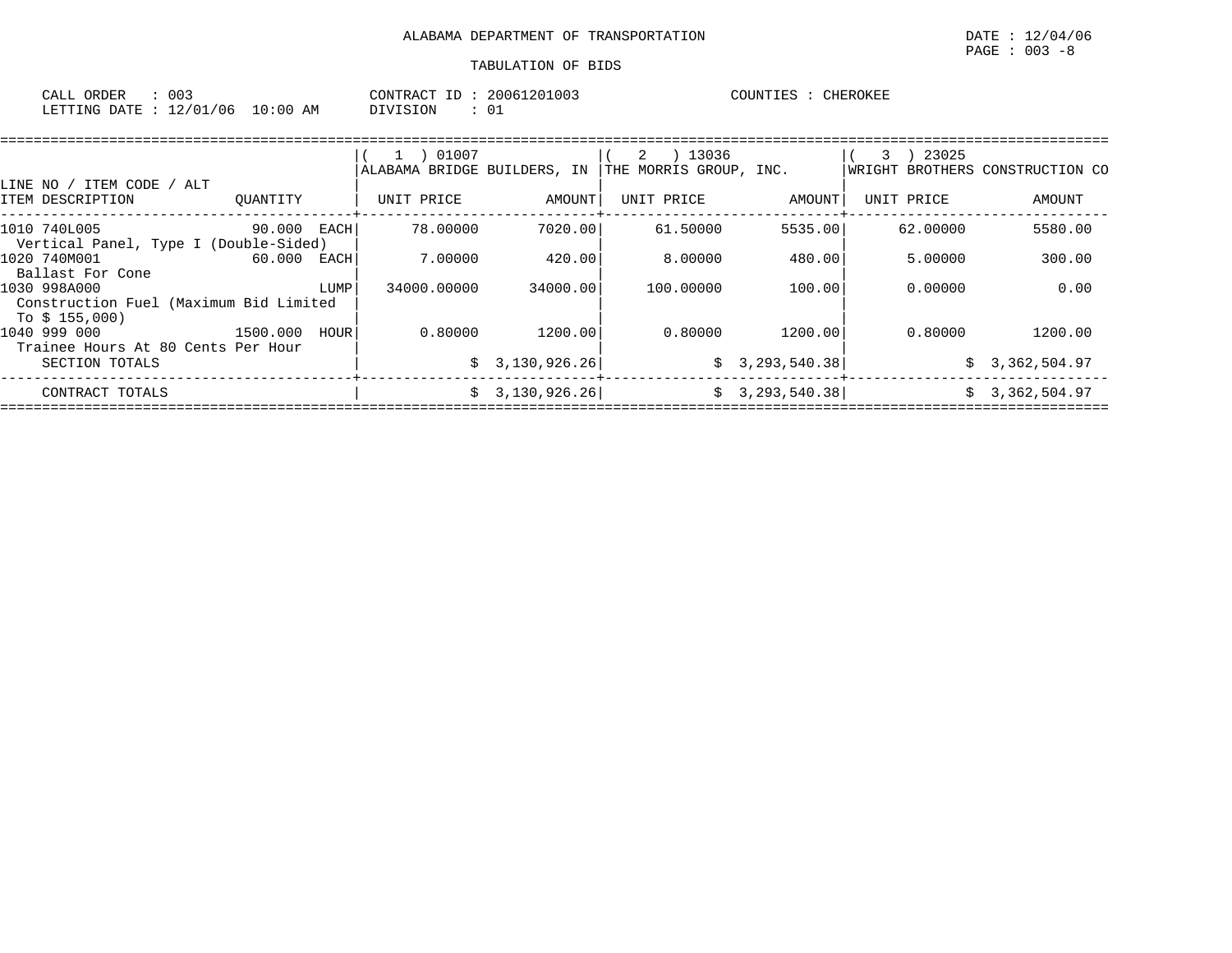| ORDER<br>CALL | 003      |             | CONTRACT<br>ID | 20061201003 | COUNTIES | <b>CHEROKEE</b> |
|---------------|----------|-------------|----------------|-------------|----------|-----------------|
| LETTING DATE  | 12/01/06 | 10:00<br>ΆM | DIVISION       | ັບ⊥         |          |                 |

|                                                                                |                |      | 4 ) 19037   |           | 16032<br>5  |           | $6$ ) 20058                                                                           |           |
|--------------------------------------------------------------------------------|----------------|------|-------------|-----------|-------------|-----------|---------------------------------------------------------------------------------------|-----------|
|                                                                                |                |      |             |           |             |           | SIMPSON BRIDGE COMPANY, INC PRICHARD CONSTRUCTION COMPA TALLEY CONSTRUCTION CO., INC. |           |
| LINE NO / ITEM CODE / ALT<br>ITEM DESCRIPTION                                  | OUANTITY       |      | UNIT PRICE  | AMOUNT    | UNIT PRICE  | AMOUNT    | UNIT PRICE                                                                            | AMOUNT    |
| . _ _ _ _ _ _ _ _ _ _ _ _                                                      |                |      |             |           |             |           |                                                                                       |           |
| SECTION 0001<br>Total                                                          |                |      |             |           |             |           |                                                                                       |           |
|                                                                                |                |      |             |           |             |           |                                                                                       |           |
| 0010 201A002                                                                   |                | LUMP | 44000.00000 | 44000.00  | 38000.00000 | 38000.00  | 47770.52000                                                                           | 47770.52  |
| Clearing And Grubbing (Maximum<br>Allowable Bid \$ 4000 per                    |                |      |             |           |             |           |                                                                                       |           |
| Acre) (Approximately 13 Acres)                                                 |                |      |             |           |             |           |                                                                                       |           |
| 0020 206A000                                                                   |                | LUMP | 95000.00000 | 95000.00  | 80000.00000 | 80000.00  | 85112.40000                                                                           | 85112.40  |
| Removal Of Old Bridge, Station 112+20                                          |                |      |             |           |             |           |                                                                                       |           |
| 0030 210A000                                                                   | 15927.000 CUYD |      | 5.20000     | 82820.40  | 6.25000     | 99543.75  | 5.94000                                                                               | 94606.38  |
| Unclassified Excavation                                                        |                |      |             |           |             |           |                                                                                       |           |
| 0040 210D000                                                                   | 28945.000      | CUYD | 7.36000     | 213035.20 | 8.00000     | 231560.00 | 8.40000                                                                               | 243138.00 |
| Borrow Excavation                                                              |                |      |             |           |             |           |                                                                                       |           |
| 0050 214A000                                                                   | 67.000         | CUYD | 11.25000    | 753.75    | 15,00000    | 1005.00   | 16.69000                                                                              | 1118.23   |
| Structure Excavation                                                           |                |      |             |           |             |           |                                                                                       |           |
| 0060 214B001                                                                   | 68.000         | CUYD | 38.00000    | 2584.00   | 32.00000    | 2176.00   | 34.99000                                                                              | 2379.32   |
| Foundation Backfill, Commercial<br>0070 230A000                                |                |      |             |           |             |           |                                                                                       |           |
| Roadbed Processing                                                             | 10.000 RBST    |      | 515.00000   | 5150.00   | 800.00000   | 8000.00   | 525.00000                                                                             | 5250.00   |
| 0080 401A000                                                                   | 6970.000       | SQYD | 1.24000     | 8642.80   | 1,20000     | 8364.00   | 1.26000                                                                               | 8782.20   |
| Bituminous Treatment A                                                         |                |      |             |           |             |           |                                                                                       |           |
| 0090 405A000                                                                   | 500.000        | GAL  | 3.09000     | 1545.00   | 3.50000     | 1750.00   | 3.15000                                                                               | 1575.00   |
| Tack Coat                                                                      |                |      |             |           |             |           |                                                                                       |           |
| 0100 424A360                                                                   | 540.000 TON    |      | 87.55000    | 47277.00  | 88.00000    | 47520.00  | 89.25000                                                                              | 48195.00  |
| Superpave Bituminous Concrete Wearing                                          |                |      |             |           |             |           |                                                                                       |           |
| Surface Layer, 1/2" Maximum Aggregate                                          |                |      |             |           |             |           |                                                                                       |           |
| Size Mix, ESAL Range C/D                                                       |                |      |             |           |             |           |                                                                                       |           |
| 0110 424B651                                                                   | 885.000 TON    |      | 72.10000    | 63808.50  | 78.00000    | 69030.00  | 73.50000                                                                              | 65047.50  |
| Superpave Bituminous Concrete Upper<br>Binder Layer, 1" Maximum Aggregate Size |                |      |             |           |             |           |                                                                                       |           |
| Mix, ESAL Range C/D                                                            |                |      |             |           |             |           |                                                                                       |           |
| 0120 424B655                                                                   | 75.000 TON     |      | 128.75000   | 9656.25   | 125,00000   | 9375.00   | 131.25000                                                                             | 9843.75   |
| Superpave Bituminous Concrete Upper                                            |                |      |             |           |             |           |                                                                                       |           |
| Binder Layer, Patching, 1" Maximum                                             |                |      |             |           |             |           |                                                                                       |           |
| Aggregate Size Mix, ESAL Range C/D                                             |                |      |             |           |             |           |                                                                                       |           |
| 0130 424B659                                                                   | 75.000         | TON  | 103.00000   | 7725.00   | 125.00000   | 9375.00   | 105,00000                                                                             | 7875.00   |
| Superpave Bituminous Concrete Upper                                            |                |      |             |           |             |           |                                                                                       |           |
| Binder Layer, Leveling, 1" Maximum                                             |                |      |             |           |             |           |                                                                                       |           |
| Aggregate Size Mix, ESAL Range C/D                                             |                |      |             |           |             |           |                                                                                       |           |
| 0140 424B681                                                                   | 1118.000       | TON  | 72.10000    | 80607.80  | 80.00000    | 89440.00  | 73.50000                                                                              | 82173.00  |
| Superpave Bituminous Concrete Lower<br>Binder Layer, 1" Maximum Aggregate Size |                |      |             |           |             |           |                                                                                       |           |
| Mix, ESAL Range C/D                                                            |                |      |             |           |             |           |                                                                                       |           |
|                                                                                |                |      |             |           |             |           |                                                                                       |           |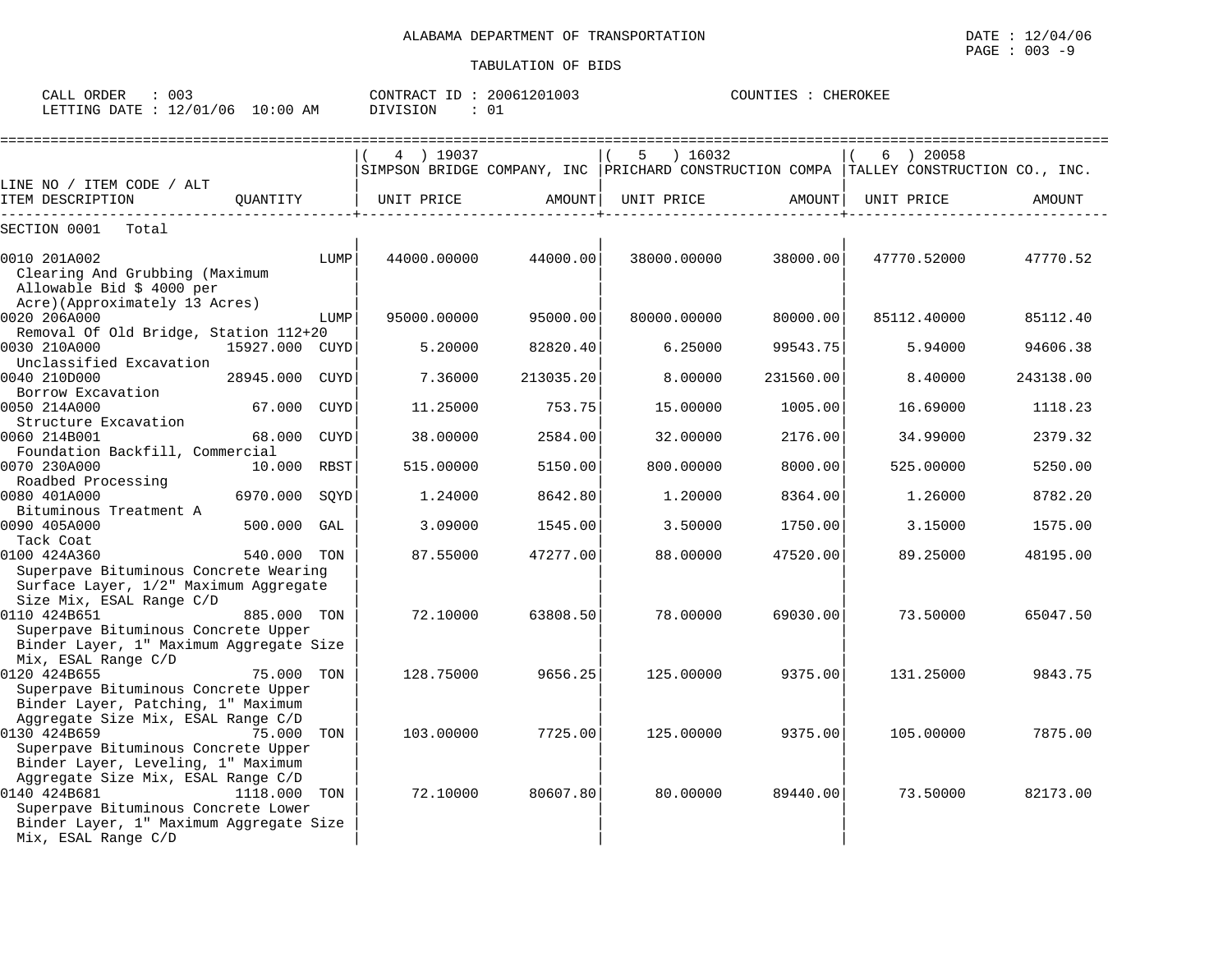| 003<br>$7\Delta$ t.t<br>ORDER<br>لمسلمات      |             | 201003<br>$\sim$<br>20061<br>CONTRACT<br>--- | <b>CHEROKEE</b><br>COUNTIES<br>TIES |
|-----------------------------------------------|-------------|----------------------------------------------|-------------------------------------|
| /06<br>1.2107<br>LETTING<br>DATE<br>ັບ⊥<br>∸∸ | 10:00<br>ΆM | DIVISION                                     |                                     |

|                                                          |               |      | 4 ) 19037    |           | ) 16032<br>5 |           | 6 ) 20058                                                                             |           |
|----------------------------------------------------------|---------------|------|--------------|-----------|--------------|-----------|---------------------------------------------------------------------------------------|-----------|
|                                                          |               |      |              |           |              |           | SIMPSON BRIDGE COMPANY, INC PRICHARD CONSTRUCTION COMPA TALLEY CONSTRUCTION CO., INC. |           |
| LINE NO / ITEM CODE / ALT<br>ITEM DESCRIPTION            | OUANTITY      |      | UNIT PRICE   |           |              |           | UNIT PRICE                                                                            |           |
|                                                          |               |      |              | AMOUNT    | UNIT PRICE   | AMOUNT    |                                                                                       | AMOUNT    |
| 0150 428C000                                             | 4315.000 LF   |      | 1,00000      | 4315.00   | 1.40000      | 6041.00   | 1.46000                                                                               | 6299.90   |
| Scoring Bituminous Pavement Surface By                   |               |      |              |           |              |           |                                                                                       |           |
| Cutting                                                  |               |      |              |           |              |           |                                                                                       |           |
| 0160 430B026<br>Aggregate Surfacing (ALDOT #467, #57 Or  | 50.000 TON    |      | 25.75000     | 1287.50   | 35.00000     | 1750.00   | 52.50000                                                                              | 2625.00   |
| #810)                                                    |               |      |              |           |              |           |                                                                                       |           |
| 0170 450B000                                             | 107.000 SOYD  |      | 125.00000    | 13375.00  | 85.00000     | 9095.00   | 118.65000                                                                             | 12695.55  |
| Reinforced Cement Concrete Bridge End                    |               |      |              |           |              |           |                                                                                       |           |
| Slab                                                     |               |      |              |           |              |           |                                                                                       |           |
| 0180 502A000                                             | 123842.000 LB |      | 0.83000      | 102788.86 | 0.80000      | 99073.60  | 1.23000                                                                               | 152325.66 |
| Steel Reinforcement                                      |               |      |              |           |              |           |                                                                                       |           |
| 0190 502B000                                             |               | LUMP | 136500.00000 | 136500.00 | 128880.00000 | 128880.00 | 170475.00000                                                                          | 170475.00 |
| Steel Reinforcement For Bridge                           |               |      |              |           |              |           |                                                                                       |           |
| Superstructure, Sta 112+03 Approx                        |               |      |              |           |              |           |                                                                                       |           |
| 161100 lbs.                                              |               |      |              |           |              |           |                                                                                       |           |
| 0200 505G003                                             | 28.000 EACH   |      | 145.00000    | 4060.00   | 150.00000    | 4200.00   | 169.55000                                                                             | 4747.40   |
| Pile Points (Type A, 12")<br>0210 505M002<br>1025.000 LF |               |      | 45.00000     | 46125.00  | 38,00000     | 38950.00  | 46.28000                                                                              | 47437.00  |
| Steel Piling Furnished And Driven (HP                    |               |      |              |           |              |           |                                                                                       |           |
| 12x53                                                    |               |      |              |           |              |           |                                                                                       |           |
| 0220 506A000                                             | 214.000 LF    |      | 310,00000    | 66340.00  | 285.00000    | 60990.00  | 351.24000                                                                             | 75165.36  |
| Drilled Shaft Excavation, 4'-6" Diamete                  |               |      |              |           |              |           |                                                                                       |           |
| 0230 506B004                                             | 272.000 LF    |      | 855.00000    | 232560.00 | 1000.00000   | 272000.00 | 903.12000                                                                             | 245648.64 |
| Special Drilled Shaft Excavation, 4'-6"                  |               |      |              |           |              |           |                                                                                       |           |
| Diameter                                                 |               |      |              |           |              |           |                                                                                       |           |
| 0240 506C043                                             | 509.000 LF    |      | 185.00000    | 94165.00  | 160.00000    | 81440.00  | 126.59000                                                                             | 64434.31  |
| Drilled Shaft Construction, 4'-6"                        |               |      |              |           |              |           |                                                                                       |           |
| Diameter, Class DS1 Concrete                             |               |      |              |           |              |           |                                                                                       |           |
| 0250 506D000                                             | 50.000 LF     |      | 51.50000     | 2575.00   | 60.00000     | 3000.00   | 367.50000                                                                             | 18375.00  |
| Exploration Below Drilled Shaft                          |               |      | 203,00000    |           | 225,00000    |           | 206.85000                                                                             |           |
| 0260 506F001<br>Permanent Drilled Shaft Casing, 4'-6"    | 509.000 LF    |      |              | 103327.00 |              | 114525.00 |                                                                                       | 105286.65 |
| Diameter                                                 |               |      |              |           |              |           |                                                                                       |           |
| 0270 506G003                                             | 10.000 EACH   |      | 1545.00000   | 15450.00  | 1500.00000   | 15000.00  | 2261.40000                                                                            | 22614.00  |
| Crosshole Sonic Logging, 4'-6" Diameter                  |               |      |              |           |              |           |                                                                                       |           |
| 0280 508A000                                             | 12335.000 LB  |      | 3.70000      | 45639.50  | 3.00000      | 37005.00  | 4.63000                                                                               | 57111.05  |
| Structural Steel                                         |               |      |              |           |              |           |                                                                                       |           |
| 0290 510A000                                             | 287.000 CUYD  |      | 545.00000    | 156415.00 | 425.00000    | 121975.00 | 490.42000                                                                             | 140750.54 |
| Bridge Substructure Concrete, Class A                    |               |      |              |           |              |           |                                                                                       |           |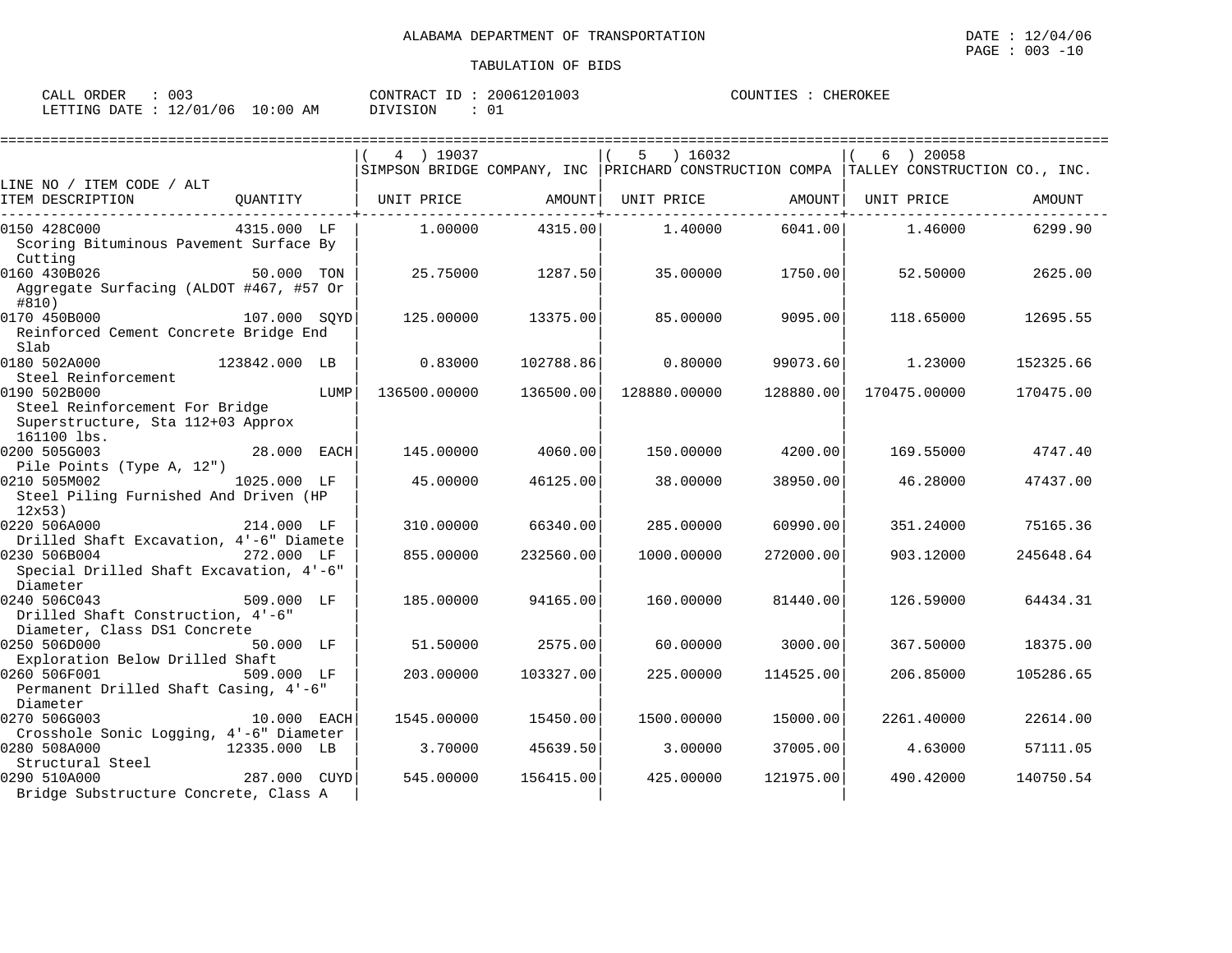| 003<br>CALL ORDER                | CONTRACT ID: 20061201003 |        | COUNTIES :<br>CHEROKEE |
|----------------------------------|--------------------------|--------|------------------------|
| LETTING DATE : 12/01/06 10:00 AM | DIVISION                 | $\cap$ |                        |

|                                                                                         |               | 4 ) 19037         |           | 5 ) 16032    |            | $6 \rightarrow 20058$                                                                 |           |
|-----------------------------------------------------------------------------------------|---------------|-------------------|-----------|--------------|------------|---------------------------------------------------------------------------------------|-----------|
|                                                                                         |               |                   |           |              |            | SIMPSON BRIDGE COMPANY, INC PRICHARD CONSTRUCTION COMPA TALLEY CONSTRUCTION CO., INC. |           |
| LINE NO / ITEM CODE / ALT                                                               |               |                   |           |              |            |                                                                                       |           |
| ITEM DESCRIPTION<br>OUANTITY                                                            |               | UNIT PRICE AMOUNT |           | UNIT PRICE   | AMOUNT     | UNIT PRICE                                                                            | AMOUNT    |
| 0300 510C051                                                                            | LUMP          | 425500.00000      | 425500.00 | 407500.00000 | 407500.00  | 521404.95000                                                                          | 521404.95 |
| Bridge Concrete Superstructure, Sta<br>112+03, Approx 652 cu. yds.                      |               |                   |           |              |            |                                                                                       |           |
| 0310 510E000<br>Grooving Concrete Bridge Decks                                          | 2104.000 SQYD | 3.50000           | 7364.00   | 6.50000      | 13676.00   | 3.01000                                                                               | 6333.04   |
| 0320 511A052<br>Elastomeric Bearings, Type 2 (Mark B3)                                  | 60.000 EACH   | 91.00000          | 5460.00   | 130.00000    | 7800.00    | 159.47000                                                                             | 9568.20   |
| 0330 511A053<br>Elastomeric Bearings, Type 2 (Mark B4)                                  | 12.000 EACH   | 170.00000         | 2040.00   | 140.00000    | 1680.00    | 231.69000                                                                             | 2780.28   |
| 0340 513B005<br>Pretensioned-Prestressed Concrete                                       | 2220.000 LF   | 118,00000         | 261960.00 | 130.00000    | 288600.00  | 129.16000                                                                             | 286735.20 |
| Girders, Type III (Specialty Item)<br>0350 513B015<br>Pretensioned-Prestressed Concrete | 596.000 LF    | 161.00000         | 95956.00  | 150.00000    | 89400.00   | 148.90000                                                                             | 88744.40  |
| Girders, Type BT-54 (Specialty Item)<br>0360 524B011                                    | 59.000 CUYD   | 840.00000         | 49560.00  | 450.00000    | 26550.00   | 693.30000                                                                             | 40904.70  |
| Culvert Concrete Extension (Cast In<br>Place)                                           |               |                   |           |              |            |                                                                                       |           |
| 0370 530A002<br><b>38.000 LF</b><br>24" Roadway Pipe (Class 3 R.C.)                     |               | 51.50000          | 1957.00   | 60.00000     | 2280.00    | 45.29000                                                                              | 1721.02   |
| 0380 535A001<br>18" Side Drain Pipe                                                     | 48.000 LF     | 31,00000          | 1488.00   | 40.00000     | 1920.00    | 34.99000                                                                              | 1679.52   |
| 0390 600A000<br>Mobilization                                                            | LUMP          | 346000.00000      | 346000.00 | 200000.00000 | 200000.001 | 447195.09000                                                                          | 447195.09 |
| 0400 601A000<br>1.000 EACH<br>Furnishing Base, Soil And Structure                       |               | 16000.00000       | 16000.00  | 12000.00000  | 12000.00   | 11090.75000                                                                           | 11090.75  |
| Laboratories                                                                            |               |                   |           |              |            |                                                                                       |           |
| 0410 602A000<br>Right Of Way Markers                                                    | 17.000 EACH   | 175.00000         | 2975.00   | 225,00000    | 3825.00    | 137.07000                                                                             | 2330.19   |
| $1.000$ EACH<br>0420 603A001                                                            |               | 45000.00000       | 45000.00  | 10000.00000  | 10000.00   | 23980.00000                                                                           | 23980.00  |
| Furnishing Type 2 Field Office<br>0430 606A000                                          | 250.000 LF    | 13,90000          | 3475.00   | 15,00000     | 3750.00    | 12.85000                                                                              | 3212.50   |
| 6" Underdrain Pipe<br>0440 610C001                                                      | 2555.000 TON  | 31.25000          | 79843.75  | 32.00000     | 81760.00   | 35.72000                                                                              | 91264.60  |
| Loose Riprap, Class 2<br>0450 610D000                                                   | 1599.000 SQYD | 4.55000           | 7275.45   | 6.00000      | 9594.00    | 2.83000                                                                               | 4525.17   |
| Filter Blanket<br>0460 619A003<br>24" Roadway Pipe End Treatment, Class 1               | $1.000$ EACH  | 824.00000         | 824.00    | 900.00000    | 900.00     | 160.34000                                                                             | 160.34    |
|                                                                                         |               |                   |           |              |            |                                                                                       |           |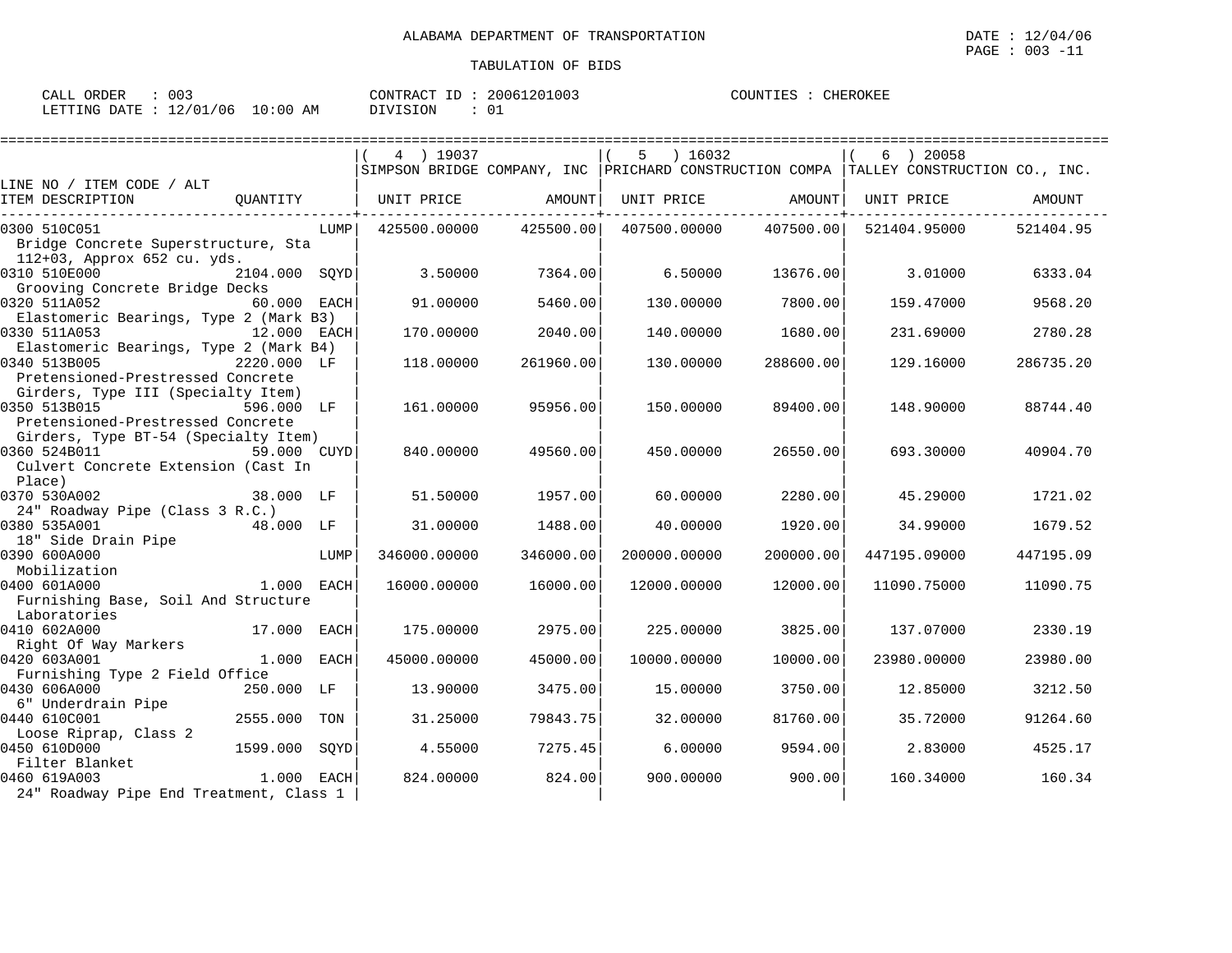| ORDER<br>CALL  | 003      |            | CONTRACT ID | 20061201003 | COUNTIES<br><b>CHEROKEE</b> |
|----------------|----------|------------|-------------|-------------|-----------------------------|
| LETTING DATE : | 12/01/06 | $10:00$ AM | DIVISION    |             |                             |

|                                                         |               |             | 4 ) 19037  |          | ) 16032<br>5 |           | 6 ) 20058                                                                             |          |
|---------------------------------------------------------|---------------|-------------|------------|----------|--------------|-----------|---------------------------------------------------------------------------------------|----------|
|                                                         |               |             |            |          |              |           | SIMPSON BRIDGE COMPANY, INC PRICHARD CONSTRUCTION COMPA TALLEY CONSTRUCTION CO., INC. |          |
| LINE NO / ITEM CODE / ALT                               |               |             |            |          |              |           |                                                                                       |          |
| ITEM DESCRIPTION                                        | OUANTITY      |             | UNIT PRICE | AMOUNT   | UNIT PRICE   | AMOUNT    | UNIT PRICE                                                                            | AMOUNT   |
| 0470 619A101                                            | $2.000$ EACH  |             | 721.00000  | 1442.00  | 400,00000    | 800.00    | 145.76000                                                                             | 291.52   |
| 18" Side Drain Pipe End Treatment,                      |               |             |            |          |              |           |                                                                                       |          |
| Class 1                                                 |               |             |            |          |              |           |                                                                                       |          |
| 0480 621A000                                            | 2.000 EACH    |             | 2400.00000 | 4800.00  | 4000.00000   | 8000.001  | 2548.60000                                                                            | 5097.20  |
| Junction Boxes, Type 1, 1P Or 5                         |               |             |            |          |              |           |                                                                                       |          |
| 0490 6211001                                            | 1.000 EACH    |             | 8500.00000 | 8500.00  | 1000.00000   | 1000.00   | 10759.14000                                                                           | 10759.14 |
| Stilling Basins, Type 1                                 |               |             |            |          |              |           |                                                                                       |          |
| 0500 630A001                                            | 350.000 LF    |             | 24.80000   | 8680.00  | 26.50000     | 9275.00   | 25.31000                                                                              | 8858.50  |
| Steel Beam Guardrail, Class A, Type 2<br>0510 630C003   | 4.000 EACH    |             | 1430.00000 | 5720.00  | 1500.00000   | 6000.00   | 1459.50000                                                                            | 5838.00  |
| Guardrail End Anchor, Type 13                           |               |             |            |          |              |           |                                                                                       |          |
| 0520 630C070                                            | 4.000 EACH    |             | 1760.00000 | 7040.00  | 1900.00000   | 7600.00   | 1795.50000                                                                            | 7182.00  |
| Guardrail End Anchor, Type 10 Series                    |               |             |            |          |              |           |                                                                                       |          |
| 0530 641A682                                            | 550.000 LF    |             | 30.16000   | 16588.00 | 80.00000     | 44000.00  | 56.49000                                                                              | 31069.50 |
| 6 Inch Ductile Iron Water Main Laid                     |               |             |            |          |              |           |                                                                                       |          |
| (Restrained Joint)                                      |               |             |            |          |              |           |                                                                                       |          |
| 0540 641A746                                            | 2475.000 LF   |             | 16.95000   | 41951.25 | 55.00000     | 136125.00 | 17.05000                                                                              | 42198.75 |
| 6 Inch P.V.C. Water Main Laid                           |               |             |            |          |              |           |                                                                                       |          |
| 0550 641E500                                            | 1.000 EACH    |             | 29.50000   | 29.50    | 4500.00000   | 4500.00   | 2666.56000                                                                            | 2666.56  |
| Fire Hydrant Reset                                      |               |             |            |          |              |           |                                                                                       |          |
| 0560 641J516                                            | 2.000         | <b>EACH</b> | 431.50000  | 863.00   | 2800.00000   | 5600.00   | 743.99000                                                                             | 1487.98  |
| 6 Inch Gate Valve With Box                              |               |             |            |          |              |           |                                                                                       |          |
| 0570 6410514                                            | 1.000 EACH    |             | 2080.00000 | 2080.00  | 5000.00000   | 5000.00   | 2666.08000                                                                            | 2666.08  |
| 6 Inch x 6 Inch Tapping Valve And Sleev<br>0580 649A630 | 40.000 LF     |             |            | 6490.00  |              |           |                                                                                       |          |
| 10 Inch Steel Encasement Pipe, Type 2                   |               |             | 162.25000  |          | 225.00000    | 9000.00   | 179.95000                                                                             | 7198.00  |
| Installation                                            |               |             |            |          |              |           |                                                                                       |          |
| 0590 650A000                                            | 7966.000 CUYD |             | 8.18000    | 65161.88 | 8.50000      | 67711.00  | 7.02000                                                                               | 55921.32 |
| Topsoil                                                 |               |             |            |          |              |           |                                                                                       |          |
| 0600 652A100                                            | 9.000 ACRE    |             | 515,00000  | 4635.00  | 1200.00000   | 10800.00  | 525.00000                                                                             | 4725.00  |
| Seeding                                                 |               |             |            |          |              |           |                                                                                       |          |
| 0610 652C000                                            | 18.000 ACRE   |             | 103.00000  | 1854.00  | 150.00000    | 2700.00   | 105,00000                                                                             | 1890.00  |
| Mowing                                                  |               |             |            |          |              |           |                                                                                       |          |
| 0620 654A001                                            | 171.000       | SOYD        | 5.15000    | 880.65   | 6.00000      | 1026.00   | 5.25000                                                                               | 897.75   |
| Solid Sodding (Bermuda)                                 |               |             |            |          |              |           |                                                                                       |          |
| 0630 656A010                                            | 9.000 ACRE    |             | 515,00000  | 4635.00  | 800,00000    | 7200.00   | 577.50000                                                                             | 5197.50  |
| Mulching                                                |               |             |            |          |              |           |                                                                                       |          |
| 0640 659A033                                            | 500.000 SOYD  |             | 2.26000    | 1130.00  | 3.00000      | 1500.00   | 2.42000                                                                               | 1210.00  |
| Rolled Erosion Control Product, Type                    |               |             |            |          |              |           |                                                                                       |          |
| (2A)                                                    |               |             |            |          |              |           |                                                                                       |          |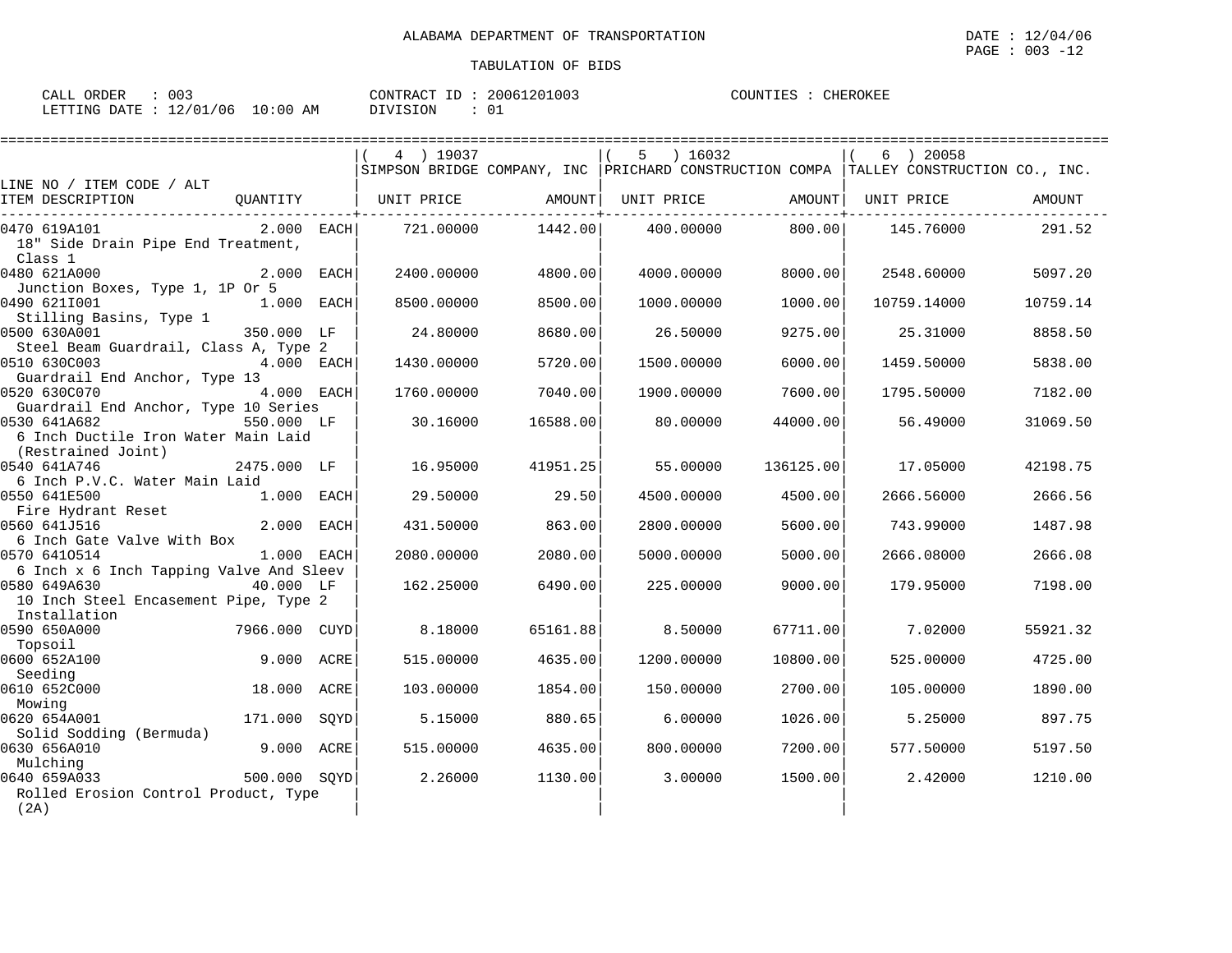| ORDER<br>$\bigcap \mathcal{R}$<br>ىلىلى | 003                                   | 20061201003<br>.<br>CONTRAC<br>$-\Gamma$ | COUNTIES<br>CHEROKEE |
|-----------------------------------------|---------------------------------------|------------------------------------------|----------------------|
| LETTING<br><b>DATE</b>                  | 106<br>:00<br>$\pm 2/01$<br>ΑM<br>TO. | DIVISION                                 |                      |

|                                                                                                                                  |               |             | 4 ) 19037   |          | ) 16032<br>5 |          | ) 20058<br>6                                                                              |           |
|----------------------------------------------------------------------------------------------------------------------------------|---------------|-------------|-------------|----------|--------------|----------|-------------------------------------------------------------------------------------------|-----------|
|                                                                                                                                  |               |             |             |          |              |          | SIMPSON BRIDGE COMPANY, INC   PRICHARD CONSTRUCTION COMPA   TALLEY CONSTRUCTION CO., INC. |           |
| LINE NO / ITEM CODE / ALT<br>ITEM DESCRIPTION                                                                                    | OUANTITY      |             | UNIT PRICE  | AMOUNT   | UNIT PRICE   | AMOUNT   | UNIT PRICE                                                                                | AMOUNT    |
| 0650 659A036<br>Rolled Erosion Control Product, Type<br>(2D)                                                                     | 2376.000 SOYD |             | 2.26000     | 5369.76  | 8,00000      | 19008.00 | 2.42000                                                                                   | 5749.92   |
| 0660 665A000<br>Temporary Seeding                                                                                                | 5.000 ACRE    |             | 464.00000   | 2320.00  | 1000.00000   | 5000.00  | 472.50000                                                                                 | 2362.50   |
| 0670 665B000<br>Temporary Mulching                                                                                               | 5.000 ACRE    |             | 464.00000   | 2320.00  | 1000.00000   | 5000.00  | 525.00000                                                                                 | 2625.00   |
| 0680 665C000                                                                                                                     | 100.000 LF    |             | 22.00000    | 2200.00  | 25.00000     | 2500.00  | 22.55000                                                                                  | 2255.00   |
| 15" Temporary Pipe<br>0690 665E000                                                                                               | 100.000       | SQYD        | 3.00000     | 300.00   | 12.00000     | 1200.00  | 2.83000                                                                                   | 283.00    |
| Polyethylene<br>0700 665G000                                                                                                     | 100.000       | <b>EACH</b> | 6.75000     | 675.00   | 15.00000     | 1500.00  | 7.26000                                                                                   | 726.00    |
| Sand Bags<br>0710 6651000                                                                                                        | 50.000        | TON         | 31.25000    | 1562.50  | 50.00000     | 2500.00  | 52.22000                                                                                  | 2611.00   |
| Temporary Riprap, Class 2<br>0720 665J000                                                                                        | 5170.000 LF   |             | 3.10000     | 16027.00 | 8.00000      | 41360.00 | 2.89000                                                                                   | 14941.30  |
| Silt Fence, Type A<br>0730 665K000                                                                                               | 550.000       | <b>CUYD</b> | 9.00000     | 4950.00  | 6.00000      | 3300.00  | 16.58000                                                                                  | 9119.00   |
| Drainage Sump Excavation<br>0740 665L000                                                                                         | 270.000 LF    |             | 26.10000    | 7047.00  | 50.00000     | 13500.00 | 14.35000                                                                                  | 3874.50   |
| Floating Basin Boom<br>0750 6650001                                                                                              | 5170.000 LF   |             | 1.29000     | 6669.30  | 2.00000      | 10340.00 | 1.31000                                                                                   | 6772.70   |
| Silt Fence Removal<br>0760 6650001                                                                                               | 100.000 LF    |             | 6.18000     | 618.00   | 15.00000     | 1500.00  | 6.30000                                                                                   | 630.00    |
| 20 Inch Wattle<br>0770 665T000                                                                                                   | 300.000 LF    |             | 15.45000    | 4635.00  | 15,00000     | 4500.00  | 0.58000                                                                                   | 174.00    |
| Temporary Earth Berms<br>0780 666A001                                                                                            | 9.000         | ACRE        | 25.75000    | 231.75   | 100.00000    | 900.00   | 26.25000                                                                                  | 236.25    |
| Pest Control Treatment<br>0790 680A000                                                                                           |               | LUMP        | 51500.00000 | 51500.00 | 40000.00000  | 40000.00 | 117040.00000                                                                              | 117040.00 |
| Engineering Controls<br>0800 701A028                                                                                             | 1.000 MILE    |             | 4120.00000  | 4120.00  | 5000.00000   | 5000.00  | 4200.00000                                                                                | 4200.00   |
| Solid White, Class 2, Type A Traffic<br>Stripe (0.06" Thick) (6" Wide)<br>0810 701A046<br>Broken Yellow, Class 2, Type A Traffic | 1.000 MILE    |             | 2575.00000  | 2575.00  | 3000.00000   | 3000.00  | 2625,00000                                                                                | 2625.00   |
| Stripe (0.09" Thick) (6" Wide)<br>0820 701A048<br>Solid Yellow, Class 2, Type A Traffic<br>Stripe (0.09" Thick) (6" Wide)        | 1.000 MILE    |             | 4120.00000  | 4120.00  | 4500.00000   | 4500.00  | 4200.00000                                                                                | 4200.00   |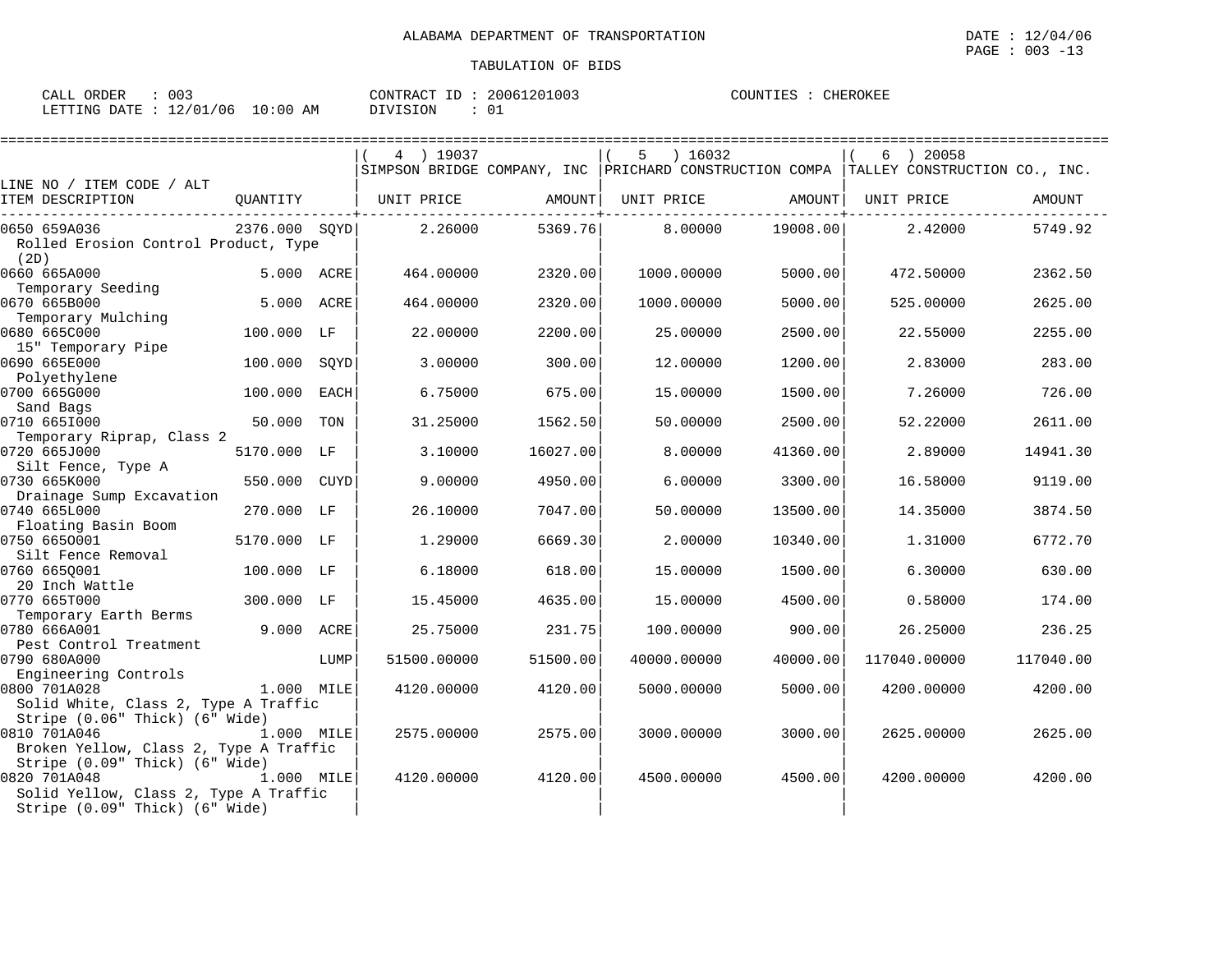| 003<br>CALL ORDER         |            | CONTRACT ID<br>$\mathbb{R}$ | 20061201003 | COUNTIES<br>CHEROKEE |
|---------------------------|------------|-----------------------------|-------------|----------------------|
| LETTING DATE : 12/01/06 1 | $10:00$ AM | DIVISION                    |             |                      |

|                                                                                                   |                    | 4 ) 19037  |         | $5 \t) 16032$                                                                             |          | $6$ ) 20058 |         |
|---------------------------------------------------------------------------------------------------|--------------------|------------|---------|-------------------------------------------------------------------------------------------|----------|-------------|---------|
| LINE NO / ITEM CODE / ALT                                                                         |                    |            |         | SIMPSON BRIDGE COMPANY, INC   PRICHARD CONSTRUCTION COMPA   TALLEY CONSTRUCTION CO., INC. |          |             |         |
| ITEM DESCRIPTION                                                                                  | OUANTITY           | UNIT PRICE | AMOUNT  | UNIT PRICE                                                                                | AMOUNT   | UNIT PRICE  | AMOUNT  |
| 0830 701C000                                                                                      | 1.000 MILE         | 1030.00000 | 1030.00 | 4500.00000                                                                                | 4500.00  | 1050.00000  | 1050.00 |
| Broken Temporary Traffic Stripe<br>0840 701C001                                                   | 6.000 MILE         | 1030.00000 | 6180.00 | 1500.00000                                                                                | 9000.00  | 1050.00000  | 6300.00 |
| Solid Temporary Traffic Stripe<br>0850 701D007                                                    | 1.000 MILE         | 2575.00000 | 2575.00 | 2800.00000                                                                                | 2800.00  | 2625.00000  | 2625.00 |
| Solid Traffic Stripe Removed (Paint)<br>0860 701D008                                              | 1.000 MILE         | 2575.00000 | 2575.00 | 2800.00000                                                                                | 2800.00  | 2625.00000  | 2625.00 |
| Solid Traffic Stripe Removed (Plastic)<br>0870 701D015<br>Broken Traffic Stripe Removed (Plastic) | 1.000 MILE         | 2320.00000 | 2320.00 | 2500.00000                                                                                | 2500.00  | 2362.50000  | 2362.50 |
| 0880 701E003<br>Solid Temporary Traffic Stripe (Tape)                                             | 1900.000 LF        | 2.60000    | 4940.00 | 3.00000                                                                                   | 5700.00  | 2.63000     | 4997.00 |
| 0890 701G125<br>Solid White, Class 3W, Type A Traffic                                             | 950.000 LF         | 5.15000    | 4892.50 | 6,00000                                                                                   | 5700.00  | 5.25000     | 4987.50 |
| Stripe (6" Wide)<br>0900 701G129<br>Broken Yellow, Class 3W, Type A Traffic                       | 475.000 LF         | 5.15000    | 2446.25 | 6,00000                                                                                   | 2850.00  | 5.25000     | 2493.75 |
| Stripe (6" Wide)<br>0910 701G133<br>Solid Yellow, Class 3W, Type A Traffic                        | -- ,<br>475.000 LF | 5.15000    | 2446.25 | 6,00000                                                                                   | 2850.00  | 5.25000     | 2493.75 |
| Stripe (6" Wide)<br>0920 701H002<br>Solid Traffic Stripe Removed (Tape)                           | 1900.000 LF        | 1,00000    | 1900.00 | 6,00000                                                                                   | 11400.00 | 1.05000     | 1995.00 |
| 0930 705A023<br>Pavement Markers, Class C, Type 2-D                                               | 145.000 EACH       | 6.18000    | 896.10  | 2,00000                                                                                   | 290.00   | 6.30000     | 913.50  |
| 0940 705A032<br>Pavement Markers, Class A-H, Type 1-B                                             | 12.000 EACH        | 6.18000    | 74.16   | 7.00000                                                                                   | 84.00    | 6.30000     | 75.60   |
| 0950 705A037                                                                                      | 36.000 EACH        | 6.18000    | 222.48  | 10.00000                                                                                  | 360.00   | 6.30000     | 226.80  |
| Pavement Markers, Class A-H, Type 2-D<br>0960 740B000                                             | 407.000 SQFT       | 8.65000    | 3520.55 | 14.00000                                                                                  | 5698.00  | 7.35000     | 2991.45 |
| Construction Signs<br>0970 740D000                                                                | 50.000 EACH        | 64.90000   | 3245.00 | 100.00000                                                                                 | 5000.00  | 57.75000    | 2887.50 |
| Channelizing Drums<br>0980 740E000                                                                | 60.000<br>EACH     | 21.60000   | 1296.00 | 50.00000                                                                                  | 3000.00  | 36.75000    | 2205.00 |
| Cones (36 Inches High)<br>0990 740F002                                                            | 8.000 EACH         | 270.00000  | 2160.00 | 350.00000                                                                                 | 2800.00  | 189.00000   | 1512.00 |
| Barricades, Type III<br>1000 7401005<br>Warning Lights, Type B (Detachable Head                   | 4.000 EACH         | 595.00000  | 2380.00 | 450.00000                                                                                 | 1800.00  | 383.25000   | 1533.00 |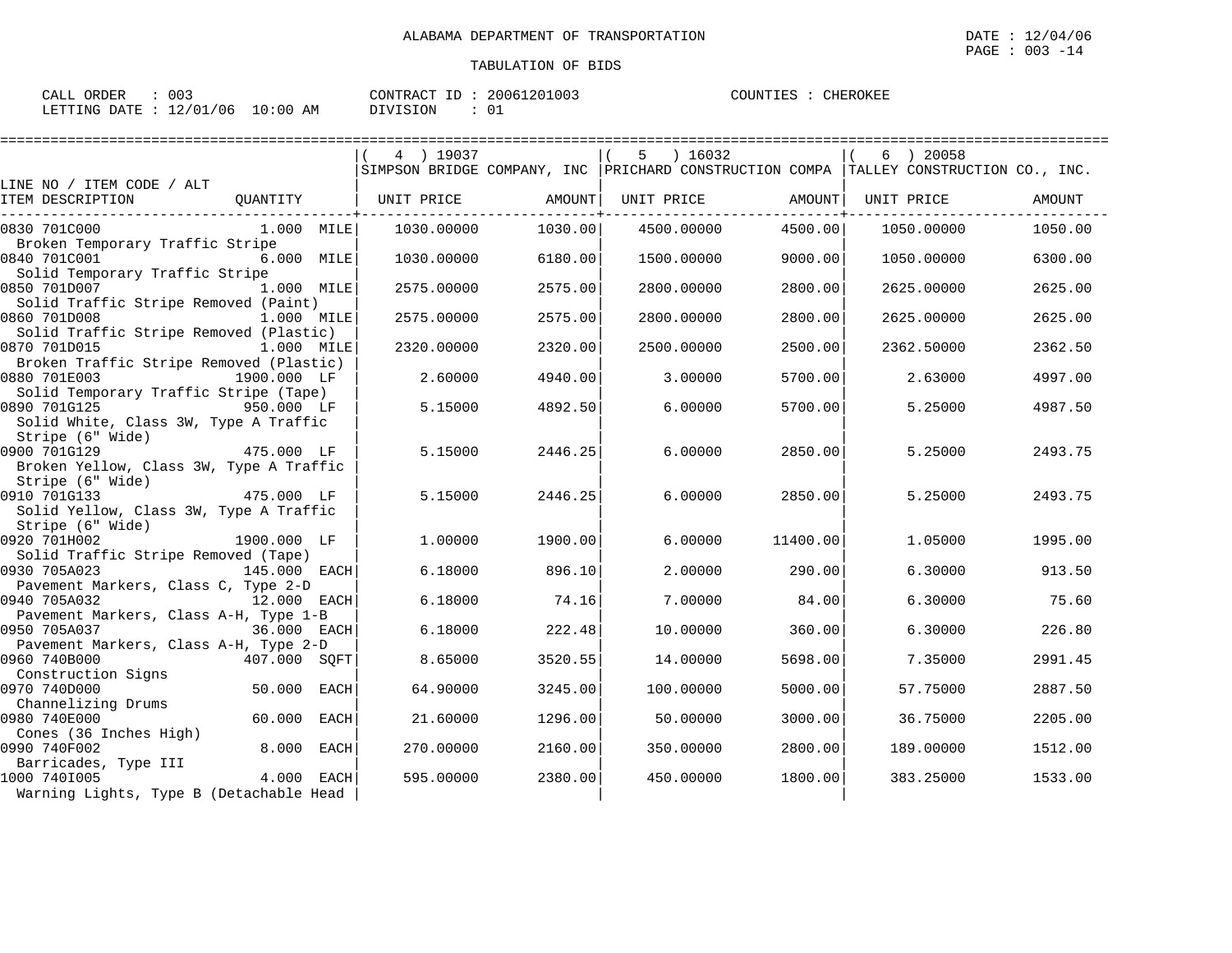| 003<br>CALL ORDER                |          | CONTRACT ID: 20061201003 | COUNTIES : 0<br>CHEROKEE |
|----------------------------------|----------|--------------------------|--------------------------|
| LETTING DATE : 12/01/06 10:00 AM | DIVISION |                          |                          |

|                                                                         |             |      | 4 ) 19037<br>SIMPSON BRIDGE COMPANY, INC |                 | 5 ) 16032<br>PRICHARD CONSTRUCTION COMPA |                | 20058<br>6<br>TALLEY CONSTRUCTION CO., INC. |                |
|-------------------------------------------------------------------------|-------------|------|------------------------------------------|-----------------|------------------------------------------|----------------|---------------------------------------------|----------------|
| LINE NO / ITEM CODE / ALT<br>ITEM DESCRIPTION                           | OUANTITY    |      | UNIT PRICE                               | AMOUNT          | UNIT PRICE                               | AMOUNT         | UNIT PRICE                                  | AMOUNT         |
| 1010 740L005<br>Vertical Panel, Type I (Double-Sided)                   | 90.000 EACH |      | 120.00000                                | 10800.00        | 75.00000                                 | 6750.00        | 60.90000                                    | 5481.00        |
| 1020 740M001<br>Ballast For Cone                                        | 60.000 EACH |      | 8.65000                                  | 519.00          | 40.00000                                 | 2400.00        | 11,11000                                    | 666.60         |
| 1030 998A000<br>Construction Fuel (Maximum Bid Limited<br>To $$155,000$ |             | LUMP | 0.00000                                  | 0.001           | 90000.00000                              | 90000.00       | 0.00000                                     | 0.00           |
| 1040 999 000<br>1500.000<br>Trainee Hours At 80 Cents Per Hour          |             | HOUR | 0.80000                                  | 1200.00         | 0.80000                                  | 1200.001       | 0.80000                                     | 1200.00        |
| SECTION TOTALS                                                          |             |      |                                          | \$3,397,545.64  |                                          | \$3,512,225.35 |                                             | \$3,799,689.23 |
| CONTRACT TOTALS                                                         |             |      |                                          | \$3,397,545.64] |                                          | \$3,512,225.35 |                                             | \$3,799,689.23 |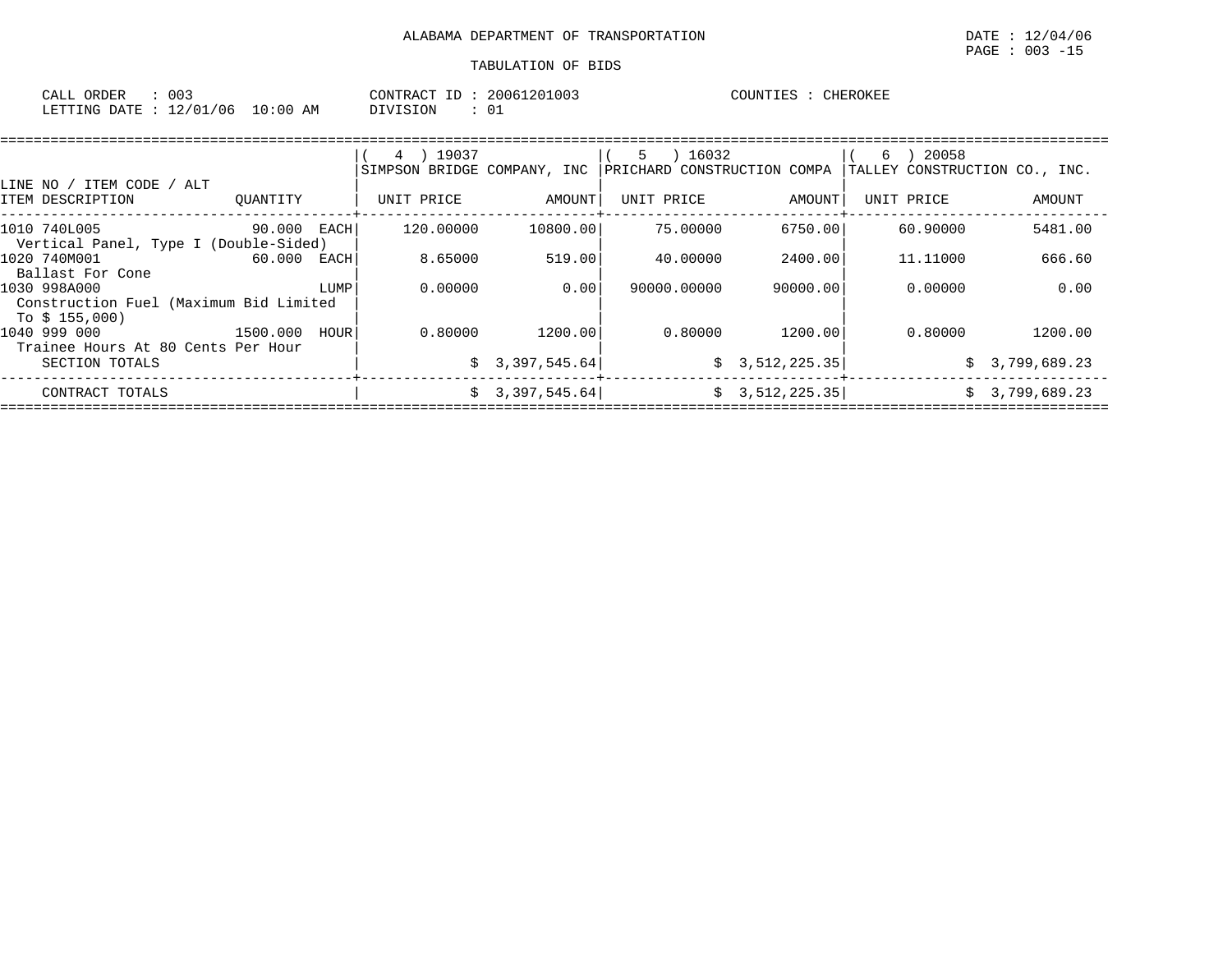| CALL ORDER<br>$\therefore$ 003<br>LETTING DATE : 12/01/06 10:00 AM                                                                                                                                |                |      | CONTRACT ID: 20061201003<br>COUNTIES : CHEROKEE<br>DIVISION<br>: 01 |           |                                         |           |            |        |  |
|---------------------------------------------------------------------------------------------------------------------------------------------------------------------------------------------------|----------------|------|---------------------------------------------------------------------|-----------|-----------------------------------------|-----------|------------|--------|--|
|                                                                                                                                                                                                   |                |      | 7 ) 13099<br>MCINNIS, LLC                                           |           | 8 ) 19007<br>SCOTT BRIDGE COMPANY, INC. |           |            |        |  |
| LINE NO / ITEM CODE / ALT<br>ITEM DESCRIPTION                                                                                                                                                     | OUANTITY       |      | UNIT PRICE                                                          |           | AMOUNT  UNIT PRICE                      | AMOUNT    | UNIT PRICE | AMOUNT |  |
| SECTION 0001<br>Total                                                                                                                                                                             |                |      |                                                                     |           |                                         |           |            |        |  |
| 0010 201A002<br>Clearing And Grubbing (Maximum<br>Allowable Bid \$ 4000 per<br>Acre)(Approximately 13 Acres)                                                                                      |                | LUMP | 29000.00000                                                         | 29000.00  | 49000.00000                             | 49000.00  |            |        |  |
| 0020 206A000                                                                                                                                                                                      |                | LUMP | 70000.00000                                                         | 70000.00  | 100000.00000                            | 100000.00 |            |        |  |
| Removal Of Old Bridge, Station 112+20                                                                                                                                                             |                |      |                                                                     |           |                                         |           |            |        |  |
| 0030 210A000                                                                                                                                                                                      | 15927.000 CUYD |      | 3.45000                                                             | 54948.15  | 3.22000                                 | 51284.94  |            |        |  |
| Unclassified Excavation                                                                                                                                                                           |                |      |                                                                     |           |                                         |           |            |        |  |
| 0040 210D000<br>Borrow Excavation                                                                                                                                                                 | 28945.000 CUYD |      | 9.92000                                                             | 287134.40 | 9.27000                                 | 268320.15 |            |        |  |
| 0050 214A000                                                                                                                                                                                      | 67.000 CUYD    |      | 12.04000                                                            | 806.68    | 11.25000                                | 753.75    |            |        |  |
| Structure Excavation                                                                                                                                                                              |                |      |                                                                     |           |                                         |           |            |        |  |
| 0060 214B001                                                                                                                                                                                      | 68.000 CUYD    |      | 33.34000                                                            | 2267.12   | 31.16000                                | 2118.88   |            |        |  |
| Foundation Backfill, Commercial                                                                                                                                                                   |                |      |                                                                     |           |                                         |           |            |        |  |
| 0070 230A000                                                                                                                                                                                      | 10.000 RBST    |      | 131.76000                                                           | 1317.60   | 683.69000                               | 6836.90   |            |        |  |
| Roadbed Processing                                                                                                                                                                                |                |      |                                                                     |           |                                         |           |            |        |  |
| 0080 401A000                                                                                                                                                                                      | 6970.000 SOYD  |      | 0.89000                                                             | 6203.30   | 0.83000                                 | 5785.10   |            |        |  |
| Bituminous Treatment A                                                                                                                                                                            |                |      |                                                                     |           |                                         |           |            |        |  |
| 0090 405A000<br>Tack Coat                                                                                                                                                                         | 500.000 GAL    |      | 3.40000                                                             | 1700.00   | 3.18000                                 | 1590.00   |            |        |  |
| 0100 424A360                                                                                                                                                                                      | 540.000 TON    |      | 76.05000                                                            | 41067.00  | 71.07000                                | 38377.80  |            |        |  |
| Superpave Bituminous Concrete Wearing<br>Surface Layer, 1/2" Maximum Aggregate<br>Size Mix, ESAL Range C/D                                                                                        |                |      |                                                                     |           |                                         |           |            |        |  |
| 0110 424B651                                                                                                                                                                                      | 885.000 TON    |      | 67.36000                                                            | 59613.60  | 62.94000                                | 55701.90  |            |        |  |
| Superpave Bituminous Concrete Upper<br>Binder Layer, 1" Maximum Aggregate Size<br>Mix, ESAL Range C/D                                                                                             |                |      |                                                                     |           |                                         |           |            |        |  |
| 0120 424B655<br>Superpave Bituminous Concrete Upper<br>Binder Layer, Patching, 1" Maximum                                                                                                         | 75.000 TON     |      | 99.32000                                                            | 7449.00   | 92.82000                                | 6961.50   |            |        |  |
| Aggregate Size Mix, ESAL Range C/D<br>0130 424B659<br>Superpave Bituminous Concrete Upper                                                                                                         | 75.000 TON     |      | 99.33000                                                            | 7449.75   | 92.83000                                | 6962.25   |            |        |  |
| Binder Layer, Leveling, 1" Maximum<br>Aggregate Size Mix, ESAL Range C/D<br>0140 424B681<br>Superpave Bituminous Concrete Lower<br>Binder Layer, 1" Maximum Aggregate Size<br>Mix, ESAL Range C/D | 1118.000 TON   |      | 63.17000                                                            | 70624.06  | 59.04000                                | 66006.72  |            |        |  |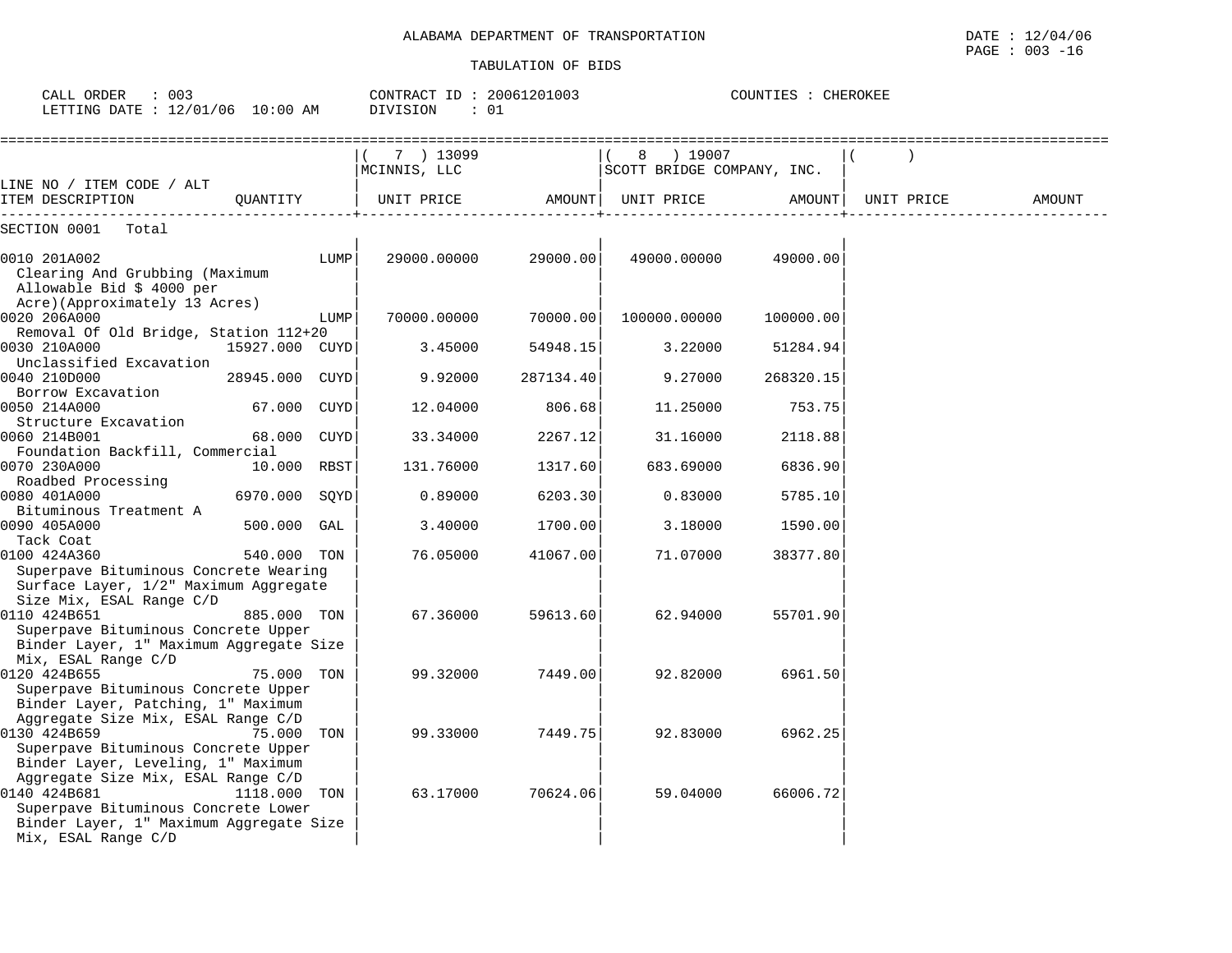| 003<br>ORDER<br>CALL |                           | CONTRACT ID     | 20061201003 | COUNTIES<br>CHEROKEE |
|----------------------|---------------------------|-----------------|-------------|----------------------|
| LETTING DATE         | :: $12/01/06$ 10:00<br>ΆM | <b>DIVISION</b> |             |                      |

| ======================                                                              |               |      |                                                         |                    |                           |           |            |        |
|-------------------------------------------------------------------------------------|---------------|------|---------------------------------------------------------|--------------------|---------------------------|-----------|------------|--------|
|                                                                                     |               |      | 7 ) 13099<br> MCINNIS, LLC   SCOTT BRIDGE COMPANY, INC. |                    | 8 ) 19007                 |           |            |        |
| LINE NO / ITEM CODE / ALT<br>ITEM DESCRIPTION                                       |               |      | QUANTITY   UNIT PRICE AMOUNT  UNIT PRICE AMOUNT         |                    |                           |           | UNIT PRICE | AMOUNT |
|                                                                                     |               |      |                                                         |                    |                           |           |            |        |
| 0150 428C000<br>Scoring Bituminous Pavement Surface By<br>Cutting                   | 4315.000 LF   |      |                                                         |                    | $2.00000$ 8630.00 1.10000 | 4746.50   |            |        |
| 0160 430B026<br>Aggregate Surfacing (ALDOT #467, #57 Or<br>#810)                    | 50.000 TON    |      | 100.00000                                               | 5000.00            | 20.00000                  | 1000.00   |            |        |
| $0170$ 450B000 $107.000$ SQYD<br>Reinforced Cement Concrete Bridge End<br>Slab      |               |      |                                                         | 110.00000 11770.00 | 135.00000                 | 14445.00  |            |        |
| 0180 502A000<br>Steel Reinforcement                                                 | 123842.000 LB |      | 1.50000                                                 | 185763.00          | 0.97000                   | 120126.74 |            |        |
| 0190 502B000<br>Steel Reinforcement For Bridge<br>Superstructure, Sta 112+03 Approx |               | LUMP | 200000.00000                                            | 200000.00          | 175000.00000              | 175000.00 |            |        |
| 161100 lbs.<br>0200 505G003<br>Pile Points (Type A, 12")                            | 28.000 EACH   |      |                                                         | 150.00000 4200.00  | 120.00000                 | 3360.00   |            |        |
| 0210 505M002<br>Steel Piling Furnished And Driven (HP<br>12x53                      | 1025.000 LF   |      | 58.00000                                                | 59450.00           | 45.00000                  | 46125.00  |            |        |
| 0220 506A000<br>Drilled Shaft Excavation, 4'-6" Diamete                             | 214.000 LF    |      | 320.65000                                               | 68619.10           | 292.00000                 | 62488.00  |            |        |
| 0230 506B004<br>Special Drilled Shaft Excavation, 4'-6"<br>Diameter                 | 272.000 LF    |      | 932.00000                                               | 253504.00          | 850.00000                 | 231200.00 |            |        |
| 0240 506C043<br>Drilled Shaft Construction, 4'-6"<br>Diameter, Class DS1 Concrete   | 509.000 LF    |      | 127.09000                                               | 64688.81           | 115.00000                 | 58535.00  |            |        |
| 0250 506D000<br>Exploration Below Drilled Shaft                                     | $50.000$ LF   |      | 58.30000                                                | 2915.00            | 53.00000                  | 2650.00   |            |        |
| 0260 506F001<br>Permanent Drilled Shaft Casing, 4'-6"<br>Diameter                   | 509.000 LF    |      | 229.70000                                               | 116917.30          | 209.00000                 | 106381.00 |            |        |
| 0270 506G003<br>Crosshole Sonic Logging, 4'-6" Diameter                             | $10.000$ EACH |      | 1749.00000 17490.00                                     |                    | 1600.00000                | 16000.00  |            |        |
| 0280 508A000<br>Structural Steel                                                    | 12335.000 LB  |      |                                                         | 6.25000 77093.75   | 3.75000                   | 46256.25  |            |        |
| 287.000 CUYD<br>0290 510A000<br>Bridge Substructure Concrete, Class A               |               |      | 750.00000                                               | 215250.00          | 800.00000                 | 229600.00 |            |        |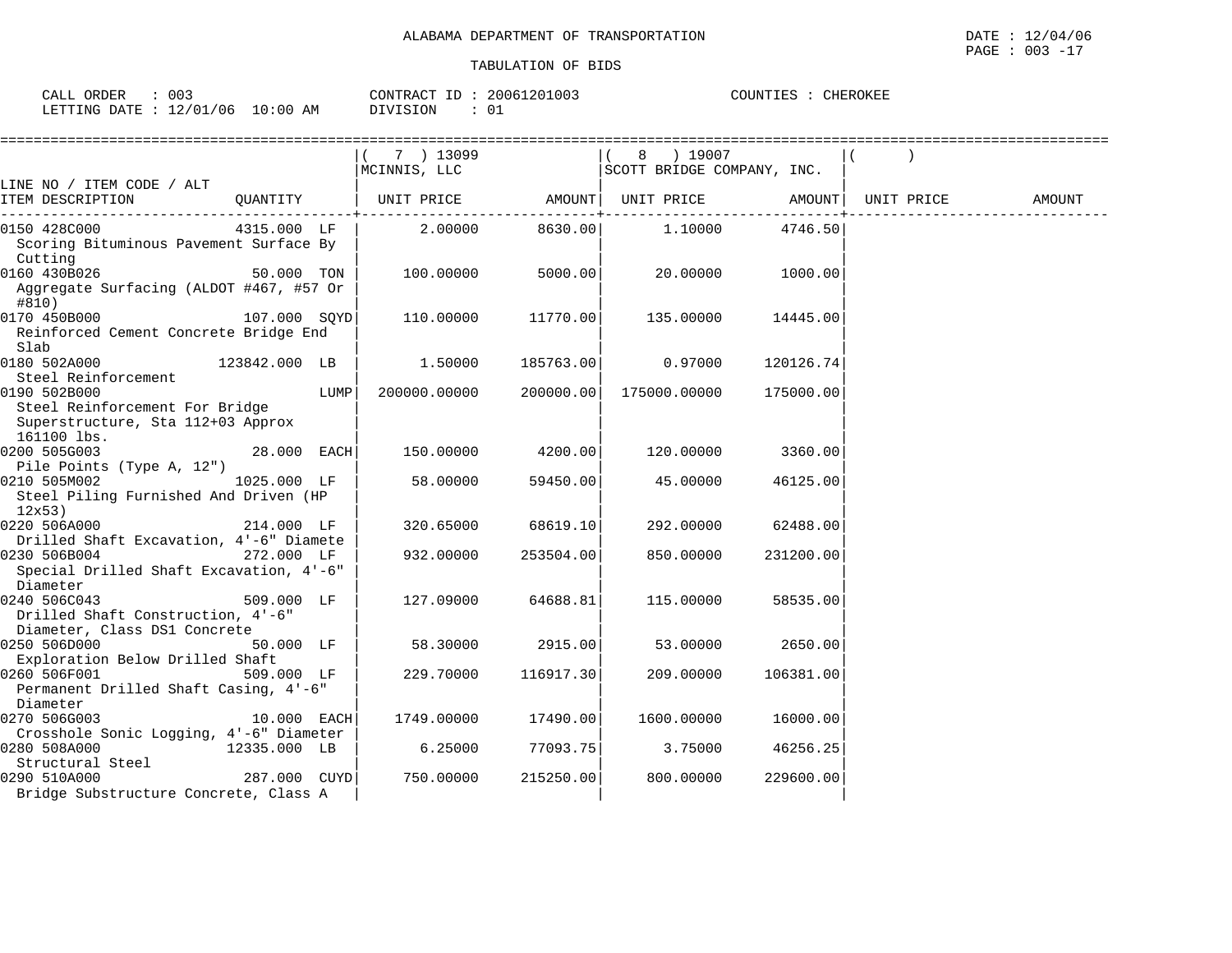| 003<br>CALL ORDER                | CONTRACT ID: | 20061201003 | COUNTIES<br>CHEROKEE |
|----------------------------------|--------------|-------------|----------------------|
| LETTING DATE : 12/01/06 10:00 AM | DIVISION     | 01          |                      |

|                                                 |               |      | 7 ) 13099<br>MCINNIS, LLC                      |                    | ( 8 ) 19007<br>SCOTT BRIDGE COMPANY, INC. |           |            |        |
|-------------------------------------------------|---------------|------|------------------------------------------------|--------------------|-------------------------------------------|-----------|------------|--------|
| LINE NO / ITEM CODE / ALT                       |               |      |                                                |                    |                                           |           |            |        |
| ITEM DESCRIPTION<br>--------------------------- |               |      |                                                |                    |                                           |           | UNIT PRICE | AMOUNT |
| 0300 510C051                                    |               |      | $LUMP$ 450000.00000 450000.00                  |                    | 600000.00000 600000.00                    |           |            |        |
| Bridge Concrete Superstructure, Sta             |               |      |                                                |                    |                                           |           |            |        |
| 112+03, Approx 652 cu. yds.                     |               |      |                                                |                    |                                           |           |            |        |
| 0310 510E000                                    |               |      | $2104.000$ SQYD $5.25000$ $11046.00$ $2.20000$ |                    |                                           | 4628.80   |            |        |
| Grooving Concrete Bridge Decks                  |               |      |                                                |                    |                                           |           |            |        |
| 0320 511A052                                    | $60.000$ EACH |      | 550.00000                                      | 33000.00           | 130.00000                                 | 7800.00   |            |        |
| Elastomeric Bearings, Type 2 (Mark B3)          |               |      |                                                |                    |                                           |           |            |        |
| 0330 511A053<br>$12.000$ EACH                   |               |      | 550.00000                                      | 6600.00            | 235.00000                                 | 2820.00   |            |        |
| Elastomeric Bearings, Type 2 (Mark B4)          |               |      |                                                |                    |                                           |           |            |        |
| 0340 513B005                                    | 2220.000 LF   |      | 133.00000                                      | 295260.00          | 165.00000                                 | 366300.00 |            |        |
| Pretensioned-Prestressed Concrete               |               |      |                                                |                    |                                           |           |            |        |
| Girders, Type III (Specialty Item)              |               |      |                                                |                    |                                           |           |            |        |
| 0350 513B015                                    | 596.000 LF    |      | 185.00000                                      | 110260.00          | 195.00000                                 | 116220.00 |            |        |
| Pretensioned-Prestressed Concrete               |               |      |                                                |                    |                                           |           |            |        |
| Girders, Type BT-54 (Specialty Item)            |               |      |                                                |                    |                                           |           |            |        |
| 0360 524B011                                    | 59.000 CUYD   |      |                                                | 725.00000 42775.00 | 900.00000                                 | 53100.00  |            |        |
| Culvert Concrete Extension (Cast In<br>Place)   |               |      |                                                |                    |                                           |           |            |        |
| 0370 530A002 38.000 LF                          |               |      | 69.66000                                       | 2647.08            | 65.10000                                  | 2473.80   |            |        |
| 24" Roadway Pipe (Class 3 R.C.)                 |               |      |                                                |                    |                                           |           |            |        |
| 0380 535A001                                    | 48.000 LF     |      |                                                | 27.92000 1340.16   | 26.09000                                  | 1252.32   |            |        |
| 18" Side Drain Pipe                             |               |      |                                                |                    |                                           |           |            |        |
| 0390 600A000                                    |               | LUMP | 477421.00000                                   | 477421.00          | 465000.00000                              | 465000.00 |            |        |
| Mobilization<br>1.000 EACH<br>1.000 EACH        |               |      |                                                |                    |                                           |           |            |        |
| 0400 601A000                                    |               |      |                                                | 6000.00000 6000.00 | 17000.00000                               | 17000.00  |            |        |
| Furnishing Base, Soil And Structure             |               |      |                                                |                    |                                           |           |            |        |
| Laboratories                                    |               |      |                                                |                    |                                           |           |            |        |
| 0410 602A000                                    | $17.000$ EACH |      | 459.68000 7814.56                              |                    | 429.60000                                 | 7303.20   |            |        |
| Right Of Way Markers                            |               |      |                                                |                    |                                           |           |            |        |
| 0420 603A001                                    | $1.000$ EACH  |      | 25000.00000                                    | 25000.00           | 25000.00000                               | 25000.00  |            |        |
| Furnishing Type 2 Field Office                  |               |      |                                                |                    |                                           |           |            |        |
| 0430 606A000                                    | 250.000 LF    |      | 37.74000                                       | 9435.00            | 35.27000                                  | 8817.50   |            |        |
| 6" Underdrain Pipe                              |               |      |                                                |                    |                                           |           |            |        |
| 0440 610C001                                    | 2555.000 TON  |      | 25.26000                                       | 64539.30           | 23.61000                                  | 60323.55  |            |        |
| Loose Riprap, Class 2                           |               |      |                                                |                    |                                           |           |            |        |
| 0450 610D000                                    | 1599.000 SOYD |      | 3.18000                                        | 5084.82            | 2.97000                                   | 4749.03   |            |        |
| Filter Blanket                                  |               |      |                                                |                    |                                           |           |            |        |
| 0460 619A003                                    | $1.000$ EACH  |      |                                                | 1019.90000 1019.90 | 953.18000                                 | 953.18    |            |        |
| 24" Roadway Pipe End Treatment, Class 1         |               |      |                                                |                    |                                           |           |            |        |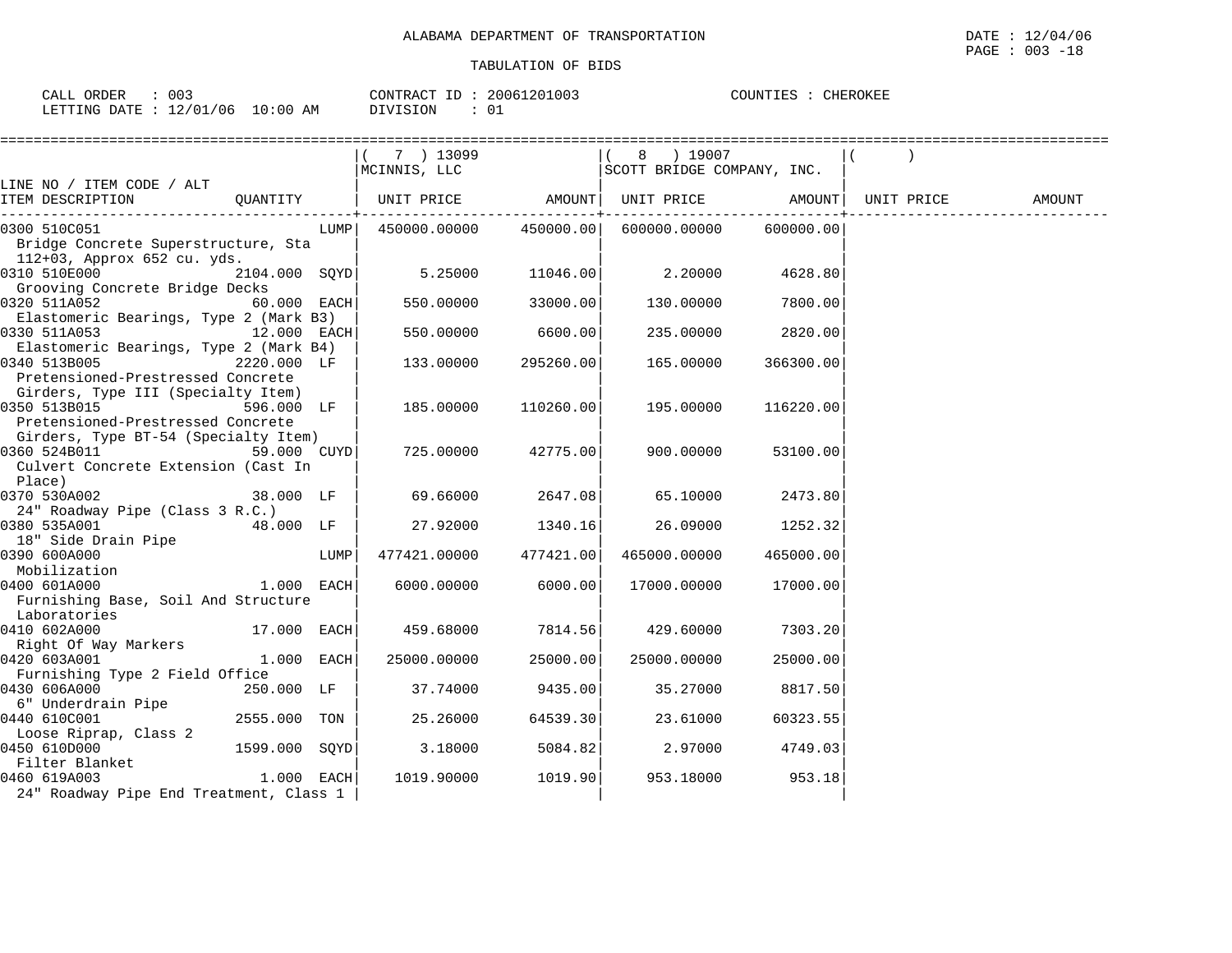| 003<br>DER<br>اللطاب<br>$\overline{\phantom{a}}$        | סידיזו∩י<br>יחר י<br>$\sim$                    | ⊥ப | 003<br>2006 | $TNTT$ .<br>$\cap$ TIN. | ┐⌒ァ↗ ΕΤ |
|---------------------------------------------------------|------------------------------------------------|----|-------------|-------------------------|---------|
| $\sim$<br>LETTING<br>ιΑͲϜ<br>$\sqrt{2}$<br>06.<br>, , , | AΜ<br>⊤∩ນ<br>፡ 0 ቦ<br>$\mathcal{L}$<br>$\cdot$ |    | ∟0          |                         |         |

|                                               |               | ========================                                                                                                                                                               |          |                  |                    |        |
|-----------------------------------------------|---------------|----------------------------------------------------------------------------------------------------------------------------------------------------------------------------------------|----------|------------------|--------------------|--------|
|                                               |               | $(7)$ 13099                                                                                                                                                                            |          | 8 ) 19007        |                    |        |
|                                               |               | $\begin{array}{ccc}\n\begin{array}{ccc}\n\vee & \vee & \vee & \vee & \vee & \vee & \vee \\ \mathsf{MCINNIS}, & \mathsf{LLC} & & & \end{array}\n\end{array}$ SCOTT BRIDGE COMPANY, INC. |          |                  |                    |        |
| LINE NO / ITEM CODE / ALT                     |               |                                                                                                                                                                                        |          |                  |                    |        |
| ITEM DESCRIPTION                              |               | QUANTITY   UNIT PRICE     AMOUNT  UNIT PRICE     AMOUNT  UNIT PRICE                                                                                                                    |          |                  |                    | AMOUNT |
| 0470 619A101                                  |               | $2.000$ EACH $ $ 838.84000 1677.68 783.96000                                                                                                                                           |          |                  | 1567.92            |        |
| 18" Side Drain Pipe End Treatment,<br>Class 1 |               |                                                                                                                                                                                        |          |                  |                    |        |
| 0480 621A000                                  | $2.000$ EACH  | 1600.00000                                                                                                                                                                             | 3200.00  | 1500.00000       | 3000.00            |        |
| Junction Boxes, Type 1, 1P Or 5               |               |                                                                                                                                                                                        |          |                  |                    |        |
| 0490 6211001                                  | $1.000$ EACH  | 5200.00000                                                                                                                                                                             | 5200.00  | 4800.00000       | 4800.00            |        |
| Stilling Basins, Type 1                       |               |                                                                                                                                                                                        |          |                  |                    |        |
| 0500 630A001                                  | 350.000 LF    | 28.00000                                                                                                                                                                               | 9800.00  | 24.10000 8435.00 |                    |        |
| Steel Beam Guardrail, Class A, Type 2         |               |                                                                                                                                                                                        |          |                  |                    |        |
| 0510 630C003                                  | $4.000$ EACH  | 1580.00000                                                                                                                                                                             | 6320.00  | 1390.00000       | 5560.00            |        |
| Guardrail End Anchor, Type 13                 |               |                                                                                                                                                                                        |          |                  |                    |        |
| 0520 630C070                                  | $4.000$ EACH  | 1910.00000                                                                                                                                                                             | 7640.00  | 1710.00000       | 6840.00            |        |
| Guardrail End Anchor, Type 10 Series          |               |                                                                                                                                                                                        |          |                  |                    |        |
| 0530 641A682                                  | 550.000 LF    | 93.00000                                                                                                                                                                               | 51150.00 | 48.00000         | 26400.00           |        |
| 6 Inch Ductile Iron Water Main Laid           |               |                                                                                                                                                                                        |          |                  |                    |        |
| (Restrained Joint)                            |               |                                                                                                                                                                                        |          |                  |                    |        |
| 0540 641A746                                  | 2475.000 LF   | 21,00000                                                                                                                                                                               | 51975.00 | 16.00000         | 39600.00           |        |
| 6 Inch P.V.C. Water Main Laid                 |               |                                                                                                                                                                                        |          |                  |                    |        |
| 0550 641E500                                  | $1.000$ EACH  | 2000.00000                                                                                                                                                                             | 2000.00  |                  | 2650.00000 2650.00 |        |
| Fire Hydrant Reset                            |               |                                                                                                                                                                                        |          |                  |                    |        |
| 0560 641J516                                  | $2.000$ EACH  | 550.00000                                                                                                                                                                              | 1100.00  | 850.00000        | 1700.00            |        |
| 6 Inch Gate Valve With Box                    |               |                                                                                                                                                                                        |          |                  |                    |        |
| 0570 6410514                                  | $1.000$ EACH  | 2000.00000                                                                                                                                                                             | 2000.00  | 5830.00000       | 5830.00            |        |
| 6 Inch x 6 Inch Tapping Valve And Sleev       |               |                                                                                                                                                                                        |          |                  |                    |        |
| 0580 649A630                                  | 40.000 LF     | 176.00000                                                                                                                                                                              | 7040.00  | 175.00000        | 7000.00            |        |
| 10 Inch Steel Encasement Pipe, Type 2         |               |                                                                                                                                                                                        |          |                  |                    |        |
| Installation                                  |               |                                                                                                                                                                                        |          |                  |                    |        |
|                                               | 7966.000 CUYD | 23.06000 183695.96                                                                                                                                                                     |          | 21.55000         | 171667.30          |        |
| Topsoil                                       |               |                                                                                                                                                                                        |          |                  |                    |        |
| 0600 652A100                                  | 9.000 ACRE    | 550.00000                                                                                                                                                                              | 4950.00  |                  | 500.00000 4500.00  |        |
| Seeding                                       |               |                                                                                                                                                                                        |          |                  |                    |        |
| 0610 652C000                                  | 18.000 ACRE   | 110.00000                                                                                                                                                                              | 1980.00  | 100.00000        | 1800.00            |        |
| Mowing<br>0620 654A001                        | 171.000 SOYD  |                                                                                                                                                                                        | 940.50   | 5.00000          | 855.00             |        |
| Solid Sodding (Bermuda)                       |               | 5.50000                                                                                                                                                                                |          |                  |                    |        |
| 0630 656A010                                  | 9.000 ACRE    | 605.00000                                                                                                                                                                              | 5445.00  | 550.00000        | 4950.00            |        |
| Mulching                                      |               |                                                                                                                                                                                        |          |                  |                    |        |
| 0640 659A033                                  | 500.000 SOYD  | 2.53000                                                                                                                                                                                | 1265.00  | 2.30000          | 1150.00            |        |
| Rolled Erosion Control Product, Type          |               |                                                                                                                                                                                        |          |                  |                    |        |
| (2A)                                          |               |                                                                                                                                                                                        |          |                  |                    |        |
|                                               |               |                                                                                                                                                                                        |          |                  |                    |        |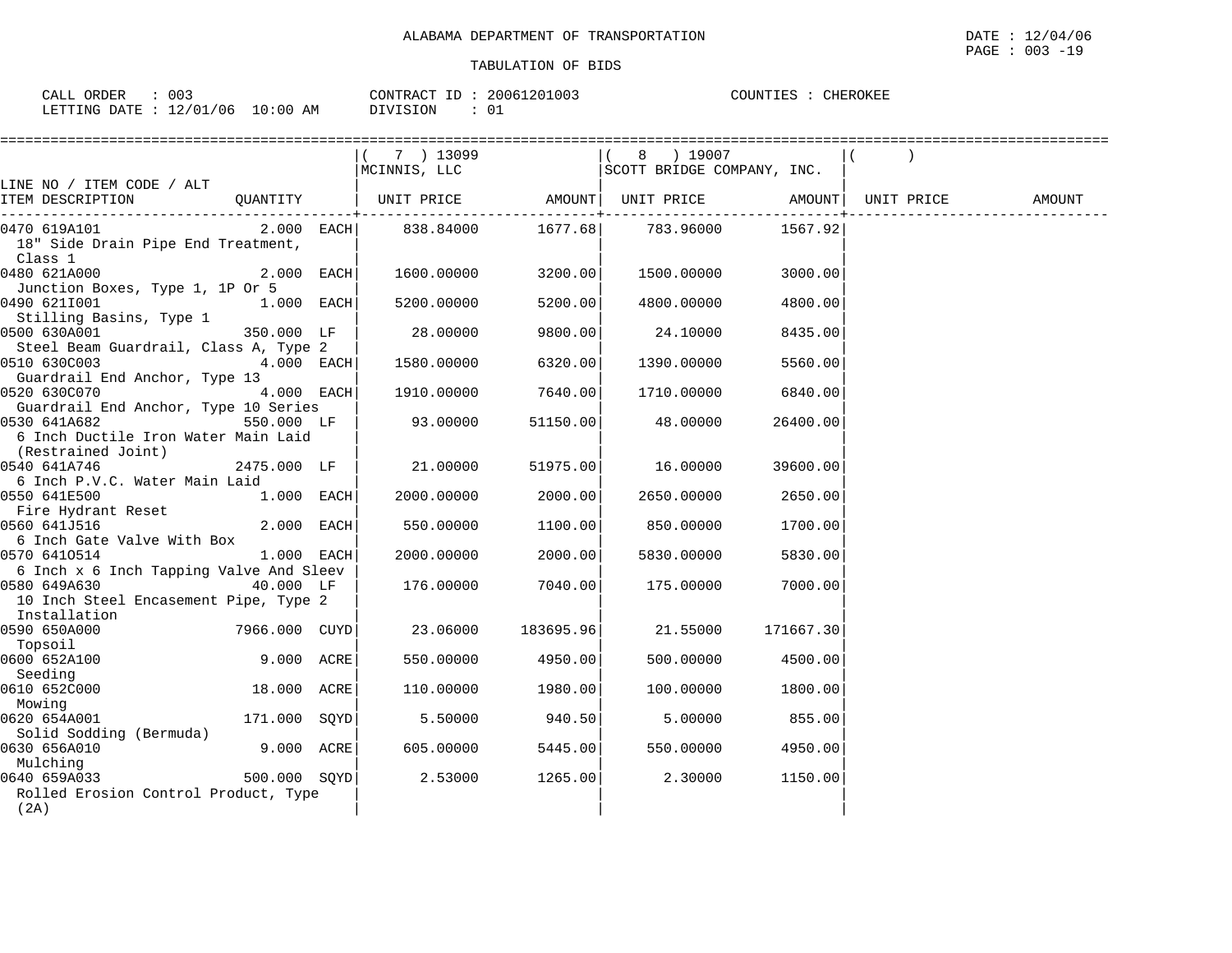| 003<br>ORDER<br>וזגר<br>ىلىلەر                          |                 | 1.1002<br>2006<br>CONTRA<br>. U U | TIEROKEE<br>רתודורי<br>上西之 |
|---------------------------------------------------------|-----------------|-----------------------------------|----------------------------|
| .ETTTIM<br>. ነ∆ ጥም<br>$\sim$<br>' N F<br>ШB<br>- -<br>ີ | ΑM<br>. U ÷ U U | <b>TON</b><br>ັບ⊥                 |                            |

|                                                      |              |      | 7 ) 13099                                                                                                  |                            | ( 8 ) 19007                |          |            |        |
|------------------------------------------------------|--------------|------|------------------------------------------------------------------------------------------------------------|----------------------------|----------------------------|----------|------------|--------|
|                                                      |              |      | MCINNIS, LLC                                                                                               |                            | SCOTT BRIDGE COMPANY, INC. |          |            |        |
| LINE NO / ITEM CODE / ALT                            |              |      |                                                                                                            |                            |                            |          |            |        |
| ITEM DESCRIPTION                                     |              |      | QUANTITY   UNIT PRICE AMOUNT  UNIT PRICE AMOUNT                                                            | -------------------------- |                            |          | UNIT PRICE | AMOUNT |
| 0650 659A036                                         |              |      | $2376.000 \quad \text{SQYD} \vert \qquad \qquad 2.53000 \qquad \qquad 6011.28 \vert \qquad \qquad 2.30000$ |                            |                            | 5464.80  |            |        |
| Rolled Erosion Control Product, Type<br>(2D)         |              |      |                                                                                                            |                            |                            |          |            |        |
| 0660 665A000<br>Temporary Seeding                    | 5.000 ACRE   |      | 495.00000                                                                                                  | 2475.00                    | 450.00000                  | 2250.00  |            |        |
| 0670 665B000                                         | 5.000 ACRE   |      | 550.00000                                                                                                  | 2750.00                    | 500.00000                  | 2500.00  |            |        |
| Temporary Mulching<br>0680 665C000                   | 100.000 LF   |      | 40.10000                                                                                                   | 4010.00                    | 37.48000                   | 3748.00  |            |        |
| 15" Temporary Pipe<br>0690 665E000                   | 100.000 SQYD |      | 5.00000                                                                                                    | 500.00                     | 2.00000                    | 200.00   |            |        |
| Polyethylene<br>0700 665G000                         | 100.000 EACH |      | 5.00000                                                                                                    | 500.00                     | 4.00000                    | 400.00   |            |        |
| Sand Bags                                            |              |      |                                                                                                            |                            |                            |          |            |        |
| 0710 6651000                                         | 50.000 TON   |      | 100.00000                                                                                                  | 5000.00                    | 30.00000                   | 1500.00  |            |        |
| Temporary Riprap, Class 2<br>0720 665J000            | 5170.000 LF  |      | 3.85000                                                                                                    | 19904.50                   | 2.75000                    | 14217.50 |            |        |
| Silt Fence, Type A<br>0730 665K000                   | 550.000 CUYD |      | 25.00000                                                                                                   | 13750.00                   | 10.00000                   | 5500.00  |            |        |
| Drainage Sump Excavation                             |              |      |                                                                                                            |                            |                            |          |            |        |
| 0740 665L000<br>Floating Basin Boom                  | 270.000 LF   |      | 20.00000                                                                                                   | 5400.00                    | 18.00000                   | 4860.00  |            |        |
| 0750 6650001                                         | 5170.000 LF  |      | 2.00000                                                                                                    | 10340.00                   | 1.25000                    | 6462.50  |            |        |
| Silt Fence Removal                                   |              |      |                                                                                                            |                            |                            |          |            |        |
| 0760 665Q001                                         | 100.000 LF   |      | 6.60000                                                                                                    | 660.00                     | 6.00000                    | 600.00   |            |        |
| 20 Inch Wattle<br>0770 665T000                       | 300.000 LF   |      | 5.45000                                                                                                    | 1635.00                    | 5.09000                    | 1527.00  |            |        |
| Temporary Earth Berms                                |              |      |                                                                                                            |                            |                            |          |            |        |
| 0780 666A001                                         | 9.000 ACRE   |      | 27.50000                                                                                                   | 247.50                     | 25.00000                   | 225.00   |            |        |
| Pest Control Treatment                               |              |      |                                                                                                            |                            |                            |          |            |        |
| 0790 680A000                                         |              | LUMP | 17500.00000                                                                                                | 17500.00                   | 50000.00000                | 50000.00 |            |        |
| Engineering Controls                                 |              |      |                                                                                                            |                            |                            |          |            |        |
| 0800 701A028<br>Solid White, Class 2, Type A Traffic | 1.000 MILE   |      | 4400.00000                                                                                                 | 4400.00                    | 4000.00000                 | 4000.00  |            |        |
| Stripe $(0.06"$ Thick) $(6"$ Wide)                   |              |      |                                                                                                            |                            |                            |          |            |        |
| 0810 701A046<br>1.000 MILE                           |              |      | 2750.00000                                                                                                 | 2750.00                    | 2500.00000                 | 2500.00  |            |        |
| Broken Yellow, Class 2, Type A Traffic               |              |      |                                                                                                            |                            |                            |          |            |        |
| Stripe (0.09" Thick) (6" Wide)                       |              |      |                                                                                                            |                            |                            |          |            |        |
| 0820 701A048                                         | $1.000$ MILE |      | 4400.00000                                                                                                 | 4400.00                    | 4000.00000                 | 4000.00  |            |        |
| Solid Yellow, Class 2, Type A Traffic                |              |      |                                                                                                            |                            |                            |          |            |        |
| Stripe (0.09" Thick) (6" Wide)                       |              |      |                                                                                                            |                            |                            |          |            |        |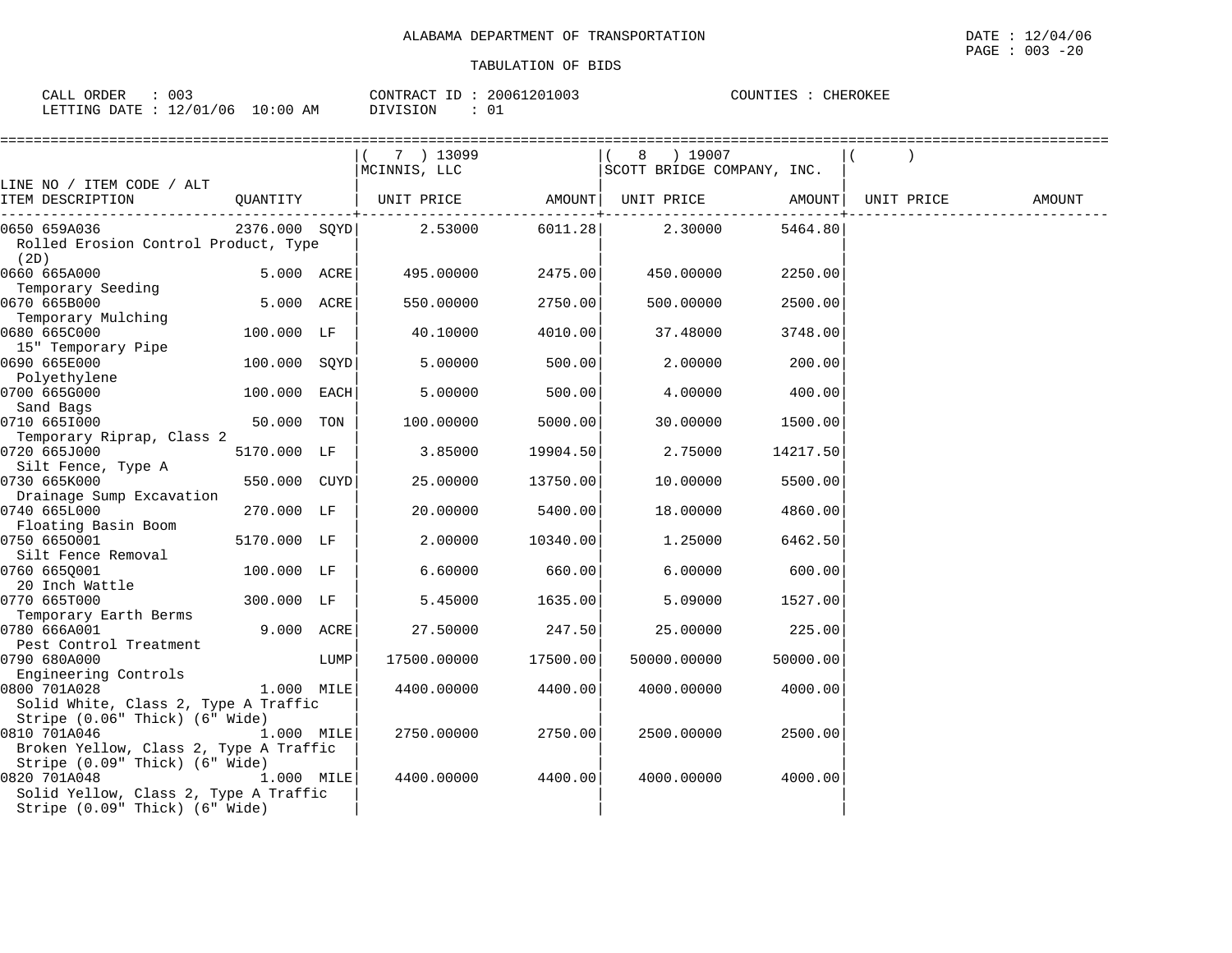CALL ORDER : 003 CONTRACT ID : 20061201003 COUNTIES : CHEROKEE LETTING DATE : 12/01/06 10:00 AM DIVISION : 01

|                                                       |              | ========================== |                               |                            |         |            |        |
|-------------------------------------------------------|--------------|----------------------------|-------------------------------|----------------------------|---------|------------|--------|
|                                                       |              | 7 ) 13099                  |                               | 8 ) 19007                  |         |            |        |
|                                                       |              | MCINNIS, LLC               |                               | SCOTT BRIDGE COMPANY, INC. |         |            |        |
| LINE NO / ITEM CODE / ALT                             |              |                            |                               |                            |         |            |        |
| ITEM DESCRIPTION                                      | QUANTITY     | UNIT PRICE AMOUNT          |                               | UNIT PRICE AMOUNT          |         | UNIT PRICE | AMOUNT |
| 0830 701C000                                          | $1.000$ MILE | 1100.00000                 | ----------------+-<br>1100.00 | 1000.00000                 | 1000.00 |            |        |
| Broken Temporary Traffic Stripe                       |              |                            |                               |                            |         |            |        |
| 0840 701C001                                          | 6.000 MILE   | 1100.00000                 | 6600.00                       | 1000.00000                 | 6000.00 |            |        |
| Solid Temporary Traffic Stripe                        |              |                            |                               |                            |         |            |        |
| 0850 701D007                                          | 1.000 MILE   | 2750.00000                 | 2750.00                       | 2500.00000                 | 2500.00 |            |        |
| Solid Traffic Stripe Removed (Paint)                  |              |                            |                               |                            |         |            |        |
| 0860 701D008                                          | 1.000 MILE   | 2750.00000                 | 2750.00                       | 2500.00000                 | 2500.00 |            |        |
| Solid Traffic Stripe Removed (Plastic)                |              |                            |                               |                            |         |            |        |
| 0870 701D015                                          | 1.000 MILE   | 2475.00000                 | 2475.00                       | 2250.00000                 | 2250.00 |            |        |
| Broken Traffic Stripe Removed (Plastic)               |              |                            |                               |                            |         |            |        |
| 0880 701E003                                          | 1900.000 LF  | 2.75000                    | 5225.00                       | 2.50000                    | 4750.00 |            |        |
| Solid Temporary Traffic Stripe (Tape)                 |              |                            |                               |                            |         |            |        |
| 0890 701G125<br><b>950.000 LF</b>                     |              | 5.50000                    | 5225.00                       | 5.00000                    | 4750.00 |            |        |
| Solid White, Class 3W, Type A Traffic                 |              |                            |                               |                            |         |            |        |
| Stripe (6" Wide)                                      |              |                            |                               |                            |         |            |        |
| 0900 701G129                                          | 475.000 LF   | 5.50000                    | 2612.50                       | 5.00000                    | 2375.00 |            |        |
| Broken Yellow, Class 3W, Type A Traffic               |              |                            |                               |                            |         |            |        |
| Stripe (6" Wide)                                      |              |                            |                               |                            |         |            |        |
| 0910 701G133<br>$475.000$ LF                          |              | 5.50000                    | 2612.50                       | 7.00000                    | 3325.00 |            |        |
| Solid Yellow, Class 3W, Type A Traffic                |              |                            |                               |                            |         |            |        |
| Stripe (6" Wide)                                      |              |                            |                               |                            |         |            |        |
| 0920 701H002                                          | 1900.000 LF  | 1,10000                    | 2090.00                       | 1.00000                    | 1900.00 |            |        |
| Solid Traffic Stripe Removed (Tape)                   |              |                            |                               |                            |         |            |        |
| 0930 705A023<br>145.000 EACH                          |              | 6.60000                    | 957.00                        | 6.00000                    | 870.00  |            |        |
| Pavement Markers, Class C, Type 2-D<br>0940 705A032   | 12.000 EACH  | 6.60000                    | 79.20                         | 6.00000                    | 72.00   |            |        |
|                                                       |              |                            |                               |                            |         |            |        |
| Pavement Markers, Class A-H, Type 1-B<br>0950 705A037 | 36.000 EACH  | 6.60000                    | 237.60                        | 6.00000                    | 216.00  |            |        |
| Pavement Markers, Class A-H, Type 2-D                 |              |                            |                               |                            |         |            |        |
| 0960 740B000                                          | 407.000 SQFT | 8.50000                    | 3459.50                       | 7.50000                    | 3052.50 |            |        |
| Construction Signs                                    |              |                            |                               |                            |         |            |        |
| 0970 740D000                                          | 50.000 EACH  | 75.00000                   | 3750.00                       | 60.00000                   | 3000.00 |            |        |
| Channelizing Drums                                    |              |                            |                               |                            |         |            |        |
| 0980 740E000                                          | 60.000 EACH  | 15.00000                   | 900.00                        | 13.32000                   | 799.20  |            |        |
| Cones (36 Inches High)                                |              |                            |                               |                            |         |            |        |
| 0990 740F002                                          | 8.000 EACH   | 225.00000                  | 1800.00                       | 190.00000                  | 1520.00 |            |        |
| Barricades, Type III                                  |              |                            |                               |                            |         |            |        |
| 1000 7401005                                          | 4.000 EACH   | 550.00000                  | 2200.00                       | 390.00000                  | 1560.00 |            |        |
| Warning Lights, Type B (Detachable Head               |              |                            |                               |                            |         |            |        |
|                                                       |              |                            |                               |                            |         |            |        |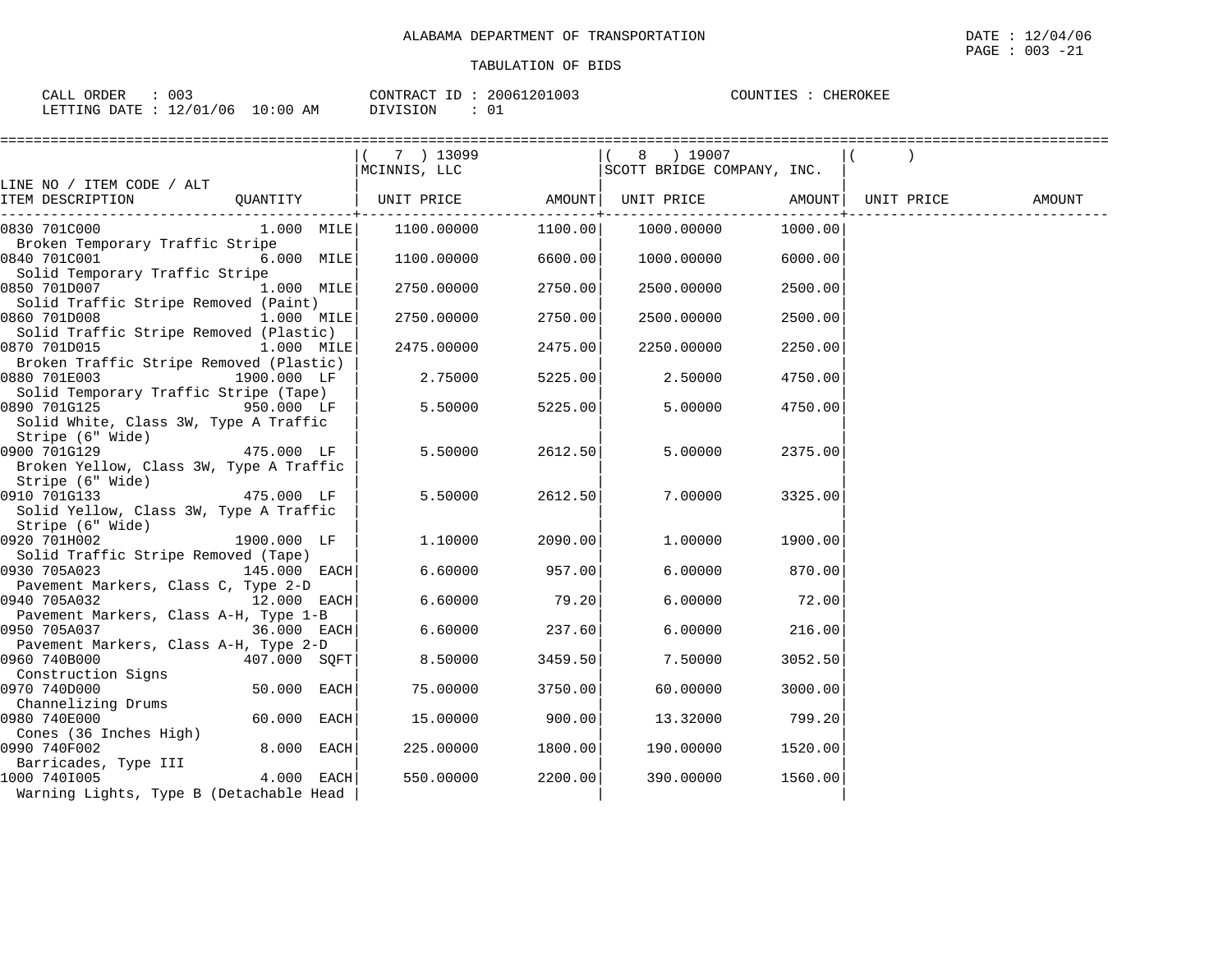| 003<br>ORDER<br>∵⊺∆ר<br>للتذهب                                                             |                 | חידונמ<br>$\sqrt{2}$<br>--<br>≀ ∆ ש | 201003<br>ንበበ6 | CHEROKEE<br>$\bigcap$ $\bigcap$ $\bigcap$ $\bigcap$ $\bigcap$ $\bigcap$ $\bigcap$ $\bigcap$ |
|--------------------------------------------------------------------------------------------|-----------------|-------------------------------------|----------------|---------------------------------------------------------------------------------------------|
| 06<br>$^{\circ}$ $\cap$ $\overline{\phantom{0}}$<br>LETTING<br>$\sim$<br>DATE<br>ັບ<br>- 4 | ΑM<br>: ( ) ( ) | 'ON                                 | $\sim$<br>ັບ⊥  |                                                                                             |

|                                                                          |             |      | 7 ) 13099<br>MCINNIS, LLC |                 | ) 19007<br>8<br>SCOTT BRIDGE COMPANY, INC. |                 |            |            |
|--------------------------------------------------------------------------|-------------|------|---------------------------|-----------------|--------------------------------------------|-----------------|------------|------------|
| LINE NO / ITEM CODE / ALT<br>ITEM DESCRIPTION                            | OUANTITY    |      | UNIT PRICE                | AMOUNT          | UNIT PRICE                                 | AMOUNT          | UNIT PRICE | AMOUNT     |
| 1010 740L005<br>Vertical Panel, Type I (Double-Sided)                    | 90.000 EACH |      | 100.00000                 | 9000.001        | 61.50000                                   | 5535.00         |            |            |
| 1020 740M001<br>Ballast For Cone                                         | 60.000 EACH |      | 1,00000                   | 60.00           | 10.00000                                   | 600.00          |            |            |
| 1030 998A000<br>Construction Fuel (Maximum Bid Limited<br>To \$ 155,000) |             | LUMP | 0.00000                   | 0.001           | 19421.56000                                | 19421.56        |            |            |
| 1040 999 000<br>1500.000<br>Trainee Hours At 80 Cents Per Hour           |             | HOUR | 0.80000                   | 1200.00         | 0.80000                                    | 1200.00         |            |            |
| SECTION TOTALS                                                           |             |      |                           | \$3,986,810.16] |                                            | \$3,998,811.04] |            | \$<br>0.00 |
| CONTRACT TOTALS                                                          |             |      |                           | \$3,986,810.16  |                                            | \$3,998,811.04  |            |            |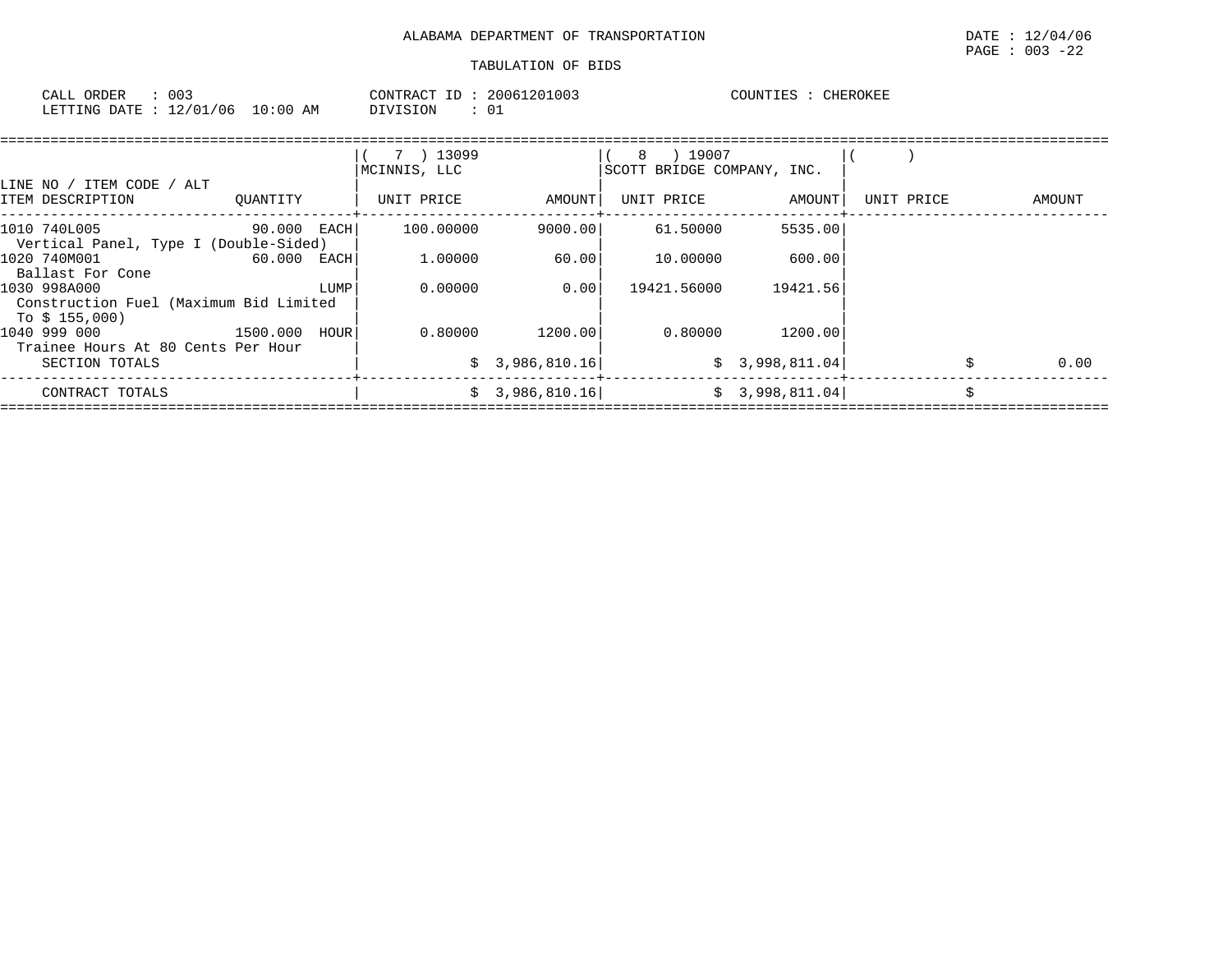## ALABAMA DEPARTMENT OF TRANSPORTATION DATE : 12/04/06

 $\texttt{PAGE}$  :  $004$  -1

## VENDOR RANKING

|      | CALL ORDER            | : 004                                                                                                                                                      | CONTRACT ID: 20061201004                   |                               | COUNTIES : LAUDERDALE       |                   |  |  |
|------|-----------------------|------------------------------------------------------------------------------------------------------------------------------------------------------------|--------------------------------------------|-------------------------------|-----------------------------|-------------------|--|--|
|      | CONTRACT DESCRIPTION: | LETTING DATE : 12/01/06 10:00 AM<br>for constructing the Bridge Replacement and Approaches on<br>SR-64 at Second Creek east of Lexington. Length 0.671 mi. | DIVISION<br>: 02<br>CONTRACT TIME : 200    | Working Days (available days) | $PROJECT(S) : BR-3916(200)$ |                   |  |  |
| RANK |                       | VENDOR NO./NAME                                                                                                                                            |                                            |                               | TOTAL<br><b>BID</b>         | % OVER<br>LOW BID |  |  |
|      | 01087                 | APAC-SOUTHEAST, INC.                                                                                                                                       |                                            |                               | 3,740,641.26                | $100.0000\%$      |  |  |
|      | 18036                 | RILEY BRIDGE & ENGINEERING CO., INC.                                                                                                                       |                                            |                               | 3,811,748.20                | 101.9009%         |  |  |
|      | 18031                 | ROGERS GROUP, INC.                                                                                                                                         |                                            |                               | 4,065,311.43                | 108.6795%         |  |  |
| 4    | 18024                 | RACON, INC.                                                                                                                                                |                                            |                               | 4,067,619.74                | 108.7412%         |  |  |
| 5    | 19074                 | S & M EOUIPMENT CO., INC.                                                                                                                                  |                                            |                               | 4,079,125.49                | 109.0488%         |  |  |
| 6    | 03023                 |                                                                                                                                                            | B. H. CRAIG CONSTRUCTION COMPANY, INC.     |                               | 4,291,084.92                | 114.7152%         |  |  |
|      | 11014                 |                                                                                                                                                            | JOE KEENUM EXCAVATION & CONSTRUCTION, INC. |                               | 4,332,000.00                | 115.8090%         |  |  |
| 8    | 23025                 |                                                                                                                                                            | WRIGHT BROTHERS CONSTRUCTION COMPANY, INC. |                               | 4,818,581.23                | 128.8170%         |  |  |
| 9    | 03104                 | CARCEL & G. CONSTRUCTION, LLC                                                                                                                              |                                            |                               | 4,893,597.21                | 130.8224%         |  |  |
| 10   | 20050                 | TOMLIN CONSTRUCTION, LLC                                                                                                                                   |                                            |                               | 5, 241, 712.34              | 140.1287%         |  |  |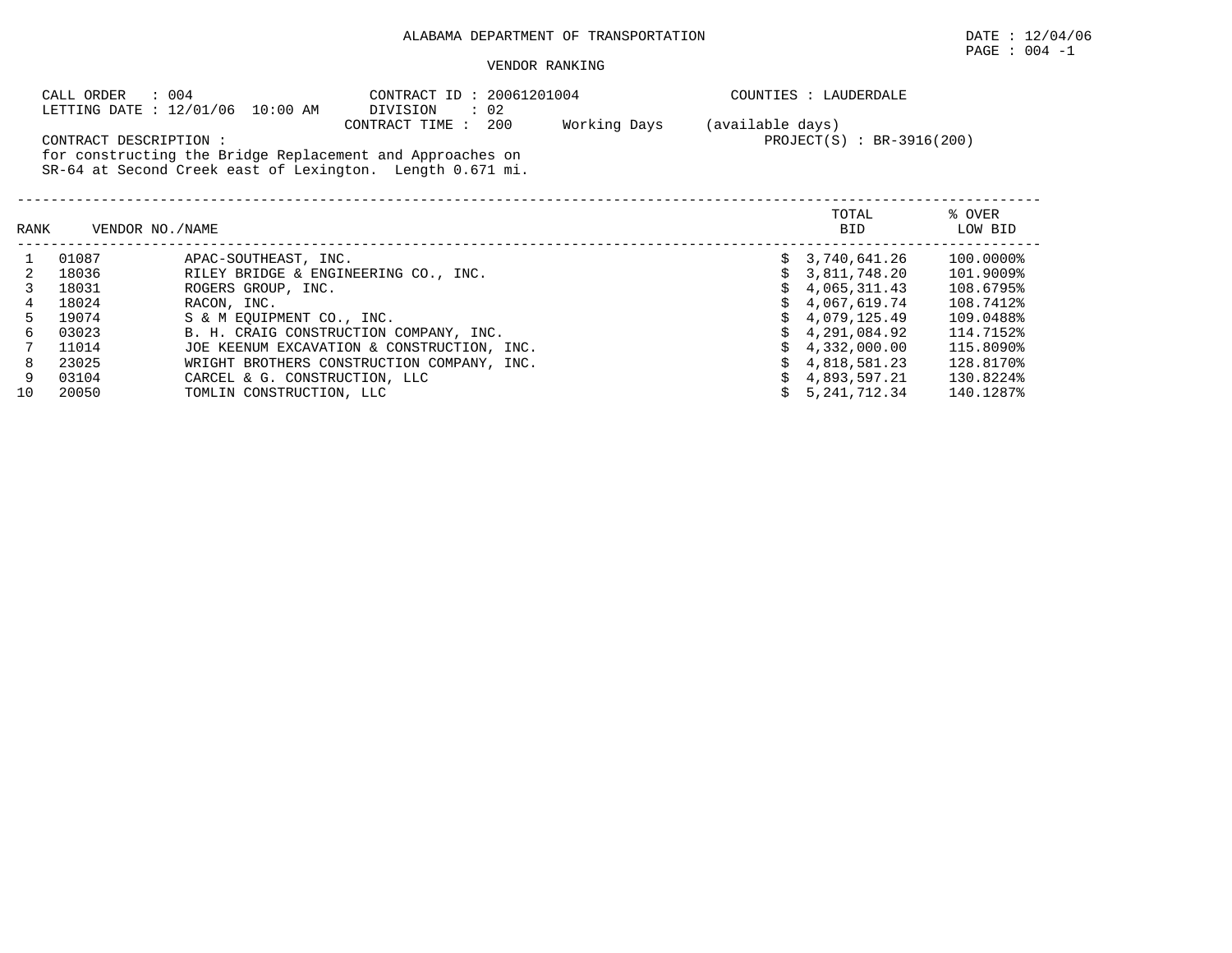| : 004<br>CALL ORDER              |          | CONTRACT ID: 20061201004 | COUNTIES : LAUDERDALE |
|----------------------------------|----------|--------------------------|-----------------------|
| LETTING DATE : 12/01/06 10:00 AM | DIVISION | 02                       |                       |

|                                                                                               |                |             | 1 ) 01087            |           | 2 ) 18036                  |           | 3 ) 18031          |           |
|-----------------------------------------------------------------------------------------------|----------------|-------------|----------------------|-----------|----------------------------|-----------|--------------------|-----------|
|                                                                                               |                |             | APAC-SOUTHEAST, INC. |           | RILEY BRIDGE & ENGINEERING |           | ROGERS GROUP, INC. |           |
| LINE NO / ITEM CODE / ALT                                                                     |                |             |                      |           |                            |           |                    |           |
| ITEM DESCRIPTION                                                                              | QUANTITY       |             | UNIT PRICE           | AMOUNT    | UNIT PRICE                 | AMOUNT    | UNIT PRICE         | AMOUNT    |
| SECTION 0001<br>Total                                                                         |                |             |                      |           |                            |           |                    |           |
| 0010 201A002<br>Clearing And Grubbing (Maximum<br>Allowable Bid $$4,000.00$ Per               |                | LUMP        | 25303.18000          | 25303.18  | 60000.00000                | 60000.00  | 40000.00000        | 40000.00  |
| Acre)(Approximately 15<br>0020 206A000                                                        |                | LUMP        | 34000.00000          | 34000.00  | 34000.00000                | 34000.00  | 85000.00000        | 85000.00  |
| Removal Of Old Bridge, Station 54+21.73<br>0030 206D000                                       | 100.000 LF     |             | 9.52000              | 952.00    | 9.55000                    | 955.00    | 6.00000            | 600.00    |
| Removing Pipe<br>0040 206D001<br>Removing Guardrail                                           | 300.000 LF     |             | 3.29000              | 987.00    | 3.00000                    | 900.00    | 5.00000            | 1500.00   |
| 0050 206E000<br>Removing Headwalls                                                            | 6.000          | EACH        | 95.21000             | 571.26    | 95.00000                   | 570.00    | 107.92000          | 647.52    |
| 0060 206E013<br>Removing Guardrail End Anchor (Type 13)                                       | 4.000          | EACH        | 19.32000             | 77.28     | 350.00000                  | 1400.00   | 300,00000          | 1200.00   |
| 0070 206E014<br>Removing Guardrail End Anchor (Type 2A)                                       | 4.000 EACH     |             | 19.32000             | 77.28     | 750.00000                  | 3000.00   | 300.00000          | 1200.00   |
| 0080 210A000<br>Unclassified Excavation                                                       | 68655.000      | CUYD        | 3.55000              | 243725.25 | 3.50000                    | 240292.50 | 2.88000            | 197726.40 |
| 0090 210D000<br>Borrow Excavation                                                             | 185139.000     | CUYD        | 3.69000              | 683162.91 | 3.69000                    | 683162.91 | 4.60000            | 851639.40 |
| 0100 214A000<br>Structure Excavation                                                          | 291.000        | CUYD        | 1.93000              | 561.63    | 1.90000                    | 552.90    | 20,00000           | 5820.00   |
| 0110 214B001<br>Foundation Backfill, Commercial                                               | 112,000        | <b>CUYD</b> | 17.60000             | 1971.20   | 17.60000                   | 1971.20   | 27.00000           | 3024.00   |
| 0120 230A000<br>Roadbed Processing                                                            | 40.000 RBST    |             | 521.69000            | 20867.60  | 523.00000                  | 20920.00  | 200,00000          | 8000.00   |
| 0130 301A008<br>Crushed Aggregate Base Course, Type B,<br>Plant Mixed, 5" Compacted Thickness | 201.000        | SOYD        | 6.95000              | 1396.95   | 7.18000                    | 1443.18   | 15.00000           | 3015.00   |
| 0140 301A012<br>Crushed Aggregate Base Course, Type B,<br>Plant Mixed, 6" Compacted Thickness | 17911.000 SQYD |             | 7.67000              | 137377.37 | 7.93000                    | 142034.23 | 5.75000            | 102988.25 |
| 0150 306E000<br>State Retained Portable Nuclear<br>Moisture-Density Testing Device            | 1.000 EACH     |             | 7650.93000           | 7650.93   | 7400.00000                 | 7400.00   | 8500.00000         | 8500.00   |
| (Includes Disposal of Existing Device)<br>0160 401A000<br>Bituminous Treatment A              | 17560.000 SOYD |             | 0.66000              | 11589.60  | 0.67000                    | 11765.20  | 0.20000            | 3512.00   |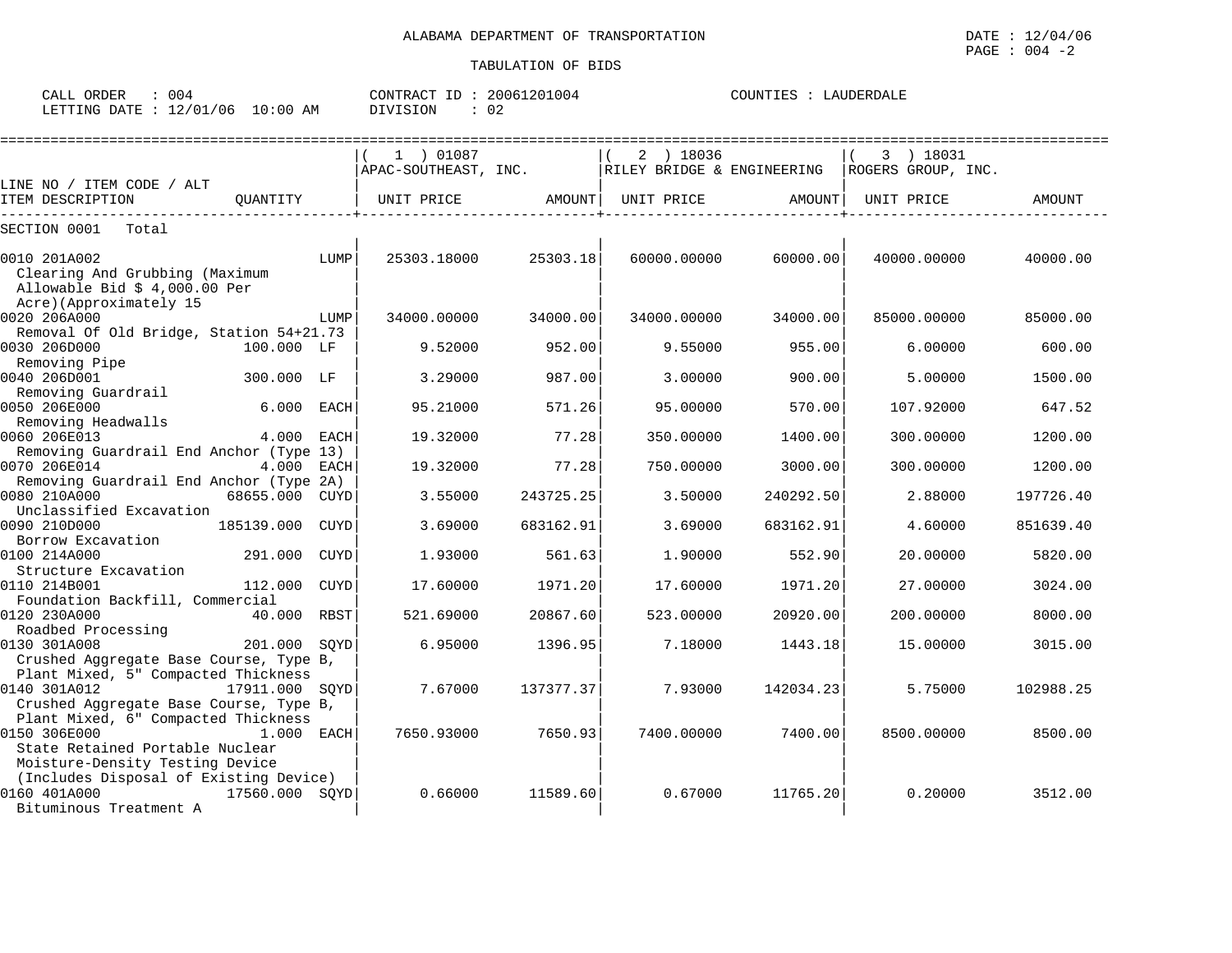| 004<br>CALL ORDER                |          | CONTRACT ID: 20061201004 | COUNTIES : LAUDERDALE |
|----------------------------------|----------|--------------------------|-----------------------|
| LETTING DATE : 12/01/06 10:00 AM | DIVISION | $\cap$<br>∪∠             |                       |

|                                         |               |      |                      |           |                            |           |                    | ==================== |
|-----------------------------------------|---------------|------|----------------------|-----------|----------------------------|-----------|--------------------|----------------------|
|                                         |               |      | 1 ) 01087            |           | 2<br>) 18036               |           | 3 ) 18031          |                      |
|                                         |               |      | APAC-SOUTHEAST, INC. |           | RILEY BRIDGE & ENGINEERING |           | ROGERS GROUP, INC. |                      |
| LINE NO / ITEM CODE / ALT               |               |      |                      |           |                            |           |                    |                      |
| ITEM DESCRIPTION                        | QUANTITY      |      | UNIT PRICE           | AMOUNT    | UNIT PRICE                 | AMOUNT    | UNIT PRICE         | AMOUNT               |
| 0170 401A011                            | 3869.000 SOYD |      | 4.09000              | 15824.21  | 5.25000                    | 20312.25  | 5.00000            | 19345.00             |
| Bituminous Treatment AKG                |               |      |                      |           |                            |           |                    |                      |
| 0180 405A000<br>Tack Coat               | 1273.000      | GAL  | 1.91000              | 2431.43   | 1.97000                    | 2507.81   | 2,00000            | 2546.00              |
| 0190 408A055                            | 500.000       | SOYD | 13.28000             | 6640.00   | 13.70000                   | 6850.00   | 9.00000            | 4500.00              |
| Planing Existing Pavement               |               |      |                      |           |                            |           |                    |                      |
| (Approximately 4.10" Thru 5.0" Thick)   |               |      |                      |           |                            |           |                    |                      |
| 0200 424A360                            | 1122.000 TON  |      | 66.47000             | 74579.34  | 73.00000                   | 81906.00  | 58.75000           | 65917.50             |
| Superpave Bituminous Concrete Wearing   |               |      |                      |           |                            |           |                    |                      |
| Surface Layer, 1/2" Maximum Aggregate   |               |      |                      |           |                            |           |                    |                      |
| Size Mix, ESAL Range C/D                |               |      |                      |           |                            |           |                    |                      |
| 0210 424B651                            | 2425.000 TON  |      | 59.70000             | 144772.50 | 55.00000                   | 133375.00 | 43.50000           | 105487.50            |
| Superpave Bituminous Concrete Upper     |               |      |                      |           |                            |           |                    |                      |
| Binder Layer, 1" Maximum Aggregate Size |               |      |                      |           |                            |           |                    |                      |
| Mix, ESAL Range C/D                     |               |      |                      |           |                            |           |                    |                      |
| 0220 424B659                            | 500.000       | TON  | 60.37000             | 30185.00  | 66.00000                   | 33000.00  | 51.00000           | 25500.00             |
| Superpave Bituminous Concrete Upper     |               |      |                      |           |                            |           |                    |                      |
| Binder Layer, Leveling, 1" Maximum      |               |      |                      |           |                            |           |                    |                      |
| Aggregate Size Mix, ESAL Range C/D      |               |      |                      |           |                            |           |                    |                      |
| 0230 424B685                            | 500.000       | TON  | 82.32000             | 41160.00  | 88,00000                   | 44000.00  | 60.00000           | 30000.00             |
| Superpave Bituminous Concrete Lower     |               |      |                      |           |                            |           |                    |                      |
| Binder Layer, Patching, 1" Maximum      |               |      |                      |           |                            |           |                    |                      |
| Aggregate Size Mix, ESAL Range C/D      |               |      |                      |           |                            |           |                    |                      |
| 0240 424C360                            | 4084.000      | TON  | 56.74000             | 231726.16 | 50.00000                   | 204200.00 | 43.50000           | 177654.00            |
| Superpave Bituminous Concrete Base      |               |      |                      |           |                            |           |                    |                      |
| Layer, 1" Maximum Aggregate Size Mix,   |               |      |                      |           |                            |           |                    |                      |
| ESAL Range C/D                          |               |      |                      |           |                            |           |                    |                      |
| 0250 428C000                            | 6520.000 LF   |      | 1.17000              | 7628.40   | 1.16000                    | 7563.20   | 0.60000            | 3912.00              |
| Scoring Bituminous Pavement Surface By  |               |      |                      |           |                            |           |                    |                      |
| Cutting                                 |               |      |                      |           |                            |           |                    |                      |
| 0260 430B026                            | 500.000 TON   |      | 19,97000             | 9985.00   | 20.00000                   | 10000.00  | 14.00000           | 7000.00              |
| Aggregate Surfacing (ALDOT #467, #57 Or |               |      |                      |           |                            |           |                    |                      |
| #810)                                   |               |      |                      |           |                            |           |                    |                      |
| 0270 450B000                            | 126.000 SOYD  |      | 71,00000             | 8946.00   | 71.00000                   | 8946.00   | 96.00000           | 12096.00             |
| Reinforced Cement Concrete Bridge End   |               |      |                      |           |                            |           |                    |                      |
| Slab                                    |               |      |                      |           |                            |           |                    |                      |
| 0280 502A000                            | 126775.000 LB |      | 0.70000              | 88742.50  | 0.70000                    | 88742.50  | 0.70000            | 88742.50             |
| Steel Reinforcement                     |               |      |                      |           |                            |           |                    |                      |
| 0290 502B000                            |               | LUMP | 70200.00000          | 70200.00  | 70200.00000                | 70200.00  | 80000.00000        | 80000.00             |
| Steel Reinforcement For Bridge          |               |      |                      |           |                            |           |                    |                      |
| Superstructure, Station 54+20,          |               |      |                      |           |                            |           |                    |                      |
| Approximately 100,245                   |               |      |                      |           |                            |           |                    |                      |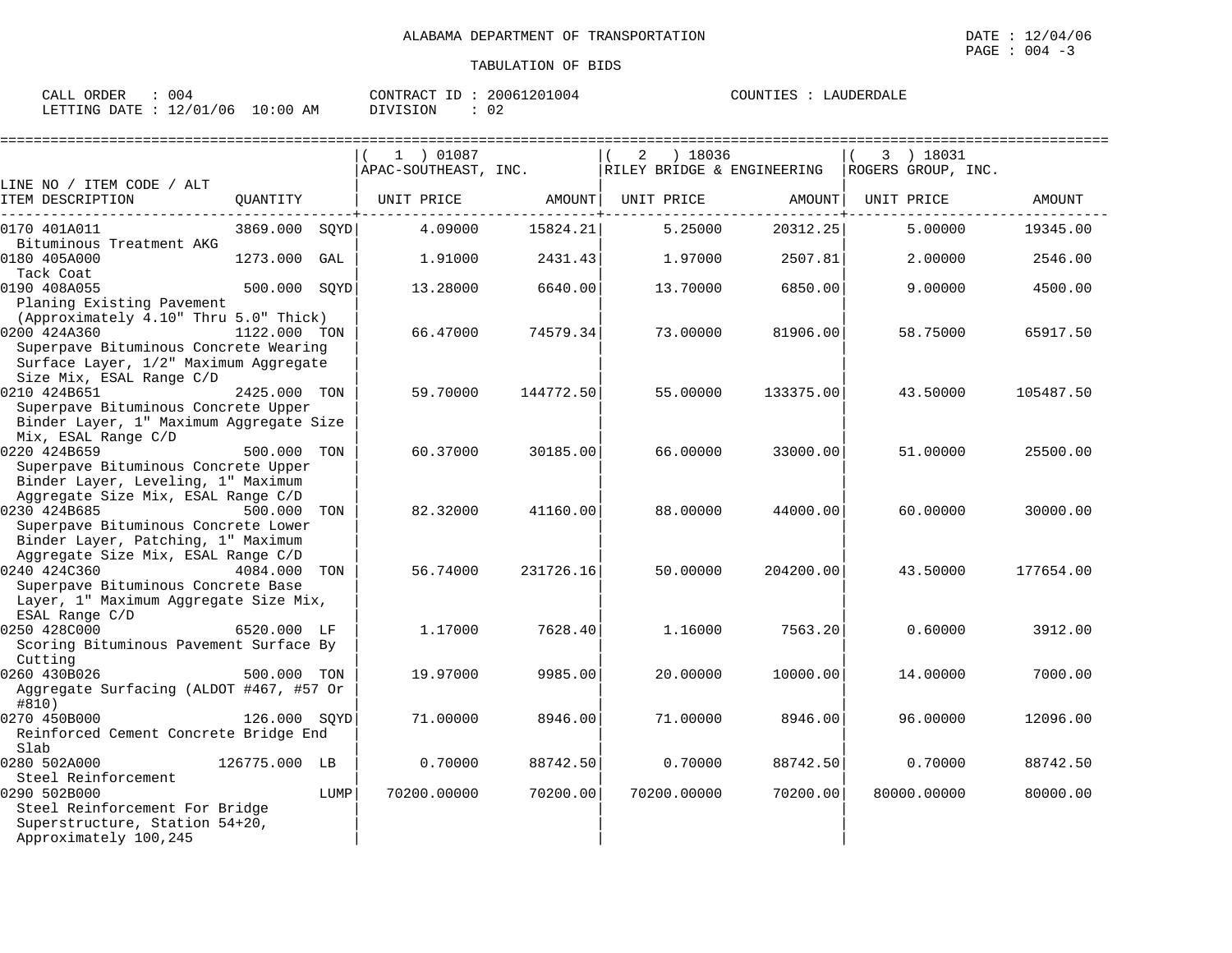| ORDER<br>CALL | 004      |            | CONTRACT ID: | 20061201004 | COUNTIES | LAUDERDALE |
|---------------|----------|------------|--------------|-------------|----------|------------|
| LETTING DATE  | 12/01/06 | $10:00$ AM | DIVISION     | 02          |          |            |

|                                                                   |              | 1 ) 01087                                        |           | 2 ) 18036    |           | 3 ) 18031                                                                      |           |
|-------------------------------------------------------------------|--------------|--------------------------------------------------|-----------|--------------|-----------|--------------------------------------------------------------------------------|-----------|
| LINE NO / ITEM CODE / ALT                                         |              |                                                  |           |              |           | $ $ APAC-SOUTHEAST, INC. $ $ RILEY BRIDGE & ENGINEERING $ $ ROGERS GROUP, INC. |           |
| ITEM DESCRIPTION                                                  |              | QUANTITY   UNIT PRICE         AMOUNT  UNIT PRICE |           |              | AMOUNT    | UNIT PRICE                                                                     | AMOUNT    |
| 0300 506A004                                                      | 159.000 LF   | 135.00000                                        | 21465.00  | 135.00000    | 21465.00  | 250.00000                                                                      | 39750.00  |
| Drilled Shaft Excavation, 3'-0" Diamete<br>0310 506A008           | 54.000 LF    | 218.00000                                        | 11772.00  | 218.00000    | 11772.00  | 500.00000                                                                      | 27000.00  |
| Drilled Shaft Excavation, 4'-0" Diamete<br>0320 506B001           | 60.000 LF    | 1335.00000                                       | 80100.00  | 1335.00000   | 80100.00  | 400.00000                                                                      | 24000.00  |
| Special Drilled Shaft Excavation, 3'-0"<br>Diameter               |              |                                                  |           |              |           |                                                                                |           |
| 0330 506B003<br>Special Drilled Shaft Excavation, 4'-0"           | 80.000 LF    | 1700.00000                                       | 136000.00 | 1700.00000   | 136000.00 | 650.00000                                                                      | 52000.00  |
| Diameter<br>0340 506C040                                          | 219.000 LF   | 125.00000                                        | 27375.00  | 125.00000    | 27375.00  | 90.00000                                                                       | 19710.00  |
| Drilled Shaft Construction, 3'-0"                                 |              |                                                  |           |              |           |                                                                                |           |
| Diameter, Class DS1 Concrete<br>0350 506C042                      | 145.000 LF   | 235.00000                                        | 34075.00  | 235.00000    | 34075.00  | 120.00000                                                                      | 17400.00  |
| Drilled Shaft Construction, 4'-0"<br>Diameter, Class DS1 Concrete |              |                                                  |           |              |           |                                                                                |           |
| 0360 506F008<br>Permanent Drilled Shaft Casing, 4'-0"             | 14.000 LF    | 370.00000                                        | 5180.00   | 370.00000    | 5180.00   | 800.00000                                                                      | 11200.00  |
| Diameter                                                          |              |                                                  |           |              |           |                                                                                |           |
| 0370 506G000                                                      | $6.000$ EACH | 225,00000                                        | 1350.00   | 225,00000    | 1350.00   | 2475.00000                                                                     | 14850.00  |
| Crosshole Sonic Logging, 3'-0" Diameter                           |              |                                                  |           |              |           |                                                                                |           |
| 0380 506G002                                                      | 8.000 EACH   | 336.00000                                        | 2688.00   | 336.00000    | 2688.00   | 2150.00000                                                                     | 17200.00  |
| Crosshole Sonic Logging, 4'-0" Diameter                           |              |                                                  |           |              |           |                                                                                |           |
| 0390 508A000                                                      | 9090.000 LB  | 3.10000                                          | 28179.00  | 3.10000      | 28179.00  | 3.80000                                                                        | 34542.00  |
| Structural Steel<br>0400 510A000                                  |              |                                                  |           |              |           |                                                                                |           |
| Bridge Substructure Concrete, Class A                             | 289.000 CUYD | 365.00000                                        | 105485.00 | 365.00000    | 105485.00 | 600.00000                                                                      | 173400.00 |
| 0410 510C051                                                      | LUMP         | 156000.00000                                     | 156000.00 | 156000.00000 | 156000.00 | 345543.00000                                                                   | 345543.00 |
| Bridge Concrete Superstructure, Station                           |              |                                                  |           |              |           |                                                                                |           |
| 54+20, Approximately 382 Cubic                                    |              |                                                  |           |              |           |                                                                                |           |
| 0420 510E000 1280.000 SQYD<br>Grooving Concrete Bridge Decks      |              | 2.60000                                          | 3328.00   | 2.60000      | 3328.00   | 3,00000                                                                        | 3840.00   |
| 0430 511A004                                                      | 24.000 EACH  | 470.00000                                        | 11280.00  | 470.00000    | 11280.00  | 500.00000                                                                      | 12000.00  |
| Elastomeric Bearings, Type 4<br>0440 511A070                      | 24.000 EACH  | 388.00000                                        | 9312.00   | 388.00000    | 9312.00   | 500.00000                                                                      | 12000.00  |
| Elastomeric Bearings, Type 4 (Mark VB1)                           |              |                                                  |           |              |           |                                                                                |           |
| 0450 511A072                                                      | 12.000 EACH  | 475.00000                                        | 5700.00   | 475.00000    | 5700.00   | 600.00000                                                                      | 7200.00   |
| Elastomeric Bearings, Type 4 (Mark VB3)                           |              |                                                  |           |              |           |                                                                                |           |
| 0460 513B003                                                      | 463.000 LF   | 70.00000                                         | 32410.00  | 70,00000     | 32410.00  | 87.00000                                                                       | 40281.00  |
| Pretensioned-Prestressed Concrete                                 |              |                                                  |           |              |           |                                                                                |           |
| Girders, Type I (Specialty Item)                                  |              |                                                  |           |              |           |                                                                                |           |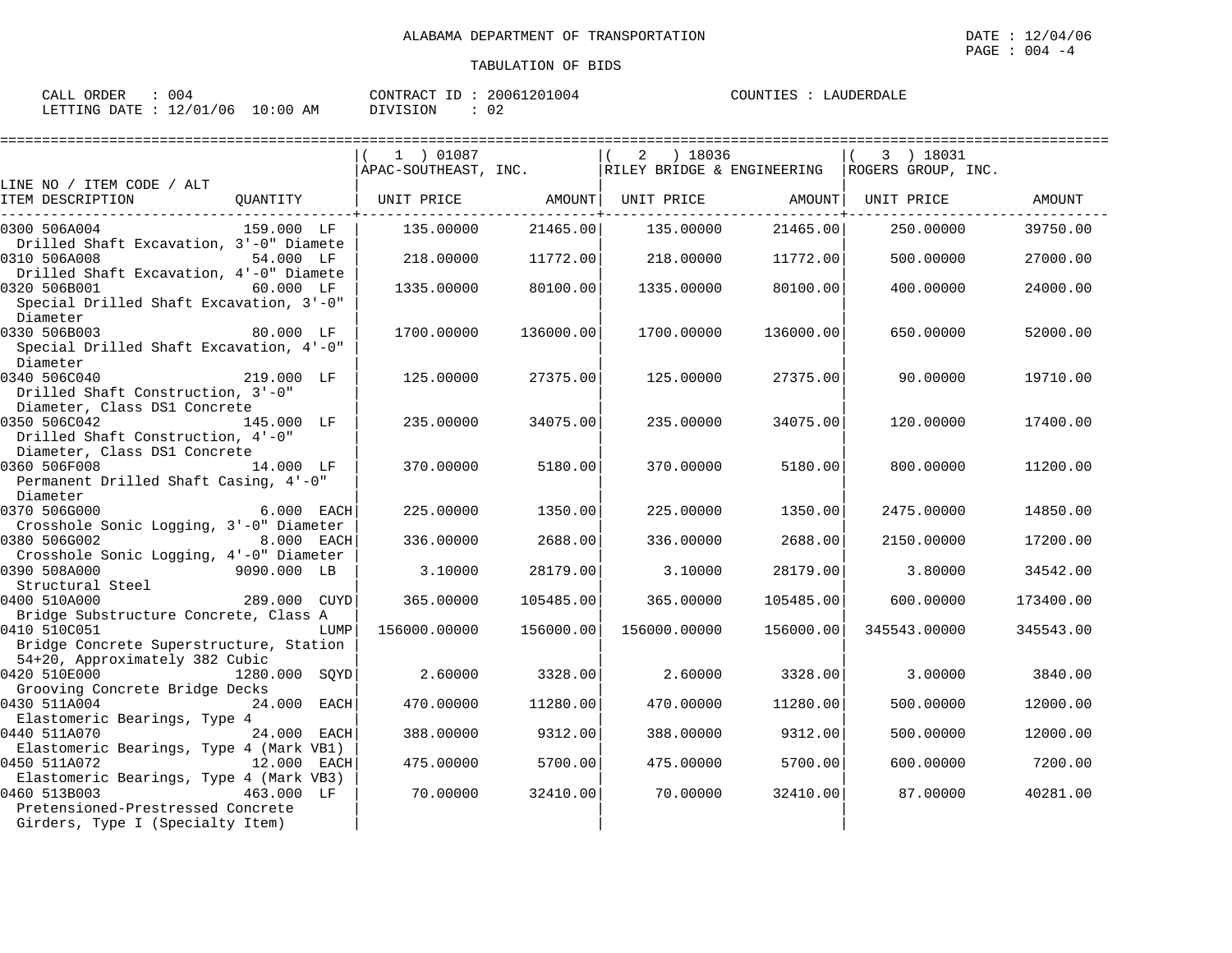| 004<br>CALL ORDER                | CONTRACT ID: 20061201004 |    | COUNTIES : LAUDERDALE |
|----------------------------------|--------------------------|----|-----------------------|
| LETTING DATE : 12/01/06 10:00 AM | DIVISION                 | 02 |                       |

|                                                                                                                       |              | 1 ) 01087<br>APAC-SOUTHEAST, INC.                |           |              |           | 3 ) 18031<br>RILEY BRIDGE & ENGINEERING ROGERS GROUP, INC. |           |
|-----------------------------------------------------------------------------------------------------------------------|--------------|--------------------------------------------------|-----------|--------------|-----------|------------------------------------------------------------|-----------|
| LINE NO / ITEM CODE / ALT                                                                                             |              |                                                  |           |              |           |                                                            |           |
| ITEM DESCRIPTION                                                                                                      |              | QUANTITY   UNIT PRICE AMOUNT   UNIT PRICE AMOUNT |           |              |           | UNIT PRICE                                                 | AMOUNT    |
| 0470 513B005<br>477.000 LF                                                                                            |              | 133.00000                                        | 63441.00  | 133.00000    | 63441.00  | 113.00000                                                  | 53901.00  |
| Pretensioned-Prestressed Concrete<br>Girders, Type III (Specialty Item)                                               |              |                                                  |           |              |           |                                                            |           |
| 0480 513B009<br>830.000 LF<br>Pretensioned-Prestressed Concrete<br>Girders, Type III (Specialty                       |              | 29.00000                                         | 24070.00  | 29.00000     | 24070.00  | 40.00000                                                   | 33200.00  |
| Item)(State Furnished)<br>0490 530A005<br>331.000 LF                                                                  |              | 93.50000                                         | 30948.50  | 93.00000     | 30783.00  | 60.00000                                                   | 19860.00  |
| 42" Roadway Pipe (Class 3 R.C.)                                                                                       |              |                                                  |           |              |           |                                                            |           |
| 0500 535A080<br>43.000 LF                                                                                             |              | 84.48000                                         | 3632.64   | 84.00000     | 3612.00   | 28,00000                                                   | 1204.00   |
| 18" Side Drain Pipe (Class 3 R.C.)<br>0510 600A000                                                                    | LUMP         | 264308.53000                                     | 264308.53 | 300000.00000 | 300000.00 | 395960.00000                                               | 395960.00 |
| Mobilization                                                                                                          |              |                                                  |           |              |           |                                                            |           |
| 28.000 EACH<br>0520 602A000                                                                                           |              | 278.79000                                        | 7806.12   | 200.00000    | 5600.00   | 125.00000                                                  | 3500.00   |
| Right Of Way Markers                                                                                                  |              |                                                  |           |              |           |                                                            |           |
| 0530 609A000<br>548.000 SOYD                                                                                          |              | 11,77000                                         | 6449.96   | 11,80000     | 6466.40   | 8,00000                                                    | 4384.00   |
| Aggregate Slope Protection<br>0540 609B000<br>548.000 SOYD                                                            |              | 2.03000                                          | 1112.44   | 2.00000      | 1096.00   | 1,00000                                                    | 548.00    |
| Geotextile Filter For Aggregate Slope                                                                                 |              |                                                  |           |              |           |                                                            |           |
| Protection                                                                                                            |              |                                                  |           |              |           |                                                            |           |
| 0550 610C001<br>15359.000 TON                                                                                         |              | 20.21000                                         | 310405.39 | 20,00000     | 307180.00 | 17.00000                                                   | 261103.00 |
| Loose Riprap, Class 2                                                                                                 |              |                                                  |           |              |           |                                                            |           |
| 0560 610D000<br>8588.000 SOYD                                                                                         |              | 1.17000                                          | 10047.96  | 1.15000      | 9876.20   | 1,00000                                                    | 8588.00   |
| Filter Blanket<br>184.000 CUYD                                                                                        |              |                                                  |           |              |           |                                                            |           |
| 0570 614A000                                                                                                          |              | 310.21000                                        | 57078.64  | 300.00000    | 55200.00  | 300.00000                                                  | 55200.00  |
| $Slope \nParting$<br>$Slope \nParting$<br>$Slope \nParting$<br>$Slope \nParting$<br>$Slope \nParting$<br>0580 619A006 |              | 1109.61000                                       | 2219.22   | 1100.00000   | 2200.00   | 1500.00000                                                 | 3000.00   |
| 42" Roadway Pipe End Treatment, Class 1                                                                               |              |                                                  |           |              |           |                                                            |           |
| 0590 619A101<br>$4.000$ EACH                                                                                          |              | 732.69000                                        | 2930.76   | 734.00000    | 2936.00   | 400.00000                                                  | 1600.00   |
| 18" Side Drain Pipe End Treatment,                                                                                    |              |                                                  |           |              |           |                                                            |           |
| Class 1                                                                                                               |              |                                                  |           |              |           |                                                            |           |
| 0600 619A206<br>2.000 EACH                                                                                            |              | 1396.10000                                       | 2792.20   | 1400.00000   | 2800.00   | 3000.00000                                                 | 6000.00   |
| 42" Roadway Pipe End Treatment, Class 1                                                                               |              |                                                  |           |              |           |                                                            |           |
| (Double Line)                                                                                                         |              |                                                  |           |              |           |                                                            |           |
| 0610 621A001                                                                                                          | $1.000$ EACH | 4080.02000                                       | 4080.02   | 4090.00000   | 4090.00   | 2800.00000                                                 | 2800.00   |
| Junction Boxes, Type 1, 2P Or 5                                                                                       |              |                                                  |           |              |           |                                                            |           |
| 0620 621B001                                                                                                          | 3.000 EACH   | 605.27000                                        | 1815.81   | 607,00000    | 1821.00   | 3600.00000                                                 | 10800.00  |
| Junction Box Units, Type 1, 2P Or 5<br>0630 630A001<br>600.000 LF                                                     |              | 19,00000                                         | 11400.00  | 22.80000     | 13680.00  | 22.00000                                                   | 13200.00  |
| Steel Beam Guardrail, Class A, Type 2                                                                                 |              |                                                  |           |              |           |                                                            |           |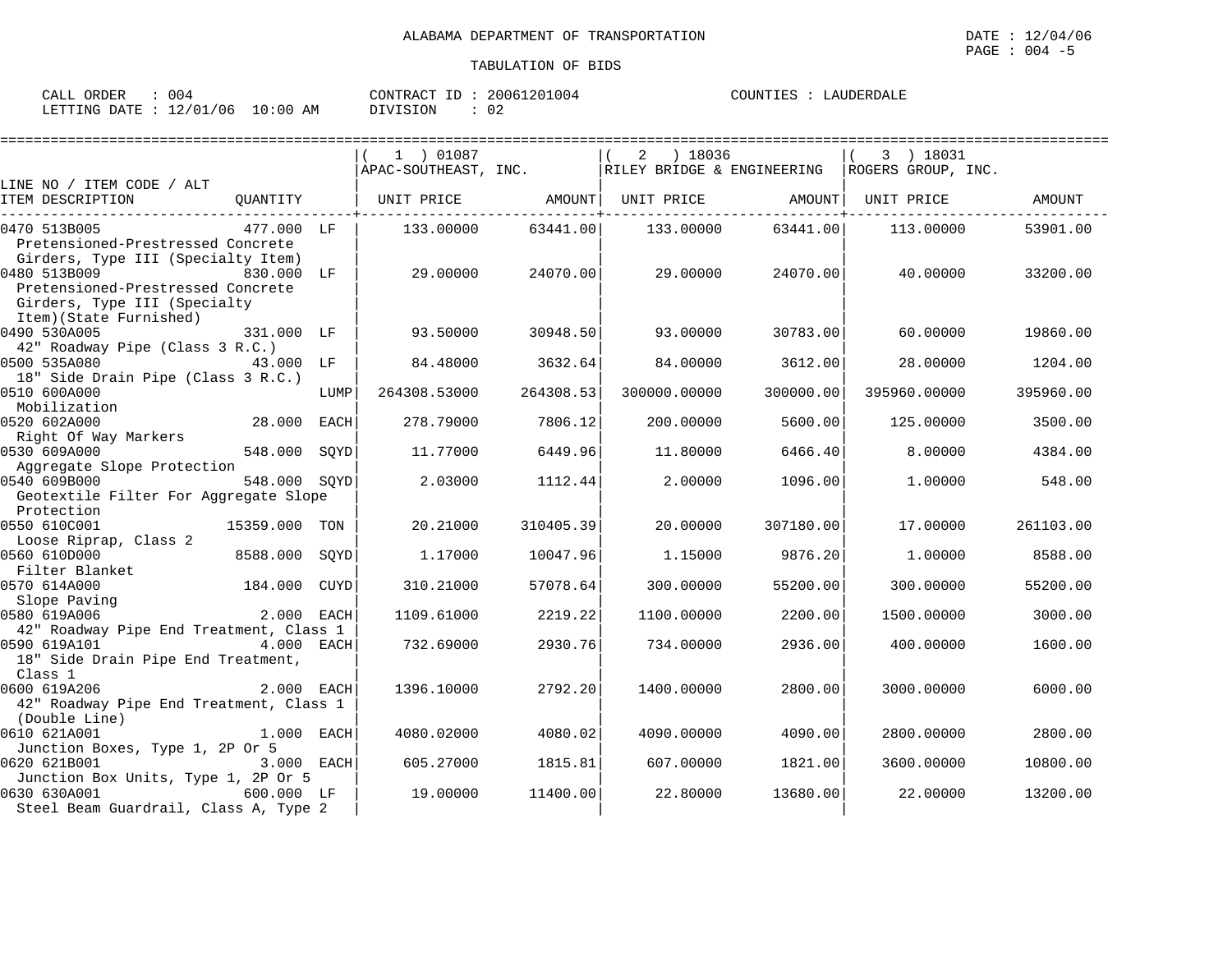| ORDER<br>CALL | 004      |            | CONTRACT ID: | 20061201004 | LAUDERDALE<br>COUNTIES |
|---------------|----------|------------|--------------|-------------|------------------------|
| LETTING DATE  | 12/01/06 | $10:00$ AM | DIVISION     | 02          |                        |

|                                                                                        |               |      | 1 ) 01087            |          | ) 18036<br>2               |          | 3 ) 18031          |          |
|----------------------------------------------------------------------------------------|---------------|------|----------------------|----------|----------------------------|----------|--------------------|----------|
|                                                                                        |               |      | APAC-SOUTHEAST, INC. |          | RILEY BRIDGE & ENGINEERING |          | ROGERS GROUP, INC. |          |
| LINE NO / ITEM CODE / ALT<br>ITEM DESCRIPTION                                          | QUANTITY      |      | UNIT PRICE           | AMOUNT   | UNIT PRICE                 | AMOUNT   | UNIT PRICE         | AMOUNT   |
| 0640 630C003<br>Guardrail End Anchor, Type 13                                          | 4.000 EACH    |      | 1300.00000           | 5200.00  | 1490.00000                 | 5960.00  | 1450.00000         | 5800.00  |
| 0650 630C070<br>Guardrail End Anchor, Type 10 Series                                   | 4.000 EACH    |      | 1700.00000           | 6800.00  | 2120.00000                 | 8480.00  | 2100.00000         | 8400.00  |
| 0660 650B000<br>Topsoil From Stockpiles                                                | 5760.000 CUYD |      | 6.53000              | 37612.80 | 6.55000                    | 37728.00 | 6,00000            | 34560.00 |
| 0670 652A100<br>Seeding                                                                | 12.000        | ACRE | 505.00000            | 6060.00  | 540.00000                  | 6480.00  | 525.00000          | 6300.00  |
| 0680 652C000<br>Mowing                                                                 | 24.000        | ACRE | 101.00000            | 2424.00  | 110.00000                  | 2640.00  | 105.00000          | 2520.00  |
| 0690 654A000<br>Solid Sodding                                                          | 292.000       | SOYD | 4.04000              | 1179.68  | 4.35000                    | 1270.20  | 4.10000            | 1197.20  |
| 0700 656A010<br>Mulching                                                               | 12.000        | ACRE | 555.50000            | 6666.00  | 600.00000                  | 7200.00  | 565.00000          | 6780.00  |
| 0710 659A036<br>Rolled Erosion Control Product, Type<br>(2D)                           | 3281.000 SOYD |      | 2.32000              | 7611.92  | 2.50000                    | 8202.50  | 2.40000            | 7874.40  |
| 0720 665A000<br>Temporary Seeding                                                      | 24.000 ACRE   |      | 454.50000            | 10908.00 | 485.00000                  | 11640.00 | 475.00000          | 11400.00 |
| 0730 665B000<br>Temporary Mulching                                                     | 24.000        | ACRE | 454.50000            | 10908.00 | 485.00000                  | 11640.00 | 475.00000          | 11400.00 |
| 0740 6651000<br>Temporary Riprap, Class 2                                              | 547.000       | TON  | 24.35000             | 13319.45 | 24.00000                   | 13128.00 | 22.00000           | 12034.00 |
| 0750 665J000<br>Silt Fence, Type A                                                     | 3570.000 LF   |      | 3.01000              | 10745.70 | 3.00000                    | 10710.00 | 3.00000            | 10710.00 |
| 0760 6650001<br>Silt Fence Removal                                                     | 3570.000 LF   |      | 1.64000              | 5854.80  | 1.35000                    | 4819.50  | 1.25000            | 4462.50  |
| 0770 6650000<br>12 Inch Wattle                                                         | 441.000 LF    |      | 8.33000              | 3673.53  | 5.50000                    | 2425.50  | 5.25000            | 2315.25  |
| 0780 666A001<br>Pest Control Treatment                                                 | 12.000 ACRE   |      | 25.25000             | 303.00   | 28.00000                   | 336.00   | 26.00000           | 312.00   |
| 0790 680A000<br>Engineering Controls                                                   |               | LUMP | 25184.62000          | 25184.62 | 25000.00000                | 25000.00 | 65000.00000        | 65000.00 |
| 0800 701A028<br>Solid White, Class 2, Type A Traffic<br>Stripe (0.06" Thick) (6" Wide) | 2.000 MILE    |      | 2222.00000           | 4444.00  | 2120.00000                 | 4240.00  | 2600.00000         | 5200.00  |
| 0810 701A031<br>Solid White, Class 2, Type A Traffic<br>Stripe (0.06" Thick)           | 1.000 MILE    |      | 1919.00000           | 1919.00  | 2120.00000                 | 2120.00  | 2100.00000         | 2100.00  |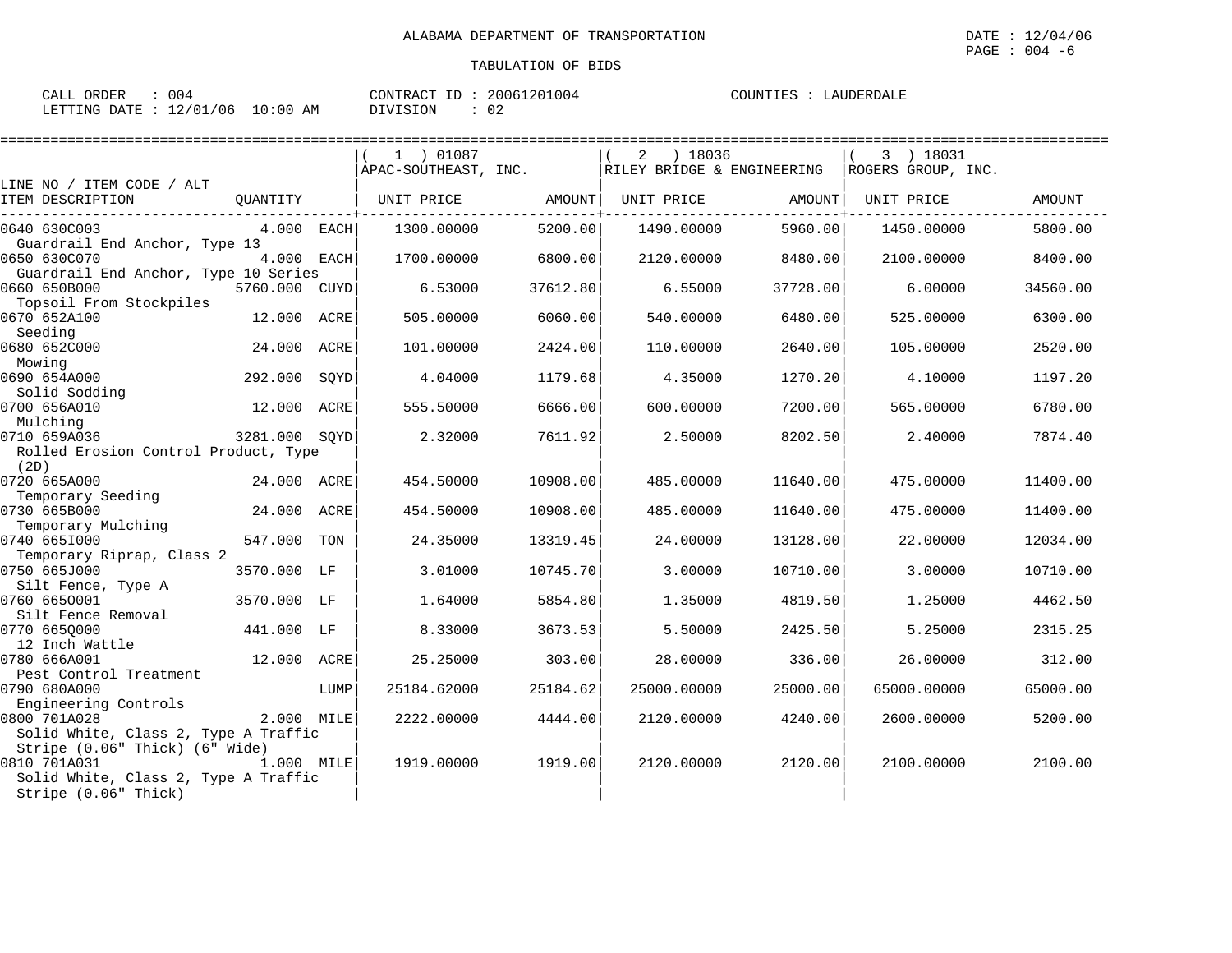| ORDER<br>CALL | 004      |            | CONTRACT ID: | 20061201004 | COUNTIES | : LAUDERDALE |
|---------------|----------|------------|--------------|-------------|----------|--------------|
| LETTING DATE  | 12/01/06 | $10:00$ AM | DIVISION     | 02          |          |              |

|                                                                                                                               |              | 1 ) 01087            |           | ) 18036<br>2               |           | 3 ) 18031          |               |
|-------------------------------------------------------------------------------------------------------------------------------|--------------|----------------------|-----------|----------------------------|-----------|--------------------|---------------|
|                                                                                                                               |              | APAC-SOUTHEAST, INC. |           | RILEY BRIDGE & ENGINEERING |           | ROGERS GROUP, INC. |               |
| LINE NO / ITEM CODE / ALT                                                                                                     |              |                      |           |                            |           |                    |               |
| ITEM DESCRIPTION                                                                                                              | QUANTITY     | UNIT PRICE           | AMOUNT    | UNIT PRICE                 | AMOUNT    | UNIT PRICE         | <b>AMOUNT</b> |
| 0820 701A035<br>Solid Yellow, Class 2, Type A Traffic<br>Stripe (0.09" Thick)                                                 | $1.000$ MILE | 2222.00000           | 2222.00   | 2332.00000                 | 2332.00   | 2100.00000         | 2100.00       |
| 0830 701A048<br>Solid Yellow, Class 2, Type A Traffic<br>Stripe (0.09" Thick) (6" Wide)                                       | 2.000 MILE   | 2525,00000           | 5050.00   | 2332.00000                 | 4664.00   | 2600.00000         | 5200.00       |
| 0840 701C001<br>Solid Temporary Traffic Stripe                                                                                | 3.000 MILE   | 1010.00000           | 3030.00   | 950.00000                  | 2850.00   | 1100.00000         | 3300.00       |
| 0850 701D005<br>Solid Traffic Stripe Removed                                                                                  | 3.000 MILE   | 2020.00000           | 6060.00   | 2600.00000                 | 7800.00   | 1100.00000         | 3300.00       |
| 0860 701E006<br>Solid Temporary Traffic Stripe<br>(Removable Tape)                                                            | 580.000 LF   | 2.27000              | 1316.60   | 2.65000                    | 1537.00   | 3.10000            | 1798.00       |
| 0870 701G125<br>Solid White, Class 3W, Type A Traffic<br>Stripe (6" Wide)                                                     | 580.000 LF   | 6.06000              | 3514.80   | 5.30000                    | 3074.00   | 5.10000            | 2958.00       |
| 0880 701G133<br>Solid Yellow, Class 3W, Type A Traffic<br>Stripe (6" Wide)                                                    | 580.000 LF   | 6.06000              | 3514.80   | 5.30000                    | 3074.00   | 5.10000            | 2958.00       |
| 0890 701H002<br>Solid Traffic Stripe Removed (Tape)                                                                           | 580.000 LF   | 1,01000              | 585.80    | 1.60000                    | 928.00    | 1,10000            | 638.00        |
| 0900 703A002<br>Traffic Control Markings, Class 2, Type<br>$\mathsf{A}$                                                       | 80.000 SQFT  | 5.05000              | 404.00    | 10.60000                   | 848.00    | 5.10000            | 408.00        |
| 0910 705A037<br>Pavement Markers, Class A-H, Type 2-D                                                                         | 126.000 EACH | 8.08000              | 1018.08   | 7.42000                    | 934.92    | 10.50000           | 1323.00       |
| 0920 710A126<br>Class 8, Aluminum Flat Sign Panels 0.<br>08" Thick Or Steel Flat Sign Panels 14<br>Gauge (Type IX Background) | 67.000 SQFT  | 15,90000             | 1065.30   | 17.00000                   | 1139.00   | 21,00000           | 1407.00       |
| 0930 710B001<br>Roadway Sign Post (#3 "U" Channel<br>Galvanized Steel)                                                        | 84.000 LF    | 9.01000              | 756.84    | 9.60000                    | 806.40    | 7.25000            | 609.00        |
| 0940 726B000<br>Portable Concrete Safety Barriers, Type<br>6                                                                  | 3350.000 LF  | 44.75000             | 149912.50 | 49.48000                   | 165758.00 | 46.00000           | 154100.00     |
| 0950 740B000<br>Construction Signs                                                                                            | 713.000 SOFT | 7.42000              | 5290.46   | 7.90000                    | 5632.70   | 10,00000           | 7130.00       |
| 0960 740D000<br>Channelizing Drums                                                                                            | 100.000 EACH | 58.30000             | 5830.00   | 62.50000                   | 6250.00   | 75.00000           | 7500.00       |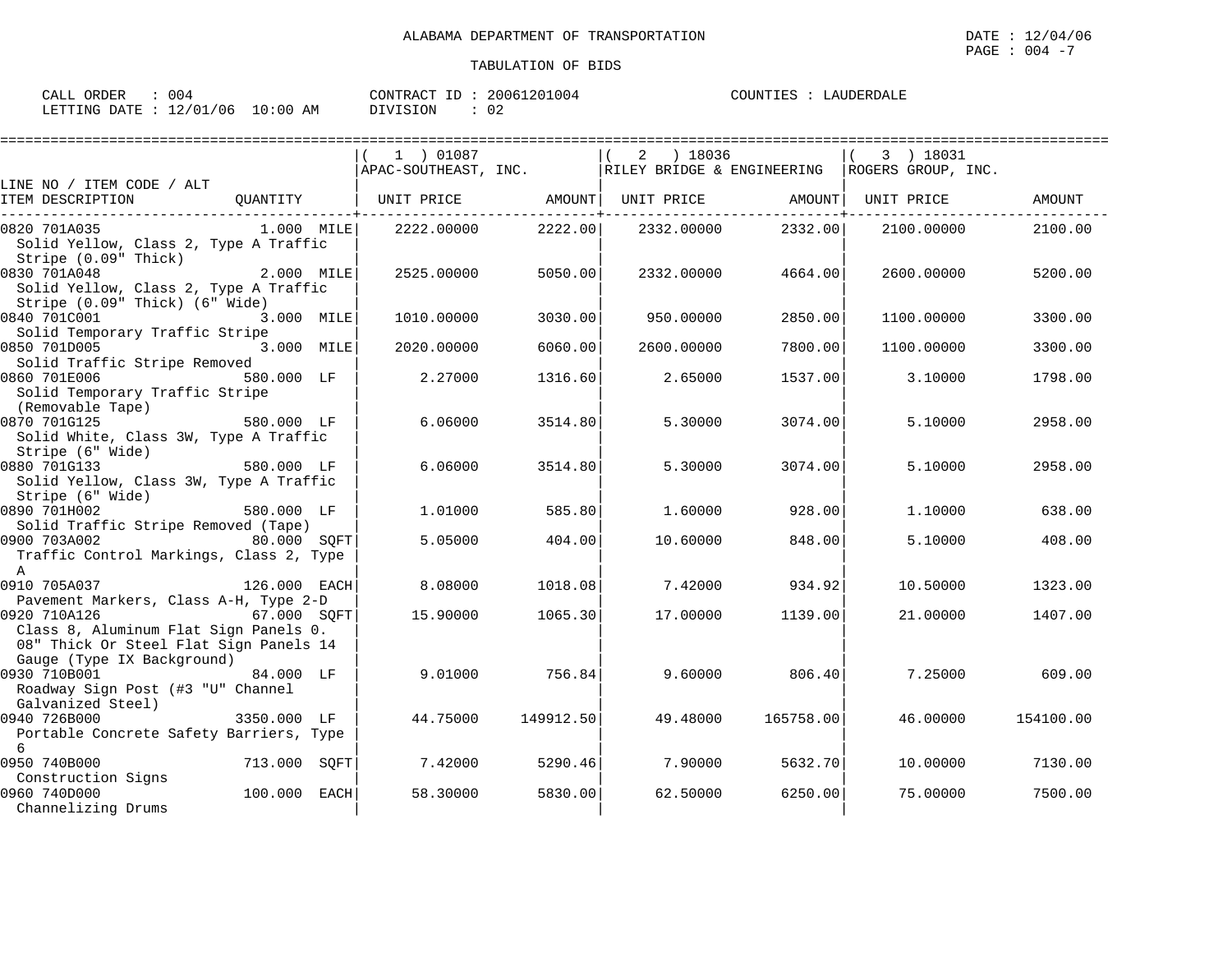| CALL<br><b>ORDER</b> | 004          |             | CONTRACT | 20061201004 | ™™ | זמחידות<br>$\Delta$ |
|----------------------|--------------|-------------|----------|-------------|----|---------------------|
| LETTING DATE         | /06<br>12/01 | 10:00<br>ΆM | DIVISION | 02          |    |                     |

|                                                                             |             |      | $(1)$ 01087<br>APAC-SOUTHEAST, INC. |                   | ) 18036<br>2<br>RILEY BRIDGE & ENGINEERING |                | 3 ) 18031<br>ROGERS GROUP, INC. |                |
|-----------------------------------------------------------------------------|-------------|------|-------------------------------------|-------------------|--------------------------------------------|----------------|---------------------------------|----------------|
| LINE NO / ITEM CODE / ALT<br>ITEM DESCRIPTION                               | QUANTITY    |      | UNIT PRICE                          | AMOUNT            | UNIT PRICE                                 | AMOUNT         | UNIT PRICE                      | AMOUNT         |
| 0970 740E000<br>Cones (36 Inches High)                                      | 50.000 EACH |      | 18.78000                            | 939.00            | 20.00000                                   | 1000.00        | 13.50000                        | 675.00         |
| 0980 740F002<br>18.000<br>Barricades, Type III                              |             | EACH | 196.10000                           | 3529.80           | 210.00000                                  | 3780.00        | 260,00000                       | 4680.00        |
| 0990 7401005<br>10.000 EACH<br>Warning Lights, Type B (Detachable Head      |             |      | 419.76000                           | 4197.60           | 450.00000                                  | 4500.00        | 85.00000                        | 850.00         |
| 1000 740M001<br>Ballast For Cone                                            | 50.000 EACH |      | 9.18000                             | 459.00            | 10.00000                                   | 500.00         | 7.50000                         | 375.00         |
| 1010 998A000<br>Construction Fuel (Maximum Bid Limited<br>To $$242,500.00)$ |             | LUMP | 0.01000                             | 0.01              | 0.00000                                    | 0.00           | 0.01000                         | 0.01           |
| 2250.000 HOUR<br>1020 999 000<br>Trainee Hours At 80 Cents Per Hour         |             |      |                                     | $0.80000$ 1800.00 | 0.80000                                    | 1800.00        | 0.80000                         | 1800.00        |
| SECTION TOTALS                                                              |             |      |                                     | \$3,740,641.26    |                                            | \$3,811,748.20 |                                 | \$4,065,311.43 |
| CONTRACT TOTALS                                                             |             |      |                                     | \$3,740,641.26]   |                                            | \$3,811,748.20 |                                 | \$4,065,311.43 |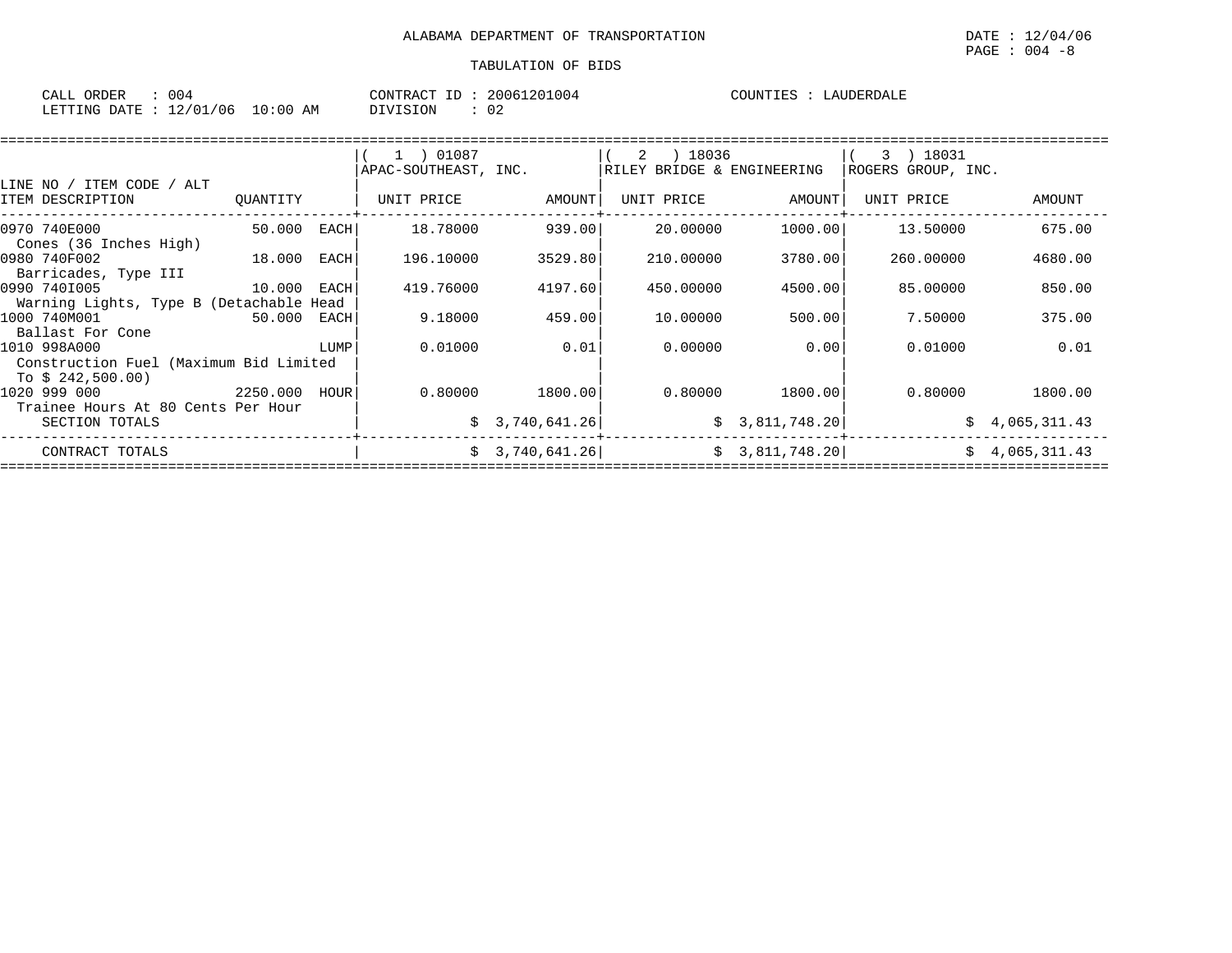| 004<br>CALL ORDER               | CONTRACT ID: 20061201004 | COUNTIES : LAUDERDALE |
|---------------------------------|--------------------------|-----------------------|
| LETTING DATE: 12/01/06 10:00 AM | DIVISION                 |                       |

| :===================                                                                                                | ========================== |             |                    |                      |                    |                      |                    |                                                             |
|---------------------------------------------------------------------------------------------------------------------|----------------------------|-------------|--------------------|----------------------|--------------------|----------------------|--------------------|-------------------------------------------------------------|
|                                                                                                                     |                            |             | 4 ) 18024          |                      | ) 19074<br>5.      |                      | 6 ) 03023          |                                                             |
| LINE NO / ITEM CODE / ALT                                                                                           |                            |             | RACON, INC.        |                      |                    |                      |                    | S & M EQUIPMENT CO., INC.   B. H. CRAIG CONSTRUCTION COMPAN |
| ITEM DESCRIPTION                                                                                                    | OUANTITY                   |             | UNIT PRICE         | AMOUNT               | UNIT PRICE         | AMOUNT               | UNIT PRICE         | <b>AMOUNT</b>                                               |
| SECTION 0001<br>Total                                                                                               |                            |             |                    |                      |                    |                      |                    |                                                             |
| 0010 201A002<br>Clearing And Grubbing (Maximum<br>Allowable Bid \$ 4,000.00 Per                                     |                            | LUMP        | 60000.00000        | 60000.00             | 60000.00000        | 60000.00             | 60000.00000        | 60000.00                                                    |
| Acre)(Approximately 15<br>0020 206A000                                                                              |                            | LUMP        | 55000.00000        | 55000.00             | 37400.00000        | 37400.00             | 55000.00000        | 55000.00                                                    |
| Removal Of Old Bridge, Station 54+21.73<br>0030 206D000<br>Removing Pipe                                            | 100.000 LF                 |             | 7.57000            | 757.00               | 10.00000           | 1000.00              | 9.91000            | 991.00                                                      |
| 0040 206D001<br>Removing Guardrail                                                                                  | 300.000 LF                 |             | 5.00000            | 1500.00              | 4.00000            | 1200.00              | 2.50000            | 750.00                                                      |
| 0050 206E000<br>Removing Headwalls                                                                                  | 6.000 EACH                 |             | 908.74000          | 5452.44              | 250.00000          | 1500.00              | 100.00000          | 600.00                                                      |
| 0060 206E013<br>Removing Guardrail End Anchor (Type 13)                                                             | 4.000 EACH                 |             | 200.00000          | 800.00               | 300.00000          | 1200.00              | 250.00000          | 1000.00                                                     |
| 0070 206E014<br>Removing Guardrail End Anchor (Type 2A)                                                             | 4.000 EACH                 |             | 200.00000          | 800.00               | 300.00000          | 1200.00              | 250.00000          | 1000.00                                                     |
| 0080 210A000<br>Unclassified Excavation                                                                             | 68655.000 CUYD             |             | 2.00000            | 137310.00            | 4.00000            | 274620.00            | 3.70000            | 254023.50                                                   |
| 0090 210D000<br>Borrow Excavation<br>0100 214A000                                                                   | 185139.000 CUYD<br>291.000 | CUYD        | 3.50000<br>6.52000 | 647986.50<br>1897.32 | 5.00000<br>7.50000 | 925695.00<br>2182.50 | 3.84000<br>2.01000 | 710933.76<br>584.91                                         |
| Structure Excavation<br>0110 214B001                                                                                | 112,000                    | <b>CUYD</b> | 32.50000           | 3640.00              | 25.00000           | 2800.00              | 18.33000           | 2052.96                                                     |
| Foundation Backfill, Commercial<br>0120 230A000                                                                     | 40.000 RBST                |             | 455.61000          | 18224.40             | 250.00000          | 10000.00             | 543.00000          | 21720.00                                                    |
| Roadbed Processing<br>0130 301A008                                                                                  | 201.000 SOYD               |             | 9.00000            | 1809.00              | 5.00000            | 1005.00              | 7.46000            | 1499.46                                                     |
| Crushed Aggregate Base Course, Type B,<br>Plant Mixed, 5" Compacted Thickness                                       |                            |             |                    |                      |                    |                      |                    |                                                             |
| 0140 301A012<br>Crushed Aggregate Base Course, Type B,<br>Plant Mixed, 6" Compacted Thickness                       | 17911.000 SOYD             |             | 6.05000            | 108361.55            | 5.25000            | 94032.75             | 8.24000            | 147586.64                                                   |
| 0150 306E000<br>State Retained Portable Nuclear                                                                     | 1.000 EACH                 |             | 6984.18000         | 6984.18              | 8000.00000         | 8000.00              | 8030.00000         | 8030.00                                                     |
| Moisture-Density Testing Device<br>(Includes Disposal of Existing Device)<br>0160 401A000<br>Bituminous Treatment A | 17560.000 SOYD             |             | 0.36000            | 6321.60              | 0.75000            | 13170.00             | 0.71000            | 12467.60                                                    |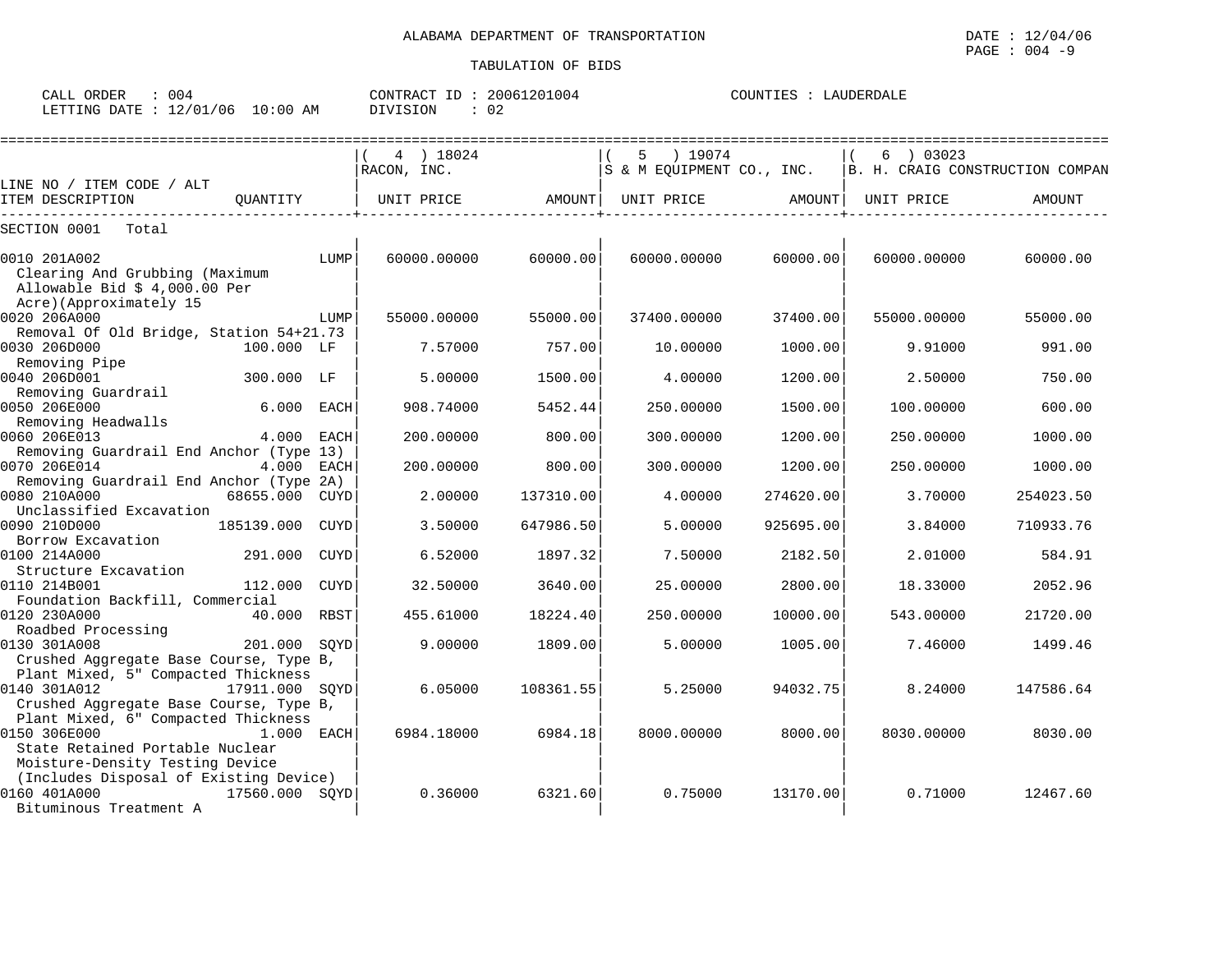| CALL ORDER<br>004                 |          | CONTRACT ID: 20061201004 |  | COUNTIES : LAUDERDALE |
|-----------------------------------|----------|--------------------------|--|-----------------------|
| LETTING DATE : 12/01/06  10:00 AM | DIVISION | 02                       |  |                       |

|                                                                                                                 |               |      | 4 ) 18024<br>RACON, INC. |           | ) 19074<br>5.<br>S & M EQUIPMENT CO., INC. |           | 03023<br>6  | B. H. CRAIG CONSTRUCTION COMPAN |
|-----------------------------------------------------------------------------------------------------------------|---------------|------|--------------------------|-----------|--------------------------------------------|-----------|-------------|---------------------------------|
| LINE NO / ITEM CODE / ALT                                                                                       |               |      |                          |           |                                            |           |             |                                 |
| ITEM DESCRIPTION                                                                                                | QUANTITY      |      | UNIT PRICE               | AMOUNT    | UNIT PRICE                                 | AMOUNT    | UNIT PRICE  | AMOUNT                          |
| 0170 401A011<br>Bituminous Treatment AKG                                                                        | 3869.000 SQYD |      | 5.60000                  | 21666.40  | 6.25000                                    | 24181.25  | 4.39000     | 16984.91                        |
| 0180 405A000<br>Tack Coat                                                                                       | 1273.000      | GAL  | 1.69000                  | 2151.37   | 2.25000                                    | 2864.25   | 2.05000     | 2609.65                         |
| 0190 408A055<br>Planing Existing Pavement                                                                       | 500.000 SOYD  |      | 10.12000                 | 5060.00   | 15.00000                                   | 7500.00   | 14.26000    | 7130.00                         |
| (Approximately 4.10" Thru 5.0" Thick)                                                                           |               |      |                          |           |                                            |           |             |                                 |
| 0200 424A360                                                                                                    | 1122.000 TON  |      | 61.82000                 | 69362.04  | 59.00000                                   | 66198.00  | 75.85000    | 85103.70                        |
| Superpave Bituminous Concrete Wearing<br>Surface Layer, 1/2" Maximum Aggregate                                  |               |      |                          |           |                                            |           |             |                                 |
| Size Mix, ESAL Range C/D<br>0210 424B651                                                                        | 2425.000 TON  |      | 52.83000                 | 128112.75 | 45.50000                                   | 110337.50 | 67.85000    | 164536.25                       |
| Superpave Bituminous Concrete Upper<br>Binder Layer, 1" Maximum Aggregate Size                                  |               |      |                          |           |                                            |           |             |                                 |
| Mix, ESAL Range C/D<br>0220 424B659                                                                             | 500.000       | TON  | 58.45000                 | 29225.00  | 47.50000                                   | 23750.00  | 68.57000    |                                 |
| Superpave Bituminous Concrete Upper<br>Binder Layer, Leveling, 1" Maximum<br>Aggregate Size Mix, ESAL Range C/D |               |      |                          |           |                                            |           |             | 34285.00                        |
| 0230 424B685                                                                                                    | 500.000       | TON  | 67.44000                 | 33720.00  | 57.50000                                   | 28750.00  | 92.14000    | 46070.00                        |
| Superpave Bituminous Concrete Lower                                                                             |               |      |                          |           |                                            |           |             |                                 |
| Binder Layer, Patching, 1" Maximum                                                                              |               |      |                          |           |                                            |           |             |                                 |
| Aggregate Size Mix, ESAL Range C/D                                                                              |               |      |                          |           |                                            |           |             |                                 |
| 0240 424C360                                                                                                    | 4084.000      | TON  | 47.21000                 | 192805.64 | 45.50000                                   | 185822.00 | 64.67000    | 264112.28                       |
| Superpave Bituminous Concrete Base<br>Layer, 1" Maximum Aggregate Size Mix,                                     |               |      |                          |           |                                            |           |             |                                 |
| ESAL Range C/D                                                                                                  |               |      |                          |           |                                            |           |             |                                 |
| 0250 428C000<br>Scoring Bituminous Pavement Surface By                                                          | 6520.000 LF   |      | 0.56000                  | 3651.20   | 1.00000                                    | 6520.00   | 1,26000     | 8215.20                         |
| Cutting                                                                                                         |               |      |                          |           |                                            |           |             |                                 |
| 0260 430B026                                                                                                    | 500.000 TON   |      | 23.19000                 | 11595.00  | 16.75000                                   | 8375.00   | 20.90000    | 10450.00                        |
| Aggregate Surfacing (ALDOT #467, #57 Or<br>#810)                                                                |               |      |                          |           |                                            |           |             |                                 |
| 0270 450B000                                                                                                    | 126.000 SOYD  |      | 85.00000                 | 10710.00  | 78.10000                                   | 9840.60   | 75.00000    | 9450.00                         |
| Reinforced Cement Concrete Bridge End                                                                           |               |      |                          |           |                                            |           |             |                                 |
| Slab                                                                                                            |               |      |                          |           |                                            |           |             |                                 |
| 0280 502A000                                                                                                    | 126775.000 LB |      | 0.82000                  | 103955.50 | 0.77000                                    | 97616.75  | 0.72000     | 91278.00                        |
| Steel Reinforcement                                                                                             |               |      |                          |           |                                            |           |             |                                 |
| 0290 502B000                                                                                                    |               | LUMP | 120000.00000             | 120000.00 | 77220.00000                                | 77220.00  | 73000.00000 | 73000.00                        |
| Steel Reinforcement For Bridge                                                                                  |               |      |                          |           |                                            |           |             |                                 |
| Superstructure, Station 54+20,                                                                                  |               |      |                          |           |                                            |           |             |                                 |
| Approximately 100,245                                                                                           |               |      |                          |           |                                            |           |             |                                 |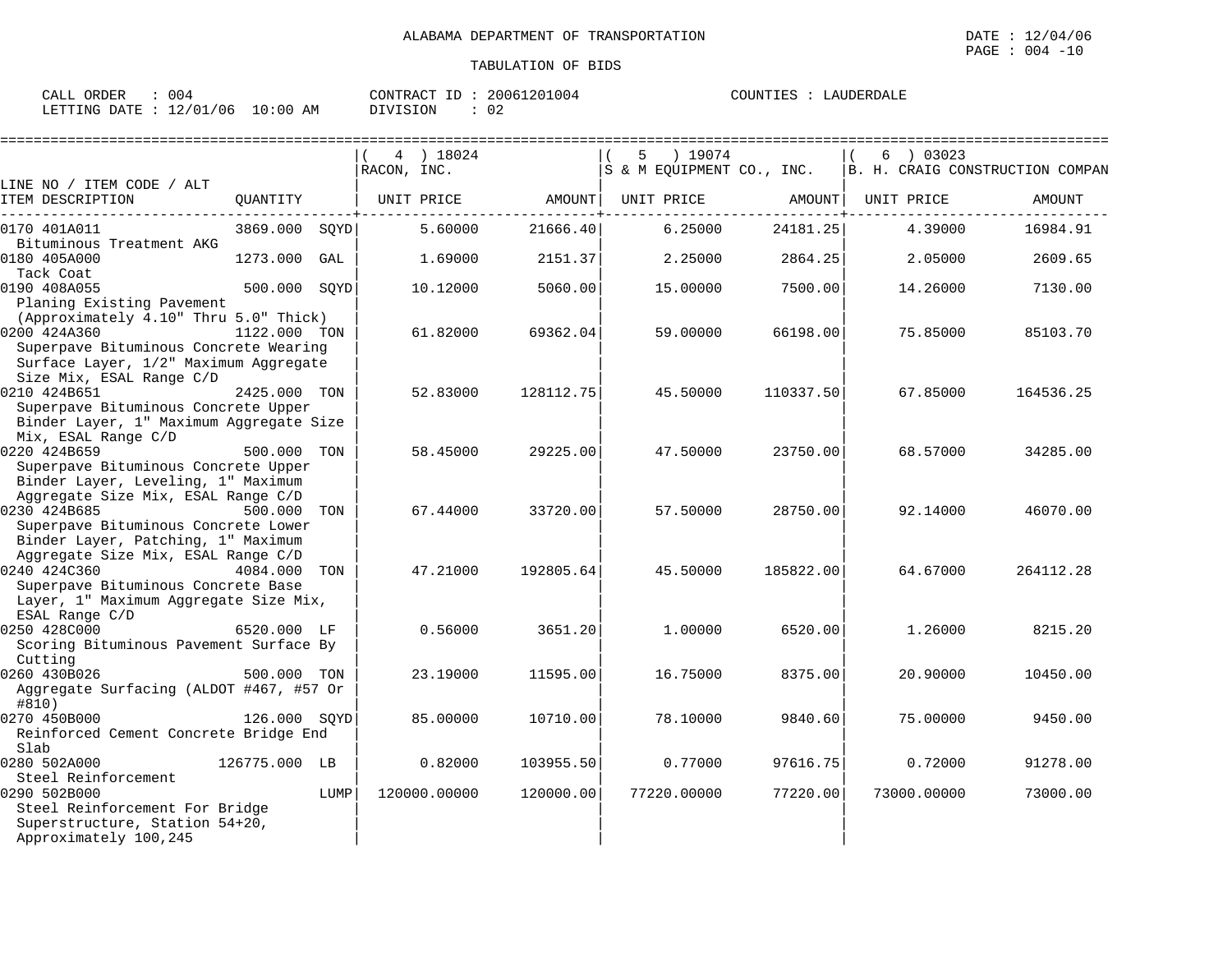| ORDER<br>$\sim$ $\sim$ $\sim$<br>CALL | $\sim$<br>J U 4 |             | 20061201004<br>$ -$<br>$\bigcap \bigcap \mathcal{M}}$<br>TRAC. | AUDERDALE<br>COUNTIES<br>. A1 |
|---------------------------------------|-----------------|-------------|----------------------------------------------------------------|-------------------------------|
| DATE<br>LETTING                       | 12/01/06        | 10:00<br>AM | 02<br>DIVISION                                                 |                               |

|                                                                                                    |              | 4 ) 18024<br>RACON, INC.                                                |           | 5 ) 19074    |           | 6 ) 03023    | S & M EQUIPMENT CO., INC.   B. H. CRAIG CONSTRUCTION COMPAN |
|----------------------------------------------------------------------------------------------------|--------------|-------------------------------------------------------------------------|-----------|--------------|-----------|--------------|-------------------------------------------------------------|
| LINE NO / ITEM CODE / ALT                                                                          |              |                                                                         |           |              |           |              |                                                             |
| ITEM DESCRIPTION                                                                                   |              | QUANTITY   UNIT PRICE       AMOUNT  UNIT PRICE       AMOUNT  UNIT PRICE |           |              |           |              | AMOUNT                                                      |
| 0300 506A004<br>Drilled Shaft Excavation, 3'-0" Diamete                                            | 159.000 LF   | 175.00000                                                               | 27825.00  | 148.50000    | 23611.50  | 140.00000    | 22260.00                                                    |
| 0310 506A008                                                                                       | 54.000 LF    | 295.00000                                                               | 15930.00  | 239.80000    | 12949.20  | 226.20000    | 12214.80                                                    |
| Drilled Shaft Excavation, 4'-0" Diamete<br>0320 506B001<br>Special Drilled Shaft Excavation, 3'-0" | 60.000 LF    | 1390.00000                                                              | 83400.00  | 1468.50000   | 88110.00  | 1386.20000   | 83172.00                                                    |
| Diameter                                                                                           |              |                                                                         |           |              |           |              |                                                             |
| 0330 506B003<br>Special Drilled Shaft Excavation, 4'-0"<br>Diameter                                | 80.000 LF    | 2180.00000                                                              | 174400.00 | 1870.00000   | 149600.00 | 1763.20000   | 141056.00                                                   |
| 0340 506C040<br>Drilled Shaft Construction, 3'-0"                                                  | 219.000 LF   | 130.00000                                                               | 28470.00  | 137.50000    | 30112.50  | 127.60000    | 27944.40                                                    |
| Diameter, Class DS1 Concrete<br>0350 506C042                                                       | 145.000 LF   | 245.00000                                                               | 35525.00  | 258.50000    | 37482.50  | 243.60000    | 35322.00                                                    |
| Drilled Shaft Construction, 4'-0"<br>Diameter, Class DS1 Concrete                                  |              |                                                                         |           |              |           |              |                                                             |
| 0360 506F008<br>Permanent Drilled Shaft Casing, 4'-0"<br>Diameter                                  | 14.000 LF    | 370.00000                                                               | 5180.00   | 407.00000    | 5698.00   | 382.80000    | 5359.20                                                     |
| 0370 506G000<br>Crosshole Sonic Logging, 3'-0" Diameter                                            | 6.000 EACH   | 2000.00000                                                              | 12000.00  | 247.50000    | 1485.00   | 232.00000    | 1392.00                                                     |
| 0380 506G002<br>Crosshole Sonic Logging, 4'-0" Diameter                                            | 8.000 EACH   | 2000.00000                                                              | 16000.00  | 369.60000    | 2956.80   | 348.00000    | 2784.00                                                     |
| 0390 508A000<br>Structural Steel                                                                   | 9090.000 LB  | 3.50000                                                                 | 31815.00  | 3.41000      | 30996.90  | 3,00000      | 27270.00                                                    |
| 0400 510A000<br>Bridge Substructure Concrete, Class A                                              | 289.000 CUYD | 375.00000                                                               | 108375.00 | 401.50000    | 116033.50 | 426.00000    | 123114.00                                                   |
| 0410 510C051<br>Bridge Concrete Superstructure, Station                                            | LUMP         | 225000.00000                                                            | 225000.00 | 171600.00000 | 171600.00 | 233000.00000 | 233000.00                                                   |
| 54+20, Approximately 382 Cubic<br>0420 510E000 1280.000 SQYD                                       |              | 3.10000                                                                 | 3968.00   | 2.86000      | 3660.80   | 4.15000      | 5312.00                                                     |
| Grooving Concrete Bridge Decks<br>0430 511A004                                                     | 24.000 EACH  | 695.00000                                                               | 16680.00  | 517.00000    | 12408.00  | 524.00000    | 12576.00                                                    |
| Elastomeric Bearings, Type 4<br>0440 511A070                                                       | 24.000 EACH  | 500,00000                                                               | 12000.00  | 426.80000    | 10243.20  | 451,00000    | 10824.00                                                    |
| Elastomeric Bearings, Type 4 (Mark VB1)<br>0450 511A072                                            | 12.000 EACH  | 685.00000                                                               | 8220.00   | 522.50000    | 6270.00   | 527.00000    | 6324.00                                                     |
| Elastomeric Bearings, Type 4 (Mark VB3)<br>0460 513B003                                            | 463.000 LF   | 85.00000                                                                | 39355.00  | 77.00000     | 35651.00  | 76.00000     | 35188.00                                                    |
| Pretensioned-Prestressed Concrete<br>Girders, Type I (Specialty Item)                              |              |                                                                         |           |              |           |              |                                                             |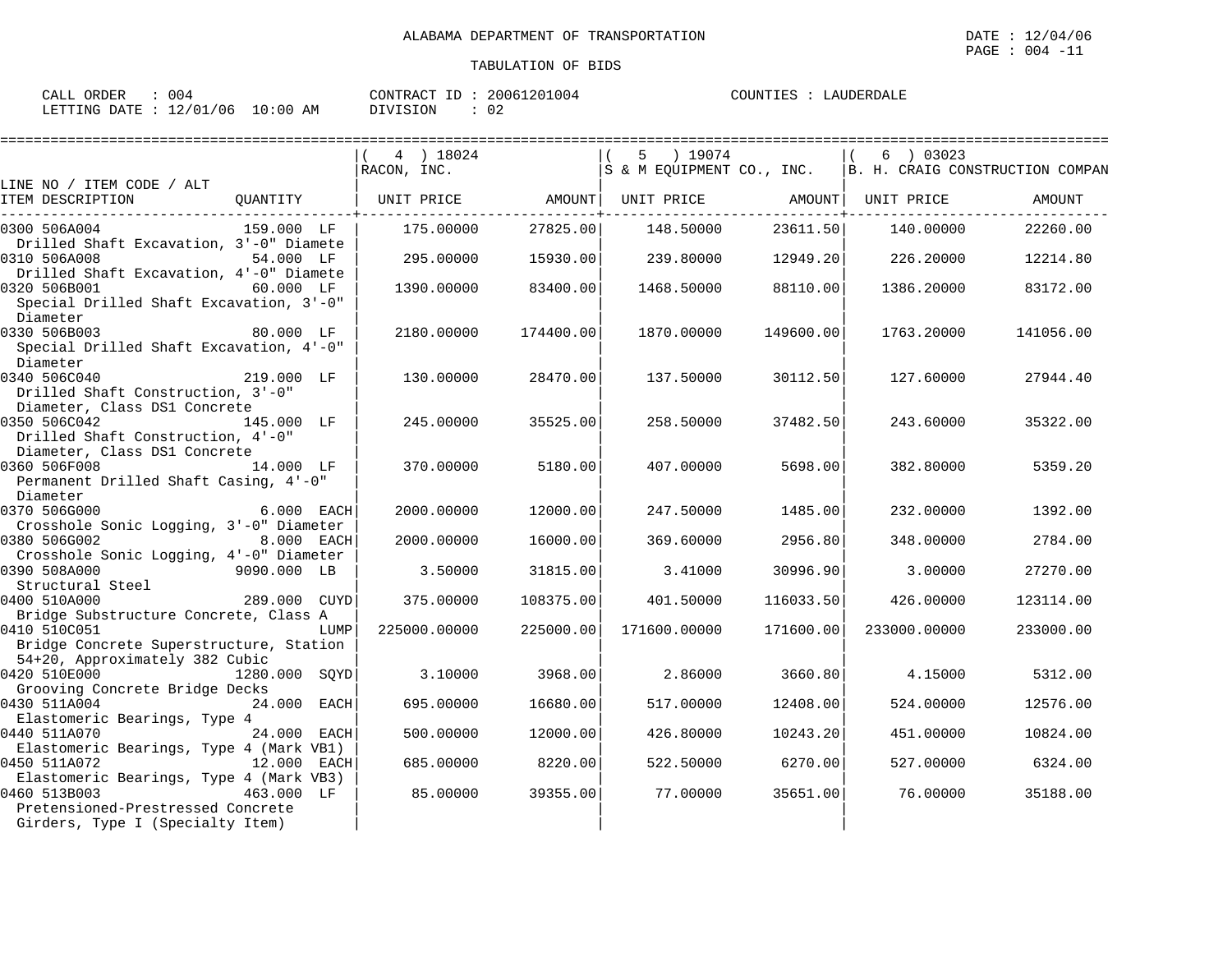| ORDER<br>CALL   | 004      |             | CONTRACT<br>$ -$ | 20061201004 | COUNTIES<br>LAUDERDALF |
|-----------------|----------|-------------|------------------|-------------|------------------------|
| DATE<br>LETTING | 12/01/06 | 10:00<br>AM | <b>DIVISION</b>  | <u>_</u>    |                        |

|                                                                                                                                                                                                                                                                                             |              | 4 ) 18024                                            |           | 5 ) 19074                                                        |           | 6 ) 03023    |           |
|---------------------------------------------------------------------------------------------------------------------------------------------------------------------------------------------------------------------------------------------------------------------------------------------|--------------|------------------------------------------------------|-----------|------------------------------------------------------------------|-----------|--------------|-----------|
|                                                                                                                                                                                                                                                                                             |              | RACON, INC.                                          |           | $ S \& M$ EQUIPMENT CO., INC. $ B. H.$ CRAIG CONSTRUCTION COMPAN |           |              |           |
| LINE NO / ITEM CODE / ALT<br>OUANTITY<br>ITEM DESCRIPTION                                                                                                                                                                                                                                   |              | UNIT PRICE         AMOUNT  UNIT PRICE         AMOUNT |           |                                                                  |           | UNIT PRICE   | AMOUNT    |
| 0470 513B005<br>477.000 LF<br>Pretensioned-Prestressed Concrete<br>Girders, Type III (Specialty Item)                                                                                                                                                                                       |              | 180.00000                                            | 85860.00  | 146.30000                                                        | 69785.10  | 141.00000    | 67257.00  |
| 0480 513B009<br>830.000 LF<br>Pretensioned-Prestressed Concrete<br>Girders, Type III (Specialty<br>Item) (State Furnished)                                                                                                                                                                  |              | 42.00000                                             | 34860.00  | 31.90000                                                         | 26477.00  | 31.00000     | 25730.00  |
| 0490 530A005<br>331.000 LF<br>42" Roadway Pipe (Class 3 R.C.)                                                                                                                                                                                                                               |              | 88.64000                                             | 29339.84  | 75.00000                                                         | 24825.00  | 97.31000     | 32209.61  |
| 0500 535A080<br>43.000 LF<br>18" Side Drain Pipe (Class 3 R.C.)                                                                                                                                                                                                                             |              | 35.63000                                             | 1532.09   | 35.00000                                                         | 1505.00   | 87.93000     | 3780.99   |
| 0510 600A000<br>Mobilization                                                                                                                                                                                                                                                                | LUMP         | 204060.00000                                         | 204060.00 | 220000.00000                                                     | 220000.00 | 425000.00000 | 425000.00 |
| 28.000 EACH<br>0520 602A000<br>Right Of Way Markers                                                                                                                                                                                                                                         |              | 99.13000                                             | 2775.64   | 150.00000                                                        | 4200.00   | 100.00000    | 2800.00   |
| 0530 609A000<br>548.000 SOYD                                                                                                                                                                                                                                                                |              | 10.90000                                             | 5973.20   | 22,00000                                                         | 12056.00  | 12.25000     | 6713.00   |
| Aggregate Slope Protection<br>0540 609B000<br>548.000 SQYD<br>Geotextile Filter For Aggregate Slope                                                                                                                                                                                         |              | 2.76000                                              | 1512.48   | 3.30000                                                          | 1808.40   | 2.13000      | 1167.24   |
| Protection<br>0550 610C001<br>15359.000 TON<br>Loose Riprap, Class 2                                                                                                                                                                                                                        |              | 18.68000                                             | 286906.12 | 20.00000                                                         | 307180.00 | 21,00000     | 322539.00 |
| 0560 610D000<br>8588.000<br>Filter Blanket                                                                                                                                                                                                                                                  | SOYD         | 2.30000                                              | 19752.40  | 1.50000                                                          | 12882.00  | 2.13000      | 18292.44  |
| 184.000<br>0570 614A000                                                                                                                                                                                                                                                                     | CUYD         | 267.14000                                            | 49153.76  | 250.00000                                                        | 46000.00  | 325.00000    | 59800.00  |
| Slope Paving<br>Concert of the Contract of Changes of Changes of Changes of Changes of Changes of Changes of Changes of Changes of Changes of Changes of Changes of Changes of Changes of Changes of Changes of Changes of Chang<br>0580 619A006<br>42" Roadway Pipe End Treatment, Class 1 |              | 1877.57000                                           | 3755.14   | 1773.34000                                                       | 3546.68   | 1155.00000   | 2310.00   |
| 0590 619A101<br>4.000 EACH<br>18" Side Drain Pipe End Treatment,<br>Class 1                                                                                                                                                                                                                 |              | 907.27000                                            | 3629.08   | 857.43000                                                        | 3429.72   | 763.00000    | 3052.00   |
| 0600 619A206<br>42" Roadway Pipe End Treatment, Class 1<br>(Double Line)                                                                                                                                                                                                                    | 2.000 EACH   | 3484.01000                                           | 6968.02   | 3546.68000                                                       | 7093.36   | 1455.00000   | 2910.00   |
| 0610 621A001<br>Junction Boxes, Type 1, 2P Or 5                                                                                                                                                                                                                                             | $1.000$ EACH | 2234.39000                                           | 2234.39   | 3000.00000                                                       | 3000.00   | 4246.00000   | 4246.00   |
| 0620 621B001<br>Junction Box Units, Type 1, 2P Or 5                                                                                                                                                                                                                                         | 3.000 EACH   | 572.43000                                            | 1717.29   | 650.00000                                                        | 1950.00   | 633.00000    | 1899.00   |
| 0630 630A001<br>600.000 LF<br>Steel Beam Guardrail, Class A, Type 2                                                                                                                                                                                                                         |              | 23.89000                                             | 14334.00  | 23.65000                                                         | 14190.00  | 23.65000     | 14190.00  |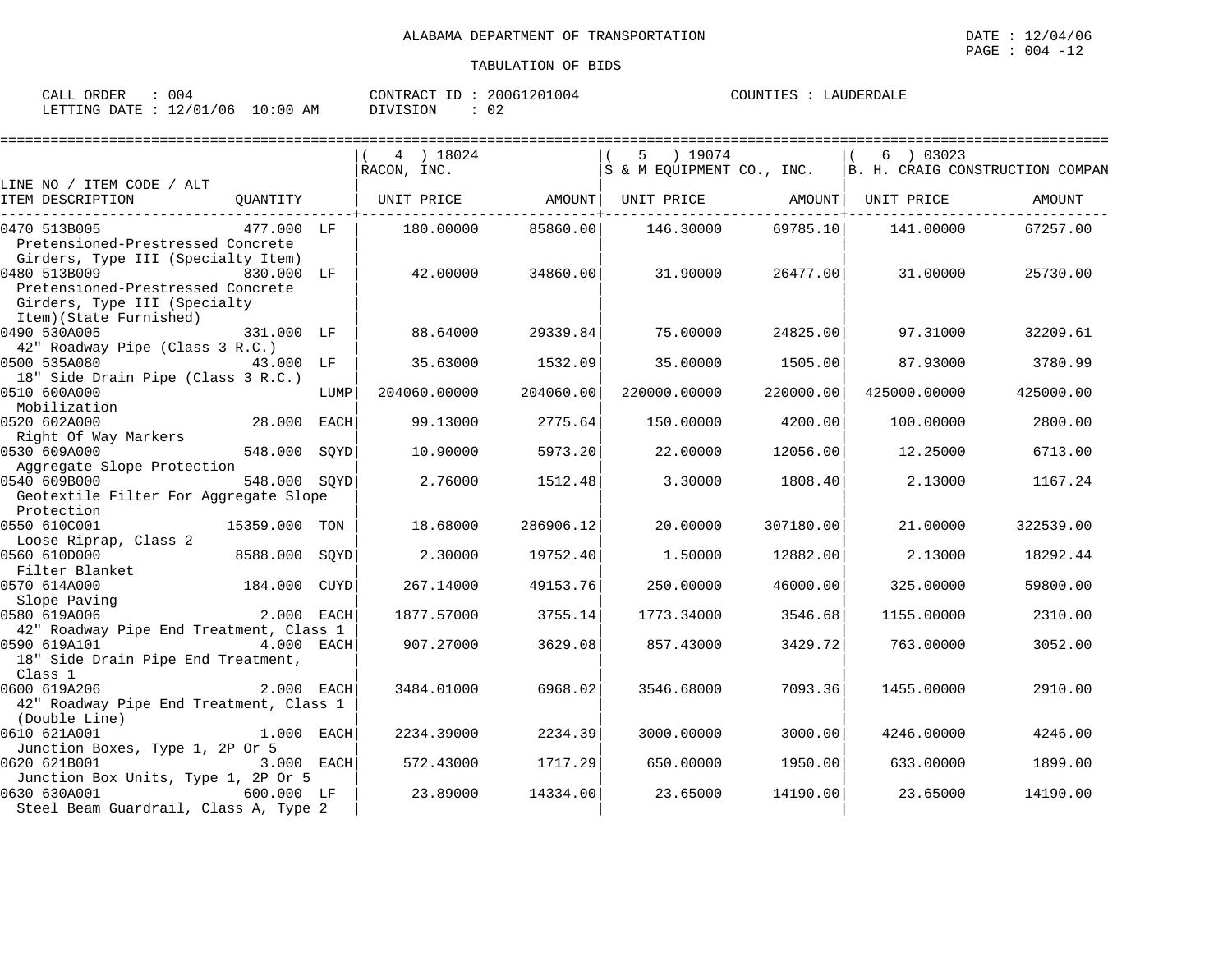| ORDER<br>CALL | 004      |            | CONTRACT ID: | 20061201004 | COUNTIES | LAUDERDALE |
|---------------|----------|------------|--------------|-------------|----------|------------|
| LETTING DATE  | 12/01/06 | $10:00$ AM | DIVISION     | 02          |          |            |

|                                                                                                                |               |      | 4 ) 18024<br>RACON, INC. |          | 5<br>) 19074<br>S & M EOUIPMENT CO., INC. |          | 03023<br>6  | B. H. CRAIG CONSTRUCTION COMPAN |
|----------------------------------------------------------------------------------------------------------------|---------------|------|--------------------------|----------|-------------------------------------------|----------|-------------|---------------------------------|
| LINE NO / ITEM CODE / ALT<br>ITEM DESCRIPTION                                                                  | QUANTITY      |      | UNIT PRICE               | AMOUNT   | UNIT PRICE                                | AMOUNT   | UNIT PRICE  | AMOUNT                          |
| 0640 630C003<br>Guardrail End Anchor, Type 13                                                                  | 4.000 EACH    |      | 1555.54000               | 6222.16  | 1540.00000                                | 6160.00  | 1540.00000  | 6160.00                         |
| 0650 630C070                                                                                                   | 4.000 EACH    |      | 2222.20000               | 8888.80  | 2200.00000                                | 8800.00  | 2200.00000  | 8800.00                         |
| Guardrail End Anchor, Type 10 Series                                                                           |               |      |                          |          |                                           |          |             |                                 |
| 0660 650B000                                                                                                   | 5760.000 CUYD |      | 4.00000                  | 23040.00 | 7.50000                                   | 43200.00 | 6.80000     | 39168.00                        |
| Topsoil From Stockpiles<br>0670 652A100                                                                        | 12.000 ACRE   |      | 777.77000                | 9333.24  | 550.00000                                 | 6600.00  | 580.00000   | 6960.00                         |
| Seeding<br>0680 652C000                                                                                        | 24.000        | ACRE | 83.33000                 | 1999.92  | 110.00000                                 | 2640.00  | 92.80000    | 2227.20                         |
| Mowing                                                                                                         |               |      |                          |          |                                           |          |             |                                 |
| 0690 654A000<br>Solid Sodding                                                                                  | 292.000       | SOYD | 6.67000                  | 1947.64  | 4.40000                                   | 1284.80  | 5.80000     | 1693.60                         |
| 0700 656A010<br>Mulching                                                                                       | 12.000 ACRE   |      | 666.66000                | 7999.92  | 605.00000                                 | 7260.00  | 580.00000   | 6960.00                         |
| 0710 659A036                                                                                                   | 3281.000 SOYD |      | 2.22000                  | 7283.82  | 2.53000                                   | 8300.93  | 1.45000     | 4757.45                         |
| Rolled Erosion Control Product, Type<br>(2D)                                                                   |               |      |                          |          |                                           |          |             |                                 |
| 0720 665A000                                                                                                   | 24.000 ACRE   |      | 555.55000                | 13333.20 | 495.00000                                 | 11880.00 | 464.00000   | 11136.00                        |
| Temporary Seeding                                                                                              |               |      |                          |          |                                           |          |             |                                 |
| 0730 665B000                                                                                                   | 24.000 ACRE   |      | 555.55000                | 13333.20 | 495.00000                                 | 11880.00 | 464.00000   | 11136.00                        |
| Temporary Mulching                                                                                             |               |      |                          |          |                                           |          |             |                                 |
| 0740 6651000                                                                                                   | 547.000       | TON  | 20.96000                 | 11465.12 | 22.00000                                  | 12034.00 | 25.35000    | 13866.45                        |
| Temporary Riprap, Class 2                                                                                      |               |      |                          |          |                                           |          |             |                                 |
| 0750 665J000                                                                                                   | 3570.000 LF   |      | 3.10000                  | 11067.00 | 3.50000                                   | 12495.00 | 3.77000     | 13458.90                        |
| Silt Fence, Type A                                                                                             |               |      |                          |          |                                           |          |             |                                 |
| 0760 6650001                                                                                                   | 3570.000 LF   |      | 1.49000                  | 5319.30  | 1.50000                                   | 5355.00  | 2.32000     | 8282.40                         |
| Silt Fence Removal                                                                                             |               |      |                          |          |                                           |          |             |                                 |
| 0770 665Q000                                                                                                   | 441.000 LF    |      | 6.19000                  | 2729.79  | 7.50000                                   | 3307.50  | 5.80000     | 2557.80                         |
| 12 Inch Wattle                                                                                                 |               |      |                          |          |                                           |          |             |                                 |
| 0780 666A001                                                                                                   | 12.000 ACRE   |      | 0.00000                  | 0.00     | 27.50000                                  | 330.00   | 200.00000   | 2400.00                         |
| Pest Control Treatment                                                                                         |               |      |                          |          |                                           |          |             |                                 |
| 0790 680A000                                                                                                   |               | LUMP | 85812.00000              | 85812.00 | 80000.00000                               | 80000.00 | 51630.00000 | 51630.00                        |
| Engineering Controls<br>0800 701A028                                                                           | 2.000 MILE    |      | 2444.42000               | 4888.84  | 2750.00000                                | 5500.00  | 2775.00000  | 5550.00                         |
| Solid White, Class 2, Type A Traffic                                                                           |               |      |                          |          |                                           |          |             |                                 |
| Stripe (0.06" Thick) (6" Wide)<br>0810 701A031<br>Solid White, Class 2, Type A Traffic<br>Stripe (0.06" Thick) | 1.000 MILE    |      | 2111.09000               | 2111.09  | 2200.00000                                | 2200.00  | 2220.00000  | 2220.00                         |
|                                                                                                                |               |      |                          |          |                                           |          |             |                                 |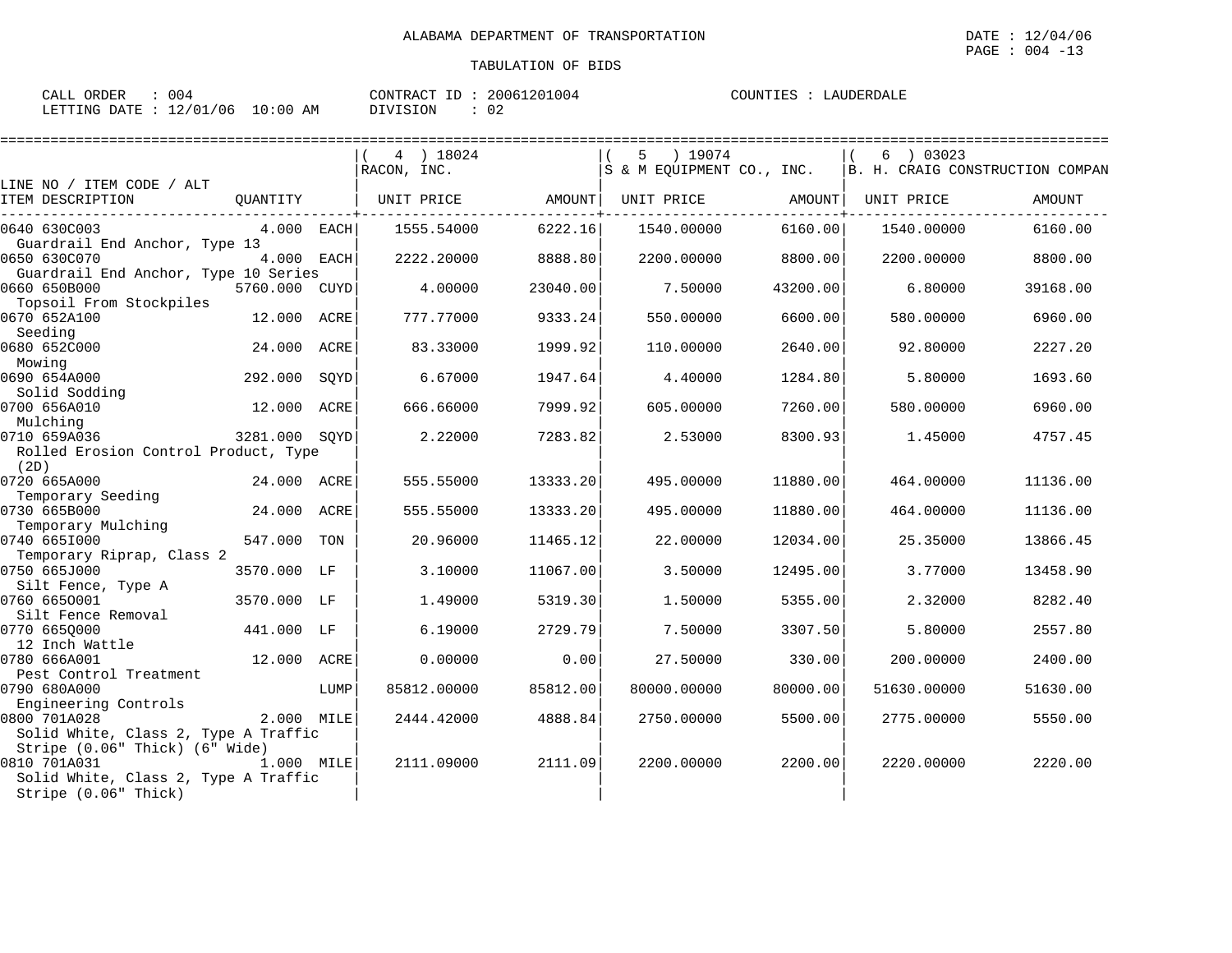| 004<br>ORDER<br>CALL                  | CONTRACT | ID | 20061201004         | COUNTIES<br>LAUDERDALE |
|---------------------------------------|----------|----|---------------------|------------------------|
| : $12/01/06$ 10:00 AM<br>LETTING DATE | DIVISION |    | $\cap$ $\cap$<br>∪∠ |                        |

|                                                                                                                               |              | 4 ) 18024                                                   |           | 5 ) 19074                                                  |           | 6 ) 03023  |           |
|-------------------------------------------------------------------------------------------------------------------------------|--------------|-------------------------------------------------------------|-----------|------------------------------------------------------------|-----------|------------|-----------|
|                                                                                                                               |              | RACON, INC.                                                 |           | S & M EQUIPMENT CO., INC.  B. H. CRAIG CONSTRUCTION COMPAN |           |            |           |
| LINE NO / ITEM CODE / ALT<br>ITEM DESCRIPTION                                                                                 |              | QUANTITY   UNIT PRICE AMOUNT  UNIT PRICE AMOUNT  UNIT PRICE |           |                                                            |           |            | AMOUNT    |
| 0820 701A035<br>Solid Yellow, Class 2, Type A Traffic<br>Stripe (0.09" Thick)                                                 | $1.000$ MILE | 2444.42000                                                  | 2444.42   | 2200.00000                                                 | 2200.00   | 2220.00000 | 2220.00   |
| 0830 701A048<br>Solid Yellow, Class 2, Type A Traffic<br>Stripe (0.09" Thick) (6" Wide)                                       | 2.000 MILE   | 2777.75000                                                  | 5555.50   | 2750.00000                                                 | 5500.00   | 2775.00000 | 5550.00   |
| 0840 701C001<br>Solid Temporary Traffic Stripe                                                                                | 3.000 MILE   | 1111.10000                                                  | 3333.30   | 1100.00000                                                 | 3300.00   | 1110.00000 | 3330.00   |
| 0850 701D005<br>Solid Traffic Stripe Removed                                                                                  | 3.000 MILE   | 2222.20000                                                  | 6666.60   | 1100.00000                                                 | 3300.00   | 1110.00000 | 3330.00   |
| 0860 701E006<br>Solid Temporary Traffic Stripe<br>(Removable Tape)                                                            | 580.000 LF   | 2.50000                                                     | 1450.00   | 3.30000                                                    | 1914.00   | 3.33000    | 1931.40   |
| 0870 701G125<br>Solid White, Class 3W, Type A Traffic<br>Stripe (6" Wide)                                                     | 580.000 LF   | 6.67000                                                     | 3868.60   | 5.50000                                                    | 3190.00   | 5.55000    | 3219.00   |
| 0880 701G133<br>Solid Yellow, Class 3W, Type A Traffic<br>Stripe (6" Wide)                                                    | 580.000 LF   | 6.67000                                                     | 3868.60   | 5.50000                                                    | 3190.00   | 5.55000    | 3219.00   |
| 0890 701H002<br>Solid Traffic Stripe Removed (Tape)                                                                           | 580.000 LF   | 1.11000                                                     | 643.80    | 1,10000                                                    | 638.00    | 1.11000    | 643.80    |
| 0900 703A002<br>Traffic Control Markings, Class 2, Type<br>$\mathsf{A}$                                                       | 80.000 SQFT  | 5.56000                                                     | 444.80    | 5.50000                                                    | 440.00    | 5.55000    | 444.00    |
| 0910 705A037<br>Pavement Markers, Class A-H, Type 2-D                                                                         | 126.000 EACH | 8,89000                                                     | 1120.14   | 11,00000                                                   | 1386.00   | 11,10000   | 1398.60   |
| 0920 710A126<br>Class 8, Aluminum Flat Sign Panels 0.<br>08" Thick Or Steel Flat Sign Panels 14<br>Gauge (Type IX Background) | 67.000 SOFT  | 17.48000                                                    | 1171.16   | 16.50000                                                   | 1105.50   | 27.84000   | 1865.28   |
| 0930 710B001<br>Roadway Sign Post (#3 "U" Channel<br>Galvanized Steel)                                                        | 84.000 LF    | 9,90000                                                     | 831.60    | 9.35000                                                    | 785.40    | 11.60000   | 974.40    |
| 0940 726B000<br>Portable Concrete Safety Barriers, Type<br>6                                                                  | 3350.000 LF  | 49.72000                                                    | 166562.00 | 50.00000                                                   | 167500.00 | 49.23000   | 164920.50 |
| 0950 740B000<br>Construction Signs                                                                                            | 713.000 SQFT | 8.16000                                                     | 5818.08   | 7.70000                                                    | 5490.10   | 9,28000    | 6616.64   |
| 0960 740D000<br>Channelizing Drums                                                                                            | 100.000 EACH | 64.08000                                                    | 6408.00   | 60.50000                                                   | 6050.00   | 69.60000   | 6960.00   |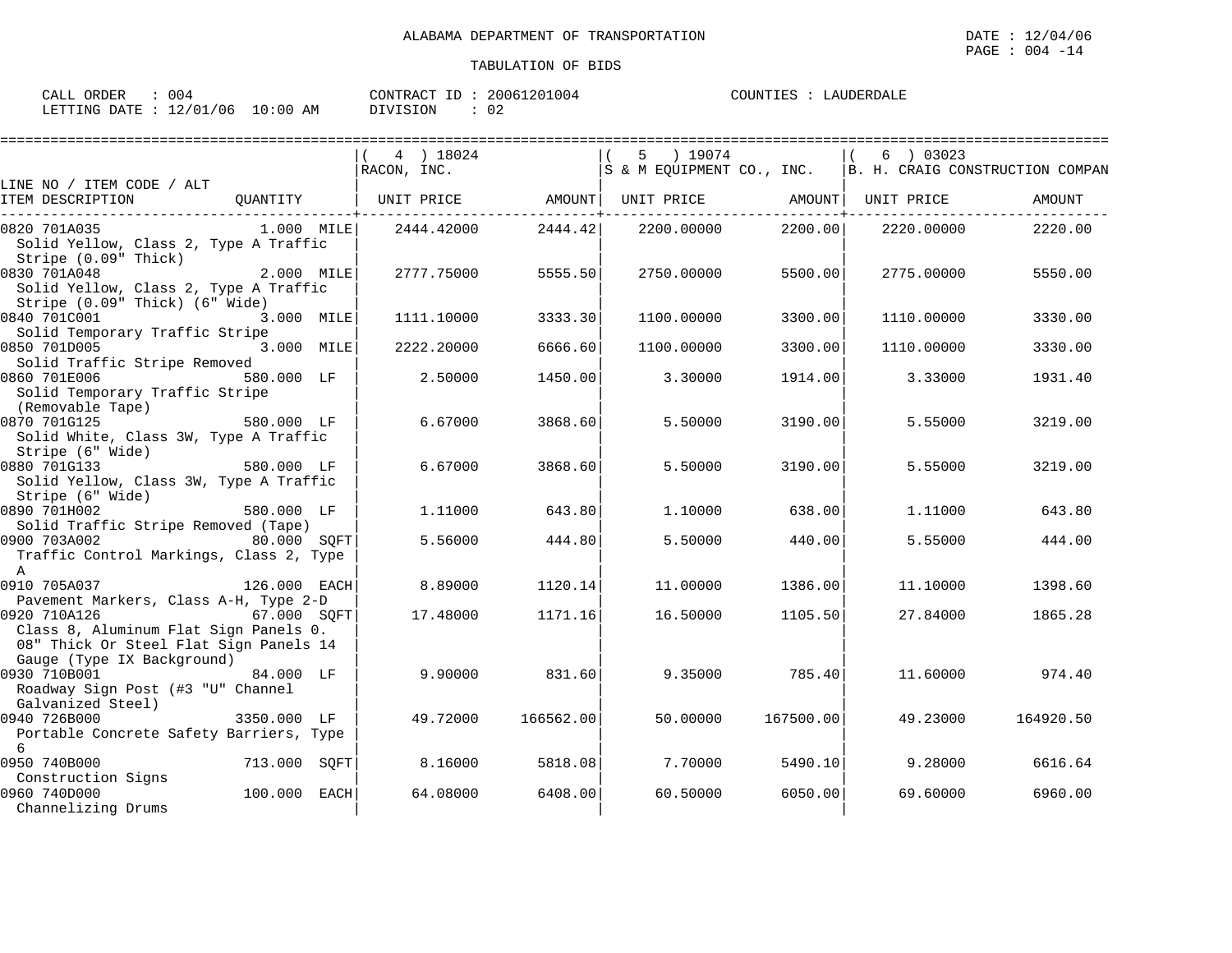| 004<br>CALL ORDER               |          | CONTRACT ID: 20061201004 | COUNTIES : LAUDERDALE |
|---------------------------------|----------|--------------------------|-----------------------|
| LETTING DATE: 12/01/06 10:00 AM | DIVISION | 02                       |                       |

|                                         |                                                                                                                      |        | 4 ) 18024    |                   | 5 ) 19074                 |                | 03023<br>6                      |                |
|-----------------------------------------|----------------------------------------------------------------------------------------------------------------------|--------|--------------|-------------------|---------------------------|----------------|---------------------------------|----------------|
|                                         |                                                                                                                      |        | RACON, INC.  |                   | S & M EOUIPMENT CO., INC. |                | B. H. CRAIG CONSTRUCTION COMPAN |                |
| LINE NO / ITEM CODE / ALT               |                                                                                                                      |        |              |                   |                           |                |                                 |                |
| ITEM DESCRIPTION                        | QUANTITY                                                                                                             |        | UNIT PRICE   | AMOUNT            | UNIT PRICE                | AMOUNT         | UNIT PRICE                      | AMOUNT         |
| 0970 740E000                            | 50.000                                                                                                               | EACH   | 5.00000      | 250.00            | 16.11000                  | 805.50         | 23.20000                        | 1160.00        |
| Cones (36 Inches High)                  |                                                                                                                      |        |              |                   |                           |                |                                 |                |
| 0980 740F002<br>18.000                  |                                                                                                                      | EACH   | 215.52000    | 3879.36           | 203.50000                 | 3663.00        | 290.00000                       | 5220.00        |
| Barricades, Type III                    |                                                                                                                      |        |              |                   |                           |                |                                 |                |
| 0990 7401005                            | 10.000                                                                                                               | EACH   | 461.34000    | 4613.40           | 435.60000                 | 4356.00        | 638,00000                       | 6380.00        |
| Warning Lights, Type B (Detachable Head |                                                                                                                      |        |              |                   |                           |                |                                 |                |
| 1000 740M001                            | 50.000 EACH                                                                                                          |        | 5.00000      | 250.00            | 10.14000                  | 507.00         | 9.28000                         | 464.00         |
| Ballast For Cone                        |                                                                                                                      |        |              |                   |                           |                |                                 |                |
| 1010 998A000                            | <b>EXECUTE IN THE EXECUTIVE IN THE EXECUTIVE IN THE EXECUTIVE IN THE EXECUTIVE IN THE EXECUTIVE IN THE EXECUTIVE</b> |        | 242500.00000 | 242500.001        | 50000.00000               | 50000.00       | 1,00000                         | 1.00           |
| Construction Fuel (Maximum Bid Limited  |                                                                                                                      |        |              |                   |                           |                |                                 |                |
| To \$ 242,500.00)                       |                                                                                                                      |        |              |                   |                           |                |                                 |                |
| 2250.000<br>1020 999 000                |                                                                                                                      | HOUR l |              | $0.80000$ 1800.00 | 0.80000                   | 1800.00        | 0.80000                         | 1800.00        |
| Trainee Hours At 80 Cents Per Hour      |                                                                                                                      |        |              |                   |                           |                |                                 |                |
| SECTION TOTALS                          |                                                                                                                      |        |              | \$4,067,619.74]   |                           | \$4,079,125.49 |                                 | \$4,291,084.92 |
| CONTRACT TOTALS                         |                                                                                                                      |        |              | \$4,067,619.74]   |                           | \$4,079,125.49 |                                 | \$4,291,084.92 |
|                                         |                                                                                                                      |        |              |                   |                           |                |                                 |                |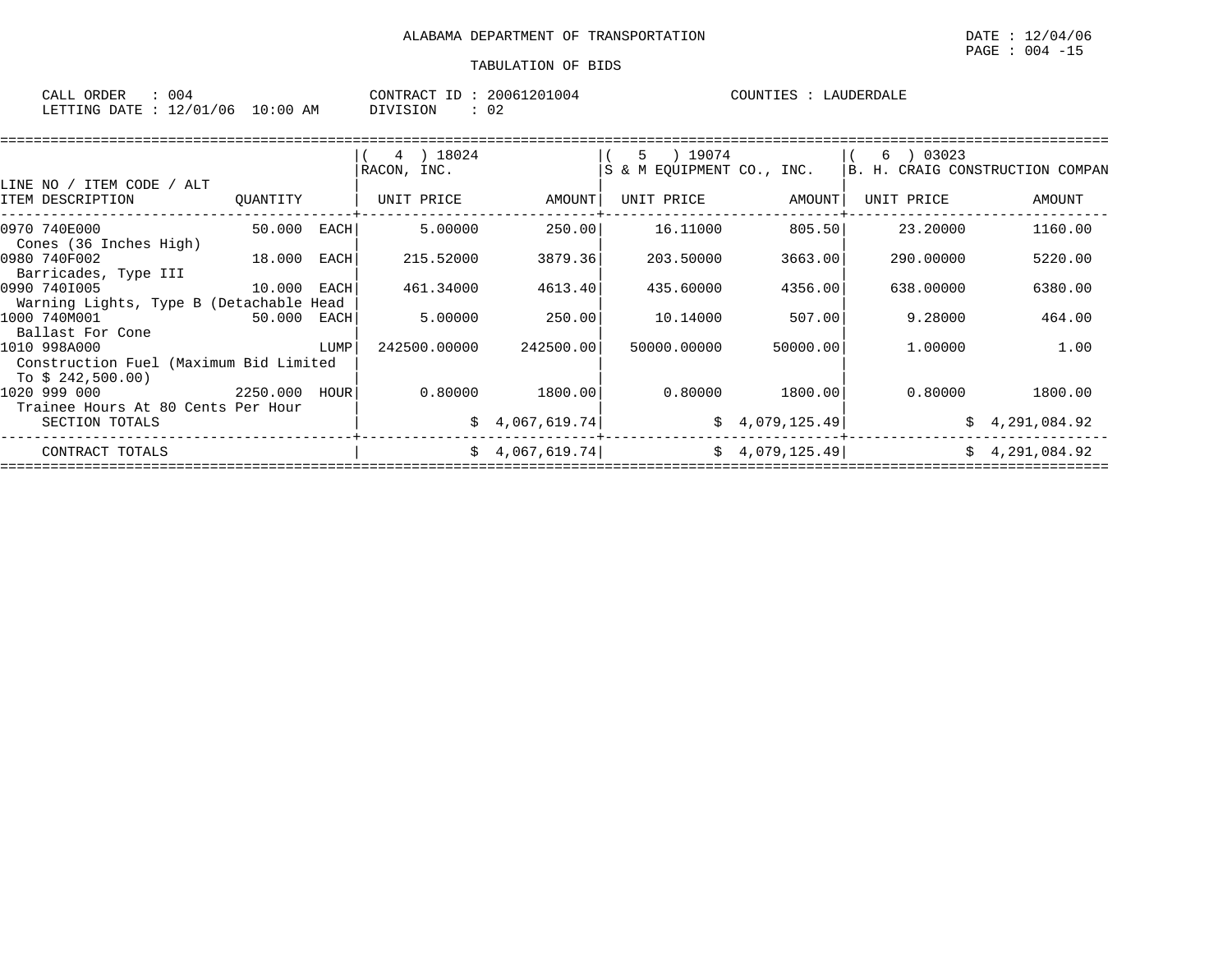| 004<br>ORDER<br>CALL            |               | CONTRACT<br>ID | 20061201004  | COUNTIES | LAUDERDALE |
|---------------------------------|---------------|----------------|--------------|----------|------------|
| 12/01<br>'06<br>DATE<br>LETTING | LO : 00<br>ΆM | DIVISION       | $\sim$<br>∪∠ |          |            |

|                                                                                               |                |             | 7 ) 11014                                                                               |           | ) 23025      |           | 9 ) 03104   |           |
|-----------------------------------------------------------------------------------------------|----------------|-------------|-----------------------------------------------------------------------------------------|-----------|--------------|-----------|-------------|-----------|
|                                                                                               |                |             | JOE KEENUM EXCAVATION & CON  WRIGHT BROTHERS CONSTRUCTIO  CARCEL & G. CONSTRUCTION, LLC |           |              |           |             |           |
| LINE NO / ITEM CODE / ALT<br>ITEM DESCRIPTION                                                 | OUANTITY       |             | UNIT PRICE                                                                              | AMOUNT    | UNIT PRICE   | AMOUNT    | UNIT PRICE  | AMOUNT    |
|                                                                                               |                |             |                                                                                         |           |              |           |             |           |
| SECTION 0001<br>Total                                                                         |                |             |                                                                                         |           |              |           |             |           |
| 0010 201A002<br>Clearing And Grubbing (Maximum<br>Allowable Bid $$4,000.00$ Per               |                | LUMP        | 60000.00000                                                                             | 60000.00  | 60000.00000  | 60000.00  | 50250.00000 | 50250.00  |
| Acre)(Approximately 15<br>0020 206A000                                                        |                | LUMP        | 40000.00000                                                                             | 40000.00  | 120000.00000 | 120000.00 | 70000.00000 | 70000.00  |
| Removal Of Old Bridge, Station 54+21.73<br>0030 206D000<br>Removing Pipe                      | 100.000 LF     |             | 7.00000                                                                                 | 700.00    | 12.00000     | 1200.00   | 15.00000    | 1500.00   |
| 0040 206D001<br>Removing Guardrail                                                            | 300.000 LF     |             | 3.00000                                                                                 | 900.00    | 4.00000      | 1200.00   | 4.00000     | 1200.00   |
| 0050 206E000<br>Removing Headwalls                                                            | 6.000          | EACH        | 100.00000                                                                               | 600.00    | 150.00000    | 900.00    | 350.00000   | 2100.00   |
| 0060 206E013<br>Removing Guardrail End Anchor (Type 13)                                       | 4.000 EACH     |             | 200.00000                                                                               | 800.00    | 150.00000    | 600.00    | 350.00000   | 1400.00   |
| 0070 206E014<br>Removing Guardrail End Anchor (Type 2A)                                       | 4.000 EACH     |             | 200.00000                                                                               | 800.00    | 150.00000    | 600.00    | 250.00000   | 1000.00   |
| 0080 210A000<br>Unclassified Excavation                                                       | 68655.000      | CUYD        | 4.20000                                                                                 | 288351.00 | 5.00000      | 343275.00 | 5.55000     | 381035.25 |
| 0090 210D000<br>Borrow Excavation                                                             | 185139.000     | CUYD        | 4.95000                                                                                 | 916438.05 | 5.00000      | 925695.00 | 4.75000     | 879410.25 |
| 0100 214A000<br>Structure Excavation                                                          | 291.000        | CUYD        | 10.00000                                                                                | 2910.00   | 10.00000     | 2910.00   | 7.00000     | 2037.00   |
| 0110 214B001<br>Foundation Backfill, Commercial                                               | 112.000        | <b>CUYD</b> | 20.00000                                                                                | 2240.00   | 25.00000     | 2800.00   | 35.75000    | 4004.00   |
| 0120 230A000<br>Roadbed Processing                                                            | 40.000         | RBST        | 400.00000                                                                               | 16000.00  | 600,00000    | 24000.00  | 450.00000   | 18000.00  |
| 0130 301A008<br>Crushed Aggregate Base Course, Type B,<br>Plant Mixed, 5" Compacted Thickness | 201.000        | SOYD        | 4.50000                                                                                 | 904.50    | 18.00000     | 3618.00   | 6.78000     | 1362.78   |
| 0140 301A012<br>Crushed Aggregate Base Course, Type B,<br>Plant Mixed, 6" Compacted Thickness | 17911.000 SOYD |             | 5.25000                                                                                 | 94032.75  | 7.00000      | 125377.00 | 7.49000     | 134153.39 |
| 0150 306E000<br>State Retained Portable Nuclear<br>Moisture-Density Testing Device            | 1.000 EACH     |             | 10000.00000                                                                             | 10000.00  | 8000.00000   | 8000.00   | 25000.00000 | 25000.00  |
| (Includes Disposal of Existing Device)<br>0160 401A000<br>Bituminous Treatment A              | 17560.000 SOYD |             | 1,00000                                                                                 | 17560.00  | 0.36000      | 6321.60   | 1.64000     | 28798.40  |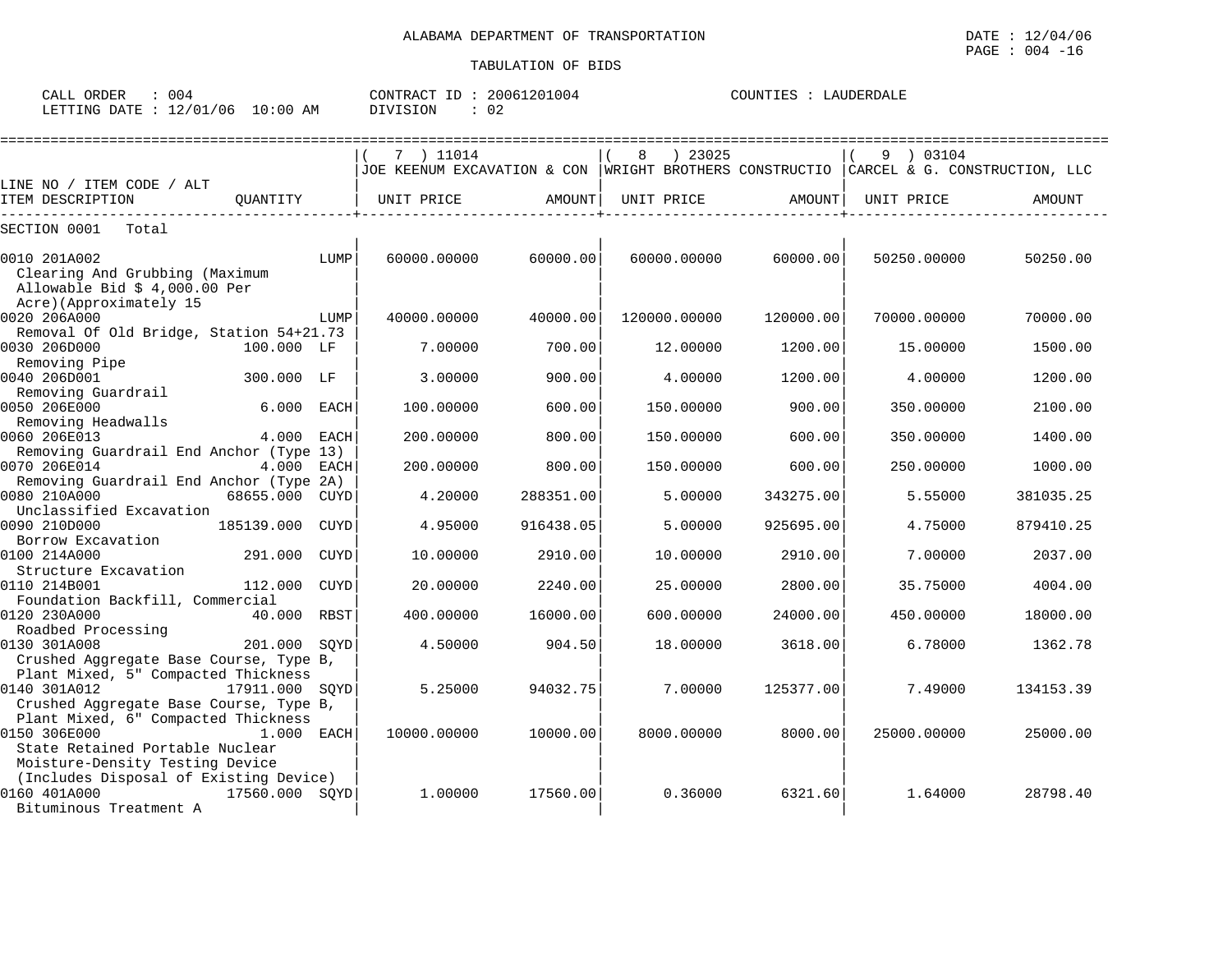| 004<br>ORDER<br>CALL      |            | CONTRACT ID: | 20061201004 | COUNTIES :<br>LAUDERDALE |
|---------------------------|------------|--------------|-------------|--------------------------|
| LETTING DATE : $12/01/06$ | $10:00$ AM | DIVISION     | ∩∩<br>∪∠    |                          |

|                                                                                                                                 |               |      | 7 ) 11014                                               |           | 8           | ) 23025   |           | 9 ) 03104   |                               |
|---------------------------------------------------------------------------------------------------------------------------------|---------------|------|---------------------------------------------------------|-----------|-------------|-----------|-----------|-------------|-------------------------------|
|                                                                                                                                 |               |      | JOE KEENUM EXCAVATION & CON WRIGHT BROTHERS CONSTRUCTIO |           |             |           |           |             | CARCEL & G. CONSTRUCTION, LLC |
| LINE NO / ITEM CODE / ALT<br>ITEM DESCRIPTION                                                                                   | QUANTITY      |      | UNIT PRICE                                              | AMOUNT    | UNIT PRICE  |           | AMOUNT    | UNIT PRICE  | AMOUNT                        |
| 0170 401A011<br>Bituminous Treatment AKG                                                                                        | 3869.000      | SOYD | 6.00000                                                 | 23214.00  |             | 6.25000   | 24181.25  | 4.99000     | 19306.31                      |
| 0180 405A000<br>Tack Coat                                                                                                       | 1273.000 GAL  |      | 4.00000                                                 | 5092.00   |             | 1.75000   | 2227.75   | 2.86000     | 3640.78                       |
| 0190 408A055<br>Planing Existing Pavement<br>(Approximately 4.10" Thru 5.0" Thick)                                              | 500.000 SOYD  |      | 4.00000                                                 | 2000.00   |             | 12.00000  | 6000.00   | 15.00000    | 7500.00                       |
| 0200 424A360<br>Superpave Bituminous Concrete Wearing<br>Surface Layer, 1/2" Maximum Aggregate<br>Size Mix, ESAL Range C/D      | 1122.000 TON  |      | 65.00000                                                | 72930.00  |             | 61,00000  | 68442.00  | 71,00000    | 79662.00                      |
| 0210 424B651<br>Superpave Bituminous Concrete Upper<br>Binder Layer, 1" Maximum Aggregate Size<br>Mix, ESAL Range C/D           | 2425.000 TON  |      | 61,00000                                                | 147925.00 |             | 52.00000  | 126100.00 | 63.00000    | 152775.00                     |
| 0220 424B659<br>Superpave Bituminous Concrete Upper<br>Binder Layer, Leveling, 1" Maximum<br>Aggregate Size Mix, ESAL Range C/D | 500.000 TON   |      | 61.00000                                                | 30500.00  |             | 58.00000  | 29000.00  | 63.00000    | 31500.00                      |
| 0230 424B685<br>Superpave Bituminous Concrete Lower<br>Binder Layer, Patching, 1" Maximum<br>Aggregate Size Mix, ESAL Range C/D | 500.000       | TON  | 61.00000                                                | 30500.00  |             | 67.00000  | 33500.00  | 83.76000    | 41880.00                      |
| 0240 424C360<br>Superpave Bituminous Concrete Base<br>Layer, 1" Maximum Aggregate Size Mix,<br>ESAL Range C/D                   | 4084.000      | TON  | 61.00000                                                | 249124.00 |             | 47.00000  | 191948.00 | 59.00000    | 240956.00                     |
| 0250 428C000<br>Scoring Bituminous Pavement Surface By<br>Cutting                                                               | 6520.000 LF   |      | 0.80000                                                 | 5216.00   |             | 0.75000   | 4890.00   | 1.15000     | 7498.00                       |
| 0260 430B026<br>Aggregate Surfacing (ALDOT #467, #57 Or<br>#810)                                                                | 500.000 TON   |      | 16.00000                                                | 8000.00   |             | 25.00000  | 12500.00  | 20.50000    | 10250.00                      |
| 0270 450B000<br>Reinforced Cement Concrete Bridge End<br>Slab                                                                   | 126.000 SOYD  |      | 71.00000                                                | 8946.00   |             | 100.00000 | 12600.00  | 71.00000    | 8946.00                       |
| 0280 502A000<br>Steel Reinforcement                                                                                             | 126775.000 LB |      | 0.70000                                                 | 88742.50  |             | 0.85000   | 107758.75 | 1,30000     | 164807.50                     |
| 0290 502B000<br>Steel Reinforcement For Bridge<br>Superstructure, Station 54+20,<br>Approximately 100,245                       |               | LUMP | 70200.00000                                             | 70200.00  | 85000.00000 |           | 85000.00  | 70200.00000 | 70200.00                      |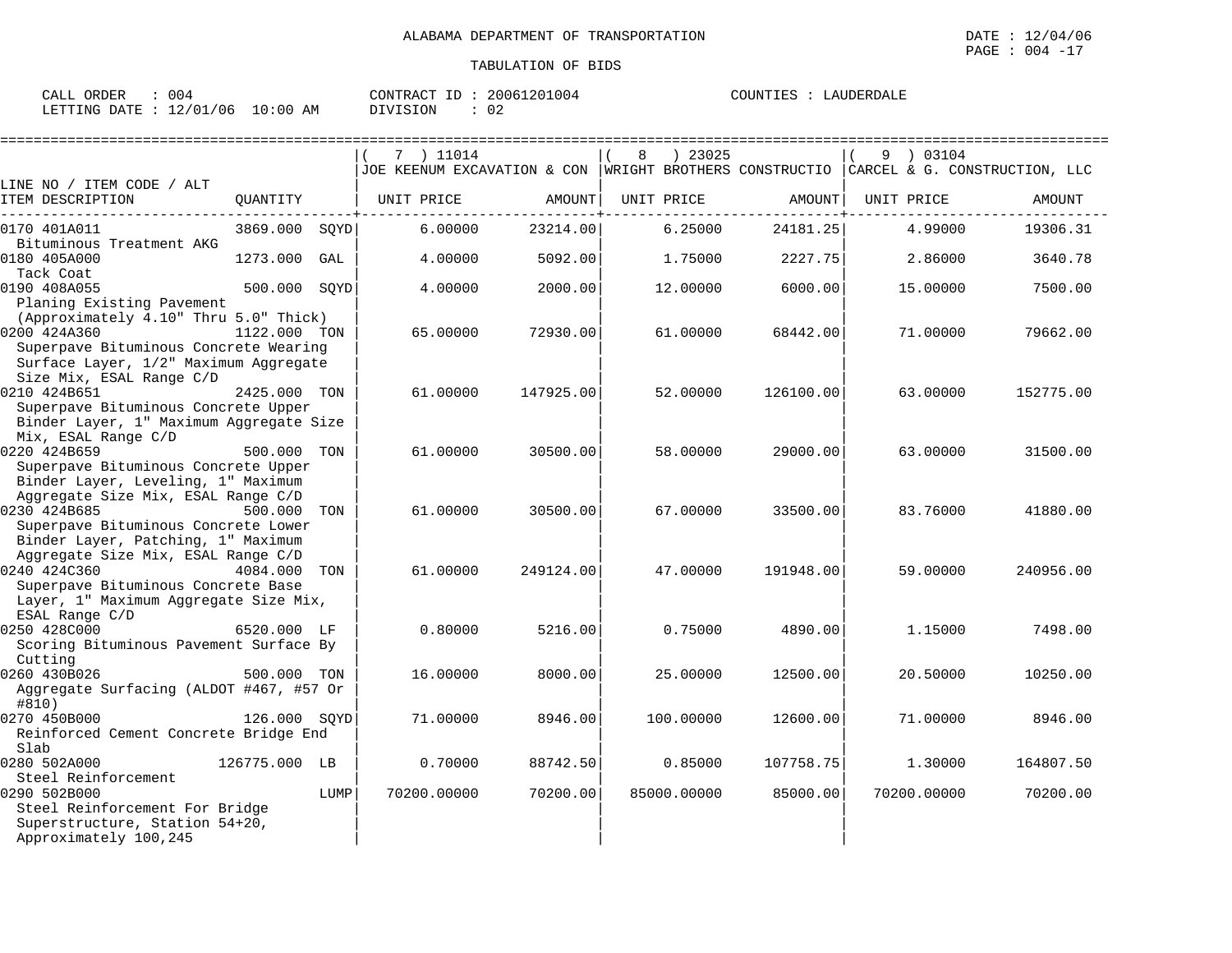| CALL ORDER<br>004                 | CONTRACT ID: 20061201004 | COUNTIES : LAUDERDALE |
|-----------------------------------|--------------------------|-----------------------|
| LETTING DATE : 12/01/06  10:00 AM | 02<br>DIVISION           |                       |

|                                                                                           |               |      | 7 ) 11014                                                                               |           | ) 23025<br>8 |           | 9 ) 03104    |           |
|-------------------------------------------------------------------------------------------|---------------|------|-----------------------------------------------------------------------------------------|-----------|--------------|-----------|--------------|-----------|
|                                                                                           |               |      | JOE KEENUM EXCAVATION & CON  WRIGHT BROTHERS CONSTRUCTIO  CARCEL & G. CONSTRUCTION, LLC |           |              |           |              |           |
| LINE NO / ITEM CODE / ALT<br>ITEM DESCRIPTION                                             | QUANTITY      |      | UNIT PRICE                                                                              | AMOUNT    | UNIT PRICE   | AMOUNT    | UNIT PRICE   | AMOUNT    |
| 0300 506A004<br>Drilled Shaft Excavation, 3'-0" Diamete                                   | 159.000 LF    |      | 135.00000                                                                               | 21465.00  | 140.00000    | 22260.00  | 135.00000    | 21465.00  |
| 0310 506A008<br>Drilled Shaft Excavation, 4'-0" Diamete                                   | 54.000 LF     |      | 218,00000                                                                               | 11772.00  | 250.00000    | 13500.00  | 218.00000    | 11772.00  |
| 0320 506B001<br>Special Drilled Shaft Excavation, 3'-0"<br>Diameter                       | 60.000 LF     |      | 1335.00000                                                                              | 80100.00  | 1400.00000   | 84000.00  | 1335.00000   | 80100.00  |
| 0330 506B003<br>Special Drilled Shaft Excavation, 4'-0"<br>Diameter                       | 80.000 LF     |      | 1700.00000                                                                              | 136000.00 | 1800.00000   | 144000.00 | 1700.00000   | 136000.00 |
| 0340 506C040<br>Drilled Shaft Construction, 3'-0"<br>Diameter, Class DS1 Concrete         | 219.000 LF    |      | 125.00000                                                                               | 27375.00  | 130.00000    | 28470.00  | 125.00000    | 27375.00  |
| 0350 506C042<br>Drilled Shaft Construction, 4'-0"<br>Diameter, Class DS1 Concrete         | 145.000 LF    |      | 235,00000                                                                               | 34075.00  | 250.00000    | 36250.00  | 235,00000    | 34075.00  |
| 0360 506F008<br>Permanent Drilled Shaft Casing, 4'-0"<br>Diameter                         | 14.000 LF     |      | 370.00000                                                                               | 5180.00   | 400.00000    | 5600.00   | 370.00000    | 5180.00   |
| 0370 506G000<br>Crosshole Sonic Logging, 3'-0" Diameter                                   | 6.000 EACH    |      | 225,00000                                                                               | 1350.00   | 250.00000    | 1500.00   | 225,00000    | 1350.00   |
| 0380 506G002<br>Crosshole Sonic Logging, 4'-0" Diameter                                   | 8.000 EACH    |      | 336.00000                                                                               | 2688.00   | 350.00000    | 2800.00   | 436.00000    | 3488.00   |
| 0390 508A000<br>Structural Steel                                                          | 9090.000 LB   |      | 3.10000                                                                                 | 28179.00  | 4.00000      | 36360.00  | 3.10000      | 28179.00  |
| 0400 510A000<br>Bridge Substructure Concrete, Class A                                     | 289.000 CUYD  |      | 365,00000                                                                               | 105485.00 | 560.00000    | 161840.00 | 365.00000    | 105485.00 |
| 0410 510C051<br>Bridge Concrete Superstructure, Station<br>54+20, Approximately 382 Cubic |               | LUMP | 156000.00000                                                                            | 156000.00 | 245000.00000 | 245000.00 | 156000.00000 | 156000.00 |
| 0420 510E000<br>Grooving Concrete Bridge Decks                                            | 1280.000 SOYD |      | 2.60000                                                                                 | 3328.00   | 3.00000      | 3840.00   | 2.60000      | 3328.00   |
| 0430 511A004<br>Elastomeric Bearings, Type 4                                              | 24.000 EACH   |      | 470.00000                                                                               | 11280.00  | 300.00000    | 7200.00   | 470.00000    | 11280.00  |
| 0440 511A070<br>Elastomeric Bearings, Type 4 (Mark VB1)                                   | 24.000 EACH   |      | 388.00000                                                                               | 9312.00   | 300.00000    | 7200.00   | 398,00000    | 9552.00   |
| 0450 511A072<br>Elastomeric Bearings, Type 4 (Mark VB3)                                   | 12.000 EACH   |      | 475.00000                                                                               | 5700.00   | 600,00000    | 7200.00   | 475.00000    | 5700.00   |
| 0460 513B003<br>Pretensioned-Prestressed Concrete<br>Girders, Type I (Specialty Item)     | 463.000 LF    |      | 70.00000                                                                                | 32410.00  | 86.00000     | 39818.00  | 70.00000     | 32410.00  |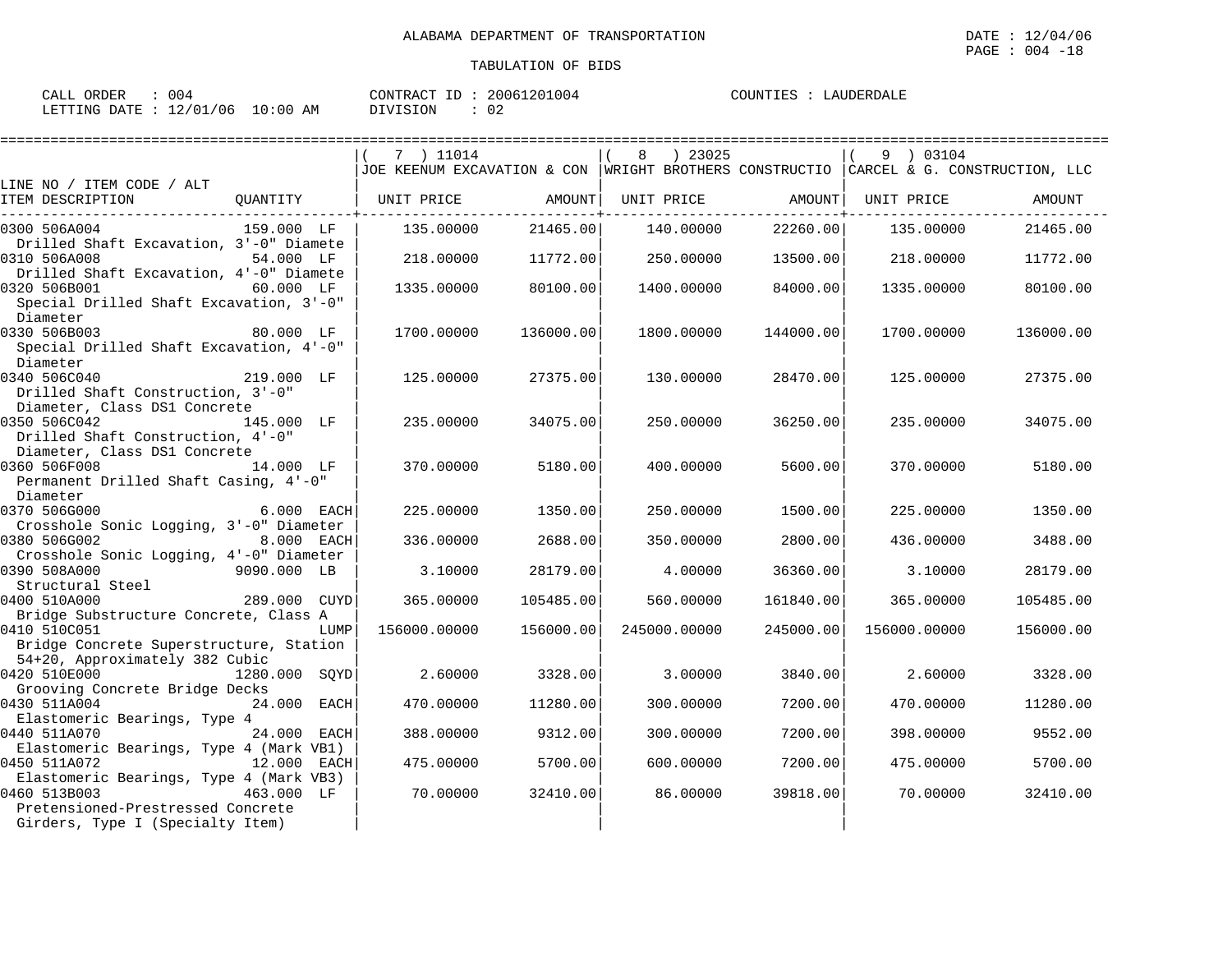| 004<br>ORDER<br>CALL    |            | CONTRACT<br>ID : | 20061201004 | COUNTIES<br>LAUDERDALE |
|-------------------------|------------|------------------|-------------|------------------------|
| LETTING DATE : 12/01/06 | $10:00$ AM | DIVISION         |             |                        |

|                                                                     |               |      | 7 ) 11014                                                                             |           | ) 23025<br>8 |           | 9 ) 03104          |           |
|---------------------------------------------------------------------|---------------|------|---------------------------------------------------------------------------------------|-----------|--------------|-----------|--------------------|-----------|
|                                                                     |               |      | JOE KEENUM EXCAVATION & CON WRIGHT BROTHERS CONSTRUCTIO CARCEL & G. CONSTRUCTION, LLC |           |              |           |                    |           |
| LINE NO / ITEM CODE / ALT                                           |               |      |                                                                                       |           |              |           |                    |           |
| ITEM DESCRIPTION                                                    | QUANTITY      |      | UNIT PRICE AMOUNT                                                                     |           | UNIT PRICE   |           | AMOUNT  UNIT PRICE | AMOUNT    |
| 0470 513B005                                                        | 477.000 LF    |      | 133.00000                                                                             | 63441.00  | 175.00000    | 83475.00  | 138.00000          | 65826.00  |
| Pretensioned-Prestressed Concrete                                   |               |      |                                                                                       |           |              |           |                    |           |
| Girders, Type III (Specialty Item)                                  |               |      |                                                                                       |           |              |           |                    |           |
| 0480 513B009                                                        | 830.000 LF    |      | 60.00000                                                                              | 49800.00  | 47.00000     | 39010.00  | 29.00000           | 24070.00  |
| Pretensioned-Prestressed Concrete                                   |               |      |                                                                                       |           |              |           |                    |           |
| Girders, Type III (Specialty                                        |               |      |                                                                                       |           |              |           |                    |           |
| Item)(State Furnished)                                              |               |      |                                                                                       |           |              |           |                    |           |
| 0490 530A005                                                        | 331.000 LF    |      | 29,00000                                                                              | 9599.00   | 75.00000     | 24825.00  | 120.00000          | 39720.00  |
| 42" Roadway Pipe (Class 3 R.C.)                                     |               |      |                                                                                       |           |              |           |                    |           |
| 0500 535A080                                                        | 43.000 LF     |      | 30.00000                                                                              | 1290.00   | 26.00000     | 1118.00   | 42.00000           | 1806.00   |
| 18" Side Drain Pipe (Class 3 R.C.)<br>0510 600A000                  |               |      |                                                                                       | 340000.00 |              |           |                    |           |
| Mobilization                                                        |               | LUMP | 340000.00000                                                                          |           | 575000.00000 | 575000.00 | 572100.00000       | 572100.00 |
| 0520 602A000                                                        | 28.000 EACH   |      | 100.00000                                                                             | 2800.00   | 150.00000    | 4200.00   | 400.00000          | 11200.00  |
| Right Of Way Markers                                                |               |      |                                                                                       |           |              |           |                    |           |
| 0530 609A000                                                        | 548.000       | SOYD | 4.00000                                                                               | 2192.00   | 8,00000      | 4384.00   | 65.00000           | 35620.00  |
| Aggregate Slope Protection                                          |               |      |                                                                                       |           |              |           |                    |           |
| 0540 609B000                                                        | 548.000 SQYD  |      | 40.00000                                                                              | 21920.00  | 3.00000      | 1644.00   | 3.25000            | 1781.00   |
| Geotextile Filter For Aggregate Slope                               |               |      |                                                                                       |           |              |           |                    |           |
| Protection                                                          |               |      |                                                                                       |           |              |           |                    |           |
| 0550 610C001                                                        | 15359.000 TON |      | 20.00000                                                                              | 307180.00 | 22.00000     | 337898.00 | 21.00000           | 322539.00 |
| Loose Riprap, Class 2                                               |               |      |                                                                                       |           |              |           |                    |           |
| 0560 610D000                                                        | 8588.000      | SOYD | 3.50000                                                                               | 30058.00  | 2.50000      | 21470.00  | 3.05000            | 26193.40  |
| Filter Blanket                                                      |               |      |                                                                                       |           |              |           |                    |           |
| 0570 614A000<br>Slope Paving                                        | 184.000 CUYD  |      | 250.00000                                                                             | 46000.00  | 250.00000    | 46000.00  | 380.00000          | 69920.00  |
| 0580 619A006                                                        | 2.000 EACH    |      | 1800.00000                                                                            | 3600.00   | 2500.00000   | 5000.00   | 2385.00000         | 4770.00   |
| 42" Roadway Pipe End Treatment, Class 1                             |               |      |                                                                                       |           |              |           |                    |           |
| 0590 619A101                                                        | 4.000 EACH    |      | 800,00000                                                                             | 3200.00   | 850.00000    | 3400.00   | 1125,00000         | 4500.00   |
| 18" Side Drain Pipe End Treatment,                                  |               |      |                                                                                       |           |              |           |                    |           |
| Class 1                                                             |               |      |                                                                                       |           |              |           |                    |           |
| 0600 619A206                                                        | 2.000 EACH    |      | 3500.00000                                                                            | 7000.00   | 4200.00000   | 8400.00   | 2885.00000         | 5770.00   |
| 42" Roadway Pipe End Treatment, Class 1                             |               |      |                                                                                       |           |              |           |                    |           |
| (Double Line)                                                       |               |      |                                                                                       |           |              |           |                    |           |
| 0610 621A001                                                        | 1.000 EACH    |      | 2000.00000                                                                            | 2000.00   | 3500.00000   | 3500.00   | 3850.00000         | 3850.00   |
| Junction Boxes, Type 1, 2P Or 5                                     |               |      |                                                                                       |           |              |           |                    |           |
| 0620 621B001                                                        | 3.000 EACH    |      | 600,00000                                                                             | 1800.00   | 610.00000    | 1830.00   | 450.00000          | 1350.00   |
| Junction Box Units, Type 1, 2P Or 5<br>0630 630A001<br>$600.000$ LF |               |      | 21.50000                                                                              | 12900.00  | 22,00000     | 13200.00  | 29.00000           | 17400.00  |
| Steel Beam Guardrail, Class A, Type 2                               |               |      |                                                                                       |           |              |           |                    |           |
|                                                                     |               |      |                                                                                       |           |              |           |                    |           |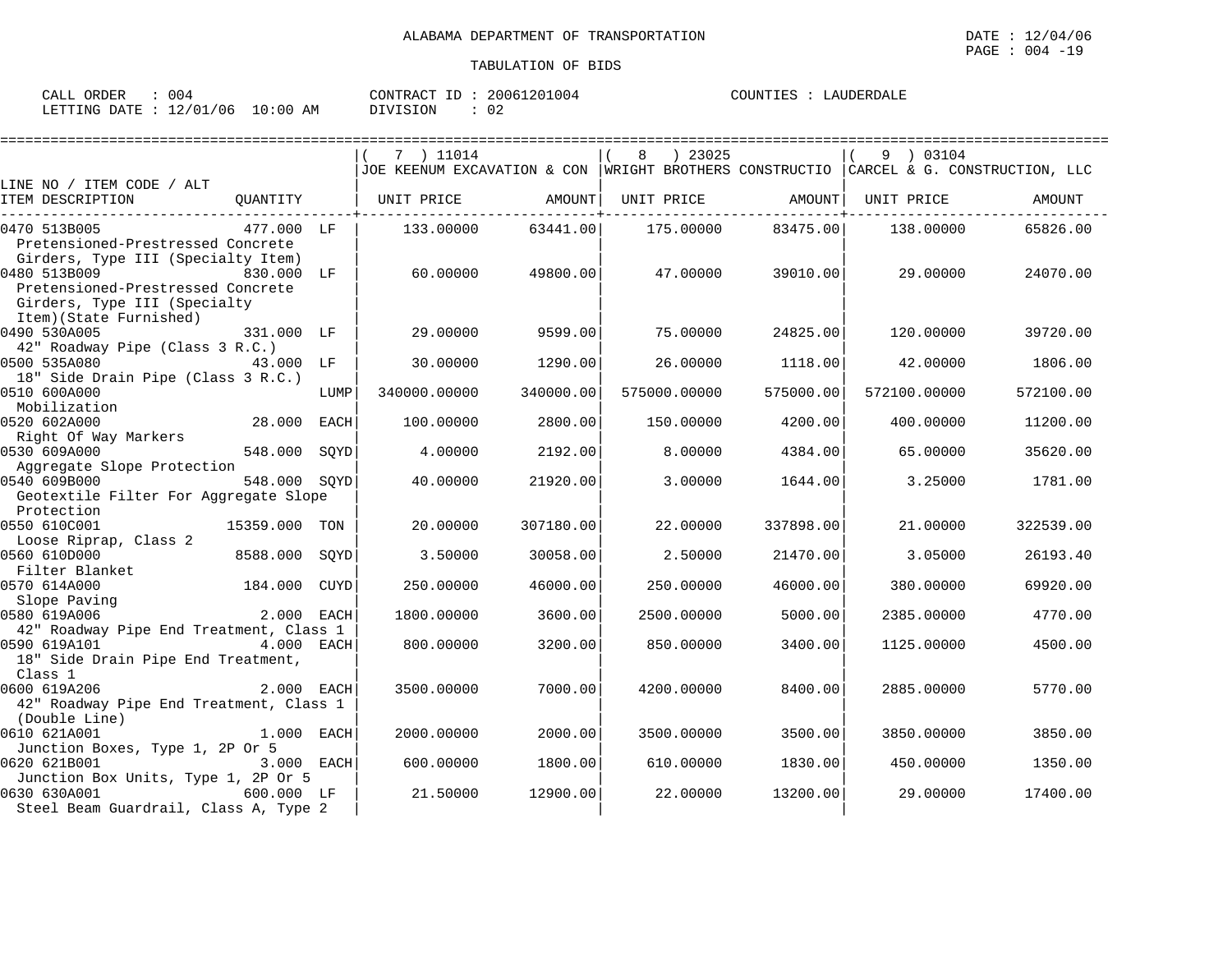| ORDER<br>$\sim$ $\sim$ $\sim$<br>لىلەك | $\sim$<br>UU4 |             | CONTRACT<br>ID | 20061201004 | COUNTIES | LAUDERDALE |
|----------------------------------------|---------------|-------------|----------------|-------------|----------|------------|
| <b>DATE</b><br>LETTING                 | 12/01/06      | 10:00<br>AM | DIVISION       | ົດ ^        |          |            |

|                                                |               |      | 7 ) 11014                                                                                |          | ) 23025      |           | 9 ) 03104    |           |
|------------------------------------------------|---------------|------|------------------------------------------------------------------------------------------|----------|--------------|-----------|--------------|-----------|
|                                                |               |      | JOE KEENUM EXCAVATION & CON  WRIGHT BROTHERS CONSTRUCTIO   CARCEL & G. CONSTRUCTION, LLC |          |              |           |              |           |
| LINE NO / ITEM CODE / ALT                      |               |      |                                                                                          |          |              |           |              |           |
| ITEM DESCRIPTION                               | QUANTITY      |      | UNIT PRICE                                                                               | AMOUNT   | UNIT PRICE   | AMOUNT    | UNIT PRICE   | AMOUNT    |
| 0640 630C003                                   | 4.000 EACH    |      | 1400.00000                                                                               | 5600.00  | 1600.00000   | 6400.00   | 1620.00000   | 6480.00   |
| Guardrail End Anchor, Type 13                  |               |      |                                                                                          |          |              |           |              |           |
| 0650 630C070                                   | 4.000 EACH    |      | 2000.00000                                                                               | 8000.00  | 2000.00000   | 8000.00   | 2010.00000   | 8040.00   |
| Guardrail End Anchor, Type 10 Series           |               |      |                                                                                          |          |              |           |              |           |
| 0660 650B000                                   | 5760.000 CUYD |      | 4.00000                                                                                  | 23040.00 | 5.00000      | 28800.00  | 6,00000      | 34560.00  |
| Topsoil From Stockpiles<br>0670 652A100        | 12.000 ACRE   |      | 1000.00000                                                                               | 12000.00 | 550.00000    | 6600.00   | 615.00000    | 7380.00   |
| Seeding                                        |               |      |                                                                                          |          |              |           |              |           |
| 0680 652C000                                   | 24.000        | ACRE | 50.00000                                                                                 | 1200.00  | 110.00000    | 2640.00   | 120.00000    | 2880.00   |
| Mowing                                         |               |      |                                                                                          |          |              |           |              |           |
| 0690 654A000                                   | 292.000       | SOYD | 7.00000                                                                                  | 2044.00  | 4.50000      | 1314.00   | 4.80000      | 1401.60   |
| Solid Sodding                                  |               |      |                                                                                          |          |              |           |              |           |
| 0700 656A010                                   | 12.000 ACRE   |      | 800.00000                                                                                | 9600.00  | 600.00000    | 7200.00   | 680.00000    | 8160.00   |
| Mulching                                       |               |      |                                                                                          |          |              |           |              |           |
| 0710 659A036                                   | 3281.000 SQYD |      | 3.00000                                                                                  | 9843.00  | 2.50000      | 8202.50   | 2.80000      | 9186.80   |
| Rolled Erosion Control Product, Type<br>(2D)   |               |      |                                                                                          |          |              |           |              |           |
| 0720 665A000                                   | 24.000 ACRE   |      | 600.00000                                                                                | 14400.00 | 500.00000    | 12000.00  | 530.00000    | 12720.00  |
| Temporary Seeding                              |               |      |                                                                                          |          |              |           |              |           |
| 0730 665B000                                   | 24.000        | ACRE | 600,00000                                                                                | 14400.00 | 500.00000    | 12000.00  | 530.00000    | 12720.00  |
| Temporary Mulching                             |               |      |                                                                                          |          |              |           |              |           |
| 0740 6651000                                   | 547.000       | TON  | 25.00000                                                                                 | 13675.00 | 25.00000     | 13675.00  | 25.00000     | 13675.00  |
| Temporary Riprap, Class 2                      |               |      |                                                                                          |          |              |           |              |           |
| 0750 665J000                                   | 3570.000 LF   |      | 4.00000                                                                                  | 14280.00 | 3.50000      | 12495.00  | 5.75000      | 20527.50  |
| Silt Fence, Type A                             |               |      |                                                                                          |          |              |           |              |           |
| 0760 6650001<br>Silt Fence Removal             | 3570.000 LF   |      | 2.00000                                                                                  | 7140.00  | 1.35000      | 4819.50   | 0.75000      | 2677.50   |
| 0770 6650000                                   | 441.000 LF    |      | 5.00000                                                                                  | 2205.00  | 8,00000      | 3528.00   | 6.75000      | 2976.75   |
| 12 Inch Wattle                                 |               |      |                                                                                          |          |              |           |              |           |
| 0780 666A001                                   | 12.000 ACRE   |      | 50.00000                                                                                 | 600.00   | 30.00000     | 360.00    | 35.00000     | 420.00    |
| Pest Control Treatment                         |               |      |                                                                                          |          |              |           |              |           |
| 0790 680A000                                   |               | LUMP | 50000.00000                                                                              | 50000.00 | 120000.00000 | 120000.00 | 100000.00000 | 100000.00 |
| Engineering Controls                           |               |      |                                                                                          |          |              |           |              |           |
| 0800 701A028                                   | 2.000 MILE    |      | 2000.00000                                                                               | 4000.00  | 2332.00000   | 4664.00   | 2500.00000   | 5000.00   |
| Solid White, Class 2, Type A Traffic           |               |      |                                                                                          |          |              |           |              |           |
| Stripe (0.06" Thick) (6" Wide)<br>0810 701A031 |               |      |                                                                                          |          |              |           |              |           |
| Solid White, Class 2, Type A Traffic           | 1.000 MILE    |      | 2000.00000                                                                               | 2000.00  | 2014.00000   | 2014.00   | 3000.00000   | 3000.00   |
| Stripe (0.06" Thick)                           |               |      |                                                                                          |          |              |           |              |           |
|                                                |               |      |                                                                                          |          |              |           |              |           |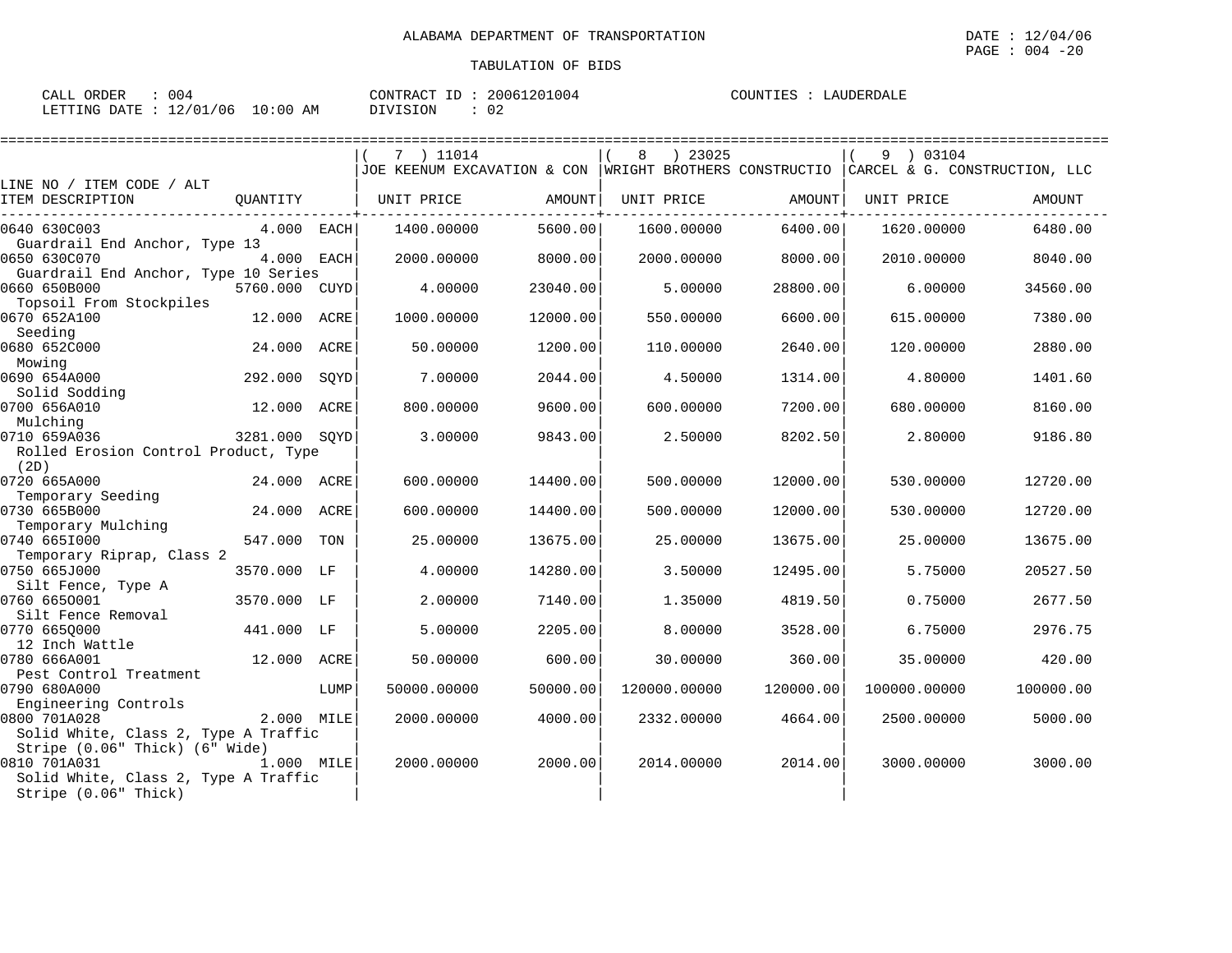| CALL ORDER<br>004                | CONTRACT ID: 20061201004 | COUNTIES : LAUDERDALE |
|----------------------------------|--------------------------|-----------------------|
| LETTING DATE : 12/01/06 10:00 AM | DIVISION<br>02           |                       |

|                                                                                                                               |              | 7 ) 11014  |           | ) 23025                                                                                 |           | 9 ) 03104  |           |
|-------------------------------------------------------------------------------------------------------------------------------|--------------|------------|-----------|-----------------------------------------------------------------------------------------|-----------|------------|-----------|
|                                                                                                                               |              |            |           | JOE KEENUM EXCAVATION & CON  WRIGHT BROTHERS CONSTRUCTIO  CARCEL & G. CONSTRUCTION, LLC |           |            |           |
| LINE NO / ITEM CODE / ALT<br>ITEM DESCRIPTION                                                                                 | OUANTITY     | UNIT PRICE | AMOUNT    | UNIT PRICE                                                                              | AMOUNT    | UNIT PRICE | AMOUNT    |
| 0820 701A035<br>Solid Yellow, Class 2, Type A Traffic<br>Stripe (0.09" Thick)                                                 | $1.000$ MILE | 2200.00000 | 2200.00   | 2332.00000                                                                              | 2332.00   | 3200.00000 | 3200.00   |
| 0830 701A048<br>Solid Yellow, Class 2, Type A Traffic<br>Stripe (0.09" Thick) (6" Wide)                                       | 2.000 MILE   | 2200.00000 | 4400.00   | 2650.00000                                                                              | 5300.00   | 2700.00000 | 5400.00   |
| 0840 701C001<br>Solid Temporary Traffic Stripe                                                                                | 3.000 MILE   | 900.00000  | 2700.00   | 1060.00000                                                                              | 3180.00   | 1300.00000 | 3900.00   |
| 0850 701D005<br>Solid Traffic Stripe Removed                                                                                  | 3.000 MILE   | 2500.00000 | 7500.00   | 2120.00000                                                                              | 6360.00   | 2900.00000 | 8700.00   |
| 0860 701E006<br>Solid Temporary Traffic Stripe<br>(Removable Tape)                                                            | 580.000 LF   | 2.50000    | 1450.00   | 2.40000                                                                                 | 1392.00   | 4.50000    | 2610.00   |
| 0870 701G125<br>Solid White, Class 3W, Type A Traffic<br>Stripe (6" Wide)                                                     | 580.000 LF   | 5.00000    | 2900.00   | 6.36000                                                                                 | 3688.80   | 7.00000    | 4060.00   |
| 0880 701G133<br>Solid Yellow, Class 3W, Type A Traffic<br>Stripe (6" Wide)                                                    | 580.000 LF   | 5.00000    | 2900.00   | 6.36000                                                                                 | 3688.80   | 7.00000    | 4060.00   |
| 0890 701H002<br>Solid Traffic Stripe Removed (Tape)                                                                           | 580.000 LF   | 1,00000    | 580.00    | 1.06000                                                                                 | 614.80    | 2,00000    | 1160.00   |
| 0900 703A002<br>Traffic Control Markings, Class 2, Type<br>$\mathbb A$                                                        | 80.000 SOFT  | 10.00000   | 800.00    | 5.30000                                                                                 | 424.00    | 20,00000   | 1600.00   |
| 0910 705A037<br>Pavement Markers, Class A-H, Type 2-D                                                                         | 126.000 EACH | 7.00000    | 882.00    | 8.48000                                                                                 | 1068.48   | 11,00000   | 1386.00   |
| 0920 710A126<br>Class 8, Aluminum Flat Sign Panels 0.<br>08" Thick Or Steel Flat Sign Panels 14<br>Gauge (Type IX Background) | 67.000 SQFT  | 20,00000   | 1340.00   | 30,00000                                                                                | 2010.00   | 25.00000   | 1675.00   |
| 0930 710B001<br>Roadway Sign Post (#3 "U" Channel<br>Galvanized Steel)                                                        | 84.000 LF    | 12,00000   | 1008.00   | 10,00000                                                                                | 840.00    | 12,00000   | 1008.00   |
| 0940 726B000<br>Portable Concrete Safety Barriers, Type<br>6                                                                  | 3350.000 LF  | 48.00000   | 160800.00 | 47.00000                                                                                | 157450.00 | 75.00000   | 251250.00 |
| 0950 740B000<br>Construction Signs                                                                                            | 713.000 SQFT | 10.00000   | 7130.00   | 8,00000                                                                                 | 5704.00   | 12.00000   | 8556.00   |
| 0960 740D000<br>Channelizing Drums                                                                                            | 100.000 EACH | 50.00000   | 5000.00   | 62.00000                                                                                | 6200.00   | 85,00000   | 8500.00   |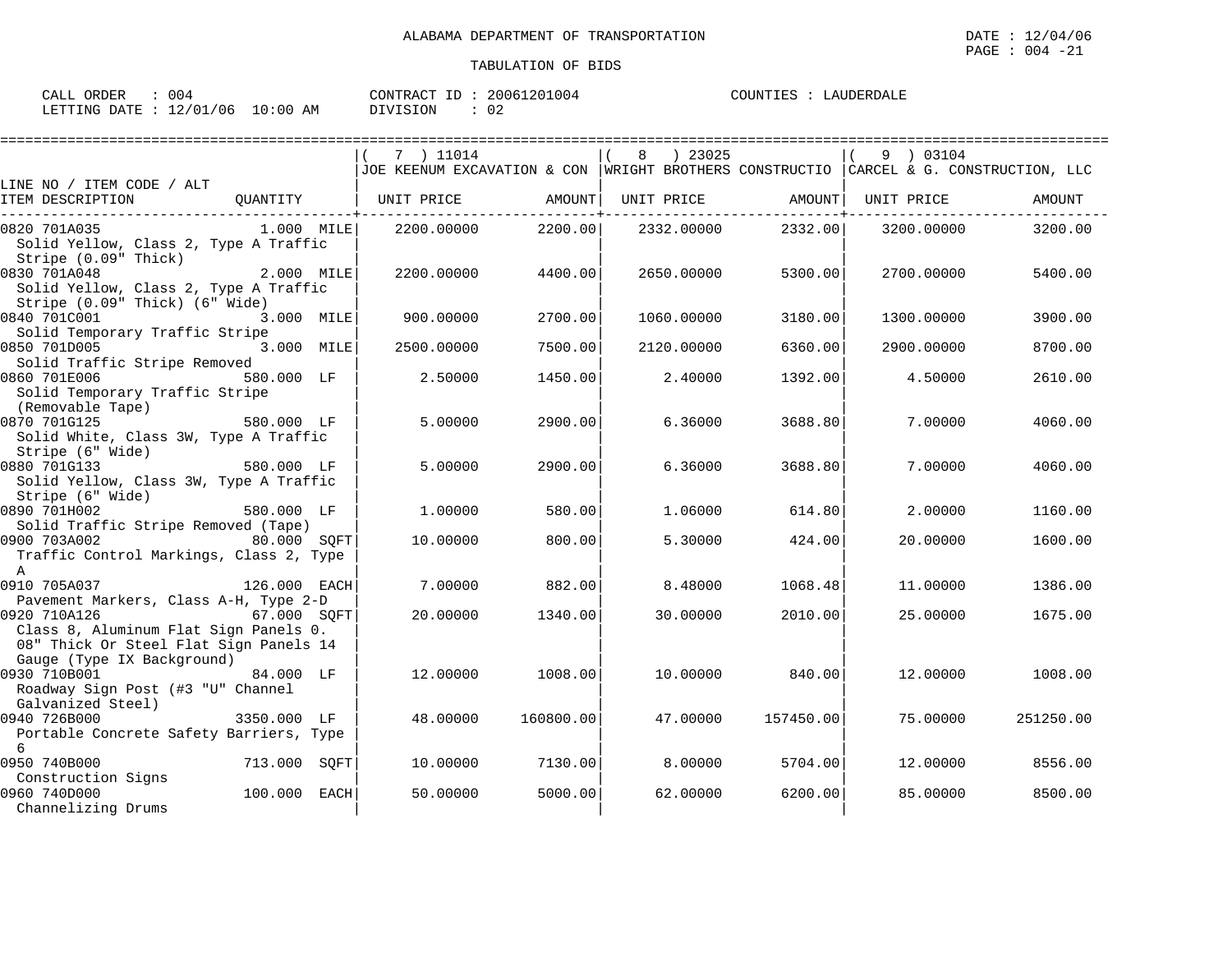$\texttt{PAGE}$  :  $004$  -22

| 004<br>ORDER<br>CALI                        |               | CONTRACT<br>T <sub>D</sub> | 20067<br>201004 | COUNTIES<br>DERDALE<br>$\Delta$ i |
|---------------------------------------------|---------------|----------------------------|-----------------|-----------------------------------|
| 106<br>10101<br>LETTING<br>DATE<br>⊥∠<br>◡∸ | LO : 00<br>AΜ | <b>DIVISION</b>            | n n<br>◡∠       |                                   |

|                                                         |             |      | 7 ) 11014                   |                 | 23025<br>8                  |                 | 03104<br>9                    |                |
|---------------------------------------------------------|-------------|------|-----------------------------|-----------------|-----------------------------|-----------------|-------------------------------|----------------|
|                                                         |             |      | JOE KEENUM EXCAVATION & CON |                 | WRIGHT BROTHERS CONSTRUCTIO |                 | CARCEL & G. CONSTRUCTION, LLC |                |
| LINE NO / ITEM CODE / ALT                               |             |      |                             |                 |                             |                 |                               |                |
| ITEM DESCRIPTION                                        | QUANTITY    |      | UNIT PRICE                  | AMOUNT          | UNIT PRICE                  | AMOUNT          | UNIT PRICE                    | AMOUNT         |
| 0970 740E000<br>Cones (36 Inches High)                  | 50.000      | EACH | 20.00000                    | 1000.00         | 18.00000                    | 900.00          | 17.00000                      | 850.00         |
| 0980 740F002<br>Barricades, Type III                    | 18.000      | EACH | 500.00000                   | 9000.00         | 210,00000                   | 3780.00         | 350.00000                     | 6300.00        |
| 0990 7401005<br>Warning Lights, Type B (Detachable Head | 10.000      | EACH | 500.00000                   | 5000.00         | 500.00000                   | 5000.00         | 300,00000                     | 3000.00        |
| 1000 740M001<br>Ballast For Cone                        | 50.000 EACH |      | 2.00000                     | 100.00          | 6.00000                     | 300.00          | 9.00000                       | 450.00         |
| 1010 998A000<br>Construction Fuel (Maximum Bid Limited  |             | LUMP | 148378.20000                | 148378.20       | 0.00000                     | 0.001           | 1000.00000                    | 1000.00        |
| To $$242.500.00)$                                       |             |      |                             |                 |                             |                 |                               |                |
| 1020 999 000                                            | 2250.000    | HOUR | 0.80000                     | 1800.00         | 0.80000                     | 1800.001        | 0.80000                       | 1800.00        |
| Trainee Hours At 80 Cents Per Hour<br>SECTION TOTALS    |             |      |                             | \$4,332,000.00] |                             | \$4,818,581.23] | Ŝ.                            | 4,893,597.21   |
| CONTRACT TOTALS                                         |             |      |                             | \$4,332,000.00] |                             | \$4,818,581.23] |                               | \$4,893,597.21 |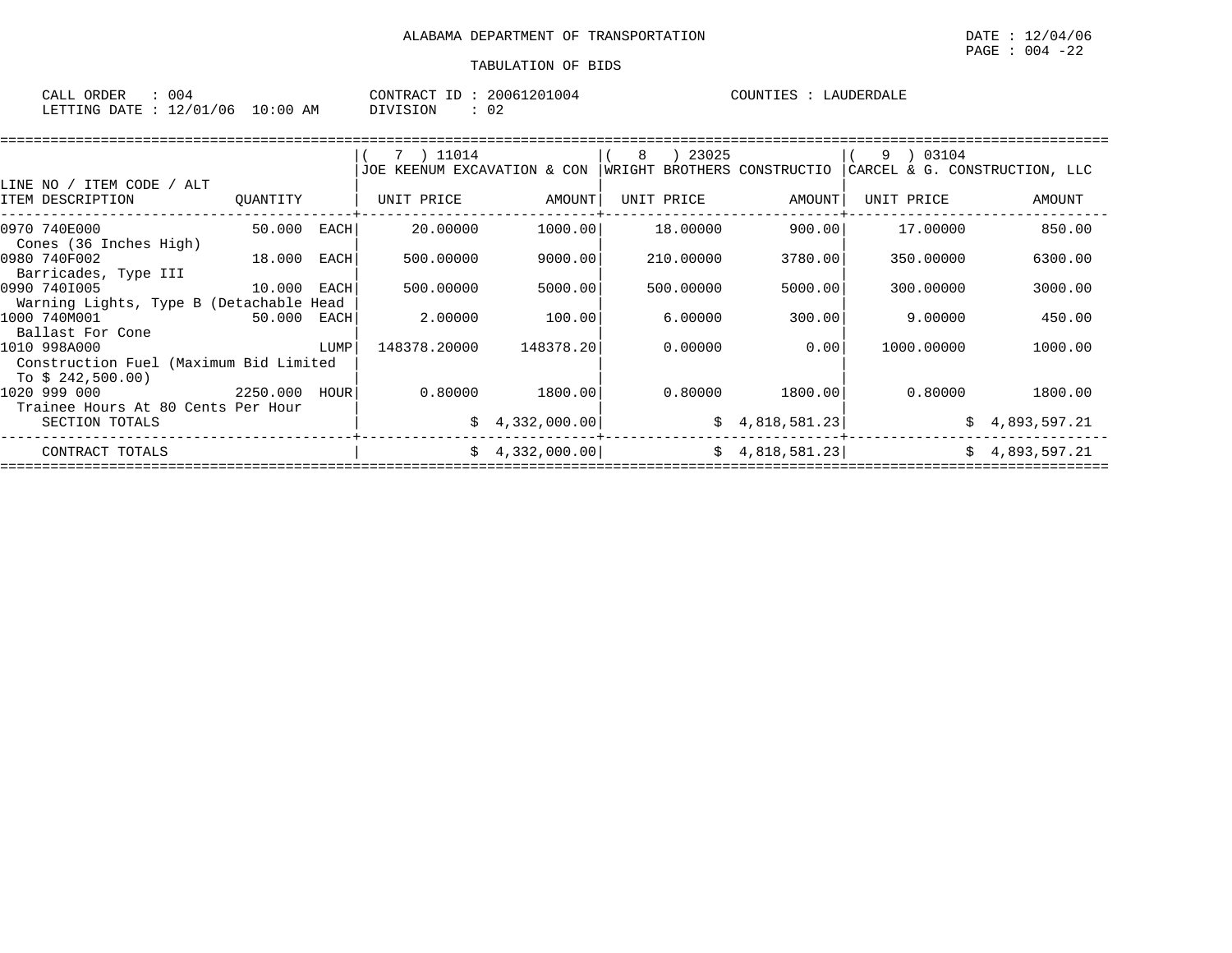PAGE : 004 -23

| CALL ORDER : 004<br>LETTING DATE : 12/01/06 10:00 AM                                                                      |                 |      | CONTRACT ID: 20061201004<br>DIVISION<br>$\therefore$ 02 |           | COUNTIES : LAUDERDALE      |            |        |
|---------------------------------------------------------------------------------------------------------------------------|-----------------|------|---------------------------------------------------------|-----------|----------------------------|------------|--------|
|                                                                                                                           |                 |      | (10) 20050<br>TOMLIN CONSTRUCTION, LLC                  |           |                            |            |        |
| LINE NO / ITEM CODE / ALT<br>ITEM DESCRIPTION                                                                             | OUANTITY        |      | UNIT PRICE                                              |           | AMOUNT   UNIT PRICE AMOUNT | UNIT PRICE | AMOUNT |
| SECTION 0001<br>Total                                                                                                     |                 |      |                                                         |           |                            |            |        |
| 0010 201A002<br>Clearing And Grubbing (Maximum<br>Allowable Bid \$ 4,000.00 Per<br>Acre)(Approximately 15                 |                 | LUMP | 60000.00000                                             | 60000.00  |                            |            |        |
| 0020 206A000                                                                                                              |                 | LUMP | 92967.03000                                             | 92967.03  |                            |            |        |
| Removal Of Old Bridge, Station 54+21.73<br>0030 206D000<br>Removing Pipe                                                  | 100.000 LF      |      | 10.58000                                                | 1058.00   |                            |            |        |
| 0040 206D001<br>Removing Guardrail                                                                                        | 300.000 LF      |      | 3.70000                                                 | 1110.00   |                            |            |        |
| 0050 206E000<br>Removing Headwalls                                                                                        | 6.000 EACH      |      | 317.25000                                               | 1903.50   |                            |            |        |
| 0060 206E013<br>Removing Guardrail End Anchor (Type 13)                                                                   | 4.000 EACH      |      | 317.25000                                               | 1269.00   |                            |            |        |
| 0070 206E014<br>Removing Guardrail End Anchor (Type 2A)                                                                   | 4.000 EACH      |      | 317.25000                                               | 1269.00   |                            |            |        |
| 0080 210A000                                                                                                              | 68655.000 CUYD  |      | 5.77000                                                 | 396139.35 |                            |            |        |
| Unclassified Excavation<br>0090 210D000                                                                                   | 185139.000 CUYD |      | 5.02000                                                 | 929397.78 |                            |            |        |
| Borrow Excavation<br>0100 214A000                                                                                         | 291.000 CUYD    |      | 26.44000                                                | 7694.04   |                            |            |        |
| Structure Excavation<br>0110 214B001                                                                                      | 112.000 CUYD    |      | 35.39000                                                | 3963.68   |                            |            |        |
| Foundation Backfill, Commercial<br>0120 230A000<br>Roadbed Processing                                                     | 40.000 RBST     |      | 528.75000                                               | 21150.00  |                            |            |        |
| 0130 301A008<br>Crushed Aggregate Base Course, Type B,                                                                    | 201.000 SQYD    |      | 6.66000                                                 | 1338.66   |                            |            |        |
| Plant Mixed, 5" Compacted Thickness<br>0140 301A012<br>Crushed Aggregate Base Course, Type B,                             | 17911.000 SOYD  |      | 7.93000                                                 | 142034.23 |                            |            |        |
| Plant Mixed, 6" Compacted Thickness<br>0150 306E000<br>State Retained Portable Nuclear<br>Moisture-Density Testing Device | $1.000$ EACH    |      | 52875.00000                                             | 52875.00  |                            |            |        |
| (Includes Disposal of Existing Device)<br>0160 401A000<br>Bituminous Treatment A                                          | 17560.000 SOYD  |      | 0.75000                                                 | 13170.00  |                            |            |        |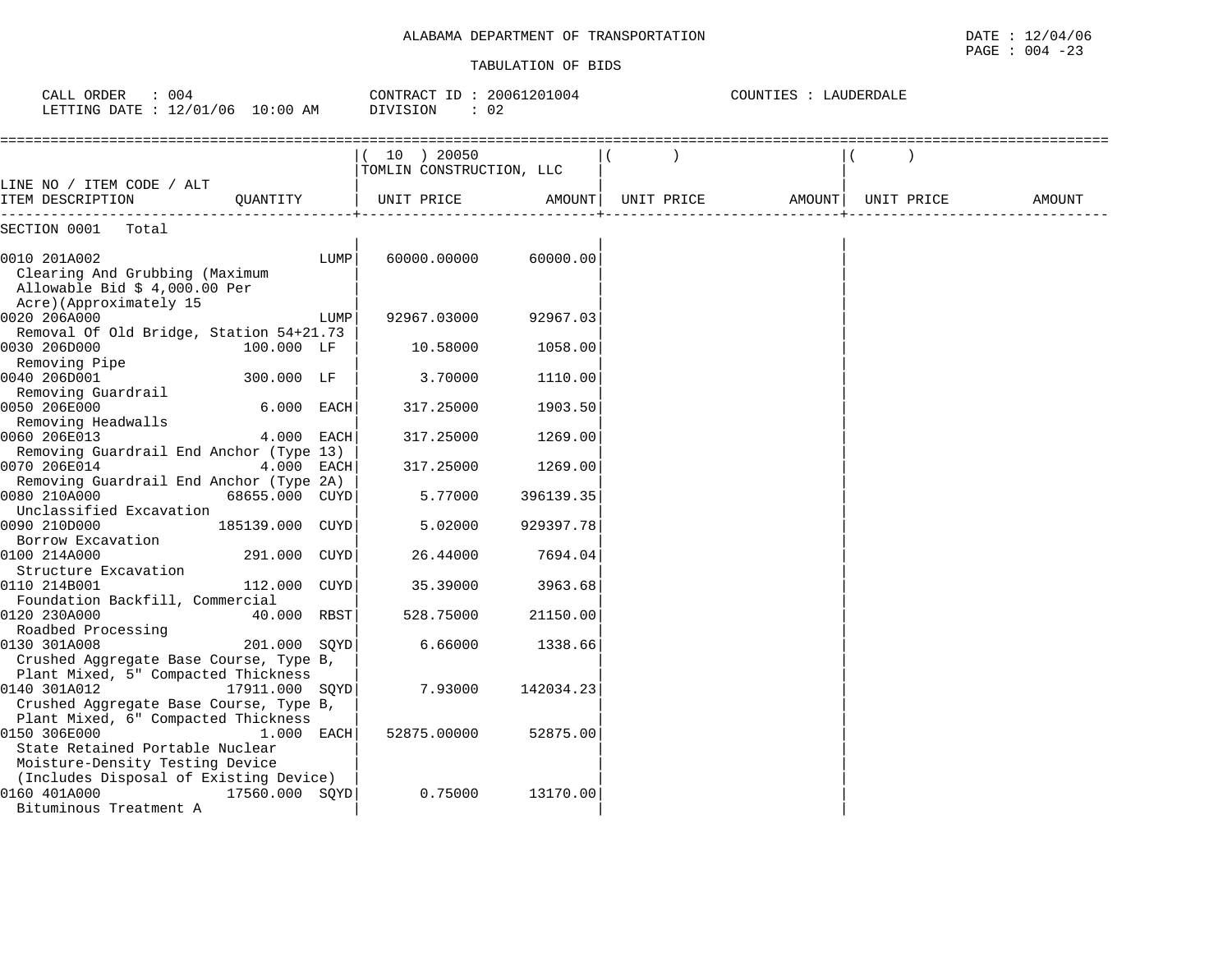| $C\Delta T$ .<br>ORDEF<br>U U 4<br>אדר<br>. L             | חידו חרי<br>R AL                     | .004<br>$-$<br>? N N K<br>$\mathbf{1}$ | .<br>1 D H. H<br>$11.1\,\mathrm{A}1\,\mathrm{m}$<br>ه ڪتاب |
|-----------------------------------------------------------|--------------------------------------|----------------------------------------|------------------------------------------------------------|
| $\sim$ -<br>.ETTING<br>⊤י⊤∆רו<br>Ub<br>∸<br>$\sim$ $\sim$ | AΜ<br>' () : () (,<br>$\lambda$<br>◡ | $\sim$<br>◡∠                           |                                                            |

| ====================                                                                                                                                                |               |      | 10 ) 20050<br>TOMLIN CONSTRUCTION, LLC |           |            |        |            |        |
|---------------------------------------------------------------------------------------------------------------------------------------------------------------------|---------------|------|----------------------------------------|-----------|------------|--------|------------|--------|
| LINE NO / ITEM CODE / ALT<br>ITEM DESCRIPTION                                                                                                                       | QUANTITY      |      | UNIT PRICE                             | AMOUNT    | UNIT PRICE | AMOUNT | UNIT PRICE | AMOUNT |
| 0170 401A011                                                                                                                                                        | 3869.000 SQYD |      | 4.67000                                | 18068.23  |            |        |            |        |
| Bituminous Treatment AKG<br>0180 405A000<br>Tack Coat                                                                                                               | 1273.000 GAL  |      | 2.18000                                | 2775.14   |            |        |            |        |
| 0190 408A055<br>Planing Existing Pavement                                                                                                                           | 500.000 SOYD  |      | 15.17000                               | 7585.00   |            |        |            |        |
| (Approximately 4.10" Thru 5.0" Thick)<br>0200 424A360<br>Superpave Bituminous Concrete Wearing<br>Surface Layer, 1/2" Maximum Aggregate<br>Size Mix, ESAL Range C/D | 1122.000 TON  |      | 80.71000                               | 90556.62  |            |        |            |        |
| 0210 424B651<br>Superpave Bituminous Concrete Upper<br>Binder Layer, 1" Maximum Aggregate Size<br>Mix, ESAL Range C/D                                               | 2425.000 TON  |      | 72.19000                               | 175060.75 |            |        |            |        |
| 0220 424B659<br>Superpave Bituminous Concrete Upper<br>Binder Layer, Leveling, 1" Maximum<br>Aggregate Size Mix, ESAL Range C/D                                     | 500.000 TON   |      | 72.97000                               | 36485.00  |            |        |            |        |
| 0230 424B685<br>Superpave Bituminous Concrete Lower<br>Binder Layer, Patching, 1" Maximum<br>Aggregate Size Mix, ESAL Range C/D                                     | 500.000       | TON  | 98.04000                               | 49020.00  |            |        |            |        |
| 0240 424C360<br>Superpave Bituminous Concrete Base<br>Layer, 1" Maximum Aggregate Size Mix,<br>ESAL Range C/D                                                       | 4084.000      | TON  | 68.81000                               | 281020.04 |            |        |            |        |
| 0250 428C000<br>Scoring Bituminous Pavement Surface By<br>Cutting                                                                                                   | 6520.000 LF   |      | 1.33000                                | 8671.60   |            |        |            |        |
| 0260 430B026<br>Aggregate Surfacing (ALDOT #467, #57 Or<br>#810)                                                                                                    | 500.000 TON   |      | 31.02000                               | 15510.00  |            |        |            |        |
| 0270 450B000<br>Reinforced Cement Concrete Bridge End<br>Slab                                                                                                       | 126.000 SQYD  |      | 77.23000                               | 9730.98   |            |        |            |        |
| 0280 502A000<br>Steel Reinforcement                                                                                                                                 | 126775.000 LB |      | 0.77000                                | 97616.75  |            |        |            |        |
| 0290 502B000<br>Steel Reinforcement For Bridge<br>Superstructure, Station 54+20,<br>Approximately 100,245                                                           |               | LUMP | 83174.16000                            | 83174.16  |            |        |            |        |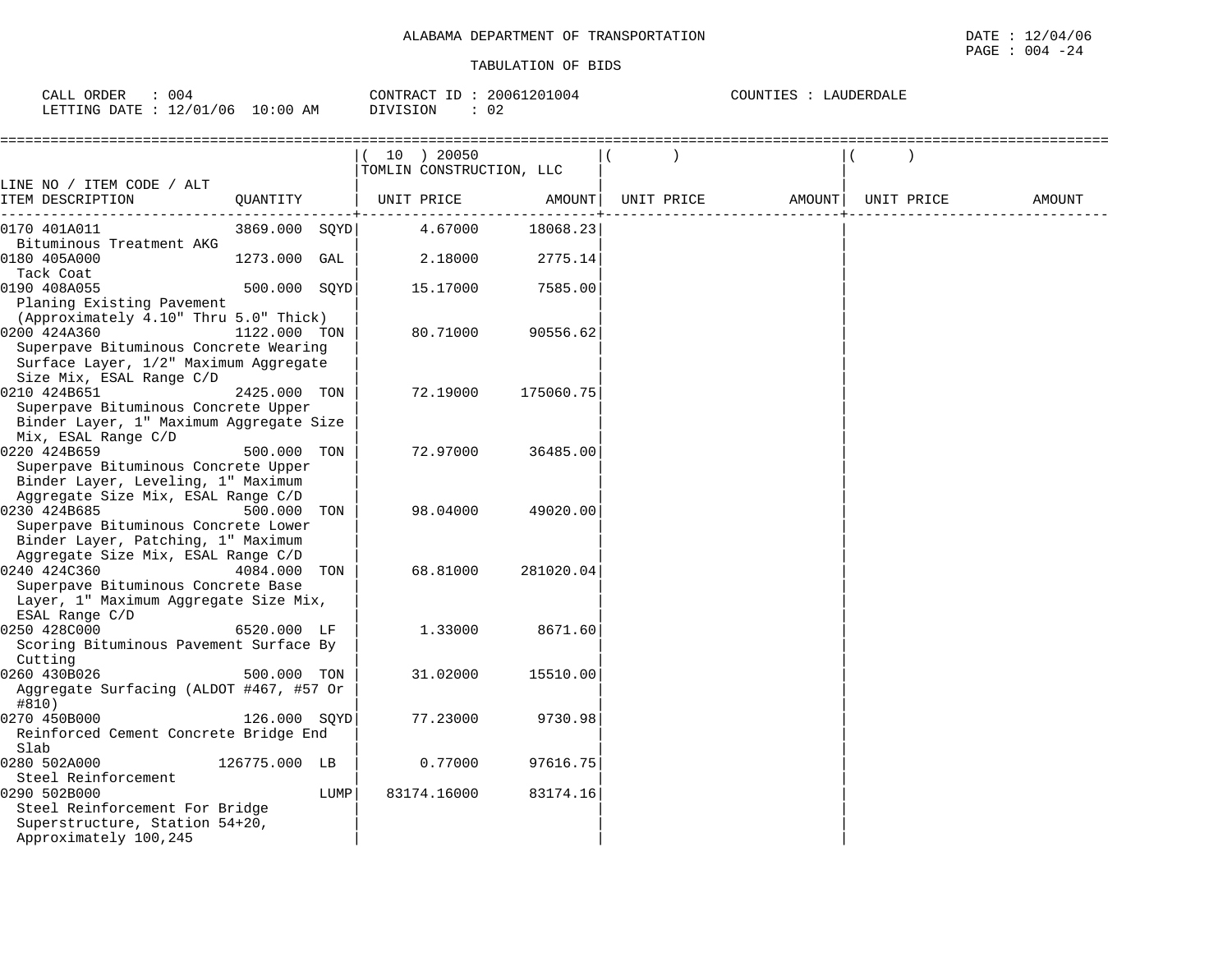| 004<br>CALL ORDER                 |          | CONTRACT ID: 20061201004 | COUNTIES : | LAUDERDALE |
|-----------------------------------|----------|--------------------------|------------|------------|
| LETTING DATE : 12/01/06  10:00 AM | DIVISION | υz                       |            |            |

|                                                                                           |               | (10) 20050               |                    |            |                    |        |
|-------------------------------------------------------------------------------------------|---------------|--------------------------|--------------------|------------|--------------------|--------|
|                                                                                           |               | TOMLIN CONSTRUCTION, LLC |                    |            |                    |        |
| LINE NO / ITEM CODE / ALT<br>ITEM DESCRIPTION                                             | QUANTITY      | UNIT PRICE               | AMOUNT             | UNIT PRICE | AMOUNT  UNIT PRICE | AMOUNT |
| 0300 506A004<br>Drilled Shaft Excavation, 3'-0" Diamete                                   | 159.000 LF    | 154.47000                | 24560.73           |            |                    |        |
| 0310 506A008<br>Drilled Shaft Excavation, 4'-0" Diamete                                   | 54.000 LF     |                          | 249.52000 13474.08 |            |                    |        |
| 0320 506B001<br><b>60.000 LF</b><br>Special Drilled Shaft Excavation, 3'-0"<br>Diameter   |               | 1514.96000               | 90897.60           |            |                    |        |
| 0330 506B003<br>Special Drilled Shaft Excavation, 4'-0"<br>Diameter                       | 80.000 LF     | 1930.83000               | 154466.40          |            |                    |        |
| 0340 506C040<br>Drilled Shaft Construction, 3'-0"<br>Diameter, Class DS1 Concrete         | 219.000 LF    | 142.58000                | 31225.02           |            |                    |        |
| 0350 506C042<br>Drilled Shaft Construction, 4'-0"<br>Diameter, Class DS1 Concrete         | 145.000 LF    | 267.35000                | 38765.75           |            |                    |        |
| 0360 506F008<br>Permanent Drilled Shaft Casing, 4'-0"<br>Diameter                         | 14.000 LF     | 534.69000                | 7485.66            |            |                    |        |
| 0370 506G000<br>Crosshole Sonic Logging, 3'-0" Diameter                                   | $6.000$ EACH  | 237.64000                | 1425.84            |            |                    |        |
| 0380 506G002<br>Crosshole Sonic Logging, 4'-0" Diameter                                   | 8.000 EACH    | 356.46000                | 2851.68            |            |                    |        |
| 0390 508A000<br>Structural Steel                                                          | 9090.000 LB   | 4.75000                  | 43177.50           |            |                    |        |
| 0400 510A000<br>Bridge Substructure Concrete, Class A                                     | 289.000 CUYD  | 534.69000                | 154525.41          |            |                    |        |
| 0410 510C051<br>Bridge Concrete Superstructure, Station<br>54+20, Approximately 382 Cubic | LUMP          | 311308.99000             | 311308.99          |            |                    |        |
| 0420 510E000<br>Grooving Concrete Bridge Decks                                            | 1280.000 SOYD | 3.86000                  | 4940.80            |            |                    |        |
| 0430 511A004<br>Elastomeric Bearings, Type 4                                              | 24.000 EACH   | 891.15000                | 21387.60           |            |                    |        |
| 0440 511A070<br>Elastomeric Bearings, Type 4 (Mark VB1)                                   | 24.000 EACH   | 594.10000                | 14258.40           |            |                    |        |
| 0450 511A072<br>Elastomeric Bearings, Type 4 (Mark VB3)                                   | 12.000 EACH   | 891.15000                | 10693.80           |            |                    |        |
| 0460 513B003<br>Pretensioned-Prestressed Concrete<br>Girders, Type I (Specialty Item)     | 463.000 LF    | 106.94000                | 49513.22           |            |                    |        |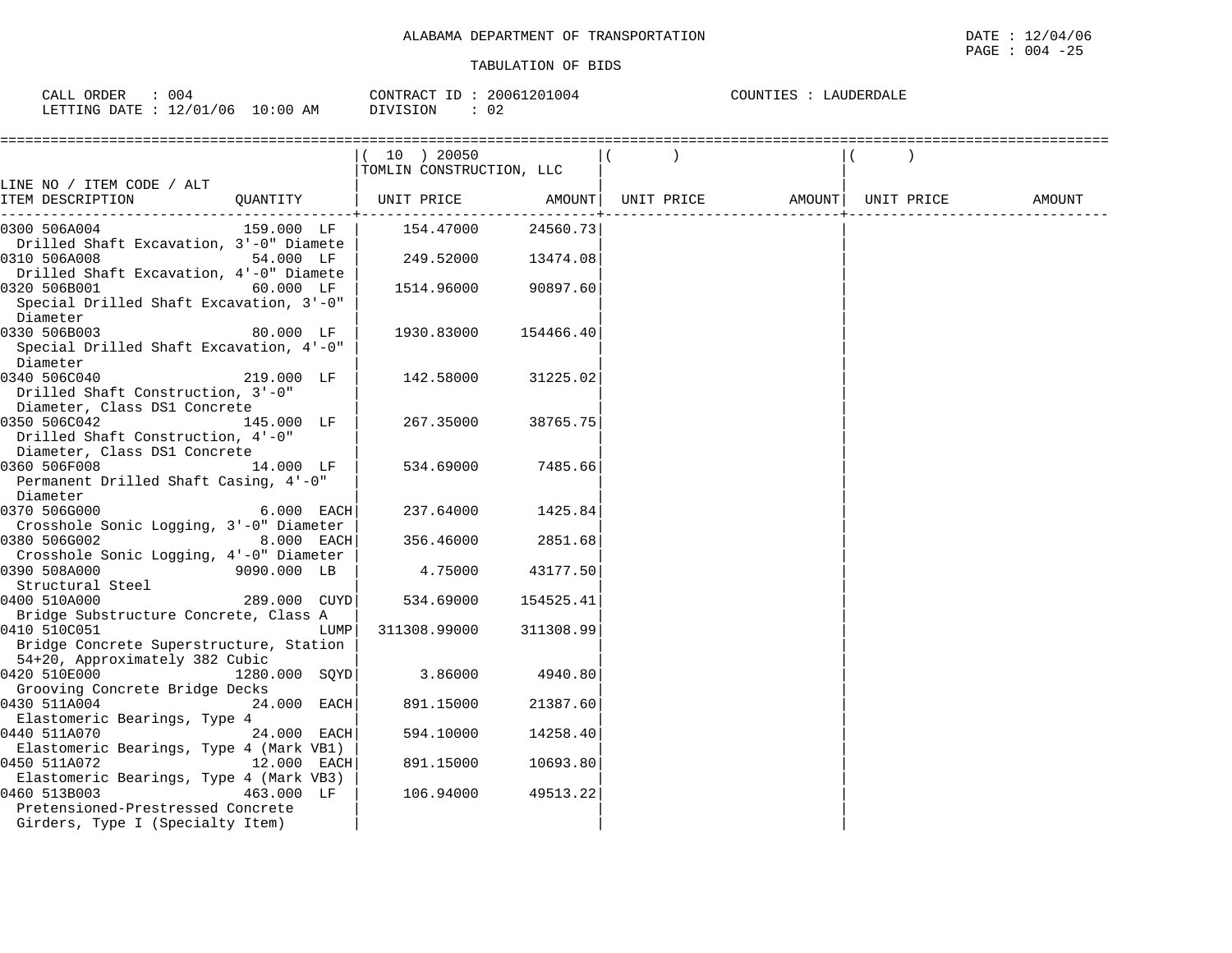| 004<br>CALL ORDER                |          | CONTRACT ID: 20061201004 | COUNTIES : LAUDERDALE |
|----------------------------------|----------|--------------------------|-----------------------|
| LETTING DATE : 12/01/06 10:00 AM | DIVISION | - 0.2                    |                       |

|                                              |               |      | (10) 20050<br>TOMLIN CONSTRUCTION, LLC |                     |                                |  |        |
|----------------------------------------------|---------------|------|----------------------------------------|---------------------|--------------------------------|--|--------|
| LINE NO / ITEM CODE / ALT                    |               |      |                                        |                     |                                |  |        |
| ITEM DESCRIPTION                             |               |      | QUANTITY   UNIT PRICE AMOUNT           | . - - - - - - - - + | UNIT PRICE AMOUNT   UNIT PRICE |  | AMOUNT |
| 0470 513B005                                 | 477.000 LF    |      | 190.11000                              | 90682.47            |                                |  |        |
| Pretensioned-Prestressed Concrete            |               |      |                                        |                     |                                |  |        |
| Girders, Type III (Specialty Item)           |               |      |                                        |                     |                                |  |        |
| 0480 513B009<br>830.000 LF                   |               |      | 71.29000                               | 59170.70            |                                |  |        |
| Pretensioned-Prestressed Concrete            |               |      |                                        |                     |                                |  |        |
| Girders, Type III (Specialty                 |               |      |                                        |                     |                                |  |        |
| Item)(State Furnished)                       |               |      |                                        |                     |                                |  |        |
| 0490 530A005                                 | 331.000 LF    |      | 128.92000                              | 42672.52            |                                |  |        |
| 42" Roadway Pipe (Class 3 R.C.)              |               |      |                                        |                     |                                |  |        |
| 43.000 LF<br>0500 535A080                    |               |      | 36.60000                               | 1573.80             |                                |  |        |
| 18" Side Drain Pipe (Class 3 R.C.)           |               |      |                                        |                     |                                |  |        |
| 0510 600A000                                 |               | LUMP | 353205.00000                           | 353205.00           |                                |  |        |
| Mobilization                                 |               |      |                                        |                     |                                |  |        |
| 0520 602A000                                 | 28.000 EACH   |      | 264.38000                              | 7402.64             |                                |  |        |
| Right Of Way Markers                         |               |      |                                        |                     |                                |  |        |
| 0530 609A000                                 | 548.000 SOYD  |      | 39.55000                               | 21673.40            |                                |  |        |
| Aqqreqate Slope Protection                   |               |      |                                        |                     |                                |  |        |
| 0540 609B000<br>548.000 SOYD                 |               |      | 3.91000                                | 2142.68             |                                |  |        |
| Geotextile Filter For Aggregate Slope        |               |      |                                        |                     |                                |  |        |
| Protection                                   |               |      | 29.36000                               |                     |                                |  |        |
| 0550 610C001                                 | 15359.000 TON |      |                                        | 450940.24           |                                |  |        |
| Loose Riprap, Class 2<br>0560 610D000        | 8588.000 SOYD |      | 2.26000                                | 19408.88            |                                |  |        |
| Filter Blanket                               |               |      |                                        |                     |                                |  |        |
| 0570 614A000                                 | 184.000 CUYD  |      | 385.99000                              | 71022.16            |                                |  |        |
|                                              |               |      |                                        |                     |                                |  |        |
| Slope Paving<br>0580 619A006<br>0580 619A006 | 2.000 EACH    |      | 2714.87000                             | 5429.74             |                                |  |        |
| 42" Roadway Pipe End Treatment, Class 1      |               |      |                                        |                     |                                |  |        |
| 0590 619A101                                 | 4.000 EACH    |      | 1091.26000                             | 4365.04             |                                |  |        |
| 18" Side Drain Pipe End Treatment,           |               |      |                                        |                     |                                |  |        |
| Class 1                                      |               |      |                                        |                     |                                |  |        |
| 0600 619A206                                 | 2.000 EACH    |      | 2714.87000                             | 5429.74             |                                |  |        |
| 42" Roadway Pipe End Treatment, Class 1      |               |      |                                        |                     |                                |  |        |
| (Double Line)                                |               |      |                                        |                     |                                |  |        |
| 0610 621A001                                 | 1.000 EACH    |      | 4758.75000                             | 4758.75             |                                |  |        |
| Junction Boxes, Type 1, 2P Or 5              |               |      |                                        |                     |                                |  |        |
| 0620 621B001                                 | 3.000 EACH    |      | 1163.25000                             | 3489.75             |                                |  |        |
| Junction Box Units, Type 1, 2P Or 5          |               |      |                                        |                     |                                |  |        |
| 0630 630A001                                 | 600.000 LF    |      | 24.98000                               | 14988.00            |                                |  |        |
| Steel Beam Guardrail, Class A, Type 2        |               |      |                                        |                     |                                |  |        |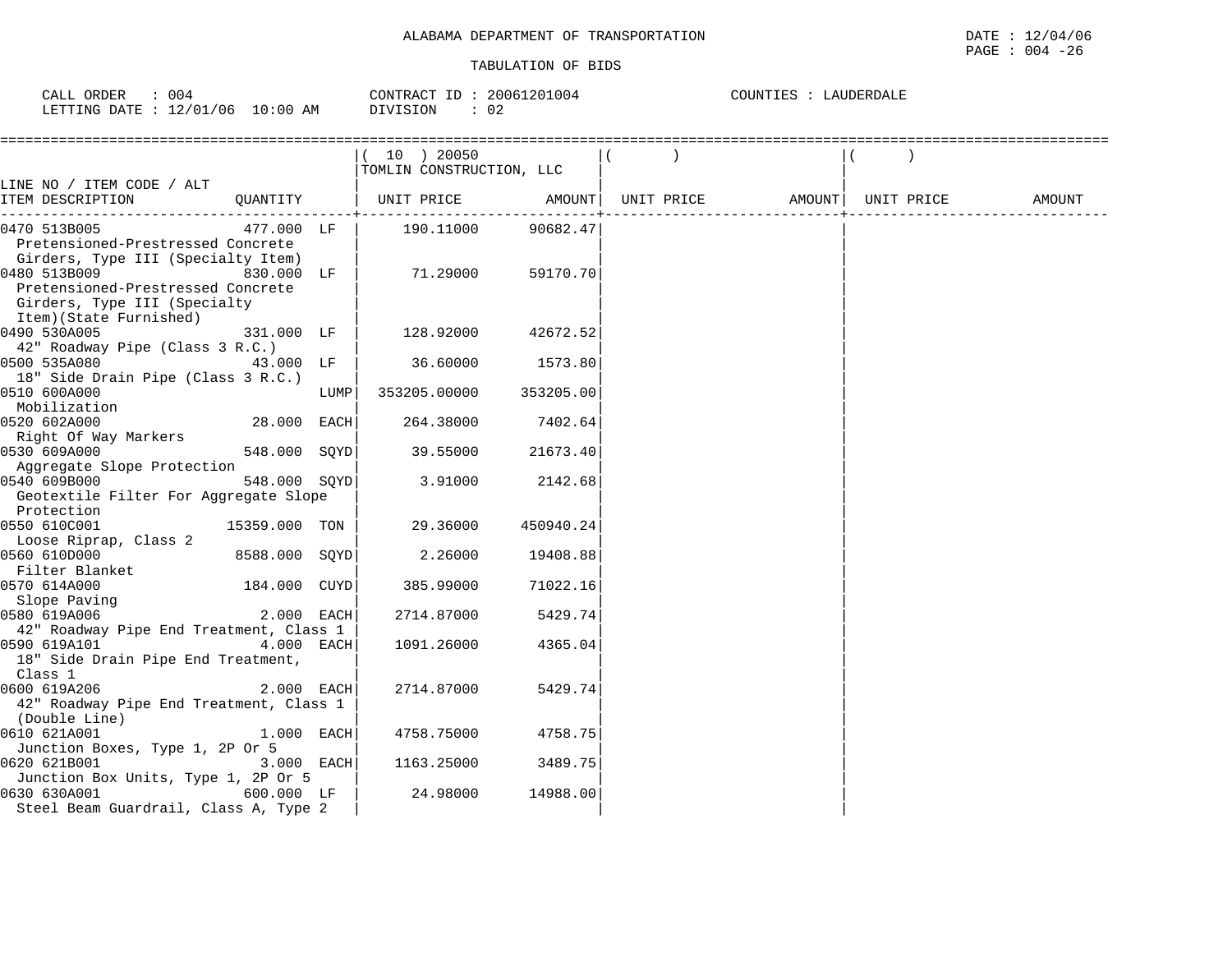| 004<br>CALL ORDER                 | CONTRACT ID: 20061201004 | COUNTIES :<br>LAUDERDALE |
|-----------------------------------|--------------------------|--------------------------|
| LETTING DATE : 12/01/06  10:00 AM | DIVISION                 |                          |

|                                      |               |      | $(10)$ 20050             |          |                                |  |        |
|--------------------------------------|---------------|------|--------------------------|----------|--------------------------------|--|--------|
|                                      |               |      | TOMLIN CONSTRUCTION, LLC |          |                                |  |        |
| LINE NO / ITEM CODE / ALT            |               |      |                          |          |                                |  |        |
| ITEM DESCRIPTION                     |               |      |                          |          | UNIT PRICE AMOUNT   UNIT PRICE |  | AMOUNT |
| 0640 630C003                         | $4.000$ EACH  |      | 1626.92000               | 6507.68  |                                |  |        |
| Guardrail End Anchor, Type 13        |               |      |                          |          |                                |  |        |
| 0650 630C070                         | 4.000 EACH    |      | 2324.18000               | 9296.72  |                                |  |        |
| Guardrail End Anchor, Type 10 Series |               |      |                          |          |                                |  |        |
| 0660 650B000                         | 5760.000 CUYD |      | 5.23000                  | 30124.80 |                                |  |        |
| Topsoil From Stockpiles              |               |      |                          |          |                                |  |        |
| 0670 652A100                         | 12.000 ACRE   |      | 813.46000                | 9761.52  |                                |  |        |
| Seeding                              |               |      |                          |          |                                |  |        |
| 0680 652C000                         | 24.000 ACRE   |      | 87.16000                 | 2091.84  |                                |  |        |
| Mowing                               |               |      |                          |          |                                |  |        |
| 0690 654A000                         | 292.000 SQYD  |      | 6.97000                  | 2035.24  |                                |  |        |
| Solid Sodding                        |               |      |                          |          |                                |  |        |
| 0700 656A010                         | 12.000 ACRE   |      | 697.25000                | 8367.00  |                                |  |        |
| Mulching                             |               |      |                          |          |                                |  |        |
| 0710 659A036                         | 3281.000 SQYD |      | 2.55000                  | 8366.55  |                                |  |        |
| Rolled Erosion Control Product, Type |               |      |                          |          |                                |  |        |
| (2D)                                 |               |      |                          |          |                                |  |        |
| 0720 665A000<br>Temporary Seeding    | 24.000 ACRE   |      | 581.04000                | 13944.96 |                                |  |        |
| 0730 665B000                         | 24.000 ACRE   |      | 581.04000                | 13944.96 |                                |  |        |
| Temporary Mulching                   |               |      |                          |          |                                |  |        |
| 0740 6651000                         | 547.000 TON   |      | 41.52000                 | 22711.44 |                                |  |        |
| Temporary Riprap, Class 2            |               |      |                          |          |                                |  |        |
| 0750 665J000                         | 3570.000 LF   |      | 4.96000                  | 17707.20 |                                |  |        |
| Silt Fence, Type A                   |               |      |                          |          |                                |  |        |
| 0760 6650001                         | 3570.000 LF   |      | 2.80000                  | 9996.00  |                                |  |        |
| Silt Fence Removal                   |               |      |                          |          |                                |  |        |
| 0770 665Q000                         | 441.000 LF    |      | 7.95000                  | 3505.95  |                                |  |        |
| 12 Inch Wattle                       |               |      |                          |          |                                |  |        |
| 0780 666A001                         | 12.000 ACRE   |      | 158.63000                | 1903.56  |                                |  |        |
| Pest Control Treatment               |               |      |                          |          |                                |  |        |
| 0790 680A000                         |               | LUMP | 57105.00000              | 57105.00 |                                |  |        |
| Engineering Controls                 |               |      |                          |          |                                |  |        |
| 0800 701A028                         | 2.000 MILE    |      | 2889.34000               | 5778.68  |                                |  |        |
| Solid White, Class 2, Type A Traffic |               |      |                          |          |                                |  |        |
| Stripe (0.06" Thick) (6" Wide)       |               |      |                          |          |                                |  |        |
| 0810 701A031                         | 1.000 MILE    |      | 2311.48000               | 2311.48  |                                |  |        |
| Solid White, Class 2, Type A Traffic |               |      |                          |          |                                |  |        |
| Stripe (0.06" Thick)                 |               |      |                          |          |                                |  |        |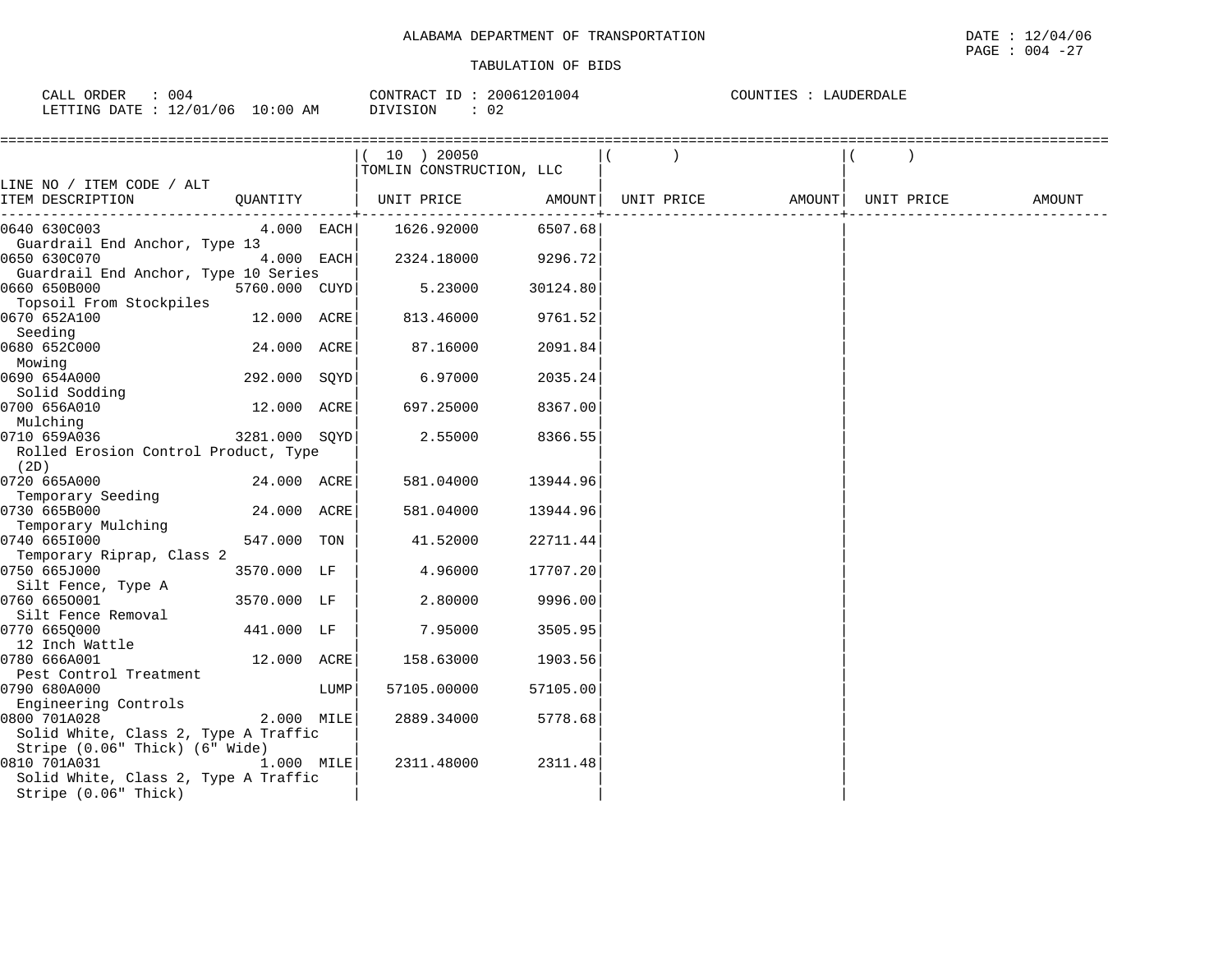| 004<br>ORDER<br>CALL              | 20061201004<br>CONTRACT ID | COUNTIES<br>LAUDERDALE |
|-----------------------------------|----------------------------|------------------------|
| LETTING DATE : 12/01/06  10:00 AM | DIVISION<br>02             |                        |

|                                                                         |              | (10) 20050                   |           |                                |  |        |
|-------------------------------------------------------------------------|--------------|------------------------------|-----------|--------------------------------|--|--------|
|                                                                         |              | TOMLIN CONSTRUCTION, LLC     |           |                                |  |        |
| LINE NO / ITEM CODE / ALT                                               |              |                              |           |                                |  |        |
| ITEM DESCRIPTION                                                        |              | QUANTITY   UNIT PRICE AMOUNT |           | UNIT PRICE AMOUNT   UNIT PRICE |  | AMOUNT |
| 0820 701A035                                                            |              | $1.000$ MILE $2311.48000$    | 2311.48   |                                |  |        |
| Solid Yellow, Class 2, Type A Traffic                                   |              |                              |           |                                |  |        |
| Stripe (0.09" Thick)                                                    |              |                              |           |                                |  |        |
| 0830 701A048                                                            | $2.000$ MILE | 28893.44000                  | 57786.88  |                                |  |        |
| Solid Yellow, Class 2, Type A Traffic<br>Stripe (0.09" Thick) (6" Wide) |              |                              |           |                                |  |        |
| 0840 701C001                                                            | 3.000 MILE   | 1155.74000                   | 3467.22   |                                |  |        |
| Solid Temporary Traffic Stripe                                          |              |                              |           |                                |  |        |
| 0850 701D005                                                            | 3.000 MILE   | 1155.74000                   | 3467.22   |                                |  |        |
| Solid Traffic Stripe Removed                                            |              |                              |           |                                |  |        |
| 0860 701E006                                                            | 580.000 LF   | 3.47000                      | 2012.60   |                                |  |        |
| Solid Temporary Traffic Stripe                                          |              |                              |           |                                |  |        |
| (Removable Tape)                                                        |              |                              |           |                                |  |        |
| 0870 701G125                                                            | 580.000 LF   | 5.78000                      | 3352.40   |                                |  |        |
| Solid White, Class 3W, Type A Traffic                                   |              |                              |           |                                |  |        |
| Stripe (6" Wide)<br>0880 701G133                                        | 580.000 LF   | 5.78000                      | 3352.40   |                                |  |        |
| Solid Yellow, Class 3W, Type A Traffic                                  |              |                              |           |                                |  |        |
| Stripe (6" Wide)                                                        |              |                              |           |                                |  |        |
| 0890 701H002                                                            | 580.000 LF   | 1.16000                      | 672.80    |                                |  |        |
| Solid Traffic Stripe Removed (Tape)                                     |              |                              |           |                                |  |        |
| 0900 703A002                                                            | 80.000 SQFT  | 5.78000                      | 462.40    |                                |  |        |
| Traffic Control Markings, Class 2, Type                                 |              |                              |           |                                |  |        |
| A                                                                       |              |                              |           |                                |  |        |
| 0910 705A037                                                            | 126.000 EACH | 11.56000                     | 1456.56   |                                |  |        |
| Pavement Markers, Class A-H, Type 2-D<br>0920 710A126                   | 67.000 SQFT  | 17.34000                     | 1161.78   |                                |  |        |
| Class 8, Aluminum Flat Sign Panels 0.                                   |              |                              |           |                                |  |        |
| 08" Thick Or Steel Flat Sign Panels 14                                  |              |                              |           |                                |  |        |
| Gauge (Type IX Background)                                              |              |                              |           |                                |  |        |
| 0930 710B001                                                            | 84.000 LF    | 9.82000                      | 824.88    |                                |  |        |
| Roadway Sign Post (#3 "U" Channel                                       |              |                              |           |                                |  |        |
| Galvanized Steel)                                                       |              |                              |           |                                |  |        |
| 0940 726B000                                                            | 3350.000 LF  | 52.58000                     | 176143.00 |                                |  |        |
| Portable Concrete Safety Barriers, Type                                 |              |                              |           |                                |  |        |
| 6<br>0950 740B000                                                       | 713.000 SQFT | 8.09000                      | 5768.17   |                                |  |        |
| Construction Signs                                                      |              |                              |           |                                |  |        |
| 0960 740D000                                                            | 100.000 EACH | 63.57000                     | 6357.00   |                                |  |        |
| Channelizing Drums                                                      |              |                              |           |                                |  |        |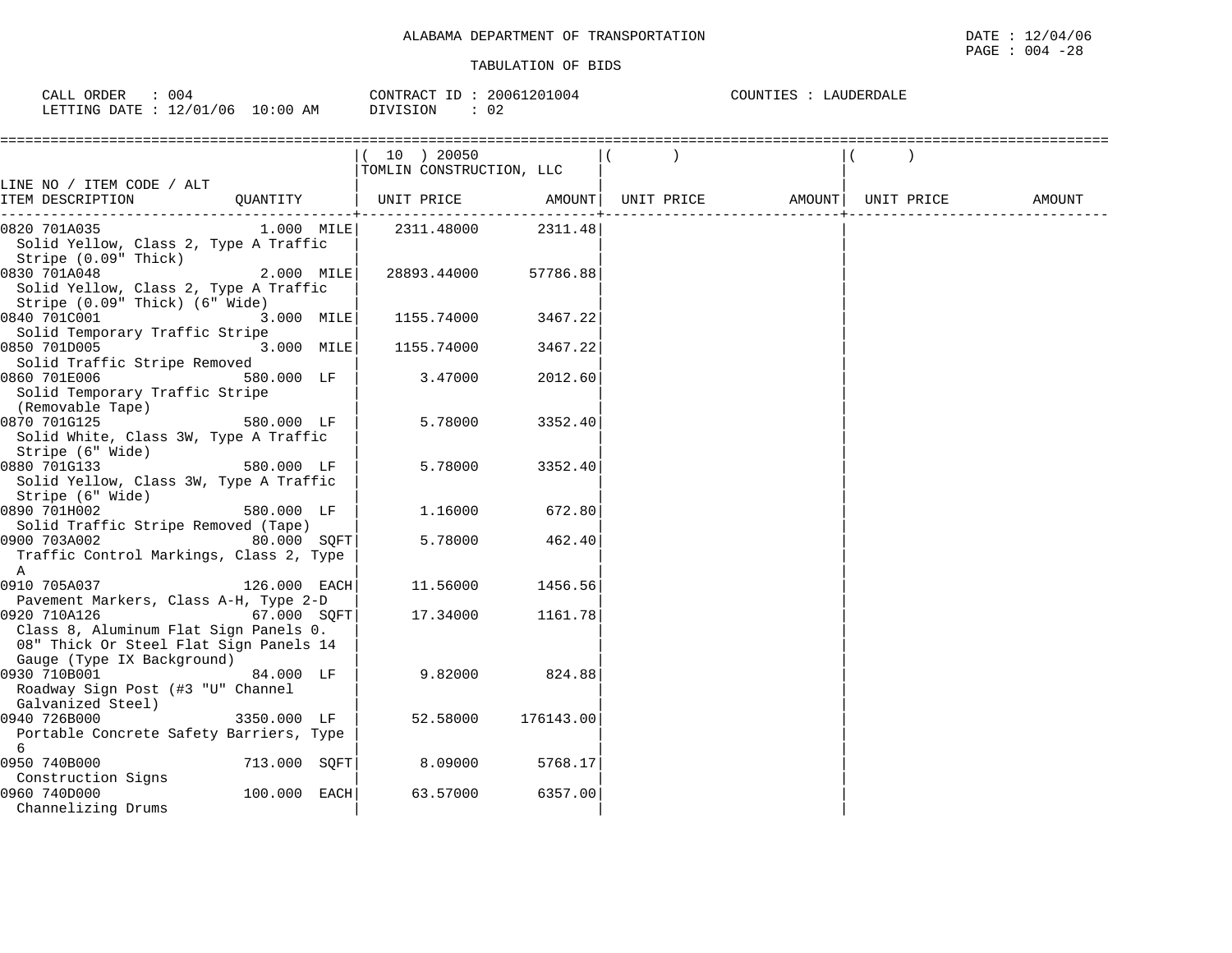| 004<br>ORDER<br>CALL                    | CONTRACT ID<br>20061201004 | COUNTIES<br>LAUDERDALE |
|-----------------------------------------|----------------------------|------------------------|
| 12/01/06<br>10:00<br>LETTING DATE<br>ΆM | DIVISION<br>02             |                        |

| LINE NO / ITEM CODE / ALT                                                   |             |      | 10 ) 20050<br>TOMLIN CONSTRUCTION, LLC |                 |            |        |            |            |
|-----------------------------------------------------------------------------|-------------|------|----------------------------------------|-----------------|------------|--------|------------|------------|
| ITEM DESCRIPTION                                                            | OUANTITY    |      |                                        |                 | UNIT PRICE | AMOUNT | UNIT PRICE | AMOUNT     |
| 0970 740E000<br>Cones (36 Inches High)                                      | 50.000 EACH |      | 18.16000                               | 908.00          |            |        |            |            |
| 0980 740F002<br>18.000 EACH<br>Barricades, Type III                         |             |      | 213.81000                              | 3848.58         |            |        |            |            |
| $10.000$ EACH<br>0990 7401005<br>Warning Lights, Type B (Detachable Head    |             |      | 457.67000                              | 4576.70         |            |        |            |            |
| 1000 740M001<br>Ballast For Cone                                            | 50.000 EACH |      | 11.86000                               | 593.00          |            |        |            |            |
| 1010 998A000<br>Construction Fuel (Maximum Bid Limited<br>To \$ 242,500.00) |             | LUMP | 1.16000                                | 1.16            |            |        |            |            |
| 2250.000 HOUR<br>1020 999 000<br>Trainee Hours At 80 Cents Per Hour         |             |      |                                        | 0.80000 1800.00 |            |        |            |            |
| SECTION TOTALS                                                              |             |      |                                        | \$5,241,712.34] |            | 0.00   |            | \$<br>0.00 |
| CONTRACT TOTALS                                                             |             |      |                                        | \$5,241,712.34] | \$         | 0.00   |            | Ś.         |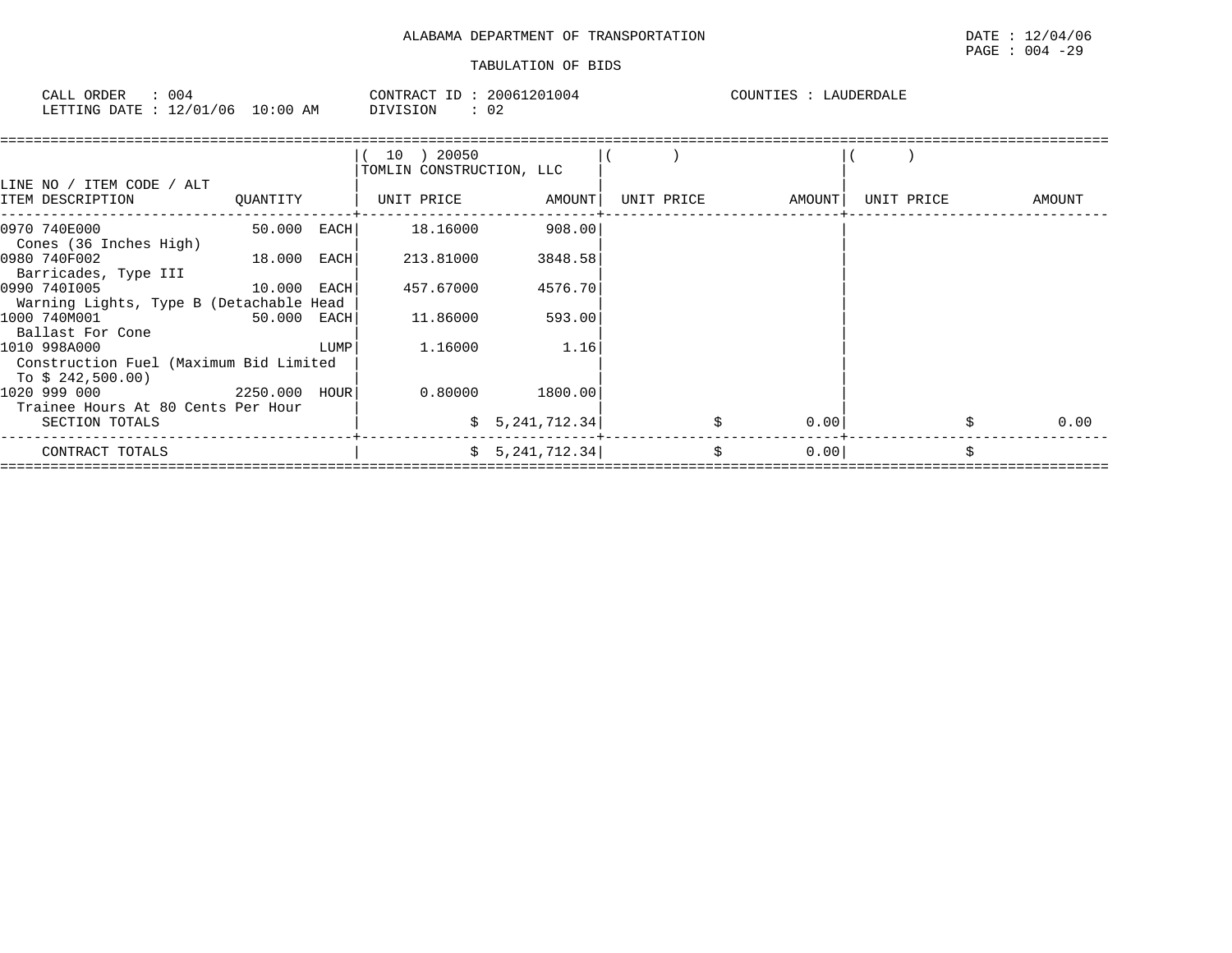# ALABAMA DEPARTMENT OF TRANSPORTATION DATE : 12/04/06

 $\texttt{PAGE}$  : 007 -1

## VENDOR RANKING

|      | : 007<br>CALL ORDER<br>LETTING DATE : 12/01/06 10:00 AM                                                                                                                                                                          |                                     | CONTRACT ID: 20061201007<br>DIVISION<br>$\cdots$ 01 |  | COUNTIES : CULLMAN                                                                 |                     |                   |  |  |
|------|----------------------------------------------------------------------------------------------------------------------------------------------------------------------------------------------------------------------------------|-------------------------------------|-----------------------------------------------------|--|------------------------------------------------------------------------------------|---------------------|-------------------|--|--|
|      | Working Days<br>80<br>CONTRACT TIME :<br>CONTRACT DESCRIPTION:<br>for constructing the Planing, Resurfacing and Traffic Stripe<br>on SR-91 from SR-3 (US-31) in Hanceville to SR-74 (US-278)<br>in Holly Pond. Length 12.970 mi. |                                     |                                                     |  | (available days)<br>$PROJECT(S) : STPSA-0091(502)$<br>$99 - 301 - 224 - 091 - 703$ |                     |                   |  |  |
| RANK | VENDOR NO. / NAME                                                                                                                                                                                                                |                                     |                                                     |  |                                                                                    | TOTAL<br><b>BID</b> | % OVER<br>LOW BID |  |  |
|      | 23009                                                                                                                                                                                                                            | WHITAKER CONTRACTING CORPORATION    |                                                     |  |                                                                                    | \$2.768.234.41      | 100.0000%         |  |  |
|      | 07002                                                                                                                                                                                                                            | GOOD HOPE CONTRACTING CO., INC.     |                                                     |  |                                                                                    | \$2,825,434.01      | 102.0663%         |  |  |
|      | 10011                                                                                                                                                                                                                            | JACKSON PAVING & CONSTRUCTION, INC. |                                                     |  |                                                                                    | \$3.036.732.91      | 109.6993%         |  |  |
| 4    | 19010                                                                                                                                                                                                                            | SHELBY CONTRACTING CO., INC.        |                                                     |  |                                                                                    | 3,114,779.89        | 112.5186%         |  |  |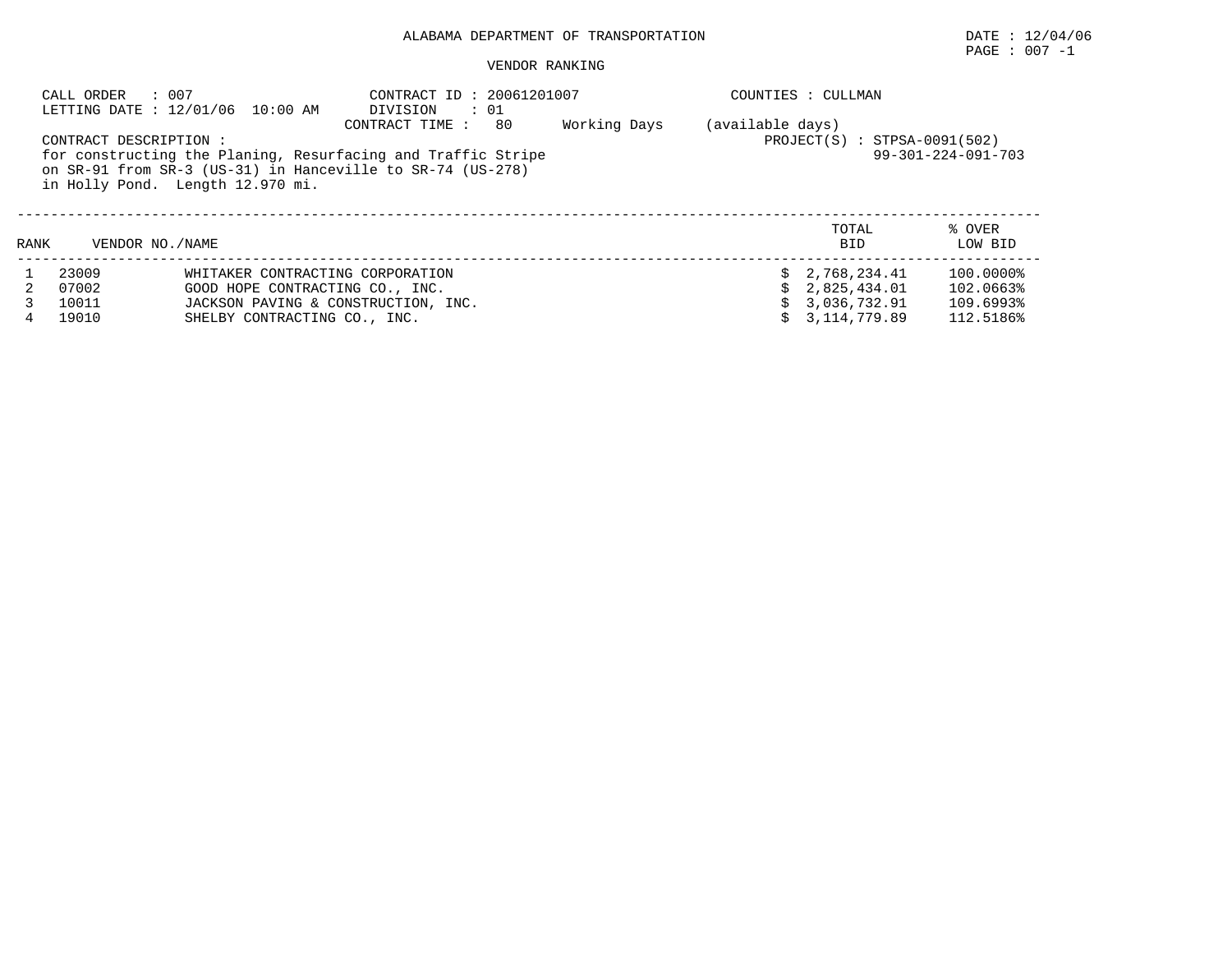| 007<br>CALL ORDER               |          | CONTRACT ID: 20061201007 | CULLMAN<br>COUNTIES : |
|---------------------------------|----------|--------------------------|-----------------------|
| LETTING DATE: 12/01/06 10:00 AM | DIVISION |                          |                       |

|                                                                          |                 |      |                                                                                               |            |              | ========================= |             | ============================== |
|--------------------------------------------------------------------------|-----------------|------|-----------------------------------------------------------------------------------------------|------------|--------------|---------------------------|-------------|--------------------------------|
|                                                                          |                 |      | $1$ ) 23009                                                                                   |            | 2 ) 07002    |                           | 3 ) 10011   |                                |
|                                                                          |                 |      | WHITAKER CONTRACTING CORPOR $ $ GOOD HOPE CONTRACTING CO., $ $ JACKSON PAVING & CONSTRUCTION, |            |              |                           |             |                                |
| LINE NO / ITEM CODE / ALT                                                |                 |      |                                                                                               |            |              |                           |             |                                |
| ITEM DESCRIPTION                                                         | OUANTITY        |      | UNIT PRICE                                                                                    | AMOUNT     | UNIT PRICE   | AMOUNT                    | UNIT PRICE  | <b>AMOUNT</b>                  |
| SECTION 0001<br>Total                                                    |                 |      |                                                                                               |            |              |                           |             |                                |
| 0010 405A000                                                             | 13527.000 GAL   |      | 2.40000                                                                                       | 32464.80   | 1.75000      | 23672.25                  | 1.95000     | 26377.65                       |
| Tack Coat                                                                |                 |      |                                                                                               |            |              |                           |             |                                |
| 0020 408A052<br>Planing Existing Pavement                                | 195524.000 SOYD |      | 0.58000                                                                                       | 113403.92  | 0.49000      | 95806.76                  | 0.47000     | 91896.28                       |
| (Approximately 1.10" Thru 2.0" Thick)                                    |                 |      |                                                                                               |            |              |                           |             |                                |
| 0030 408A054                                                             | 21000.000 SOYD  |      | 0.58000                                                                                       | 12180.00   | 0.49000      | 10290.00                  | 1.91000     | 40110.00                       |
| Planing Existing Pavement                                                |                 |      |                                                                                               |            |              |                           |             |                                |
| (Approximately 3.10" Thru 4.0" Thick)                                    |                 |      |                                                                                               |            |              |                           |             |                                |
| 0040 410H000                                                             | 1.000 EACH      |      | 20000.00000                                                                                   | 20000.00   | 25000.00000  | 25000.00                  | 37568.00000 | 37568.00                       |
| Material Remixing Device                                                 |                 |      |                                                                                               |            |              |                           |             |                                |
| 0050 424A360                                                             | 14091.000 TON   |      | 52.35000                                                                                      | 737663.85  | 48.55000     | 684118.05                 | 55.50000    | 782050.50                      |
| Superpave Bituminous Concrete Wearing                                    |                 |      |                                                                                               |            |              |                           |             |                                |
| Surface Layer, 1/2" Maximum Aggregate                                    |                 |      |                                                                                               |            |              |                           |             |                                |
| Size Mix, ESAL Range C/D                                                 |                 |      |                                                                                               |            |              |                           |             |                                |
| 0060 424B651                                                             | 28181.000 TON   |      | 41.97000                                                                                      | 1182756.57 | 40.84000     | 1150912.04                | 45.55000    | 1283644.55                     |
| Superpave Bituminous Concrete Upper                                      |                 |      |                                                                                               |            |              |                           |             |                                |
| Binder Layer, 1" Maximum Aggregate Size                                  |                 |      |                                                                                               |            |              |                           |             |                                |
| Mix, ESAL Range C/D                                                      |                 |      |                                                                                               |            |              |                           |             |                                |
| 0070 424B659                                                             | 3780.000 TON    |      | 41.97000                                                                                      | 158646.60  | 25,00000     | 94500.00                  | 60.95000    | 230391.00                      |
| Superpave Bituminous Concrete Upper                                      |                 |      |                                                                                               |            |              |                           |             |                                |
| Binder Layer, Leveling, 1" Maximum<br>Aggregate Size Mix, ESAL Range C/D |                 |      |                                                                                               |            |              |                           |             |                                |
| 0080 424C370                                                             | 5236.000 TON    |      | 41.97000                                                                                      | 219754.92  | 40.84000     | 213838.24                 | 45.55000    | 238499.80                      |
| Superpave Bituminous Concrete Base                                       |                 |      |                                                                                               |            |              |                           |             |                                |
| Layer, Widening, 1" Maximum Aggregate                                    |                 |      |                                                                                               |            |              |                           |             |                                |
| Size Mix, ESAL Range C/D                                                 |                 |      |                                                                                               |            |              |                           |             |                                |
| 0090 430B040                                                             | 3615.000 TON    |      | 12.75000                                                                                      | 46091.25   | 15.00000     | 54225.00                  | 14.45000    | 52236.75                       |
| Aggregate Surfacing (Crushed Aggregate                                   |                 |      |                                                                                               |            |              |                           |             |                                |
| Base, Type B)                                                            |                 |      |                                                                                               |            |              |                           |             |                                |
| 0100 600A000                                                             |                 | LUMP | 28400.00000                                                                                   | 28400.00   | 245000.00000 | 245000.00                 | 20019.17000 | 20019.17                       |
| Mobilization                                                             |                 |      |                                                                                               |            |              |                           |             |                                |
| 0110 652A100                                                             | 3.000           | ACRE | 600.00000                                                                                     | 1800.00    | 642.36000    | 1927.08                   | 1723.29000  | 5169.87                        |
| Seeding                                                                  |                 |      |                                                                                               |            |              |                           |             |                                |
| 0120 656A010                                                             | 3.000 ACRE      |      | 600.00000                                                                                     | 1800.00    | 642.36000    | 1927.08                   | 1305.00000  | 3915.00                        |
| Mulching                                                                 |                 |      |                                                                                               |            |              |                           |             |                                |
| 0130 665J000                                                             | 3000.000 LF     |      | 1,00000                                                                                       | 3000.00    | 3.21000      | 9630.00                   | 3.60000     | 10800.00                       |
| Silt Fence, Type A                                                       |                 |      |                                                                                               |            |              |                           |             |                                |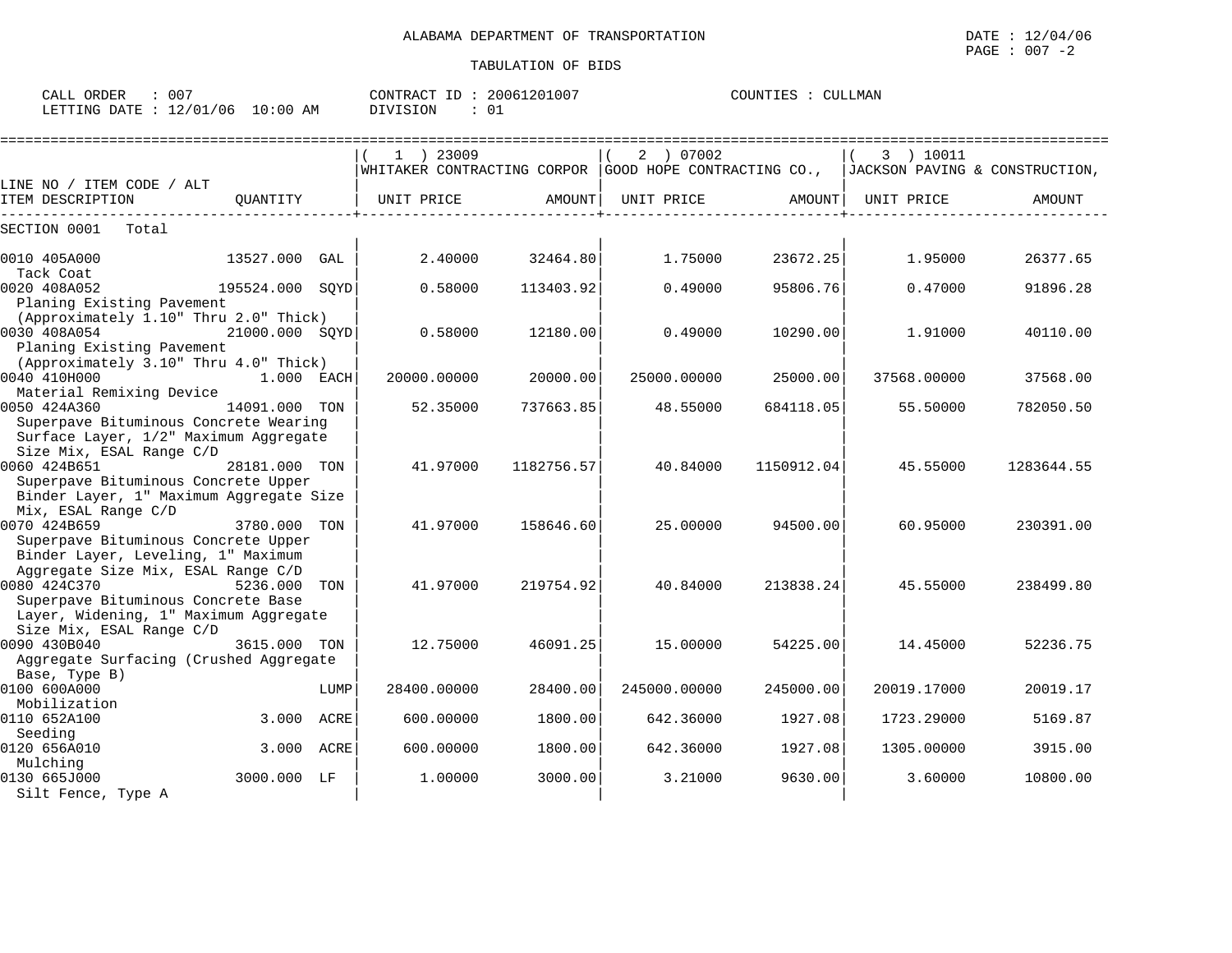| ORDER<br>CALL | 007                              | CONTRACT ID: 20061201007 | COUNTIES<br>CULLMAN |
|---------------|----------------------------------|--------------------------|---------------------|
|               | LETTING DATE : 12/01/06 10:00 AM | DIVISION                 |                     |

|                                                               |               | 1 ) 23009                                                                              |          | 07002<br>$\overline{2}$      |          | 3 ) 10011  |          |
|---------------------------------------------------------------|---------------|----------------------------------------------------------------------------------------|----------|------------------------------|----------|------------|----------|
|                                                               |               | WHITAKER CONTRACTING CORPOR GOOD HOPE CONTRACTING CO.,  JACKSON PAVING & CONSTRUCTION, |          |                              |          |            |          |
| LINE NO / ITEM CODE / ALT                                     |               |                                                                                        |          |                              |          |            |          |
| ITEM DESCRIPTION                                              | QUANTITY      | UNIT PRICE AMOUNT                                                                      |          | UNIT PRICE AMOUNT UNIT PRICE |          |            | AMOUNT   |
| 0140 6650001                                                  | 3000.000 LF   | 1,00000                                                                                | 3000.00  | 1.34000                      | 4020.00  | 0.89000    | 2670.00  |
| Silt Fence Removal                                            |               |                                                                                        |          |                              |          |            |          |
| 0150 6650001                                                  | 500.000 LF    | 6.00000                                                                                | 3000.00  | 6.42000                      | 3210.00  | 6.99000    | 3495.00  |
| 20 Inch Wattle                                                |               |                                                                                        |          |                              |          |            |          |
| 0160 701A028                                                  | 26.000 MILE   | 1800.00000                                                                             | 46800.00 | 1900.32000                   | 49408.32 | 1800.00000 | 46800.00 |
| Solid White, Class 2, Type A Traffic                          |               |                                                                                        |          |                              |          |            |          |
| Stripe (0.06" Thick) (6" Wide)<br>0170 701A032                |               |                                                                                        |          |                              |          |            |          |
| 19.000 MILE<br>Solid Yellow, Class 2, Type A Traffic          |               | 2200.00000                                                                             | 41800.00 | 2135.85000                   | 40581.15 | 2200.00000 | 41800.00 |
| Stripe (0.06" Thick) (6" Wide)                                |               |                                                                                        |          |                              |          |            |          |
| 0180 701A046                                                  | 6.000 MILE    | 1000.00000                                                                             | 6000.00  | 1059.89000                   | 6359.34  | 1000.00000 | 6000.00  |
| Broken Yellow, Class 2, Type A Traffic                        |               |                                                                                        |          |                              |          |            |          |
| Stripe (0.09" Thick) (6" Wide)                                |               |                                                                                        |          |                              |          |            |          |
| 0190 701B009 250.000 LF                                       |               | 1.00000                                                                                | 250.00   | 1.61000                      | 402.50   | 1,00000    | 250.00   |
| Dotted Class 2, Type A Traffic Stripe                         |               |                                                                                        |          |                              |          |            |          |
| (0.09" Thick)(6" Wide)                                        |               |                                                                                        |          |                              |          |            |          |
| 0200 701C000                                                  | 12.000 MILE   | 750.00000                                                                              | 9000.00  | 835.07000                    | 10020.84 | 750.00000  | 9000.00  |
| Broken Temporary Traffic Stripe                               |               |                                                                                        |          |                              |          |            |          |
| 0210 701C001<br>88.000 MILE<br>Solid Temporary Traffic Stripe |               | 795.00000                                                                              | 69960.00 | 835.07000                    | 73486.16 | 795.00000  | 69960.00 |
| 0220 701G125 1183.000 LF                                      |               | 5.00000                                                                                | 5915.00  | 4.28000                      | 5063.24  | 5.00000    | 5915.00  |
| Solid White, Class 3W, Type A Traffic                         |               |                                                                                        |          |                              |          |            |          |
| Stripe (6" Wide)                                              |               |                                                                                        |          |                              |          |            |          |
| de)<br>1183.000 LF<br>0230 701G133                            |               | 5.00000                                                                                | 5915.00  | 4.28000                      | 5063.24  | 5,00000    | 5915.00  |
| Solid Yellow, Class 3W, Type A Traffic                        |               |                                                                                        |          |                              |          |            |          |
| Stripe (6" Wide)                                              |               |                                                                                        |          |                              |          |            |          |
| 0240 701H001                                                  | 2366.000 LF   | 0.50000                                                                                | 1183.00  | 0.54000                      | 1277.64  | 0.50000    | 1183.00  |
| Solid Traffic Stripe Removed (Plastic)                        |               |                                                                                        |          |                              |          |            |          |
| 0250 703A002                                                  | 165.000 SOFT  | 3.50000                                                                                | 577.50   | 5.35000                      | 882.75   | 3.50000    | 577.50   |
| Traffic Control Markings, Class 2, Type<br>$\overline{A}$     |               |                                                                                        |          |                              |          |            |          |
| 0260 703B002<br>45.000 SQFT                                   |               | 4.00000                                                                                | 180.00   | 5.35000                      | 240.75   | 4.00000    | 180.00   |
| Traffic Control Legends, Class 2, Type                        |               |                                                                                        |          |                              |          |            |          |
| 0270 705A032<br>32.000 EACH                                   |               | 6.00000                                                                                | 192.00   | 5.89000                      | 188.48   | 6.00000    | 192.00   |
| Pavement Markers, Class A-H, Type 1-B                         |               |                                                                                        |          |                              |          |            |          |
| 0280 705A037                                                  | 1362.000 EACH | 6.00000                                                                                | 8172.00  | 5.89000                      | 8022.18  | 6.00000    | 8172.00  |
| Pavement Markers, Class A-H, Type 2-D                         |               |                                                                                        |          |                              |          |            |          |
| 0290 740B000                                                  | 516.000 SQFT  | 8,00000                                                                                | 4128.00  | 7.87000                      | 4060.92  | 7.49000    | 3864.84  |
| Construction Signs                                            |               |                                                                                        |          |                              |          |            |          |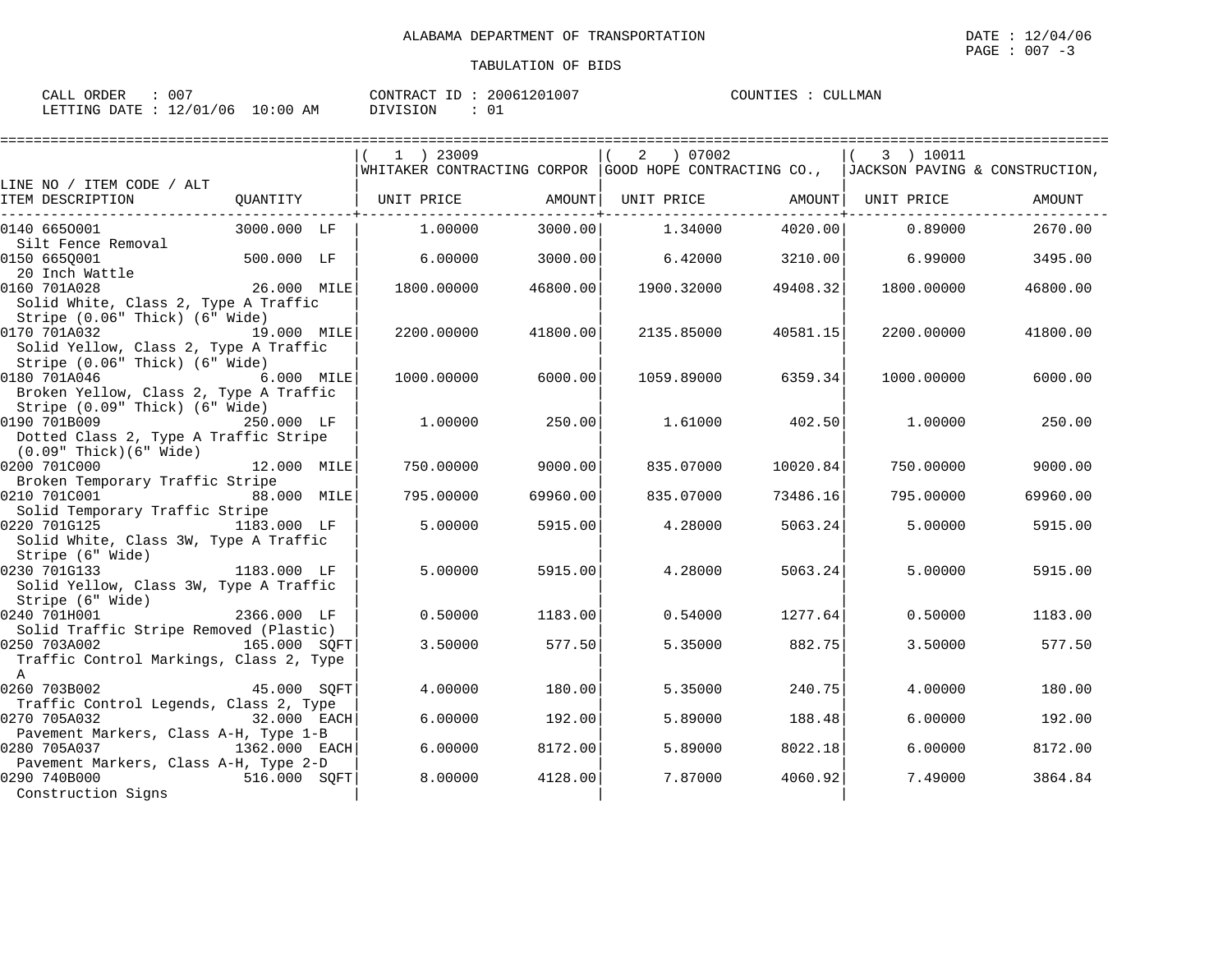| ORDER<br>CALL | $00^-$          |             | CONTRACT<br>___<br>тD. | 20061201007 | COUNTIES | CULLMAN |
|---------------|-----------------|-------------|------------------------|-------------|----------|---------|
| LETTING DATE  | 12/01/06<br>- 4 | 10:00<br>AM | <b>DIVISION</b>        | ັບ⊥         |          |         |

|                                                                             |          |      | 23009<br>WHITAKER CONTRACTING CORPOR |                | 07002<br>2<br>GOOD HOPE CONTRACTING CO., |                | 10011<br>3<br>JACKSON PAVING & CONSTRUCTION, |               |
|-----------------------------------------------------------------------------|----------|------|--------------------------------------|----------------|------------------------------------------|----------------|----------------------------------------------|---------------|
| ALT<br>ITEM CODE<br>LINE NO /<br>ITEM DESCRIPTION                           | OUANTITY |      | UNIT PRICE                           | AMOUNT         | UNIT PRICE                               | AMOUNT         | UNIT PRICE                                   | <b>AMOUNT</b> |
| 0300 740D000<br>Channelizing Drums                                          | 200.000  | EACH | 10.00000                             | 2000.00        | 10.00000                                 | 2000.00        | 6.50000                                      | 1300.00       |
| 0310 740E000<br>Cones (36 Inches High)                                      | 200,000  | EACH | 10,00000                             | 2000.00        | 1,00000                                  | 200.00         | 2.60000                                      | 520.00        |
| 0320 740M001<br>Ballast For Cone                                            | 200,000  | EACH | 1,00000                              | 200.00         | 0.50000                                  | 100.00         | 1,30000                                      | 260.00        |
| 0330 998A000<br>Construction Fuel (Maximum Bid Limited<br>To $$180,000.00)$ |          | LUMP | 0.00000                              | 0.00           | 0.00000                                  | 0.00           | 6000.00000                                   | 6000.00       |
| SECTION TOTALS                                                              |          |      |                                      | \$2,768,234.41 |                                          | \$2,825,434.01 | Ŝ.                                           | 3,036,732.91  |
| CONTRACT TOTALS                                                             |          |      | S.                                   | 2,768,234.41   |                                          | \$2,825,434.01 | S.                                           | 3,036,732.91  |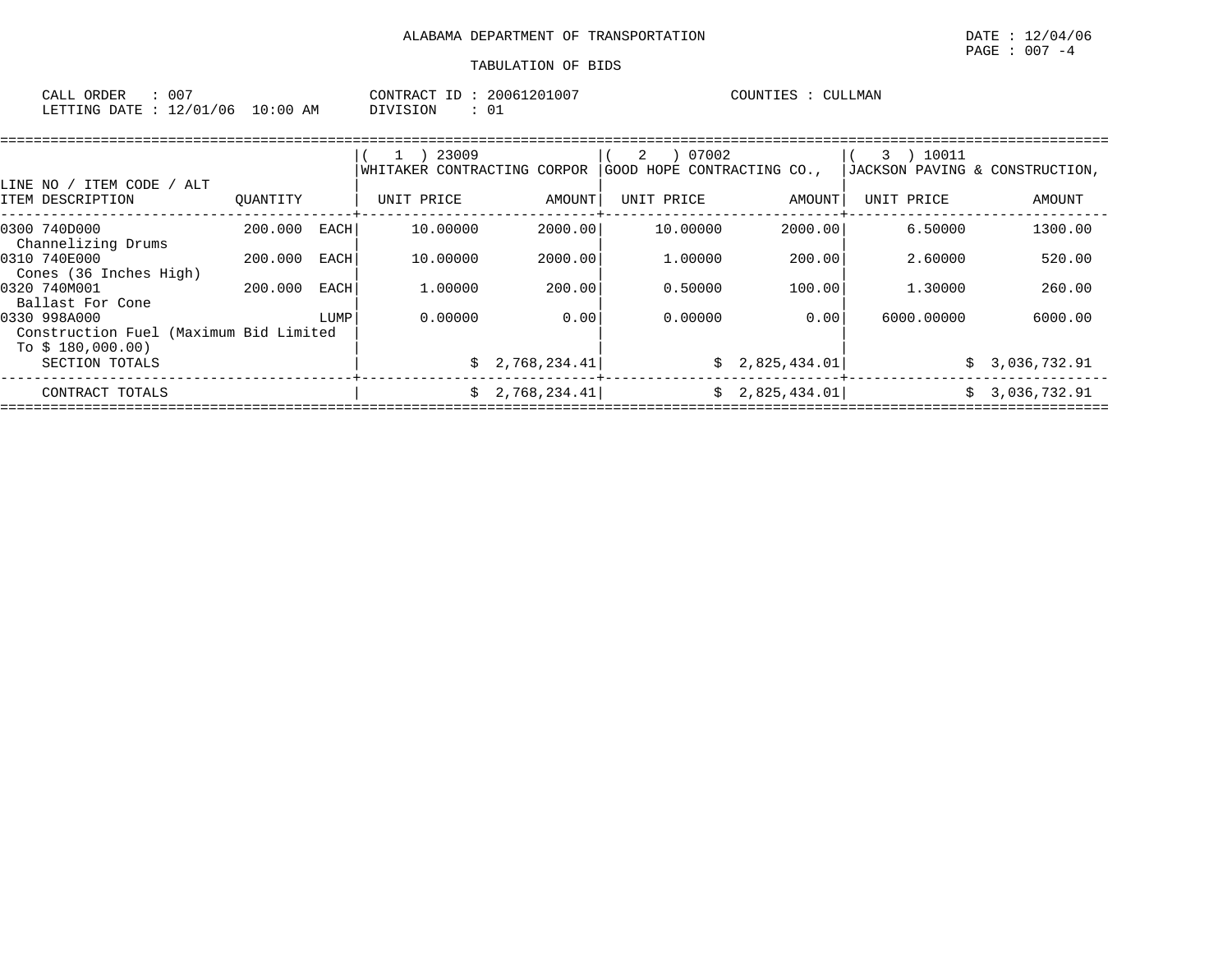| CALL ORDER<br>: 007<br>LETTING DATE : 12/01/06 10:00 AM                  |                 |      | CONTRACT ID: 20061201007<br>DIVISION<br>: 01                          |            |            | COUNTIES : CULLMAN |            |        |
|--------------------------------------------------------------------------|-----------------|------|-----------------------------------------------------------------------|------------|------------|--------------------|------------|--------|
|                                                                          |                 |      | =========================<br>4 ) 19010<br>SHELBY CONTRACTING CO., INC |            |            |                    |            |        |
| LINE NO / ITEM CODE / ALT<br>ITEM DESCRIPTION                            | OUANTITY        |      | UNIT PRICE                                                            | AMOUNT     | UNIT PRICE | AMOUNT             | UNIT PRICE | AMOUNT |
| SECTION 0001<br>Total                                                    |                 |      |                                                                       |            |            |                    |            |        |
| 0010 405A000                                                             | 13527.000 GAL   |      | 1.72000                                                               | 23266.44   |            |                    |            |        |
| Tack Coat<br>0020 408A052                                                | 195524.000 SQYD |      | 0.78000                                                               | 152508.72  |            |                    |            |        |
| Planing Existing Pavement                                                |                 |      |                                                                       |            |            |                    |            |        |
| (Approximately 1.10" Thru 2.0" Thick)                                    |                 |      |                                                                       |            |            |                    |            |        |
| 0030 408A054                                                             | 21000.000 SOYD  |      | 1,00000                                                               | 21000.00   |            |                    |            |        |
| Planing Existing Pavement                                                |                 |      |                                                                       |            |            |                    |            |        |
| (Approximately 3.10" Thru 4.0" Thick)                                    |                 |      |                                                                       |            |            |                    |            |        |
| 0040 410H000                                                             | 1.000 EACH      |      | 45000.00000                                                           | 45000.00   |            |                    |            |        |
| Material Remixing Device                                                 |                 |      |                                                                       |            |            |                    |            |        |
| 0050 424A360                                                             | 14091.000 TON   |      | 51.95000                                                              | 732027.45  |            |                    |            |        |
| Superpave Bituminous Concrete Wearing                                    |                 |      |                                                                       |            |            |                    |            |        |
| Surface Layer, 1/2" Maximum Aggregate                                    |                 |      |                                                                       |            |            |                    |            |        |
| Size Mix, ESAL Range C/D                                                 |                 |      |                                                                       |            |            |                    |            |        |
| 0060 424B651                                                             | 28181.000 TON   |      | 45.83000                                                              | 1291535.23 |            |                    |            |        |
| Superpave Bituminous Concrete Upper                                      |                 |      |                                                                       |            |            |                    |            |        |
| Binder Layer, 1" Maximum Aggregate Size                                  |                 |      |                                                                       |            |            |                    |            |        |
| Mix, ESAL Range C/D                                                      |                 |      |                                                                       |            |            |                    |            |        |
| 0070 424B659                                                             | 3780.000 TON    |      | 45.83000                                                              | 173237.40  |            |                    |            |        |
| Superpave Bituminous Concrete Upper                                      |                 |      |                                                                       |            |            |                    |            |        |
| Binder Layer, Leveling, 1" Maximum<br>Aggregate Size Mix, ESAL Range C/D |                 |      |                                                                       |            |            |                    |            |        |
| 0080 424C370                                                             | 5236.000 TON    |      | 47.00000                                                              | 246092.00  |            |                    |            |        |
| Superpave Bituminous Concrete Base                                       |                 |      |                                                                       |            |            |                    |            |        |
| Layer, Widening, 1" Maximum Aggregate                                    |                 |      |                                                                       |            |            |                    |            |        |
| Size Mix, ESAL Range C/D                                                 |                 |      |                                                                       |            |            |                    |            |        |
| 0090 430B040                                                             | 3615.000 TON    |      | 15.61000                                                              | 56430.15   |            |                    |            |        |
| Aggregate Surfacing (Crushed Aggregate                                   |                 |      |                                                                       |            |            |                    |            |        |
| Base, Type B)                                                            |                 |      |                                                                       |            |            |                    |            |        |
| 0100 600A000                                                             |                 | LUMP | 91874.00000                                                           | 91874.00   |            |                    |            |        |
| Mobilization                                                             |                 |      |                                                                       |            |            |                    |            |        |
| 0110 652A100                                                             | 3.000 ACRE      |      | 600.00000                                                             | 1800.00    |            |                    |            |        |
| Seeding                                                                  |                 |      |                                                                       |            |            |                    |            |        |
| 0120 656A010                                                             | 3.000 ACRE      |      | 600.00000                                                             | 1800.00    |            |                    |            |        |
| Mulching                                                                 |                 |      |                                                                       |            |            |                    |            |        |
| 0130 665J000                                                             | 3000.000 LF     |      | 3.00000                                                               | 9000.00    |            |                    |            |        |
| Silt Fence, Type A                                                       |                 |      |                                                                       |            |            |                    |            |        |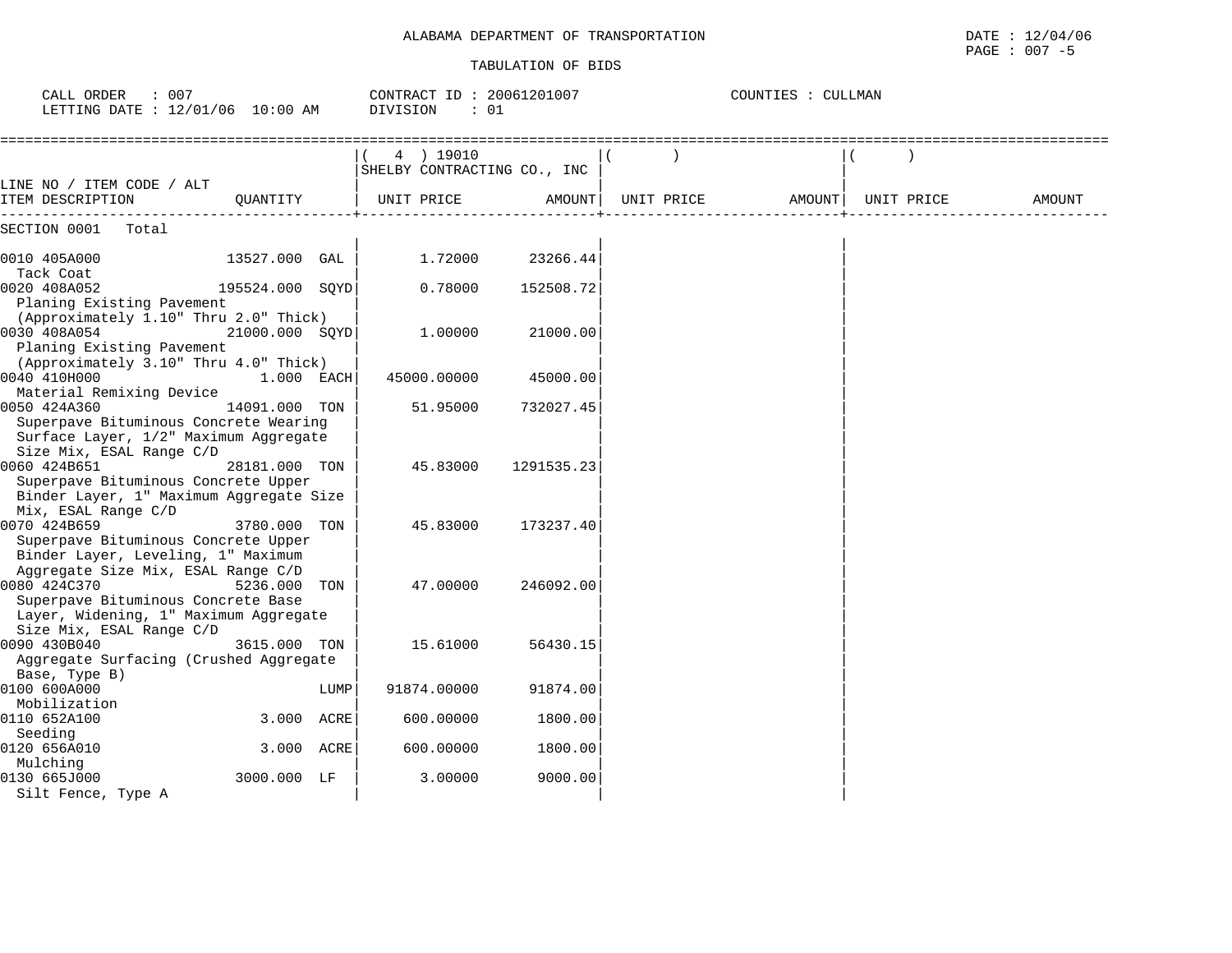| 007<br>ORDER<br>CALI         |                       | CONTRACT<br>LD        | $120100^-$<br>2006. | COUNTIES<br>AMI. |
|------------------------------|-----------------------|-----------------------|---------------------|------------------|
| 12/01<br>706<br>LETTING DATE | :00<br>$\Omega$<br>ΑM | <b>NOTSTON</b><br>∸∽∸ | ັ∪≖                 |                  |

|                                                                                                                                          |               | (4) 19010<br>SHELBY CONTRACTING CO., INC |          |  |                                       |  |
|------------------------------------------------------------------------------------------------------------------------------------------|---------------|------------------------------------------|----------|--|---------------------------------------|--|
| LINE NO / ITEM CODE / ALT<br>ITEM DESCRIPTION                                                                                            |               | QUANTITY   UNIT PRICE AMOUNT             |          |  | UNIT PRICE AMOUNT   UNIT PRICE AMOUNT |  |
|                                                                                                                                          |               |                                          |          |  |                                       |  |
| 0140 6650001                                                                                                                             | 3000.000 LF   | 1.25000                                  | 3750.00  |  |                                       |  |
| Silt Fence Removal<br>0150 6650001<br>20 Inch Wattle                                                                                     | 500.000 LF    | 6.00000                                  | 3000.00  |  |                                       |  |
| 0160 701A028<br>Solid White, Class 2, Type A Traffic                                                                                     | 26.000 MILE   | 1800.00000                               | 46800.00 |  |                                       |  |
| Stripe (0.06" Thick) (6" Wide)<br>0170 701A032<br>19.000 MILE<br>Solid Yellow, Class 2, Type A Traffic<br>Stripe (0.06" Thick) (6" Wide) |               | 2200.00000                               | 41800.00 |  |                                       |  |
| 0180 701A046<br>Broken Yellow, Class 2, Type A Traffic<br>Stripe (0.09" Thick) (6" Wide)                                                 | 6.000 MILE    | 1000.00000                               | 6000.00  |  |                                       |  |
| 0190 701B009<br>Dotted Class 2, Type A Traffic Stripe<br>$(0.09"$ Thick $)(6"$ Wide                                                      | 250.000 LF    | 1.00000                                  | 250.00   |  |                                       |  |
| 0200 701C000<br>Broken Temporary Traffic Stripe                                                                                          | 12.000 MILE   | 750.00000                                | 9000.00  |  |                                       |  |
| 0210 701C001<br>Solid Temporary Traffic Stripe                                                                                           | 88.000 MILE   | 795.00000                                | 69960.00 |  |                                       |  |
| 0220 701G125<br>Solid White, Class 3W, Type A Traffic<br>Stripe (6" Wide)                                                                | 1183.000 LF   | 5.00000                                  | 5915.00  |  |                                       |  |
| 0230 701G133<br>Solid Yellow, Class 3W, Type A Traffic<br>Stripe (6" Wide)                                                               | $1183.000$ LF | 5.00000                                  | 5915.00  |  |                                       |  |
| 0240 701H001<br>Solid Traffic Stripe Removed (Plastic)                                                                                   | 2366.000 LF   | 0.50000                                  | 1183.00  |  |                                       |  |
| 0250 703A002<br>Traffic Control Markings, Class 2, Type<br>A                                                                             | 165.000 SOFT  | 3.50000                                  | 577.50   |  |                                       |  |
| 0260 703B002<br>Traffic Control Legends, Class 2, Type                                                                                   | 45.000 SQFT   | 4.00000                                  | 180.00   |  |                                       |  |
| 0270 705A032<br>Pavement Markers, Class A-H, Type 1-B                                                                                    | 32.000 EACH   | 6.00000                                  | 192.00   |  |                                       |  |
| 0280 705A037<br>Pavement Markers, Class A-H, Type 2-D                                                                                    | 1362.000 EACH | 6.00000                                  | 8172.00  |  |                                       |  |
| 0290 740B000<br>Construction Signs                                                                                                       | 516.000 SQFT  | 12.00000                                 | 6192.00  |  |                                       |  |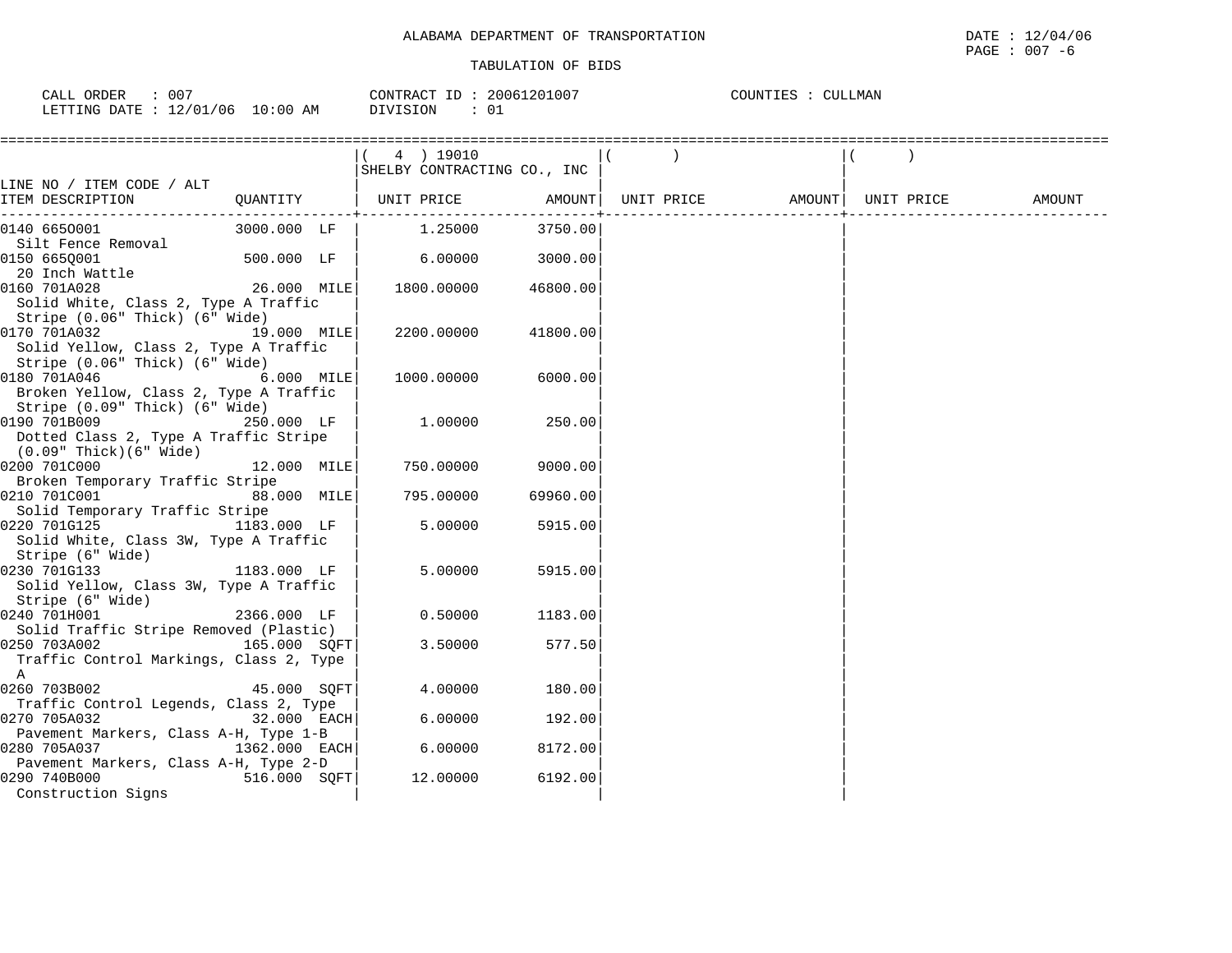# ALABAMA DEPARTMENT OF TRANSPORTATION DATE : 12/04/06

# $\texttt{PAGE}$  : 007 -7

| - 007<br>CALL ORDER               |          | CONTRACT ID: 20061201007 | COUNTIES : C<br>CULLMAN |
|-----------------------------------|----------|--------------------------|-------------------------|
| LETTING DATE : 12/01/06  10:00 AM | DIVISION | -0.                      |                         |

| LINE NO / ITEM CODE / ALT                                                   |          |             | 4 ) 19010<br>SHELBY CONTRACTING CO., INC |                |            |        |            |        |      |
|-----------------------------------------------------------------------------|----------|-------------|------------------------------------------|----------------|------------|--------|------------|--------|------|
| ITEM DESCRIPTION                                                            | OUANTITY |             | UNIT PRICE                               | AMOUNT         | UNIT PRICE | AMOUNT | UNIT PRICE | AMOUNT |      |
| 0300 740D000<br>Channelizing Drums                                          | 200.000  | <b>EACH</b> | 10.00000                                 | 2000.00        |            |        |            |        |      |
| 0310 740E000<br>Cones (36 Inches High)                                      | 200.000  | EACH        | 15.00000                                 | 3000.00        |            |        |            |        |      |
| 0320 740M001<br>Ballast For Cone                                            | 200.000  | EACH        | 0.00000                                  | 0.00           |            |        |            |        |      |
| 0330 998A000<br>Construction Fuel (Maximum Bid Limited<br>To \$ 180,000.00) |          | LUMP        | 55322.00000                              | 55322.00       |            |        |            |        |      |
| SECTION TOTALS                                                              |          |             |                                          | \$3,114,779.89 | \$         | 0.00   |            | \$     | 0.00 |
| CONTRACT TOTALS                                                             |          |             |                                          | \$3,114,779.89 | Ŝ.         | 0.00   |            |        |      |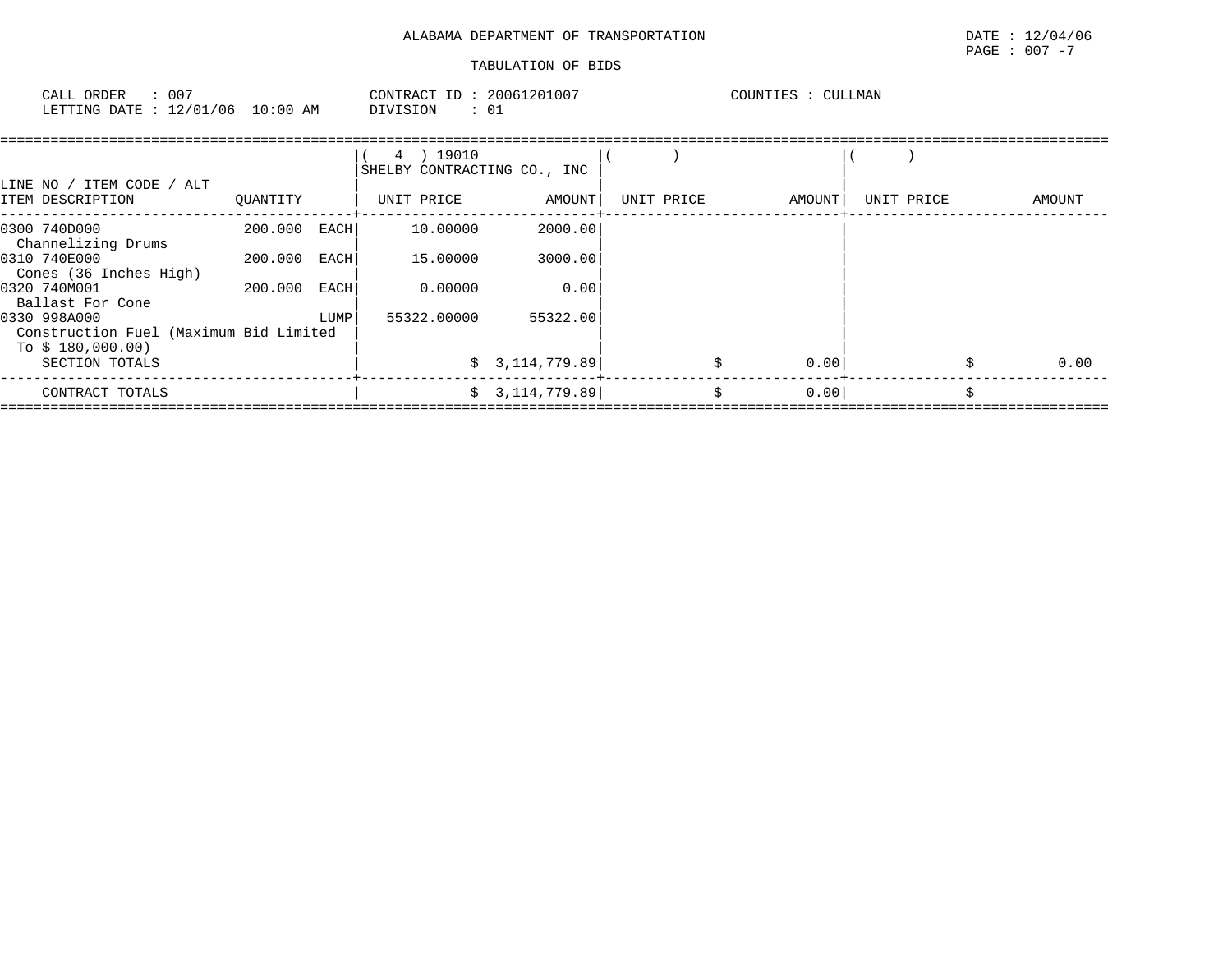# ALABAMA DEPARTMENT OF TRANSPORTATION DATE : 12/04/06

# PAGE : 010 -1

# VENDOR RANKING

| CALL ORDER                                 | : 010<br>LETTING DATE : 12/01/06 10:00 AM | CONTRACT ID: 20061201010<br>: 06<br>DIVISION                                                                                                         |              | COUNTIES : DALLAS |                                     |                   |  |  |  |
|--------------------------------------------|-------------------------------------------|------------------------------------------------------------------------------------------------------------------------------------------------------|--------------|-------------------|-------------------------------------|-------------------|--|--|--|
| CONTRACT DESCRIPTION :<br>Length 4.878 mi. |                                           | 35<br>CONTRACT TIME:<br>for constructing the Planing, Resurfacing and Traffic Stripe<br>on SR-219 from SR-14 to the Perry county line west of Selma. | Working Days | (available days)  | $PROJECT(S)$ : $EB-STPSA-0219(501)$ |                   |  |  |  |
| RANK<br>VENDOR NO. / NAME                  |                                           |                                                                                                                                                      |              |                   | TOTAL<br><b>BID</b>                 | % OVER<br>LOW BID |  |  |  |
| 01023                                      | ASPHALT CONTRACTORS, INC.                 |                                                                                                                                                      |              |                   | 891,120.70                          | 100.0000%         |  |  |  |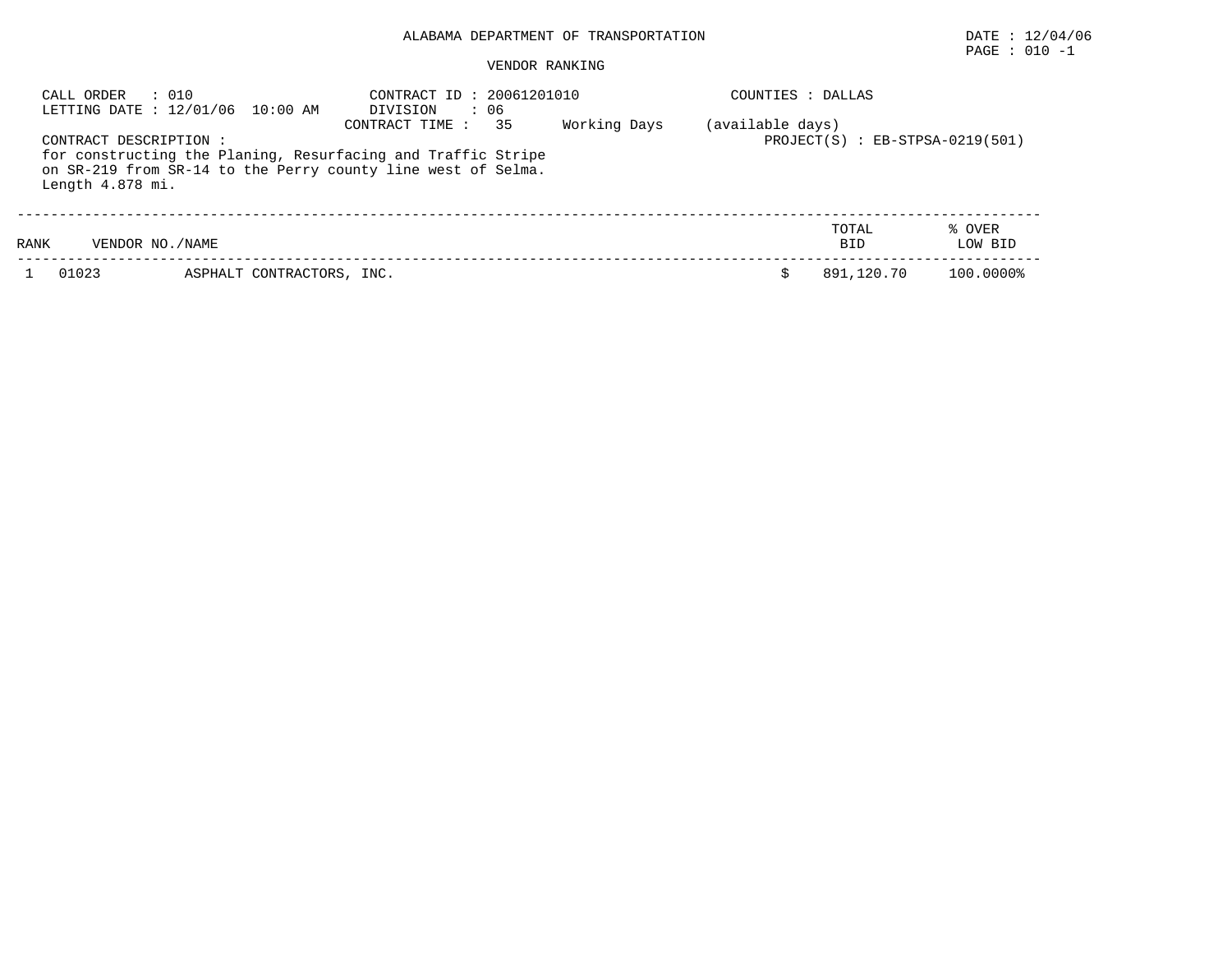| CALL ORDER<br>: 010<br>LETTING DATE : 12/01/06 10:00 AM                                                                                 |                |      | CONTRACT ID: 20061201010<br>: 06<br>DIVISION |           |            | COUNTIES : DALLAS |            |               |
|-----------------------------------------------------------------------------------------------------------------------------------------|----------------|------|----------------------------------------------|-----------|------------|-------------------|------------|---------------|
|                                                                                                                                         |                |      | 1 ) 01023<br>ASPHALT CONTRACTORS, INC.       |           |            |                   |            |               |
| LINE NO / ITEM CODE / ALT<br>ITEM DESCRIPTION                                                                                           | OUANTITY       |      | UNIT PRICE                                   | AMOUNT    | UNIT PRICE | AMOUNT            | UNIT PRICE | <b>AMOUNT</b> |
| SECTION 0001<br>Total                                                                                                                   |                |      |                                              |           |            |                   |            |               |
| 0010 206C010                                                                                                                            | $10.000$ SOYD  |      | 45.00000                                     | 450.00    |            |                   |            |               |
| Removing Concrete Driveway<br>0020 405A000<br>Tack Coat                                                                                 | 5000.000 GAL   |      | 1,60000                                      | 8000.00   |            |                   |            |               |
| 0030 408A052<br>Planing Existing Pavement                                                                                               | 71000.000 SQYD |      | 0.85000                                      | 60350.00  |            |                   |            |               |
| (Approximately 1.10" Thru 2.0" Thick)<br>0040 424A361<br>Superpave Bituminous Concrete Wearing<br>Surface Layer, 3/4" Maximum Aggregate | 8650.000 TON   |      | 59.25000                                     | 512512.50 |            |                   |            |               |
| Size Mix, ESAL Range C/D<br>0050 424A364<br>Superpave Bituminous Concrete Wearing<br>Surface Layer, Patching, 3/4" Maximum              | 75.000 TON     |      | 95,00000                                     | 7125.00   |            |                   |            |               |
| Aggregate Size Mix, ESAL Range C/D<br>0060 424A367<br>Superpave Bituminous Concrete Wearing<br>Surface Layer, Leveling, 3/4" Maximum    | 690.000 TON    |      | 58,00000                                     | 40020.00  |            |                   |            |               |
| Aggregate Size Mix, ESAL Range C/D<br>0070 424B662<br>Superpave Bituminous Concrete Upper<br>Binder Layer, Widening, 1" Maximum         | 1760.000 TON   |      | 64.75000                                     | 113960.00 |            |                   |            |               |
| Aggregate Size Mix, ESAL Range C/D<br>0080 600A000                                                                                      |                | LUMP | 33000.00000                                  | 33000.00  |            |                   |            |               |
| Mobilization<br>0090 652A100<br>Seeding                                                                                                 | 5.000 ACRE     |      | 500.00000                                    | 2500.00   |            |                   |            |               |
| 0100 656A010<br>Mulching                                                                                                                | 5.000 ACRE     |      | 500.00000                                    | 2500.00   |            |                   |            |               |
| 0110 665F000<br>Hay Bales                                                                                                               | 100.000        | EACH | 10.00000                                     | 1000.00   |            |                   |            |               |
| 0120 665J000<br>Silt Fence, Type A                                                                                                      | 500.000 LF     |      | 4.75000                                      | 2375.00   |            |                   |            |               |
| 0130 6650001<br>Silt Fence Removal                                                                                                      | 500.000 LF     |      | 0.50000                                      | 250.00    |            |                   |            |               |
| 0140 666A001<br>Pest Control Treatment                                                                                                  | 5.000 ACRE     |      | 50.00000                                     | 250.00    |            |                   |            |               |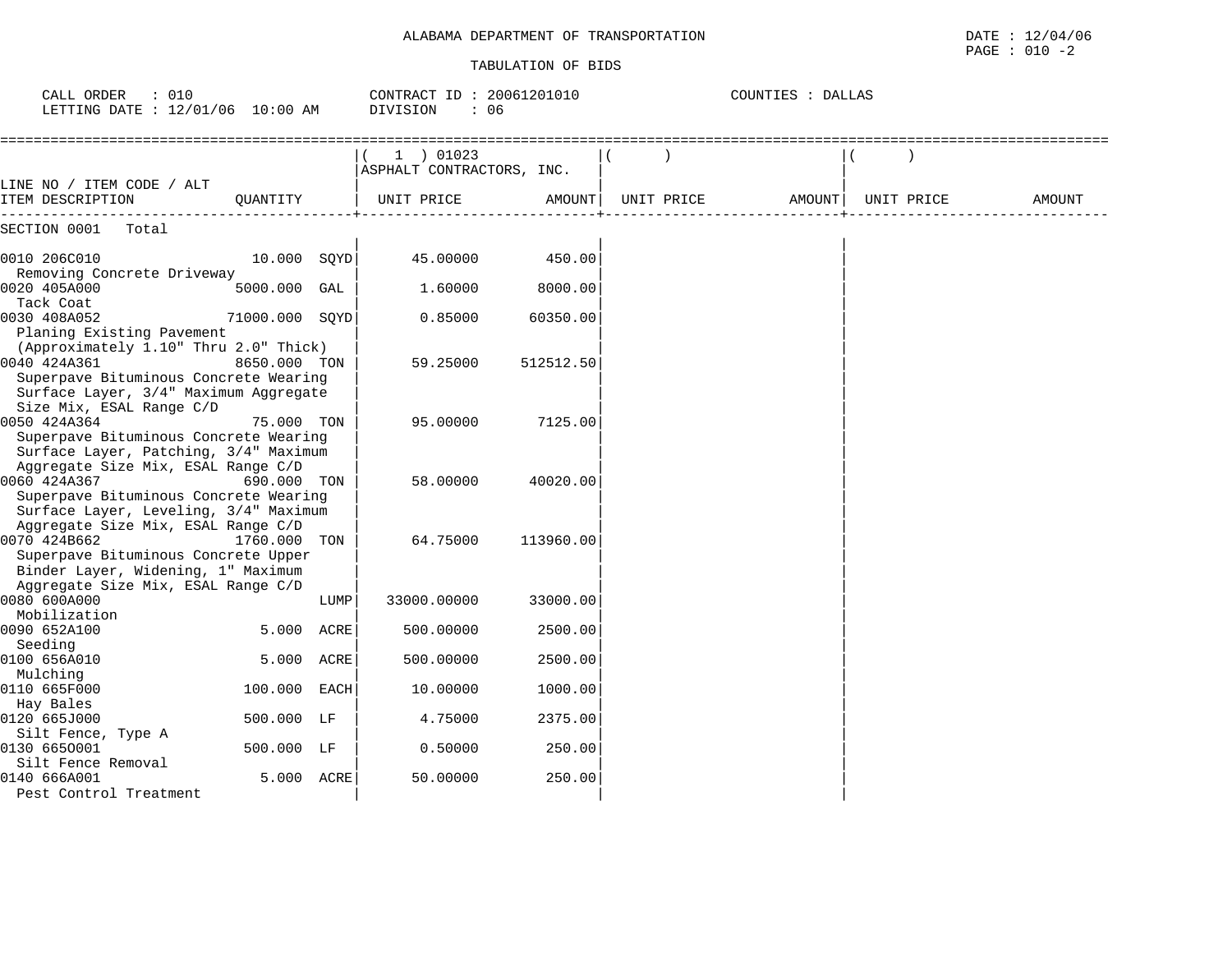| ORDEF<br>$\sim$ $\sim$ $\sim$<br>لللطات |                           | 20061<br>120101u<br>CONTRACT<br>-TD | COUNTIES<br>ALLAS با |
|-----------------------------------------|---------------------------|-------------------------------------|----------------------|
| LETTING<br>/06<br>$\sim$<br>DATE.       | :00<br>AΜ<br>$\mathbf{1}$ | DIVISION<br>06                      |                      |

|                                                                                          |               |      | $(1)$ 01023<br>ASPHALT CONTRACTORS, INC. |          |                              |  |        |
|------------------------------------------------------------------------------------------|---------------|------|------------------------------------------|----------|------------------------------|--|--------|
| LINE NO / ITEM CODE / ALT                                                                |               |      |                                          |          |                              |  |        |
| ITEM DESCRIPTION                                                                         |               |      | QUANTITY   UNIT PRICE                    | AMOUNT   | UNIT PRICE AMOUNT UNIT PRICE |  | AMOUNT |
| 0150 701A028<br>Solid White, Class 2, Type A Traffic<br>Stripe (0.06" Thick) (6" Wide)   | 10.000 MILE   |      | 1775.00000                               | 17750.00 |                              |  |        |
| 0160 701A046<br>Broken Yellow, Class 2, Type A Traffic<br>Stripe (0.09" Thick) (6" Wide) | 4.000 MILE    |      | 1050.00000                               | 4200.00  |                              |  |        |
| 0170 701A048<br>Solid Yellow, Class 2, Type A Traffic<br>Stripe (0.09" Thick) (6" Wide)  | 5.000 MILE    |      | 1995.00000                               | 9975.00  |                              |  |        |
| 0180 701C000                                                                             | 7.000 MILE    |      | 720.00000                                | 5040.00  |                              |  |        |
| Broken Temporary Traffic Stripe<br>0190 701C001<br>Solid Temporary Traffic Stripe        | 30.000 MILE   |      | 780.00000                                | 23400.00 |                              |  |        |
| 0200 701G125<br>Solid White, Class 3W, Type A Traffic<br>Stripe (6" Wide)                | 2552.000 LF   |      | 5.00000                                  | 12760.00 |                              |  |        |
| 0210 701G133<br>Solid Yellow, Class 3W, Type A Traffic<br>Stripe (6" Wide)               | 1276.000 LF   |      | 5.00000                                  | 6380.00  |                              |  |        |
| 0220 701H001<br>Solid Traffic Stripe Removed (Plastic)                                   | 3828.000 LF   |      | 0.60000                                  | 2296.80  |                              |  |        |
| 0230 703A002<br>Traffic Control Markings, Class 2, Type<br>$\mathbb A$                   | 1132.000 SQFT |      | 3.50000                                  | 3962.00  |                              |  |        |
| 0240 703D001<br>Temporary Traffic Control Markings                                       | 2264.000 SOFT |      | 1,50000                                  | 3396.00  |                              |  |        |
| 0250 705A032<br>Pavement Markers, Class A-H, Type 1-B                                    | 230.000 EACH  |      | 5.50000                                  | 1265.00  |                              |  |        |
| 0260 705A037                                                                             | 100.000 EACH  |      | 5.50000                                  | 550.00   |                              |  |        |
| Pavement Markers, Class A-H, Type 2-D<br>0270 705A038                                    | 20.000 EACH   |      | 5.50000                                  | 110.00   |                              |  |        |
| Pavement Markers, Class A-H, Type 2-E<br>0280 740B000                                    | 502.000 SOFT  |      | 9.20000                                  | 4618.40  |                              |  |        |
| Construction Signs<br>0290 740D000                                                       | 50.000 EACH   |      | 58.50000                                 | 2925.00  |                              |  |        |
| Channelizing Drums<br>0300 740E000                                                       | 200.000       | EACH | 15.50000                                 | 3100.00  |                              |  |        |
| Cones (36 Inches High)<br>0310 740M001<br>Ballast For Cone                               | 200.000 EACH  |      | 8.25000                                  | 1650.00  |                              |  |        |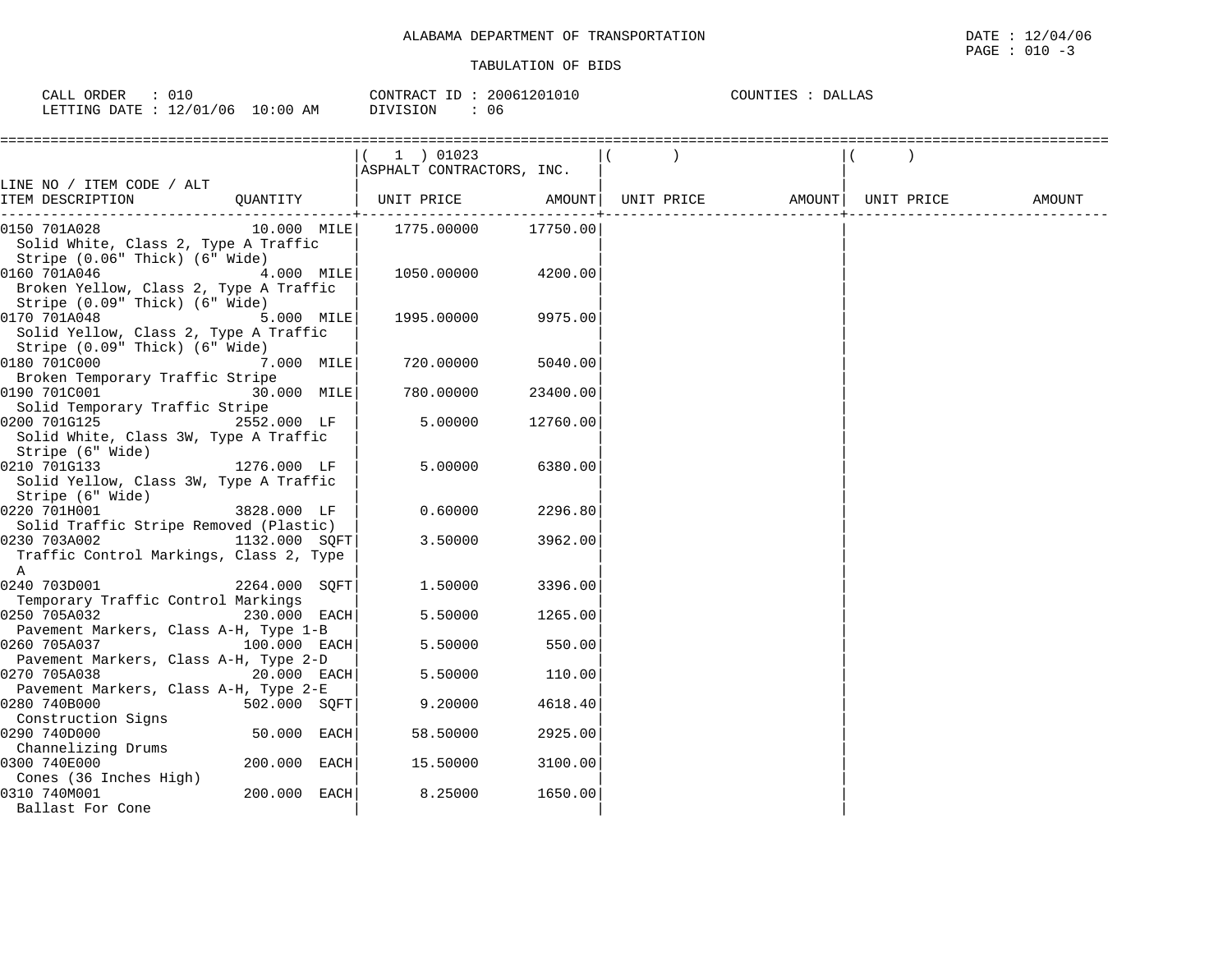# ALABAMA DEPARTMENT OF TRANSPORTATION DATE : 12/04/06

| CALL ORDER<br>LETTING DATE : 12/01/06 10:00 AM | $\therefore$ 010 | CONTRACT ID: 20061201010<br>DIVISION |       | : 06 |  | COUNTIES | DALLAS |  |  |
|------------------------------------------------|------------------|--------------------------------------|-------|------|--|----------|--------|--|--|
|                                                |                  | ASPHALT CONTRACTORS, INC.            | 01023 |      |  |          |        |  |  |

| LINE NO<br>ITEM CODE<br>ITEM DESCRIPTION                                   | ALT<br>OUANTITY |      | UNIT PRICE | AMOUNT     | UNIT PRICE | AMOUNT | UNIT PRICE | AMOUNT |
|----------------------------------------------------------------------------|-----------------|------|------------|------------|------------|--------|------------|--------|
| 0320 7400000<br>Pilot Car                                                  | 1,000           | EACH | 3450.00000 | 3450.00    |            |        |            |        |
| 0330 998A000<br>Construction Fuel (Maximum Bid Limited<br>To \$ 36,000.00) |                 | LUMP | 0.00000    | 0.00       |            |        |            |        |
| SECTION TOTALS                                                             |                 |      |            | 891,120.70 |            | 0.00   |            | 0.00   |
| CONTRACT TOTALS                                                            |                 |      |            | 891,120.70 |            | 0.00   |            |        |
|                                                                            |                 |      |            |            |            |        |            |        |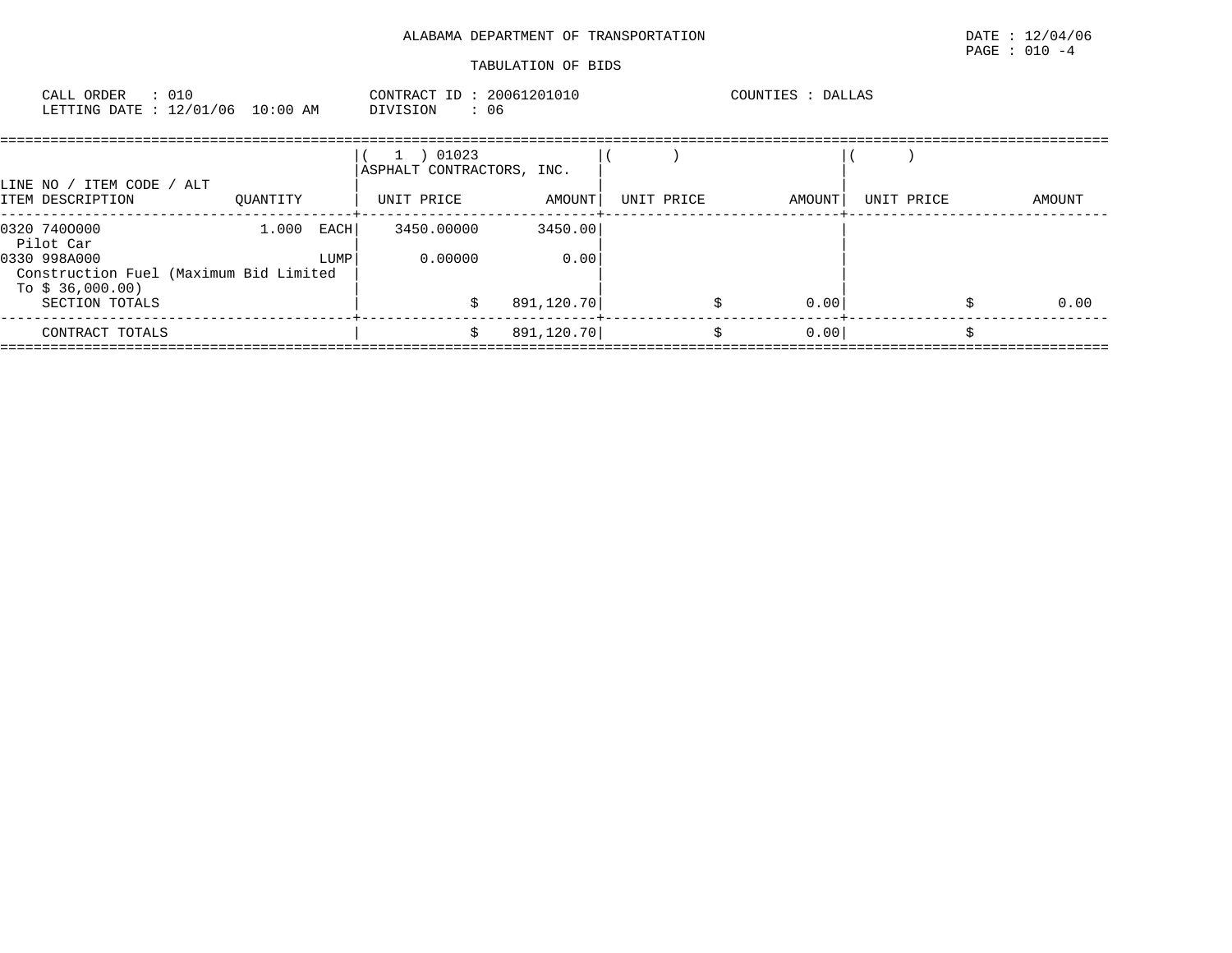# ALABAMA DEPARTMENT OF TRANSPORTATION DATE : 12/04/06

# $\texttt{PAGE}$  : 011 -1

#### VENDOR RANKING

| CALL ORDER : 011        | LETTING DATE : 12/01/06 10:00 AM                                                                                                                     | CONTRACT ID: 20061201011<br>DIVISION : 07<br>CONTRACT TIME: 80                                   | Working Days | COUNTIES : COFFEE |                                                  |                                     |
|-------------------------|------------------------------------------------------------------------------------------------------------------------------------------------------|--------------------------------------------------------------------------------------------------|--------------|-------------------|--------------------------------------------------|-------------------------------------|
| CONTRACT DESCRIPTION :  | for constructing the Resurfacing and Traffic Stripe on<br>CR-401, CR-708, CR-208 and CR-156 at sites as indicated on<br>the plans. Length 15.717 mi. | (available days)<br>PROJECT(S) : STPNU-CN07(200)<br>STPOA-1601(200)<br>STPNU-1626(200)<br>OTHERS |              |                   |                                                  |                                     |
| RANK                    | VENDOR NO. / NAME                                                                                                                                    |                                                                                                  |              |                   | TOTAL<br><b>BID</b>                              | % OVER<br>LOW BID                   |
| 23024<br>01087<br>02032 | APAC-SOUTHEAST, INC.<br>BULLARD EXCAVATING, INC.                                                                                                     | WIREGRASS CONSTRUCTION COMPANY, INC.                                                             |              |                   | \$1,347,183.69<br>\$1,599,354.02<br>1,618,108.53 | 100.0000%<br>118.7183%<br>120.1105% |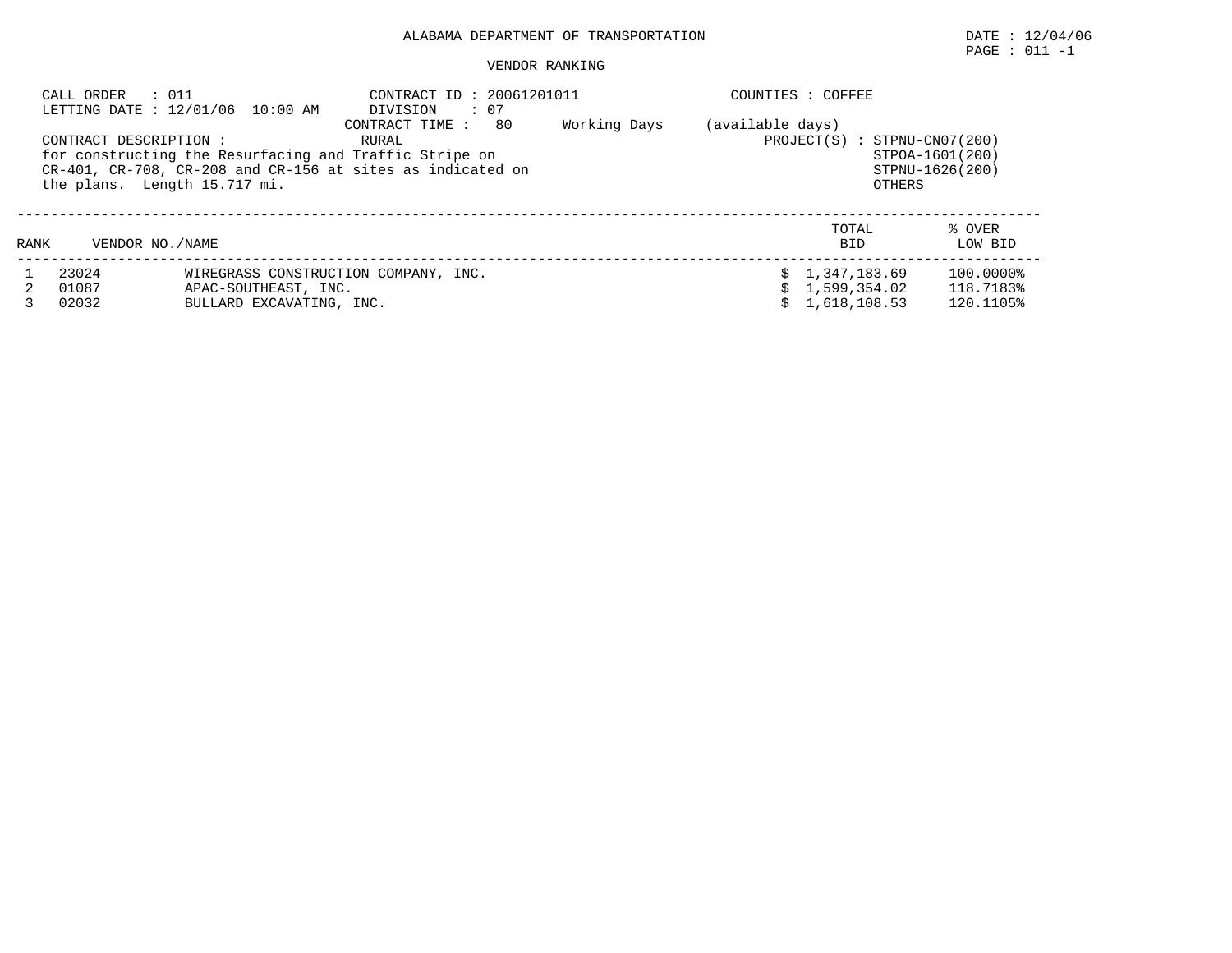| CALL ORDER                       | 011 |          | CONTRACT ID: 20061201011 | COUNTIES : | COFFEE |
|----------------------------------|-----|----------|--------------------------|------------|--------|
| LETTING DATE : 12/01/06 10:00 AM |     | DIVISION | - 0                      |            |        |

|                                                                                                                 |                |      | $1$ ) 23024<br>WIREGRASS CONSTRUCTION COMP |           | 2 ) 01087<br>APAC-SOUTHEAST, INC. |           | 3 ) 02032<br>BULLARD EXCAVATING, INC. |           |
|-----------------------------------------------------------------------------------------------------------------|----------------|------|--------------------------------------------|-----------|-----------------------------------|-----------|---------------------------------------|-----------|
| LINE NO / ITEM CODE / ALT                                                                                       |                |      |                                            |           |                                   |           |                                       |           |
| ITEM DESCRIPTION                                                                                                | OUANTITY       |      | UNIT PRICE                                 | AMOUNT    | UNIT PRICE                        | AMOUNT    | UNIT PRICE                            | AMOUNT    |
| SECTION 0001<br>Total                                                                                           |                |      |                                            |           |                                   |           |                                       |           |
| 0010 206C010                                                                                                    | 20.000 SOYD    |      | 32.00000                                   | 640.00    | 60.00000                          | 1200.00   | 28.24000                              | 564.80    |
| Removing Concrete Driveway<br>0020 210D021<br>Borrow Excavation (Loose Truckbed<br>Measurement) (A-4 Or Better) | 11251.000      | CUYD | 6.25000                                    | 70318.75  | 6.95000                           | 78194.45  | 6.84000                               | 76956.84  |
| 0030 212A000                                                                                                    | 1658.000 STA   |      | 28.50000                                   | 47253.00  | 28.00000                          | 46424.00  | 31.77000                              | 52674.66  |
| Machine Grading Shoulders<br>0040 401B100<br>Bituminous Treatment E (With Polymer                               | 88281.000 SOYD |      | 0.93000                                    | 82101.33  | 0.97000                           | 85632.57  | 1.14000                               | 100640.34 |
| Additive)<br>0050 405A000<br>Tack Coat                                                                          | 4721.000 GAL   |      | 2.25000                                    | 10622.25  | 2.50000                           | 11802.50  | 2.32000                               | 10952.72  |
| 0060 429A200<br>Improved Bituminous Concrete Wearing                                                            | 8630.000 TON   |      | 51.45000                                   | 444013.50 | 65.00000                          | 560950.00 | 67.30000                              | 580799.00 |
| Surface Layer, 1/2" Maximum Aggregate<br>Size Mix, ESAL Range A                                                 |                |      |                                            |           |                                   |           |                                       |           |
| 0070 429A206<br>Improved Bituminous Concrete Wearing                                                            | 1089.000 TON   |      | 55.35000                                   | 60276.15  | 67.00000                          | 72963.00  | 68.02000                              | 74073.78  |
| Surface Layer, Leveling, 1/2" Maximum<br>Aggregate Size Mix, ESAL Range A                                       |                |      |                                            |           |                                   |           |                                       |           |
| 0080 429A220                                                                                                    | 6952.000 TON   |      | 53.13000                                   | 369359.76 | 65,00000                          | 451880.00 | 67.30000                              | 467869.60 |
| Improved Bituminous Concrete Wearing<br>Surface Layer, 1/2" Maximum Aggregate<br>Size Mix, ESAL Range B         |                |      |                                            |           |                                   |           |                                       |           |
| 0090 429A226<br>Improved Bituminous Concrete Wearing                                                            | 100.000 TON    |      | 59.35000                                   | 5935.00   | 74.00000                          | 7400.00   | 68.02000                              | 6802.00   |
| Surface Layer, Leveling, 1/2" Maximum<br>Aggregate Size Mix, ESAL Range B<br>0100 429B206                       | 395,000 TON    |      | 82.50000                                   | 32587.50  | 103.00000                         | 40685.00  | 50.00000                              | 19750.00  |
| Improved Bituminous Concrete Binder<br>Layer, Patching, 1 1/2" Maximum                                          |                |      |                                            |           |                                   |           |                                       |           |
| Aggregate Size Mix, ESAL Range A<br>0110 429B213<br>Improved Bituminous Concrete Binder                         | 577.000        | TON  | 64.35000                                   | 37129.95  | 66.00000                          | 38082.00  | 60.84000                              | 35104.68  |
| Layer, Widening, 1 1/2" Maximum<br>Aggregate Size Mix, ESAL Range A<br>0120 600A000                             |                | LUMP | 24500.00000                                | 24500.00  | 44850.00000                       | 44850.00  | 31363.57000                           | 31363.57  |
| Mobilization                                                                                                    |                |      |                                            |           |                                   |           |                                       |           |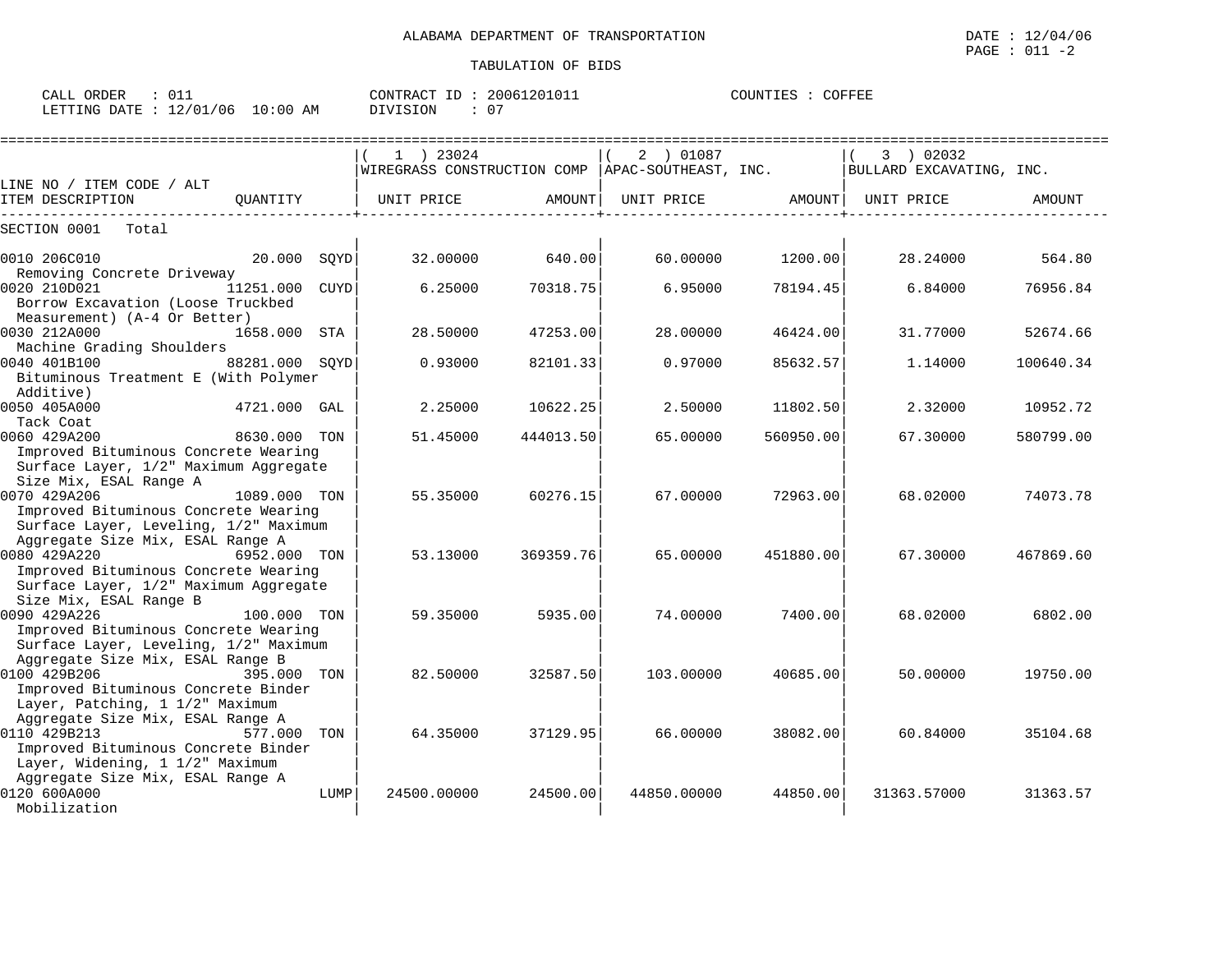| ORDER<br>$\sim$ $\sim$ $\sim$<br>CALL |                        | 20061201011<br>CONTRACT ID      | COUNTIES<br>COFFEE |
|---------------------------------------|------------------------|---------------------------------|--------------------|
| 12/01/06<br>LETTING<br>DATE           | :00<br>AM<br>$\pm 0$ . | ∩ ″<br>DIVISION<br>$\mathbf{v}$ |                    |

|                                                               |              |      | $1$ ) 23024 |                | 2 01087                                            |                 | 3 ) 02032                |                |
|---------------------------------------------------------------|--------------|------|-------------|----------------|----------------------------------------------------|-----------------|--------------------------|----------------|
|                                                               |              |      |             |                | WIREGRASS CONSTRUCTION COMP   APAC-SOUTHEAST, INC. |                 | BULLARD EXCAVATING, INC. |                |
| LINE NO / ITEM CODE / ALT<br>ITEM DESCRIPTION                 | QUANTITY     |      | UNIT PRICE  | AMOUNT         | UNIT PRICE AMOUNT                                  |                 | UNIT PRICE               | AMOUNT         |
|                                                               |              |      |             |                |                                                    |                 |                          |                |
| 0130 652A100                                                  | 31.000 ACRE  |      | 424.00000   | 13144.00       | 424.00000                                          | 13144.00        | 424.00000                | 13144.00       |
| Seeding                                                       |              |      |             |                |                                                    |                 |                          |                |
| 0140 656A010<br>Mulching                                      | 31.000 ACRE  |      | 424.00000   | 13144.00       | 424.00000                                          | 13144.00        | 424.00000                | 13144.00       |
| 0150 665F000                                                  | 200.000 EACH |      | 4.25000     | 850.00         | 4.24000                                            | 848.00          | 4.24000                  | 848.00         |
| Hay Bales                                                     |              |      |             |                |                                                    |                 |                          |                |
| 0160 665J000                                                  | 1400.000 LF  |      | 3.18000     | 4452.00        | 3.18000                                            | 4452.00         | 3.18000                  | 4452.00        |
| Silt Fence, Type A                                            |              |      |             |                |                                                    |                 |                          |                |
| 0170 6650001<br>Silt Fence Removal                            | 1400.000 LF  |      | 0.01000     | 14.00          | 0.25000                                            | 350.00          | 0.01000                  | 14.00          |
| 0180 701A031                                                  | 32.000 MILE  |      | 1350.00000  | 43200.00       | 1350.00000                                         | 43200.00        | 1350.00000               | 43200.00       |
| Solid White, Class 2, Type A Traffic                          |              |      |             |                |                                                    |                 |                          |                |
| Stripe (0.06" Thick)                                          |              |      |             |                |                                                    |                 |                          |                |
| 0190 701A035<br>22.000 MILE                                   |              |      | 1550.00000  | 34100.00       | 1550.00000                                         | 34100.00        | 1550.00000               | 34100.00       |
| Solid Yellow, Class 2, Type A Traffic<br>Stripe (0.09" Thick) |              |      |             |                |                                                    |                 |                          |                |
| 0200 701A045                                                  | 8.000 MILE   |      | 790.00000   | 6320.00        | 790.00000                                          | 6320.00         | 790.00000                | 6320.00        |
| Broken Yellow, Class 2, Type A Traffic                        |              |      |             |                |                                                    |                 |                          |                |
| Stripe (0.09" Thick)                                          |              |      |             |                |                                                    |                 |                          |                |
| 0210 701C000                                                  | 12.000 MILE  |      | 680,00000   | 8160.00        | 680,00000                                          | 8160.00         | 680,00000                | 8160.00        |
| Broken Temporary Traffic Stripe                               |              |      |             |                |                                                    |                 |                          |                |
| 0220 701C001<br>Solid Temporary Traffic Stripe                | 35.000 MILE  |      | 750.00000   | 26250.00       | 750.00000                                          | 26250.00        | 750.00000                | 26250.00       |
| 0230 703A002                                                  | 575.000 SOFT |      | 3.50000     | 2012.50        | 3.50000                                            | 2012.50         | 3.50000                  | 2012.50        |
| Traffic Control Markings, Class 2, Type                       |              |      |             |                |                                                    |                 |                          |                |
| $\overline{A}$                                                |              |      |             |                |                                                    |                 |                          |                |
| 0240 703D001                                                  | 450.000      | SOFT | 2.00000     | 900.00         | 2.00000                                            | 900.00          | 2.00000                  | 900.00         |
| Temporary Traffic Control Markings<br>0250 740B000            | 525.000      | SOFT | 8,00000     | 4200.00        | 8,40000                                            | 4410.00         | 8,00000                  | 4200.00        |
| Construction Signs                                            |              |      |             |                |                                                    |                 |                          |                |
| 0260 7400000                                                  | 2.000 EACH   |      | 2850,00000  | 5700.00        | 1000.00000                                         | 2000.00         | 1906.02000               | 3812.04        |
| Pilot Car                                                     |              |      |             |                |                                                    |                 |                          |                |
| 0270 998A000                                                  |              | LUMP | 0.00000     | 0.00           | 0.00000                                            | 0.00            | 0.00000                  | 0.00           |
| Construction Fuel (Maximum Bid Limited<br>To $$74,000.00)$    |              |      |             |                |                                                    |                 |                          |                |
| SECTION TOTALS                                                |              |      |             | \$1,347,183.69 |                                                    |                 | \$1,599,354.02]          | \$1,618,108.53 |
|                                                               |              |      |             |                |                                                    |                 |                          |                |
| CONTRACT TOTALS                                               |              |      |             | \$1,347,183.69 |                                                    | \$1,599,354.02] |                          | \$1,618,108.53 |
|                                                               |              |      |             |                |                                                    |                 |                          |                |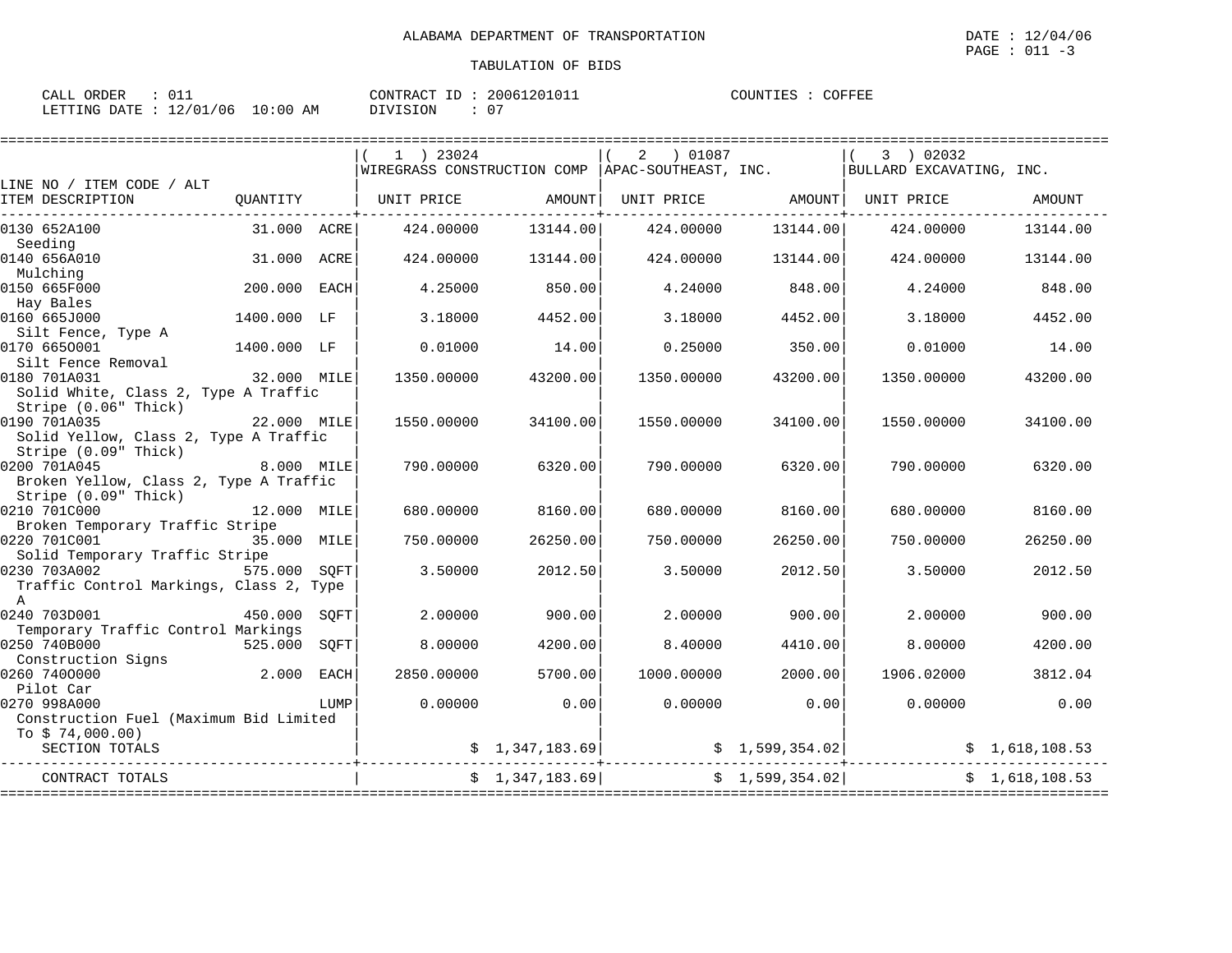# $\texttt{PAGE}$  : 013 -1

| : 013<br>CALL ORDER<br>LETTING DATE : 12/01/06 10:00 AM |                       |                                                                                                                                            | CONTRACT ID: 20061201013<br>DIVISION<br>$\cdot$ 01                     | COUNTIES : JACKSON |  |                                  |                        |
|---------------------------------------------------------|-----------------------|--------------------------------------------------------------------------------------------------------------------------------------------|------------------------------------------------------------------------|--------------------|--|----------------------------------|------------------------|
|                                                         | CONTRACT DESCRIPTION: | CONTRACT TIME:<br>for constructing the Bridge Replacement and Approaches on<br>8th Street at CSXT Railroad in Bridgeport. Length 0.093 mi. | (available days)<br>$PROJECT(S) : STPAA-CN07(900)$<br>$ST-036-999-011$ |                    |  |                                  |                        |
| RANK                                                    | VENDOR NO. / NAME     |                                                                                                                                            |                                                                        |                    |  | TOTAL<br><b>BID</b>              | % OVER<br>LOW BID      |
|                                                         | 01007<br>13099        | ALABAMA BRIDGE BUILDERS, INC.<br>MCINNIS, LLC                                                                                              |                                                                        |                    |  | \$1,602,932.57<br>\$1,738,074.05 | 100.0000%<br>108.4309% |
|                                                         | 19007                 | SCOTT BRIDGE COMPANY, INC.                                                                                                                 |                                                                        |                    |  | \$1.786.679.83                   | 111.4632%              |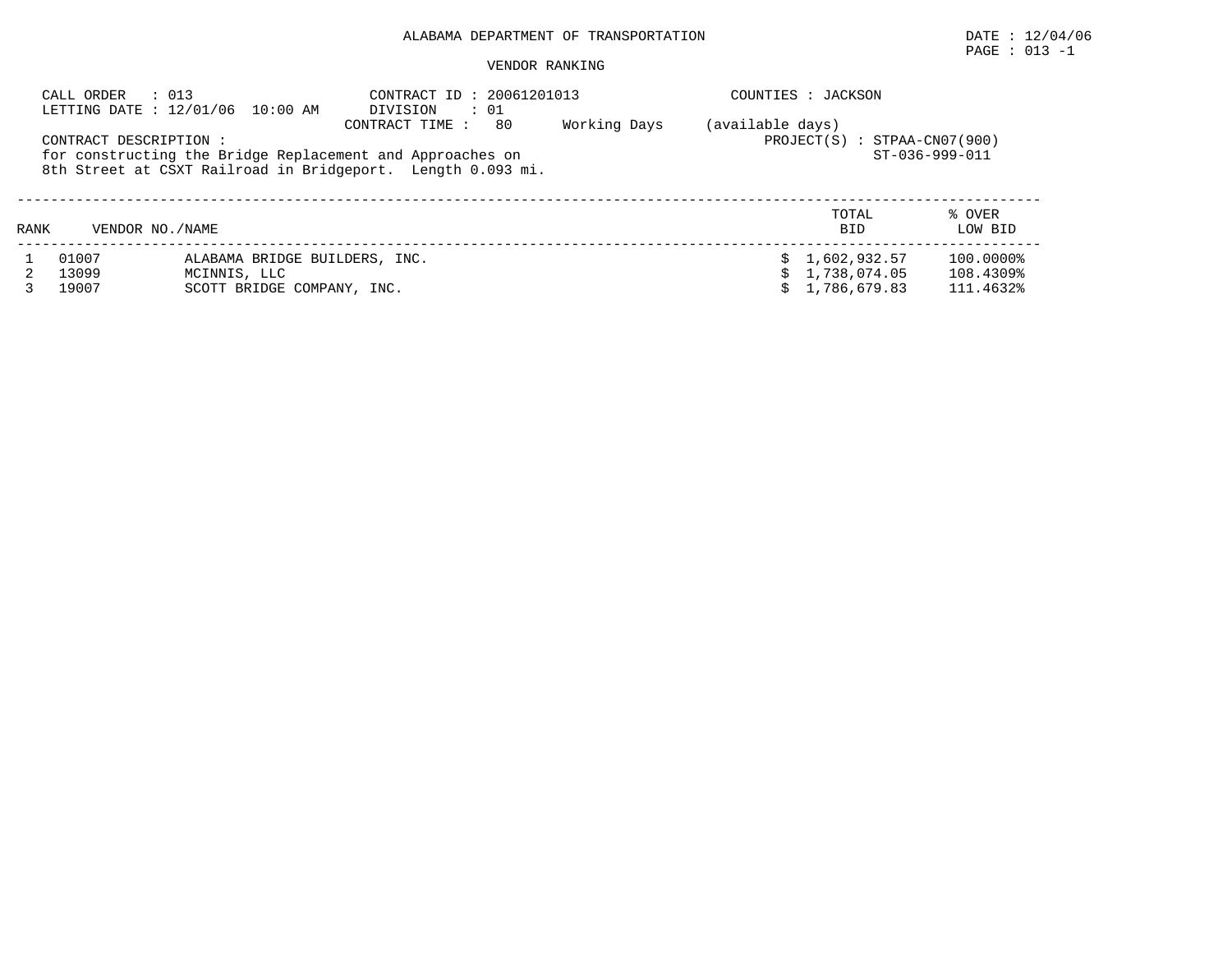| ORDER<br>CALL<br>U⊥J           |             | 20061201013<br>CONTRACT<br>ID | COUNTIES<br><b>JACKSON</b> |
|--------------------------------|-------------|-------------------------------|----------------------------|
| 12/01/<br>./06<br>LETTING DATE | 10:00<br>AM | DIVISION                      |                            |

|                                                                                |               |      | 1 ) 01007                                 |          | 2 ) 13099         |          | 3 ) 19007                  |          |
|--------------------------------------------------------------------------------|---------------|------|-------------------------------------------|----------|-------------------|----------|----------------------------|----------|
|                                                                                |               |      | ALABAMA BRIDGE BUILDERS, IN  MCINNIS, LLC |          |                   |          | SCOTT BRIDGE COMPANY, INC. |          |
| LINE NO / ITEM CODE / ALT<br>ITEM DESCRIPTION                                  | OUANTITY      |      | UNIT PRICE                                | AMOUNT   |                   |          |                            | AMOUNT   |
|                                                                                |               |      |                                           |          | UNIT PRICE AMOUNT |          | UNIT PRICE                 |          |
| SECTION 0001<br>Total                                                          |               |      |                                           |          |                   |          |                            |          |
|                                                                                |               |      |                                           |          |                   |          |                            |          |
| 0010 201A002<br>Clearing And Grubbing (Maximum                                 |               | LUMP | 4000.00000                                | 4000.00  | 4000.00000        | 4000.00  | 4000.00000                 | 4000.00  |
| Allowable Bid \$ 4000.00 Per                                                   |               |      |                                           |          |                   |          |                            |          |
| Acre)(Approximately 1 Acre)                                                    |               |      |                                           |          |                   |          |                            |          |
| 0020 206C000                                                                   | 46.000 SQYD   |      | 20.00000                                  | 920.00   | 12.60000          | 579.60   | 12.60000                   | 579.60   |
| Removing Concrete Sidewalk                                                     |               |      |                                           |          |                   |          |                            |          |
| 0030 206D003                                                                   | 100.000 LF    |      | 10.00000                                  | 1000.00  | 6.94000           | 694.00   | 6.94000                    | 694.00   |
| Removing Curb And Gutter                                                       |               |      |                                           |          |                   |          |                            |          |
| 0040 210A000                                                                   | 492.000 CUYD  |      | 18.00000                                  | 8856.00  | 14.25000          | 7011.00  | 13.25000                   | 6519.00  |
| Unclassified Excavation                                                        |               |      |                                           |          |                   |          |                            |          |
| 0050 210D001                                                                   | 1233.000 CUYD |      | 22.00000                                  | 27126.00 | 17.25000          | 21269.25 | 16.75000                   | 20652.75 |
| Borrow Excavation (Loose Truckbed                                              |               |      |                                           |          |                   |          |                            |          |
| Measurement)                                                                   |               |      |                                           |          |                   |          |                            |          |
| 129.000 SQYD<br>0060 301A004                                                   |               |      | 9.50000                                   | 1225.50  | 59.00000          | 7611.00  | 8,20000                    | 1057.80  |
| Crushed Aggregate Base Course, Type B,                                         |               |      |                                           |          |                   |          |                            |          |
| Plant Mixed, 4" Compacted Thickness                                            |               |      |                                           |          |                   |          |                            |          |
| 0070 301A012<br>1173.000 SOYD                                                  |               |      | 9.50000                                   | 11143.50 | 8.50000           | 9970.50  | 8,20000                    | 9618.60  |
| Crushed Aggregate Base Course, Type B,                                         |               |      |                                           |          |                   |          |                            |          |
| Plant Mixed, 6" Compacted Thickness                                            |               |      |                                           |          |                   |          |                            |          |
| 0080 401A000                                                                   | 1137.000 SQYD |      | 3.25000                                   | 3695.25  | 2.20000           | 2501.40  | 2.00000                    | 2274.00  |
| Bituminous Treatment A                                                         |               |      |                                           |          |                   |          |                            |          |
| 0090 405A000                                                                   | 130.000 GAL   |      | 3.75000                                   | 487.50   | 2.75000           | 357.50   | 2.50000                    | 325.00   |
| Tack Coat                                                                      |               |      |                                           |          |                   |          |                            |          |
| 0100 424A360                                                                   | 101.000 TON   |      | 94.40000                                  | 9534.40  | 105.00000         | 10605.00 | 98.88000                   | 9986.88  |
| Superpave Bituminous Concrete Wearing                                          |               |      |                                           |          |                   |          |                            |          |
| Surface Layer, 1/2" Maximum Aggregate                                          |               |      |                                           |          |                   |          |                            |          |
| Size Mix, ESAL Range C/D                                                       |               |      |                                           |          |                   |          |                            |          |
| 0110 424A366                                                                   | 25.000 TON    |      | 94.40000                                  | 2360.00  | 104.00000         | 2600.00  | 99.50000                   | 2487.50  |
| Superpave Bituminous Concrete Wearing<br>Surface Layer, Leveling, 1/2" Maximum |               |      |                                           |          |                   |          |                            |          |
| Aggregate Size Mix, ESAL Range C/D                                             |               |      |                                           |          |                   |          |                            |          |
| 0120 424C360<br>227.000 TON                                                    |               |      | 75.46000                                  | 17129.42 | 90.25000          | 20486.75 | 87.65000                   | 19896.55 |
| Superpave Bituminous Concrete Base                                             |               |      |                                           |          |                   |          |                            |          |
| Layer, 1" Maximum Aggregate Size Mix,                                          |               |      |                                           |          |                   |          |                            |          |
| ESAL Range C/D                                                                 |               |      |                                           |          |                   |          |                            |          |
| 0130 430B035                                                                   | 24.000 TON    |      | 28,00000                                  | 672.00   | 100.00000         | 2400.00  | 20,00000                   | 480.00   |
| Aggregate Surfacing (ALDOT #467, #410                                          |               |      |                                           |          |                   |          |                            |          |
| Modified Or #57)                                                               |               |      |                                           |          |                   |          |                            |          |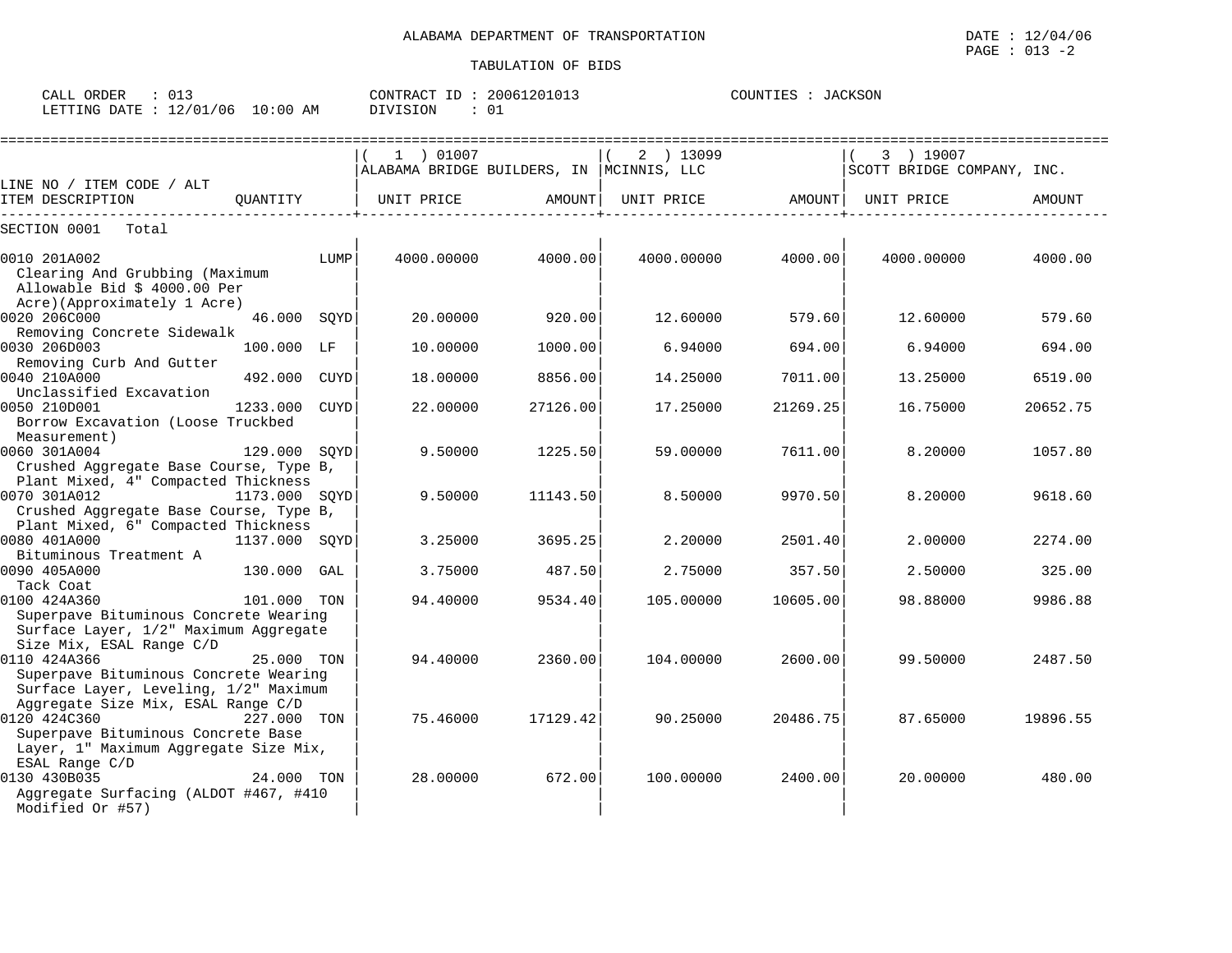| CALL ORDER<br>∪⊥∴        |             | 20061201013<br>CONTRACT ID | COUNTIES<br>JACKSON |
|--------------------------|-------------|----------------------------|---------------------|
| 12/01/06<br>LETTING DATE | 10:00<br>AΜ | DIVISION                   |                     |

|                                                  |              |      |                                           |           |                   | ================= |                            |           |
|--------------------------------------------------|--------------|------|-------------------------------------------|-----------|-------------------|-------------------|----------------------------|-----------|
|                                                  |              |      | 1 ) 01007                                 |           | 2 ) 13099         |                   | 3 ) 19007                  |           |
|                                                  |              |      | ALABAMA BRIDGE BUILDERS, IN  MCINNIS, LLC |           |                   |                   | SCOTT BRIDGE COMPANY, INC. |           |
| LINE NO / ITEM CODE / ALT                        |              |      |                                           |           |                   |                   |                            |           |
| ITEM DESCRIPTION                                 | OUANTITY     |      | UNIT PRICE                                | AMOUNT    | UNIT PRICE AMOUNT |                   | UNIT PRICE                 | AMOUNT    |
| 0140 450B000                                     | 126.000 SOYD |      | 65.00000                                  | 8190.00   | 100.00000         | 12600.00          | 135.00000                  | 17010.00  |
| Reinforced Cement Concrete Bridge End            |              |      |                                           |           |                   |                   |                            |           |
| Slab                                             |              |      |                                           |           |                   |                   |                            |           |
| 0150 502A000                                     | 70700.000 LB |      | 0.65000                                   | 45955.00  | 2.00000           | 141400.00         | 1,00000                    | 70700.00  |
| Steel Reinforcement                              |              |      |                                           |           |                   |                   |                            |           |
| 0160 502B000                                     |              | LUMP | 30000.00000                               | 30000.00  | 90000.00000       | 90000.00          | 50000.00000                | 50000.00  |
| Steel Reinforcement For Bridge                   |              |      |                                           |           |                   |                   |                            |           |
| Superstructure, Station 13+34.606                |              |      |                                           |           |                   |                   |                            |           |
| Approx. 44,300 Lbs.                              |              |      |                                           |           |                   |                   |                            |           |
| 0170 506A005                                     | 322.000 LF   |      | 535.00000                                 | 172270.00 | 600.00000         | 193200.00         | 530.00000                  | 170660.00 |
| Drilled Shaft Excavation, 3'-6" Diamete          |              |      |                                           |           |                   |                   |                            |           |
| 0180 506C041                                     | 322.000 LF   |      | 75.00000                                  | 24150.00  | 95.00000          | 30590.00          | 75.25000                   | 24230.50  |
| Drilled Shaft Construction, 3'-6"                |              |      |                                           |           |                   |                   |                            |           |
| Diameter, Class DS1 Concrete                     |              |      |                                           |           |                   |                   |                            |           |
| 0190 506G001                                     | 1.000 EACH   |      | 1000.00000                                | 1000.00   | 1050.00000        | 1050.00           | 1000.00000                 | 1000.00   |
| Crosshole Sonic Logging, 3'-6" Diameter          |              |      |                                           |           |                   |                   |                            |           |
| 0200 508A000                                     | 1270.000 LB  |      | 5.00000                                   | 6350.00   | 6.00000           | 7620.00           | 5.40000                    | 6858.00   |
| Structural Steel                                 |              |      |                                           |           |                   |                   |                            |           |
| 0210 508B000                                     | 1.000 EACH   |      | 450000.00000                              | 450000.00 | 472300.00000      | 472300.00         | 635000.00000               | 635000.00 |
| Structural Steel Superstructure, 88-76           |              |      |                                           |           |                   |                   |                            |           |
| Continuous Span, Approx. 198,000<br>0220 510A000 | 190.000 CUYD |      | 500.00000                                 | 95000.00  | 1000.00000        | 190000.00         | 850.00000                  | 161500.00 |
| Bridge Substructure Concrete, Class A            |              |      |                                           |           |                   |                   |                            |           |
| 0230 510C051                                     |              | LUMP | 155000.00000                              | 155000.00 | 155000.00000      | 155000.00         | 175000.00000               | 175000.00 |
| Bridge Concrete Superstructure, Station          |              |      |                                           |           |                   |                   |                            |           |
| 13+34.606 Approx. 155 Cu Yds                     |              |      |                                           |           |                   |                   |                            |           |
| 0240 510E000                                     | 438.000 SQYD |      | 8,00000                                   | 3504.00   | 5.80000           | 2540.40           | 6.05000                    | 2649.90   |
| Grooving Concrete Bridge Decks                   |              |      |                                           |           |                   |                   |                            |           |
| 0250 511A004                                     | 15.000 EACH  |      | 1500.00000                                | 22500.00  | 1100.00000        | 16500.00          | 1150.00000                 | 17250.00  |
| Elastomeric Bearings, Type 4                     |              |      |                                           |           |                   |                   |                            |           |
| 0260 529A010                                     | 288.000 SQFT |      | 50.00000                                  | 14400.00  | 41.00000          | 11808.00          | 45.00000                   | 12960.00  |
| Retaining Wall                                   |              |      |                                           |           |                   |                   |                            |           |
| 0270 600A000                                     |              | LUMP | 215500.00000                              | 215500.00 | 200000.00000      | 200000.00         | 225000.00000               | 225000.00 |
| Mobilization                                     |              |      |                                           |           |                   |                   |                            |           |
| 0280 601A000                                     | 1.000 EACH   |      | 7500.00000                                | 7500.00   | 15000.00000       | 15000.00          | 25000.00000                | 25000.00  |
| Furnishing Base, Soil And Structure              |              |      |                                           |           |                   |                   |                            |           |
| Laboratories                                     |              |      |                                           |           |                   |                   |                            |           |
| 0290 618A001                                     | 92.000 SQYD  |      | 50.00000                                  | 4600.00   | 28,20000          | 2594.40           | 32,00000                   | 2944.00   |
| Concrete Sidewalk, 6" Thick                      |              |      |                                           |           |                   |                   |                            |           |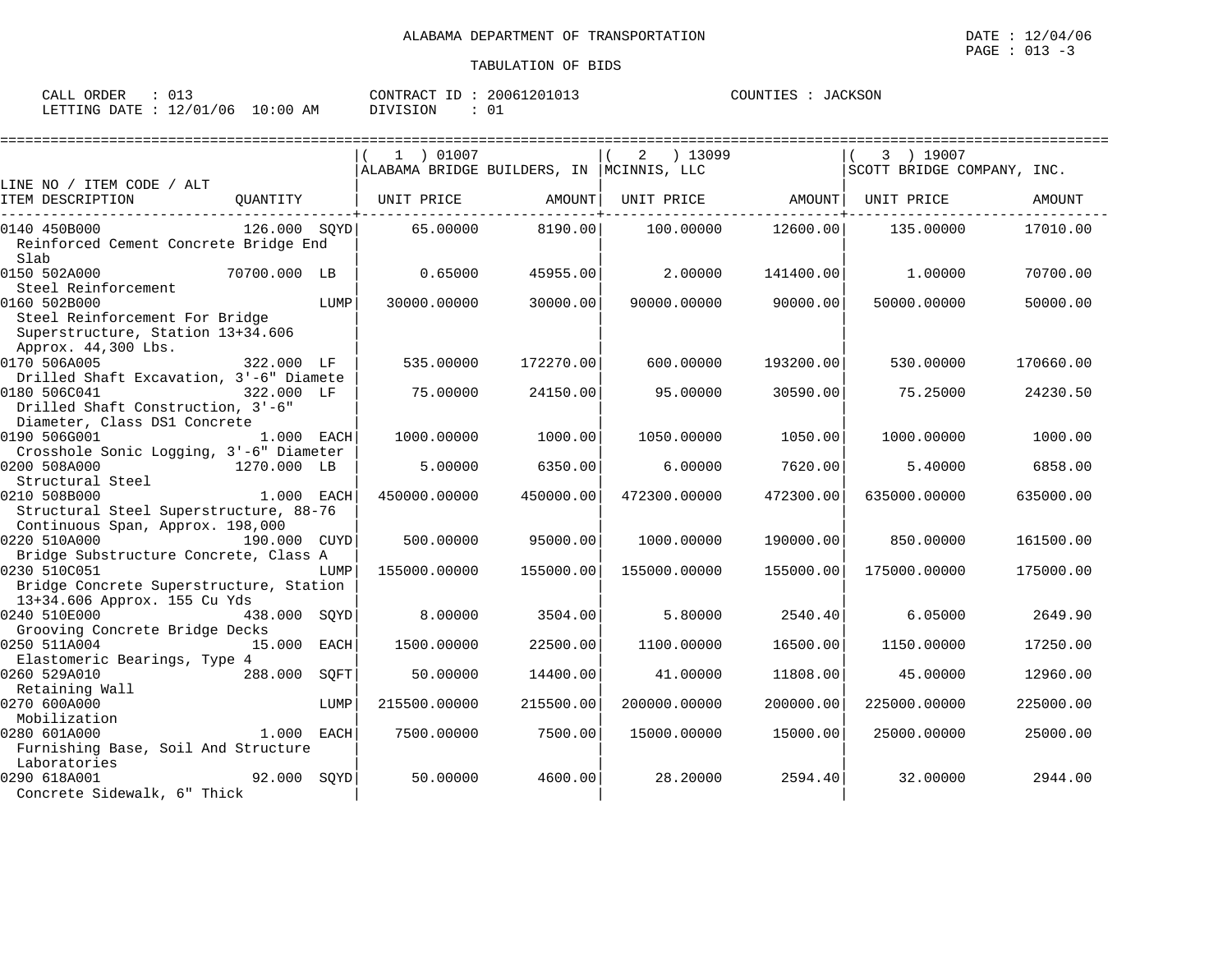| 013<br>CALL ORDER                |          | CONTRACT ID: 20061201013 | COUNTIES : JACKSON |
|----------------------------------|----------|--------------------------|--------------------|
| LETTING DATE : 12/01/06 10:00 AM | DIVISION |                          |                    |

| :==========================                                                                           |             |      |                                           |           |                              |          |                            |          |
|-------------------------------------------------------------------------------------------------------|-------------|------|-------------------------------------------|-----------|------------------------------|----------|----------------------------|----------|
|                                                                                                       |             |      | 1 ) 01007                                 |           | $2 \t) 13099$                |          | 3 ) 19007                  |          |
| LINE NO / ITEM CODE / ALT                                                                             |             |      | ALABAMA BRIDGE BUILDERS, IN  MCINNIS, LLC |           |                              |          | SCOTT BRIDGE COMPANY, INC. |          |
| ITEM DESCRIPTION                                                                                      | QUANTITY    |      | UNIT PRICE                                | AMOUNT    | UNIT PRICE AMOUNT UNIT PRICE |          |                            | AMOUNT   |
| 0300 623C003<br>Combination Curb & Gutter, Type C<br>(Modified)                                       | 114.000 LF  |      | 30.00000                                  | 3420.00   | 18.50000                     | 2109.00  | 18.00000                   | 2052.00  |
| 0310 630C001<br>Guardrail End Anchor, Type 8                                                          | 3.000 EACH  |      | 850.00000                                 | 2550.00   | 870.00000                    | 2610.00  | 850.00000                  | 2550.00  |
| 0320 630C003<br>Guardrail End Anchor, Type 13                                                         | 2.000 EACH  |      | 1390.00000                                | 2780.00   | 1397.00000                   | 2794.00  | 1390.00000                 | 2780.00  |
| 0330 630C040<br>Guardrail End Anchor, Type 13 (Modified                                               | 2.000 EACH  |      | 2780.00000                                | 5560.00   | 2800.00000                   | 5600.00  | 2780.00000                 | 5560.00  |
| 0340 630C050<br>Guardrail End Anchor, Type 20 Series                                                  | 1.000 EACH  |      | 2450.00000                                | 2450.00   | 2500.00000                   | 2500.00  | 2450.00000                 | 2450.00  |
| 0350 634E003<br>164.000 LF<br>Industrial Fence, 7.33 Feet High,<br>Special Mounting                   |             |      | 81.00000                                  | 13284.00  | 88.00000                     | 14432.00 | 81,00000                   | 13284.00 |
| 0360 650A000<br>Topsoil                                                                               | 24.000 CUYD |      | 22.00000                                  | 528.00    | 37.00000                     | 888.00   | 35.00000                   | 840.00   |
| 0370 650B000<br>Topsoil From Stockpiles                                                               | 66.000      | CUYD | 22.00000                                  | 1452.00   | 21.00000                     | 1386.00  | 20.00000                   | 1320.00  |
| 0380 652A100<br>Seeding                                                                               | 1.000       | ACRE | 1000.00000                                | 1000.00   | 1600.00000                   | 1600.00  | 1500.00000                 | 1500.00  |
| 0390 656A010<br>Mulching                                                                              | 1.000 ACRE  |      | 1000.00000                                | 1000.00   | 1050.00000                   | 1050.00  | 1000.00000                 | 1000.00  |
| 0400 665A000<br>Temporary Seeding                                                                     | 1.000       | ACRE | 1000.00000                                | 1000.00   | 1050.00000                   | 1050.00  | 1000.00000                 | 1000.00  |
| 0410 665B000<br>Temporary Mulching                                                                    | 1.000 ACRE  |      | 1000.00000                                | 1000.00   | 1050.00000                   | 1050.00  | 1000.00000                 | 1000.00  |
| 0420 665J000<br>Silt Fence, Type A                                                                    | 1056.000 LF |      | 5.00000                                   | 5280.00   | 4.75000                      | 5016.00  | 4.00000                    | 4224.00  |
| 0430 6650001<br>Silt Fence Removal                                                                    | 1056.000 LF |      | 2.00000                                   | 2112.00   | 1.75000                      | 1848.00  | 1.50000                    | 1584.00  |
| 0440 6650001<br>20 Inch Wattle                                                                        | 50.000 LF   |      | 10,00000                                  | 500.00    | 12.50000                     | 625.00   | 12.00000                   | 600.00   |
| 0450 680A000<br>Engineering Controls                                                                  |             | LUMP | 131000.00000                              | 131000.00 | 36950.00000                  | 36950.00 | 50000.00000                | 50000.00 |
| 0460 701A031<br>Solid White, Class 2, Type A Traffic                                                  | 1.000 MILE  |      | 2500.00000                                | 2500.00   | 2600.00000                   | 2600.00  | 2500.00000                 | 2500.00  |
| Stripe (0.06" Thick)<br>0470 701A035<br>Solid Yellow, Class 2, Type A Traffic<br>Stripe (0.09" Thick) | 1.000 MILE  |      | 2500.00000                                | 2500.00   | 2600.00000                   | 2600.00  | 2500.00000                 | 2500.00  |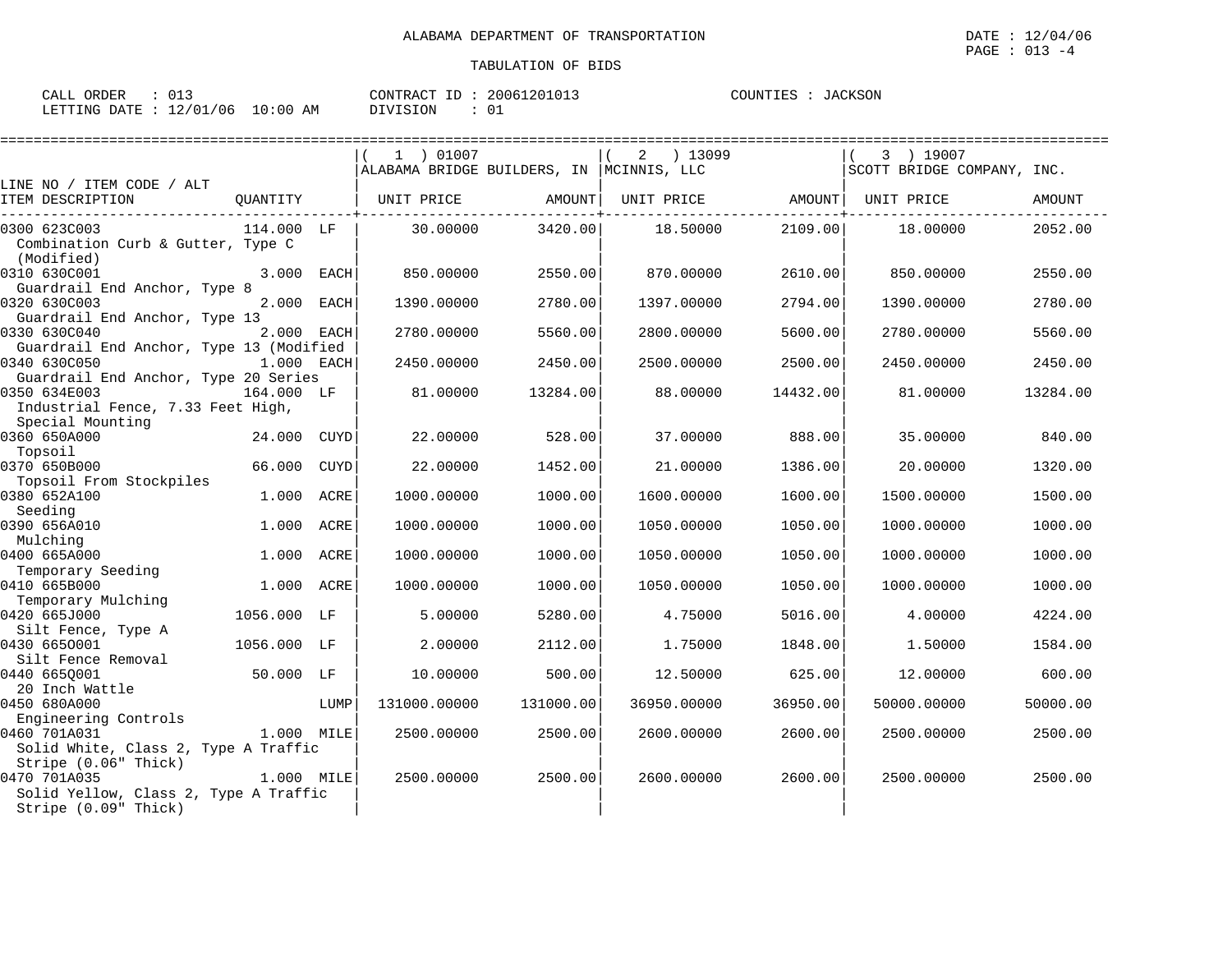| ORDER        |                          | 20061201013 | JACKSON  |
|--------------|--------------------------|-------------|----------|
| CALL         |                          | CONTRACT ID | COUNTIES |
|              |                          |             |          |
|              |                          |             |          |
| LETTING DATE | : 12/01/06<br>$10:00$ AM | DIVISION    |          |

|                                                                                                                                           |                           | 1 ) 01007                                 |                 | ) 13099<br>2 |                | 3 ) 19007                  |                |
|-------------------------------------------------------------------------------------------------------------------------------------------|---------------------------|-------------------------------------------|-----------------|--------------|----------------|----------------------------|----------------|
|                                                                                                                                           |                           | ALABAMA BRIDGE BUILDERS, IN  MCINNIS, LLC |                 |              |                | SCOTT BRIDGE COMPANY, INC. |                |
| LINE NO / ITEM CODE / ALT<br>ITEM DESCRIPTION                                                                                             | QUANTITY                  | UNIT PRICE                                | AMOUNT          | UNIT PRICE   |                | AMOUNT  UNIT PRICE         | AMOUNT         |
| 0480 701G124<br>Solid White, Class 3W, Type A Traffic<br>Stripe                                                                           | 328.000 LF                | 5,00000                                   | 1640.00         | 5.50000      | 1804.00        | 5.00000                    | 1640.00        |
| 0490 701G132<br>Solid Yellow, Class 3W, Type A Traffic<br>Stripe                                                                          | 328.000 LF                | 5.00000                                   | 1640.00         | 5.50000      | 1804.00        | 5.00000                    | 1640.00        |
| 0500 703A002<br>Traffic Control Markings, Class 2, Type<br>$\mathbb{A}$                                                                   | 20.000 SOFT               | 5.00000                                   | 100.00          | 5.50000      | 110.00         | 5.00000                    | 100.00         |
| 0510 705A037<br>Pavement Markers, Class A-H, Type 2-D                                                                                     | 16.000 EACH               | 10.00000                                  | 160.00          | 11.00000     | 176.00         | 10.00000                   | 160.00         |
| 0520 710A115<br>Class 4, Aluminum Flat Sign Panels 0.<br>08" Thick Or Steel Flat Sign Panels 14                                           | 10.000 SOFT               | 20,00000                                  | 200.00          | 16,00000     | 160.00         | 19,00000                   | 190.00         |
| Gauge (Type III Or Type IV Background)<br>0530 710A126<br>Class 8, Aluminum Flat Sign Panels 0.<br>08" Thick Or Steel Flat Sign Panels 14 | <b>6.000 SOFT</b>         | 25,00000                                  | 150.00          | 17.00000     | 102.00         | 22.00000                   | 132.00         |
| Gauge (Type IX Background)<br>0540 710B001<br>Roadway Sign Post (#3 "U" Channel<br>Galvanized Steel)                                      | 36.000 LF                 | 15,00000                                  | 540.00          | 9,00000      | 324.00         | 8,00000                    | 288.00         |
| 0550 740B000<br>Construction Signs                                                                                                        | 239.000<br>SOFT           | 12.00000                                  | 2868.00         | 7.75000      | 1852.25        | 8.25000                    | 1971.75        |
| 0560 740D000<br>Channelizing Drums                                                                                                        | 50.000<br>EACH            | 75.00000                                  | 3750.00         | 58.00000     | 2900.00        | 53.00000                   | 2650.00        |
| 0570 740E000<br>Cones (36 Inches High)                                                                                                    | 20.000<br><b>EACH</b>     | 15.00000                                  | 300.00          | 15.00000     | 300.00         | 15.00000                   | 300.00         |
| 0580 740F002<br>Barricades, Type III                                                                                                      | 6.000<br>EACH             | 250.00000                                 | 1500.00         | 200,00000    | 1200.00        | 190.00000                  | 1140.00        |
| 0590 7401005<br>Warning Lights, Type B (Detachable Head                                                                                   | 3.000<br>EACH             | 300.00000                                 | 900.00          | 215.00000    | 645.00         | 230.00000                  | 690.00         |
| 0600 740M001                                                                                                                              | 20.000 EACH               | 10.00000                                  | 200.00          | 10.00000     | 200.00         | 10,00000                   | 200.00         |
| Ballast For Cone<br>0610 998A000<br>Construction Fuel (Maximum Bid Limited<br>To $$65,000.00)$                                            | LUMP                      | 65000.00000                               | 65000.00        | 7500.00000   | 7500.001       | 2500.00000                 | 2500.00        |
| SECTION TOTALS                                                                                                                            |                           |                                           | \$1,602,932.57] |              | \$1,738,074.05 |                            | \$1,786,679.83 |
| CONTRACT TOTALS                                                                                                                           | ========================= |                                           | \$1,602,932.57] |              | \$1,738,074.05 |                            | \$1.786.679.83 |
|                                                                                                                                           |                           |                                           |                 |              |                |                            |                |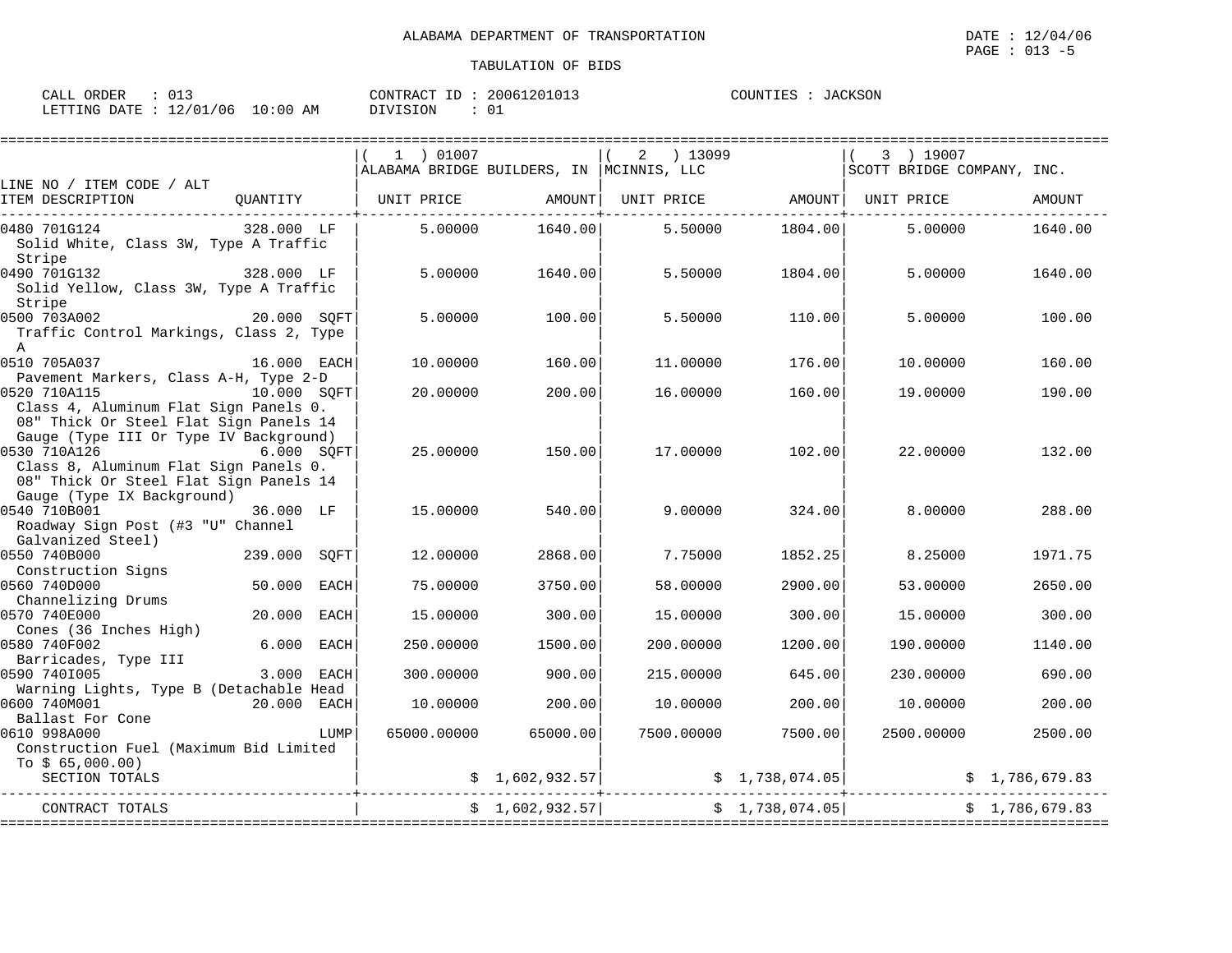# $\texttt{PAGE}$  : 015 -1

| CALL ORDER     | : 015<br>LETTING DATE : 12/01/06 10:00 AM                                                                                                                                 | CONTRACT ID: 20061201015<br>: 09<br>DIVISION<br>CONTRACT TIME :<br>130                               | COUNTIES : CONECUH |  |                                |                        |
|----------------|---------------------------------------------------------------------------------------------------------------------------------------------------------------------------|------------------------------------------------------------------------------------------------------|--------------------|--|--------------------------------|------------------------|
|                | CONTRACT DESCRIPTION:<br>for constructing the Resurfacing and Traffic Stripe on SR-3<br>(US-31) from the Escambia county line to US-84 in Evergreen.<br>Length 11.710 mi. | (available days)<br>$PROJECT(S) : STPSA-0003(529)$<br>ST-018-003-004<br>$99 - 309 - 183 - 003 - 703$ |                    |  |                                |                        |
| RANK           | VENDOR NO. / NAME                                                                                                                                                         |                                                                                                      |                    |  | TOTAL<br><b>BID</b>            | % OVER<br>LOW BID      |
| 01087<br>02032 | APAC-SOUTHEAST, INC.<br>BULLARD EXCAVATING, INC.                                                                                                                          |                                                                                                      |                    |  | \$2,168,298.52<br>2,191,142.27 | 100.0000%<br>101.0535% |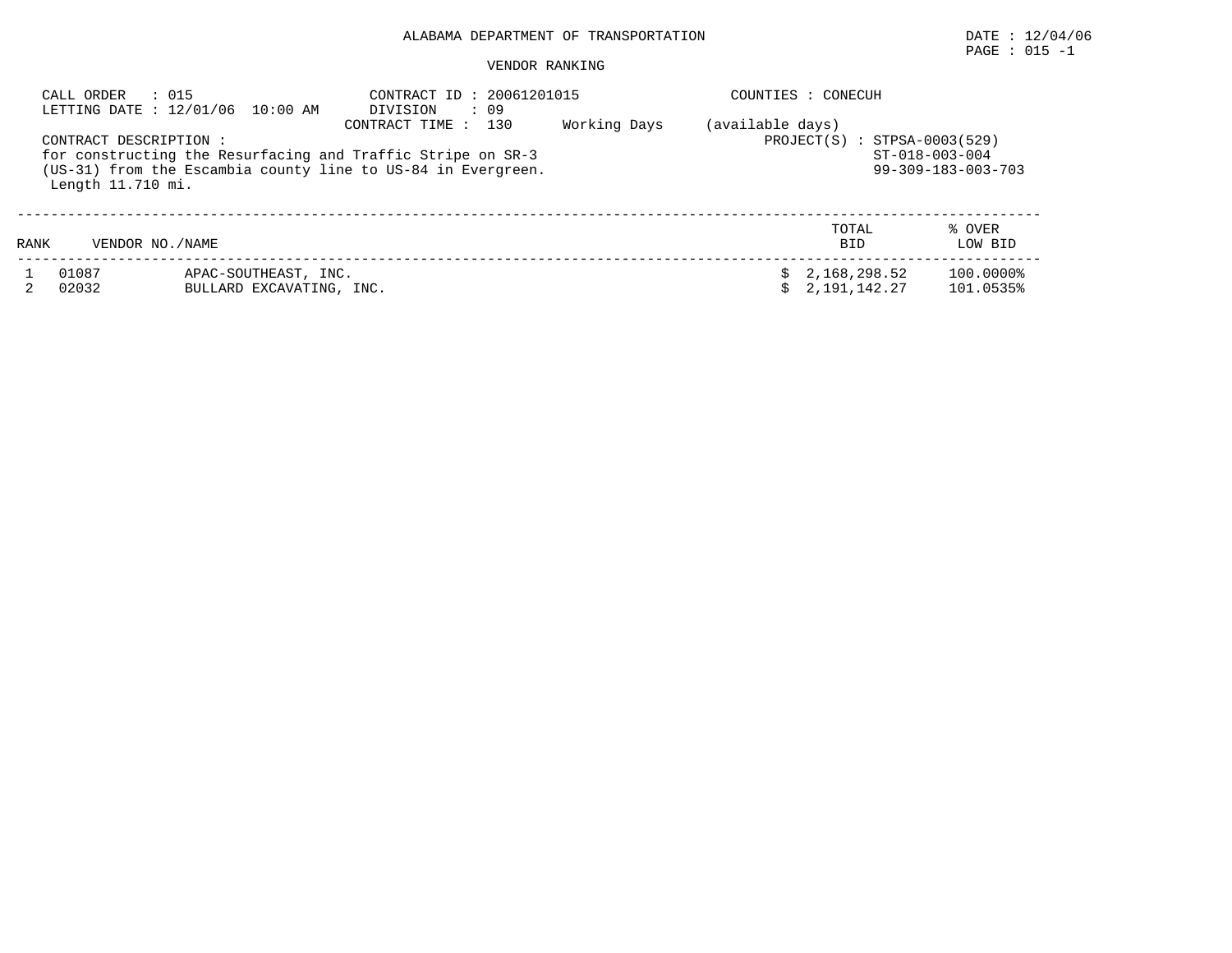| CALL ORDER : 015<br>LETTING DATE : 12/01/06 10:00 AM                                                                                 |               |      | CONTRACT ID: 20061201015<br>DIVISION | : 09       |                                       | COUNTIES : CONECUH |                     |        |
|--------------------------------------------------------------------------------------------------------------------------------------|---------------|------|--------------------------------------|------------|---------------------------------------|--------------------|---------------------|--------|
|                                                                                                                                      |               |      |                                      |            |                                       |                    |                     |        |
|                                                                                                                                      |               |      | 1 ) 01087<br>APAC-SOUTHEAST, INC.    |            | (2) 02032<br>BULLARD EXCAVATING, INC. |                    |                     |        |
| LINE NO / ITEM CODE / ALT<br>ITEM DESCRIPTION<br>____________                                                                        | OUANTITY      |      | UNIT PRICE AMOUNT  UNIT PRICE        |            |                                       |                    | AMOUNT   UNIT PRICE | AMOUNT |
| SECTION 0001 Total                                                                                                                   |               |      |                                      |            |                                       |                    |                     |        |
| 0010 201A002<br>Clearing And Grubbing (Maximum<br>Allowable Bid $$4,000.00$ Per<br>Acre)(Approximately 2                             |               | LUMP | 8000.00000                           | 8000.00    | 8000.00000                            | 8000.00            |                     |        |
| 0020 206D000                                                                                                                         | 134.000 LF    |      | 12.00000                             | 1608.00    | 12.00000                              | 1608.00            |                     |        |
| Removing Pipe<br>0030 206E000<br>Removing Headwalls                                                                                  | 4.000 EACH    |      | 175.00000                            | 700.00     | 175.00000                             | 700.00             |                     |        |
| 0040 210A000<br>Unclassified Excavation                                                                                              | 512.000       | CUYD | 8.00000                              | 4096.00    | 8.00000                               | 4096.00            |                     |        |
| 0050 210D022<br>Borrow Excavation (Loose Truckbed                                                                                    | 2718.000 CUYD |      | 8.75000                              | 23782.50   | 8.75000                               | 23782.50           |                     |        |
| Measurement) $(A-2-4(0)$ Or $A-4(0)$<br>0060 214A000                                                                                 | 415.000 CUYD  |      | 7.00000                              | 2905.00    | 7.00000                               | 2905.00            |                     |        |
| Structure Excavation<br>0070 214B002<br>Foundation Backfill, Commercial (ALDOT                                                       | 35.000 CUYD   |      | 65.00000                             | 2275.00    | 65.00000                              | 2275.00            |                     |        |
| #467)<br>0080 230A000                                                                                                                | 17.000 RBST   |      | 275.00000                            | 4675.00    | 275.00000                             | 4675.00            |                     |        |
| Roadbed Processing<br>0090 301A012<br>Crushed Aggregate Base Course, Type B,                                                         | 4120.000 SOYD |      | 9.75000                              | 40170.00   | 9.75000                               | 40170.00           |                     |        |
| Plant Mixed, 6" Compacted Thickness<br>0100 401A000                                                                                  | 3940.000 SQYD |      | 0.97000                              | 3821.80    | 0.81000                               | 3191.40            |                     |        |
| Bituminous Treatment A<br>0110 405A000                                                                                               | 11304.000 GAL |      | 3.01000                              | 34025.04   | 2.43000                               | 27468.72           |                     |        |
| Tack Coat<br>0120 408A052                                                                                                            | 6740.000 SOYD |      | 1.47000                              | 9907.80    | 2,00000                               | 13480.00           |                     |        |
| Planing Existing Pavement<br>(Approximately 1.10" Thru 2.0" Thick)                                                                   |               |      |                                      |            |                                       |                    |                     |        |
| 0130 424A361<br>Superpave Bituminous Concrete Wearing<br>Surface Layer, 3/4" Maximum Aggregate<br>Size Mix, ESAL Range C/D           | 17795.000 TON |      | 59.71000                             | 1062539.45 | 68.92000                              | 1226431.40         |                     |        |
| 0140 424A364<br>Superpave Bituminous Concrete Wearing<br>Surface Layer, Patching, 3/4" Maximum<br>Aggregate Size Mix, ESAL Range C/D | 200.000 TON   |      | 107.13000                            | 21426.00   | 50.00000                              | 10000.00           |                     |        |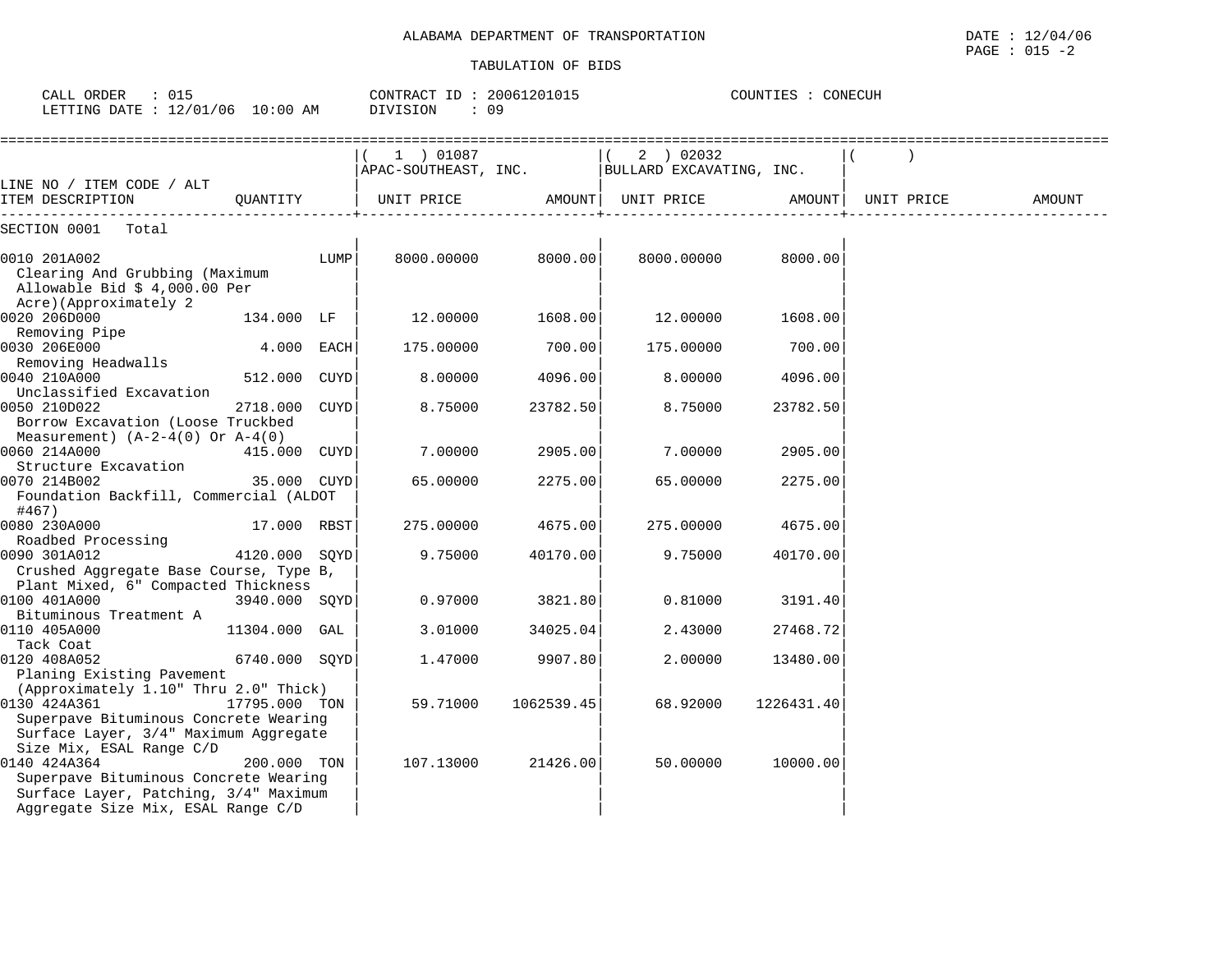| ORDER<br>$\sim$ $\sim$ $\sim$<br>JALL | <u>ັ</u> ບ⊥ –     |                      | CONTRACT<br>ID | 20061201015<br>∵ ∧∪⊥∪⊥ ا | COUNTIES | CONECUH |  |
|---------------------------------------|-------------------|----------------------|----------------|--------------------------|----------|---------|--|
| LETTING DATE                          | 12/01/06<br>— ∠ / | 10:00<br>AM<br>— ∪ ÷ | DIVISION       | ΩC                       |          |         |  |

|                                                                                                                                                             |               |      | 1 ) 01087<br>APAC-SOUTHEAST, INC. |           | ) 02032<br>2<br>BULLARD EXCAVATING, INC. |           |            |        |
|-------------------------------------------------------------------------------------------------------------------------------------------------------------|---------------|------|-----------------------------------|-----------|------------------------------------------|-----------|------------|--------|
| LINE NO / ITEM CODE / ALT                                                                                                                                   |               |      |                                   |           |                                          |           |            |        |
| ITEM DESCRIPTION                                                                                                                                            | QUANTITY      |      | UNIT PRICE                        | AMOUNT    | UNIT PRICE                               | AMOUNT    | UNIT PRICE | AMOUNT |
| 0150 424A367<br>Superpave Bituminous Concrete Wearing<br>Surface Layer, Leveling, 3/4" Maximum                                                              | 1715.000 TON  |      | 65.08000                          | 111612.20 | 70.22000                                 | 120427.30 |            |        |
| Aggregate Size Mix, ESAL Range C/D<br>0160 424B651<br>Superpave Bituminous Concrete Upper<br>Binder Layer, 1" Maximum Aggregate Size<br>Mix, ESAL Range C/D | 540.000 TON   |      | 69.70000                          | 37638.00  | 68.16000                                 | 36806.40  |            |        |
| 0170 424B681<br>Superpave Bituminous Concrete Lower<br>Binder Layer, 1" Maximum Aggregate Size<br>Mix, ESAL Range C/D                                       | 545.000 TON   |      | 74.56000                          | 40635.20  | 68.16000                                 | 37147.20  |            |        |
| 0180 428D000<br>Scoring Bituminous Pavement Surface<br>Edge By Cutting(10 Inch Wide)                                                                        | 121414.000 LF |      | 0.07000                           | 8498.98   | 0.10000                                  | 12141.40  |            |        |
| 0190 430B040<br>Aggregate Surfacing (Crushed Aggregate<br>Base, Type B)                                                                                     | 14.000 TON    |      | 59.44000                          | 832.16    | 40.00000                                 | 560.00    |            |        |
| 0200 533A099                                                                                                                                                | 156.000 LF    |      | 32,00000                          | 4992.00   | 32,00000                                 | 4992.00   |            |        |
| 24" Storm Sewer Pipe (Class 3 R.C.)<br>0210 533B098<br>22" Span, 14" Rise Storm Sewer Pipe<br>(Class 3 R.C.)                                                | 400.000 LF    |      | 28.00000                          | 11200.00  | 28.00000                                 | 11200.00  |            |        |
| 0220 533B104<br>65" Span, 40" Rise Storm Sewer Pipe<br>(Class 3 R.C.)                                                                                       | 40.000 LF     |      | 145.00000                         | 5800.00   | 145.00000                                | 5800.00   |            |        |
| 0230 600A000<br>Mobilization                                                                                                                                |               | LUMP | 192300.00000                      | 192300.00 | 60000.00000                              | 60000.00  |            |        |
| 0240 602A000<br>Right Of Way Markers                                                                                                                        | 12.000 EACH   |      | 125.00000                         | 1500.00   | 125.00000                                | 1500.00   |            |        |
| 0250 610C001<br>Loose Riprap, Class 2                                                                                                                       | 35.000 TON    |      | 75.00000                          | 2625.00   | 75.00000                                 | 2625.00   |            |        |
| 0260 610D003<br>Filter Blanket, Geotextile                                                                                                                  | 21.000 SQYD   |      | 4.00000                           | 84.00     | 4.00000                                  | 84.00     |            |        |
| 0270 619A003                                                                                                                                                | 2.000 EACH    |      | 750.00000                         | 1500.00   | 750.00000                                | 1500.00   |            |        |
| 24" Roadway Pipe End Treatment, Class 1<br>0280 619A102<br>24" Side Drain Pipe End Treatment,<br>Class 1                                                    | $2.000$ EACH  |      | 750.00000                         | 1500.00   | 750.00000                                | 1500.00   |            |        |
|                                                                                                                                                             |               |      |                                   |           |                                          |           |            |        |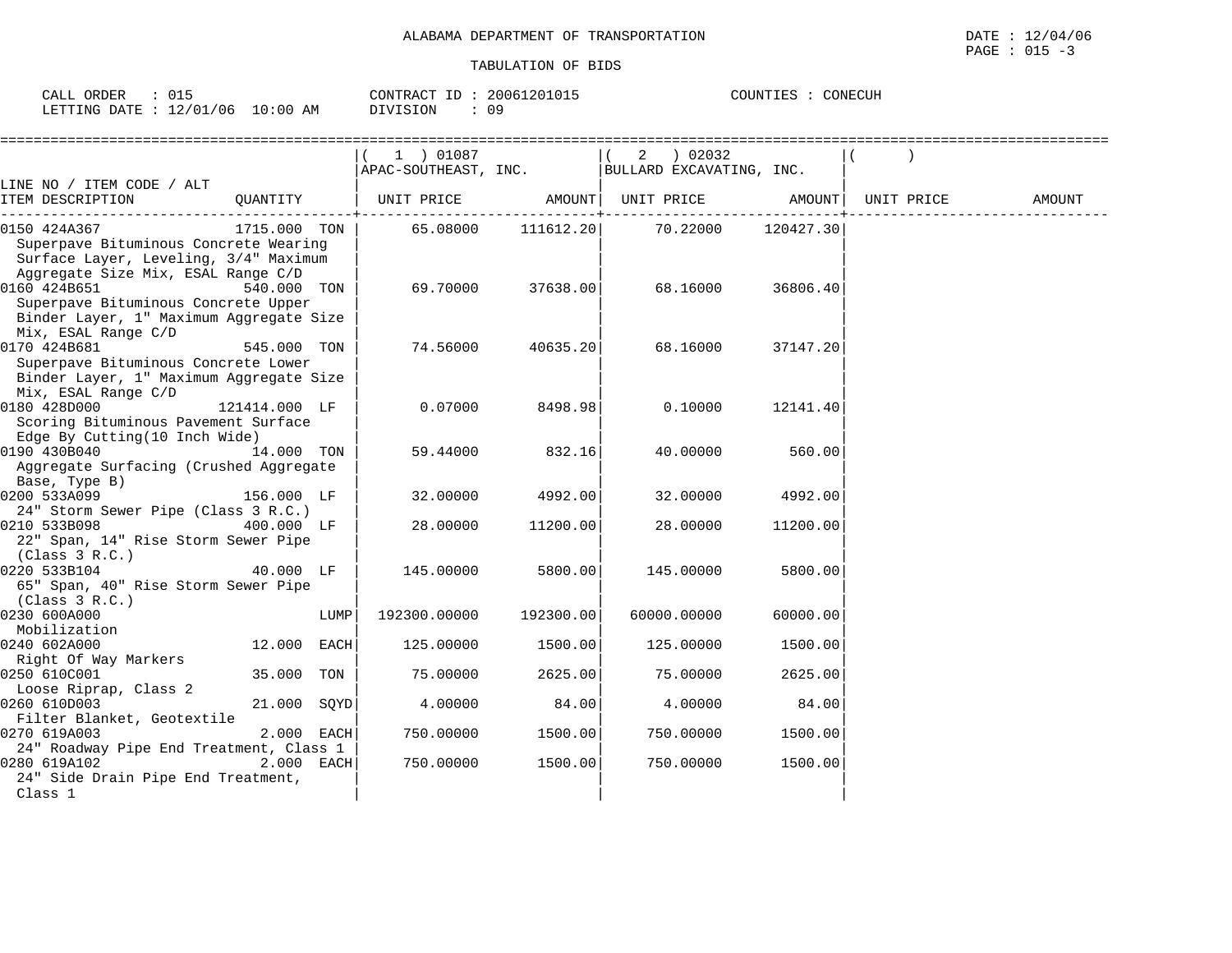| 015<br>ORDER<br>CALL |                        | CONTRACT<br>ID  | 20061201015 | COUNTIES<br>CONECUH |
|----------------------|------------------------|-----------------|-------------|---------------------|
| LETTING DATE : :     | 12/01/06<br>$10:00$ AM | <b>DIVISION</b> |             |                     |

|                                                                              |              | $(1)$ 01087 |           | (2) 02032<br>$ $ APAC-SOUTHEAST, INC. $ $ BULLARD EXCAVATING, INC.                  |           |        |
|------------------------------------------------------------------------------|--------------|-------------|-----------|-------------------------------------------------------------------------------------|-----------|--------|
| LINE NO / ITEM CODE / ALT                                                    |              |             |           |                                                                                     |           |        |
| ITEM DESCRIPTION QUANTITY                                                    |              |             |           | UNIT PRICE                AMOUNT    UNIT PRICE                 AMOUNT    UNIT PRICE |           | AMOUNT |
| 0290 619B072<br>65" Span, 40" Rise Roadway Pipe End<br>Treatment, Class 2    |              |             |           |                                                                                     | 3800.00   |        |
| 0300 619B116<br>22" Span, 14" Rise Side Drain Pipe End<br>Treatment, Class 1 | $2.000$ EACH | 1000.00000  | 2000.00   | 1000.00000                                                                          | 2000.001  |        |
| 0310 621A004                                                                 | 1.000 EACH   | 3950.00000  | 3950.00   | 3950.00000                                                                          | 3950.00   |        |
| Junction Boxes, Type 4<br>0320 621A005<br>Junction Boxes, Type 1             | 1.000 EACH   | 2900.00000  | 2900.00   | 2900.00000                                                                          | 2900.00   |        |
| 0330 621A013<br>Junction Boxes, Type Special                                 | 2.000 EACH   | 5250.00000  | 10500.00  | 5250.00000                                                                          | 10500.00  |        |
| 0340 621C002<br>Inlets, Type C, P1 Or P3                                     | 2.000 EACH   | 2250.00000  | 4500.00   | 2250.00000                                                                          | 4500.00   |        |
| 0350 630A001<br>Steel Beam Guardrail, Class A, Type 2                        | 80.000 LF    | 31.00000    | 2480.00   | 31.00000                                                                            | 2480.00   |        |
| 2.000 EACH<br>0360 630C050<br>Guardrail End Anchor, Type 20 Series           |              | 1850.00000  | 3700.00   | 1850.00000                                                                          | 3700.00   |        |
| 15435.000 CUYD<br>0370 650A000<br>Topsoil                                    |              | 9.85000     | 152034.75 | 9.85000                                                                             | 152034.75 |        |
| 0380 652A100<br>Seeding                                                      | 18.000 ACRE  | 495.00000   | 8910.00   | 475.00000                                                                           | 8550.00   |        |
| 0390 654A003                                                                 | 100.000 SQYD | 4.00000     | 400.00    | 4.00000                                                                             | 400.00    |        |
| Solid Sodding (Centipede)<br>0400 656A010                                    | 18.000 ACRE  | 475.00000   | 8550.00   | 475.00000                                                                           | 8550.00   |        |
| Mulching<br>0410 665A000                                                     | 2.000 ACRE   | 300.00000   | 600.00    | 300.00000                                                                           | 600.00    |        |
| Temporary Seeding<br>0420 665B000                                            | 2.000 ACRE   | 300.00000   | 600.00    | 300.00000                                                                           | 600.00    |        |
| Temporary Mulching<br>0430 665F000                                           | 300.000 EACH | 5.00000     | 1500.00   | 5.00000                                                                             | 1500.00   |        |
| Hay Bales<br>0440 6651000                                                    | 50.000 TON   | 75.00000    | 3750.00   | 75.00000                                                                            | 3750.00   |        |
| Temporary Riprap, Class 2<br>0450 665J000                                    | 3500.000 LF  | 4.10000     | 14350.00  | 4.10000                                                                             | 14350.00  |        |
| Silt Fence, Type A<br>0460 6650001                                           | 3500.000 LF  | 0.25000     | 875.00    | 0.25000                                                                             | 875.00    |        |
| Silt Fence Removal<br>800.000 LF<br>0470 665Q001<br>20 Inch Wattle           |              | 5.85000     | 4680.00   | 5.85000                                                                             | 4680.00   |        |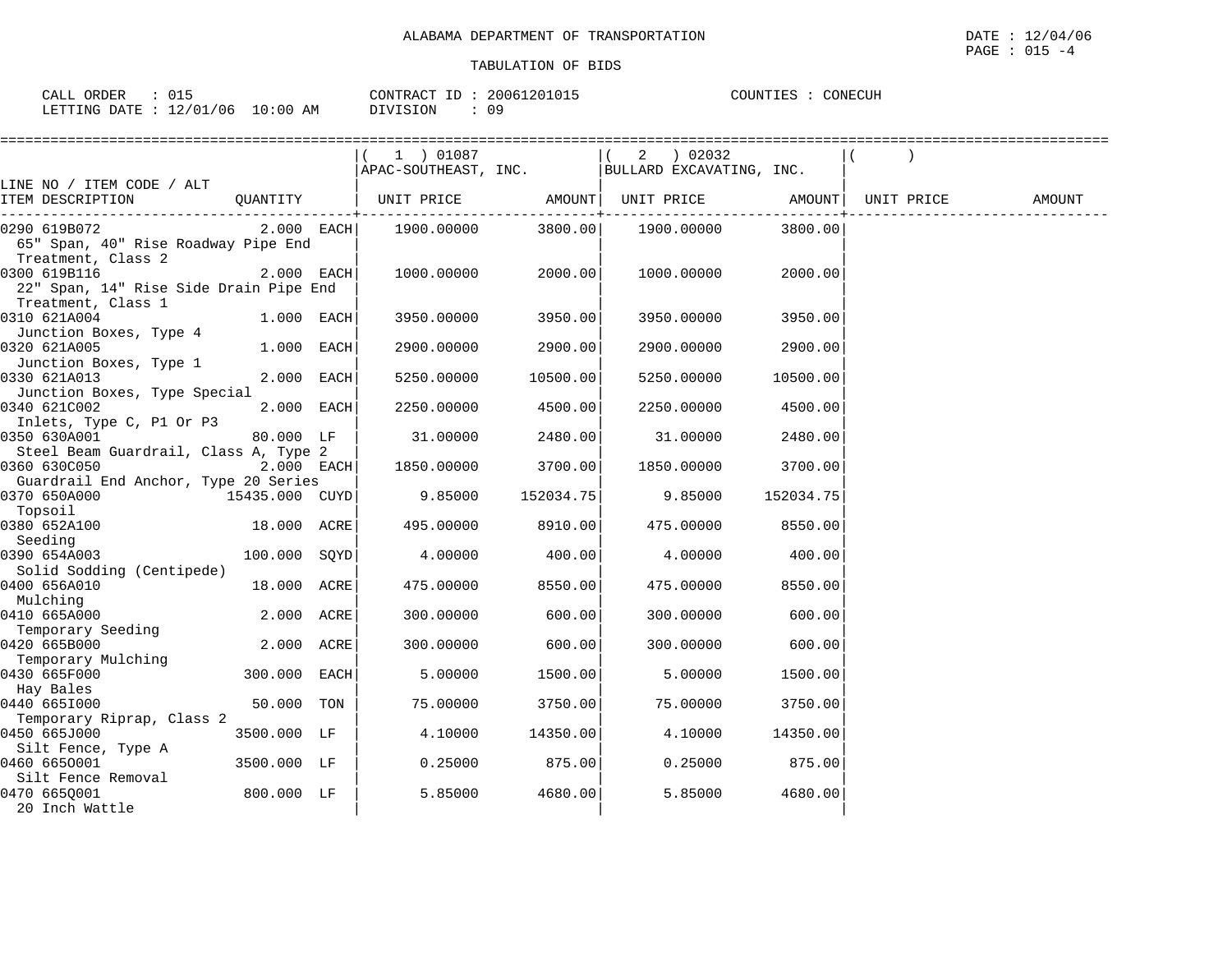| ORDER<br>$\cap$ AT.T. $\in$ |               |             | CONTRACT<br>$ -$         | 20061201015 | COUNTIES | <b>CONECITH</b> |
|-----------------------------|---------------|-------------|--------------------------|-------------|----------|-----------------|
| LETTING DATE                | '2/01/06<br>∸ | 10:00<br>AΜ | STON.<br>$\cdot$ $\cdot$ |             |          |                 |

|                                                                                                                 |             |      | 1 ) 01087            |          | 2 ) 02032                |          |            |        |
|-----------------------------------------------------------------------------------------------------------------|-------------|------|----------------------|----------|--------------------------|----------|------------|--------|
|                                                                                                                 |             |      | APAC-SOUTHEAST, INC. |          | BULLARD EXCAVATING, INC. |          |            |        |
| LINE NO / ITEM CODE / ALT<br>ITEM DESCRIPTION                                                                   | QUANTITY    |      | UNIT PRICE AMOUNT    |          | UNIT PRICE               | AMOUNT   | UNIT PRICE | AMOUNT |
| 0480 666A001<br>Pest Control Treatment                                                                          | 16.000 ACRE |      | 10.00000             | 160.00   | 10.00000                 | 160.00   |            |        |
| 0490 680A000<br>Engineering Controls                                                                            |             | LUMP | 5770.00000           | 5770.00  | 2500.00000               | 2500.00  |            |        |
| 0500 701C000<br>Broken Temporary Traffic Stripe                                                                 | 20.000 MILE |      | 690.00000            | 13800.00 | 690.00000                | 13800.00 |            |        |
| 0510 701C001<br>Solid Temporary Traffic Stripe                                                                  | 40.000 MILE |      | 770.00000            | 30800.00 | 770.00000                | 30800.00 |            |        |
| 0520 701D008<br>Solid Traffic Stripe Removed (Plastic)                                                          | 1.000 MILE  |      | 2500.00000           | 2500.00  | 2500.00000               | 2500.00  |            |        |
| 0530 701D015<br>Broken Traffic Stripe Removed (Plastic)                                                         | 1.000 MILE  |      | 2250.00000           | 2250.00  | 2250.00000               | 2250.00  |            |        |
| 0540 701G125<br>Solid White, Class 3W, Type A Traffic<br>Stripe (6" Wide)                                       | 940.000 LF  |      | 5.00000              | 4700.00  | 5.00000                  | 4700.00  |            |        |
| 0550 701G129<br>Broken Yellow, Class 3W, Type A Traffic<br>Stripe (6" Wide)                                     | 164.000 LF  |      | 5.00000              | 820.00   | 5.00000                  | 820.00   |            |        |
| 0560 701G133<br>Solid Yellow, Class 3W, Type A Traffic<br>Stripe (6" Wide)                                      | 613.000 LF  |      | 5.00000              | 3065.00  | 5.00000                  | 3065.00  |            |        |
| 0570 7011013<br>Solid White, Class 2, Type A Traffic<br>Stripe (Type 1 And 4 Beads) (0.<br>09"Thick) (6"Wide)   | 26.000 MILE |      | 3500.00000           | 91000.00 | 3500.00000               | 91000.00 |            |        |
| 0580 701I015<br>Broken White, Class 2, Type A Traffic<br>Stripe (Type 1 And 4 Beads) (0.09"<br>Thick) (6" Wide) | 1.000 MILE  |      | 2500.00000           | 2500.00  | 2500.00000               | 2500.00  |            |        |
| 0590 701I019<br>Solid Yellow, Class 2, Type A Traffic<br>Stripe (Type 1 And 4 Beads) (0.09"<br>Thick) (6" Wide) | 20.000 MILE |      | 3500.00000           | 70000.00 | 3500.00000               | 70000.00 |            |        |
| 0600 7011021<br>Broken Yellow, Class 2, Type A Traffic<br>Stripe (Type 1 And 4 Beads) (0.09"<br>Thick) (6"Wide) | 11.000 MILE |      | 2250.00000           | 24750.00 | 2250.00000               | 24750.00 |            |        |
| 0610 701J011<br>Dotted Class 2, Type A Traffic Stripe<br>(Type 1 And 4 Beads) (0.09" Thick) (6"<br>Wide)        | 1837.000 LF |      | 1.85000              | 3398.45  | 1.85000                  | 3398.45  |            |        |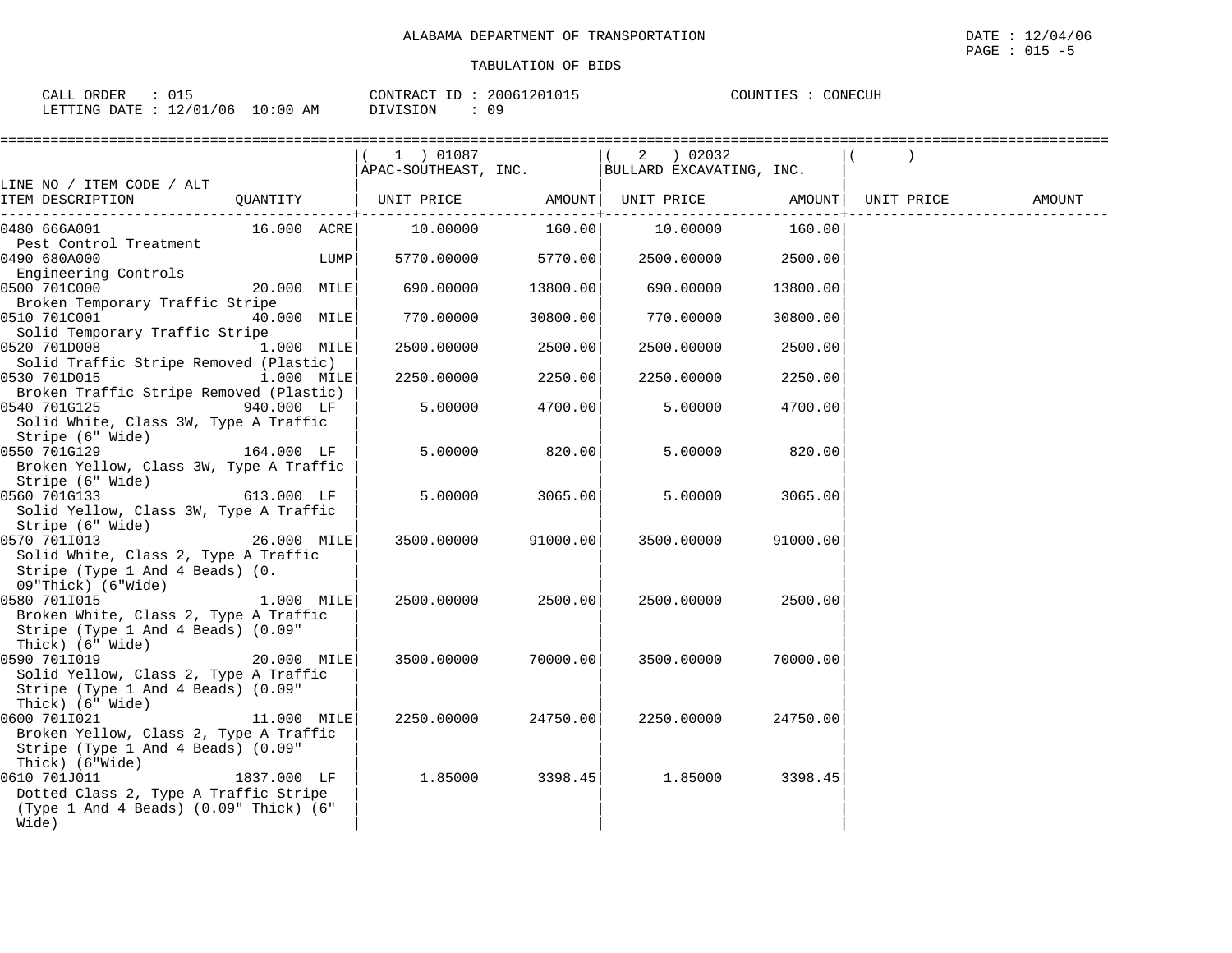| ORDER<br>CALI<br>ت ⊥ ب                           |               | CONTRACT<br>$ -$<br>⊥ | 20061201015 | CONECUH<br>COUNTIES |
|--------------------------------------------------|---------------|-----------------------|-------------|---------------------|
| 1 <b>0 1 0 1</b><br>706<br>LETTING DATE<br>_____ | ΑM<br>LO : 00 | OIVISION              | n n<br>◡ ~  |                     |

|                                                                              |              |      | 1 ) 01087<br>$ $ APAC-SOUTHEAST, INC. $ $ BULLARD EXCAVATING, INC. |                               | ) 02032<br>2   |                                                                       |                                                 |        |
|------------------------------------------------------------------------------|--------------|------|--------------------------------------------------------------------|-------------------------------|----------------|-----------------------------------------------------------------------|-------------------------------------------------|--------|
| LINE NO / ITEM CODE / ALT                                                    |              |      |                                                                    |                               |                |                                                                       |                                                 |        |
| ITEM DESCRIPTION QUANTITY   UNIT PRICE AMOUNT  UNIT PRICE AMOUNT  UNIT PRICE |              |      |                                                                    |                               |                |                                                                       |                                                 | AMOUNT |
| 0620 703A002 3875.000 SQFT 3.25000 12593.75 3.25000 12593.75                 |              |      | --+-------                                                         |                               | -----+-------- |                                                                       |                                                 |        |
| Traffic Control Markings, Class 2, Type<br>$\mathbb A$                       |              |      |                                                                    |                               |                |                                                                       |                                                 |        |
| 0630 703B002<br>$232.000$ SQFT                                               |              |      |                                                                    | 3.75000 870.00                | 3.75000        | 870.00                                                                |                                                 |        |
| Traffic Control Legends, Class 2, Type<br>$195.000$ SQFT<br>0640 703C001     |              |      | 3.00000                                                            | 585.00                        | 3.00000        | 585.00                                                                |                                                 |        |
| Removal Of Existing Traffic Control                                          |              |      |                                                                    |                               |                |                                                                       |                                                 |        |
| Markings Or Legends (Plastic)<br>0650 705A030 186.000 EACH                   |              |      | 5.00000                                                            | 930.00                        | 5.00000        | 930.00                                                                |                                                 |        |
| Pavement Markers, Class A-H, Type 2-C                                        |              |      |                                                                    |                               |                |                                                                       |                                                 |        |
| $134.000$ EACH<br>0660 705A031<br>Pavement Markers, Class A-H, Type 1-A      |              |      | 5.00000                                                            | 670.00                        | 5.00000        | 670.00                                                                |                                                 |        |
| 0670 705A032 810.000 EACH                                                    |              |      | 5.00000                                                            | 4050.00                       | 5.00000        | 4050.00                                                               |                                                 |        |
| Pavement Markers, Class A-H, Type 1-B                                        |              |      |                                                                    |                               |                |                                                                       |                                                 |        |
| 0680 705A037 702.000 EACH                                                    |              |      | 5.00000                                                            | 3510.00                       | 5.00000        | 3510.00                                                               |                                                 |        |
| Pavement Markers, Class A-H, Type 2-D                                        |              |      |                                                                    |                               |                |                                                                       |                                                 |        |
| 0690 705A038<br>Pavement Markers, Class A-H, Type 2-E                        | 300.000 EACH |      | 5.00000                                                            | 1500.00                       | 5.00000        | 1500.00                                                               |                                                 |        |
| 0700 740B000                                                                 | 988.000 SQFT |      | 7.88000                                                            | 7785.44                       | 8,00000        | 7904.00                                                               |                                                 |        |
| Construction Signs                                                           |              |      |                                                                    |                               |                |                                                                       |                                                 |        |
| 0710 740D000                                                                 | 100.000 EACH |      | 50.40000                                                           | 5040.00                       | 51.00000       | 5100.00                                                               |                                                 |        |
| Channelizing Drums                                                           |              |      |                                                                    |                               |                |                                                                       |                                                 |        |
| 0720 740E000                                                                 | 200.000 EACH |      | 6.32000                                                            | 1264.00                       | 12.60000       | 2520.00                                                               |                                                 |        |
| Cones (36 Inches High)<br>0730 740M001                                       | 200.000 EACH |      | 3.79000                                                            | 758.00                        | 6.90000        | 1380.00                                                               |                                                 |        |
| Ballast For Cone                                                             |              |      |                                                                    |                               |                |                                                                       |                                                 |        |
| 0740 998A000                                                                 |              | LUMP |                                                                    | 2500.00000 2500.00 2500.00000 |                | 2500.00                                                               |                                                 |        |
| Construction Fuel (Maximum Bid Limited                                       |              |      |                                                                    |                               |                |                                                                       |                                                 |        |
| To \$ 69,000.00)                                                             |              |      |                                                                    |                               |                |                                                                       |                                                 |        |
| SECTION TOTALS                                                               |              |      |                                                                    |                               |                |                                                                       | $\binom{2}{168,298.52}$ $\binom{2}{191,142.27}$ | 0.00   |
| CONTRACT TOTALS                                                              |              |      |                                                                    |                               |                | $\frac{1}{2}$ , 168, 298.52 $\frac{1}{2}$ $\frac{1}{2}$ , 191, 142.27 |                                                 |        |
|                                                                              |              |      |                                                                    | =======================       |                |                                                                       |                                                 |        |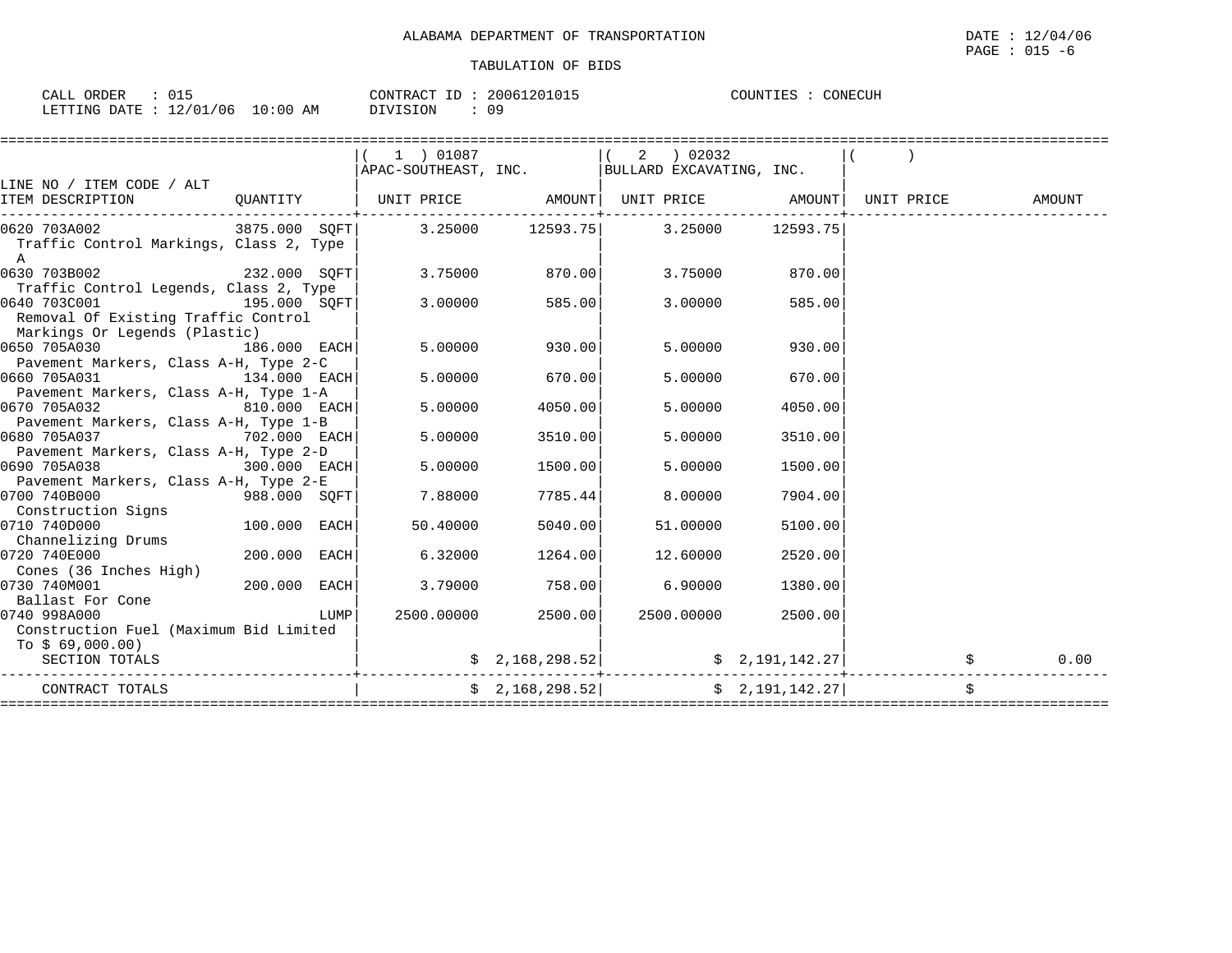# $\texttt{PAGE}$  : 016 -1

|      | : 016<br>CALL ORDER    | LETTING DATE : 12/01/06 10:00 AM                                                                                    |                  | COUNTIES : LAWRENCE            |  |                     |                   |
|------|------------------------|---------------------------------------------------------------------------------------------------------------------|------------------|--------------------------------|--|---------------------|-------------------|
|      | CONTRACT DESCRIPTION : | for constructing the Resurfacing and Traffic Stripe on<br>CR-434 from SR-24 south of Midway to CR-429. Length 5.777 | (available days) | $PROJECT(S) : STPNU-4019(201)$ |  |                     |                   |
| RANK | VENDOR NO. / NAME      |                                                                                                                     |                  |                                |  | TOTAL<br><b>BID</b> | % OVER<br>LOW BID |
|      | 19010                  | SHELBY CONTRACTING CO., INC.                                                                                        |                  |                                |  | 718,232.74          | 100.0000%         |
|      | 01087                  | APAC-SOUTHEAST, INC.                                                                                                |                  |                                |  | 729,455.63          | 101.5626%         |
|      | 07002                  | GOOD HOPE CONTRACTING CO., INC.                                                                                     |                  |                                |  | 779,440.56          | 108.5220%         |
| 4    | 18031                  | ROGERS GROUP, INC.                                                                                                  |                  |                                |  | 781,245.50          | 108.7733%         |
|      | 19074                  | S & M EOUIPMENT CO., INC.                                                                                           |                  |                                |  | 795,355.66          | 110.7379%         |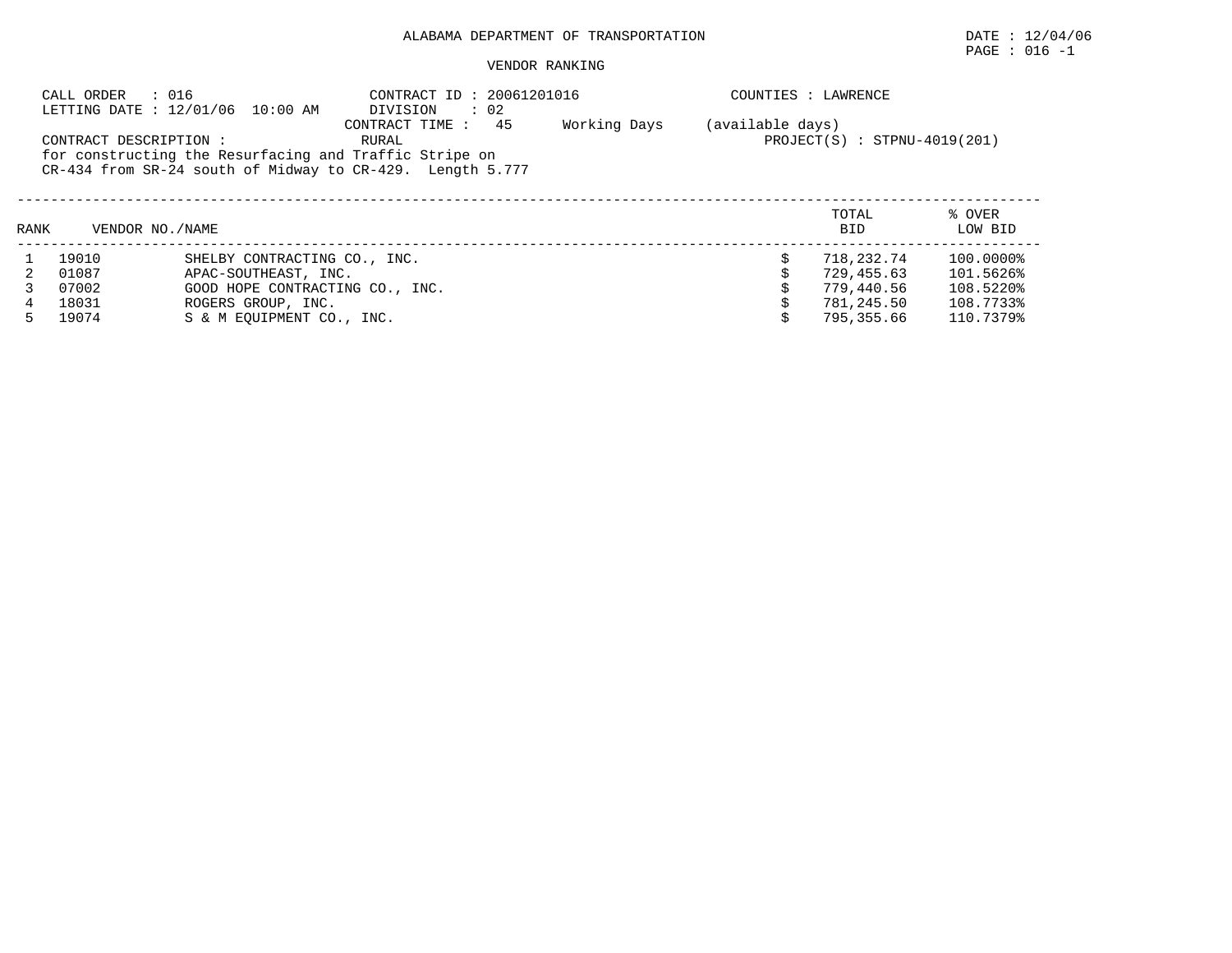| CALL ORDER<br>: 016              |          | CONTRACT ID: 20061201016 | COUNTIES : LAWRENCE |
|----------------------------------|----------|--------------------------|---------------------|
| LETTING DATE : 12/01/06 10:00 AM | DIVISION |                          |                     |

|                                                          |                       |      | $1$ ) 19010 |           | 2 ) 01087<br>SHELBY CONTRACTING CO., INC   APAC-SOUTHEAST, INC. |           | 3 ) 07002<br>GOOD HOPE CONTRACTING CO., INC. |           |
|----------------------------------------------------------|-----------------------|------|-------------|-----------|-----------------------------------------------------------------|-----------|----------------------------------------------|-----------|
| LINE NO / ITEM CODE / ALT                                |                       |      |             |           |                                                                 |           |                                              |           |
| ITEM DESCRIPTION                                         | OUANTITY   UNIT PRICE |      |             | AMOUNT    | UNIT PRICE AMOUNT   UNIT PRICE                                  |           |                                              | AMOUNT    |
| SECTION 0001<br>Total                                    |                       |      |             |           |                                                                 |           |                                              |           |
| 0010 305B077                                             | 3671.000 TON          |      | 14.00000    | 51394.00  | 17.07000                                                        | 62663.97  | 18.50000                                     | 67913.50  |
| Crushed Aggregate, Section 825, For<br>Miscellaneous Use |                       |      |             |           |                                                                 |           |                                              |           |
| 0020 401B108                                             | 69678.000 SOYD        |      | 1.06310     | 74074.68  | 0.93000                                                         | 64800.54  | 1,13000                                      | 78736.14  |
| Bituminous Treatment G (With Polymer                     |                       |      |             |           |                                                                 |           |                                              |           |
| Additive)                                                |                       |      |             |           |                                                                 |           |                                              |           |
| 0030 405A000                                             | 4230.000 GAL          |      | 1.65000     | 6979.50   | 1,29000                                                         | 5456.70   | 1.75000                                      | 7402.50   |
| Tack Coat                                                |                       |      |             |           |                                                                 |           |                                              |           |
| 0040 429A240                                             | 5594.000 TON          |      | 51.33000    | 287140.02 | 55.56000                                                        | 310802.64 | 55.31000                                     | 309404.14 |
| Improved Bituminous Concrete Wearing                     |                       |      |             |           |                                                                 |           |                                              |           |
| Surface Layer, 1/2" Maximum Aggregate                    |                       |      |             |           |                                                                 |           |                                              |           |
| Size Mix, ESAL Range C                                   |                       |      |             |           |                                                                 |           |                                              |           |
| 0050 429B241                                             | 1380.000 TON          |      | 47.02000    | 64887.60  | 44.28000                                                        | 61106.40  | 49.02000                                     | 67647.60  |
| Improved Bituminous Concrete Binder                      |                       |      |             |           |                                                                 |           |                                              |           |
| Layer, 1" Maximum Aggregate Size Mix,<br>ESAL Range C    |                       |      |             |           |                                                                 |           |                                              |           |
| 0060 429B245                                             | 100.000 TON           |      | 51,00000    | 5100.00   | 87.89000                                                        | 8789.001  | 60.00000                                     | 6000.00   |
| Improved Bituminous Concrete Binder                      |                       |      |             |           |                                                                 |           |                                              |           |
| Layer, Patching, 1" Maximum Aggregate                    |                       |      |             |           |                                                                 |           |                                              |           |
| Size Mix, ESAL Range C                                   |                       |      |             |           |                                                                 |           |                                              |           |
| 0070 429B247                                             | 1588.000 TON          |      | 48.80000    | 77494.40  | 57.30000                                                        | 90992.40  | 55.40000                                     | 87975.20  |
| Improved Bituminous Concrete Binder                      |                       |      |             |           |                                                                 |           |                                              |           |
| Layer, Leveling, 1/2" Maximum Aggregate                  |                       |      |             |           |                                                                 |           |                                              |           |
| Size Mix, ESAL Range C                                   |                       |      |             |           |                                                                 |           |                                              |           |
| 0080 600A000                                             |                       | LUMP | 21827.50000 | 21827.50  | 21060.94000                                                     | 21060.94  | 46817.19000                                  | 46817.19  |
| Mobilization                                             |                       |      |             |           |                                                                 |           |                                              |           |
| 0090 630A001<br>Steel Beam Guardrail, Class A, Type 2    | 1300.000 LF           |      | 19,60000    | 25480.00  | 19.99000                                                        | 25987.00  | 20.78000                                     | 27014.00  |
| 0100 630C050                                             | 8.000 EACH            |      | 2100.00000  | 16800.00  | 2142.00000                                                      | 17136.00  | 2226.00000                                   | 17808.00  |
| Guardrail End Anchor, Type 20 Series                     |                       |      |             |           |                                                                 |           |                                              |           |
| 0110 701A031                                             | 13.000 MILE           |      | 1250.00000  | 16250.00  | 1275.00000                                                      | 16575.00  | 1331.85000                                   | 17314.05  |
| Solid White, Class 2, Type A Traffic                     |                       |      |             |           |                                                                 |           |                                              |           |
| Stripe (0.06" Thick)                                     |                       |      |             |           |                                                                 |           |                                              |           |
| 0120 701A035                                             | 8.000 MILE            |      | 1350.00000  | 10800.00  | 1377.00000                                                      | 11016.00  | 1438.40000                                   | 11507.20  |
| Solid Yellow, Class 2, Type A Traffic                    |                       |      |             |           |                                                                 |           |                                              |           |
| Stripe (0.09" Thick)                                     |                       |      |             |           |                                                                 |           |                                              |           |
| 0130 701A045                                             | 3.000 MILE            |      | 800,00000   | 2400.00   | 816.00000                                                       | 2448.00   | 852.39000                                    | 2557.17   |
| Broken Yellow, Class 2, Type A Traffic                   |                       |      |             |           |                                                                 |           |                                              |           |
| Stripe (0.09" Thick)                                     |                       |      |             |           |                                                                 |           |                                              |           |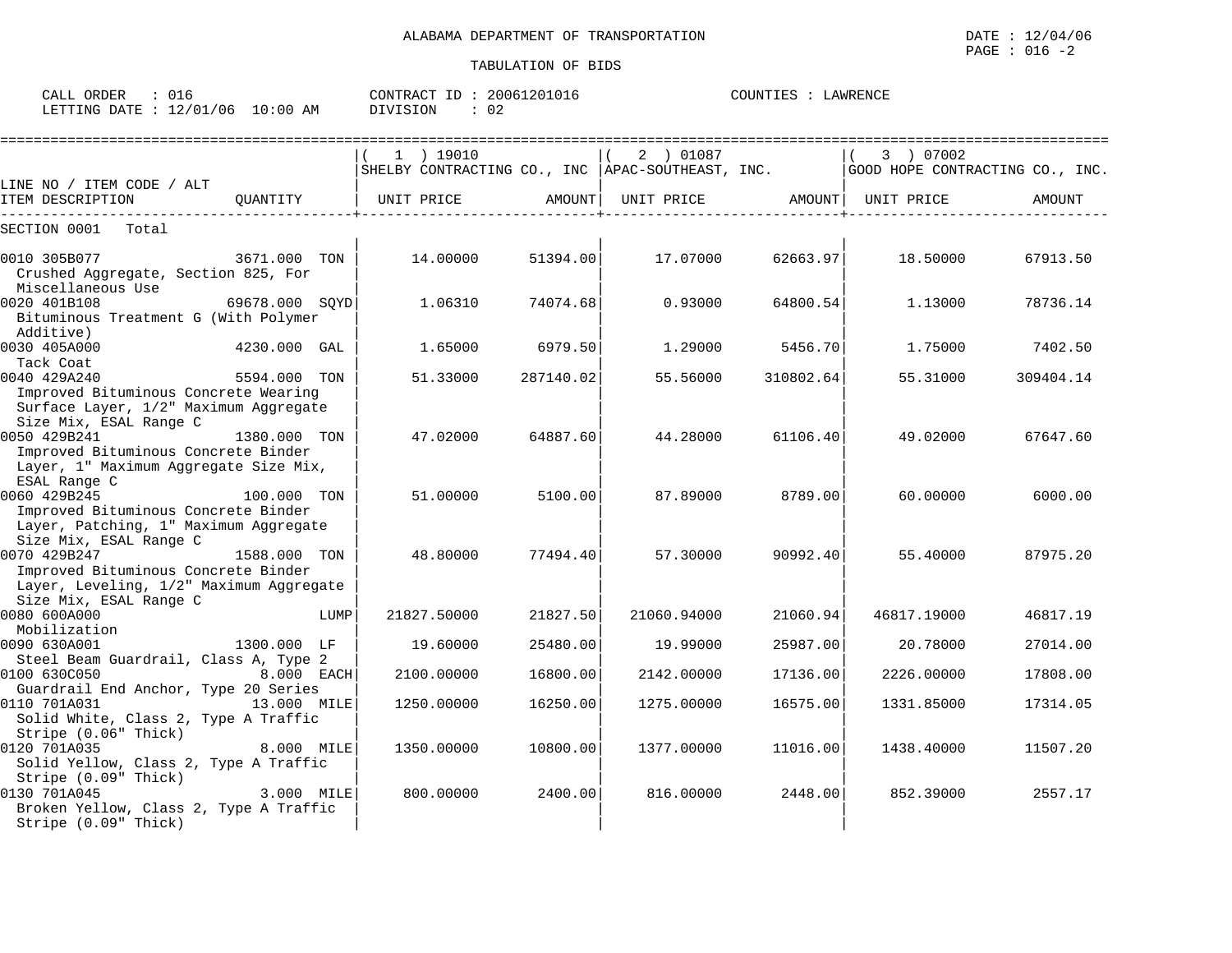| CALL ORDER                       | : 016 |          | CONTRACT ID: 20061201016 | COUNTIES : LAWRENCE |
|----------------------------------|-------|----------|--------------------------|---------------------|
| LETTING DATE : 12/01/06 10:00 AM |       | DIVISION | : 02                     |                     |

|                                         |             |      | $1$ ) 19010                                        |             | 2  01087          |             | 07002<br>$3 \cup$               |            |
|-----------------------------------------|-------------|------|----------------------------------------------------|-------------|-------------------|-------------|---------------------------------|------------|
|                                         |             |      | SHELBY CONTRACTING CO., INC   APAC-SOUTHEAST, INC. |             |                   |             | GOOD HOPE CONTRACTING CO., INC. |            |
| LINE NO / ITEM CODE / ALT               |             |      |                                                    |             |                   |             |                                 |            |
| ITEM DESCRIPTION                        | OUANTITY    |      | UNIT PRICE                                         | AMOUNT      | UNIT PRICE AMOUNT |             | UNIT PRICE                      | AMOUNT     |
| 0140 701C000                            | 3.000 MILE  |      | 750.00000                                          | 2250.00     | 765.00000         | 2295.00     | 799.10000                       | 2397.30    |
| Broken Temporary Traffic Stripe         |             |      |                                                    |             |                   |             |                                 |            |
| 0150 701C001                            | 18.000 MILE |      | 800,00000                                          | 14400.00    | 816,00000         | 14688.00    | 852.39000                       | 15343.02   |
| Solid Temporary Traffic Stripe          |             |      |                                                    |             |                   |             |                                 |            |
| 0160 703A002<br>286.000 SOFT            |             |      | 3.50000                                            | 1001.00     | 3.57000           | 1021.02     | 3.73000                         | 1066.78    |
| Traffic Control Markings, Class 2, Type |             |      |                                                    |             |                   |             |                                 |            |
|                                         |             |      |                                                    |             |                   |             |                                 |            |
| 0170 705A032                            | 50.000 EACH |      | 6.00000                                            | 300.00      | 6.12000           | 306.00      | 6.39000                         | 319.50     |
| Pavement Markers, Class A-H, Type 1-B   |             |      |                                                    |             |                   |             |                                 |            |
| 0180 705A037<br>$600.000$ EACH          |             |      | 6.00000                                            | 3600.00     | 6.12000           | 3672.00     | 6.39000                         | 3834.00    |
| Pavement Markers, Class A-H, Type 2-D   |             |      |                                                    |             |                   |             |                                 |            |
| 0190 740B000<br>421.000 SQFT            |             |      | 4.00000                                            | 1684.00     | 7.40000           | 3115.40     | 7.87000                         | 3313.27    |
| Construction Signs                      |             |      |                                                    |             |                   |             |                                 |            |
| 0200 740E000                            | 70.000      | EACH | 12,00000                                           | 840.00      | 0.01000           | 0.70        | 1,00000                         | 70.00      |
| Cones (36 Inches High)                  |             |      |                                                    |             |                   |             |                                 |            |
| 0210 7400000                            | 1.000       | EACH | 750.00000                                          | 750.00      | 5522.91000        | 5522.91     | 5000.00000                      | 5000.00    |
| Pilot Car                               |             |      |                                                    |             |                   |             |                                 |            |
| 0220 998A000                            |             | LUMP | 32780.04000                                        | 32780.04    | 0.01000           | 0.01        | 0.00000                         | 0.00       |
| Construction Fuel (Maximum Bid Limited  |             |      |                                                    |             |                   |             |                                 |            |
| To $$38,500.00$ )                       |             |      |                                                    |             |                   |             |                                 |            |
| SECTION TOTALS                          |             |      |                                                    | 718,232.74  | \$                | 729, 455.63 |                                 | 779,440.56 |
| CONTRACT TOTALS                         |             |      | Ŝ.                                                 | 718, 232.74 | \$                | 729, 455.63 | Ŝ.                              | 779,440.56 |
|                                         |             |      |                                                    |             |                   |             |                                 |            |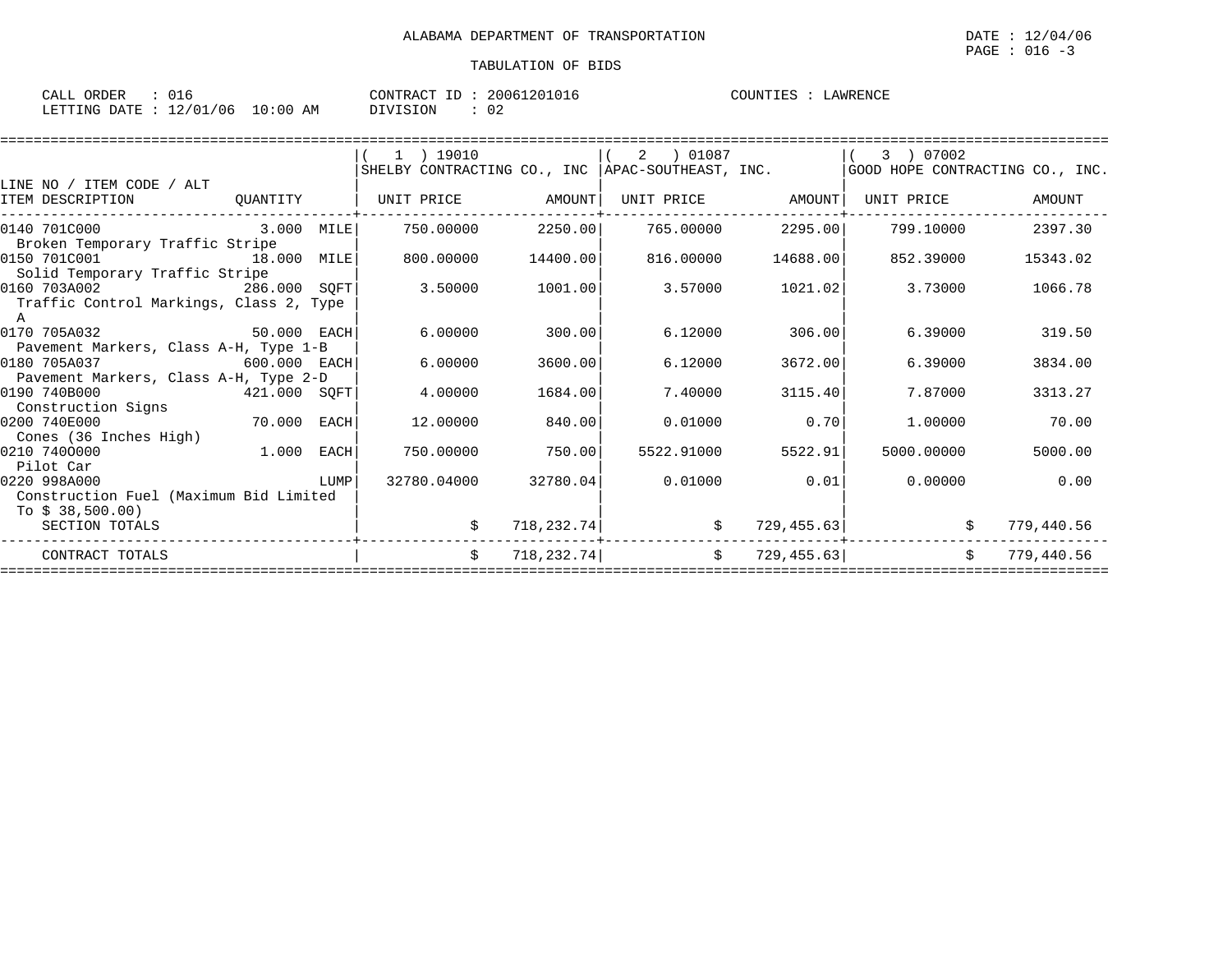| CALL ORDER : 016<br>LETTING DATE : 12/01/06 10:00 AM                                                                                   |                | DIVISION            | CONTRACT ID: 20061201016<br>$\therefore$ 02 |                                                                                                                                                                                                                                                            | COUNTIES : LAWRENCE |            |        |
|----------------------------------------------------------------------------------------------------------------------------------------|----------------|---------------------|---------------------------------------------|------------------------------------------------------------------------------------------------------------------------------------------------------------------------------------------------------------------------------------------------------------|---------------------|------------|--------|
|                                                                                                                                        |                | 4 ) 18031           |                                             | 5 ) 19074<br>$\begin{array}{c cccc}\n 1 & 4 & 1 & 100 & 31 \\  \hline\n 1 & 100 & 31 & 100 \\  \hline\n 1 & 100 & 31 & 100 \\  \end{array}$ $\begin{array}{c cccc}\n 1 & 5 & 190 & 74 \\  1 & 5 & 190 & 74 \\  \hline\n 1 & 190 & 74 & 74 \\  \end{array}$ |                     |            |        |
| LINE NO / ITEM CODE / ALT<br>[TEM DESCRIPTION QUANTITY   UNIT PRICE AMOUNT  UNIT PRICE AMOUNT                                          |                |                     |                                             |                                                                                                                                                                                                                                                            |                     | UNIT PRICE | AMOUNT |
| SECTION 0001 Total                                                                                                                     |                |                     |                                             |                                                                                                                                                                                                                                                            |                     |            |        |
| 0010 305B077<br>Crushed Aggregate, Section 825, For<br>Miscellaneous Use                                                               | 3671.000 TON   |                     | 18.00000 66078.00                           | 18.00000                                                                                                                                                                                                                                                   | 66078.00            |            |        |
| 0020 401B108<br>Bituminous Treatment G (With Polymer<br>Additive)                                                                      | 69678.000 SOYD |                     | 1.25000<br>87097.50                         | 1.17000                                                                                                                                                                                                                                                    | 81523.26            |            |        |
| 0030 405A000<br>Tack Coat                                                                                                              | 4230.000 GAL   | 2.00000             | 8460.00                                     | 2.25000                                                                                                                                                                                                                                                    | 9517.50             |            |        |
| 0040 429A240<br>Improved Bituminous Concrete Wearing<br>Surface Layer, 1/2" Maximum Aggregate                                          | 5594.000 TON   | 55.00000            | 307670.00                                   | 58.00000                                                                                                                                                                                                                                                   | 324452.00           |            |        |
| Size Mix, ESAL Range C<br>0050 429B241<br>Improved Bituminous Concrete Binder<br>Layer, 1" Maximum Aggregate Size Mix,                 | 1380.000 TON   |                     | 47.00000<br>64860.00                        | 45.00000                                                                                                                                                                                                                                                   | 62100.00            |            |        |
| ESAL Range C<br>0060 429B245<br>Improved Bituminous Concrete Binder<br>Layer, Patching, 1" Maximum Aggregate<br>Size Mix, ESAL Range C | 100.000 TON    |                     | 70.00000 7000.00                            | 56.50000                                                                                                                                                                                                                                                   | 5650.00             |            |        |
| 0070 429B247<br>Improved Bituminous Concrete Binder<br>Layer, Leveling, 1/2" Maximum Aggregate<br>Size Mix, ESAL Range C               | 1588.000 TON   | 65.00000            | 103220.00                                   | 55.00000                                                                                                                                                                                                                                                   | 87340.00            |            |        |
| 0080 600A000<br>Mobilization                                                                                                           |                | LUMP<br>27849.00000 | 27849.00                                    | 25000.00000                                                                                                                                                                                                                                                | 25000.00            |            |        |
| 0090 630A001<br>Steel Beam Guardrail, Class A, Type 2                                                                                  | 1300.000 LF    | 19.50000            | 25350.00                                    | 21.45000                                                                                                                                                                                                                                                   | 27885.00            |            |        |
| 0100 630C050                                                                                                                           | $8.000$ EACH   | 2200.00000          | 17600.00                                    | 2420.00000                                                                                                                                                                                                                                                 | 19360.00            |            |        |
| Guardrail End Anchor, Type 20 Series<br>0110 701A031<br>Solid White, Class 2, Type A Traffic<br>Stripe (0.06" Thick)                   | 13.000 MILE    | 1250.00000          | 16250.00                                    | 1485.00000                                                                                                                                                                                                                                                 | 19305.00            |            |        |
| 0120 701A035<br>Solid Yellow, Class 2, Type A Traffic<br>Stripe (0.09" Thick)                                                          | 8.000 MILE     | 1350.00000          | 10800.00                                    | 1732.50000                                                                                                                                                                                                                                                 | 13860.00            |            |        |
| 0130 701A045<br>Broken Yellow, Class 2, Type A Traffic<br>Stripe (0.09" Thick)                                                         | $3.000$ MILE   | 800.00000           | 2400.00                                     | 990.00000                                                                                                                                                                                                                                                  | 2970.00             |            |        |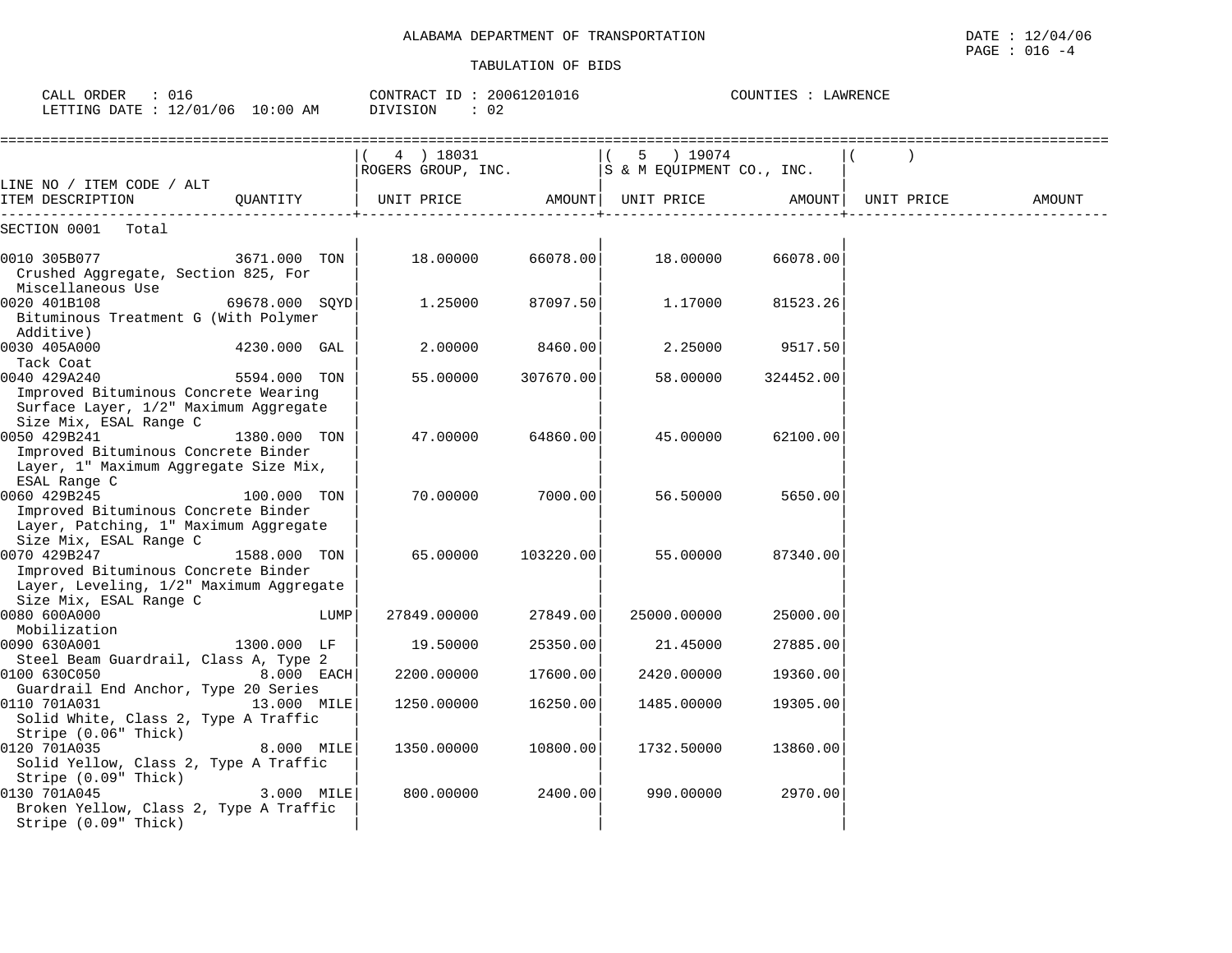| $\sim$ $\sim$<br>$\sim$ $\sim$ $\sim$<br>ORDER<br>ـا ىلىم.<br>∪⊥d |             | 20061201016<br>CONTRACT ID | COUNTIES<br>AWRENCL<br>. TR'A |
|-------------------------------------------------------------------|-------------|----------------------------|-------------------------------|
| 12/01/06<br>LETTING<br>DATE.                                      | LO:00<br>AM | DIVISION<br>∪∠             |                               |

|                                         |             |        | 4 ) 18031                    |          | 5 ) 19074                  |            |            |        |
|-----------------------------------------|-------------|--------|------------------------------|----------|----------------------------|------------|------------|--------|
|                                         |             |        | ROGERS GROUP, INC.           |          | IS & M EOUIPMENT CO., INC. |            |            |        |
| LINE NO / ITEM CODE / ALT               |             |        |                              |          |                            |            |            |        |
| ITEM DESCRIPTION                        |             |        | QUANTITY   UNIT PRICE AMOUNT |          | UNIT PRICE AMOUNT          |            | UNIT PRICE | AMOUNT |
| 0140 701C000                            | 3.000 MILE  |        | 750.00000                    |          | 2250.00 825.00000          | 2475.00    |            |        |
| Broken Temporary Traffic Stripe         |             |        |                              |          |                            |            |            |        |
| 0150 701C001<br>18.000 MILE             |             |        | 800.00000                    | 14400.00 | 858.00000                  | 15444.00   |            |        |
| Solid Temporary Traffic Stripe          |             |        |                              |          |                            |            |            |        |
| 0160 703A002 286.000 SQFT               |             |        | 3.50000                      | 1001.00  | 5.50000                    | 1573.00    |            |        |
| Traffic Control Markings, Class 2, Type |             |        |                              |          |                            |            |            |        |
| A                                       |             |        |                              |          |                            |            |            |        |
| 0170 705A032                            | 50.000 EACH |        | 6.00000                      | 300.00   | 6.05000                    | 302.50     |            |        |
| Pavement Markers, Class A-H, Type 1-B   |             |        |                              |          |                            |            |            |        |
| 0180 705A037<br>$600.000$ EACH          |             |        | 6.00000                      | 3600.00  | 6.05000                    | 3630.00    |            |        |
| Pavement Markers, Class A-H, Type 2-D   |             |        |                              |          |                            |            |            |        |
| 0190 740B000<br>$421.000$ SQFT          |             |        | 19,00000                     | 7999.00  | 7.70000                    | 3241.70    |            |        |
| Construction Signs                      |             |        |                              |          |                            |            |            |        |
| 0200 740E000                            | 70.000 EACH |        | 8,00000                      | 560.00   | 16.41000                   | 1148.70    |            |        |
| Cones (36 Inches High)                  |             |        |                              |          |                            |            |            |        |
| 0210 7400000                            | 1.000       | EACH   | 6500.00000                   | 6500.00  | 2500.00000                 | 2500.00    |            |        |
| Pilot Car                               |             |        |                              |          |                            |            |            |        |
| 0220 998A000                            |             | LUMP I | 1,00000                      | 1.00     | 20000.00000                | 20000.00   |            |        |
| Construction Fuel (Maximum Bid Limited  |             |        |                              |          |                            |            |            |        |
| To $$38,500.00)$<br>SECTION TOTALS      |             |        |                              |          | 781, 245.50                |            |            |        |
|                                         |             |        |                              |          | \$                         | 795,355.66 |            | 0.00   |
| CONTRACT TOTALS                         |             |        | Ŝ.                           |          | $\ddot{s}$<br>781, 245.50  | 795,355.66 | Ŝ.         |        |
|                                         |             |        |                              |          |                            |            |            |        |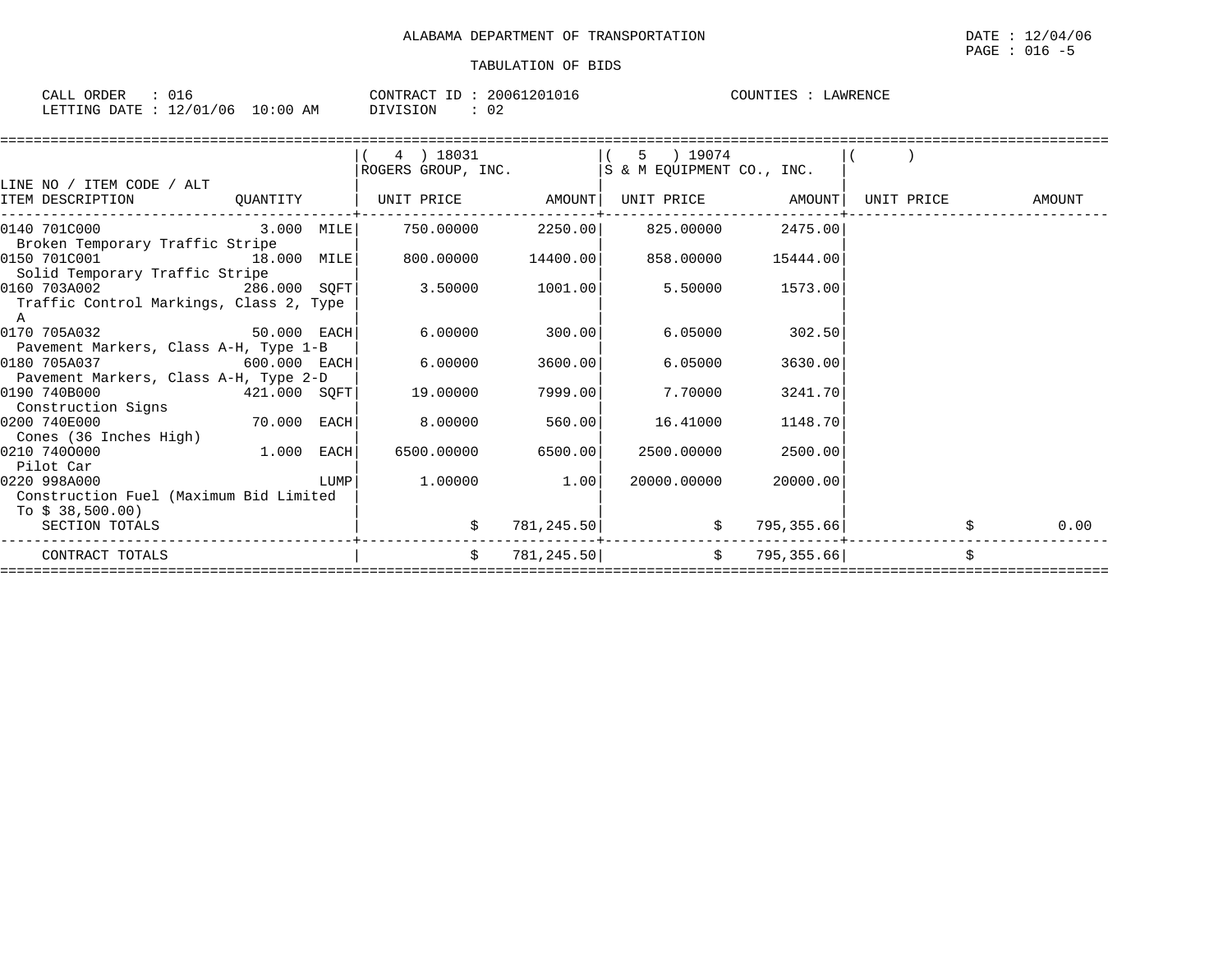|      | : 019<br>CALL ORDER   | LETTING DATE : 12/01/06 10:00 AM    | CONTRACT ID: 20061201019<br>DIVISION : 03                                                                                                   |                       |  | COUNTIES : JEFFERSON             |                   |
|------|-----------------------|-------------------------------------|---------------------------------------------------------------------------------------------------------------------------------------------|-----------------------|--|----------------------------------|-------------------|
|      | CONTRACT DESCRIPTION: |                                     | CONTRACT TIME :<br>for constructing the Median Landscaping along SR-3 (US-31)<br>from north of I-65 in Vestavia Hills to Shades Crest Road. | Per Special Provision |  | $PROJECT(S)$ : $STPTE-0003(528)$ |                   |
| RANK | VENDOR NO. / NAME     |                                     |                                                                                                                                             |                       |  | TOTAL<br><b>BID</b>              | % OVER<br>LOW BID |
|      | 02040                 | BENTLEY TURF AND LANDSCAPE, INC.    |                                                                                                                                             |                       |  | 146,429.00                       | 100.0000%         |
|      | 07003                 | R. E. GRILLS CONSTRUCTION CO., INC. |                                                                                                                                             |                       |  | 165,793.00                       | 113.2242%         |
|      | 22005                 | VETERANS LANDSCAPING COMPANY, INC.  |                                                                                                                                             |                       |  | 187,646.00                       | 128.1481%         |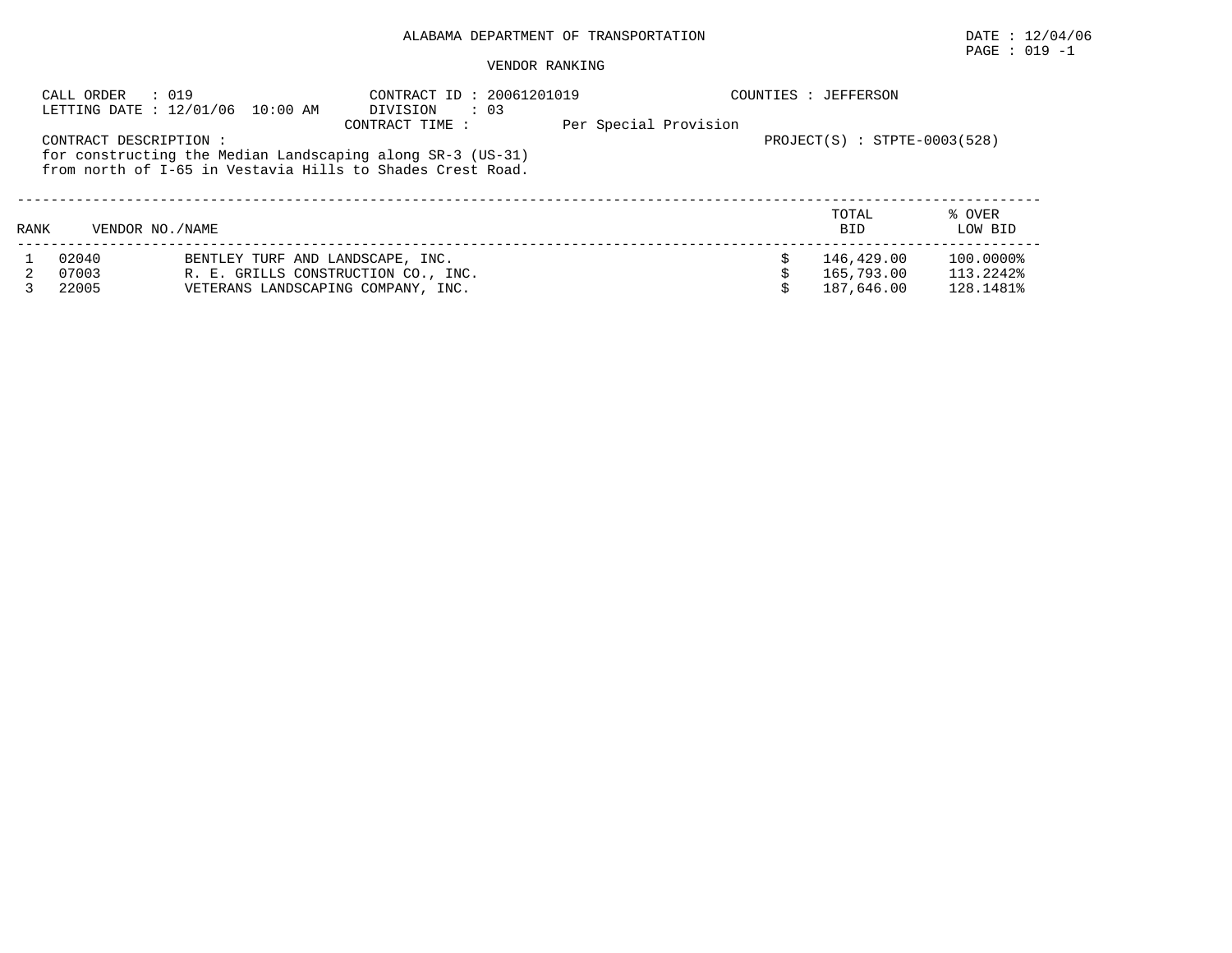PAGE : 019 -2

 $$187,646.00$ 

| CALL ORDER<br>: 019<br>LETTING DATE : 12/01/06 10:00 AM DIVISION                                                   |              |      | $\texttt{CONTRACT ID}: 20061201019$ $\texttt{COUNTIES}: JEFFERSON$<br>$\therefore$ 03              |          |             |                   |             |          |
|--------------------------------------------------------------------------------------------------------------------|--------------|------|----------------------------------------------------------------------------------------------------|----------|-------------|-------------------|-------------|----------|
|                                                                                                                    |              |      | 1 02040<br>BENTLEY TURF AND LANDSCAPE, R.E. GRILLS CONSTRUCTION CO VETERANS LANDSCAPING COMPANY, I |          | 2 ) 07003   |                   | 3 ) 22005   |          |
| LINE NO / ITEM CODE / ALT<br>ITEM DESCRIPTION                                                                      | OUANTITY     |      | UNIT PRICE AMOUNT  UNIT PRICE AMOUNT                                                               |          |             |                   | UNIT PRICE  | AMOUNT   |
| SECTION 0001 Total                                                                                                 |              |      |                                                                                                    |          |             |                   |             |          |
| 56.000<br>0010 206E058<br>Removing Tree (Less Than 5 Inch)                                                         |              | EACH | 100.00000                                                                                          | 5600.00  | 188.00000   | 10528.00          | 300.00000   | 16800.00 |
| 0020 206E059<br>Removing Tree (5 Inch Or Larger)                                                                   | 97.000       | EACH | 350.00000                                                                                          | 33950.00 | 390.00000   | 37830.00          | 360.00000   | 34920.00 |
| 0030 600A000<br>Mobilization                                                                                       |              | LUMP | 2500.00000                                                                                         | 2500.00  | 13200.00000 | 13200.00          | 12600.00000 | 12600.00 |
| 0040 654A001<br>Solid Sodding (Bermuda)                                                                            | 702.000 SQYD |      | 5.00000                                                                                            | 3510.00  | 4.50000     | 3159.00           | 5,00000     | 3510.00  |
| 0050 660C041<br>1455.000 EACH<br>Shrubs, Ilex Cornuta Rotunda (Rotunda<br>Holly)                                   |              |      | 20,00000                                                                                           | 29100.00 | 15.00000    | 21825.00          | 20,00000    | 29100.00 |
| 0060 660C048<br>121.000 EACH<br>Shrubs, Ilex Vomitoria Nana (Dwarf<br>Yaupon Holly)                                |              |      | 20,00000                                                                                           | 2420.00  | 14.00000    | 1694.00           | 20,00000    | 2420.00  |
| $\frac{160.000}{160.000}$ EACH<br>0070 660C092<br>Shrubs, Hemerocallis Hybrida (Stella D<br>'Oro' Dwarf Day Lilly) |              |      | 8,00000                                                                                            | 1280.00  | 9.00000     | 1440.00           | 10.00000    | 1600.00  |
| <b>90.000 EACH</b><br>0080 660D195<br>Trees, Lagerstroemia Indica X Faurei<br>'Acoma' (Acoma Crepe Myrtle)         |              |      | 300,00000                                                                                          | 27000.00 | 215.00000   | 19350.00          | 255.00000   | 22950.00 |
| 0090 660D196 43.000 EACH<br>Trees, Lagerstroemia Indica X Faurei<br>'Tonto' (Tonta Crepe Myrtle)                   |              |      | 200.00000                                                                                          | 8600.00  | 215.00000   | 9245.00           | 255.00000   | 10965.00 |
| 0100 660D199 31.000 EACH                                                                                           |              |      | 200.00000 6200.00                                                                                  |          |             | 215,00000 6665,00 | 255.00000   | 7905.00  |

0110 660H001 71300.000 GAL | 0.08000 5704.00| 0.08000 5704.00| 0.20000 14260.00

0120 660J000 349.000 CUYD| 25.00000 8725.00| 37.00000 12913.00| 40.00000 13960.00

0130 665Q001 400.000 LF | 10.00000 4000.00| 12.00000 4800.00| 10.50000 4200.00

0150 740D000 48.000 EACH| 60.00000 2880.00| 98.00000 4704.00| 66.00000 3168.00

0160 741C001 2.000 EACH| 500.00000 1000.00| 3200.00000 6400.00| 2400.00000 4800.00

------------------------------------------+----------------------------+----------------------------+-------------------------------

Trees, Lagerstroemia Indica 'Catawba'

Portable Sequential Arrow And Chevron

Channelizing Drums<br>160 7410001

(Catawba Crepe Myrtle) | | |

Water(Minimum Bid Of \$0.08 Per Gallon) | | |

Plant Mulch | | |

 $\begin{array}{c|c|c|c|c} 20 & \text{Inch } \texttt{Wattle} \end{array} \qquad \begin{array}{c|c|c} 20 & \text{Inch } \texttt{Wattle} \end{array} \qquad \begin{array}{c} 528.000 & \text{SQFT} \end{array} \qquad \begin{array}{c} 7.50000 & 3960.00 \end{array} \qquad \begin{array}{c} 3960.00 & 12.00000 \end{array} \qquad \begin{array}{c} 6336.00 \end{array}$ 

Construction Signs | | |

Sign Unit (Truck Mounted) | | |

| CONTRACT | າດ<br>$\sim$<br>4 F<br>$\sim$ | 70.<br>$\sim$<br>$\cdots$ |                         | . R-<br>.00<br>646          |
|----------|-------------------------------|---------------------------|-------------------------|-----------------------------|
|          | ________________              | . _ _ _ _ _ _ _ _ _       | __________<br>_________ | _ _ _ _ _ _ _ _<br>-------- |

0140 740B000 528.000 SQFT| 7.50000 3960.00| 12.00000 6336.00| 8.50000 4488.00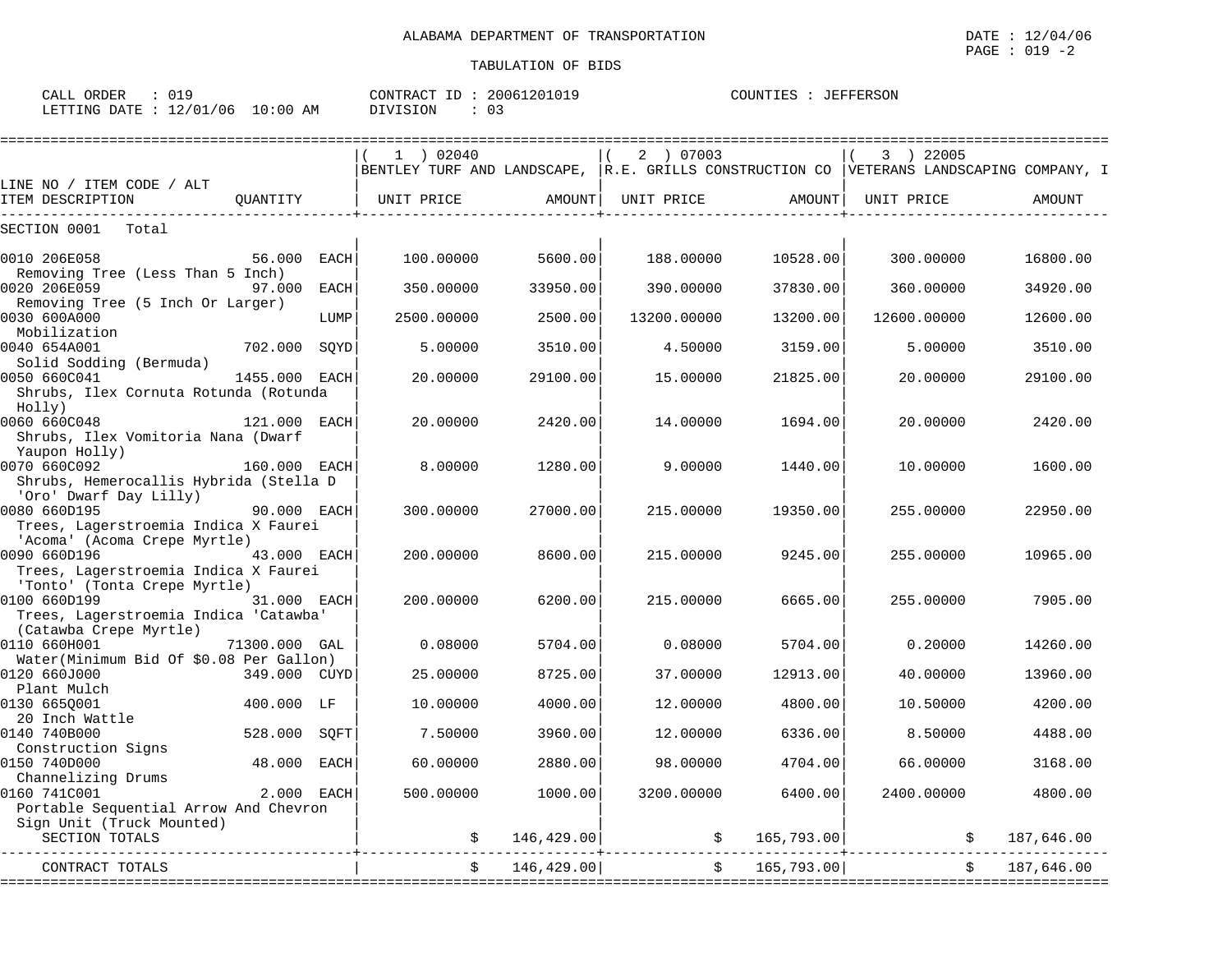# PAGE : 024 -1

|      | $\therefore$ 024<br>CALL ORDER<br>LETTING DATE : 12/01/06 10:00 AM |                      | CONTRACT ID: 20061201024<br>DIVISION<br>$\therefore$ 03                                                                   |    |              |                  | COUNTIES : SHELBY               |                   |
|------|--------------------------------------------------------------------|----------------------|---------------------------------------------------------------------------------------------------------------------------|----|--------------|------------------|---------------------------------|-------------------|
|      | CONTRACT DESCRIPTION:                                              |                      | CONTRACT TIME:                                                                                                            | 60 | Working Days | (available days) | PROJECT(S) : 99-303-595-261-702 |                   |
|      | Length 5.090 mi.                                                   |                      | for constructing the Planing, Resurfacing and Traffic Stripe<br>on SR-261 from CR-17 in Helena to SR-3 (US-31) in Pelham. |    |              |                  |                                 |                   |
| RANK | VENDOR NO. / NAME                                                  |                      |                                                                                                                           |    |              |                  | TOTAL<br><b>BID</b>             | % OVER<br>LOW BID |
|      | 07002                                                              |                      | GOOD HOPE CONTRACTING CO., INC.                                                                                           |    |              |                  | \$1,122,229.03                  | 100.0000%         |
|      | 04013                                                              |                      | DUNN CONSTRUCTION COMPANY, INC.                                                                                           |    |              |                  | 1,201,214.46                    | 107.0383%         |
|      | 01087                                                              | APAC-SOUTHEAST, INC. |                                                                                                                           |    |              |                  | 1,246,505.10                    | 111.0740%         |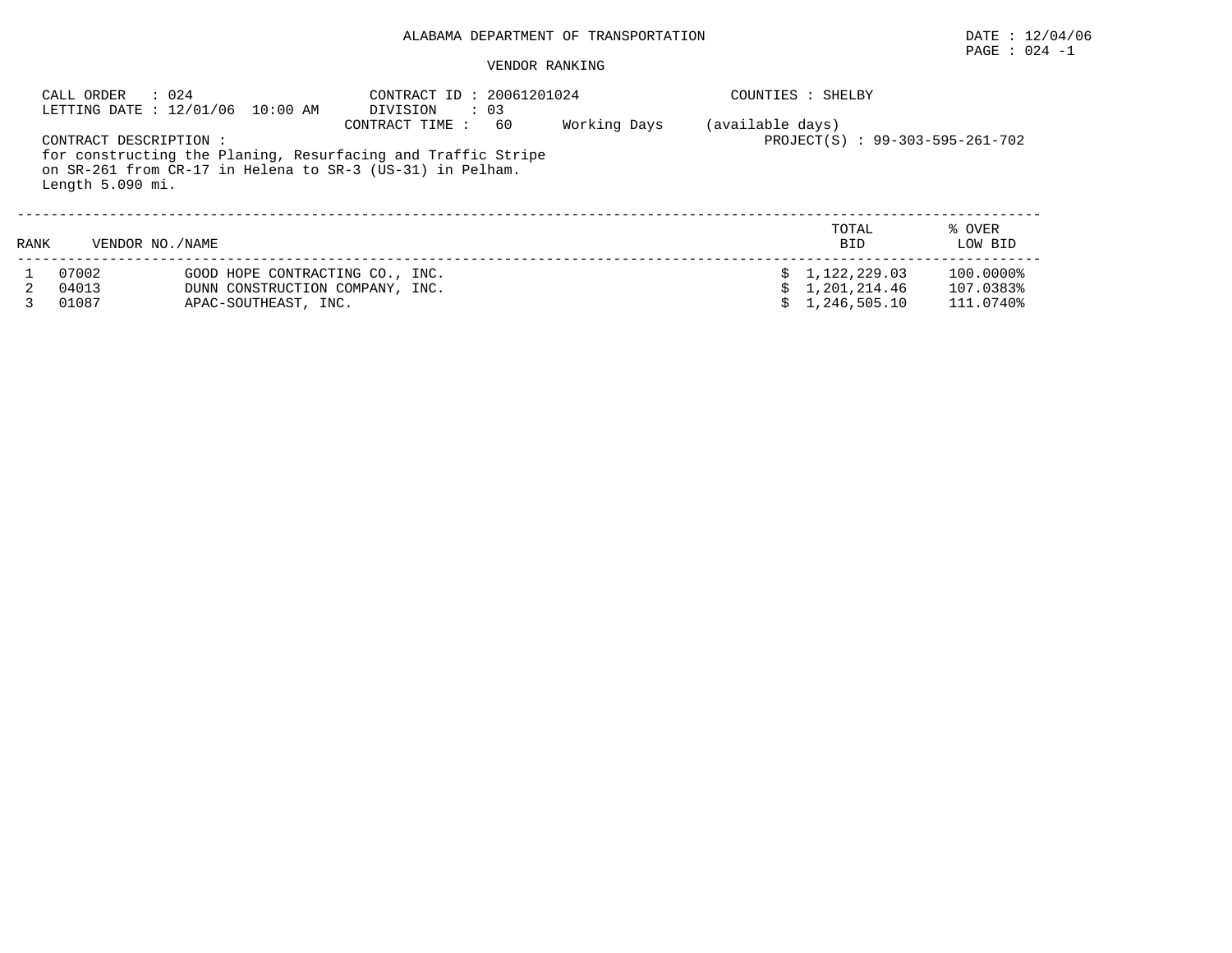| CALL<br>ORDER   |              |                 | CONTRACT<br>TD. | 20061201024    | COUNTIES | SHELBY |
|-----------------|--------------|-----------------|-----------------|----------------|----------|--------|
| LETTING<br>DATE | 12/01<br>706 | :00<br>AM<br>10 | DIVISION        | $\mathbf{u}$ . |          |        |

|                                                                                                                            |                 |      | 1 ) 07002    |           | 2 ) 04013<br>$ $ GOOD HOPE CONTRACTING CO., $ $ DUNN CONSTRUCTION CO., INC. $ $ APAC-SOUTHEAST, INC. |           | 3 ) 01087   |           |
|----------------------------------------------------------------------------------------------------------------------------|-----------------|------|--------------|-----------|------------------------------------------------------------------------------------------------------|-----------|-------------|-----------|
| LINE NO / ITEM CODE / ALT                                                                                                  |                 |      |              |           |                                                                                                      |           |             |           |
| ITEM DESCRIPTION                                                                                                           | OUANTITY        |      | UNIT PRICE   | AMOUNT    | UNIT PRICE                                                                                           | AMOUNT    | UNIT PRICE  | AMOUNT    |
| SECTION 0001<br>Total                                                                                                      |                 |      |              |           |                                                                                                      |           |             |           |
| 0010 209A000                                                                                                               | 7.000 EACH      |      | 150.00000    | 1050.00   | 135.01000                                                                                            | 945.07    | 350.00000   | 2450.00   |
| Mailbox Reset, Single                                                                                                      |                 |      |              |           |                                                                                                      |           |             |           |
| 0020 305B077<br>Crushed Aggregate, Section 825, For<br>Miscellaneous Use                                                   | 300.000         | TON  | 30.00000     | 9000.00   | 27.98000                                                                                             | 8394.00   | 44.00000    | 13200.00  |
| 0030 405A000<br>Tack Coat                                                                                                  | 3185.000        | GAL  | 2.00000      | 6370.00   | 2.15000                                                                                              | 6847.75   | 1.90000     | 6051.50   |
| 0040 407A000<br>Joint Sealant For Hot Mix Asphalt<br>Pavement                                                              | 293.000         | GAL  | 25.00000     | 7325.00   | 24.47000                                                                                             | 7169.71   | 27.80000    | 8145.40   |
| 0050 408A052<br>Planing Existing Pavement                                                                                  | 106130.000 SOYD |      | 0.69000      | 73229.70  | 0.95000                                                                                              | 100823.50 | 0.93000     | 98700.90  |
| (Approximately 1.10" Thru 2.0" Thick)<br>0060 424A361<br>Superpave Bituminous Concrete Wearing                             | 8785.000 TON    |      | 55.80000     | 490203.00 | 58.51000                                                                                             | 514010.35 | 67.85000    | 596062.25 |
| Surface Layer, 3/4" Maximum Aggregate<br>Size Mix, ESAL Range C/D                                                          |                 |      |              |           |                                                                                                      |           |             |           |
| 0070 424A366<br>Superpave Bituminous Concrete Wearing                                                                      | 2000.000 TON    |      | 60.17000     | 120340.00 | 66.47000                                                                                             | 132940.00 | 69.37000    | 138740.00 |
| Surface Layer, Leveling, 1/2" Maximum<br>Aggregate Size Mix, ESAL Range C/D                                                |                 |      |              |           |                                                                                                      |           |             |           |
| 0080 424B685<br>Superpave Bituminous Concrete Lower<br>Binder Layer, Patching, 1" Maximum                                  | 1500.000 TON    |      | 38,00000     | 57000.00  | 88.68000                                                                                             | 133020.00 | 85,00000    | 127500.00 |
| Aggregate Size Mix, ESAL Range C/D                                                                                         |                 |      |              |           |                                                                                                      |           |             |           |
| 0090 600A000<br>Mobilization                                                                                               |                 | LUMP | 158000.00000 | 158000.00 | 57450.00000                                                                                          | 57450.00  | 64000.00000 | 64000.00  |
| 0100 665J000<br>Silt Fence, Type A                                                                                         | 150.000 LF      |      | 5.30000      | 795.00    | 10.18000                                                                                             | 1527.00   | 10.00000    | 1500.00   |
| 0110 6650001<br>Silt Fence Removal                                                                                         | 150.000 LF      |      | 2.12000      | 318.00    | 6.21000                                                                                              | 931.50    | 5.00000     | 750.00    |
| 0120 6650001<br>20 Inch Wattle                                                                                             | 50.000 LF       |      | 8.48000      | 424.00    | 12.25000                                                                                             | 612.50    | 15.00000    | 750.00    |
| 0130 701A028<br>Solid White, Class 2, Type A Traffic                                                                       | 11.000 MILE     |      | 1947.75000   | 21425.25  | 2241.77000                                                                                           | 24659.47  | 1837.50000  | 20212.50  |
| Stripe (0.06" Thick) (6" Wide)<br>0140 701A046<br>Broken Yellow, Class 2, Type A Traffic<br>Stripe (0.09" Thick) (6" Wide) | 1.000 MILE      |      | 1224.30000   | 1224.30   | 1409.12000                                                                                           | 1409.12   | 1155.00000  | 1155.00   |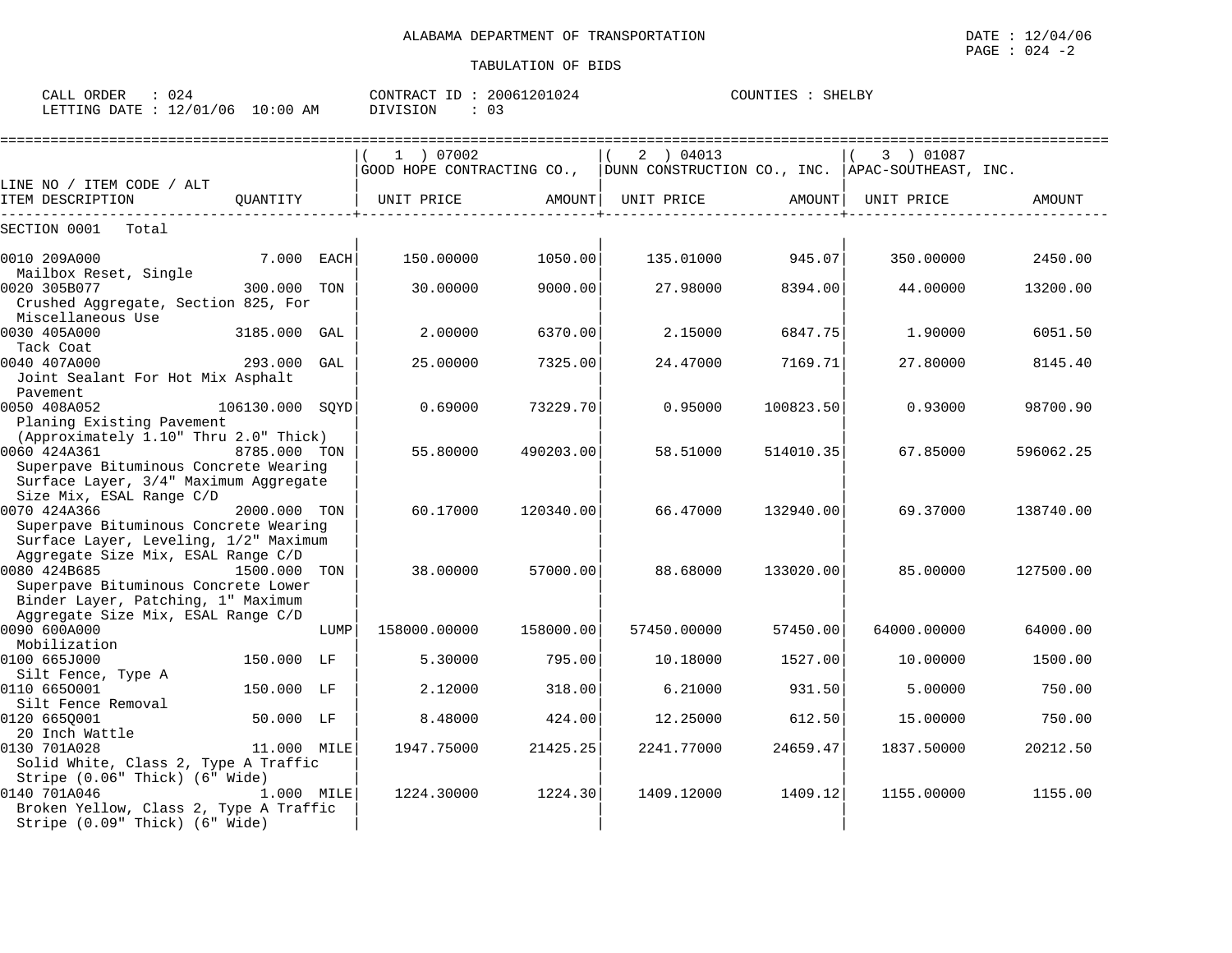| ORDER<br>CALL    |          |            | CONTRACT ID | 20061201024 | COUNTIES | SHELBY |
|------------------|----------|------------|-------------|-------------|----------|--------|
| LETTING DATE : 1 | 12/01/06 | $10:00$ AM | DIVISION    |             |          |        |

|                                                        |                | 1 ) 07002  |          | 2 04013                                                                         |          | 3) 01087   |          |
|--------------------------------------------------------|----------------|------------|----------|---------------------------------------------------------------------------------|----------|------------|----------|
|                                                        |                |            |          | GOOD HOPE CONTRACTING CO.,   DUNN CONSTRUCTION CO., INC.   APAC-SOUTHEAST, INC. |          |            |          |
| LINE NO / ITEM CODE / ALT<br>ITEM DESCRIPTION          |                |            |          | QUANTITY   UNIT PRICE     AMOUNT  UNIT PRICE     AMOUNT  UNIT PRICE             |          |            | AMOUNT   |
| 0150 701A048                                           | 11.000 MILE    | 2170.35000 |          | 23873.85 2497.98000                                                             | 27477.78 | 2047.50000 | 22522.50 |
| Solid Yellow, Class 2, Type A Traffic                  |                |            |          |                                                                                 |          |            |          |
| Stripe (0.09" Thick) (6" Wide)                         |                |            |          |                                                                                 |          |            |          |
| 0160 701B009                                           | 2588.000 LF    | 1.06000    | 2743.28  | 1.28000                                                                         | 3312.64  | 1.05000    | 2717.40  |
| Dotted Class 2, Type A Traffic Stripe                  |                |            |          |                                                                                 |          |            |          |
| (0.09" Thick)(6" Wide)<br>0170 701C000                 | 1.000 MILE     | 667.80000  | 667.80   | 768.61000                                                                       | 768.61   | 630.00000  | 630.00   |
| Broken Temporary Traffic Stripe                        |                |            |          |                                                                                 |          |            |          |
| 0180 701C001                                           | 37.000 MILE    | 779.10000  | 28826.70 | 896.71000                                                                       | 33178.27 | 735.00000  | 27195.00 |
| Solid Temporary Traffic Stripe                         |                |            |          |                                                                                 |          |            |          |
| 0190 701G125                                           | 455.000 LF     | 5.01000    | 2279.55  | 5.77000                                                                         | 2625.35  | 4.75000    | 2161.25  |
| Solid White, Class 3W, Type A Traffic                  |                |            |          |                                                                                 |          |            |          |
| Stripe (6" Wide)                                       |                |            |          |                                                                                 |          |            |          |
| 0200 701G133<br>455.000 LF                             |                | 5.01000    | 2279.55  | 5.77000                                                                         | 2625.35  | 4.75000    | 2161.25  |
| Solid Yellow, Class 3W, Type A Traffic                 |                |            |          |                                                                                 |          |            |          |
| Stripe (6" Wide)                                       |                |            |          |                                                                                 |          |            |          |
| 0210 701H001                                           | 1817.000 LF    | 0.53000    | 963.01   | 0.64000                                                                         | 1162.88  | 0.50000    | 908.50   |
| Solid Traffic Stripe Removed (Plastic)                 |                |            |          |                                                                                 |          |            |          |
| 0220 703A002                                           | 6267.000 SQFT  | 3.34000    | 20931.78 | 3.84000                                                                         | 24065.28 | 3.15000    | 19741.05 |
| Traffic Control Markings, Class 2, Type<br>$\mathbb A$ |                |            |          |                                                                                 |          |            |          |
| 0230 703B002                                           | 1062.000 SOFT  | 3.34000    | 3547.08  | 3.84000                                                                         | 4078.08  | 3.15000    | 3345.30  |
| Traffic Control Legends, Class 2, Type                 |                |            |          |                                                                                 |          |            |          |
| 0240 703D001                                           | 3264.000 SQFT  | 1.33000    | 4341.12  | 1.60000                                                                         | 5222.40  | 1.31000    | 4275.84  |
| Temporary Traffic Control Markings                     |                |            |          |                                                                                 |          |            |          |
| 0250 705A030                                           | 140.000 EACH   | 6.68000    | 935.20   | 7.69000                                                                         | 1076.60  | 6.30000    | 882.00   |
| Pavement Markers, Class A-H, Type 2-C                  |                |            |          |                                                                                 |          |            |          |
| 0260 705A031                                           | 231.000 EACH   | 5.57000    | 1286.67  | 6.41000                                                                         | 1480.71  | 5.25000    | 1212.75  |
| Pavement Markers, Class A-H, Type 1-A                  |                |            |          |                                                                                 |          |            |          |
| 0270 705A032                                           | 21.000 EACH    | 5.57000    | 116.97   | 6.41000                                                                         | 134.61   | 5.25000    | 110.25   |
| Pavement Markers, Class A-H, Type 1-B                  |                |            |          |                                                                                 |          |            |          |
| 0280 705A037                                           | 692.000 EACH   | 5.57000    | 3854.44  | 6.41000                                                                         | 4435.72  | 5.25000    | 3633.00  |
| Pavement Markers, Class A-H, Type 2-D<br>0290 705A038  | $442.000$ EACH | 5.57000    | 2461.94  | 6.41000                                                                         | 2833.22  | 5.25000    | 2320.50  |
| Pavement Markers, Class A-H, Type 2-E                  |                |            |          |                                                                                 |          |            |          |
| 0300 730H001                                           | 14733.000 LF   | 2.63000    | 38747.79 | 3.07000                                                                         | 45230.31 | 2.52000    | 37127.16 |
| Loop Wire                                              |                |            |          |                                                                                 |          |            |          |
| 0310 7301001                                           | 11508.000 LF   | 1.06000    | 12198.48 | 1.28000                                                                         | 14730.24 | 1,10000    | 12658.80 |
| Loop Detector Lead-In-Cable                            |                |            |          |                                                                                 |          |            |          |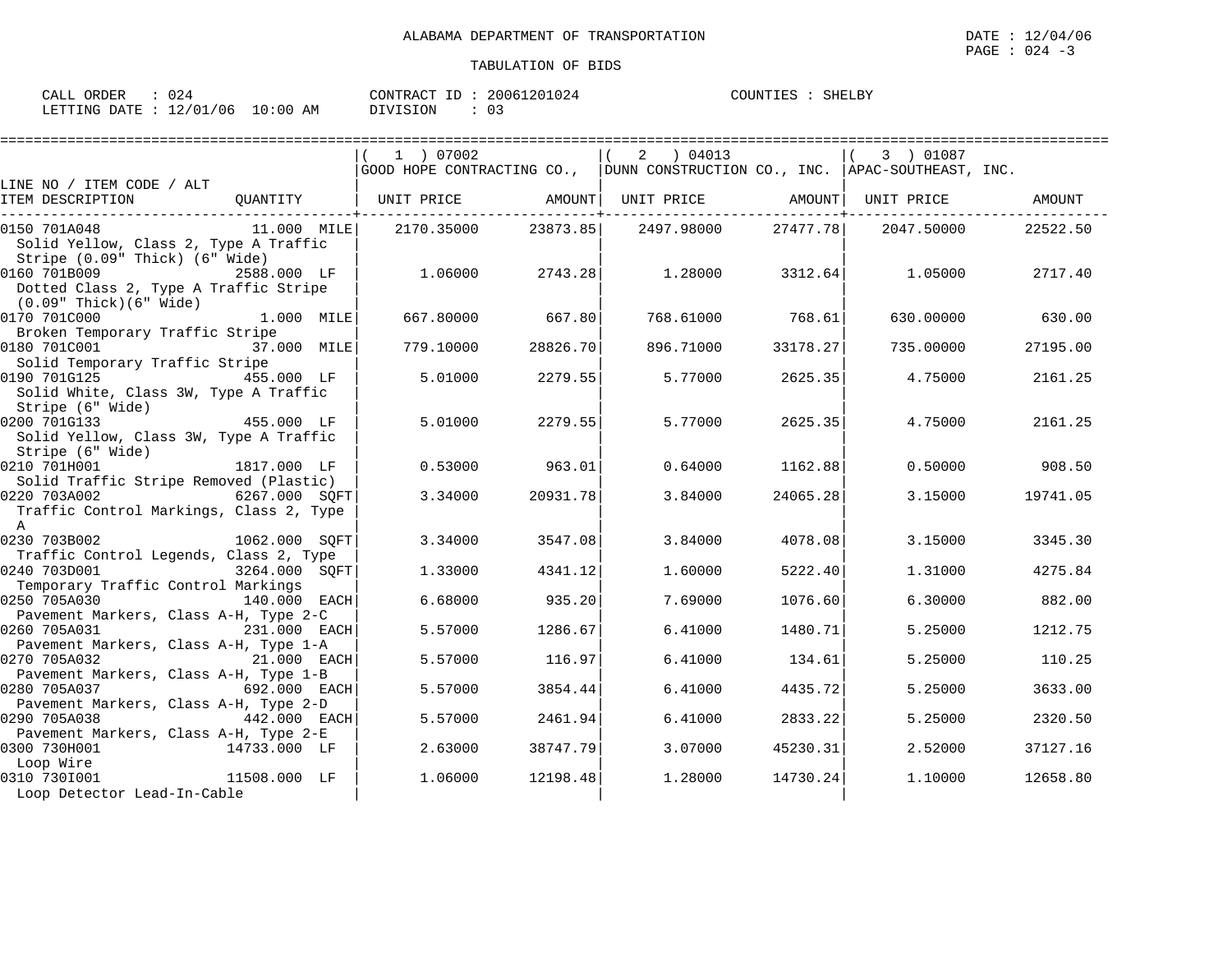| $\sim$ $\sim$ $\sim$ $\sim$<br>ORDER<br>CALL | ہے ں                       |                  | CONTR.<br>$\sqrt{2}$<br>'R A ( | TD. | 30061201024 | COUNTIES | SHELBY |
|----------------------------------------------|----------------------------|------------------|--------------------------------|-----|-------------|----------|--------|
| LETTING<br>חד ברח                            | $\sim$<br>/01<br>′06<br>∸∠ | :00<br>L O<br>AΜ | VISION                         |     | ◡-          |          |        |

| LINE NO / ITEM CODE / ALT                              |          |      | 1 ) 07002<br>GOOD HOPE CONTRACTING CO., |                 | 04013<br>2<br>DUNN CONSTRUCTION CO., INC. |                | 01087<br>3<br>APAC-SOUTHEAST, INC. |                |
|--------------------------------------------------------|----------|------|-----------------------------------------|-----------------|-------------------------------------------|----------------|------------------------------------|----------------|
| ITEM DESCRIPTION                                       | OUANTITY |      | UNIT PRICE                              | AMOUNT          | UNIT PRICE                                | AMOUNT         | UNIT PRICE                         | AMOUNT         |
| 0320 740B000<br>Construction Signs                     | 1692.000 | SOFT | 8.48000                                 | 14348.16        | 9.18000                                   | 15532.56       | 7.50000                            | 12690.00       |
| 0330 740D000<br>Channelizing Drums                     | 50.000   | EACH | 53.00000                                | 2650.00         | 63.88000                                  | 3194.00        | 50,00000                           | 2500.00        |
| 0340 740E000<br>Cones (36 Inches High)                 | 50.000   | EACH | 10.00000                                | 500.00          | 18.34000                                  | 917.00         | 15,00000                           | 750.00         |
| 0350 740M001<br>Ballast For Cone                       | 50.000   | EACH | 5.00000                                 | 250.00          | 10.28000                                  | 514.00         | 8.50000                            | 425.00         |
| 0360 7400000<br>Pilot Car                              | 1.000    | EACH | 7721.41000                              | 7721.41         | 15878.88000                               | 15878.88       | 7320.00000                         | 7320.00        |
| 0370 998A000<br>Construction Fuel (Maximum Bid Limited |          | LUMP | 0.00000                                 | 0.00            | 0.00000                                   | 0.00           | 0.00000                            | 0.00           |
| To $$33,000.00)$<br>SECTION TOTALS                     |          |      |                                         | \$1,122,229.03  |                                           | \$1,201,214.46 |                                    | \$1,246,505.10 |
| CONTRACT TOTALS                                        |          |      |                                         | \$1,122,229.03] |                                           | \$1,201,214.46 |                                    | \$1,246,505.10 |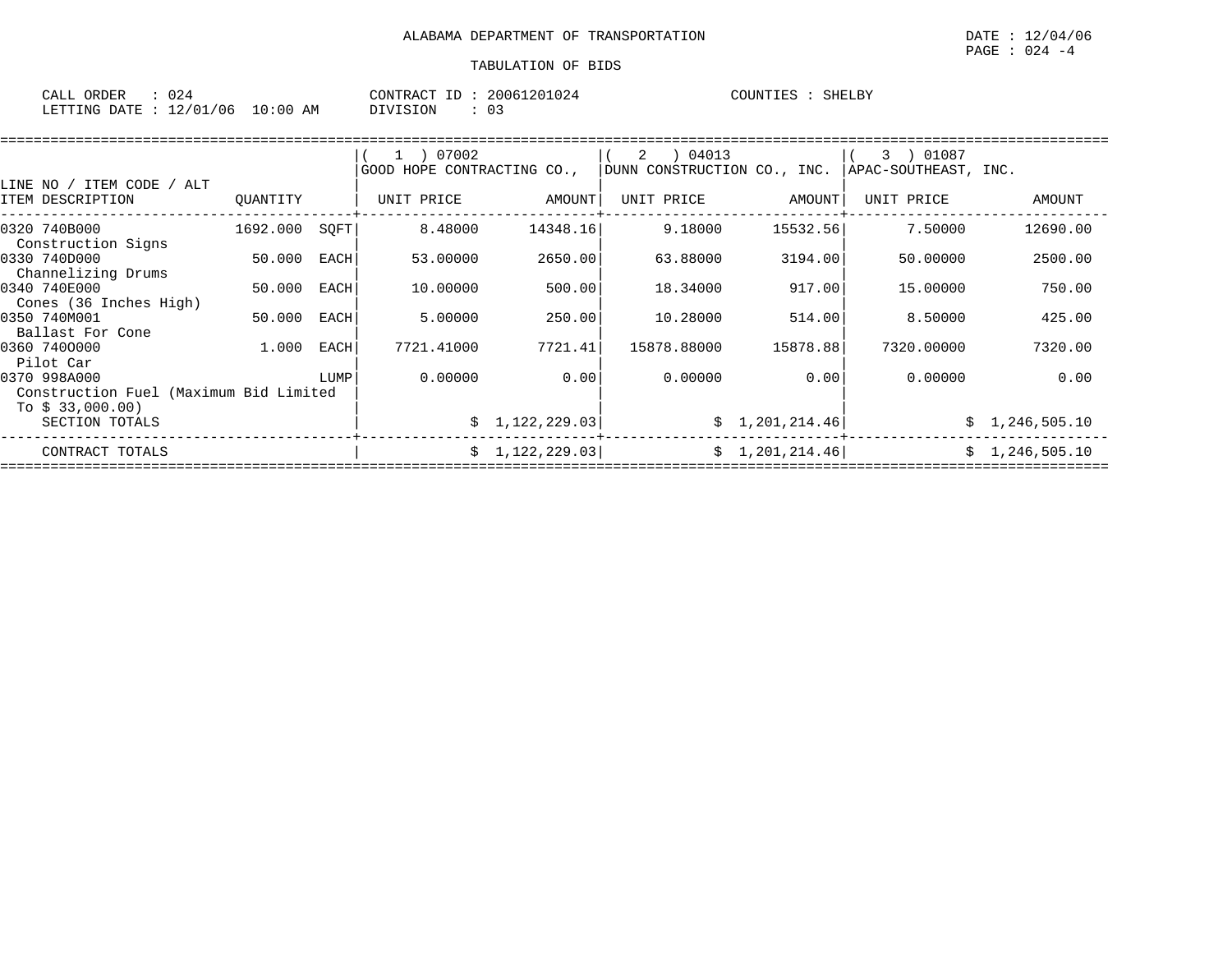# $\texttt{PAGE}$  : 025 -1

|                                                                                                                                                                                                                                                                                                                                                                                                                                                                                                                                                                                                           |       |                                 | DIVISION |  |  |  |              |                   |
|-----------------------------------------------------------------------------------------------------------------------------------------------------------------------------------------------------------------------------------------------------------------------------------------------------------------------------------------------------------------------------------------------------------------------------------------------------------------------------------------------------------------------------------------------------------------------------------------------------------|-------|---------------------------------|----------|--|--|--|--------------|-------------------|
| : 025<br>CONTRACT ID: 20061201025<br>CALL ORDER<br>COUNTIES : WALKER<br>LETTING DATE : 12/01/06 10:00 AM<br>$\therefore$ 03<br>45<br>Working Days<br>(available days)<br>CONTRACT TIME:<br>PROJECT(S) : 99-303-644-118-703<br>CONTRACT DESCRIPTION :<br>for constructing the Planing, Resurfacing and Traffic Stripe<br>on SR-118 (US-78) from just west of Scott Cemetery Road to<br>North Gamble Road in Jasper. Length 4.900 mi.<br>TOTAL<br>RANK<br>VENDOR NO. / NAME<br><b>BID</b><br>04013<br>841,732.51<br>DUNN CONSTRUCTION COMPANY, INC.<br>20011<br>885,000.00<br>TRI-COUNTY CONSTRUCTION, INC. |       |                                 |          |  |  |  |              |                   |
|                                                                                                                                                                                                                                                                                                                                                                                                                                                                                                                                                                                                           |       |                                 |          |  |  |  |              | % OVER<br>LOW BID |
|                                                                                                                                                                                                                                                                                                                                                                                                                                                                                                                                                                                                           |       |                                 |          |  |  |  |              | 100.0000%         |
|                                                                                                                                                                                                                                                                                                                                                                                                                                                                                                                                                                                                           |       |                                 |          |  |  |  |              | 105.1403%         |
|                                                                                                                                                                                                                                                                                                                                                                                                                                                                                                                                                                                                           | 07002 | GOOD HOPE CONTRACTING CO., INC. |          |  |  |  | 971,618.44   | 115.4308%         |
| 4                                                                                                                                                                                                                                                                                                                                                                                                                                                                                                                                                                                                         | 01087 | APAC-SOUTHEAST, INC.            |          |  |  |  | 1,106,808.05 | 131.4917%         |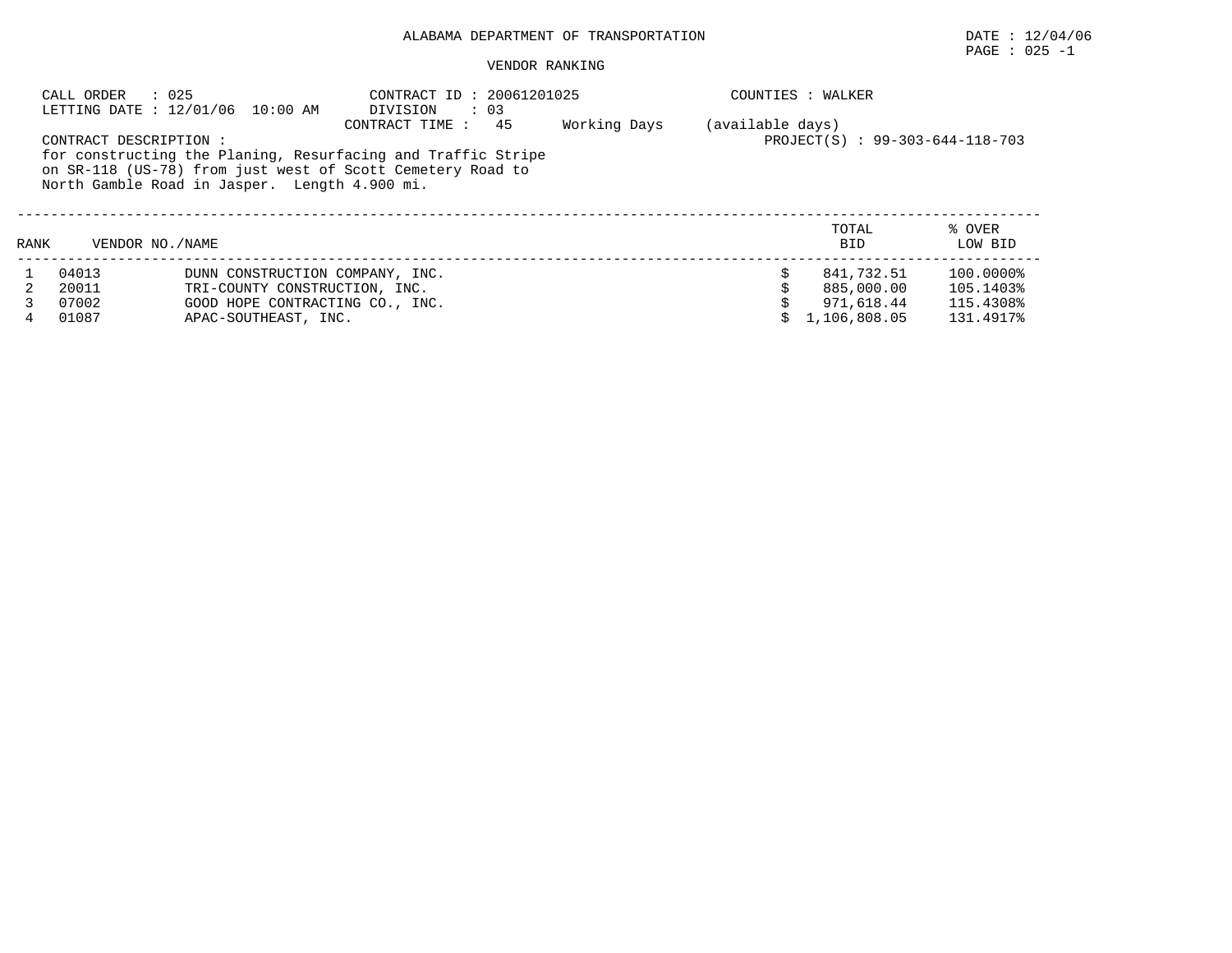CALL ORDER : 025 CONTRACT ID : 20061201025 COUNTIES : WALKER LETTING DATE : 12/01/06 10:00 AM DIVISION : 03

|                                                                                                                                 |                |      | $1$ ) 04013                                                                             |           | 2 ) 20011   |           | 3 ) 07002    |           |
|---------------------------------------------------------------------------------------------------------------------------------|----------------|------|-----------------------------------------------------------------------------------------|-----------|-------------|-----------|--------------|-----------|
| LINE NO / ITEM CODE / ALT                                                                                                       |                |      | DUNN CONSTRUCTION CO., INC. TRI-COUNTY CONSTRUCTION, IN GOOD HOPE CONTRACTING CO., INC. |           |             |           |              |           |
| ITEM DESCRIPTION                                                                                                                | OUANTITY       |      | UNIT PRICE                                                                              | AMOUNT    | UNIT PRICE  | AMOUNT    | UNIT PRICE   | AMOUNT    |
| SECTION 0001<br>Total                                                                                                           |                |      |                                                                                         |           |             |           |              |           |
| 0010 305B077<br>Crushed Aggregate, Section 825, For<br>Miscellaneous Use                                                        | 1200.000 TON   |      | 24.55000                                                                                | 29460.00  | 22,00000    | 26400.00  | 23.75000     | 28500.00  |
| 0020 405A000<br>Tack Coat                                                                                                       | 2778.000 GAL   |      | 2.05000                                                                                 | 5694.90   | 2,00000     | 5556.00   | 1.75000      | 4861.50   |
| 0030 407A000<br>Joint Sealant For Hot Mix Asphalt<br>Pavement                                                                   | 236.000 GAL    |      | 30.06000                                                                                | 7094.16   | 25.00000    | 5900.00   | 30.00000     | 7080.00   |
| 0040 408A052<br>Planing Existing Pavement<br>(Approximately 1.10" Thru 2.0" Thick)                                              | 93641.000 SOYD |      | 0.68000                                                                                 | 63675.88  | 1.45000     | 135779.45 | 1,00000      | 93641.00  |
| 0050 410H000<br>Material Remixing Device                                                                                        | $1.000$ EACH   |      | 10619.44000                                                                             | 10619.44  | 8588.00000  | 8588.00   | 15562.46000  | 15562.46  |
| 0060 424A341<br>Superpave Bituminous Concrete Wearing<br>Surface Layer, 3/4" Maximum Aggregate<br>Size Mix, ESAL Range A/B      | 7644.000       | TON  | 54.56000                                                                                | 417056.64 | 54.00000    | 412776.00 | 59.00000     | 450996.00 |
| 0070 424A346<br>Superpave Bituminous Concrete Wearing<br>Surface Layer, Leveling, 1/2" Maximum                                  | 1564.000 TON   |      | 59.05000                                                                                | 92354.20  | 60,00000    | 93840.00  | 59.00000     | 92276.00  |
| Aggregate Size Mix, ESAL Range A/B<br>0080 424B670<br>Superpave Bituminous Concrete Lower<br>Binder Layer, Patching, 1" Maximum | 500.000        | TON  | 85.49000                                                                                | 42745.00  | 75.00000    | 37500.00  | 65.00000     | 32500.00  |
| Aggregate Size Mix, ESAL Range A/B<br>0090 424C351<br>Superpave Bituminous Concrete Base<br>Layer, Widening, 1 1/2" Maximum     | 254.000        | TON  | 58.93000                                                                                | 14968.22  | 75.00000    | 19050.00  | 71.48000     | 18155.92  |
| Aggregate Size Mix, ESAL Range A/B<br>0100 600A000<br>Mobilization                                                              |                | LUMP | 13762.72000                                                                             | 13762.72  | 25160.05000 | 25160.05  | 105000.00000 | 105000.00 |
| 0110 652A100<br>Seeding                                                                                                         | 1.000          | ACRE | 885.61000                                                                               | 885.61    | 750.00000   | 750.00    | 802.95000    | 802.95    |
| 0120 656A010<br>Mulching                                                                                                        | 1.000          | ACRE | 885.61000                                                                               | 885.61    | 750.00000   | 750.00    | 802.95000    | 802.95    |
| 0130 665J000<br>Silt Fence, Type A                                                                                              | 150.000 LF     |      | 4.72000                                                                                 | 708.00    | 4.00000     | 600.00    | 4.28000      | 642.00    |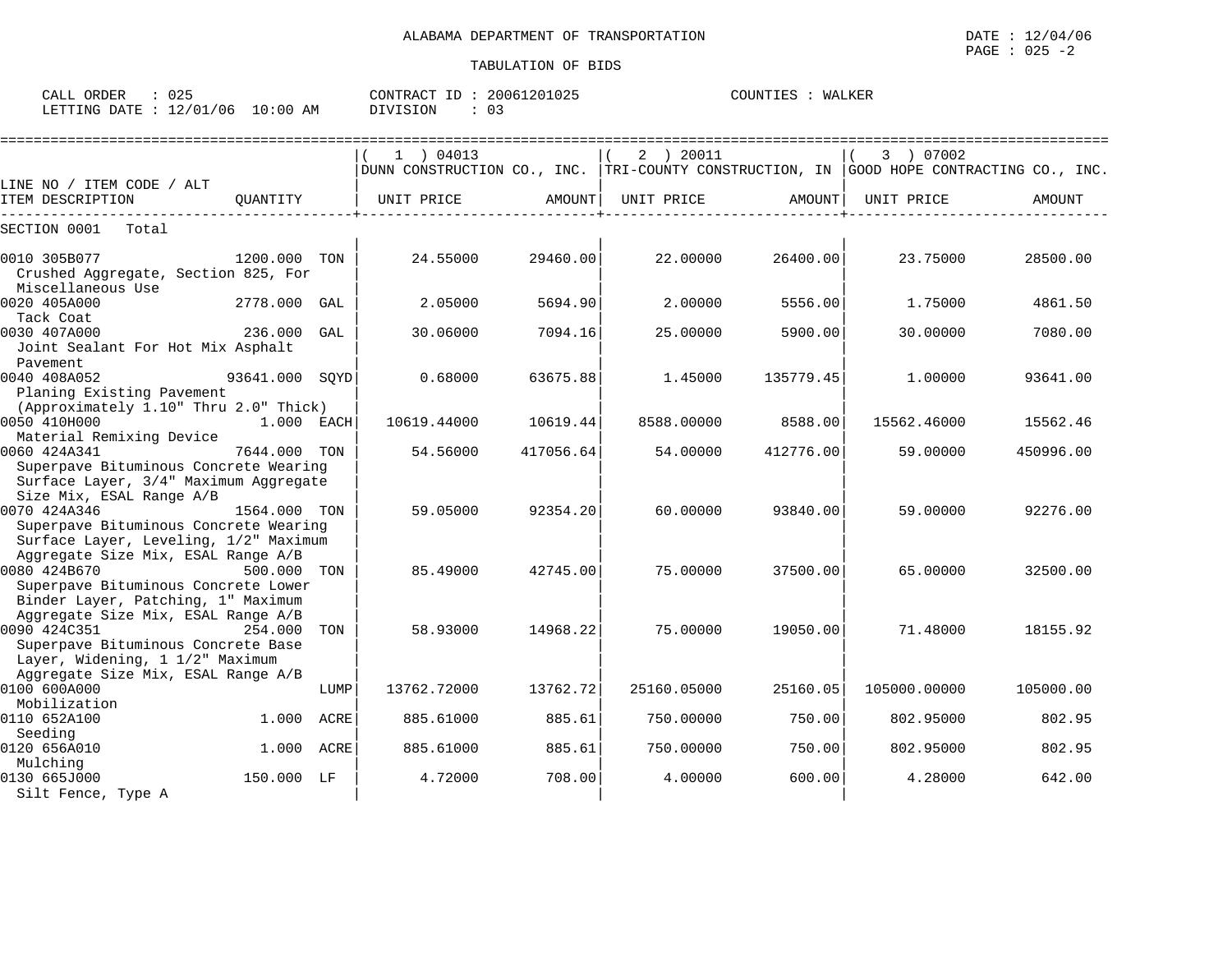| CALL ORDER                       |  |          | CONTRACT ID: 20061201025 | COUNTIES : WALKER |  |
|----------------------------------|--|----------|--------------------------|-------------------|--|
| LETTING DATE : 12/01/06 10:00 AM |  | DIVISION |                          |                   |  |

|                                                                                                                |               | $1$ ) 04013<br>DUNN CONSTRUCTION CO., INC. TRI-COUNTY CONSTRUCTION, IN GOOD HOPE CONTRACTING CO., INC. |          | 2   20011  |          | 3 ) 07002  |          |
|----------------------------------------------------------------------------------------------------------------|---------------|--------------------------------------------------------------------------------------------------------|----------|------------|----------|------------|----------|
| LINE NO / ITEM CODE / ALT<br>ITEM DESCRIPTION<br>_______________                                               | QUANTITY      | UNIT PRICE                                                                                             | AMOUNT   | UNIT PRICE | AMOUNT   | UNIT PRICE | AMOUNT   |
| 0140 6650001                                                                                                   | 150.000 LF    | 1,77000                                                                                                | 265.50   | 1,50000    | 225.00   | 1.61000    | 241.50   |
| Silt Fence Removal<br>0150 6650001                                                                             | 50.000 LF     | 7.09000                                                                                                | 354.50   | 6.00000    | 300.00   | 6.42000    | 321.00   |
| 20 Inch Wattle<br>160 666A001<br>0160 666A001<br>Pest Control Treatment                                        | 1.000 ACRE    | 29.52000                                                                                               | 29.52    | 25,00000   | 25.00    | 26.77000   | 26.77    |
| 0170 701A028<br>Solid White, Class 2, Type A Traffic<br>Stripe (0.06" Thick) (6" Wide)                         | 11.000 MILE   | 2095.95000                                                                                             | 23055.45 | 1775.00000 | 19525.00 | 1900.32000 | 20903.52 |
| 0180 701A041<br>1.000 MILE<br>Broken White, Class 2, Type A Traffic<br>Stripe (0.09" Thick) (6" Wide)          |               | 1416.98000                                                                                             | 1416.98  | 1200.00000 | 1200.00  | 1284.72000 | 1284.72  |
| 0190 701A046<br>Broken Yellow, Class 2, Type A Traffic<br>Stripe (0.09" Thick) (6" Wide)                       | 1.000 MILE    | 1416.98000                                                                                             | 1416.98  | 1200.00000 | 1200.00  | 1284.72000 | 1284.72  |
| 0200 701A048<br>Solid Yellow, Class 2, Type A Traffic<br>Stripe (0.09" Thick) (6" Wide)                        | 10.000 MILE   | 2355.73000                                                                                             | 23557.30 | 1995.00000 | 19950.00 | 2135.85000 | 21358.50 |
| 0210 701B009<br>Dotted Class 2, Type A Traffic Stripe<br>$(0.09"$ Thick $)(6"$ Wide $)$                        | 671.000 LF    | 1,77000                                                                                                | 1187.67  | 1.50000    | 1006.50  | 1.61000    | 1080.31  |
| 0220 701C000<br>Broken Temporary Traffic Stripe                                                                | 3.000 MILE    | 921.03000                                                                                              | 2763.09  | 780.00000  | 2340.00  | 835.07000  | 2505.21  |
| 0230 701C001<br>Solid Temporary Traffic Stripe                                                                 | 40.000 MILE   | 921.03000                                                                                              | 36841.20 | 780.00000  | 31200.00 | 835.07000  | 33402.80 |
| 0240 703A002<br>Traffic Control Markings, Class 2, Type<br>$\mathbb{A}$                                        | 4514.000 SQFT | 4.13000                                                                                                | 18642.82 | 3.50000    | 15799.00 | 3.75000    | 16927.50 |
| 0250 703B002<br>Traffic Control Legends, Class 2, Type                                                         | 68.000 SOFT   | 4.72000                                                                                                | 320.96   | 4.00000    | 272.00   | 4.28000    | 291.04   |
| 0260 703D001                                                                                                   | 528.000 SQFT  | 2.36000                                                                                                | 1246.08  | 2,00000    | 1056.00  | 2.14000    | 1129.92  |
| Temporary Traffic Control Markings<br>0270 705A030                                                             | 189.000 EACH  | 6.50000                                                                                                | 1228.50  | 5.50000    | 1039.50  | 5.89000    | 1113.21  |
| Pavement Markers, Class A-H, Type 2-C<br>0280 705A031                                                          | 76.000 EACH   | 6.50000                                                                                                | 494.00   | 5.50000    | 418.00   | 5.89000    | 447.64   |
| Pavement Markers, Class A-H, Type 1-A<br>0290 705A032                                                          | 414.000 EACH  | 6.50000                                                                                                | 2691.00  | 5.50000    | 2277.00  | 5.89000    | 2438.46  |
| Pavement Markers, Class A-H, Type 1-B<br>0300 705A037<br>657.000 EACH<br>Pavement Markers, Class A-H, Type 2-D |               | 6.50000                                                                                                | 4270.50  | 5.50000    | 3613.50  | 5.89000    | 3869.73  |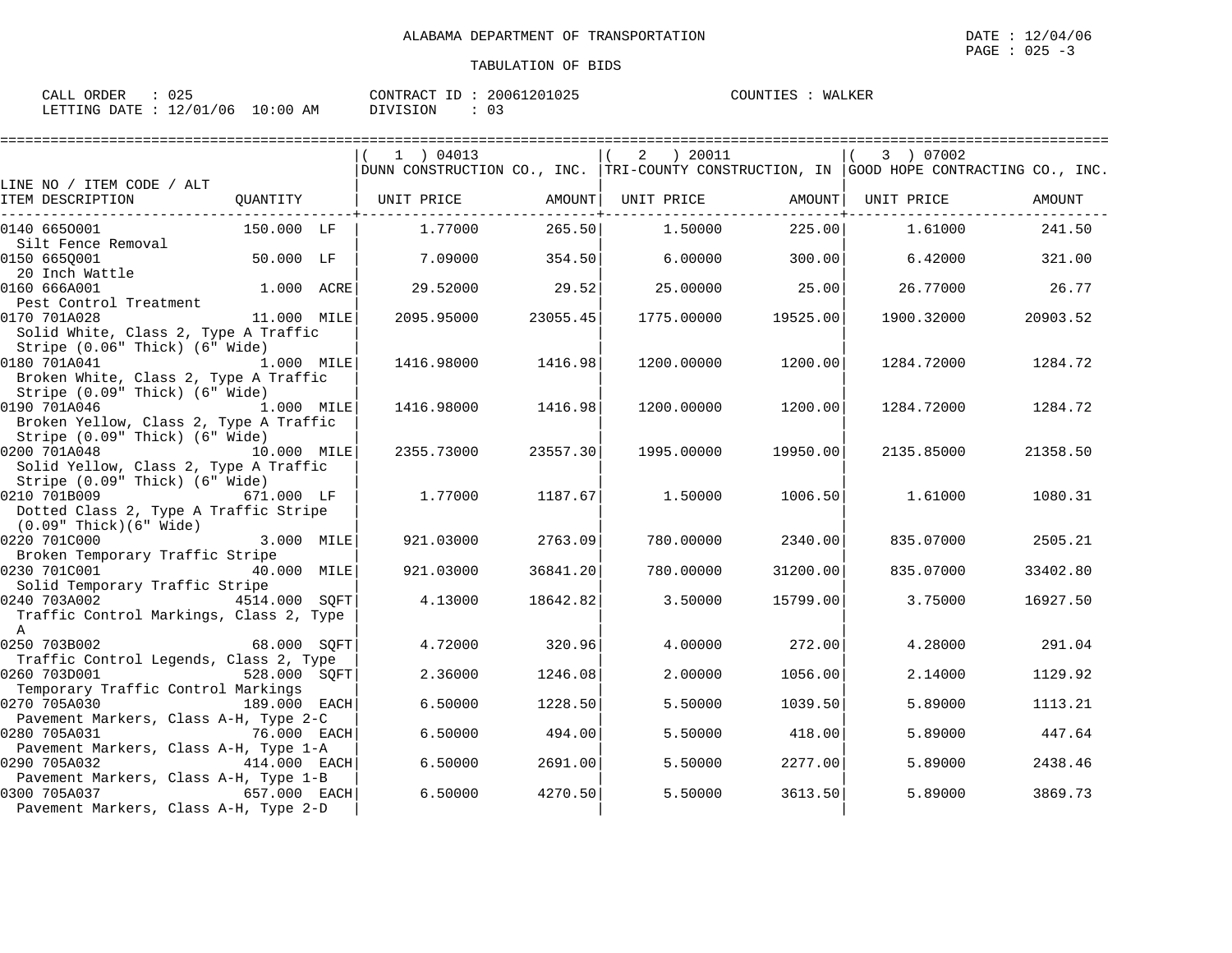| $\sim$ $ -$<br>ORDER<br>CALL | $\sim$ $\sim$ $\sim$<br>◡▵          |                   | CONTR<br>$\sqrt{2}$<br>'R A ( | TD. | 1025<br>,,, <i>,</i> ,<br>1116 | COUNTIES | TAT Z<br>WALNL. |
|------------------------------|-------------------------------------|-------------------|-------------------------------|-----|--------------------------------|----------|-----------------|
| <b>ETTING</b><br>ּחד∆ת ה     | /01<br>$\sim$ $\sim$<br>' 0 6<br>∸∠ | - 0<br>: 00<br>AΜ | VISION                        |     | ◡-                             |          |                 |

|                                        |              |      | $1$ ) 04013                 |            | 20011<br>2                  |            | 3 ) 07002                       |            |
|----------------------------------------|--------------|------|-----------------------------|------------|-----------------------------|------------|---------------------------------|------------|
|                                        |              |      | DUNN CONSTRUCTION CO., INC. |            | TRI-COUNTY CONSTRUCTION, IN |            | GOOD HOPE CONTRACTING CO., INC. |            |
| LINE NO / ITEM CODE / ALT              |              |      |                             |            |                             |            |                                 |            |
| ITEM DESCRIPTION                       | QUANTITY     |      | UNIT PRICE                  | AMOUNT     | UNIT PRICE                  | AMOUNT     | UNIT PRICE                      | AMOUNT     |
| 0310 705A038                           | 202.000 EACH |      | 6.50000                     | 1313.00    | 5.50000                     | 1111.00    | 5.89000                         | 1189.78    |
| Pavement Markers, Class A-H, Type 2-E  |              |      |                             |            |                             |            |                                 |            |
| 0320 740B000                           | 652.000 SQFT |      | 8.70000                     | 5672.40    | 8.50000                     | 5542.00    | 7.87000                         | 5131.24    |
| Construction Signs                     |              |      |                             |            |                             |            |                                 |            |
| 0330 740E000                           | 50.000       | EACH | 12.43000                    | 621.50     | 25,00000                    | 1250.00    | 1,00000                         | 50.00      |
| Cones (36 Inches High)                 |              |      |                             |            |                             |            |                                 |            |
| 0340 740M001                           | 50.000       | EACH | 6.22000                     | 311.00     | 10.00000                    | 500.00     | 1,00000                         | 50.00      |
| Ballast For Cone                       |              |      |                             |            |                             |            |                                 |            |
| 0350 7400000                           | 1.000        | EACH | 14122.18000                 | 14122.18   | 2500.00000                  | 2500.00    | 5750.09000                      | 5750.09    |
| Pilot Car                              |              |      |                             |            |                             |            |                                 |            |
| 0360 998A000                           |              | LUMP | 0.00000                     | 0.00       | 1.00000                     | 1.00       | 0.00000                         | 0.00       |
| Construction Fuel (Maximum Bid Limited |              |      |                             |            |                             |            |                                 |            |
| To $$32,500.00)$                       |              |      |                             |            |                             |            |                                 |            |
| SECTION TOTALS                         |              |      | \$                          | 841,732.51 | \$                          | 885,000.00 | \$                              | 971,618.44 |
| CONTRACT TOTALS                        |              |      | Ŝ.                          | 841,732.51 | \$                          | 885,000.00 |                                 | 971,618.44 |
|                                        |              |      |                             |            |                             |            |                                 |            |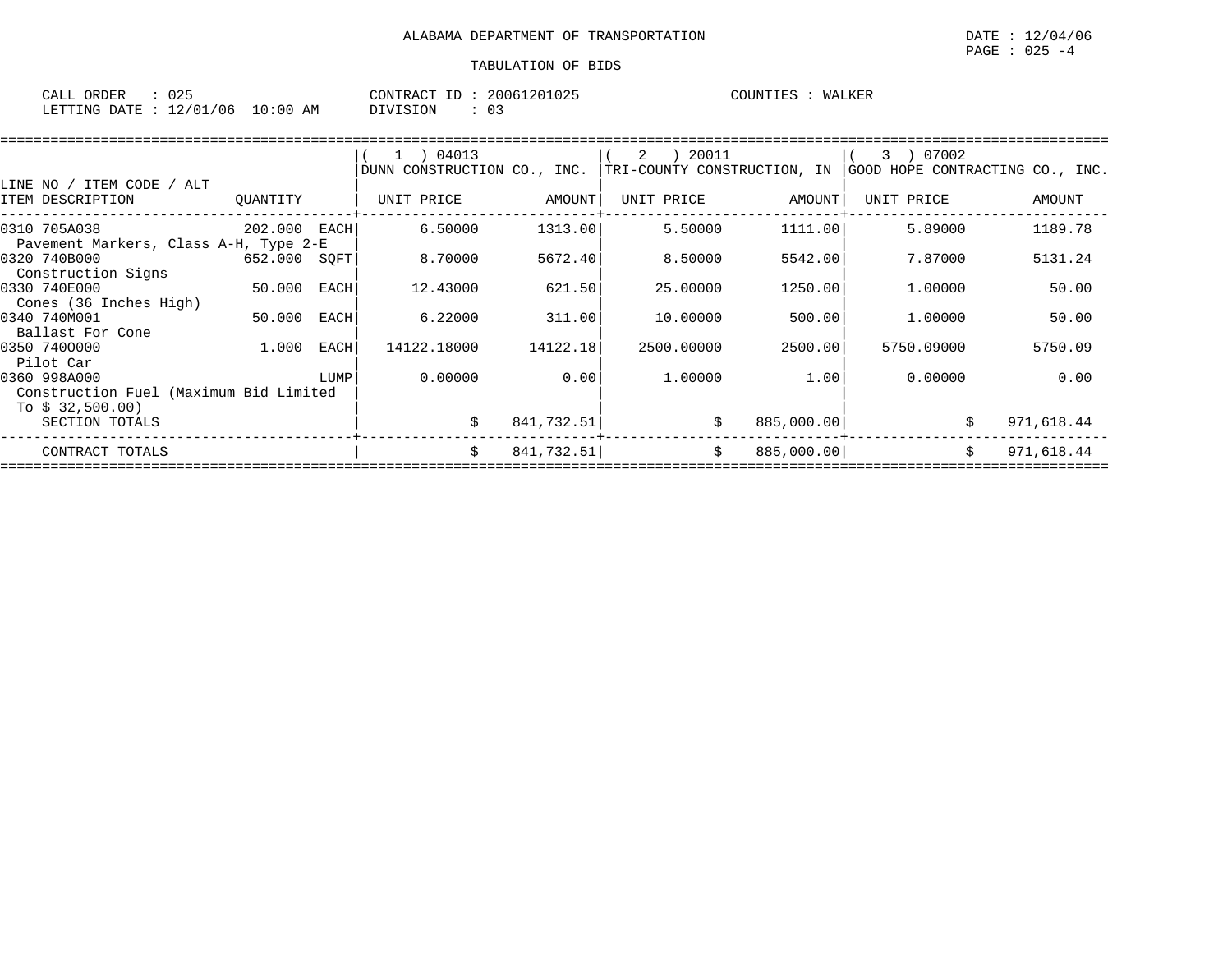### ALABAMA DEPARTMENT OF TRANSPORTATION

| ALABAMA DEPARTMENT<br>OF<br>TRANSPORTATION | /04/06<br>DATE<br>$\pm$ 4.7 |
|--------------------------------------------|-----------------------------|
|                                            | 025<br>PAGE<br>— <b>—</b>   |

| CALL ORDER<br>: 025<br>LETTING DATE : 12/01/06 10:00 AM                                                                         |                |      | CONTRACT ID: 20061201025<br>DIVISION<br>$\therefore$ 03 |           |            | COUNTIES : WALKER |            |        |
|---------------------------------------------------------------------------------------------------------------------------------|----------------|------|---------------------------------------------------------|-----------|------------|-------------------|------------|--------|
| ===============================                                                                                                 |                |      | 4 ) 01087<br>APAC-SOUTHEAST, INC.                       |           |            |                   |            |        |
| LINE NO / ITEM CODE / ALT<br>ITEM DESCRIPTION                                                                                   | OUANTITY       |      | UNIT PRICE                                              | AMOUNT    | UNIT PRICE | AMOUNT            | UNIT PRICE | AMOUNT |
| SECTION 0001<br>Total                                                                                                           |                |      |                                                         |           |            |                   |            |        |
| 0010 305B077<br>Crushed Aggregate, Section 825, For                                                                             | 1200.000 TON   |      | 35.00000                                                | 42000.00  |            |                   |            |        |
| Miscellaneous Use<br>0020 405A000<br>Tack Coat                                                                                  | 2778.000 GAL   |      | 1.95000                                                 | 5417.10   |            |                   |            |        |
| 0030 407A000<br>Joint Sealant For Hot Mix Asphalt<br>Pavement                                                                   | 236.000 GAL    |      | 35.57000                                                | 8394.52   |            |                   |            |        |
| 0040 408A052<br>Planing Existing Pavement<br>(Approximately 1.10" Thru 2.0" Thick)                                              | 93641.000 SQYD |      | 1.50000                                                 | 140461.50 |            |                   |            |        |
| 0050 410H000<br>Material Remixing Device                                                                                        | $1.000$ EACH   |      | 35000.00000                                             | 35000.00  |            |                   |            |        |
| 0060 424A341<br>Superpave Bituminous Concrete Wearing<br>Surface Layer, 3/4" Maximum Aggregate<br>Size Mix, ESAL Range A/B      | 7644.000 TON   |      | 69.42000                                                | 530646.48 |            |                   |            |        |
| 0070 424A346<br>Superpave Bituminous Concrete Wearing<br>Surface Layer, Leveling, 1/2" Maximum                                  | 1564.000 TON   |      | 69.79000                                                | 109151.56 |            |                   |            |        |
| Aggregate Size Mix, ESAL Range A/B<br>0080 424B670<br>Superpave Bituminous Concrete Lower<br>Binder Layer, Patching, 1" Maximum | 500.000 TON    |      | 100.00000                                               | 50000.00  |            |                   |            |        |
| Aggregate Size Mix, ESAL Range A/B<br>0090 424C351<br>Superpave Bituminous Concrete Base<br>Layer, Widening, 1 1/2" Maximum     | 254.000        | TON  | 96.60000                                                | 24536.40  |            |                   |            |        |
| Aggregate Size Mix, ESAL Range A/B<br>0100 600A000<br>Mobilization                                                              |                | LUMP | 37000.00000                                             | 37000.00  |            |                   |            |        |
| 0110 652A100<br>Seeding                                                                                                         | 1.000 ACRE     |      | 810.61000                                               | 810.61    |            |                   |            |        |
| 0120 656A010<br>Mulching                                                                                                        | 1.000 ACRE     |      | 810.61000                                               | 810.61    |            |                   |            |        |
| 0130 665J000<br>Silt Fence, Type A                                                                                              | 150.000 LF     |      | 4.32000                                                 | 648.00    |            |                   |            |        |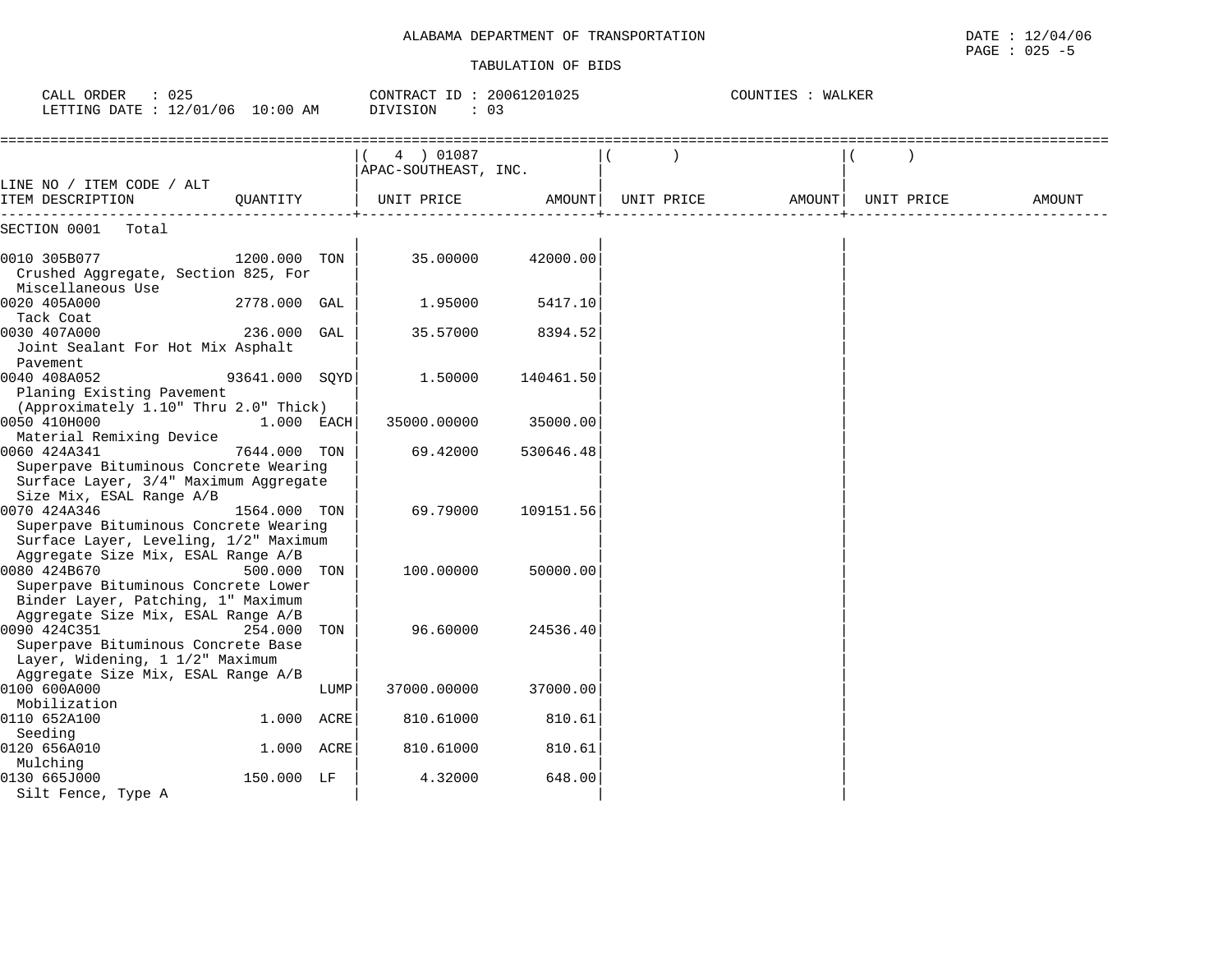| 025<br>CALL ORDER                |          | CONTRACT ID: 20061201025 | COUNTIES<br>: WALKER |
|----------------------------------|----------|--------------------------|----------------------|
| LETTING DATE : 12/01/06 10:00 AM | DIVISION |                          |                      |

|                                                                                                                |               | $(4)$ 01087<br>APAC-SOUTHEAST, INC.                                                                                                               |          |  |  |  |
|----------------------------------------------------------------------------------------------------------------|---------------|---------------------------------------------------------------------------------------------------------------------------------------------------|----------|--|--|--|
| LINE NO / ITEM CODE / ALT                                                                                      |               |                                                                                                                                                   |          |  |  |  |
|                                                                                                                |               | $\begin{array}{c c c c c} \hline \texttt{UNIT PRICE} & \texttt{AMOUNT} & \texttt{UNIT PRICE} & \texttt{AMOUNT} & \texttt{UNIT PRICE} \end{array}$ |          |  |  |  |
| 0140 6650001                                                                                                   | 150.000 LF    | $1.62000$ 243.00                                                                                                                                  |          |  |  |  |
| Silt Fence Removal<br>0150 6650001<br>20 Inch Wattle                                                           | $50.000$ LF   | 6.45000 322.50                                                                                                                                    |          |  |  |  |
| 0160 666A001<br>Pest Control Treatment                                                                         | $1.000$ ACRE  | 27.00000                                                                                                                                          | 27.00    |  |  |  |
| 0170 701A028<br>Solid White, Class 2, Type A Traffic<br>Stripe (0.06" Thick) (6" Wide)                         | 11.000 MILE   | 1918.44000                                                                                                                                        | 21102.84 |  |  |  |
| 0180 701A041<br>Broken White, Class 2, Type A Traffic<br>Stripe (0.09" Thick) (6" Wide)                        | 1.000 MILE    | 1296.97000                                                                                                                                        | 1296.97  |  |  |  |
| 1.000 MILE<br>0190 701A046<br>Broken Yellow, Class 2, Type A Traffic<br>Stripe (0.09" Thick) (6" Wide)         |               | 1296.97000                                                                                                                                        | 1296.97  |  |  |  |
| 10.000 MILE<br>0200 701A048<br>Solid Yellow, Class 2, Type A Traffic<br>Stripe (0.09" Thick) (6" Wide)         |               | 2156.21000                                                                                                                                        | 21562.10 |  |  |  |
| 0210 701B009<br>Dotted Class 2, Type A Traffic Stripe<br>$(0.09"$ Thick $)(6"$ Wide $)$                        | 671.000 LF    | 1.62000                                                                                                                                           | 1087.02  |  |  |  |
| 0220 701C000<br>Broken Temporary Traffic Stripe                                                                | 3.000 MILE    | 843.03000                                                                                                                                         | 2529.09  |  |  |  |
| 0230 701C001<br>Solid Temporary Traffic Stripe                                                                 | 40.000 MILE   | 843.03000                                                                                                                                         | 33721.20 |  |  |  |
| 0240 703A002<br>Traffic Control Markings, Class 2, Type<br>A                                                   | 4514.000 SQFT | 3.78000                                                                                                                                           | 17062.92 |  |  |  |
| 0250 703B002<br>Traffic Control Legends, Class 2, Type                                                         | 68.000 SQFT   | 4.32000                                                                                                                                           | 293.76   |  |  |  |
| 0260 703D001<br>Temporary Traffic Control Markings                                                             | 528.000 SQFT  | 2.16000                                                                                                                                           | 1140.48  |  |  |  |
| 0270 705A030<br>Pavement Markers, Class A-H, Type 2-C                                                          | 189.000 EACH  | 5.95000                                                                                                                                           | 1124.55  |  |  |  |
| 0280 705A031                                                                                                   | 76.000 EACH   | 5.95000                                                                                                                                           | 452.20   |  |  |  |
| Pavement Markers, Class A-H, Type 1-A<br>0290 705A032                                                          | 414.000 EACH  | 5.95000                                                                                                                                           | 2463.30  |  |  |  |
| Pavement Markers, Class A-H, Type 1-B<br>657.000 EACH<br>0300 705A037<br>Pavement Markers, Class A-H, Type 2-D |               | 5.95000                                                                                                                                           | 3909.15  |  |  |  |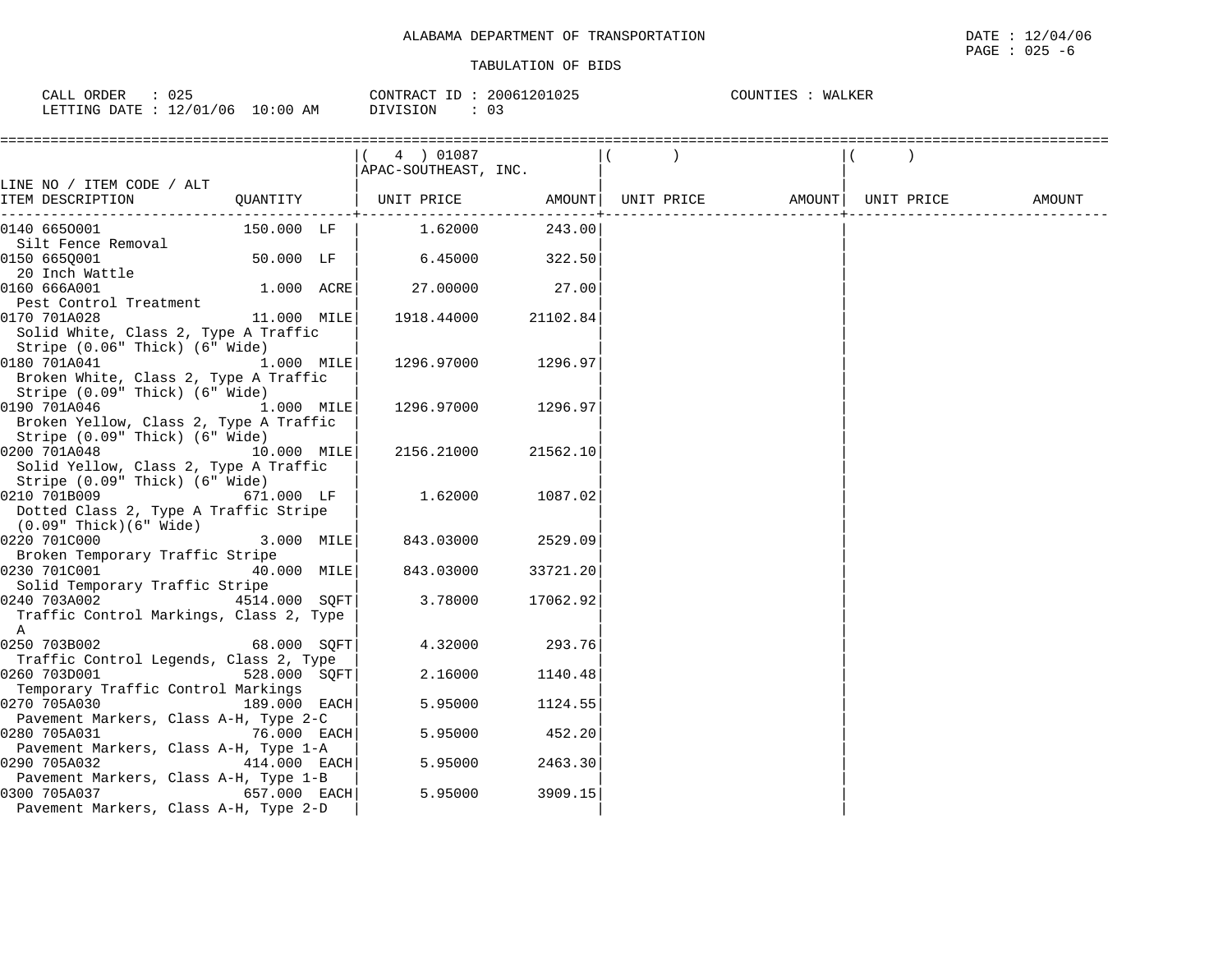| CALL<br>ORDER  | $\cap$ $\cap$ $\cap$<br>J25 |                    | CONTRACT<br>ID | 20061201025 | COUNTIES | WALKER |
|----------------|-----------------------------|--------------------|----------------|-------------|----------|--------|
| LETTING DATE : | 12/01/06                    | 10:00<br>AM<br>___ | DIVISION       |             |          |        |

|                                                                             |              |      | 4 ) 01087<br>APAC-SOUTHEAST, INC. |                 |            |        |            |        |
|-----------------------------------------------------------------------------|--------------|------|-----------------------------------|-----------------|------------|--------|------------|--------|
| LINE NO / ITEM CODE / ALT<br>ITEM DESCRIPTION                               | QUANTITY     |      | UNIT PRICE                        | AMOUNT          | UNIT PRICE | AMOUNT | UNIT PRICE | AMOUNT |
| 0310 705A038                                                                | 202.000 EACH |      | 5.95000                           | 1201.90         |            |        |            |        |
| Pavement Markers, Class A-H, Type 2-E<br>0320 740B000<br>Construction Signs | 652.000 SQFT |      | 7.66000                           | 4994.32         |            |        |            |        |
| 0330 740E000<br>Cones (36 Inches High)                                      | 50.000 EACH  |      | 15.00000                          | 750.00          |            |        |            |        |
| 0340 740M001<br>Ballast For Cone                                            | 50.000       | EACH | 7.00000                           | 350.00          |            |        |            |        |
| 0350 7400000<br>Pilot Car                                                   | 1.000        | EACH | 5000.00000                        | 5000.00         |            |        |            |        |
| 0360 998A000<br>Construction Fuel (Maximum Bid Limited                      |              | LUMP | 0.00000                           | 0.00            |            |        |            |        |
| To \$ 32,500.00)<br>SECTION TOTALS                                          |              |      |                                   | \$1,106,808.05] |            | 0.00   |            | 0.00   |
| CONTRACT TOTALS                                                             |              |      |                                   | \$1,106,808.05] | Ŝ.         | 0.00   |            | Ŝ.     |
|                                                                             |              |      |                                   |                 |            |        |            |        |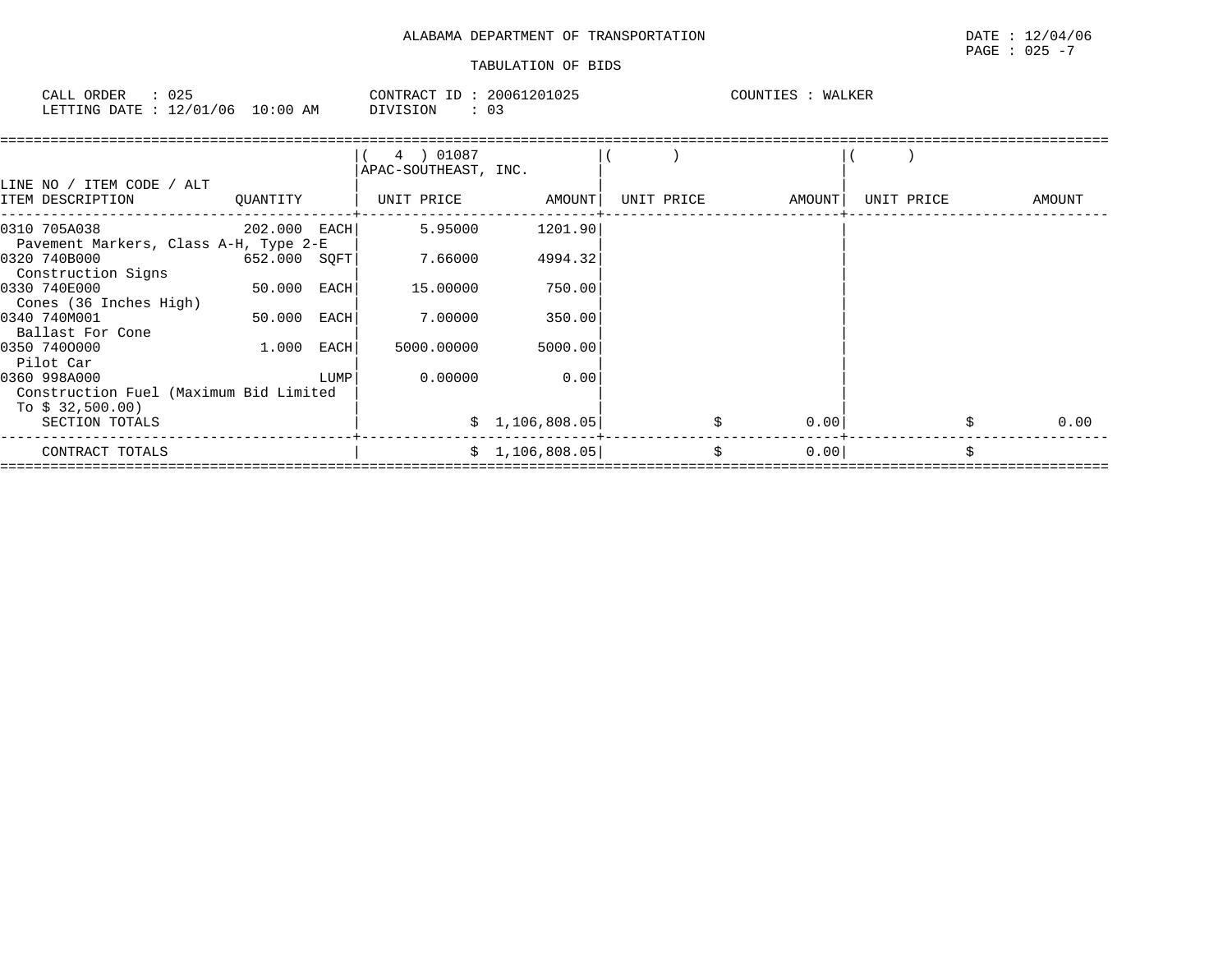# PAGE : 027 -1

|      | : 027<br>CALL ORDER                                   | LETTING DATE : 12/01/06 10:00 AM                                                           | CONTRACT ID: 20061201027<br>DIVISION<br>: 09                                     |              | COUNTIES : MOBILE |                                                      |                                                  |  |  |
|------|-------------------------------------------------------|--------------------------------------------------------------------------------------------|----------------------------------------------------------------------------------|--------------|-------------------|------------------------------------------------------|--------------------------------------------------|--|--|
|      | CONTRACT DESCRIPTION :<br>Chickasaw. Length 0.435 mi. | in Mobile and on SR-13 (US-43) at Chickasaw Creek in                                       | CONTRACT TIME: 105<br>for the Bridge Coating on I-10 (EB and WB) at Canal Street | Working Days | (available days)  | PROJECT(S) : 99-509-010-663-641                      | $99 - 509 - 013 - 906 - 640$                     |  |  |
| RANK | VENDOR NO. / NAME                                     |                                                                                            |                                                                                  |              |                   | TOTAL<br><b>BID</b>                                  | % OVER<br>LOW BID                                |  |  |
| 4    | 16052<br>19118<br>19087<br>13090                      | POSEIDON CONSTRUCTION, INC.<br>SEMINOLE EOUIPMENT, INC.<br>S & D INDUSTRIAL PAINTING, INC. | M&J CONSTRUCTION COMPANY OF PINELLAS COUNTY, INC.                                |              | Ŝ.                | 391,476.00<br>398,894.00<br>463,894.00<br>512,241.94 | 100.0000%<br>101.8949%<br>118.4987%<br>130.8489% |  |  |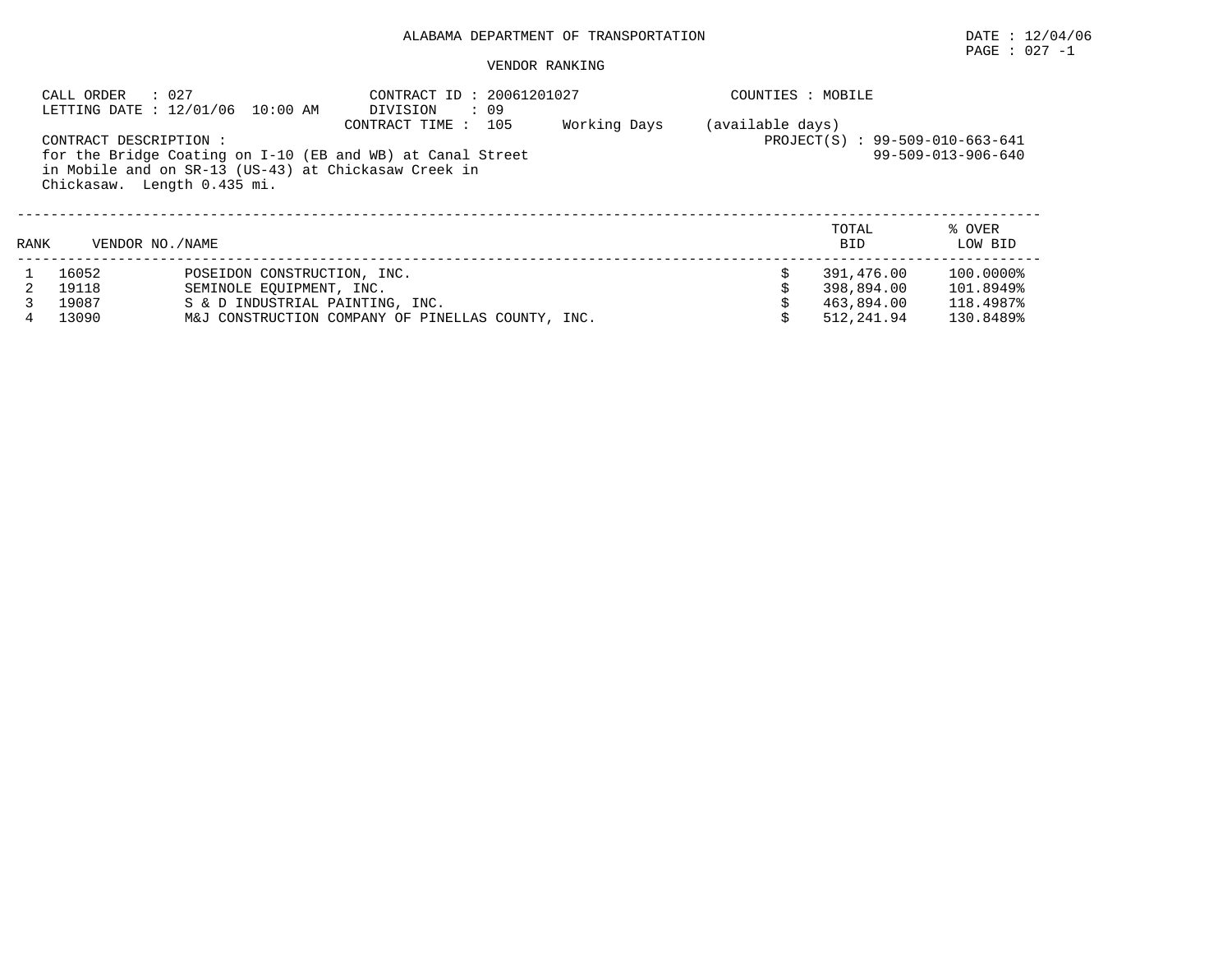| CALL<br>ORDER   | $\cap$ $\cap$ $\cap$<br>◡▵ |             | CONTRACT<br>TD. | 20061201027 | COUNTIES | MOBII' |
|-----------------|----------------------------|-------------|-----------------|-------------|----------|--------|
| LETTING<br>DATE | 12/01<br>/06               | 10:00<br>AM | DIVISION        | n a         |          |        |

|                                        | $1$ ) 16052                                                                                                                                                     |                                                         | 2 ) 19118    |                                                                                                                                                                                                | 3 ) 19087                                                                                                    |                                                                                                                                                                   |
|----------------------------------------|-----------------------------------------------------------------------------------------------------------------------------------------------------------------|---------------------------------------------------------|--------------|------------------------------------------------------------------------------------------------------------------------------------------------------------------------------------------------|--------------------------------------------------------------------------------------------------------------|-------------------------------------------------------------------------------------------------------------------------------------------------------------------|
|                                        |                                                                                                                                                                 |                                                         |              |                                                                                                                                                                                                |                                                                                                              |                                                                                                                                                                   |
|                                        |                                                                                                                                                                 |                                                         |              |                                                                                                                                                                                                |                                                                                                              |                                                                                                                                                                   |
|                                        |                                                                                                                                                                 |                                                         |              |                                                                                                                                                                                                |                                                                                                              | AMOUNT                                                                                                                                                            |
|                                        |                                                                                                                                                                 |                                                         |              |                                                                                                                                                                                                |                                                                                                              |                                                                                                                                                                   |
| LUMP                                   |                                                                                                                                                                 |                                                         |              |                                                                                                                                                                                                |                                                                                                              | 110000.00                                                                                                                                                         |
| Coating Existing Bridge At M.P. 26.428 |                                                                                                                                                                 |                                                         |              |                                                                                                                                                                                                |                                                                                                              |                                                                                                                                                                   |
| LUMP                                   | 228607.00000                                                                                                                                                    |                                                         | 239000.00000 | 239000.00                                                                                                                                                                                      | 265000.00000                                                                                                 | 265000.00                                                                                                                                                         |
| Coating Existing Bridge At M.P. 26.428 |                                                                                                                                                                 |                                                         |              |                                                                                                                                                                                                |                                                                                                              |                                                                                                                                                                   |
|                                        |                                                                                                                                                                 |                                                         |              |                                                                                                                                                                                                |                                                                                                              |                                                                                                                                                                   |
|                                        |                                                                                                                                                                 |                                                         |              |                                                                                                                                                                                                |                                                                                                              | 54000.00                                                                                                                                                          |
|                                        |                                                                                                                                                                 |                                                         |              |                                                                                                                                                                                                |                                                                                                              |                                                                                                                                                                   |
|                                        |                                                                                                                                                                 |                                                         |              |                                                                                                                                                                                                |                                                                                                              | 15000.00                                                                                                                                                          |
|                                        |                                                                                                                                                                 |                                                         |              |                                                                                                                                                                                                |                                                                                                              |                                                                                                                                                                   |
| SOFT                                   | 0.50000                                                                                                                                                         |                                                         | 1,00000      | 1414.00                                                                                                                                                                                        | 1,00000                                                                                                      | 1414.00                                                                                                                                                           |
|                                        |                                                                                                                                                                 |                                                         |              |                                                                                                                                                                                                |                                                                                                              |                                                                                                                                                                   |
|                                        | 0.50000                                                                                                                                                         |                                                         | 1,00000      | 80.00                                                                                                                                                                                          | 1,00000                                                                                                      | 80.00                                                                                                                                                             |
|                                        |                                                                                                                                                                 |                                                         |              |                                                                                                                                                                                                |                                                                                                              |                                                                                                                                                                   |
| $4.000$ EACH                           |                                                                                                                                                                 |                                                         | 100.00000    | 400.00                                                                                                                                                                                         | 100.00000                                                                                                    | 400.00                                                                                                                                                            |
|                                        |                                                                                                                                                                 |                                                         |              |                                                                                                                                                                                                |                                                                                                              |                                                                                                                                                                   |
|                                        |                                                                                                                                                                 |                                                         |              |                                                                                                                                                                                                |                                                                                                              |                                                                                                                                                                   |
|                                        |                                                                                                                                                                 |                                                         |              |                                                                                                                                                                                                |                                                                                                              | 18000.00                                                                                                                                                          |
|                                        |                                                                                                                                                                 |                                                         |              |                                                                                                                                                                                                |                                                                                                              |                                                                                                                                                                   |
|                                        |                                                                                                                                                                 |                                                         |              |                                                                                                                                                                                                |                                                                                                              | 463,894.00                                                                                                                                                        |
|                                        |                                                                                                                                                                 |                                                         | -----        |                                                                                                                                                                                                |                                                                                                              |                                                                                                                                                                   |
|                                        | $\mathcal{S}$                                                                                                                                                   |                                                         | \$           |                                                                                                                                                                                                | $\mathsf{S}$                                                                                                 | 463,894.00                                                                                                                                                        |
|                                        | LUMP<br>Coating Existing Bridge At M.P. 3.632<br>LUMP<br>80.000 EACH<br>Portable Sequential Arrow And Chevron<br>LUMP<br>Construction Fuel (Maximum Bid Limited | 46908.00000<br>20000.00000<br>50.00000<br>0.00000<br>\$ |              | UNIT PRICE AMOUNT<br>95014.00000 95014.00<br>228607.00<br>49000.00000<br>46908.00<br>20000.00<br>10000.00000<br>707.00<br>40.00<br>200.00<br>0.00<br>0.00000<br>391,476.00<br>\$<br>391,476.00 | POSEIDON CONSTRUCTION, INC. SEMINOLE EQUIPMENT, INC.<br>99000.00000 99000.00<br>49000.00<br>10000.00<br>0.00 | S & D INDUSTRIAL PAINTING, INC.<br>UNIT PRICE AMOUNT<br>UNIT PRICE<br>110000.00000<br>54000.00000<br>15000.00000<br>18000.00000<br>398,894.00<br>\$<br>398,894.00 |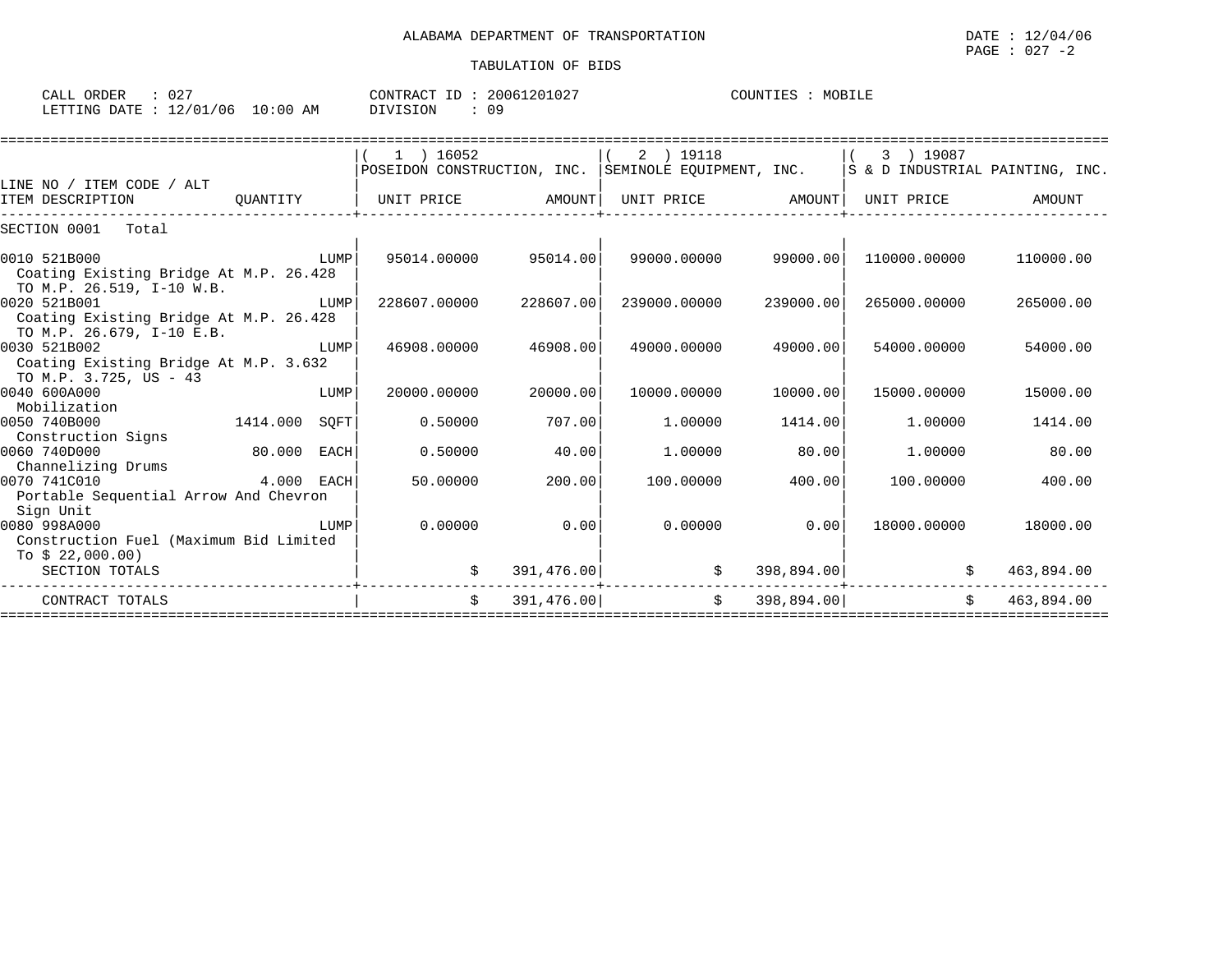#### TABULATION OF BIDS

| CALL ORDER : 027<br>LETTING DATE : 12/01/06 10:00 AM DIVISION                       |               |      | $\text{CONTRACT ID}: 20061201027$ $\text{COUNTIES}: \text{MOBILE}$<br>: 09 |             |    |                   |            |        |
|-------------------------------------------------------------------------------------|---------------|------|----------------------------------------------------------------------------|-------------|----|-------------------|------------|--------|
|                                                                                     |               |      | 4 ) 13090<br>M&J CONSTRUCTION CO. OF PIN                                   |             |    |                   |            |        |
| LINE NO / ITEM CODE / ALT<br>QUANTITY<br>ITEM DESCRIPTION                           |               |      | UNIT PRICE AMOUNT                                                          |             |    | UNIT PRICE AMOUNT | UNIT PRICE | AMOUNT |
| SECTION 0001 Total                                                                  |               |      |                                                                            |             |    |                   |            |        |
| 0010 521B000<br>Coating Existing Bridge At M.P. 26.428<br>TO M.P. 26.519, I-10 W.B. |               | LUMP | 102633.00000                                                               | 102633.00   |    |                   |            |        |
| 0020 521B001<br>Coating Existing Bridge At M.P. 26.428<br>TO M.P. 26.679, I-10 E.B. |               | LUMP | 270281.00000                                                               | 270281.00   |    |                   |            |        |
| 0030 521B002<br>Coating Existing Bridge At M.P. 3.632<br>TO M.P. 3.725, US - 43     |               | LUMP | 93025.00000                                                                | 93025.00    |    |                   |            |        |
| 0040 600A000<br>Mobilization                                                        |               | LUMP | 30000.00000                                                                | 30000.00    |    |                   |            |        |
| 0050 740B000<br>Construction Signs                                                  | 1414.000 SOFT |      | 0.01000                                                                    | 14.14       |    |                   |            |        |
| 0060 740D000<br>Channelizing Drums                                                  | 80.000 EACH   |      | 0.01000                                                                    | 0.80        |    |                   |            |        |
| 0070 741C010<br>Portable Sequential Arrow And Chevron<br>Sign Unit                  | 4.000 EACH    |      | 1,00000                                                                    | 4.00        |    |                   |            |        |
| 0080 998A000<br>Construction Fuel (Maximum Bid Limited<br>To \$ 22,000.00)          |               | LUMP | 16284.00000 16284.00                                                       |             |    |                   |            |        |
| SECTION TOTALS                                                                      |               |      |                                                                            | 512, 241.94 | \$ | 0.00              | \$         | 0.00   |
| CONTRACT TOTALS                                                                     |               |      | $\ddot{s}$                                                                 | 512, 241.94 | \$ | 0.00              | \$         |        |

 $\texttt{PAGE}$  : 027 -3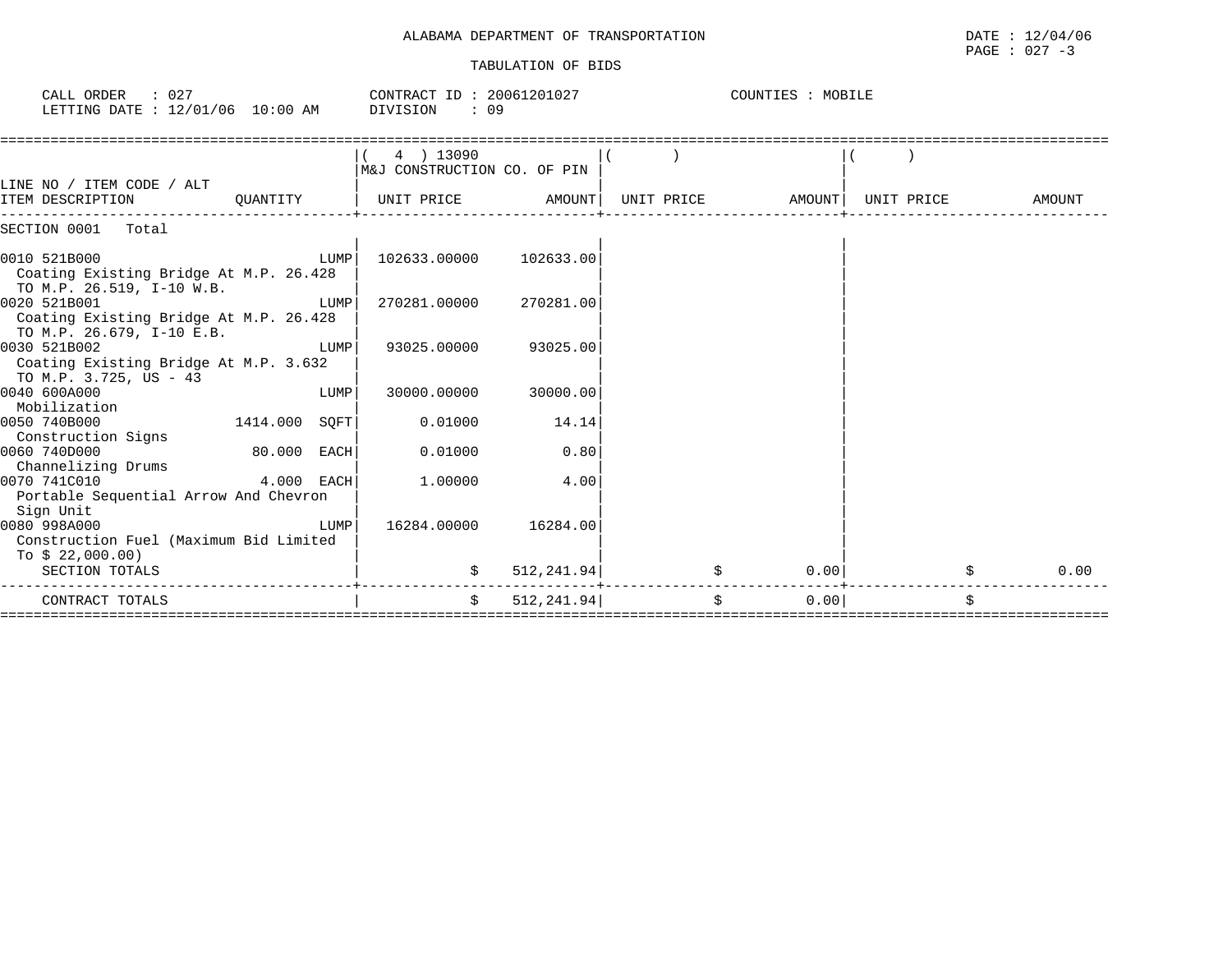# PAGE : 028 -1

|      | : 028<br>CALL ORDER<br>LETTING DATE : 12/01/06 10:00 AM |                             | CONTRACT ID: 20061201028<br>: 06<br>DIVISION               |     |              | COUNTIES : ELMORE |                                 | MONTGOMERY |
|------|---------------------------------------------------------|-----------------------------|------------------------------------------------------------|-----|--------------|-------------------|---------------------------------|------------|
|      |                                                         |                             | CONTRACT TIME:                                             | -60 | Working Days | (available days)  |                                 |            |
|      | CONTRACT DESCRIPTION:                                   |                             |                                                            |     |              |                   | PROJECT(S) : 99-606-690-000-301 |            |
|      |                                                         |                             | for constructing the Turn Lanes (Grade, Drainage and       |     |              |                   |                                 |            |
|      |                                                         |                             | Pavement) at various locations on SR-14, SR-6 (US-231) and |     |              |                   |                                 |            |
|      | SR-271 as indicated on the plans.                       |                             |                                                            |     |              |                   |                                 |            |
|      |                                                         |                             |                                                            |     |              |                   |                                 |            |
|      |                                                         |                             |                                                            |     |              |                   | TOTAL                           | % OVER     |
| RANK | VENDOR NO. / NAME                                       |                             |                                                            |     |              |                   | <b>BID</b>                      | LOW BID    |
|      | 23024                                                   |                             | WIREGRASS CONSTRUCTION COMPANY, INC.                       |     |              |                   | 327,910.55                      | 100.0000%  |
|      | 16048                                                   | WALKER PATTON COMPANY, INC. |                                                            |     |              |                   | 349,142.00                      | 106.4748%  |
|      | 01087                                                   | APAC-SOUTHEAST, INC.        |                                                            |     |              |                   | 470.935.75                      | 143.6171%  |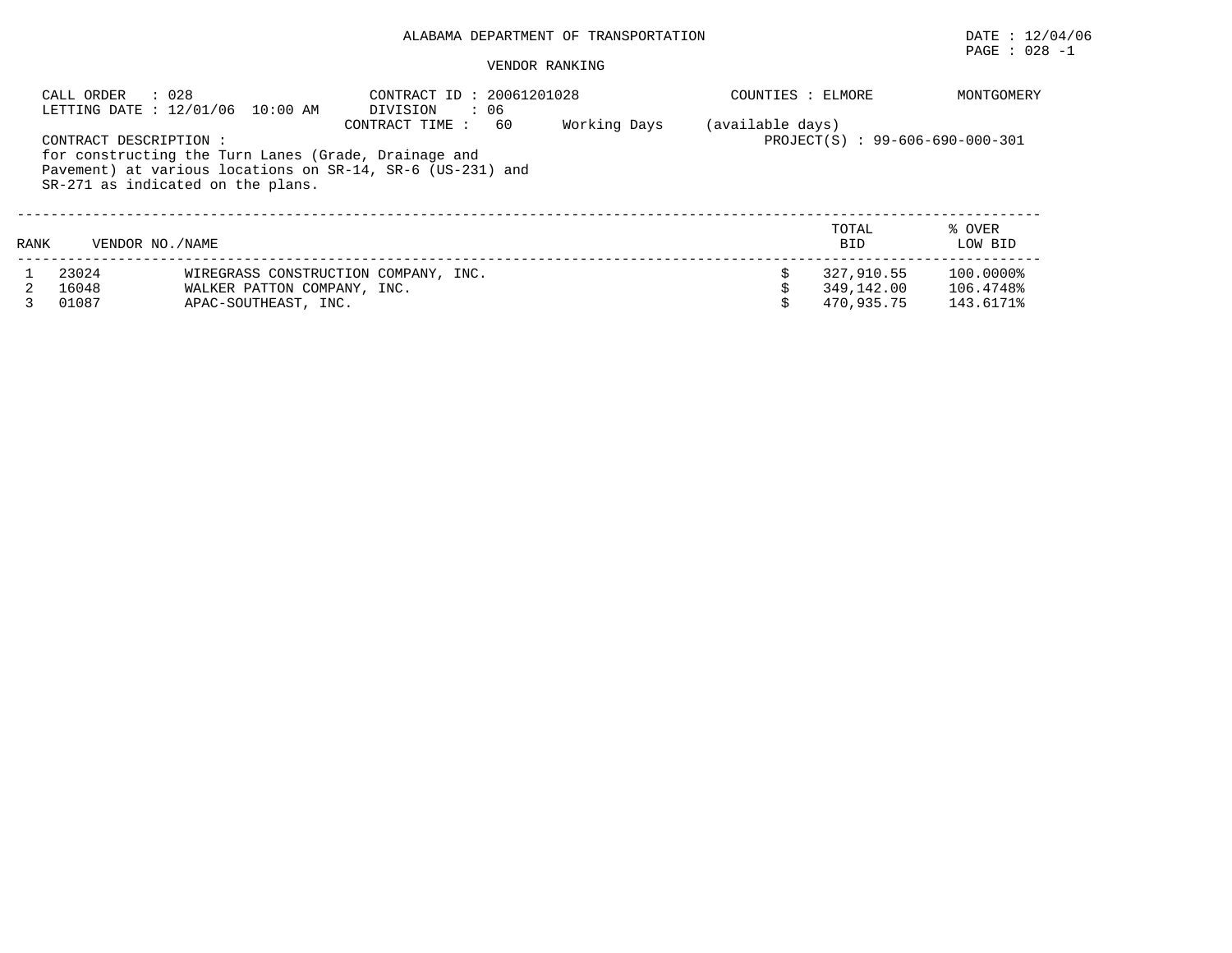| $\therefore$ 028<br>CALL ORDER<br>LETTING DATE : 12/01/06 10:00 AM             |              |      | CONTRACT ID: 20061201028<br>DIVISION<br>: 06                                              |          |            | COUNTIES : ELMORE | MONTGOMERY |          |
|--------------------------------------------------------------------------------|--------------|------|-------------------------------------------------------------------------------------------|----------|------------|-------------------|------------|----------|
|                                                                                |              |      | 1 ) 23024<br>WIREGRASS CONSTRUCTION COMP WALKER PATTON COMPANY, INC. APAC-SOUTHEAST, INC. |          | 2 ) 16048  |                   | 3 ) 01087  |          |
| LINE NO / ITEM CODE / ALT                                                      |              |      |                                                                                           |          |            |                   |            |          |
| ITEM DESCRIPTION                                                               | QUANTITY     |      | UNIT PRICE                                                                                | AMOUNT   | UNIT PRICE | AMOUNT            | UNIT PRICE | AMOUNT   |
| SECTION 0001<br>Total                                                          |              |      |                                                                                           |          |            |                   |            |          |
| 0010 206C002                                                                   | 130.000 SOYD |      | 15,00000                                                                                  | 1950.00  | 25.00000   | 3250.00           | 20.00000   | 2600.00  |
| Removing Concrete Slope Paving                                                 |              |      |                                                                                           |          |            |                   |            |          |
| 0020 206D000                                                                   | 36.000 LF    |      | 26.00000                                                                                  | 936.00   | 25,00000   | 900.00            | 50.00000   | 1800.00  |
| Removing Pipe                                                                  |              |      |                                                                                           |          |            |                   |            |          |
| 0030 206D002                                                                   | 275.000 LF   |      | 3.50000                                                                                   | 962.50   | 20,00000   | 5500.00           | 10,00000   | 2750.00  |
| Removing Curb                                                                  |              |      |                                                                                           |          |            |                   |            |          |
| 0040 206E000                                                                   | 3.000 EACH   |      | 500.00000                                                                                 | 1500.00  | 300.00000  | 900.00            | 500.00000  | 1500.00  |
| Removing Headwalls<br>0050 206E001                                             | 2.000        | EACH | 500.00000                                                                                 | 1000.00  | 400.00000  | 800.00            | 500.00000  | 1000.00  |
| Removing Inlets                                                                |              |      |                                                                                           |          |            |                   |            |          |
| 0060 210A000                                                                   | 1544.000     | CUYD | 10.00000                                                                                  | 15440.00 | 13,00000   | 20072.00          | 25.00000   | 38600.00 |
| Unclassified Excavation                                                        |              |      |                                                                                           |          |            |                   |            |          |
| 0070 210D021                                                                   | 483.000      | CUYD | 12.00000                                                                                  | 5796.00  | 45.00000   | 21735.00          | 35.00000   | 16905.00 |
| Borrow Excavation (Loose Truckbed                                              |              |      |                                                                                           |          |            |                   |            |          |
| Measurement) (A-4 Or Better)                                                   |              |      |                                                                                           |          |            |                   |            |          |
| 0080 214A000                                                                   | 108,000      | CUYD | 55.00000                                                                                  | 5940.00  | 18,00000   | 1944.00           | 25.00000   | 2700.00  |
| Structure Excavation                                                           |              |      |                                                                                           |          |            |                   |            |          |
| 0090 214B001                                                                   | 20.000       | CUYD | 25.00000                                                                                  | 500.00   | 50.00000   | 1000.00           | 50.00000   | 1000.00  |
| Foundation Backfill, Commercial                                                |              |      |                                                                                           |          |            |                   |            |          |
| 0100 405A000                                                                   | 217.000      | GAL  | 5.00000                                                                                   | 1085.00  | 5.00000    | 1085.00           | 2.00000    | 434.00   |
| Tack Coat                                                                      |              |      |                                                                                           |          |            |                   |            |          |
| 0110 424A281                                                                   | 188.000      | TON  | 120.00000                                                                                 | 22560.00 | 141.00000  | 26508.00          | 213.00000  | 40044.00 |
| Superpave Bituminous Concrete Wearing<br>Surface Layer, 3/4" Maximum Aggregate |              |      |                                                                                           |          |            |                   |            |          |
| Size Mix, ESAL Range E                                                         |              |      |                                                                                           |          |            |                   |            |          |
| 0120 424B280                                                                   | 173.000 TON  |      | 117.00000                                                                                 | 20241.00 | 117.00000  | 20241.00          | 190.00000  | 32870.00 |
| Superpave Bituminous Concrete Upper                                            |              |      |                                                                                           |          |            |                   |            |          |
| Binder Layer, 3/4" Maximum Aggregate                                           |              |      |                                                                                           |          |            |                   |            |          |
| Size Mix, ESAL Range E                                                         |              |      |                                                                                           |          |            |                   |            |          |
| 0130 424B281                                                                   | 83.000       | TON  | 117.00000                                                                                 | 9711.00  | 117.00000  | 9711.00           | 225.00000  | 18675.00 |
| Superpave Bituminous Concrete Upper                                            |              |      |                                                                                           |          |            |                   |            |          |
| Binder Layer, 1" Maximum Aggregate Size                                        |              |      |                                                                                           |          |            |                   |            |          |
| Mix, ESAL Range E                                                              |              |      |                                                                                           |          |            |                   |            |          |
| 0140 424B285                                                                   | 50.000 TON   |      | 70.00000                                                                                  | 3500.00  | 70.00000   | 3500.00           | 250.00000  | 12500.00 |
| Superpave Bituminous Concrete Upper                                            |              |      |                                                                                           |          |            |                   |            |          |
| Binder Layer, Patching, 1" Maximum                                             |              |      |                                                                                           |          |            |                   |            |          |

Aggregate Size Mix, ESAL Range E | | |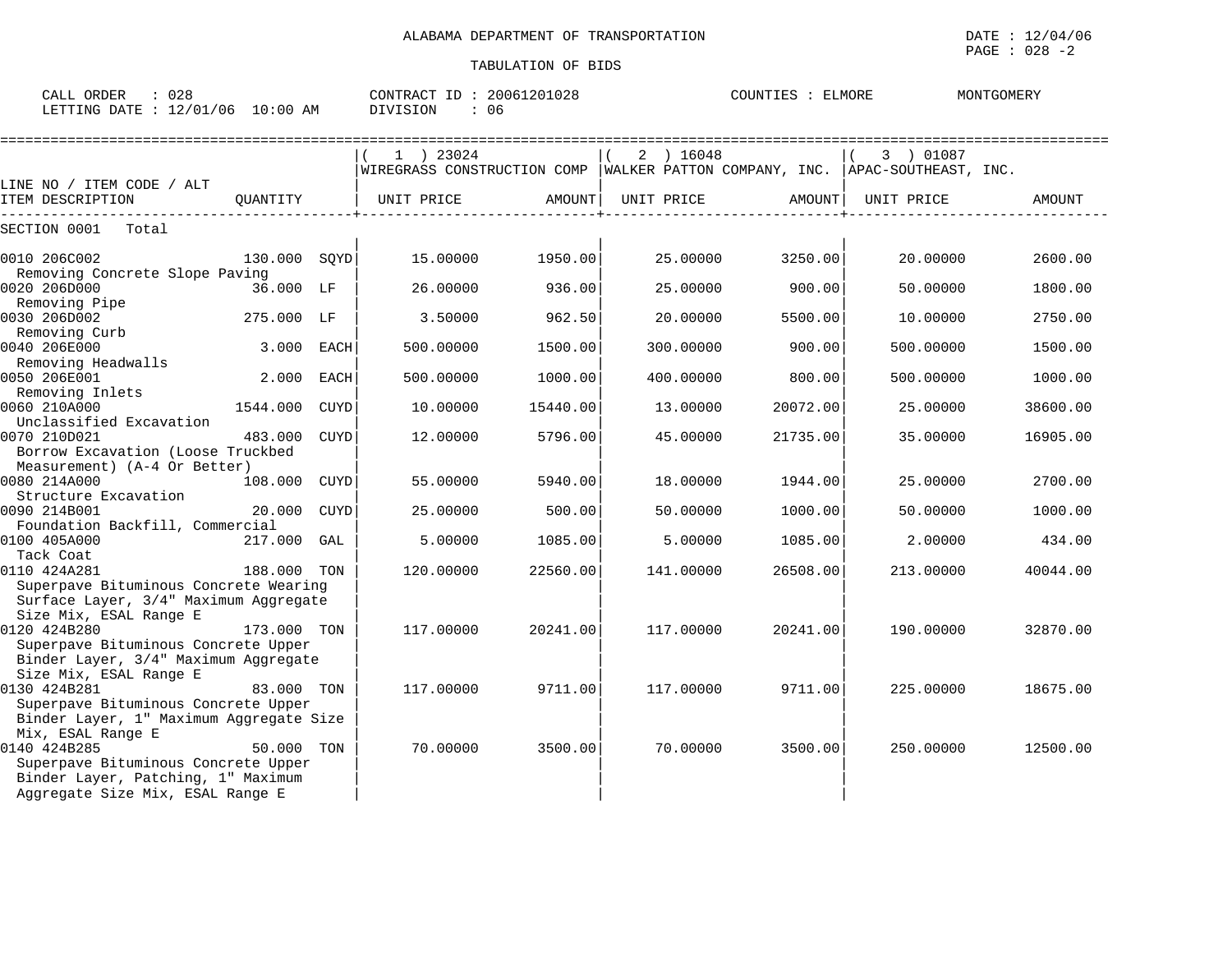| $\cap \cap c$<br>ORDER<br>CALL<br>∪∠c   | 20061201028<br>CONTRACT ID | ELMORE<br>COUNTIES | MONTGOMER) |
|-----------------------------------------|----------------------------|--------------------|------------|
| $10:00$ AM<br>12/01/06<br>LETTING DATE: | 06<br>DIVISION             |                    |            |

|                                                                                                                                                           |             |      | $1$ ) 23024                                                                      |          | 16048<br>2  |                   | 3 ) 01087   |          |
|-----------------------------------------------------------------------------------------------------------------------------------------------------------|-------------|------|----------------------------------------------------------------------------------|----------|-------------|-------------------|-------------|----------|
|                                                                                                                                                           |             |      | WIREGRASS CONSTRUCTION COMP   WALKER PATTON COMPANY, INC.   APAC-SOUTHEAST, INC. |          |             |                   |             |          |
| LINE NO / ITEM CODE / ALT                                                                                                                                 |             |      |                                                                                  |          |             |                   |             |          |
| ITEM DESCRIPTION                                                                                                                                          | QUANTITY    |      | UNIT PRICE AMOUNT                                                                |          |             | UNIT PRICE AMOUNT | UNIT PRICE  | AMOUNT   |
| 0150 424B288<br>Superpave Bituminous Concrete Upper<br>Binder Layer, Leveling, 3/4" Maximum                                                               | 500.000 TON |      | 45.00000                                                                         | 22500.00 |             | 50.00000 25000.00 | 150.00000   | 75000.00 |
| Aggregate Size Mix, ESAL Range E<br>0160 424B580<br>Superpave Bituminous Concrete Lower<br>Binder Layer, 3/4" Maximum Aggregate<br>Size Mix, ESAL Range E | 173.000 TON |      | 112.00000                                                                        | 19376.00 | 112.00000   | 19376.00          | 175.00000   | 30275.00 |
| 0170 424B581<br>Superpave Bituminous Concrete Lower<br>Binder Layer, 1" Maximum Aggregate Size<br>Mix, ESAL Range E                                       | 83.000 TON  |      | 112,00000                                                                        | 9296.00  | 112,00000   | 9296.00           | 200.00000   | 16600.00 |
| 8.000 LF<br>0180 530A100<br>15" Roadway Pipe (Class 3 R.C.)<br>(Extension)                                                                                |             |      | 95.00000                                                                         | 760.00   | 54.00000    | 432.00            | 150.00000   | 1200.00  |
| 0190 530A101<br>18" Roadway Pipe (Class 3 R.C.)<br>(Extension)                                                                                            | 76.000 LF   |      | 75.00000                                                                         | 5700.00  | 70.00000    | 5320.00           | 75.00000    | 5700.00  |
| 0200 530A102<br>13.000 LF<br>24" Roadway Pipe (Class 3 R.C.)<br>(Extension)                                                                               |             |      | 165.00000                                                                        | 2145.00  | 89,00000    | 1157.00           | 150.00000   | 1950.00  |
| 0210 533B098<br>22" Span, 14" Rise Storm Sewer Pipe<br>(Class 3 R.C.)                                                                                     | 40.000 LF   |      | 85.00000                                                                         | 3400.00  | 100.00000   | 4000.00           | 110.00000   | 4400.00  |
| 0220 600A000<br>Mobilization                                                                                                                              |             | LUMP | 32000.00000                                                                      | 32000.00 | 28000.00000 | 28000.00          | 28000.00000 | 28000.00 |
| 0230 614A000<br>Slope Paving                                                                                                                              | 24.000 CUYD |      | 763.75000                                                                        | 18330.00 | 450.00000   | 10800.00          | 642.00000   | 15408.00 |
| 0240 619A002<br>18" Roadway Pipe End Treatment, Class 1                                                                                                   | 3.000 EACH  |      | 851.88000                                                                        | 2555.64  | 850.00000   | 2550.00           | 535.00000   | 1605.00  |
| 0250 619B017<br>29" Span, 18" Rise Roadway Pipe End<br>Treatment, Class 1                                                                                 | 1.000 EACH  |      | 2702.50000                                                                       | 2702.50  | 1000.00000  | 1000.00           | 1070.00000  | 1070.00  |
| 0260 620A000<br>Minor Structure Concrete                                                                                                                  | 1.000 CUYD  |      | 2937.50000                                                                       | 2937.50  | 1000.00000  | 1000.00           | 5350.00000  | 5350.00  |
| 0270 621A005<br>Junction Boxes, Type 1                                                                                                                    | 2.000 EACH  |      | 4112.50000                                                                       | 8225.00  | 2500.00000  | 5000.00           | 4280.00000  | 8560.00  |
| 0280 621C020<br>Inlets, Type Y                                                                                                                            | 2.000 EACH  |      | 4112.50000                                                                       | 8225.00  | 2900.00000  | 5800.00           | 4280.00000  | 8560.00  |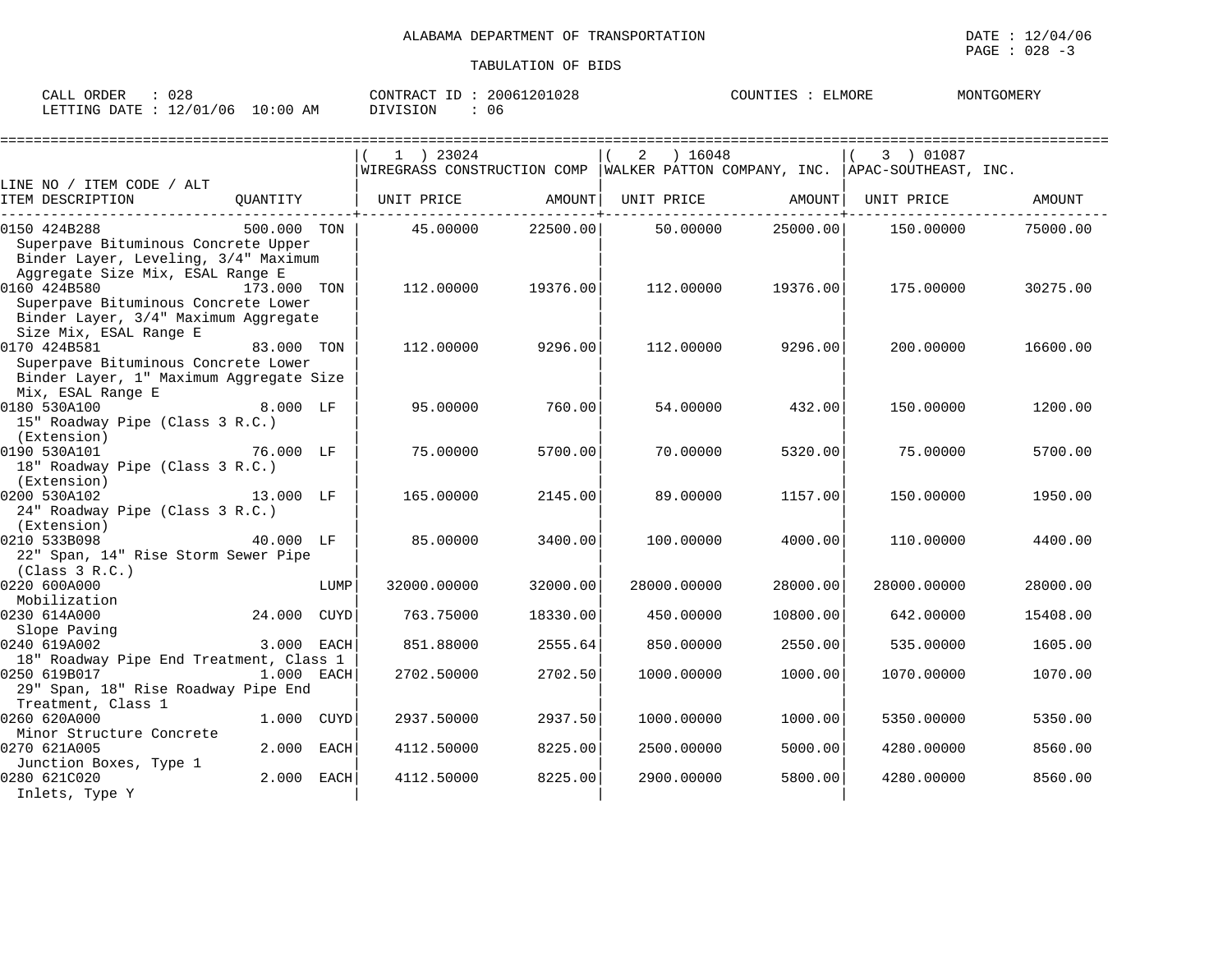| 028<br>CALL ORDER                | CONTRACT ID: 20061201028 | COUNTIES :<br>ELMORE | MONTGOMERY |
|----------------------------------|--------------------------|----------------------|------------|
| LETTING DATE : 12/01/06 10:00 AM | DIVISION<br>06           |                      |            |

|                                       |             |             | 1 ) 23024                                                                    |         | ) 16048<br>2 |          | 3 ) 01087  |               |
|---------------------------------------|-------------|-------------|------------------------------------------------------------------------------|---------|--------------|----------|------------|---------------|
|                                       |             |             | WIREGRASS CONSTRUCTION COMP WALKER PATTON COMPANY, INC. APAC-SOUTHEAST, INC. |         |              |          |            |               |
| LINE NO / ITEM CODE / ALT             |             |             |                                                                              |         |              |          |            |               |
| ITEM DESCRIPTION                      | OUANTITY    |             | UNIT PRICE                                                                   | AMOUNT  | UNIT PRICE   | AMOUNT   | UNIT PRICE | <b>AMOUNT</b> |
| 0290 621C027                          | 1.000 EACH  |             | 4112.50000                                                                   | 4112.50 | 2800.00000   | 2800.00  | 4280.00000 | 4280.00       |
| Inlets, Type C                        |             |             |                                                                              |         |              |          |            |               |
| 0300 621D002                          | 1.000       | EACH        | 998.75000                                                                    | 998.75  | 600.00000    | 600.00   | 1605.00000 | 1605.00       |
| Inlet Units, Type C                   |             |             |                                                                              |         |              |          |            |               |
| 0310 621D019                          | 1.000       | EACH        | 998.75000                                                                    | 998.75  | 600.00000    | 600.00   | 1605.00000 | 1605.00       |
| Inlet Units, Type Y<br>0320 623B000   |             |             |                                                                              | 5957.64 | 25.00000     |          |            |               |
| Concrete Curb, Type N                 | 78.000 LF   |             | 76.38000                                                                     |         |              | 1950.00  | 32.10000   | 2503.80       |
| 0330 623B001                          | 42.000 LF   |             | 99.88000                                                                     | 4194.96 | 52.00000     | 2184.00  | 64.20000   | 2696.40       |
| Concrete Curb, Type N Special         |             |             |                                                                              |         |              |          |            |               |
| 0340 650A000                          | 346.000     | CUYD        | 25.00000                                                                     | 8650.00 | 20.00000     | 6920.00  | 37.50000   | 12975.00      |
| Topsoil                               |             |             |                                                                              |         |              |          |            |               |
| 0350 650B000                          | 375.000     | <b>CUYD</b> | 25.00000                                                                     | 9375.00 | 15.00000     | 5625.00  | 20.00000   | 7500.00       |
| Topsoil From Stockpiles               |             |             |                                                                              |         |              |          |            |               |
| 0360 652A100                          | 1.000       | ACRE        | 940.00000                                                                    | 940.00  | 4000.00000   | 4000.00  | 1284.00000 | 1284.00       |
| Seeding                               |             |             |                                                                              |         |              |          |            |               |
| 0370 654A000                          | 109.000     | SQYD        | 5.88000                                                                      | 640.92  | 8.00000      | 872.00   | 10.70000   | 1166.30       |
| Solid Sodding<br>0380 656A010         | 1.000 ACRE  |             | 705,00000                                                                    | 705.00  | 1500.00000   | 1500.00  | 1284.00000 | 1284.00       |
| Mulching                              |             |             |                                                                              |         |              |          |            |               |
| 0390 665J000                          | 100.000 LF  |             | 5.88000                                                                      | 588.00  | 5.00000      | 500.00   | 10.70000   | 1070.00       |
| Silt Fence, Type A                    |             |             |                                                                              |         |              |          |            |               |
| 0400 6650001                          | 100.000 LF  |             | 1.18000                                                                      | 118.00  | 2.00000      | 200.00   | 5.35000    | 535.00        |
| Silt Fence Removal                    |             |             |                                                                              |         |              |          |            |               |
| 0410 665P001                          | 3.000       | <b>EACH</b> | 736.88000                                                                    | 2210.64 | 475.00000    | 1425.00  | 267.50000  | 802.50        |
| Inlet Protection Device               |             |             |                                                                              |         |              |          |            |               |
| 0420 6650001                          | 50.000 LF   |             | 10.58000                                                                     | 529.00  | 11.00000     | 550.00   | 16.05000   | 802.50        |
| 20 Inch Wattle<br>0430 680A000        |             | LUMP        | 7500.00000                                                                   | 7500.00 | 27000.00000  | 27000.00 | 8560.00000 | 8560.00       |
| Engineering Controls                  |             |             |                                                                              |         |              |          |            |               |
| 0440 701A028                          | 1.000 MILE  |             | 2968.75000                                                                   | 2968.75 | 2800.00000   | 2800.00  | 2700.00000 | 2700.00       |
| Solid White, Class 2, Type A Traffic  |             |             |                                                                              |         |              |          |            |               |
| Stripe (0.06" Thick) (6" Wide)        |             |             |                                                                              |         |              |          |            |               |
| 0450 701A048                          | 1.000 MILE  |             | 2968.75000                                                                   | 2968.75 | 2800.00000   | 2800.00  | 2700.00000 | 2700.00       |
| Solid Yellow, Class 2, Type A Traffic |             |             |                                                                              |         |              |          |            |               |
| Stripe (0.09" Thick) (6" Wide)        |             |             |                                                                              |         |              |          |            |               |
| 0460 701B009                          | 1500.000 LF |             | 2.38000                                                                      | 3570.00 | 1,20000      | 1800.00  | 2.15000    | 3225.00       |
| Dotted Class 2, Type A Traffic Stripe |             |             |                                                                              |         |              |          |            |               |
| $(0.09"$ Thick $)(6"$ Wide            |             |             |                                                                              |         |              |          |            |               |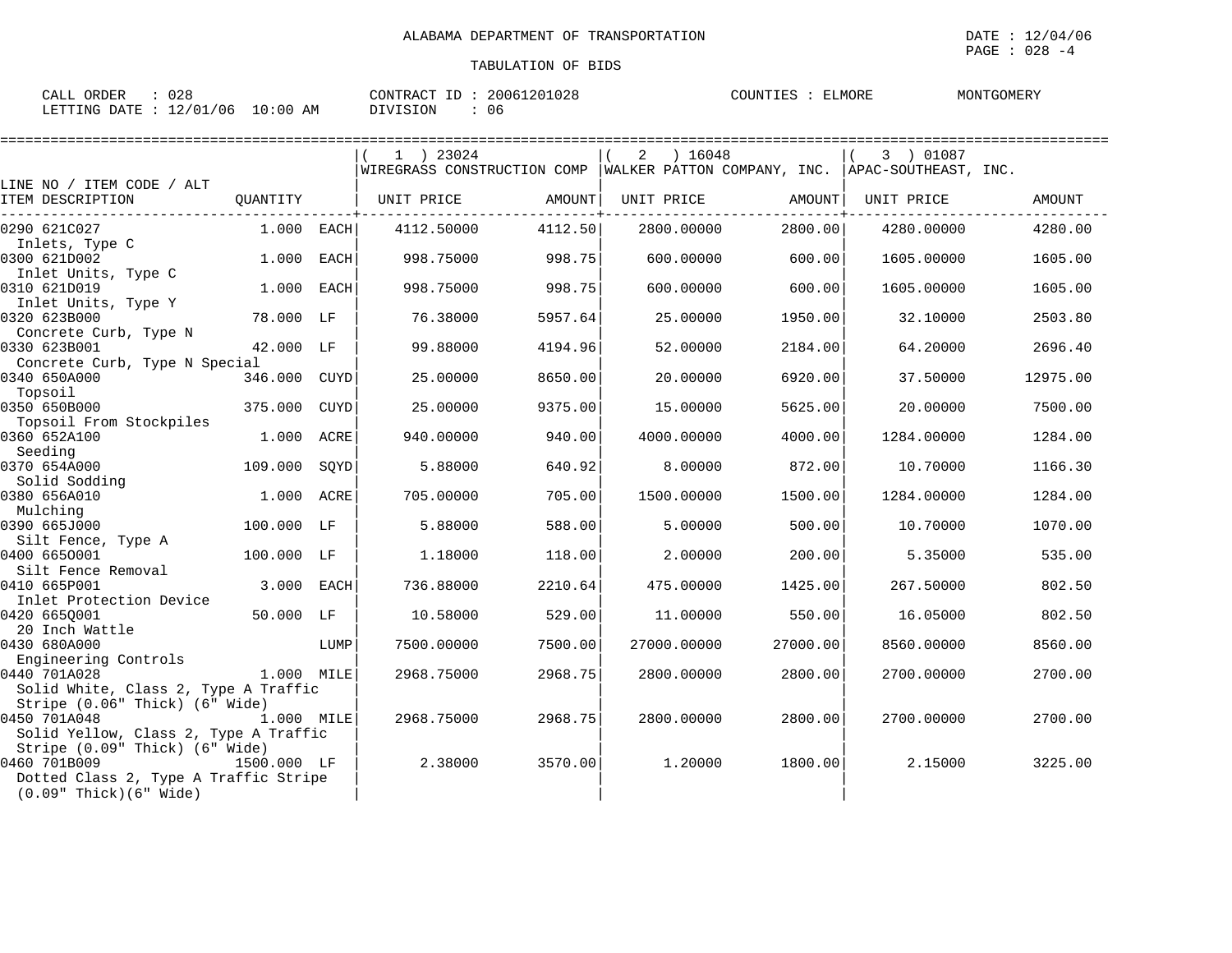PAGE : 028 -5

## TABULATION OF BIDS

| 028<br>ORDER<br>CALL             | CONTRACT ID: 20061201028 | ELMORE<br>MONTGOMERY<br>COUNTIES : |
|----------------------------------|--------------------------|------------------------------------|
| LETTING DATE : 12/01/06 10:00 AM | <b>DIVISION</b><br>06    |                                    |

|                                                         |               |      | $1$ ) 23024                 |            | 2 | ) 16048    |                          | 3 ) 01087                                         |               |
|---------------------------------------------------------|---------------|------|-----------------------------|------------|---|------------|--------------------------|---------------------------------------------------|---------------|
| LINE NO / ITEM CODE / ALT                               |               |      | WIREGRASS CONSTRUCTION COMP |            |   |            |                          | WALKER PATTON COMPANY, INC.  APAC-SOUTHEAST, INC. |               |
| ITEM DESCRIPTION                                        | OUANTITY      |      | UNIT PRICE                  | AMOUNT     |   | UNIT PRICE | AMOUNT                   | UNIT PRICE                                        | <b>AMOUNT</b> |
| 0470 701C001<br>Solid Temporary Traffic Stripe          | $1.000$ MILE  |      | 1781.25000                  | 1781.25    |   | 1150.00000 | 1150.00                  | 1620.00000                                        | 1620.00       |
| 0480 701D008<br>1.000 MILE                              |               |      | 2968.75000                  | 2968.75    |   | 1150.00000 | 1150.00                  | 2700.00000                                        | 2700.00       |
| Solid Traffic Stripe Removed (Plastic)                  |               |      |                             |            |   |            |                          |                                                   |               |
| 0490 703A000<br>525.000 SOFT                            |               |      | 2.38000                     | 1249.50    |   | 5.00000    | 2625.00                  | 2.15000                                           | 1128.75       |
| Traffic Control Markings, Class 1, Type<br>$\mathbb{A}$ |               |      |                             |            |   |            |                          |                                                   |               |
| 0500 703B000                                            | 250.000 SOFT  |      | 2.38000                     | 595.00     |   | 5.00000    | 1250.00                  | 2.15000                                           | 537.50        |
| Traffic Control Legends, Class 1, Type                  |               |      |                             |            |   |            |                          |                                                   |               |
| 0510 703D001                                            | 200.000 SQFT  |      | 2.38000                     | 476.00     |   | 5.00000    | 1000.00                  | 2.15000                                           | 430.00        |
| Temporary Traffic Control Markings                      |               |      |                             |            |   |            |                          |                                                   |               |
| 0520 740B000                                            | 1733.000 SOFT |      | 8.75000                     | 15163.75   |   | 8,00000    | 13864.00                 | 8,00000                                           | 13864.00      |
| Construction Signs                                      |               |      |                             |            |   |            |                          |                                                   |               |
| 0530 740D000                                            | 200.000       | EACH | 42.97000                    | 8594.00    |   | 52.00000   | 10400.00                 | 58.85000                                          | 11770.00      |
| Channelizing Drums<br>0540 740E000                      | 50.000        | EACH | 16.58000                    | 829.00     |   | 20,00000   | 1000.00                  | 14.70000                                          | 735.00        |
| Cones (36 Inches High)                                  |               |      |                             |            |   |            |                          |                                                   |               |
| 0550 740M001                                            | 50.000        | EACH | 9.05000                     | 452.50     |   | 10.00000   | 500.00                   | 8,00000                                           | 400.00        |
| Ballast For Cone                                        |               |      |                             |            |   |            |                          |                                                   |               |
| 0560 741C010                                            | 2.000 EACH    |      | 3500.00000                  | 7000.00    |   | 5600,00000 | 11200.00                 | 1700.00000                                        | 3400.00       |
| Portable Sequential Arrow And Chevron                   |               |      |                             |            |   |            |                          |                                                   |               |
| Sign Unit                                               |               |      |                             |            |   |            |                          |                                                   |               |
| 0570 998A000                                            |               | LUMP | 2500.00000                  | 2500.00    |   | 5000.00000 | 5000.00                  | 0.00000                                           | 0.00          |
| Construction Fuel (Maximum Bid Limited                  |               |      |                             |            |   |            |                          |                                                   |               |
| To $$14,000.00)$                                        |               |      |                             |            |   |            |                          |                                                   |               |
| SECTION TOTALS                                          |               |      |                             | 327,910.55 |   | \$         | 349, 142.00              | S.                                                | 470,935.75    |
| CONTRACT TOTALS                                         |               |      | $\mathsf{S}$                | 327,910.55 |   |            | $\ddot{s}$<br>349,142.00 | Ŝ.                                                | 470,935.75    |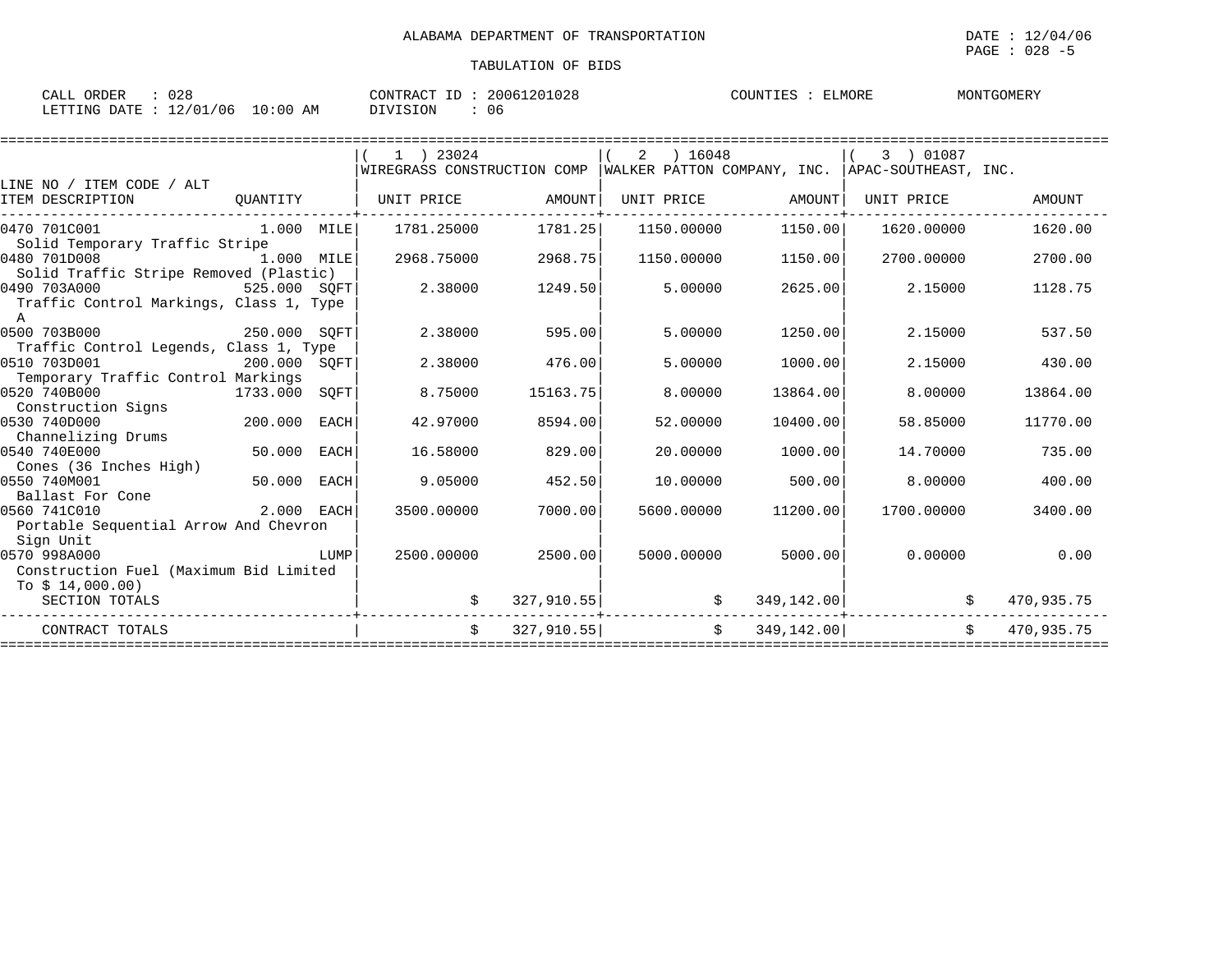## ALABAMA DEPARTMENT OF TRANSPORTATION DATE : 12/04/06

## VENDOR RANKING

| : 029<br>CALL ORDER<br>LETTING DATE : 12/01/06 10:00 AM                                                                                                                                        |                         | CONTRACT ID: 20061201029<br>: 06<br>DIVISION                                           | COUNTIES : MACON | MONTGOMERY |                                                                                                                            |                                        |                                     |
|------------------------------------------------------------------------------------------------------------------------------------------------------------------------------------------------|-------------------------|----------------------------------------------------------------------------------------|------------------|------------|----------------------------------------------------------------------------------------------------------------------------|----------------------------------------|-------------------------------------|
| 45<br>Working Days<br>CONTRACT TIME:<br>CONTRACT DESCRIPTION:<br>for constructing the Bridge Scour Repair on SR-53 at Sandy<br>Creek,<br>on SR-8 at Bull Slough and on SR-15 at Calebee Creek. |                         |                                                                                        |                  |            | (available days)<br>PROJECT(S) : 99-506-008-802-601<br>99-506-008-803-601<br>$99 - 506 - 013 - 279 - 601$<br><b>OTHERS</b> |                                        |                                     |
| RANK                                                                                                                                                                                           | VENDOR NO. / NAME       |                                                                                        |                  |            |                                                                                                                            | TOTAL<br><b>BID</b>                    | % OVER<br>LOW BID                   |
|                                                                                                                                                                                                | 03047<br>03041<br>13099 | CARTER'S CONTRACTING SERVICES, INC.<br>HILTON COOPER CONTRACTING, INC.<br>MCINNIS, LLC |                  |            |                                                                                                                            | 309,888.82<br>360,635.00<br>374,641,00 | 100.0000%<br>116.3756%<br>120.8953% |